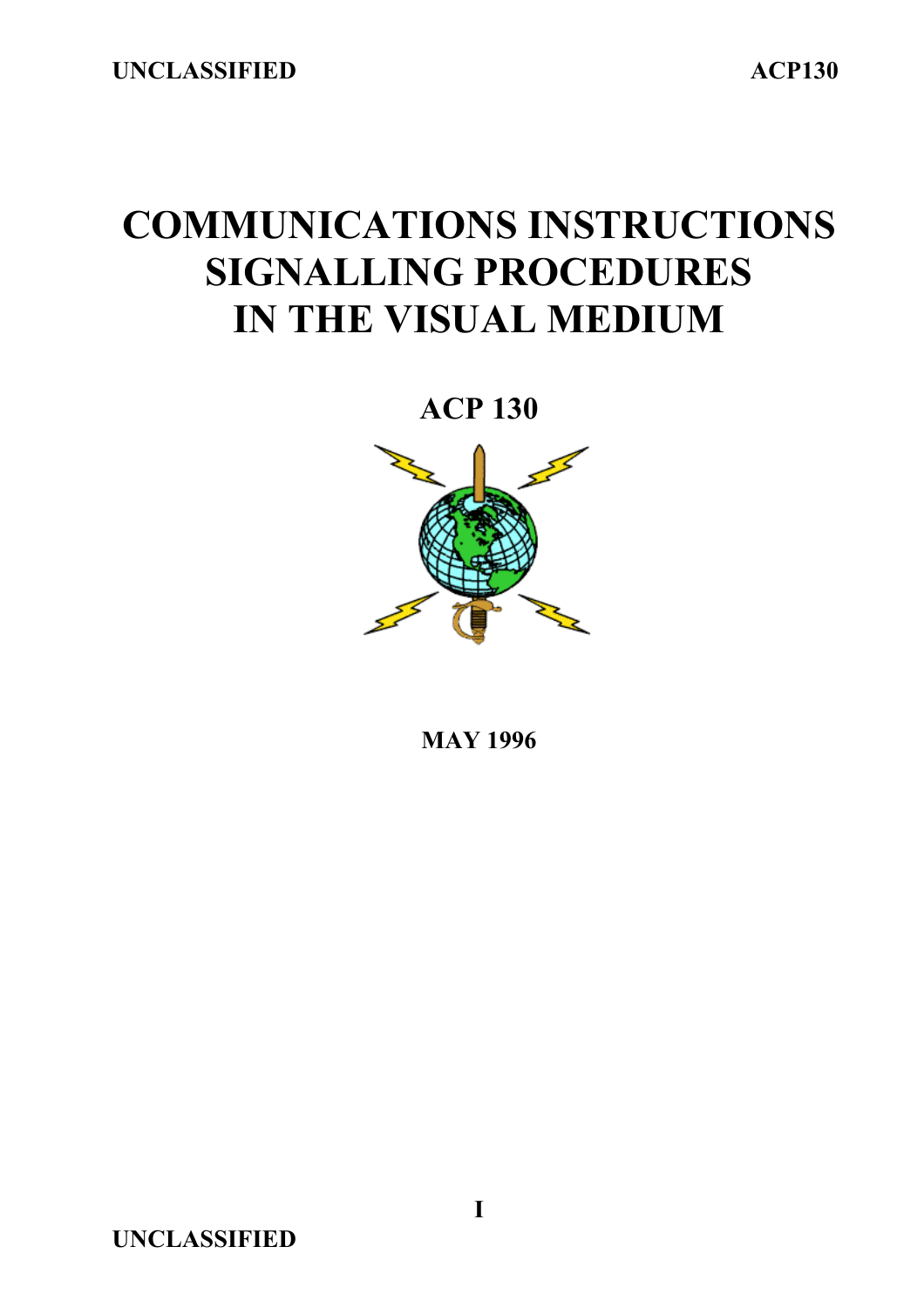# **FOREWORD**

1. The Combined Communications-Electronics Board (CCEB) is comprised of the five member nations, Australia, Canada, New Zealand, United Kingdom and United States and is the Sponsoring Authority for all Allied Communications Publications (ACPs). ACPs are raised and issued under common agreement between the member nations.

2. ACP130, COMMON INSTRUCTIONS SIGNALLING PROCEDURE IN THE VISUAL MEDIUM, is an UNCLASSIFIED CCEB publication.

3. This publication contains Allied military information for official purposes only.

4. It is permitted to copy or make extracts from this publication.

5. This ACP is to be maintained and amended in accordance with the provisions of the current version of ACP198.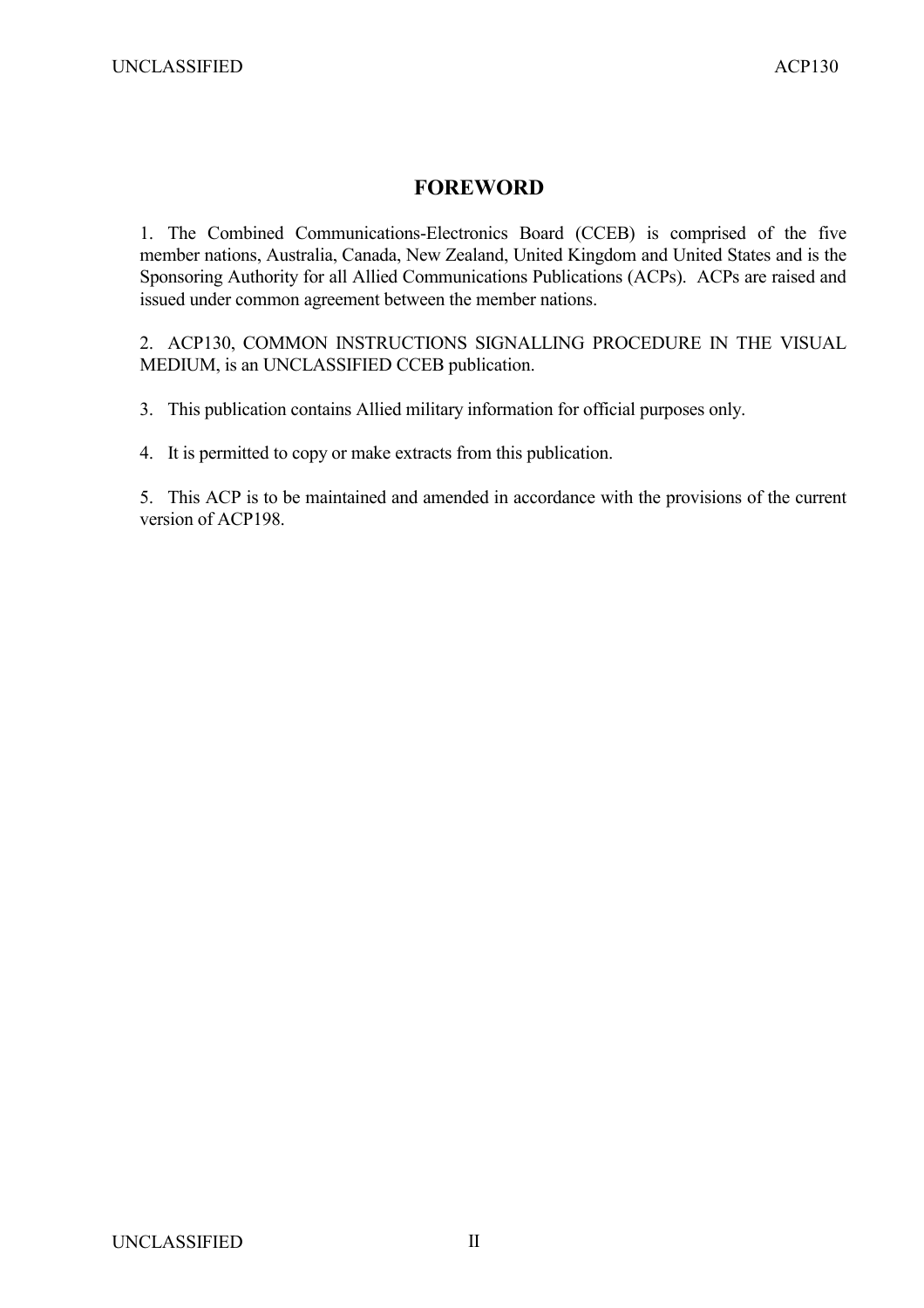# **THE COMBINED COMMUNICATION-ELECTRONICS BOARD LETTER OF PROMULGATION FOR ACP130**

1. The purpose of this Combined Communication Electronics Board (CCEB) Letter of Promulgation is to implement ACP130 within the Armed Forces of the CCEB Nations. ACP130 COMMUNICATIONS INSTRUCTIONS SIGNALLING PROCEDURES IN THE VISUAL MEDIUM, is an UNCLASSIFIED publication developed for Allied use and, under the direction of the CCEB Principals. It is promulgated for guidance, information, and use by the Armed Forces and other users of military communications facilities.

2. ACP130 is effective on receipt for CCEB Nations and when by the NATO Military Committee (NAMILCOM) for NATO nations and Strategic Commands.

| Publication | Effective for | Date       | Authority |
|-------------|---------------|------------|-----------|
| ACP130      | ™FR           | On Receipt | $\Omega$  |
|             |               |            |           |
|             |               |            |           |

# **EFFECTIVE STATUS**

3. All proposed amendments to the publication are to be forwarded to the national coordinating authorities of the CCEB or NAMILCOM.

For the CCEB Principals

N. CRAM Squadron Leader Permanent Secretary to CCEB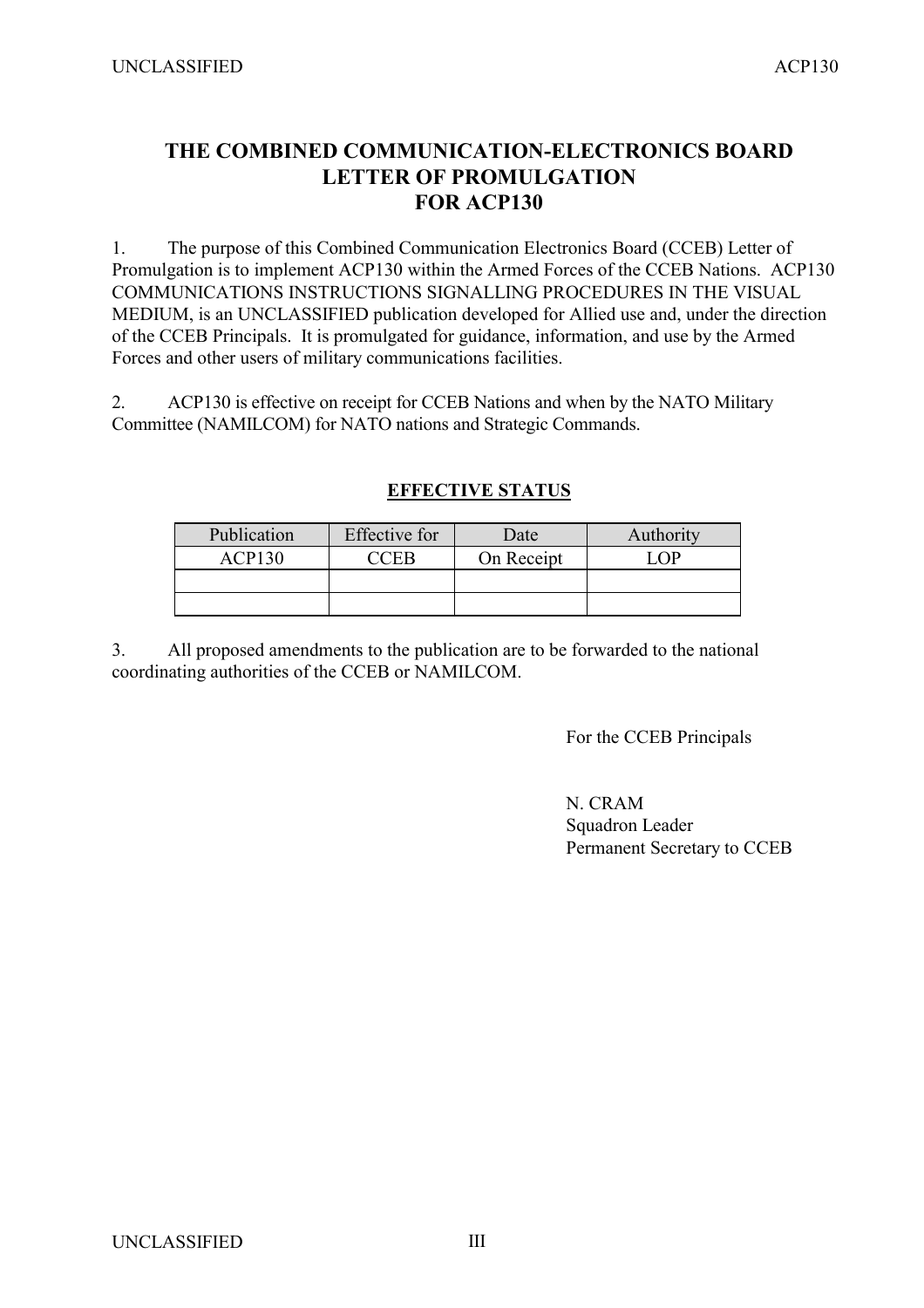# **RECORD OF MESSAGE CORRECTIONS**

| <b>Identification of Message Correction and</b><br>date, time group |                  | <b>Date Entered</b> | By whom entered |
|---------------------------------------------------------------------|------------------|---------------------|-----------------|
| <b>DTG</b>                                                          | Correction       |                     |                 |
|                                                                     | $\overline{1/1}$ | January 2000        | <b>MODUK</b>    |
|                                                                     | $\overline{2}/1$ | January 2000        | <b>MODUK</b>    |
|                                                                     | 3/1              | March 2002          | CCEB-PS         |
|                                                                     |                  |                     |                 |
|                                                                     |                  |                     |                 |
|                                                                     |                  |                     |                 |
|                                                                     |                  |                     |                 |
|                                                                     |                  |                     |                 |
|                                                                     |                  |                     |                 |
|                                                                     |                  |                     |                 |
|                                                                     |                  |                     |                 |
|                                                                     |                  |                     |                 |
|                                                                     |                  |                     |                 |
|                                                                     |                  |                     |                 |
|                                                                     |                  |                     |                 |
|                                                                     |                  |                     |                 |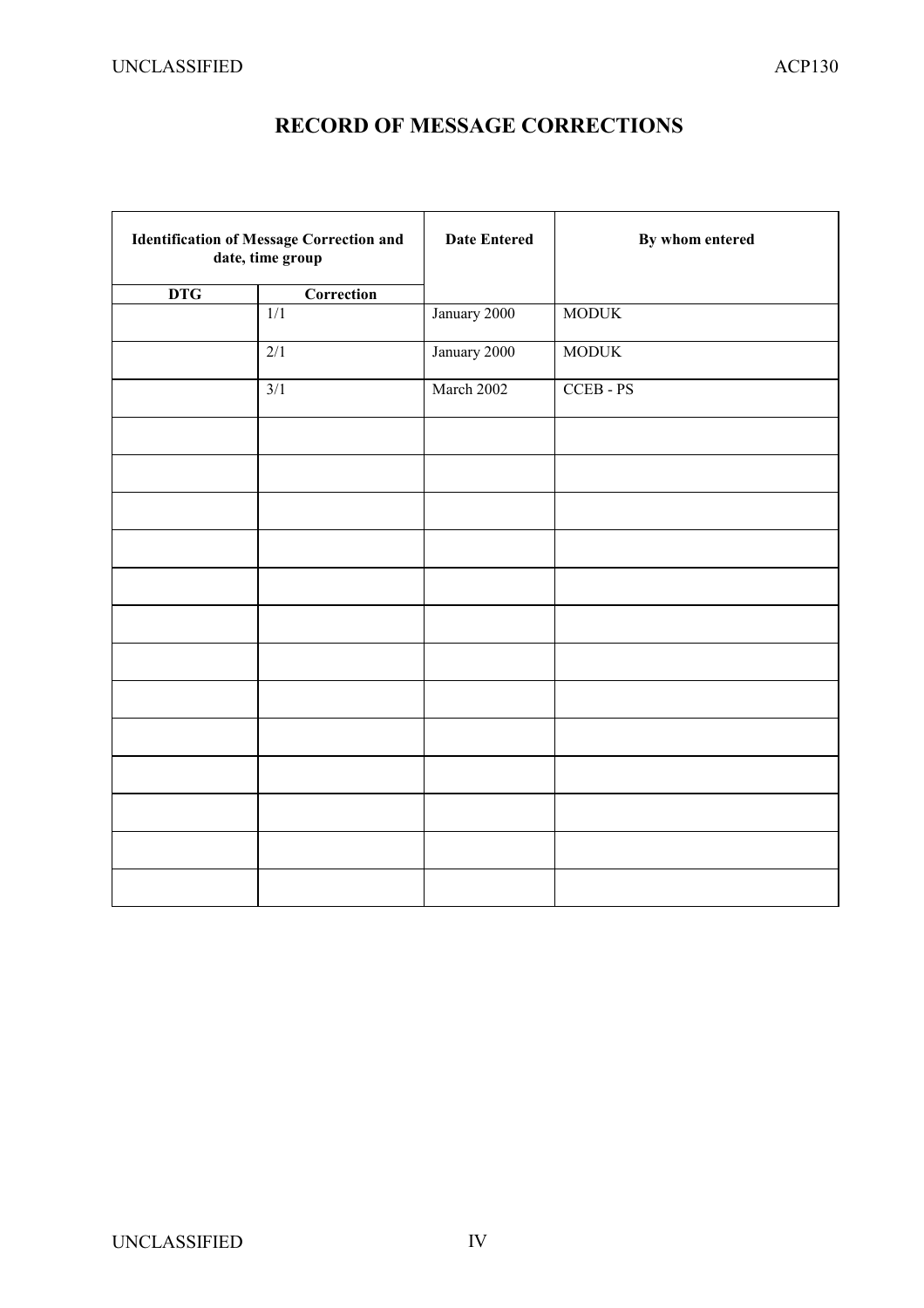# **TABLE OF CONTENTS**

# **CHAPTER 1**

# **SECTION I - GENERAL**

| <b>PARA</b> | <b>SUBJECT</b> | <b>PAGE</b> |
|-------------|----------------|-------------|
|             |                |             |
|             |                |             |
|             |                |             |
|             |                |             |
|             |                |             |
| 101         |                |             |
| 102         |                |             |
| 103         |                |             |
| 104         |                |             |
| 105         |                |             |
| 106         |                |             |
| 107         |                |             |
| Fig I       |                |             |
| Fig $II$    |                |             |
| Fig II      |                |             |

# **SECTION II - MESSAGE FORMS**

| 108 |  |
|-----|--|
| 109 |  |
| 110 |  |
| 111 |  |
| 112 |  |
| 113 |  |
| 114 |  |

# **SECTION III - SCHEMATIC DIAGRAM**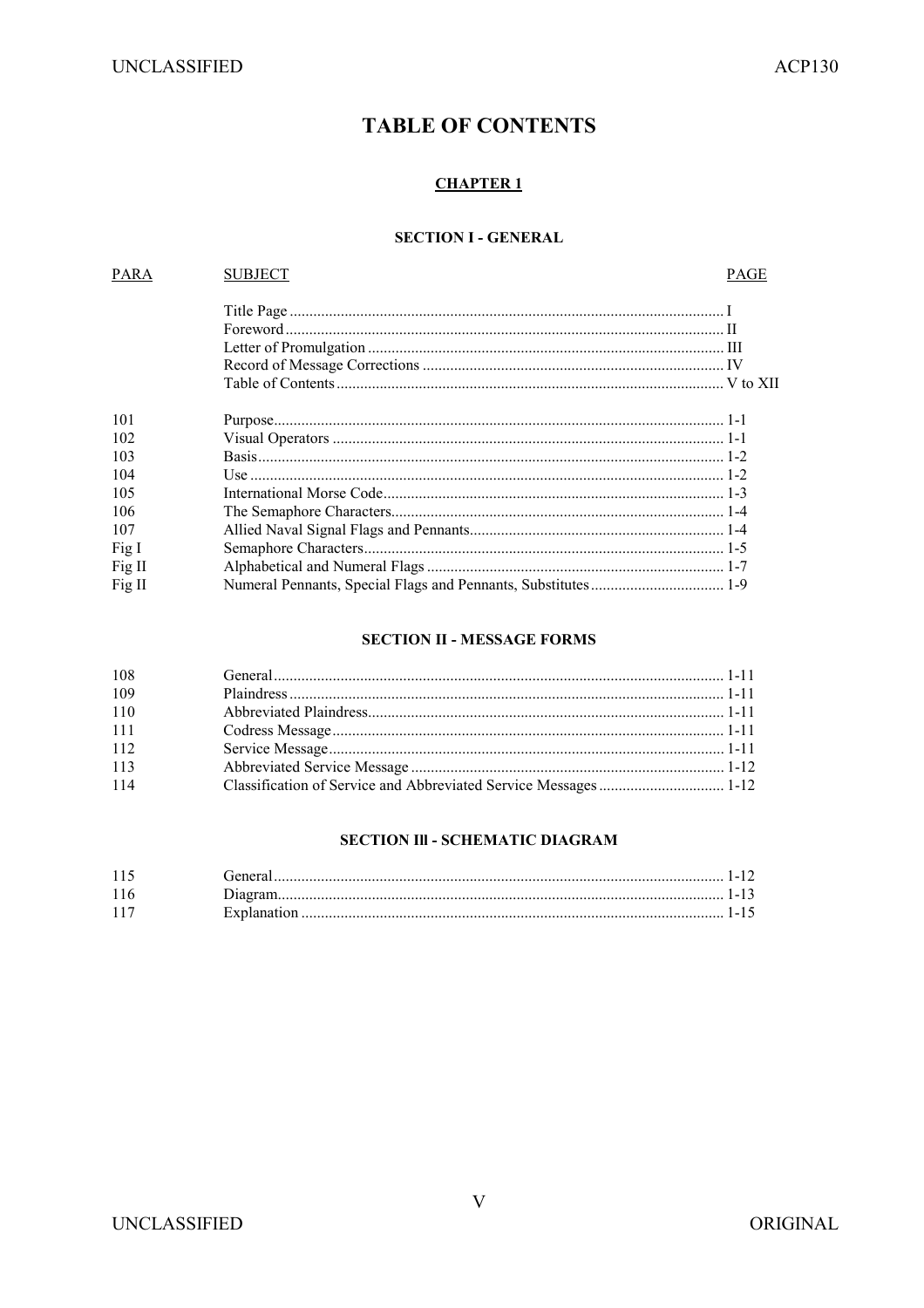#### **VISUAL CALL SIGNS**

#### **SECTION I - GENERAL INSTRUCTIONS**

| 201 |  |
|-----|--|
| 202 |  |
| 203 |  |
| 204 |  |
| 205 |  |
| 206 |  |
| 207 |  |
| 208 |  |

#### **SECTION II - INDIVIDUAL SHIP CALLS**

| 209 |  |  |
|-----|--|--|
| 210 |  |  |

#### **SECTION III - MISCELLANEOUS ORGANIZATIONS AFLOAT**

| 211 |  |
|-----|--|
| 212 |  |
| 213 |  |
| 214 |  |
|     |  |

#### **SECTION IV - SINGLE LETTER TYPE INDICATORS**

| 215 |  |
|-----|--|
| 216 |  |

#### **SECTION V - SHORE SIGNAL STATIONS**

| 217 |  |
|-----|--|
| 218 |  |
| 219 |  |

#### **SECTION VI - SHIPS' BOATS**

| 220 |  |  |  |  |
|-----|--|--|--|--|
|-----|--|--|--|--|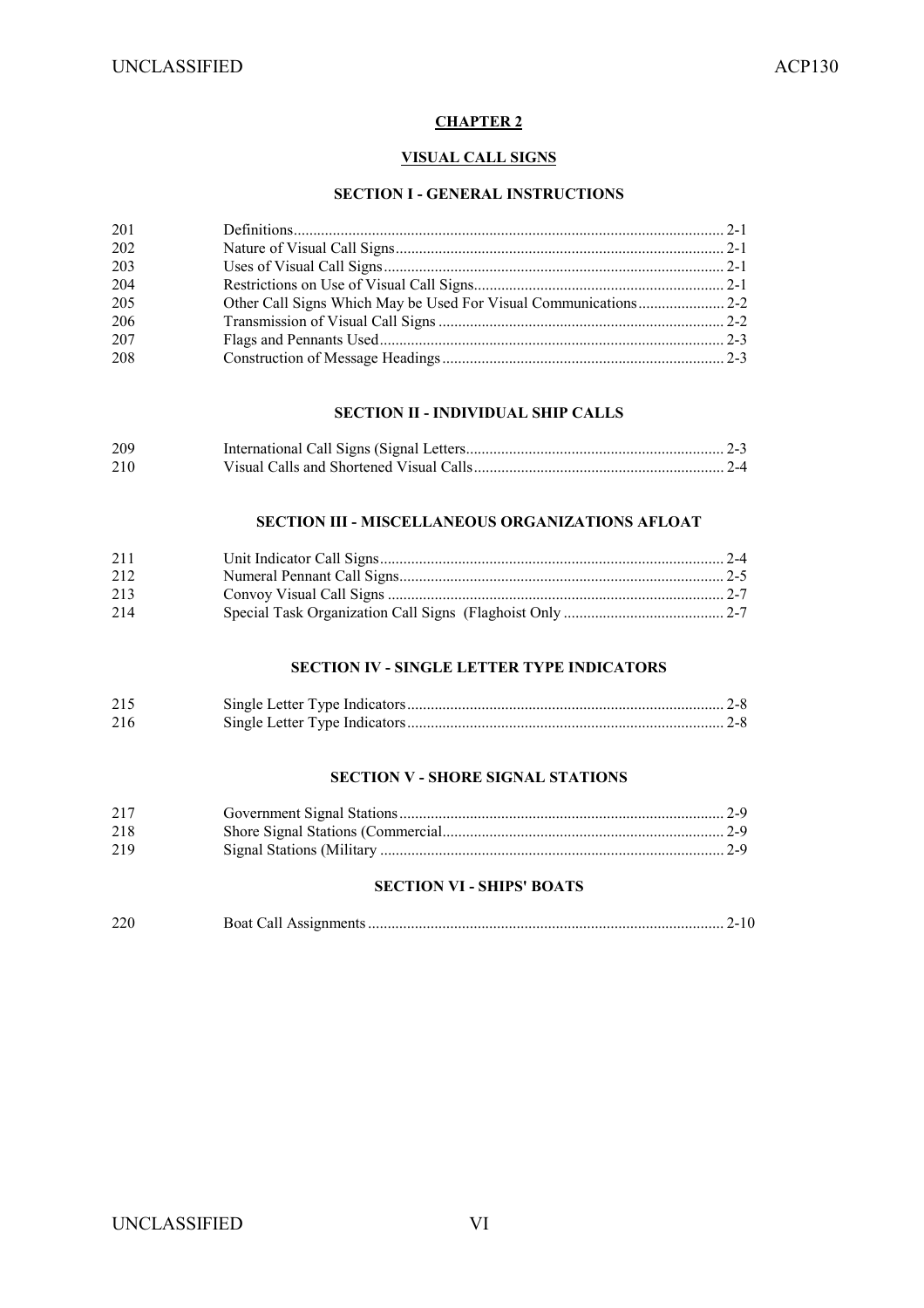## **OPERATING SIGNALS AND PROSIGNS**

#### **SECTION I - GENERAL**

| 301 |  |
|-----|--|
| 302 |  |
| 303 |  |

# **SECTION 11 - DESCRIPTION AND USE OF PROSIGNS**

| 304 |                                                                     |  |
|-----|---------------------------------------------------------------------|--|
| 305 |                                                                     |  |
| 306 |                                                                     |  |
| 307 |                                                                     |  |
| 308 |                                                                     |  |
| 309 |                                                                     |  |
| 310 |                                                                     |  |
| 311 |                                                                     |  |
| 312 | D "Reduce Brilliancy or Use Smaller Light" (flashing light only 3-4 |  |
| 313 |                                                                     |  |
| 314 |                                                                     |  |
| 315 |                                                                     |  |
| 316 |                                                                     |  |
| 317 |                                                                     |  |
| 318 |                                                                     |  |
| 319 |                                                                     |  |
| 320 |                                                                     |  |
| 321 |                                                                     |  |
| 322 |                                                                     |  |
| 323 |                                                                     |  |
| 324 |                                                                     |  |
| 325 |                                                                     |  |
| 326 |                                                                     |  |
| 327 |                                                                     |  |
| 328 |                                                                     |  |
| 329 |                                                                     |  |
| 330 |                                                                     |  |
| 331 |                                                                     |  |
| 332 |                                                                     |  |
| 333 |                                                                     |  |
| 334 |                                                                     |  |
| 335 |                                                                     |  |
| 336 |                                                                     |  |
| 337 |                                                                     |  |
| 338 |                                                                     |  |
| 339 |                                                                     |  |
| 340 |                                                                     |  |
| 341 |                                                                     |  |
| 342 |                                                                     |  |
| 343 |                                                                     |  |
| 344 |                                                                     |  |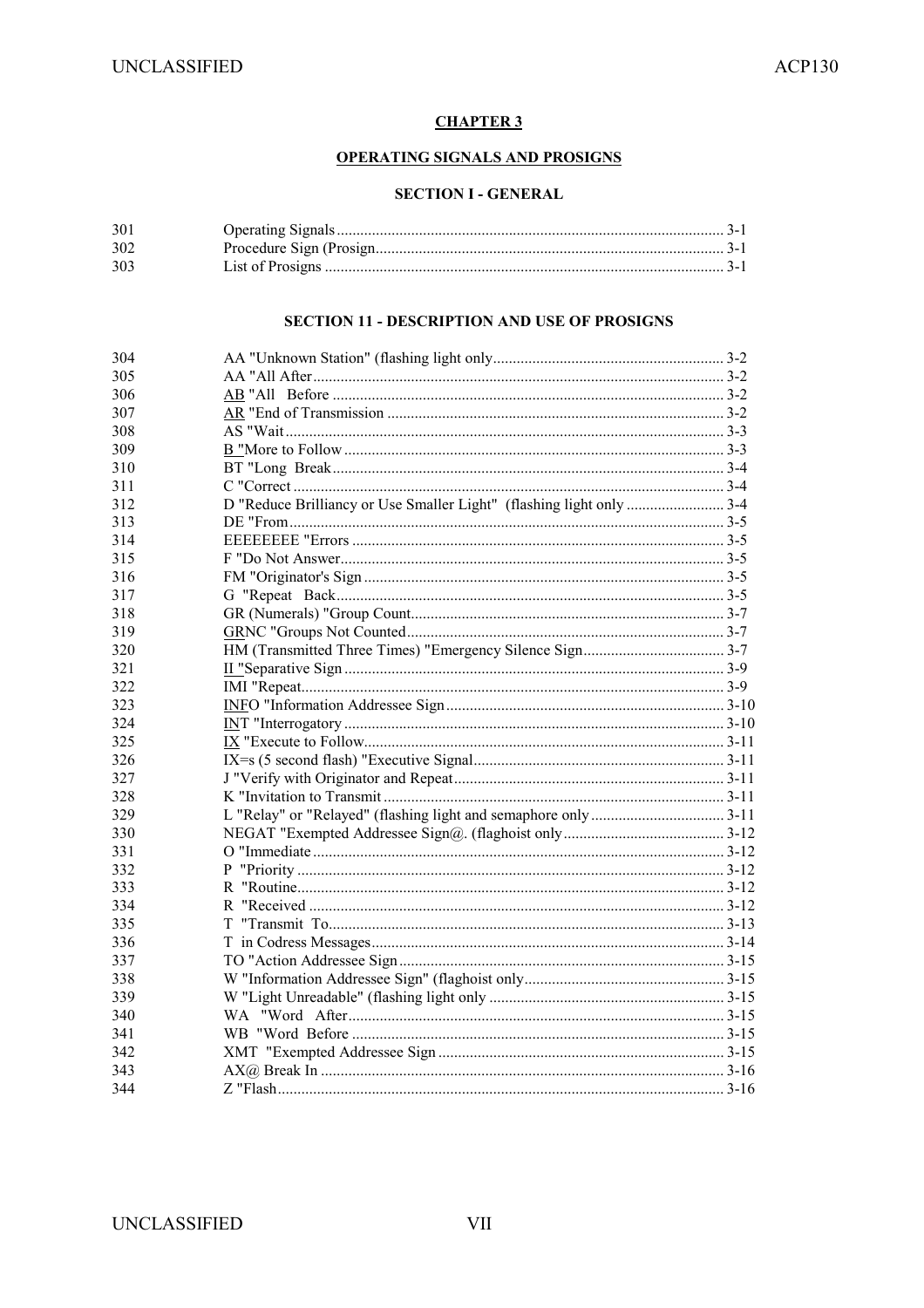#### **VISUAL PROCEDURE**

#### **SECTION I - GENERAL**

| 401 |  |
|-----|--|
| 402 |  |
| 403 |  |
| 404 |  |

#### **SECTION II - USE OF PRECEDENCE PROSIGNS**

| 405 |  |
|-----|--|
| 406 |  |
| 407 |  |
| 408 |  |
| 409 |  |
| 410 |  |

# **SECTION III - GROUP COUNT**

| 411 |  |
|-----|--|
| 412 |  |
| 413 |  |

#### **SECTION IV - MESSAGE ADDRESS**

| 414 |     |
|-----|-----|
| 415 |     |
| 416 | 4-7 |

#### SECTION V - IDENTIFICATIONS, CORRECTIONS, REPETITIONS, VERIFICATIONS, CANCELLATIONS, ACKNOWLEDGEMENTS

| 417 |  |
|-----|--|
| 418 |  |
| 419 |  |
| 420 |  |
| 421 |  |
| 422 |  |
| 423 |  |
| 424 |  |
| 425 |  |

# **SECTION VI - RULES FOR REFILING MESSAGES**

| 426 |  |  |  |  |
|-----|--|--|--|--|
|-----|--|--|--|--|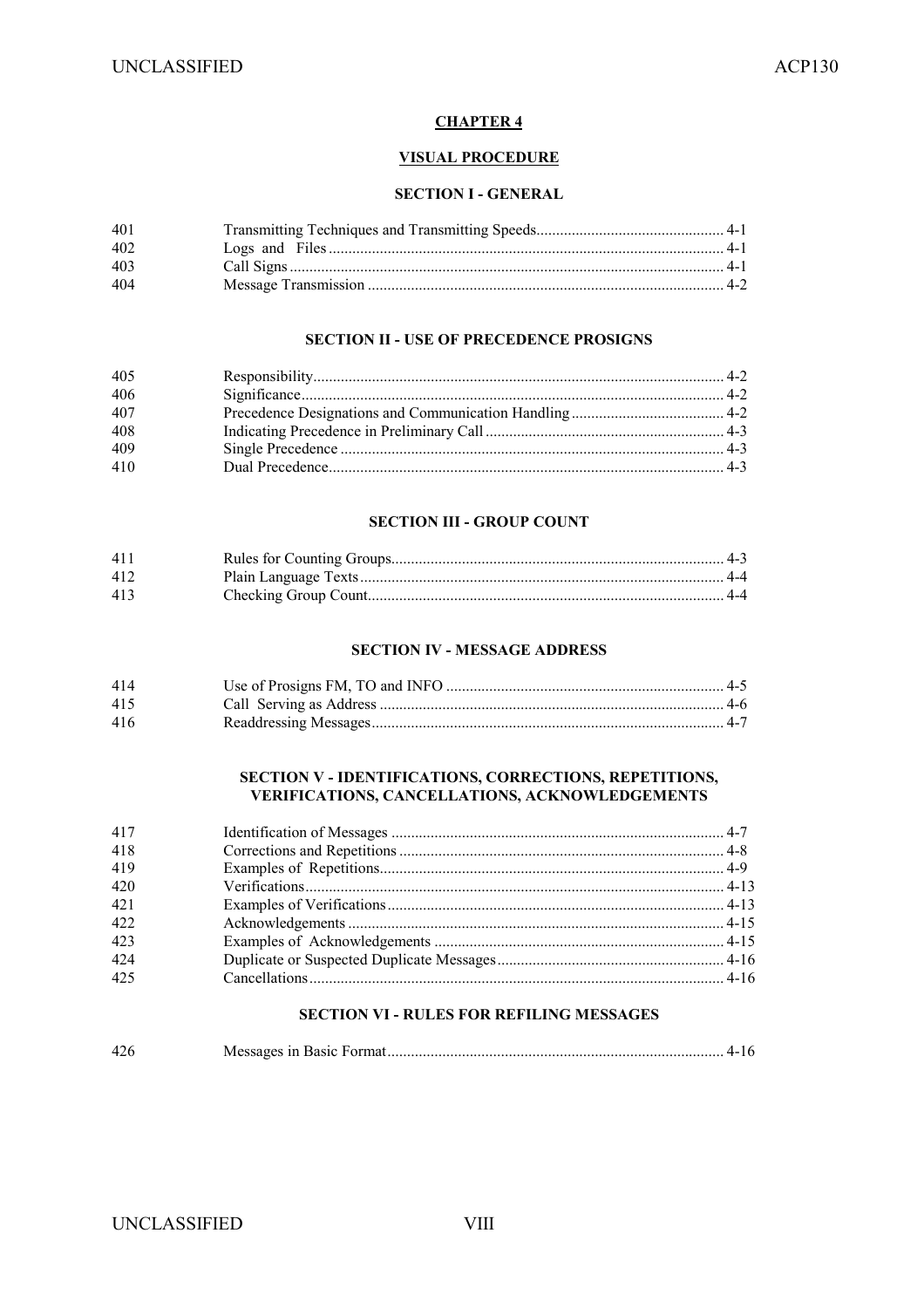## **VISUAL RELAY RESPONSIBILITY**

| 501 |  |
|-----|--|
| 502 |  |
| 503 |  |
| 504 |  |

# **CHAPTER 6**

## **FLASHING LIGHT**

| 601 |                                                                         |  |
|-----|-------------------------------------------------------------------------|--|
| 602 |                                                                         |  |
| 603 |                                                                         |  |
| 604 |                                                                         |  |
| 605 |                                                                         |  |
| 606 |                                                                         |  |
| 607 |                                                                         |  |
| 608 |                                                                         |  |
| 609 |                                                                         |  |
| 610 |                                                                         |  |
| 611 |                                                                         |  |
| 612 |                                                                         |  |
| 613 |                                                                         |  |
| 614 |                                                                         |  |
| 615 |                                                                         |  |
| 616 | Example of Verification and Correction - Executive Method Messages 6-18 |  |
| 617 |                                                                         |  |
| 618 |                                                                         |  |

# **CHAPTER 7**

## **SEMAPHORE**

| 701 |  |
|-----|--|
| 702 |  |
| 703 |  |
| 704 |  |
| 705 |  |
| 706 |  |
| 707 |  |
| 708 |  |
| 709 |  |
| 710 |  |
| 711 |  |
| 712 |  |
| 713 |  |
| 714 |  |
| 715 |  |
| 716 |  |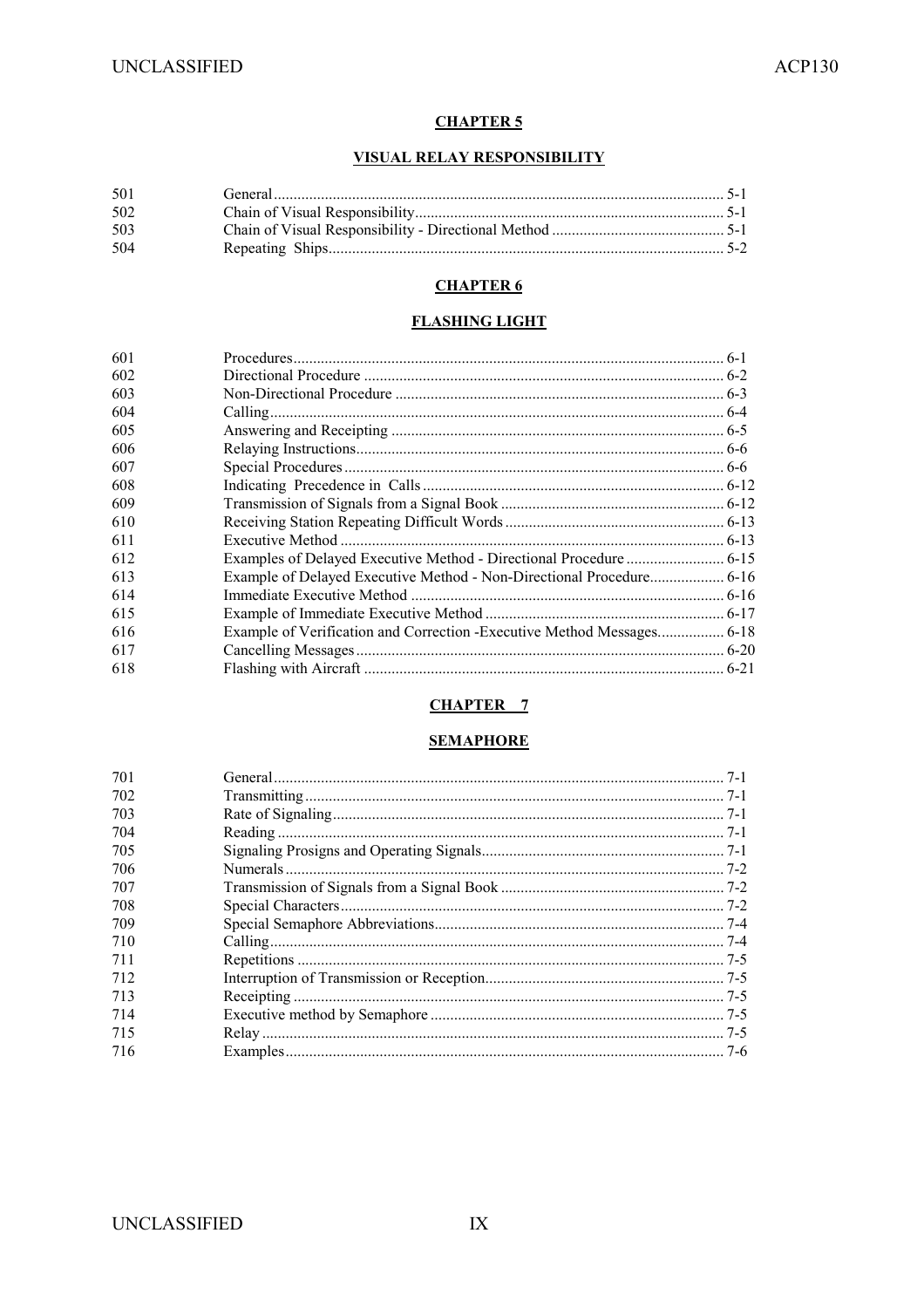## **FLAGHOIST**

| 801 |  |
|-----|--|
| 802 |  |
| 803 |  |
| 804 |  |
| 805 |  |
| 806 |  |
| 807 |  |
| 808 |  |
| 809 |  |
| 810 |  |
| 811 |  |
| 812 |  |
| 813 |  |
| 814 |  |
| 815 |  |
| 816 |  |
| 817 |  |
| 818 |  |
| 819 |  |
| 820 |  |
| 821 |  |
|     |  |

## **CHAPTER 9**

# **MISCELLANEOUS SYSTEMS**

#### **SECTION I - SOUND**

| 901 |  |
|-----|--|
| 902 |  |
| 903 |  |
| 904 |  |
| 905 |  |
| 906 |  |
| 907 |  |
|     |  |

#### **SECTION II - INFRA-RED COMMUNICATION**

| 908 |                        |  |
|-----|------------------------|--|
| 909 |                        |  |
| 910 |                        |  |
| 911 |                        |  |
| 912 |                        |  |
| 913 |                        |  |
| 914 |                        |  |
| 915 | Procedure $\ldots$ 9-5 |  |
| 916 |                        |  |
| 917 |                        |  |
|     |                        |  |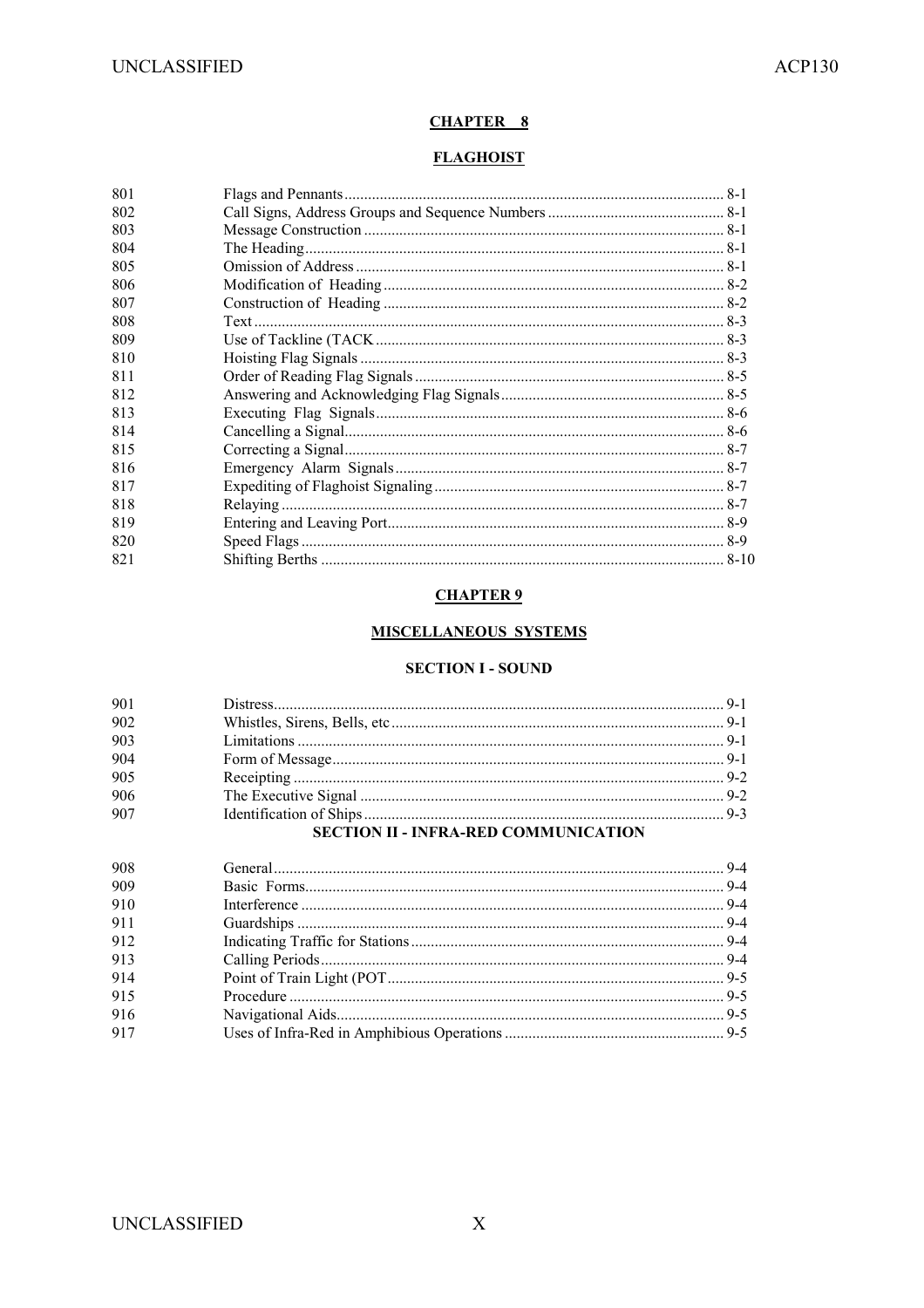## **PANEL SIGNALLING**

#### **SECTION I - INTRODUCTION**

| 1001 |  |
|------|--|
| 1002 |  |
| 1003 |  |
| 1004 |  |
| 1005 |  |
| 1006 |  |
| 1007 |  |
| 1008 |  |
| 1009 |  |
| 1010 |  |
| 1011 |  |
| 1012 |  |
| 1013 |  |
| 1014 |  |

# **SECTION II - SPECIAL SIGNS**

| 1015 |  |
|------|--|
| 1016 |  |
| 1017 |  |
| 1018 |  |
| 1019 |  |
| 1020 |  |
| 1021 |  |

#### **SECTION III - MARKING OF DROPPING ZONES**

| 1022 |  |
|------|--|
| 1023 |  |
| 1024 |  |
| 1025 |  |
| 1026 |  |

#### **SECTION IV - MARKING OF LANDING SITES AND STRIPS**

| 1027 |  |
|------|--|
| 1028 |  |
| 1029 |  |
| 1030 |  |

#### **SECTION V - IDENTIFICATION**

| 1031 |  |
|------|--|
| 1032 |  |
| 1033 |  |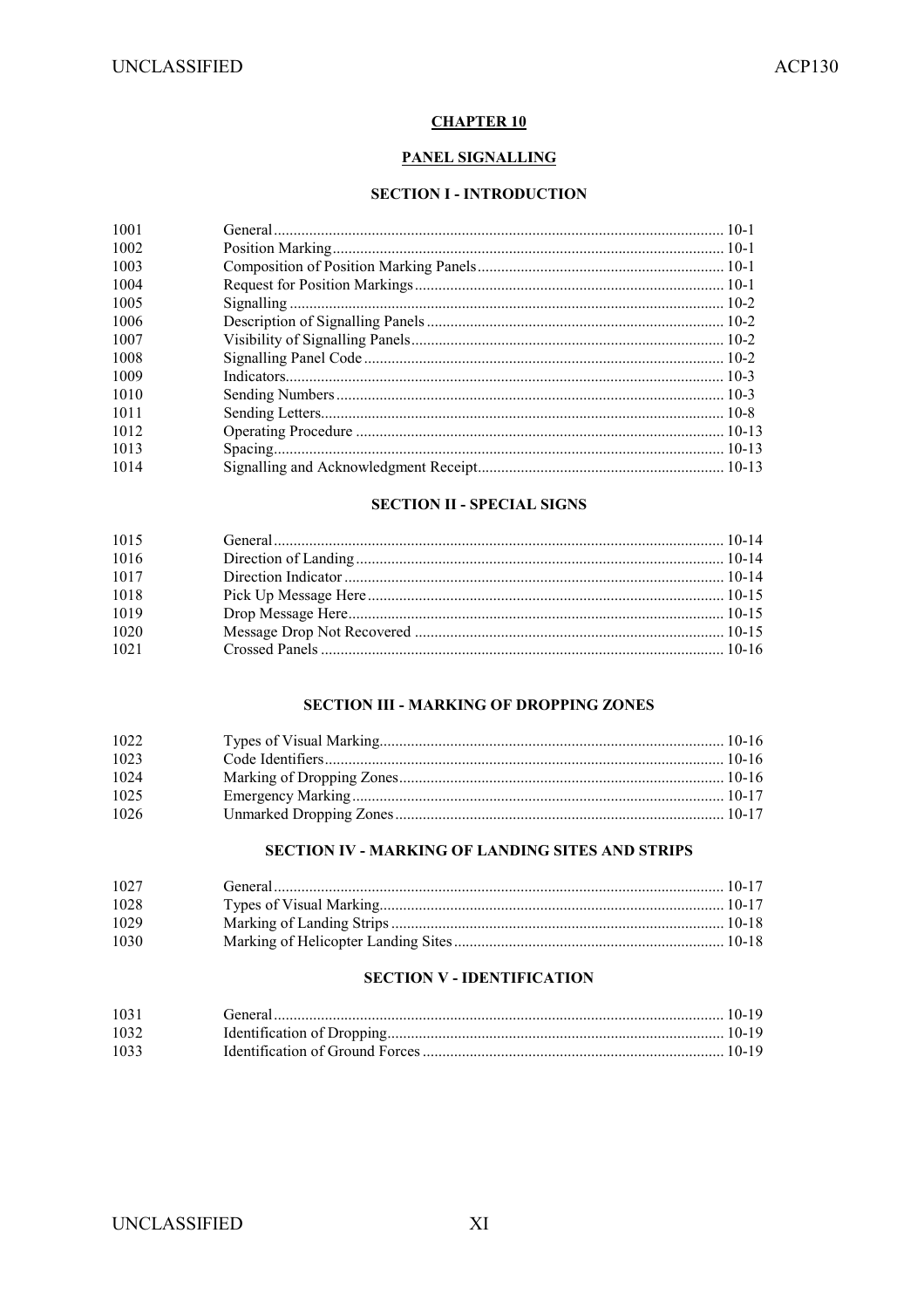# **SECTION VI - VOCABULARY**

| 1034 |  |
|------|--|
| 1035 |  |
| 1036 |  |
| 1037 |  |
| 1038 |  |
| 1039 |  |
| 1040 |  |
| 1041 |  |
| 1042 |  |
| 1043 |  |

#### **SECTION VII - EMERGENCY SIGNALS**

| 1044     |                                                                        |  |
|----------|------------------------------------------------------------------------|--|
| 1045     | Ground/Air Visual Signals for use in Emergency by Search Parties 10-23 |  |
| 1046     | Ground/Air Visual Signals for use in Emergency                         |  |
|          |                                                                        |  |
| Fig I    |                                                                        |  |
| Fig II   |                                                                        |  |
| Fig III  |                                                                        |  |
| Fig IV   |                                                                        |  |
| Fig V    |                                                                        |  |
| Fig VI   |                                                                        |  |
| Fig VII  |                                                                        |  |
| Fig VIII |                                                                        |  |

# **CHAPTER 11**

## **PYROTECHNICS**

# **SECTION I - INTRODUCTION**

| 1101    |  |
|---------|--|
| 1102    |  |
| 1103    |  |
| 1104    |  |
| Fig I   |  |
| Fig II  |  |
| Fig III |  |
| Fig IV  |  |
| Fig V   |  |
| Fig VI  |  |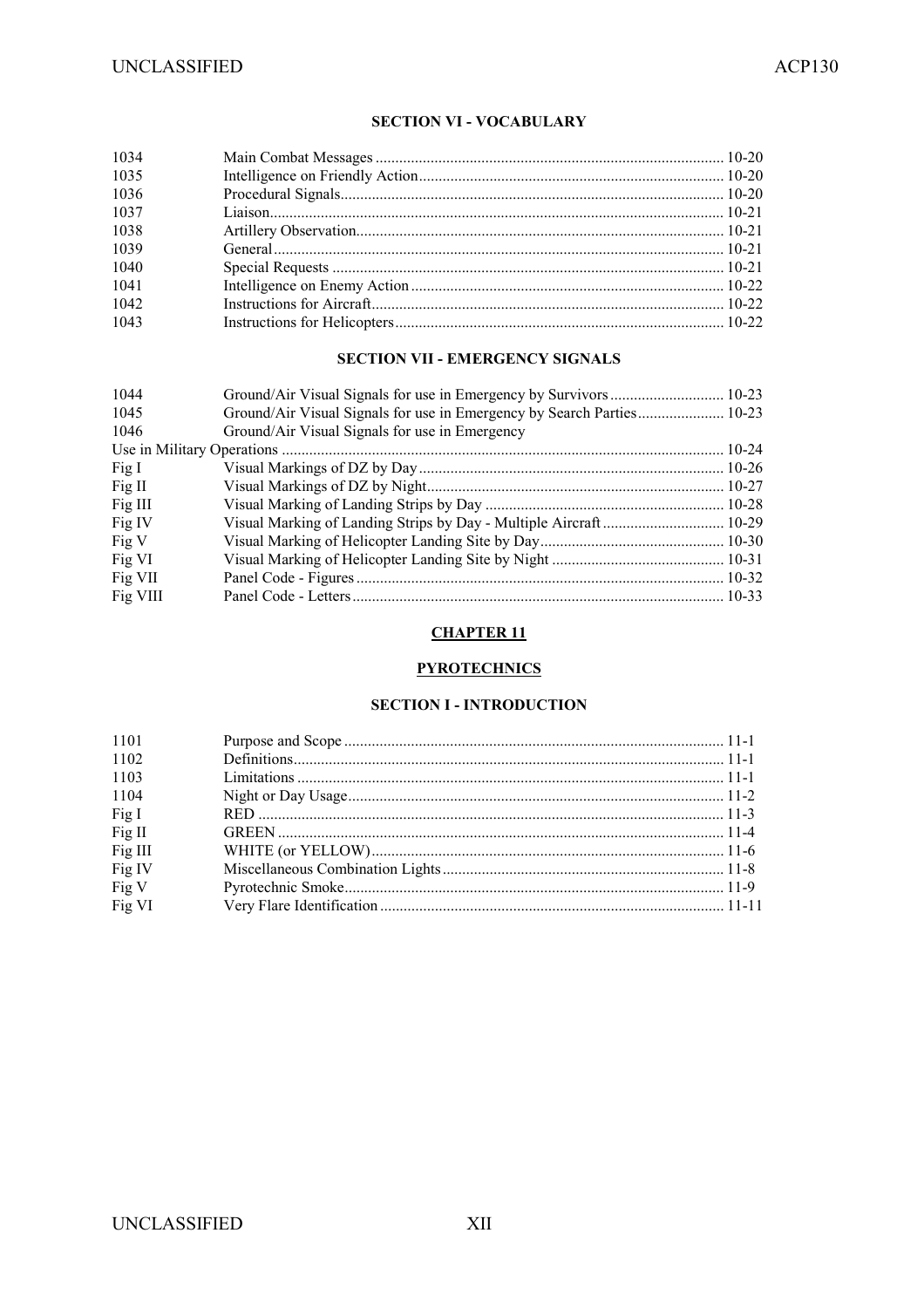# **INTRODUCTION**

# **SECTION 1 - GENERAL**

# 101. **PURPOSE**

The procedures prescribed herein are designed to provide a concise and definite language whereby visual communications in all mediums may be conducted accurately and rapidly.

# 102. **VISUAL OPERATORS**

a. The attainment of reliability, speed and security depends to a large extent upon the operator. It is essential that he be well trained in the maintenance of Signalling discipline and in the nature of his responsibilities.

b. Adherence to prescribed procedure is mandatory. Unauthorized departures from or variations in prescribed procedure invariably create confusion, reduce reliability and speed, and tend to nullify security precautions, and are therefore prohibited. If the procedure prescribed herein does not cover a specific operating requirement, resorting to initiative and common sense should suffice.

c. The following basic rules are essential to transmission discipline and security and shall be strictly enforced in all visual communications.

(1) No transmission shall be made which has not been authorized by proper authority.

- (2) An immediate answer to a call is essential.
- (3) The following practices are specifically forbidden:
	- (a) Violations of visual silence.
	- (b) Unofficial conversation between operators.
	- (c) Transmitting the operator's personal sign.
	- (d) Unauthorized use of plain language.
	- (e) Use of other than authorized prosigns.

(f) Unauthorized use of plain language in place of applicable prosigns or operating signals.

(g) Linkage or compromise of classified call signs and address groups by plain language disclosures or association with unclassified call signs.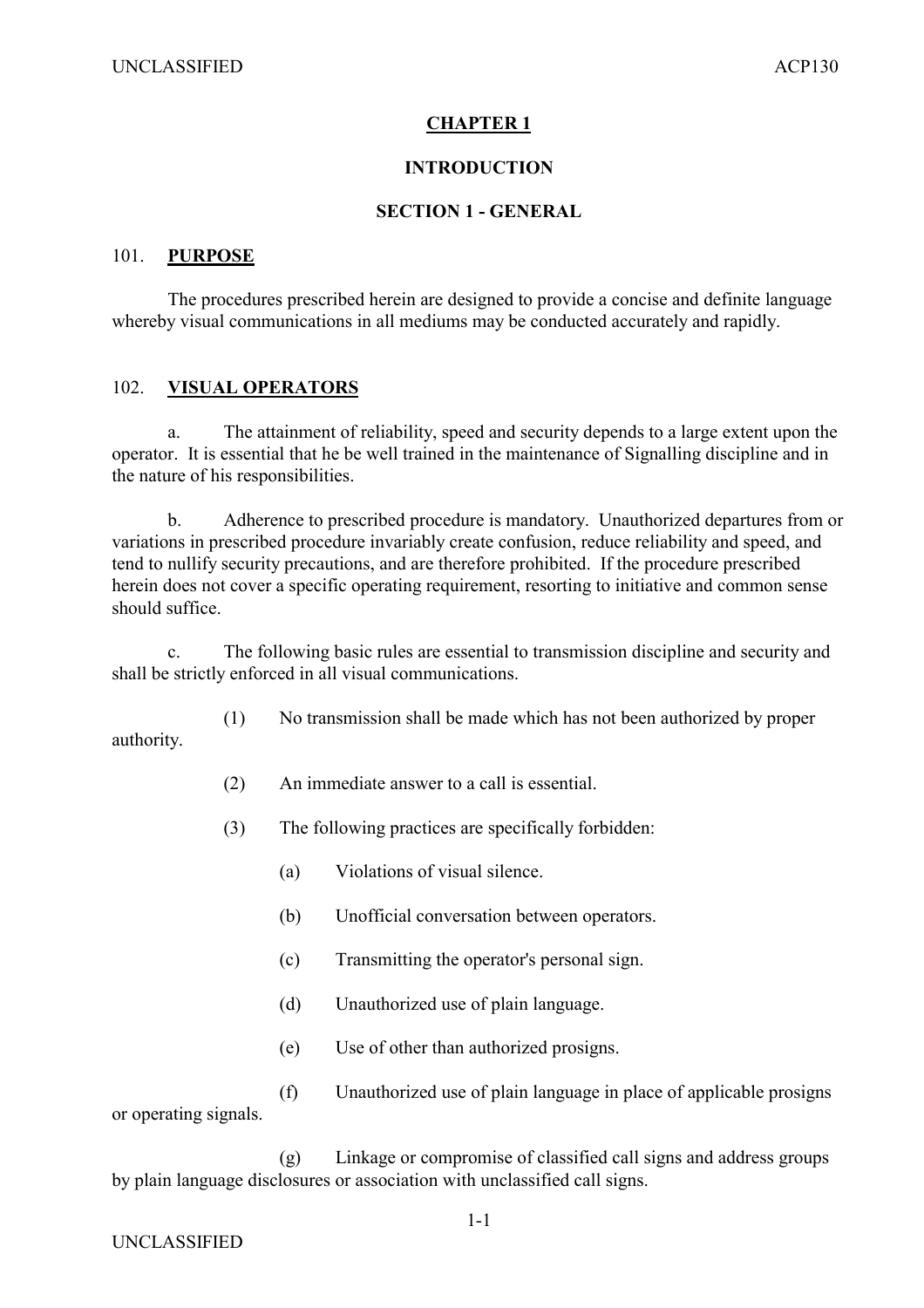- (h) Profane, indecent or obscene language.
- (4) The following practices are to be avoided:
	- (a) Use of excessive beam width or of a light larger or brighter than necessary.
	- (b) Transmitting at speeds beyond the capabilities of receiving operators.

# 103. **BASIS**

a . The visual procedure contained herein incorporates the basic message format. Chapters 1 through 4 contain, for the most part, standard communication procedures peculiar to flashing light, semaphore and flaghoist. In using the examples given in the first four chapters, care must be taken to apply to them the procedure applicable to the particular visual method in mind.

- b. Call signs used in this publication are to be considered fictitious.
- c. The examples show normal flashing light procedure.

d. In examples, where a definite time lag occurs between transmission and indication of receipt where appropriate, (e.g., by a flash), the receiving ship's transmission is printed one line below that of the transmitting ship. Where there is no appreciable time lag (e.g., when all stations are repeating the "executive signal") all transmissions are shown on the same line.

# 104. **USE**

a. The visual procedures prescribed herein shall be used for all transmissions in military visual communications.

b. When messages in commercial form are handled by military systems, the procedure contained herein shall be used in the calling and routing instructions.

c. When communicating with non-military ships or stations or non-allied warships, international procedure will be used. This procedure is contained in the International Code of Signals.

d. Groups from the International Code of Signals may be used alone or in conjunction with groups from the Allied Maritime Tactical Signal Book or national or regional defense organization publications. Whenever international groups are used alone, international procedure is to be used in answering.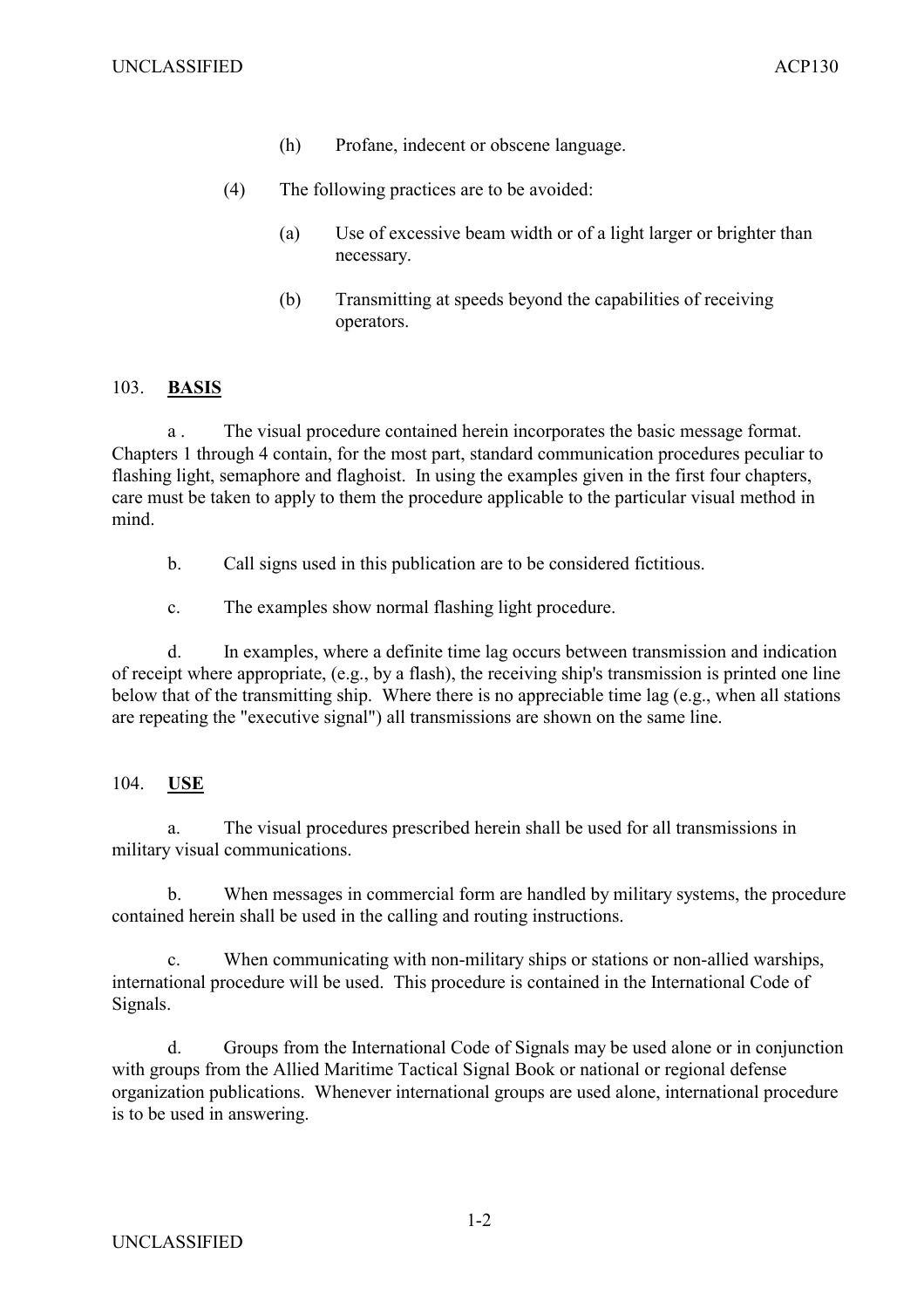(1) Whenever military use is made of the International Code of Signals, groups will be preceded by the code pennant when used with flags, and by the proword INTERCO when transmitted by morse, semaphore or spoken.

(a) Whenever international signals are used alone, CODE followed by TACK shall be used to indicate that all groups following are taken from the International Code of Signals. When the signal consists of only one group the TACK may be omitted.

(b) Whenever signals from the Allied Maritime Tactical Signal Book are supplemented by a group from the International Code of Signals, CODE shall immediately precede the signal group to indicate that only one group is taken from the International Code.

(c) For flaghoist signalling, a call sign preceding CODE may be hoisted in a superior position on a separate hoist and left flying during succeeding hoists of International Code groups. Hauling down the call and CODE indicates the end of the message.

# 105. **INTERNATIONAL MORSE CODE**

a. All transmissions over military visual systems, except semaphore, flaghoist and panels are made by use of the International Morse Code. The characters used are:

(1) Letters.

| $A -$     |          |               | $J$ ---      | S      |          |
|-----------|----------|---------------|--------------|--------|----------|
|           | $B$ -    | $K - -$       |              |        | $T -$    |
|           | $C$ -.-. |               | L .-         | $U$ -  |          |
| $D -$ .   |          | $M -$         |              |        | $V$ -    |
| $E$ .     |          | N -.          |              | $W$ -- |          |
|           | $F$      | $0 -$         |              |        | $X - -$  |
| $G$ --.   |          |               | $P \quad --$ |        | $Y - -$  |
| H         |          |               | $Q - -$      |        | $Z - -1$ |
| $I \dots$ |          | $R_{\cdot}$ . |              |        |          |

(2) Figures

| $\mathbf{1}$   | ----<br>$\sim$ | $\ldots$ - |   | $- -$<br>$\ddotsc$     |  |
|----------------|----------------|------------|---|------------------------|--|
| $\overline{2}$ | المعجزين       | $5$        |   | ---<br>$\cdot$ $\cdot$ |  |
|                | 3 --           | $6 - $     | 9 | ----                   |  |

# (3) Punctuation.

| Colon                          |  |
|--------------------------------|--|
| Comma                          |  |
| Hyphen or dash                 |  |
| Parenthesis/left hand bracket  |  |
| Parenthesis/right hand bracket |  |
| Period or decimal point        |  |
| Question mark                  |  |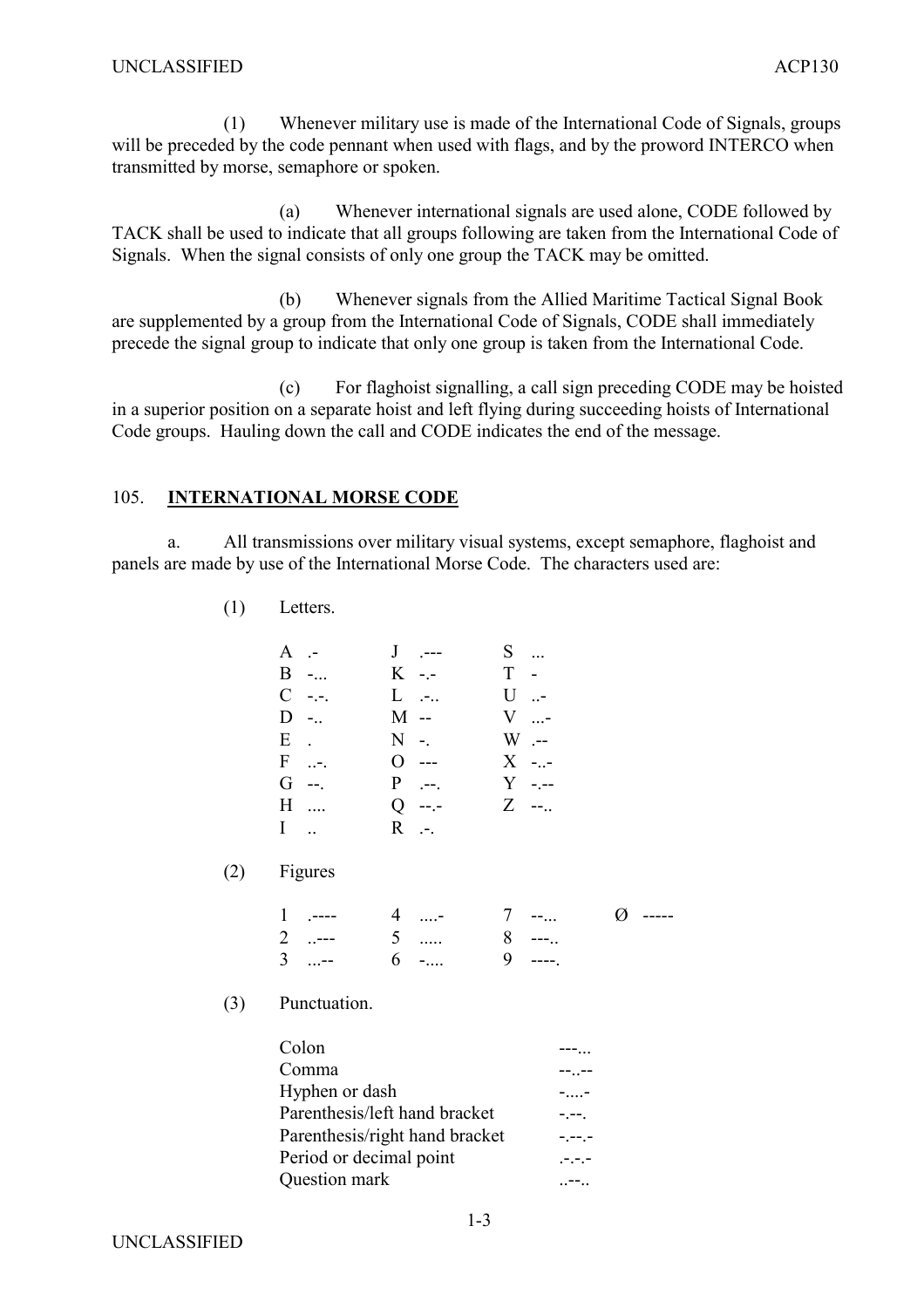#### Slant/oblique stroke -..-.

- b. Character Formulations.
	- (1) A dot is used as the unit of duration.
	- (2) A dash is equal to three units.
	- (3) An element is either a dot or a dash.
	- (4) The space between elements is one unit.
	- (5) The space between characters is three units.
	- (6) The space between groups is seven units.
	- (7) Overscored characters are transmitted as if they were a single character.

# 106. **THE SEMAPHORE CHARACTERS**

- a. All semaphore transmissions are made by use of:
	- (1) International alphabet and special signs which are shown in Figure I.
	- (2) Punctuation signs as follows:

| Colon                          |    |            |
|--------------------------------|----|------------|
| Comma                          |    | <b>MIM</b> |
| Hyphen or dash                 |    |            |
| Parenthesis/left hand bracket  | ΚN |            |
| Parenthesis/right hand bracket |    | KK         |
| Period or decimal point        |    | <b>AAA</b> |
| <b>Question Mark</b>           |    | IMI        |
| Slant/oblique stroke           | ХE |            |

# 107. **ALLIED NAVAL SIGNAL FLAGS AND PENNANTS**

The signal flags and pennants used in flaghoist communications shall be as shown in Figure II.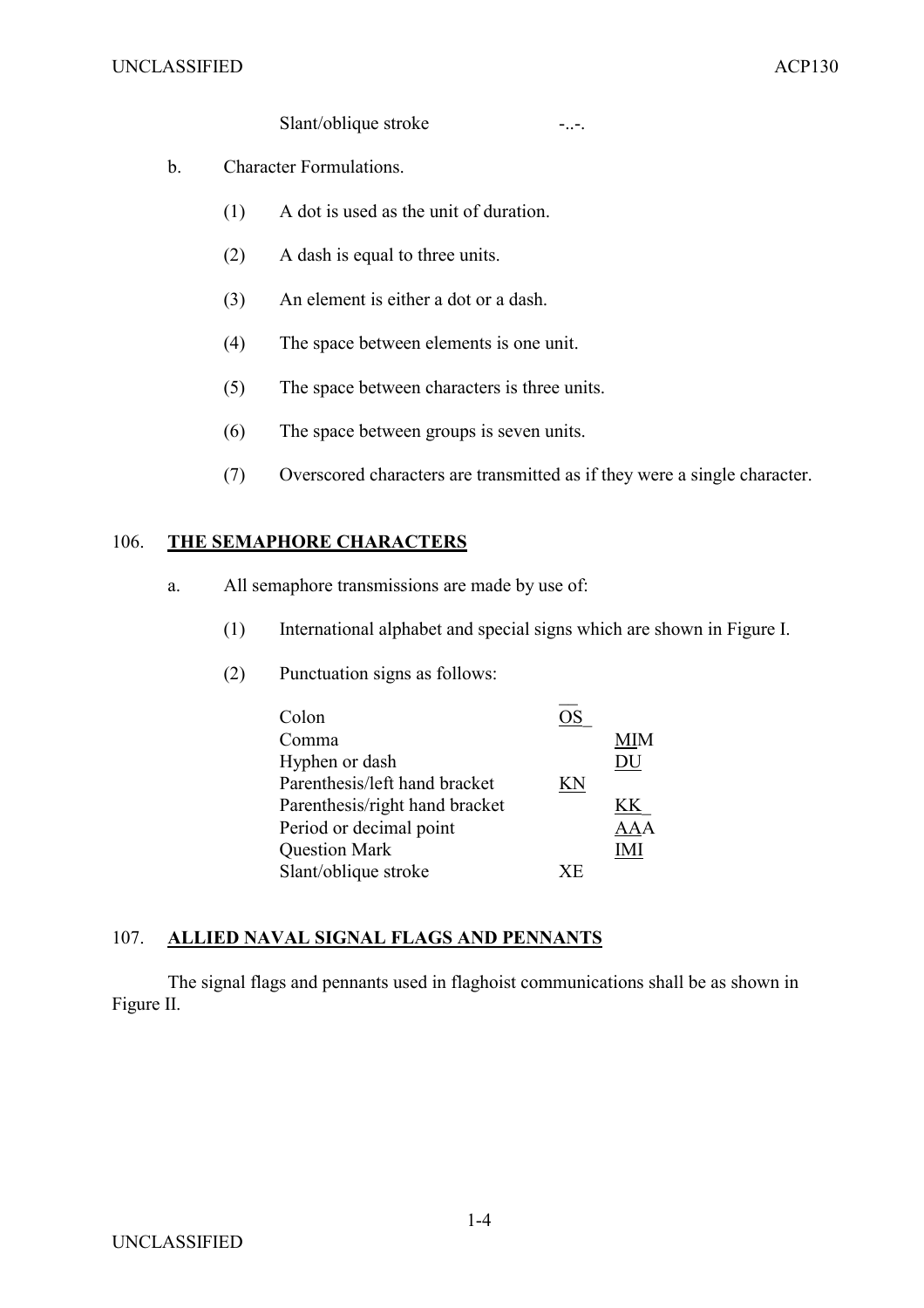| $\pmb{\mathrm{A}}$                  | B                                | С<br>ANSWERING SIGN                                                                       | p<br>$\mathbf D$  | E                             |
|-------------------------------------|----------------------------------|-------------------------------------------------------------------------------------------|-------------------|-------------------------------|
| $\overline{\mathbf{F}}$             | ${\bf G}$                        | $\, {\bf H}$                                                                              | $\mathbf I$       | J<br>DIRECTION SIGN           |
| $\mathbf K$                         | $\mathbf L$                      | M                                                                                         | $\mathbf N$       | n                             |
| $\mathbf P$                         | Q                                | $\mathbf R$                                                                               | $\mathbf S$       | T                             |
| $\mathbf U$                         | в<br>v                           | W                                                                                         | P<br>$\mathbf{x}$ | Y                             |
| $\rm{z}$                            | <b>ATTENTION</b><br>${\tt SIGN}$ | ERROR SIGN                                                                                | FRONT SIGN        | <b>NUMERAL</b><br><b>SIGN</b> |
| <b>SEPARATIVE</b><br>${\tt S\,IGN}$ | NOTE:                            | In certain characters, the signs may be formed<br>with the position of the arms reversed. |                   |                               |

# **FIGURE I SEMAPHORE CHARACTERS**

 $\mathsf{l}$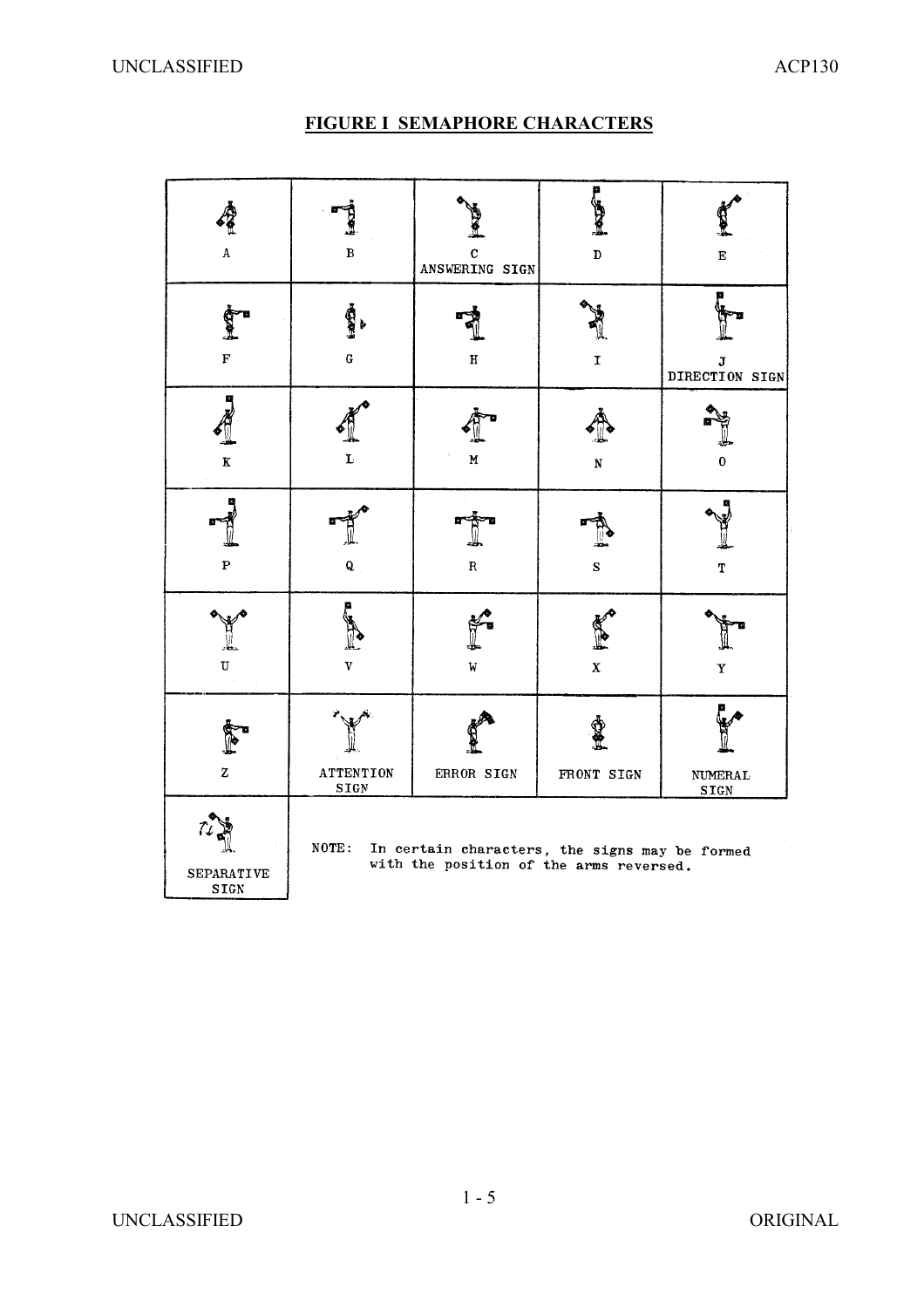# THIS PAGE INTENTIONALLY BLANK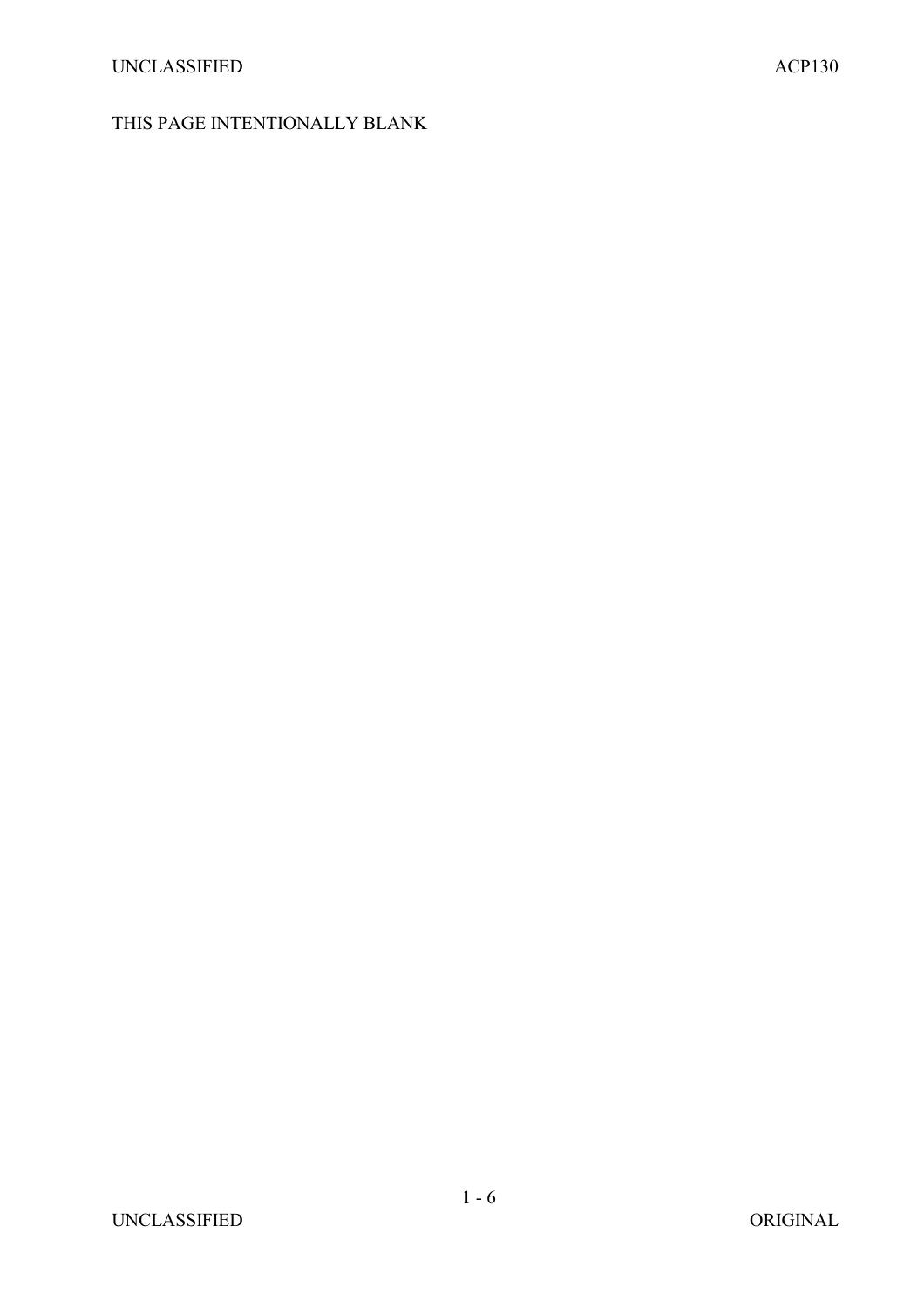# **FIGURE II - ALPHABETICAL AND NUMERICAL FLAGS**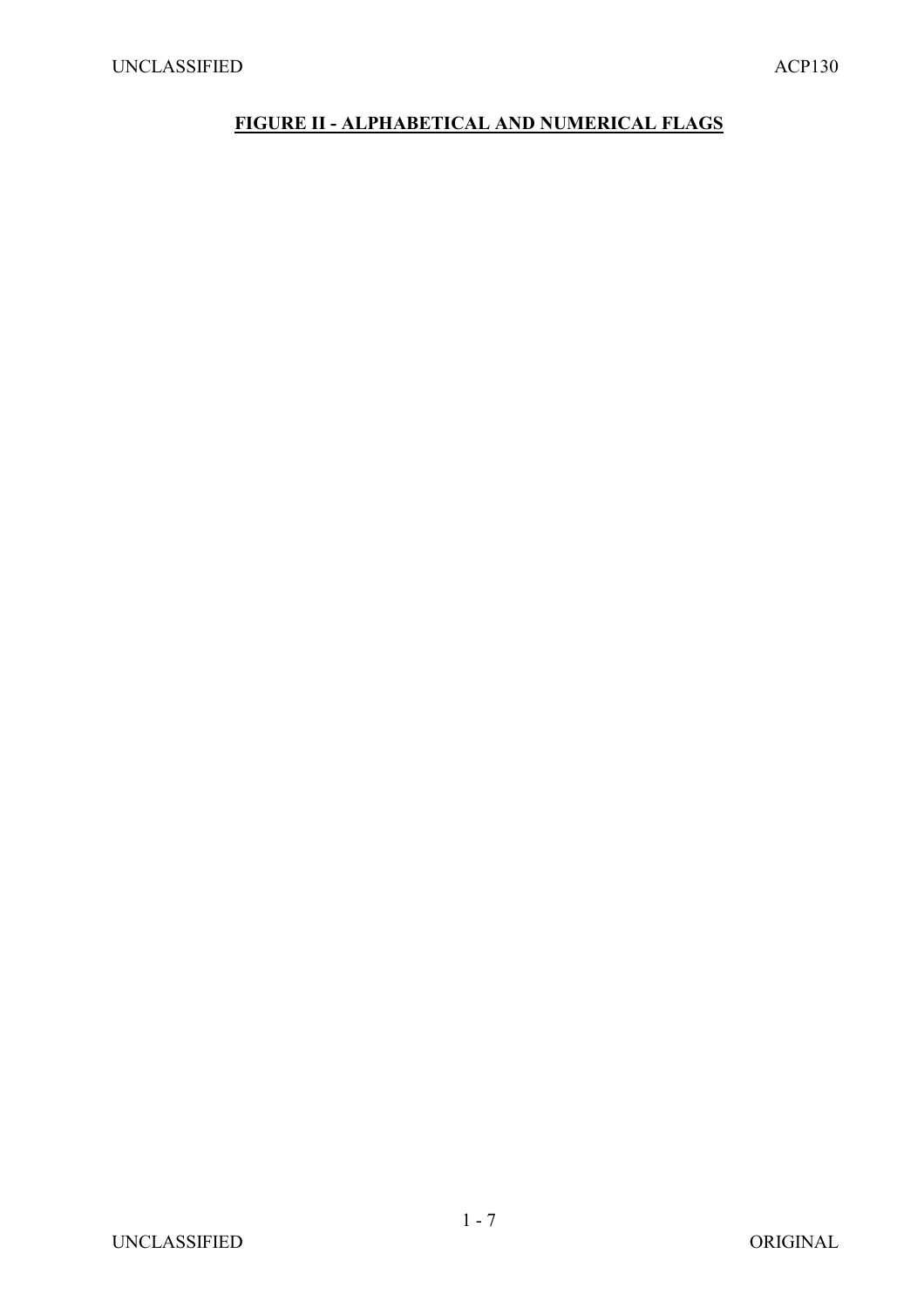# THIS PAGE INTENTIONALLY BLANK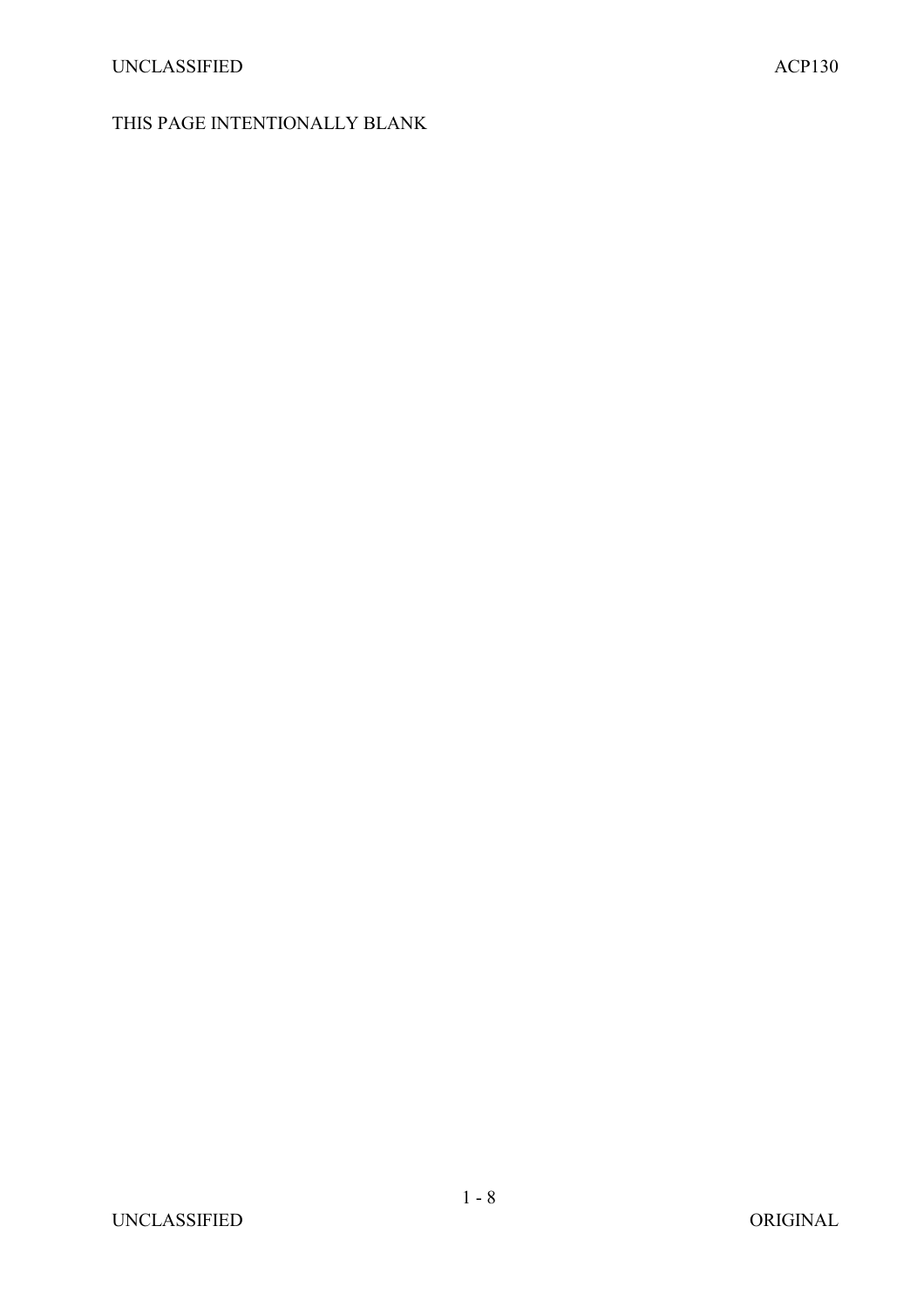# **FIGURE II Cont**

**NUMERICAL PENNANTS SPECIAL FLAGS AND PENNANTS**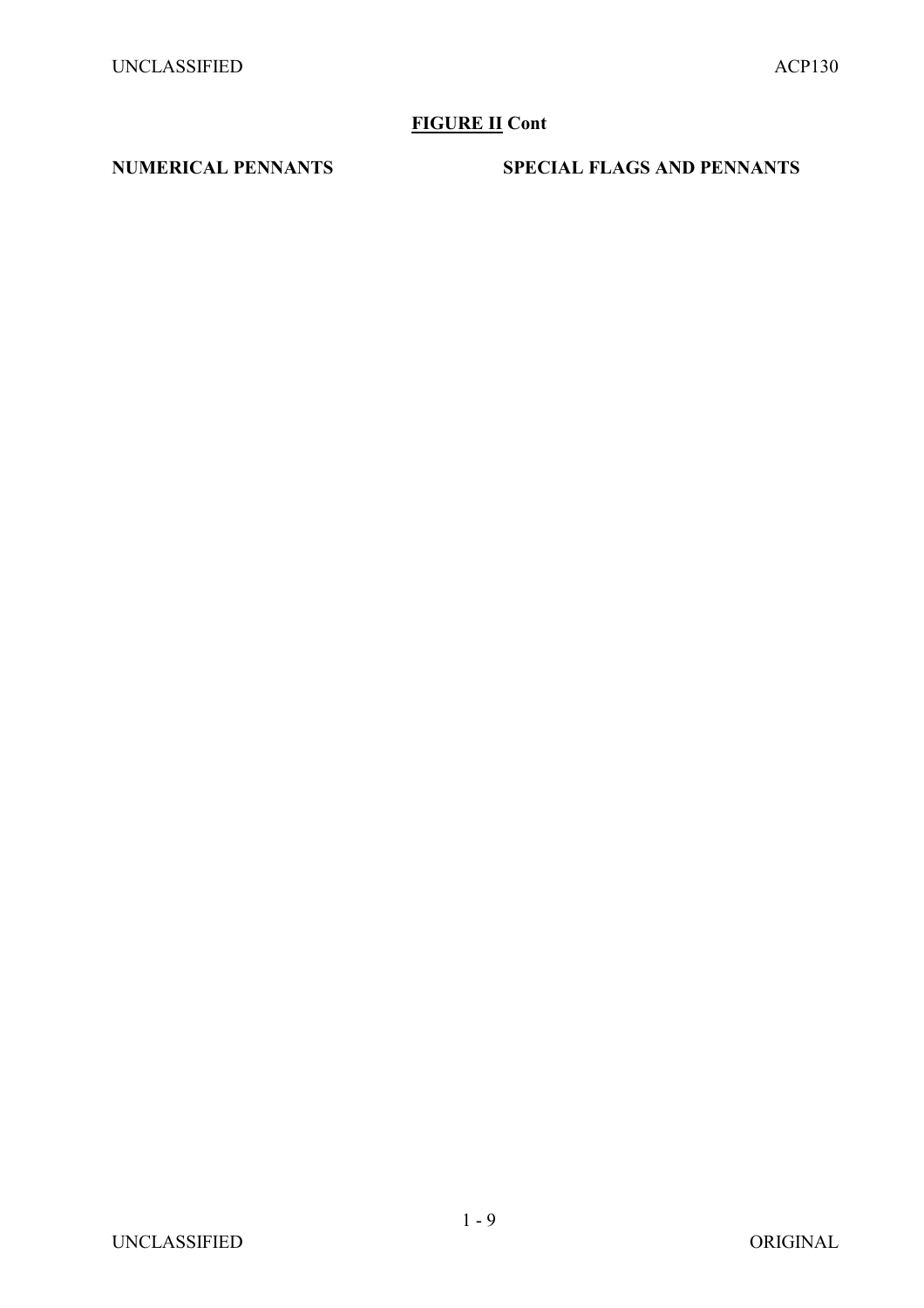# THIS PAGE INTENTIONALLY BLANK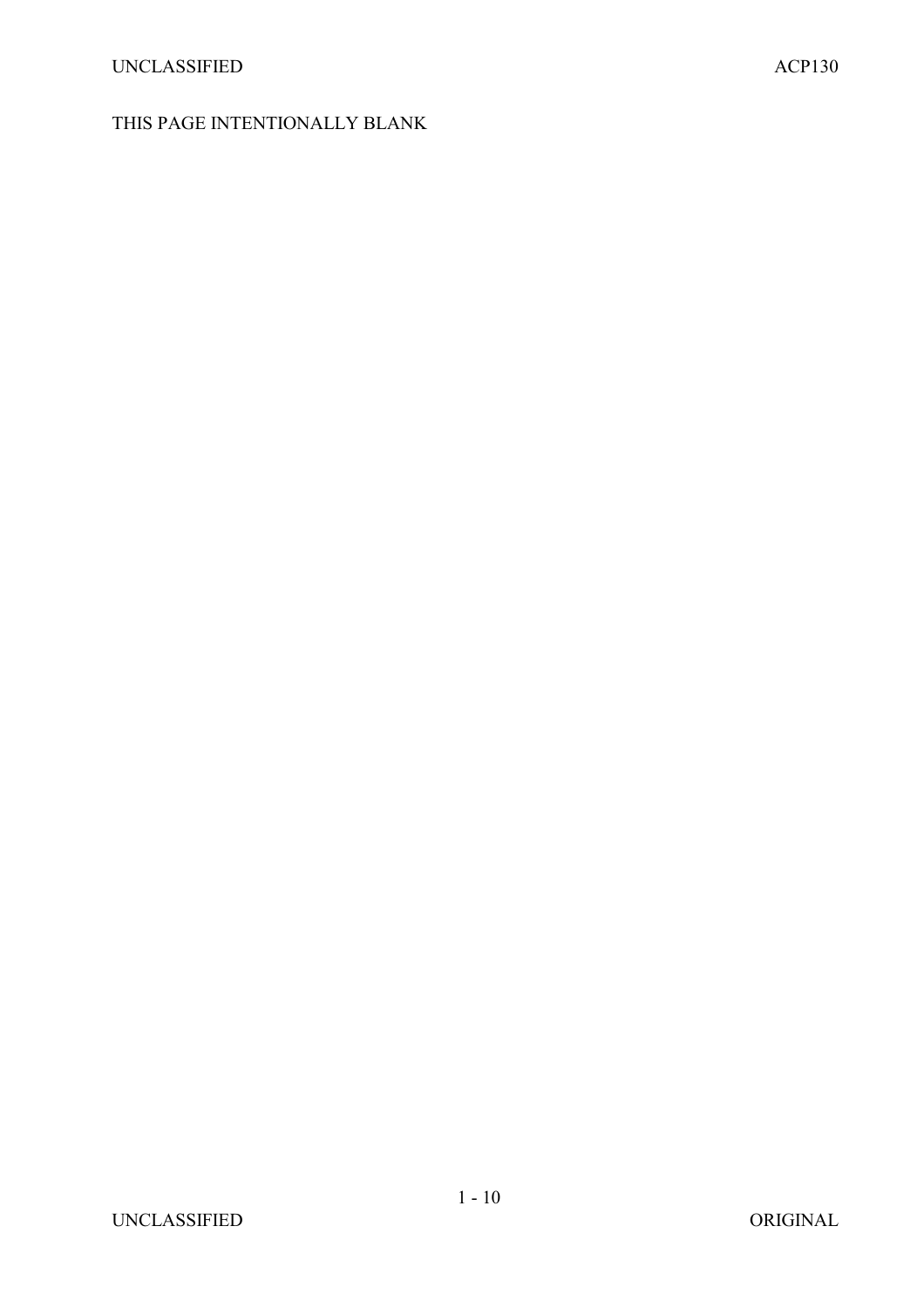# **SECTION II - MESSAGE FORMS**

# 108. **GENERAL**

Messages for transmission in military visual communications shall be prepared in plaindress, abbreviated plaindress or codress form.

# 109. **PLAINDRESS**

a. A plaindress message is one in which the originator and addressee designations are indicated externally of the text.

b. A plaindress message contains all the components (unless the call serves as the address) as shown in the basic message format, except that the prefix may be omitted. it must always include the precedence and date-time group.

# 110. **ABBREVIATED PLAINDRESS**

a. Operational requirements for speed of handling may require abbreviation of plaindress message headings. In such case any or all of the following may be omitted:

- (1) Precedence.
- (2) Date.
- (3) Date-time group with the year expressed in four digits. Prior to 1 January 2006, if the two digit year is 06 through 99 is is assumed that 19 precedes, i.e. 1906 and if the two digit year is 00 through 05 it is assumed that 20 predes i.e. 2005 (If a date time group is not used, a time group should appear in Format Line 14) within the body of a message, the established standards for character based messaging will be followed, e.g. The United States Message Text Formats (USMTFS), Allied Data Publication - 3 (ADATP-3), Australian Defence Formatted Message Standard (ADFORMS). These standards have adopted a four digit year for data transmission.
- (4) Group count (except for encrypted messages).

# 111. **CODRESS MESSAGE**

A codress message is one in which the entire address, i.e., originator and all addressees, except when address indicating groups are used, is encrypted within the text. The heading of such a message contains only information necessary to enable communication personnel to handle it properly. It contains all other components shown in the schematic diagram in Section III.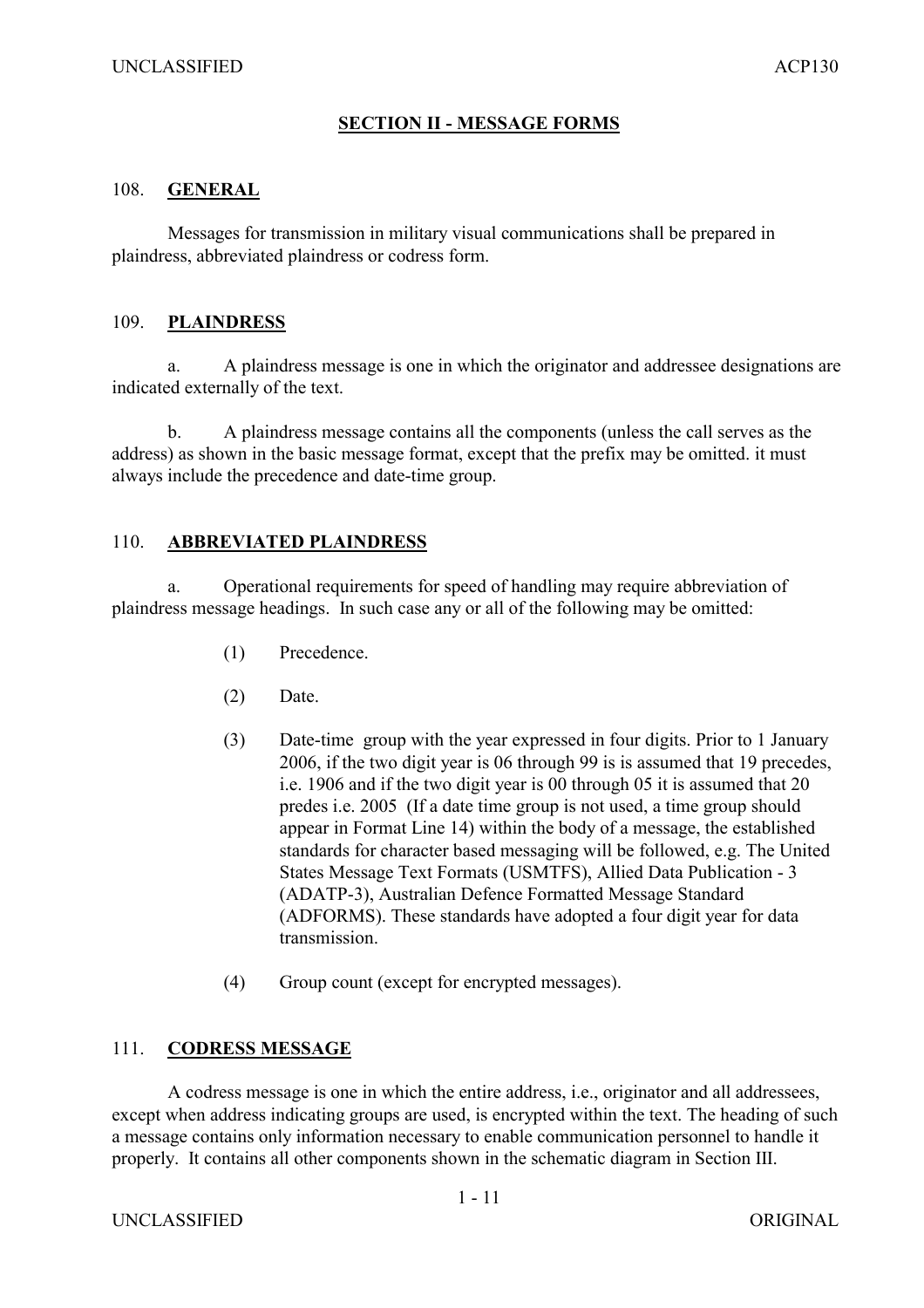# 112. **SERVICE MESSAGE**

a. A service message is one between communication personnel pertaining to any phase of traffic handling, communication facilities, or circuit conditions.

b. An encrypted service message will always carry a numerical group count and will be identified as a service message only within the encrypted text.

Plain language service messages are identified by the abbreviation SVC as the first word of the text following any security classification.

d. Service messages are prepared and transmitted in plaindress, abbreviated plaindress or codress form. They generally concern messages originated at, destined for, or refiled by, that station and normally will be assigned a precedence equal to that of the message to which they refer.

# 113. **ABBREVIATED SERVICE MESSAGE**

a. An abbreviated service message is one in which the text contains only prosigns, operating signals, address designations, identification of messages, parts of messages and amplifying data as necessary. It may be originated by operators, and may contain any of the components shown in the Basic Message Format except that:

(1) The long break is used only if the date time group/time group is used.

(2) The date time group/time group is to be employed only when it is necessary to indicate the time at which the message was originated or when it is considered that further reference may be made to the message.

# 114. **CLASSIFICATION OF SERVICE AND ABBREVIATED SERVICE MESSAGES**

a. An unclassified service or abbreviated service message may be used when referring to a message classified RESTRICTED or above if only operating signals, prosigns and message or transmission identifications are used. If it is necessary to include anything that would reveal part of the text of the classified message, however, the service or abbreviated service message must be classified.

b. An unclassified service or abbreviated service message referring to a message received in codress format or using encrypted call signs or address groups shall use only those message or transmission identifications which were contained in the external message heading received.

# **SECTION III - SCHEMATIC DIAGRAM**

# 115. **GENERAL**

UNCLASSIFIED ORIGINAL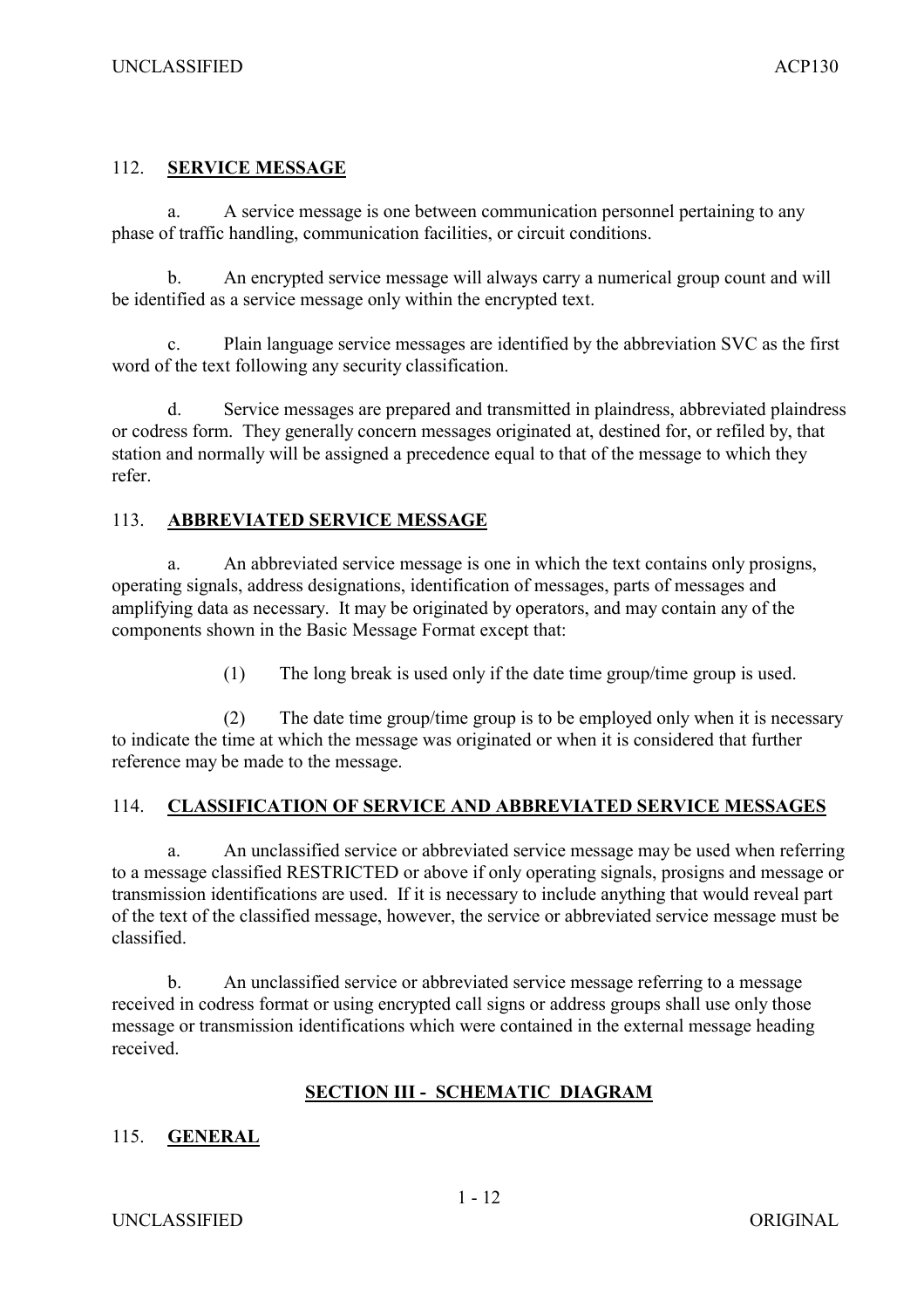- (1) Heading.
- (2) Text.
- (3) Ending.

b. Each message "PART" has certain "COMPONENTS" which are broken down into "ELEMENTS" and "CONTENTS".

(1) Each message "PART" and a majority of the "COMPONENTS" and "ELEMENTS" have a standardized arrangement or sequential order of appearance.

(2) In the schematic diagram, format lines 2, 3, 4, 14, 15 and 16 identify the procedural portions of the basic message format as designed for visual communications. lines 5 through 13 are the non-changeable elements of the basic message format. All format lines do not necessarily appear in every message, however, when used, they will be in the order indicated. (See paragraph 116.)

# 116. **DIAGRAM**

In the following diagram it should be noted that every "ELEMENT" is indicated in the order of appearance in the message. All "ELEMENTS" may not be required. The contents of the various elements are not necessarily indicated as they will appear.

| Parts | Components            | Elements                       | Format<br>Line | Contents                                                                                                                 |
|-------|-----------------------|--------------------------------|----------------|--------------------------------------------------------------------------------------------------------------------------|
| H     |                       |                                | 1              | Not Used                                                                                                                 |
| E     | Procedure (Note<br>1) | Call                           | 2              | Prosign F (see paragraph)<br>315), stations called<br>(Prosign XMT, exempted<br>calls) Prosign DE and<br>station calling |
| A     |                       | Transmission<br>Identification | 3              | Station serial number                                                                                                    |
| D     |                       | Transmission<br>Instructions   | $\overline{4}$ | Prosign $F, G, T, L$ ;<br>Operating signals; call signs,<br>address groups, plain<br>language address<br>designators.    |
|       | Preamble              | Precedence                     | 5              | Precedence Prosigns                                                                                                      |
|       |                       |                                | $1 - 13$       |                                                                                                                          |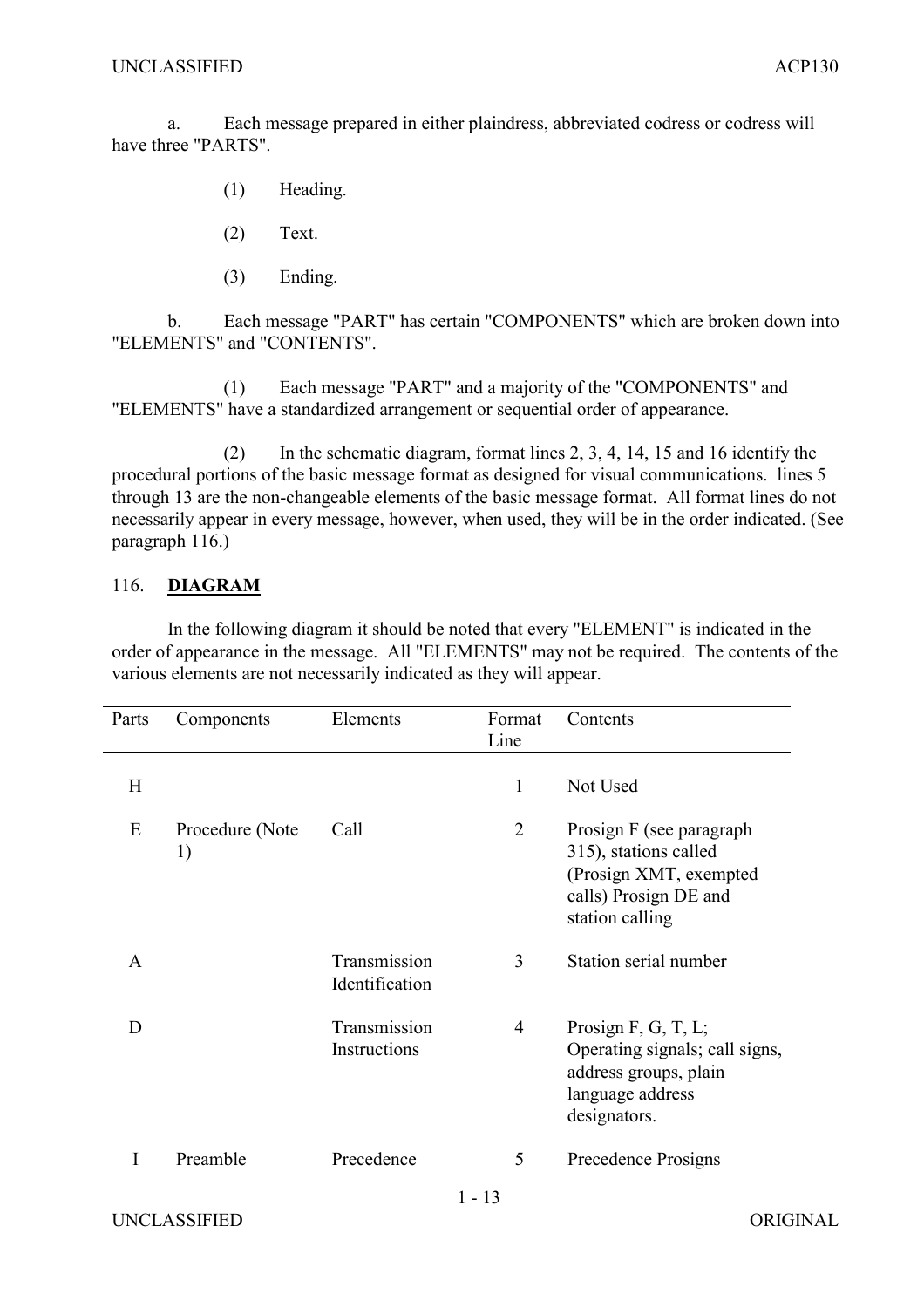| N |                  | Date-time group                          |    | Date and time expressed in<br>digits, and zone suffix<br>followed by month indicated<br>by the first three letters, and<br>if required by national<br>authorities, the year<br>indicated by the last two<br>digits. |
|---|------------------|------------------------------------------|----|---------------------------------------------------------------------------------------------------------------------------------------------------------------------------------------------------------------------|
| G |                  | Message<br>Instructions                  |    | Operating signals; Prosign<br>IX                                                                                                                                                                                    |
|   | Address (Note 2) | Originator's sign                        | 6  | Prosign FM                                                                                                                                                                                                          |
| H |                  | Originator                               |    | Originator's designation<br>(call sign, address group,<br>plain language address<br>designator)                                                                                                                     |
| E |                  | Action addressee<br>sign                 | 7  | Prosign TO                                                                                                                                                                                                          |
| A |                  | Action addressees                        |    | Action addressees'<br>designations (call signs,<br>address groups, plain<br>language address<br>designators)                                                                                                        |
| D |                  | Information<br>addressee sign            | 8  | Prosign INFO                                                                                                                                                                                                        |
| I |                  | Information<br>addressees                |    | Information addressees'<br>designations (call sign,<br>address group, plain<br>language address<br>designators)                                                                                                     |
| N |                  | Exempted<br>addressee sign               | 9  | Prosign XMT                                                                                                                                                                                                         |
| G |                  | Exempted<br>addressees                   |    | Exempted addressees'<br>designations (call sign,<br>address group, plain<br>language address<br>designators)                                                                                                        |
|   | Prefix           | Accounting<br>Information<br>Group Count | 10 | Accounting symbol<br>Prosign GR (numerals) or<br><b>GRNC</b>                                                                                                                                                        |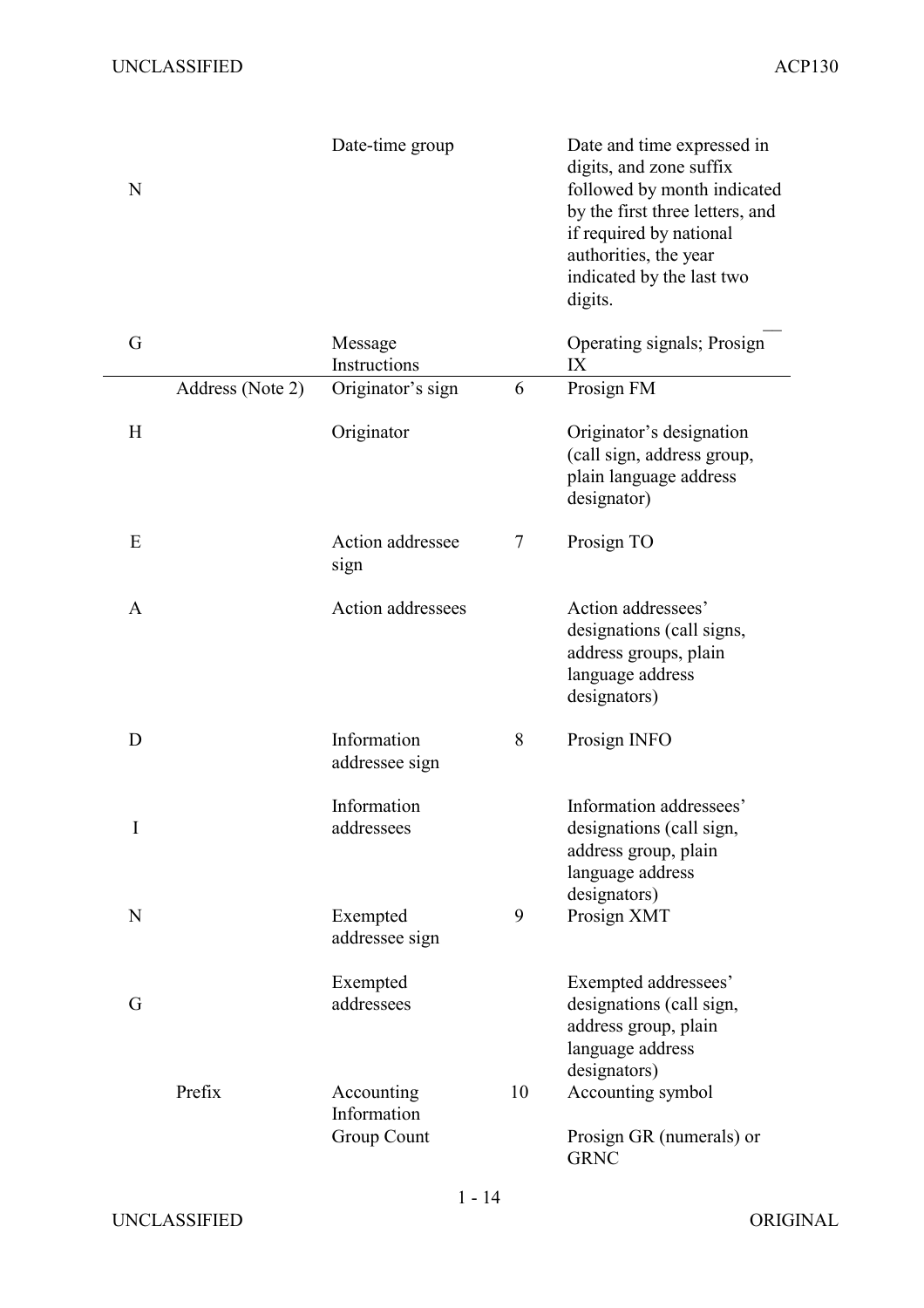|                             |           | Separation                | 11 | Prosign BT                                                                                                                                                                     |
|-----------------------------|-----------|---------------------------|----|--------------------------------------------------------------------------------------------------------------------------------------------------------------------------------|
| T<br>E<br>$\mathbf{X}$<br>T | Text      | Subject Matter            | 12 | Security Classification or<br>UNCLAS as appropriate<br>when required; the<br>abbreviation SVC; internal<br>instructions; thought or idea<br>as expressed by the<br>originator. |
|                             |           | Separation                | 13 | Prosign BT                                                                                                                                                                     |
| E<br>N                      | Procedure | Time group                | 14 | Hours and minutes<br>expressed in digits, and zone<br>suffix.                                                                                                                  |
| D<br>N<br>G                 |           | <b>Final Instructions</b> | 15 | Prosigns AS, B, C, G, IMI,<br>GR (numerals), IX (5)<br>second flash), operating<br>signals.                                                                                    |
|                             |           | Ending sign               | 16 | Prosign K or AR                                                                                                                                                                |

NOTE 1: Plain language address designators shall not be used in any component of codress messages.

2: The address component is prohibited with codress procedure.

# 117. **EXPLANATION**

a. Line 2 - This line will contain, as required, the call signs/address groups of the stations called; the prosign XMT, exempted call signs/address groups, the prosign DE and the call sign/address group of the calling station. It may be preceded by the prosign F, made four times.

b. Line 3 - Not normally used in visual signalling except in messages being relayed.

c. Line 4 - This line may contain the prosigns F, G, L and T; operating signals, call signs, address groups, or plain language address designators.

d. Line 5 - This line will contain the appropriate precedence prosigns (in the case of dual precedence, both prosigns will be shown), the originator's date-time-group, message instructions in the form of operating signals and the prosign IX as necessary.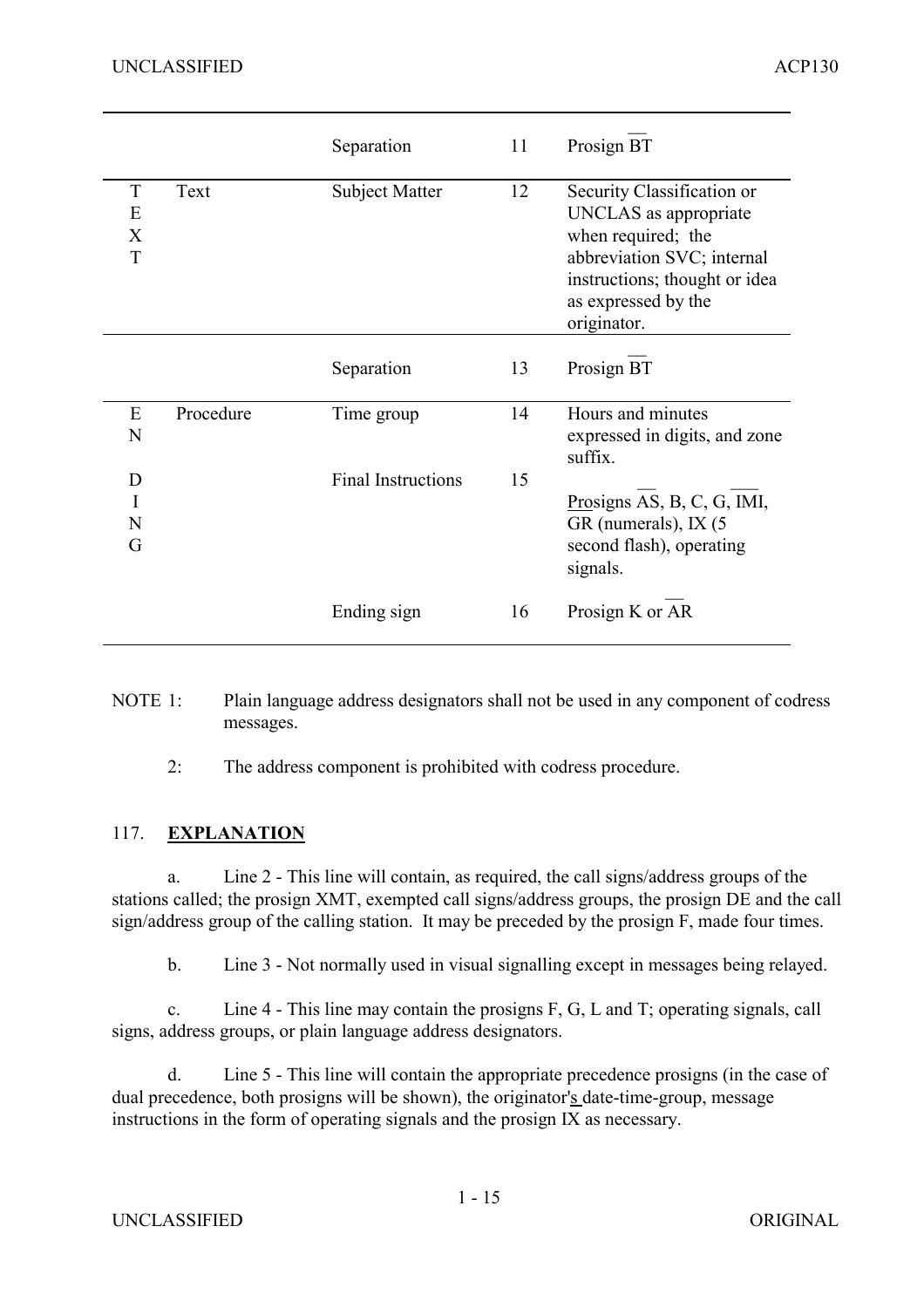e. Line 6 - This line is identified by the appearance of the prosign FM and contains the designation of the originator which may be indicated by a call sign, address group or plain language address designator.

f. Line 7 - This line is identified by the prosign TO and contains the designation of the action addressees in the form of call signs, address groups, or plain language address designators.

g. Line 8 - This line is identified by the prosign INFO and contains the designation of the information addressees in the form of call signs, address groups, or plain language address designators.

h. Line 9 - This line is identified by the prosign XMT and contains the designation of the addressees who are exempted from the collective designation when such designation is used in format line 7 and 8.

I. Line 10 - This line may contain accounting symbols (as required), the group count prosign and numerals and the groups not counted prosign. Encrypted messages will always indicate a numerical group count.

j. Line 11 - This line contains the prosign BT which separates the heading from the text.

 $\mathcal{L}$ 

k. Line 12 - This is the text of the message and may contain internal instructions as well as the subject matter expressed by the originator. It may be preceded by the security classification or UNCLAS as appropriate and the abbreviation SVC.

 $\mathcal{L}$ 

l. Line 13 - This line contains the prosign BT which separates the text from the message ending.

m. Line 14 - This line, when used, will contain the time group expressed In hours and minutes plus the zone suffix. All messages other than those transmitted by the Executive method (IX/RIX) should contain a line 14 time group. This includes non-executive messages of the Formal, SVC and abbreviated SVC formats including CANCELLATIONS, VERIFICATIONS, REPETITIONS and CORRECTIONS.

n. Line 15 - This line is identified by the appearance of the prosigns AS, B, C, G, GR (numerals), IMI, IX (5 second flash), operating signals and station designations as required.

 $\mathbb{Z}$ 

 $\mathcal{L}=\mathcal{L}$ 

o. Line 16 - This line is identified by the appearance of the prosign K or AR. Every transmission must end with the prosign K or AR as appropriate, except as noted in paragraph 605.f. Indicates nations which have signed a security agreement with NATO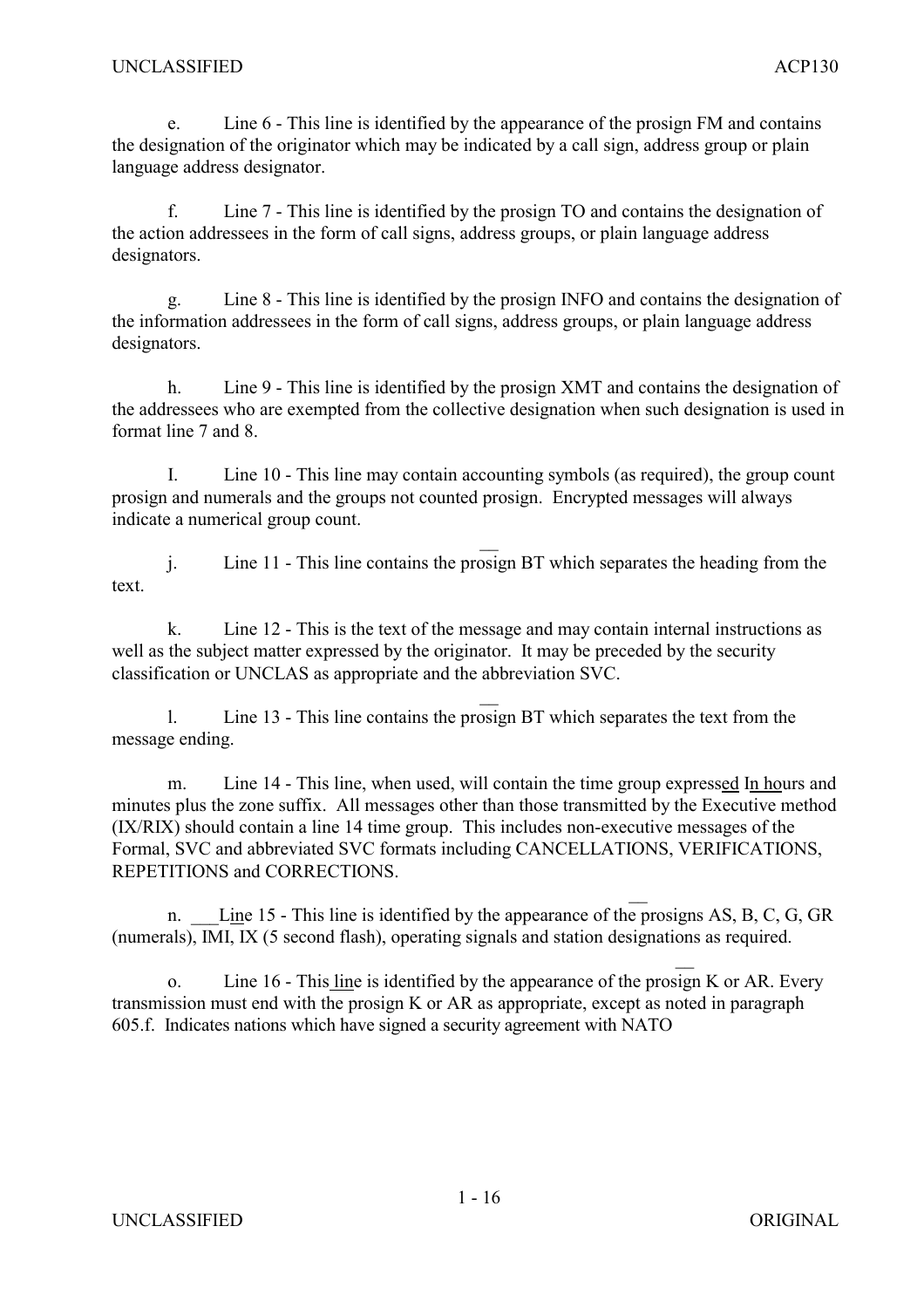# **VISUAL CALL SIGNS**

# **SECTION I - GENERAL INSTRUCTIONS**

## 201. **DEFINITIONS**

a. Address Group - A group of four letters, or letters and numerals, assigned to represent command(s), authority(ies), activity(ies), unit(s), or geographic location(s); used primarily for the addressing of communications, but may be used as a call sign for establishing and maintaining communications.

b. Call Sign - Any combination of characters or pronounceable word(s) which identifies a communication facility(ies), command(s), authority(ies), activity(ies), unit(s); used primarily for establishing and maintaining communications.

c. Visual Call Sign - A call sign provided primarily for visual signalling.

# 202. **NATURE OF VISUAL CALL SIGNS**

Visual call signs are shorter than the other call signs or address groups assigned to an organization. This advantage is highly significant in determining the length of a flaghoist, and is also useful in reducing the transmission time of messages by other visual means.

# 203. **USES OF VISUAL CALL SIGNS**

a. Visual call signs contained herein may be used:

(1) To establish visual communications between organizations.

(2) In the transmission instructions and address of a message which will be transmitted solely by visual means. (See paragraph 204.b.)

- (3) For transmitting groups from authorized signal books, visual call signs are used:
	- (a) To address ships, units or commands, in which case they precede the signal.
	- (b) To complete, amplify, or vary the meaning of a signal, in which case they are used in conjunction with the signal concerned.
	- (c) To denote or indicate ships, units or commands in which case they follow the signal.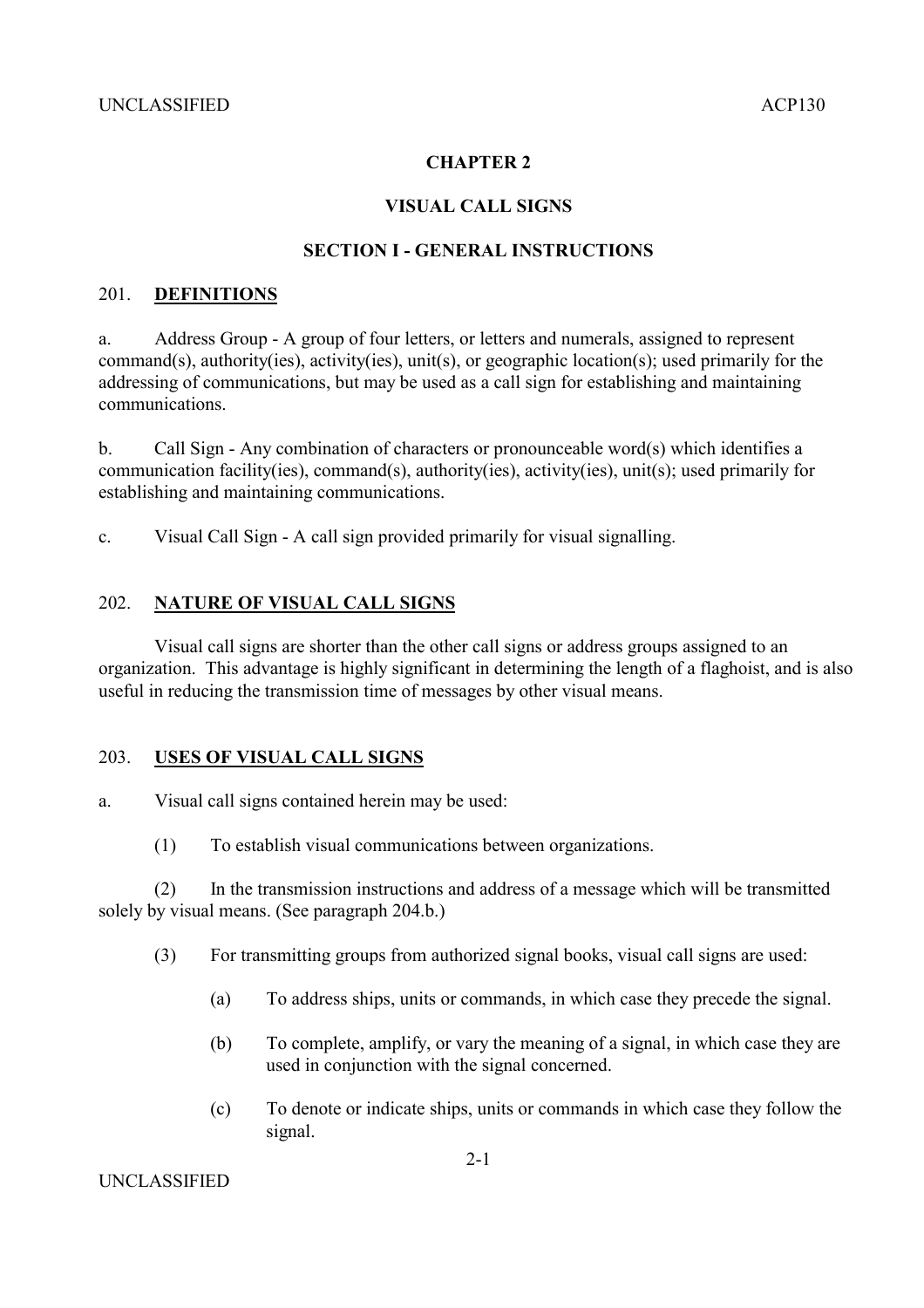# UNCLASSIFIED ACP130

# 204. **RESTRICTIONS ON USE OF VISUAL CALL SIGNS**

a. Collective Call Signs - When employed, collective call signs contained herein:

(1) Apply only to ships present.

(2) Include the commander of any organization or group and all subordinate commanders therein.

b. Visual Call Signs - Will not be used in the transmission instructions or address of message to be transmitted or relayed by other than visual means.

| Reference Table:<br>$\mathbf{c}$ . |
|------------------------------------|
|------------------------------------|

| <b>Means of Transmission</b> | <b>Method</b>         | Call | <b>Address</b> | <b>Text</b> |
|------------------------------|-----------------------|------|----------------|-------------|
| Visual Means                 | Flaghoist             | Yes  | **             | Yes         |
|                              | <b>Flashing Light</b> | Yes  | Yes            | $No*$       |
|                              | Semaphore             | Yes  | Yes            | $No*$       |
| Other Means                  | Radiotelephone        | No   | No             | $No*$       |
|                              | Radiotelegraph        | No   | No             | $No*$       |

\* Visual Call Signs may be used when text consists of signal groups.

\*\* Call serves as the address in flaghoist.

# 205. **OTHER CALL SIGNS WHICH MAY BE USED FOR VISUAL COMMUNICATIONS**

a. In addition to the call signs contained in this publication, the following call signs are authorized for use in visual communications:

- (1) Radio Call Signs (except Radiotelephone).
- (2) International Call Signs (Signal letters).
- (3) Tactical Call Signs.
- (4) Collective Call Signs.
- (5) Indefinite Call Signs.
- (6) Task organization Call Signs.
- (7) Plain Language Addresses.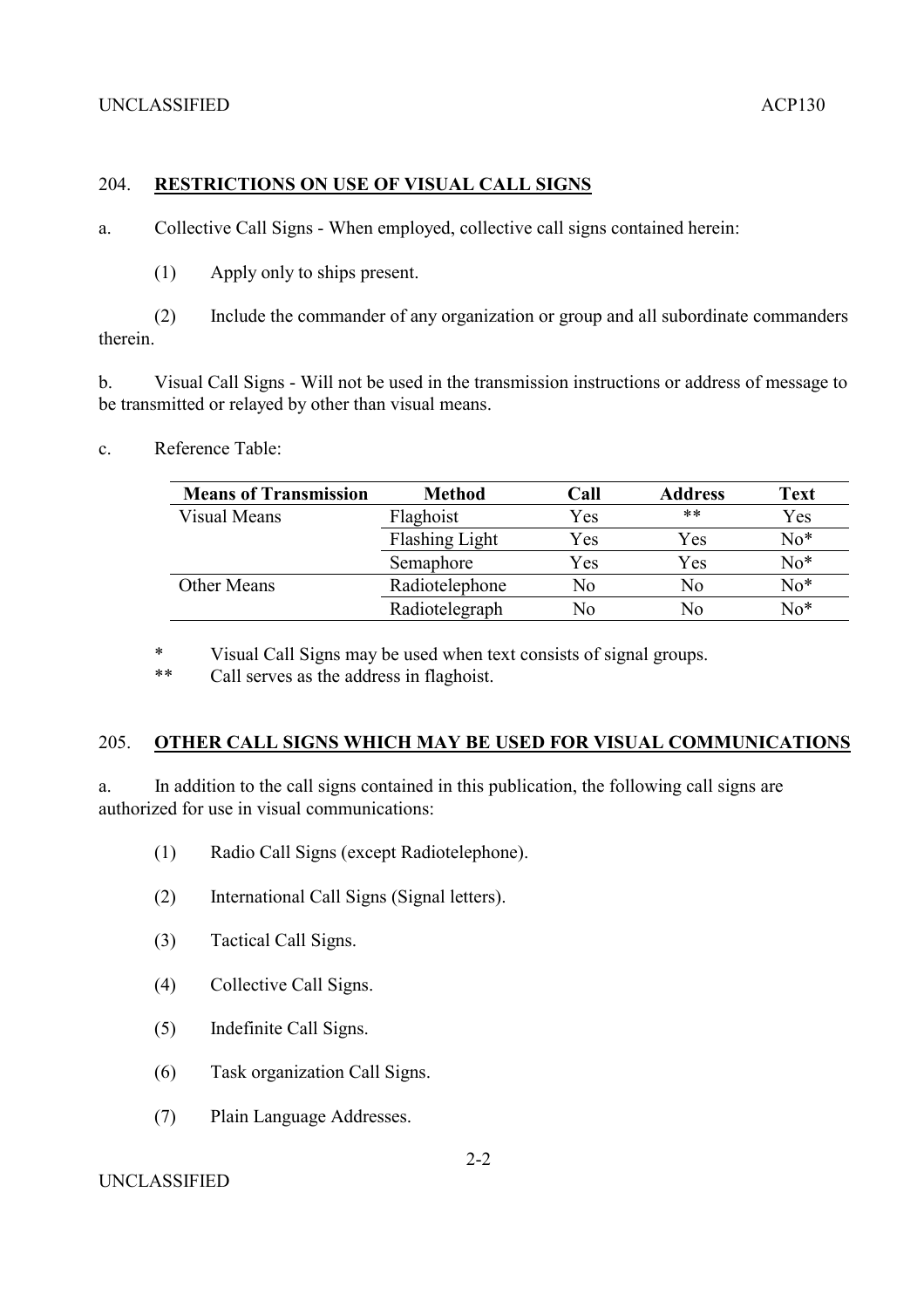b. Address Groups may be used as call signs by Coast Guard and Navy commands (except in non-military communications).

# 206. **TRANSMISSION OF VISUAL CALL SIGNS**

a. In constructing visual calls to be transmitted by flaghoist, numerals are expressed by numeral pennants, except when numeral flags are specifically indicated (see paragraph 214). Numerals appearing in visual call signs transmitted by any visual means other than flaghoist represent numeral pennants, and are written as p1, p2, p6, p7, etc., to distinguish them from numeral flags.

b. By any visual means other than flaghoist, call signs are transmitted using their Morse or semaphore equivalents. All call signs (except Radiotelephone call signs) in the text of signals from an authorized signal book, are preceded by the prosign PT transmitted as a Morse symbol or semaphore equivalent meaning "Call Sign Follows." If more than one such call sign is included in the text, each will be preceded by PT.

EXAMPLES: (Text of signals)

- 1. Call sign of Cruiser 46 is transmitted as............................ PT C46
- 2. Call signs of Cruisers 46 and 47 are transmitted as........... PT C46 PT C47

c. Call signs in the text of signals may be spelled out when conditions make this advisable. Call signs spelled out are to be preceded by "PT" as in b. above.

 $\overline{\phantom{a}}$ 

EXAMPLE:

Call sign of Cruiser 46 is transmitted ... "PT Charlie Four Six."

 $\sim$ 

# 207. **FLAGS AND PENNANTS USED**

a. Non-military signal stations and ships use the International flags and pennants for flaghoist signalling.

b. Naval ships and naval visual signal stations use the naval special flags and pennants in addition to the International flags and pennants. (See ATP 1, Vol. II and Plate II)

# 208. **CONSTRUCTION OF MESSAGE HEADINGS**

a. Information required for the construction of visual headings is found in Chapters 1 and 8.

b. Particular attention should be given to: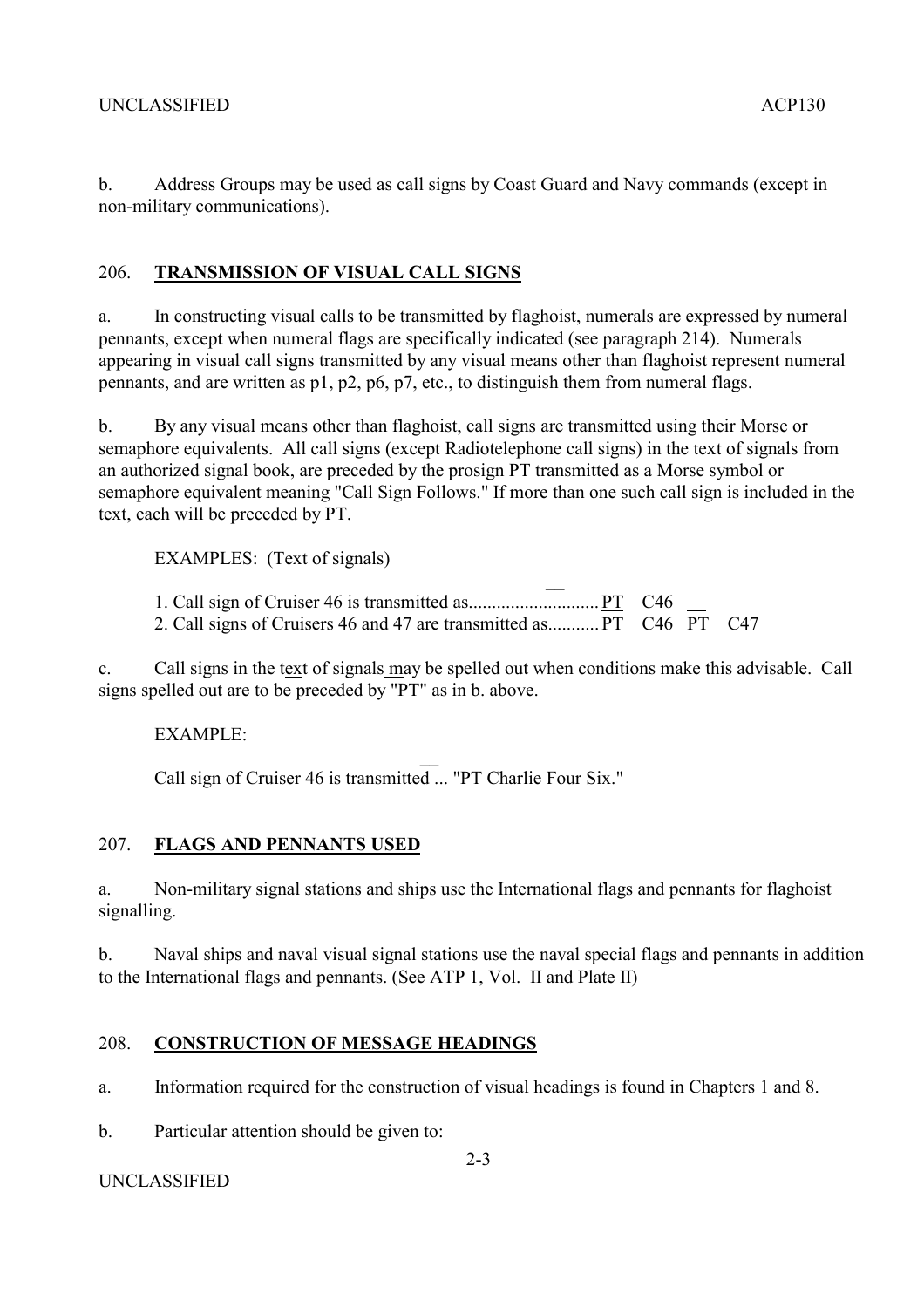- (1) The use of the prosign XMT in collective call by semaphore and flashing light.
- (2) The use of flag "W" and the NEGATIVE pennant in flaghoist headings.

# **SECTION II - INDIVIDUAL SHIP CALLS**

# 209. **INTERNATIONAL CALL SIGNS (SIGNAL LETTERS)**

The International Call Sign (Signal Letters) may, and normally will be used to establish visual communication with an allied ship. This does not preclude the use of other call signs between allied ships operating together.

# 210. **VISUAL CALLS AND SHORTENED VISUAL CALLS**

a. Visual Calls for ships are either specifically assigned nationally and listed in supplements to ACP 130 or may be constructed utilizing the appropriate single letter type indicator as outlined in paragraph 216 and identification numbers of the vessels as contained in ACP 113. When it results that two vessels operating together have the same Visual Call, the International Call Signs (Signal Letters) of the vessels are to be used.

b. Shortened Visual Calls for ships are constructed by omitting unnecessary numbers of the Visual Calls. Such calls must be used with caution, particularly in crowded harbors and extensive anchorage where confusion may arise.

# EXAMPLES:

| <b>Name of Vessel</b>   | <b>Assigned Visual Call</b> | <b>May be Called</b>    |
|-------------------------|-----------------------------|-------------------------|
| 1. HMS ILLUSTRIOUS (CV) | RpOp6                       | RpØp6, Rp6 or GVUH      |
| $\varnothing 6$         |                             |                         |
| 2. HMS NOTTINGHAM (DLG  | Dp9p1                       | $Dp9p1$ , $Dp1$ or GZIR |
| 91)                     |                             |                         |
| 3. HMS BOXER (FF 92)    | Fp9p2                       | Fp9p2, Fp2 or GBBK      |
| 4. USS RALEIGH (LPD 1)  | Lp1                         | Lp1 or NQCE             |

# **SECTION III - MISCELLANEOUS ORGANIZATIONS AFLOAT**

# 211. **UNIT INDICATOR CALL SIGNS**

a. Call signs for organized Groups/Flotillas, Squadrons, Divisions and Sub-Divisions of ships may be constructed as follows: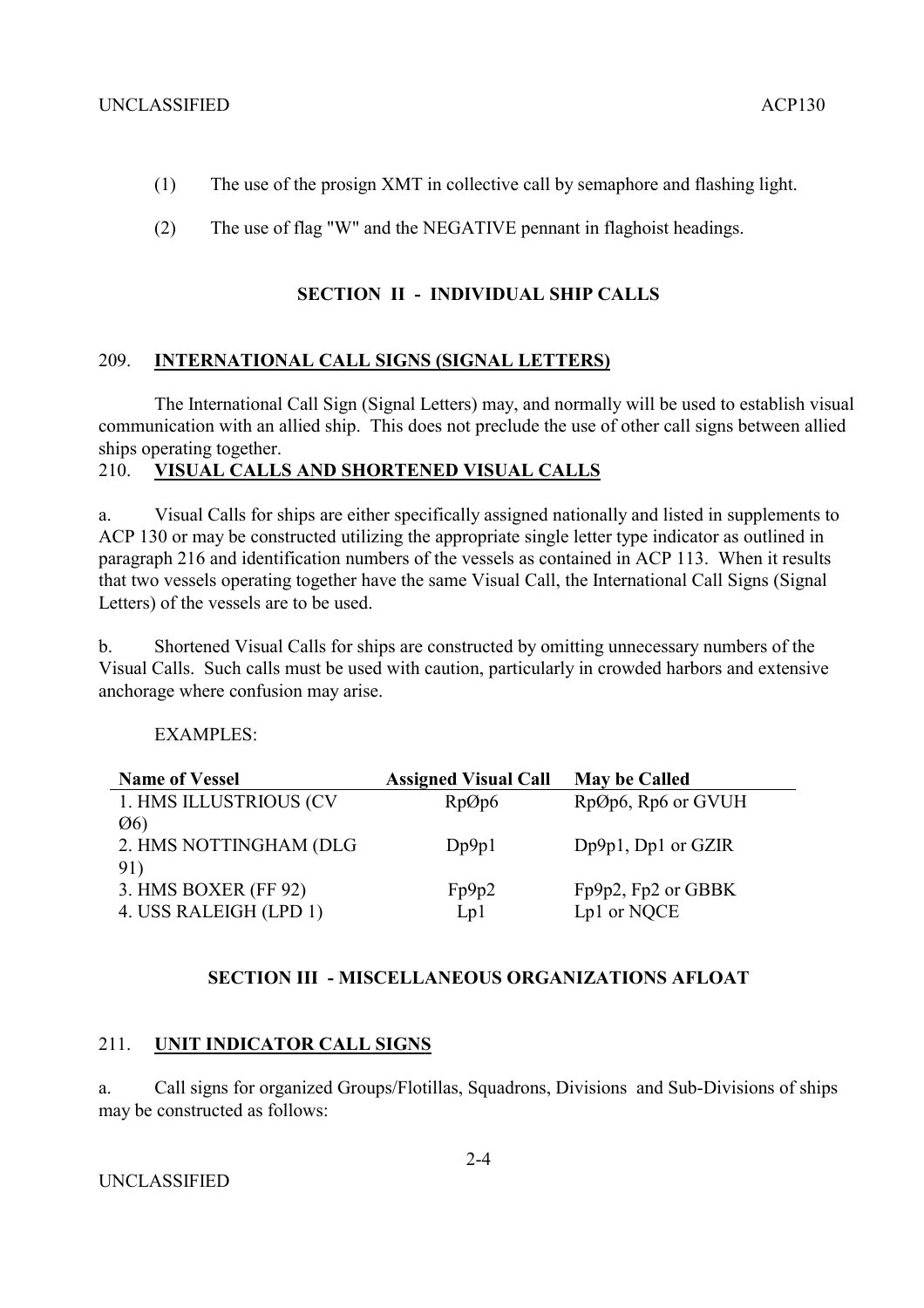| (1) | <b>SUBDIV</b><br><b>DIV</b><br><b>SQUAD</b><br><b>GROUP/FLOT</b> | <b>SUBDIVISION</b><br><b>DIVISION</b><br><b>SQUADRON</b><br><b>GROUP/FLOTILLA</b> |                                                                                       |
|-----|------------------------------------------------------------------|-----------------------------------------------------------------------------------|---------------------------------------------------------------------------------------|
|     |                                                                  | EXAMPLE: DIVDivision                                                              |                                                                                       |
| (2) | Type<br>Indicator                                                | <b>SUBDIV</b><br>DIV Numeral<br><b>SQUAD Pennants</b><br><b>GROUP/FLOT</b>        | <b>SUBDIVISION</b><br>Type DIVISIONNumber<br><b>SQUADRON</b><br><b>GROUP/FLOTILLA</b> |
|     | EXAMPLE: R DIV p4                                                |                                                                                   | <b>Carrier Division 4</b>                                                             |
|     |                                                                  | D GROUP/FLOT pl                                                                   | Destroyer Group/Flotilla 1                                                            |

(3) In the preceding example the type indicator may be omitted if no confusion will arise.

EXAMPLE: D DIV p2p2 may be signalled as DIV p2p2.

b. Other publications provide address groups for division, squadron, and group/flotilla organizations. These address groups will be used when confusion as to unit called will arise, i.e., LST DIVISION 11, and LSU DIVISION 11, visual call sign L DIV plpl, operating within visual communication range of each other.

c. Visual Commander Call Signs

To form the visual call sign of the commander of an organized Group/Flotilla, Squadron, Division or Sub-Division of ships the unit indicator of the unit is preceded by pennant zero.

EXAMPLES:

SQUAD D Commander this Destroyer Squadron DIV R Commander this Carrier Division GROUP/FLOT Dp2 Commander Destroyer Group/Flotilla 2 GROUP/FLOT CDp9 Commander Cruiser Destroyer Group/Flotilla 9

d. The call sign for a group of ships associated with an individual ship that is not organized as a Task Unit or element is constructed by prefixing Sub Div to the call sign of the identifying ship. The command call is constructed by prefixing the ship's call to Sub Div.

EXAMPLES:

| SUBDIV Rp $\mathcal{O}p5$ | <b>HMS EAGLE Sub Division</b> |
|---------------------------|-------------------------------|
| SUBDIV Rplp4              | USS TICONDEROGA Sub Division  |

2-5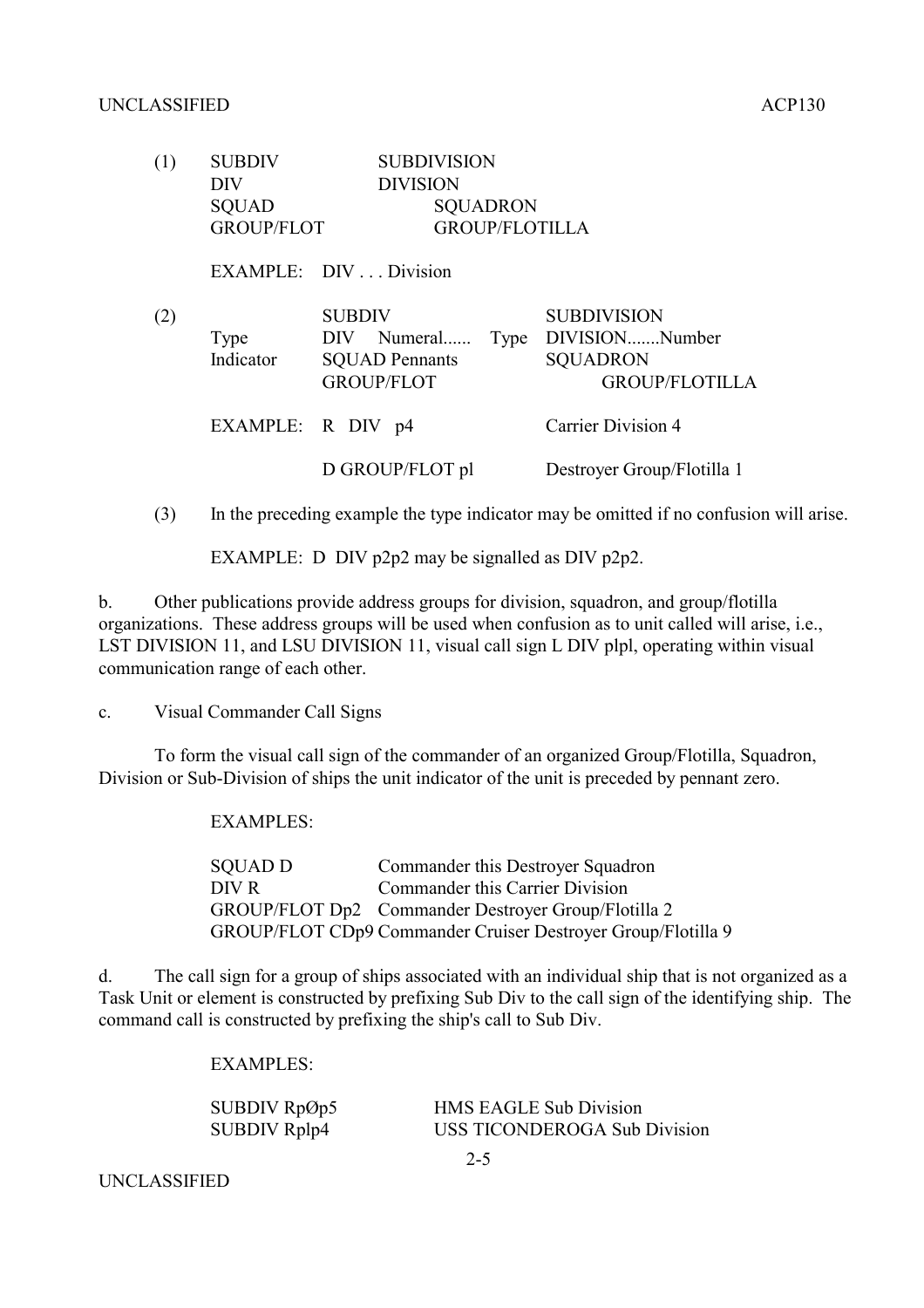Rplp4 SUBDIV Commander TICONDEROGA Sub Division

# 212. **NUMERAL PENNANT CALL SIGNS**

a. These visual call signs may be used alone or followed by the type indicator and/or unit indicator.

b. To form commander visual call signs, the below listed collective visual call signs are preceded by pØ.

c. The collective visual call sign of the command includes the commander thereof and all subordinate commanders therein.

| <b>CALL</b>                | <b>MEANING</b>                                        | <b>CALL</b>  | <b>MEANING</b>                         |
|----------------------------|-------------------------------------------------------|--------------|----------------------------------------|
| <b>SIGN</b>                |                                                       | <b>SIGN</b>  |                                        |
| pQ                         | (Singly) My Immediate Superior<br>in Tactical Command | p4p9         | $***$                                  |
| pQ                         | Commanders of (Type and/or<br>pennant(s) following)   | p5pQ         | $***$                                  |
| $p\mathcal{O}p\mathcal{O}$ | Commanders Under My<br>Command                        | p5p1         | Entering/Leaving Harbour Group No      |
| pQp1                       | Officers in Tactical Command                          | p5p2         | Entering/Leaving Harbour Group No<br>2 |
| p1                         | All Ships Under My Tactical<br>Command                | p5p3         | Entering/Leaving Harbour Group No<br>3 |
| p2<br>p <sub>3</sub>       | All Ships<br>Main Body                                | p5p4<br>p5p5 | <b>Escort Force Group</b>              |
|                            |                                                       |              |                                        |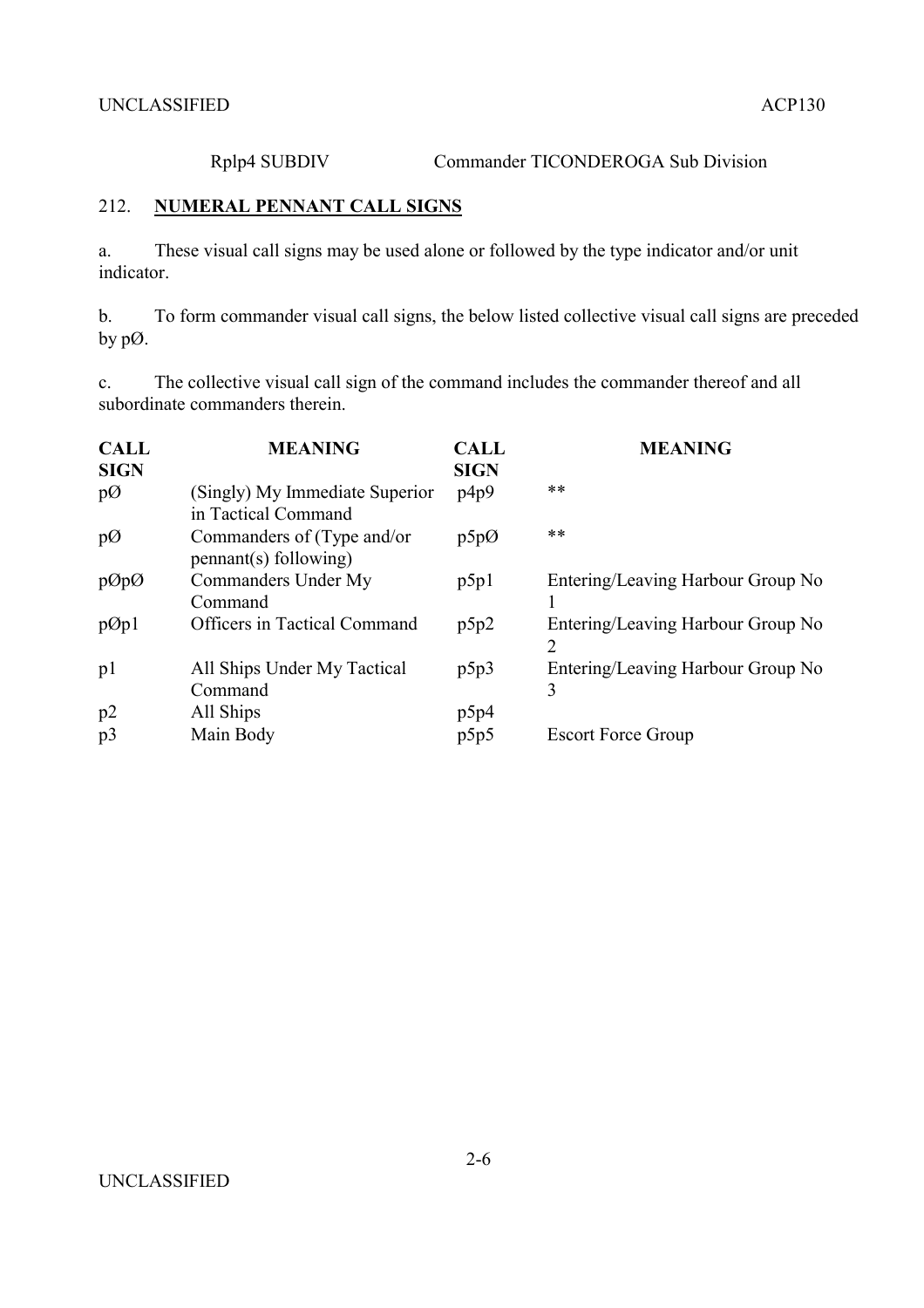$p3p1$ 

| <b>CALL</b>      | <b>MEANING</b>                                          | <b>CALL</b> | <b>MEANING</b>                           |
|------------------|---------------------------------------------------------|-------------|------------------------------------------|
| <b>SIGN</b>      |                                                         | <b>SIGN</b> |                                          |
| p4               | This Line                                               | p5p6        | Fire Support Group (Unit)                |
| p <sub>5</sub>   | Screen                                                  | p5p7        | Flank Groups (Both Flanks)               |
| p6               | This Task Force                                         | p5p8        | Flank Groups (Left)                      |
| p7               | This Task Group                                         | p5p9        | Flank Groups (Right)                     |
| p8               | This Task Unit                                          | p6pQ        | Fueling Units (Oilers)                   |
| p9               | This Task Element                                       | p6p1        | Fueling Group (Ship Fueling)             |
| p1p0             | <b>All Task Force Commanders</b>                        | p6p2        | Hunter/Killer Group                      |
| plpl             | All Task Group Commanders                               | p6p3        | Logistics Support Group                  |
| p1p2             | All Task Element Commanders                             | p6p4        | Minelaying Group                         |
| p1p3             | **                                                      | p6p5        | Minesweeping Group                       |
| p1p4             | **                                                      | p6p6        |                                          |
| p1p5             | **                                                      | p6p7        |                                          |
| p1p6             | **                                                      | p6p8        | Patrol Group                             |
| p1p7             | **                                                      | p6p9        | Pickets                                  |
| p <sub>1p8</sub> | **                                                      | p7p0        | Pouncers                                 |
| p1p9             | **                                                      | p7p1        | Reconnaissance Group (Unit)              |
| p2pQ             | Advance Force (Group)                                   | p7p2        | Replenishment Force (Group)              |
| $p2p1*$          | All Units on Circle 1                                   | p7p3        | Rescue Destroyer(s)                      |
| $p2p2*$          | All Units on Circle 2                                   | p7p4        | Reserve Force (Group)                    |
| $p2p3*$          | All Units on Circle 3                                   | p7p5        | Reserve Replenishment Group<br>(Unit)    |
| $p2p4*$          | All Units on Circle 4                                   | p7p6        | <b>Retirement Group</b>                  |
| p2p5*            | All Units on Circle 5                                   | p7p7        | Screening Group                          |
| $p2p6*$          | All Units on Circle 6                                   | p7p8        | Screening Units under My<br>Command      |
| $p2p7*$          | All Units on Circle 7                                   | p7p9        | <b>Scouting Group</b>                    |
| p2p8*            | All Units on Circle 8                                   | p8pQ        | Search and Rescue Group                  |
| $p2p9*$          | All Units on Circle 9                                   | p8p1        | Service Line (First)                     |
| p3pQ             | All Units in this Exercise                              | p8p2        | Service Line (Second)                    |
| p3p1             | All units this column or column<br>indicated by numeral | p8p3        | Service Line (Third)                     |
| p3p2             | Amphibious Force                                        | P8p4        | Senior Officer Present Afloat<br>(SOPA)  |
| p3p3             | <b>ASW Carrier Group</b>                                | p8p5        | Senior Officer Present Afloat<br>(Admin) |
| p3p4             | <b>ASW</b> Covering Force                               | p8p6        | <b>Striking Force (Group)</b>            |
| p3p5             | <b>Attack Force Group</b>                               | p8p7        | Support Force (Group)                    |
| p3p6             | <b>Battle Line</b>                                      | p8p8        | Surface Action Force (Group)             |
| p3p7             | Carrier Group                                           | p8p9        | Search Attack Unit (SAU)                 |
| p3p8             | Carriers Sup                                            | p9pQ        | <b>Transport Group</b>                   |
| p3p9             | <b>Carriers and Rescue Destroyers</b>                   | p9p1        | <b>Waiting Line (First)</b>              |

UNCLASSIFIED

2-7

p4pØ Center Group p9p2 Waiting Line (Second)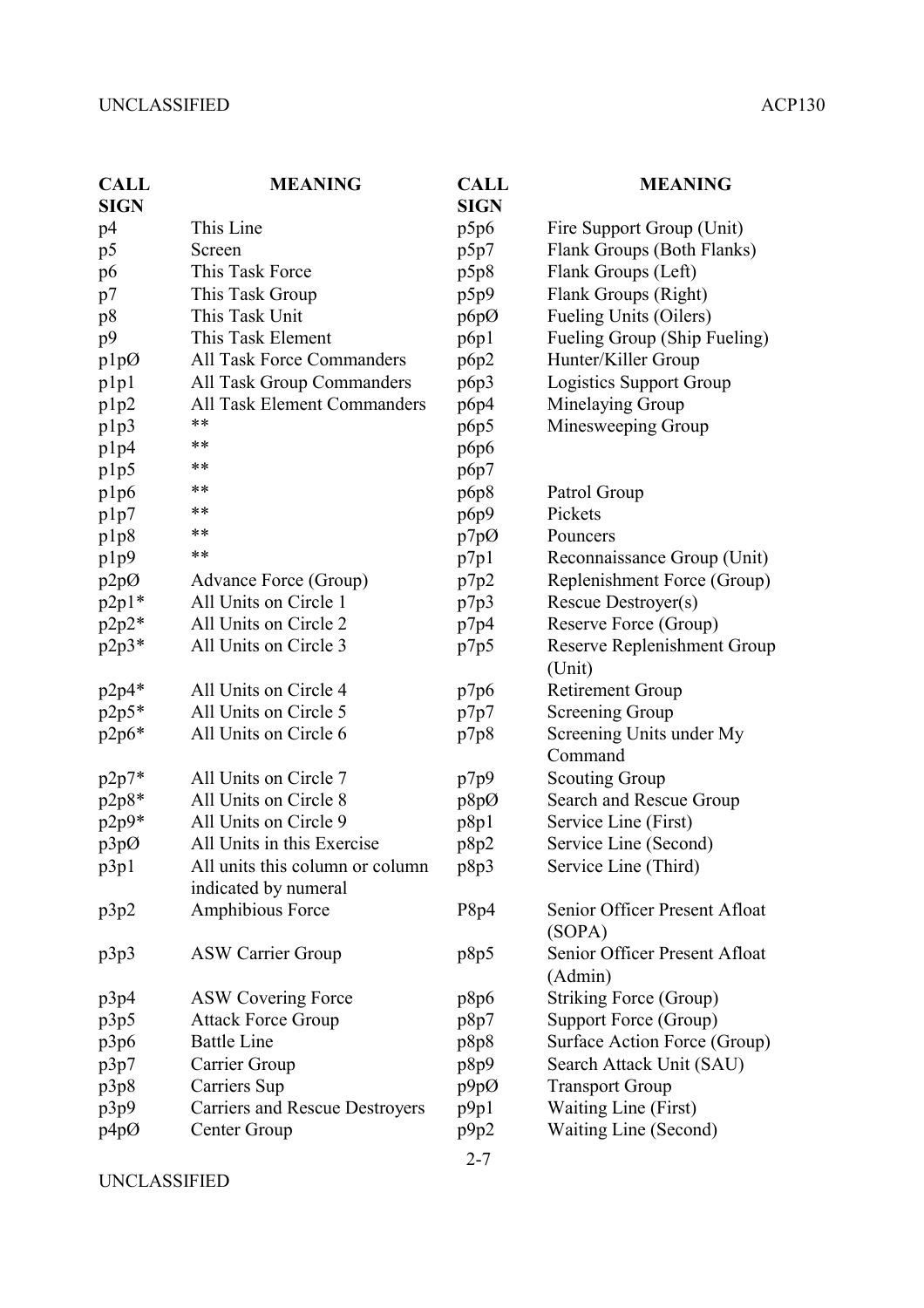# UNCLASSIFIED ACP130

| p4p1<br>p4p2<br>p4p3<br>p4p4<br>p4p5<br>p4p6 | Close Covering Group<br>Convoy (to indicate or denote)<br><b>Demonstration Force Group</b><br>Detached Wing<br>**<br>** | p9p3<br>p9p4<br>p9p5<br>p9p6<br>p9p7<br>p9p8 | Waiting Line (Third)<br>$***$<br>**<br>**<br>**<br>** |
|----------------------------------------------|-------------------------------------------------------------------------------------------------------------------------|----------------------------------------------|-------------------------------------------------------|
| p4p7                                         | $***$                                                                                                                   | p9p9                                         | **                                                    |
| p4p8                                         | $***$                                                                                                                   |                                              |                                                       |

\* Units on a partial circle may be indicated by a third pennant.

\*\* For Local Assignment by Task Force Commanders or Higher Authority.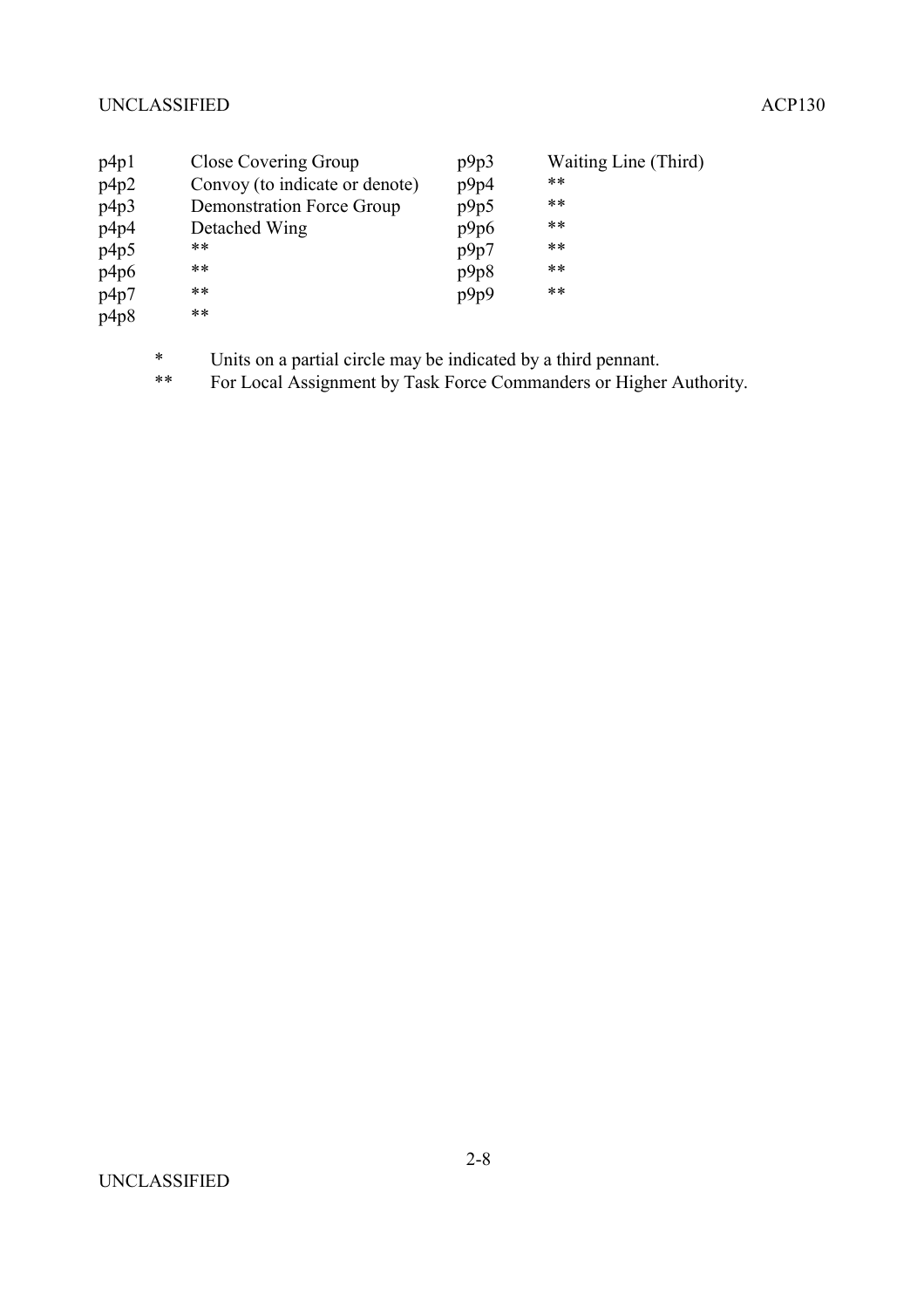#### EXAMPLES:

|    | All Destroyers Under My Tactical Command | p1D        |
|----|------------------------------------------|------------|
| 2. | Division Commanders Under my Command     | $pQpQ$ DIV |
| 3. | Commander This Squadron                  | pØ SQUAD   |
| 4. | Cruisers of the Surface Action Group     | p8p8C      |
| 5. | All Units on Circle 3.5                  | p2p3p5     |
| 6. | <b>Commander Minesweeping Group</b>      | pQp6p5     |

# 213. **CONVOY VISUAL CALL SIGNS**

Convoy Visual Call Signs are contained in ATP 2, VOL II or appropriate national or regional defense organization publications.

## 214. **SPECIAL TASK ORGANIZATION CALL SIGNS (FLAGHOIST ONLY)**

a. The visual call signs given below may be used in FLAGHOIST communications as short call signs within a task organization. These call signs always begin with a numeral flag followed by numeral pennant(s) which indicate the number of the task organization.

b. Type indicators may be used following the call sign.

c. Table of Task Organization visual Call Signs:

|   | MEANING                    |
|---|----------------------------|
|   | Commander Task Force No    |
|   | *Commander Task Group No   |
|   | *Commander Task Unit No    |
| 3 | *Commander Task Element No |
|   | Commander Fleet            |
|   |                            |
| 6 | Task Force No              |
|   | *Task Group No             |
| 8 | *Task Unit No.             |
|   | <i>*Task Element No.</i>   |
|   |                            |

\* Within own Task Organization

#### EXAMPLES:

| 1. $6p4p5$ | Task Force 45                       |
|------------|-------------------------------------|
| 2. 8p3     | Task Unit 3 (Within own Task Group) |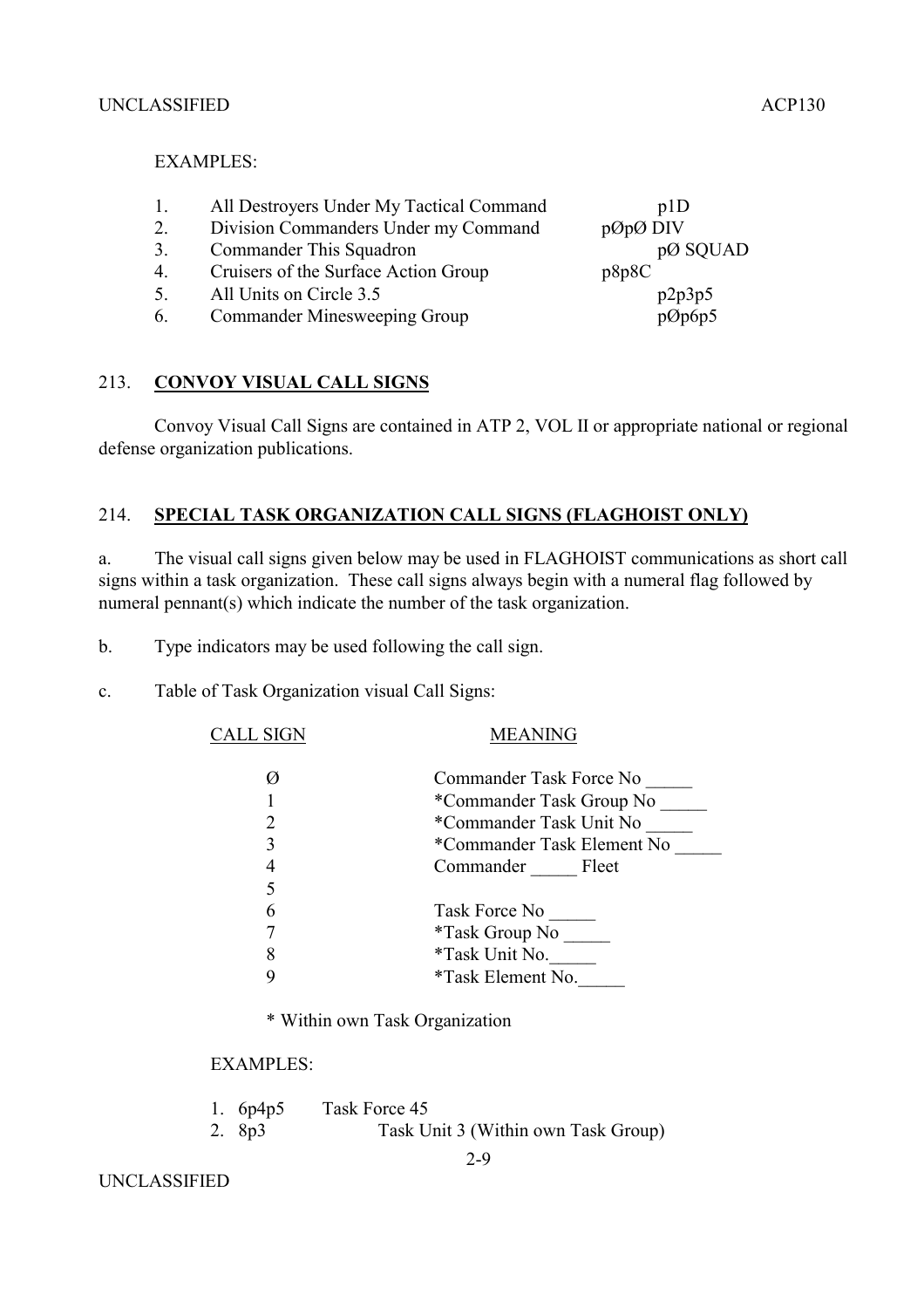| 3. $9p2D$ | Destroyers of Task Element 2 (Within own Task Unit) |
|-----------|-----------------------------------------------------|
| 4. 3p6    | Commander Task Element 6 (Within Own Task Unit)     |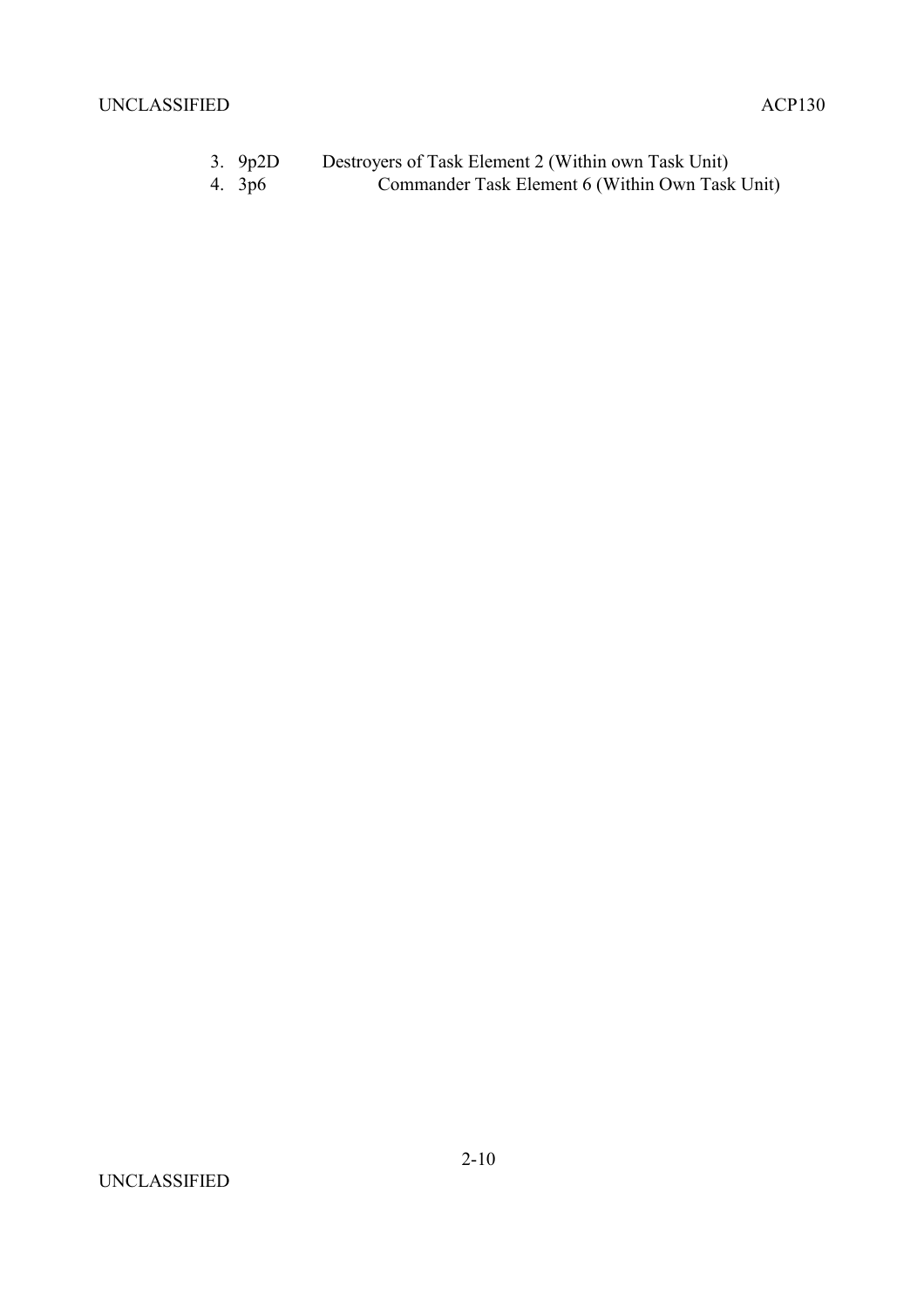#### **SECTION IV - SINGLE LETTER TYPE INDICATORS**

#### 215. **SINGLE LETTER TYPE INDICATORS**

One or two Letter Type indicators may be used following the One or Two Numeral Pennant Call Signs and the Special Task Organization Numeral Flag Call Signs.

#### EXAMPLES:

|    | p2D    | All Destroyers              |
|----|--------|-----------------------------|
| 2. | 6p4p5D | Destroyers of Task Force 45 |
|    | pQCD   | Commander Cruiser Destroyer |

#### 216. **SINGLE LETTER TYPE INDICATORS**

A list of Single Letter Type Indicators is given below:

- A Auxiliary (Oiler, Cargo, Tender, Floating Dry Dock, Sloop, etc.)
- B Battleship
- C Cruiser
- D Destroyer/Destroyer Escort
- F Frigate
- G Government Station (See paragraph 217)
- H Visual Signal Station (Military)(See paragraph 219)
- K Shore Signal Station (Commercial)(See paragraph 218) Miscellaneous Fleet units (NATO use only)
- L Assault Vessel (Landing Craft, Amphibious Transport Dock, Tank Landing Ship, etc.)
- M Minesweeper
- N Minelayer
- P Fast Motor Craft (Submarine Chaser, Patrol Escort, Motor Gunboat, Motor Torpedo Boat, etc.)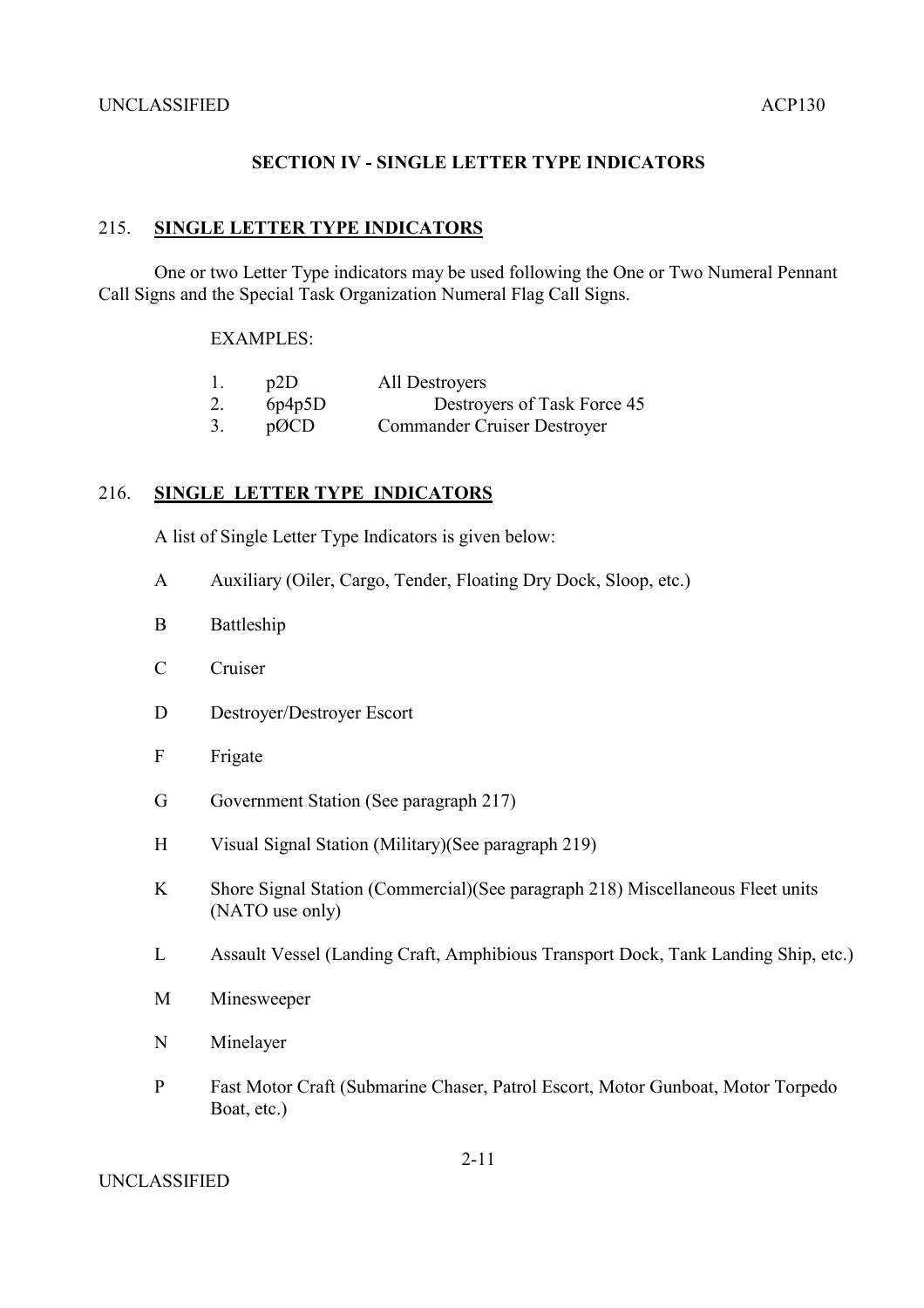# UNCLASSIFIED ACP130

- Q Boat (See paragraph 220)
- R Aircraft Carrier
- S Submarine
- W Coast Guard Ship
- X Submersible Craft
- Y Yard Service Craft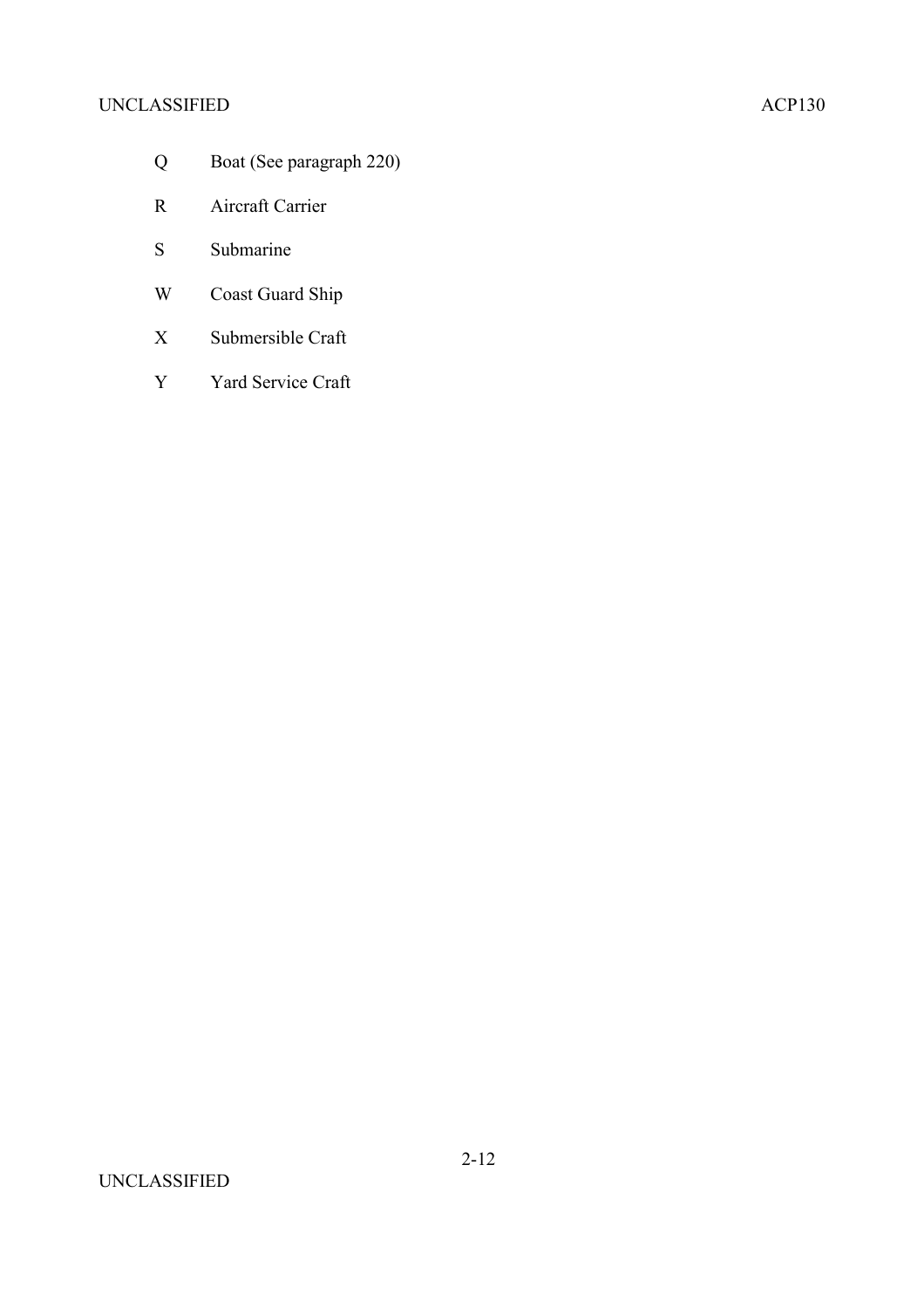#### **SECTION V - SHORE SIGNAL STATIONS**

#### 217. **GOVERNMENT SIGNAL STATIONS**

Government signal stations on shore or on lightships use "G" as the visual call sign to call any or all or the senior man of war.

## 218. **SHORE SIGNAL STATIONS (COMMERCIAL)**

In compliance with International procedure, the letter "K" (with compliment if desired) is used to call or address, shore stations.

#### 219. **SIGNAL STATIONS (MILITARY)**

In order to standardize the visual call signs for military signal stations, the following assignments are reserved for the signal stations indicated.

| <b>CALL</b><br><b>SIGN</b> | <b>MEANING</b>                                               | <b>CALL SIGN</b> | <b>MEANING</b>              |
|----------------------------|--------------------------------------------------------------|------------------|-----------------------------|
| HpO                        | Commander in Chief                                           | Hp1p5            | Commander Submarine<br>Base |
| Hp1                        | HECP/PWSS (Main Signal<br>Station)                           | Hp1p6            | Degaussing Station No. 1    |
| Hp2                        | <b>HECP/PWSS</b><br>(Secondary/Auxiliary Signal)<br>Station) | Hp1p7            | Degaussing Station No. 2    |
| Hp3                        | Port Director                                                | Hp1p8            | Degaussing Station No. 3    |
| Hp4                        | Senior Officer Present Afloat<br>(SOPA) (when ashore)        | Hp1p9            | Degaussing Station No. 4    |
| H <sub>p</sub> 5           | SOPA Administrative (when<br>ashore)                         | Hp2pO            | Deperming Station No. 1     |
| Hp <sub>6</sub>            | Flag officer, Second in<br>Command                           | Hp2p1            | Deperming Station No. 2     |
| Hp7                        | <b>Commander Naval District</b>                              | Hp2p2            |                             |
| Hp8                        | <b>Commander Naval Base</b>                                  | Hp2p3            |                             |
| H <sub>p</sub> 9           | <b>Commander Naval Operating</b><br>Base                     | Hp2p4            |                             |
| $H$ plp $\emptyset$        | Commander Naval Shipyard                                     | Hp2p5            |                             |
| Hp1p1                      | Commander Sea Frontier                                       | Hp2p6            |                             |
| Hp1p2                      | <b>Commander Air Station</b>                                 | Hp2p7            |                             |
| Hp1p3                      | <b>Commander Amphibious Base</b>                             | Hp2p8            |                             |
|                            |                                                              | $2 - 13$         |                             |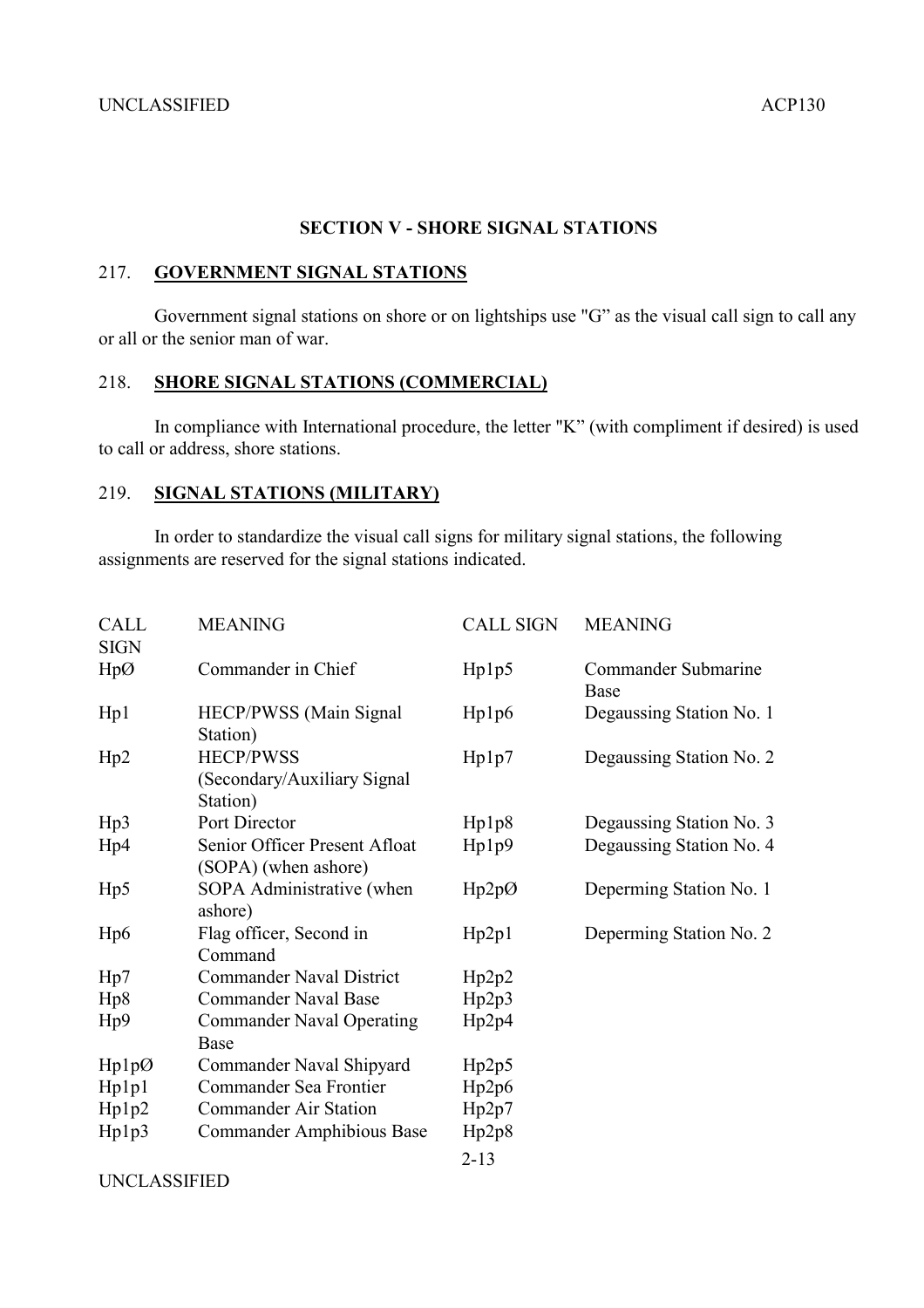# UNCLASSIFIED ACP130

| $H$ p $1$ p $4$ | <b>Commander Section Base</b> | Hp2p9     |                             |  |
|-----------------|-------------------------------|-----------|-----------------------------|--|
|                 |                               | $Hp3p0$ - | Reserved for Local          |  |
|                 |                               | Hp9p9     | Assignment by competent     |  |
|                 |                               |           | authority to shore signal   |  |
|                 |                               |           | stations not covered herein |  |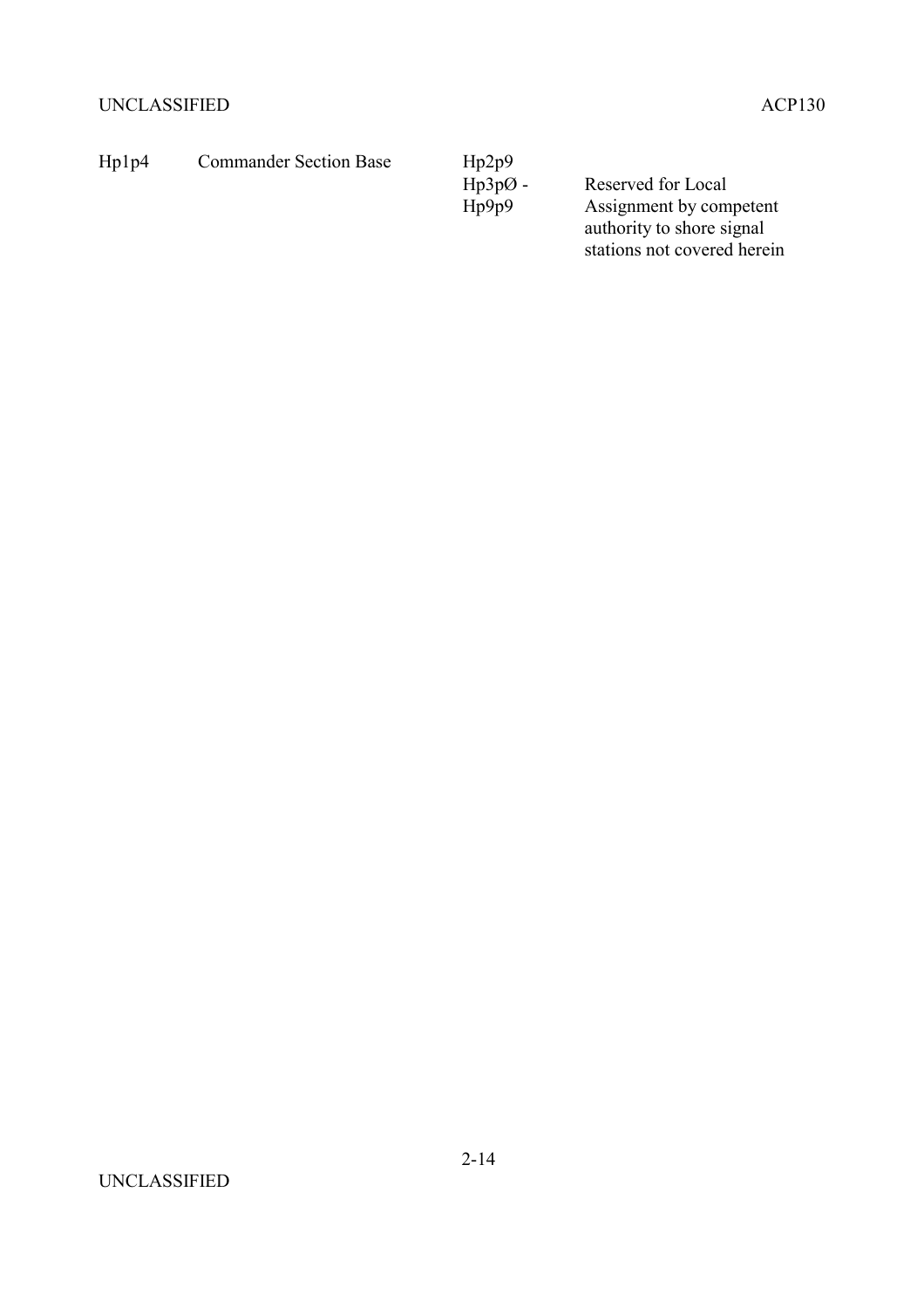#### **SECTION VI - SHIPS' BOATS**

# 220. **BOAT CALL ASSIGNMENTS**

The below listed visual call signs are assigned for ships' boats. Numeral flag(s) following the call sign indicates the individual number of the boat. To call another ship's boat, the call of the parent ship is to be hoisted below the boat call.

### CALL SIGN

| All Boats                                   |
|---------------------------------------------|
| <b>Admiral's Barge</b>                      |
| Chief of Staff Barge of Gig                 |
| <b>Staff Gigs or Motorboats</b>             |
| Captain's Gig                               |
| Boats under power                           |
| Boats under sail                            |
| Boats under oars                            |
| Reserved for local assignment by Commanding |
| Officers. Calls are generated according to  |
| Boat numbers.                               |
|                                             |

## EXAMPLES:

| -1. | Qp4Rplp4 | Carrier 14 Captain's Gig    |
|-----|----------|-----------------------------|
| 2.  | Qp5p2    | Power Boat No. 2 (own Ship) |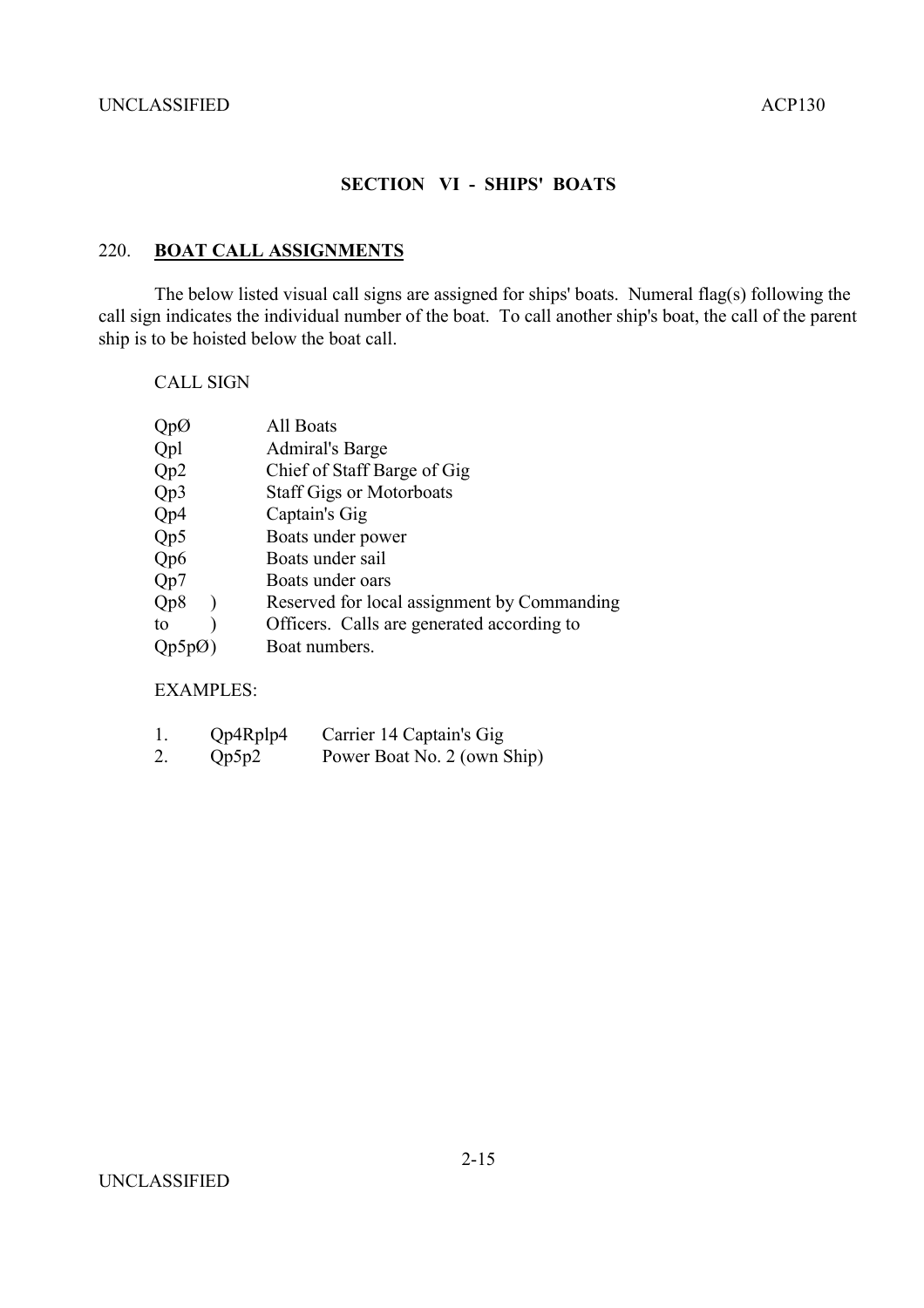#### **CHAPTER 3**

#### **OPERATING SIGNALS AND PROSIGNS**

#### **SECTION I - GENERAL**

#### 301. **OPERATING SIGNALS**

Operating signals consist of the Z and Q codes and will be used in accordance with instructions contained in ACP 131.

#### 302. **PROCEDURE SIGN (PROSIGN)**

One or more letters or characters or combinations thereof, used to facilitate communication by conveying, in a condensed standard form, certain frequently used orders, instructions, requests and information relating to communications.

#### 303. **LIST OF PROSIGNS**

Below is a complete list of prosigns which are authorized for use in visual signalling. No others may be used. An overscore (a line over two or more letters) indicates that the letters overscored are to be transmitted as a single character, that is, without pause between letters. Description and use of the following prosigns are set forth in subsequent paragraphs.

| Prosign                  | meaning                                          |
|--------------------------|--------------------------------------------------|
| AA                       | Unknown station (flashing light only)            |
| AA                       | All after                                        |
| $\underline{AB}$         | All before                                       |
| $\underline{AR}$         | End of transmission                              |
| <b>AS</b>                | Wait                                             |
| $\underline{\mathbf{B}}$ | More to follow                                   |
| <b>BT</b>                | Long break                                       |
| C                        | Correct/Correction                               |
| $\mathcal{C}$            | Answer sign (semaphore only) (See paragraph 710) |
| D                        | Reduce brilliancy or use smaller light           |
| DE                       | From                                             |
| <b>EEEEEEEE</b>          | Error                                            |
| F                        | Do not answer                                    |
| <b>FM</b>                | Originator's sign                                |
| G                        | Repeat back                                      |
| GR (numeral)             | Group count                                      |
| <b>GRNC</b>              | Groups not counted                               |
| HM(3 times)              | Emergency silence sign                           |
| $\mathbf{I}$             | Separative sign                                  |
| IMI                      | Repeat                                           |
|                          |                                                  |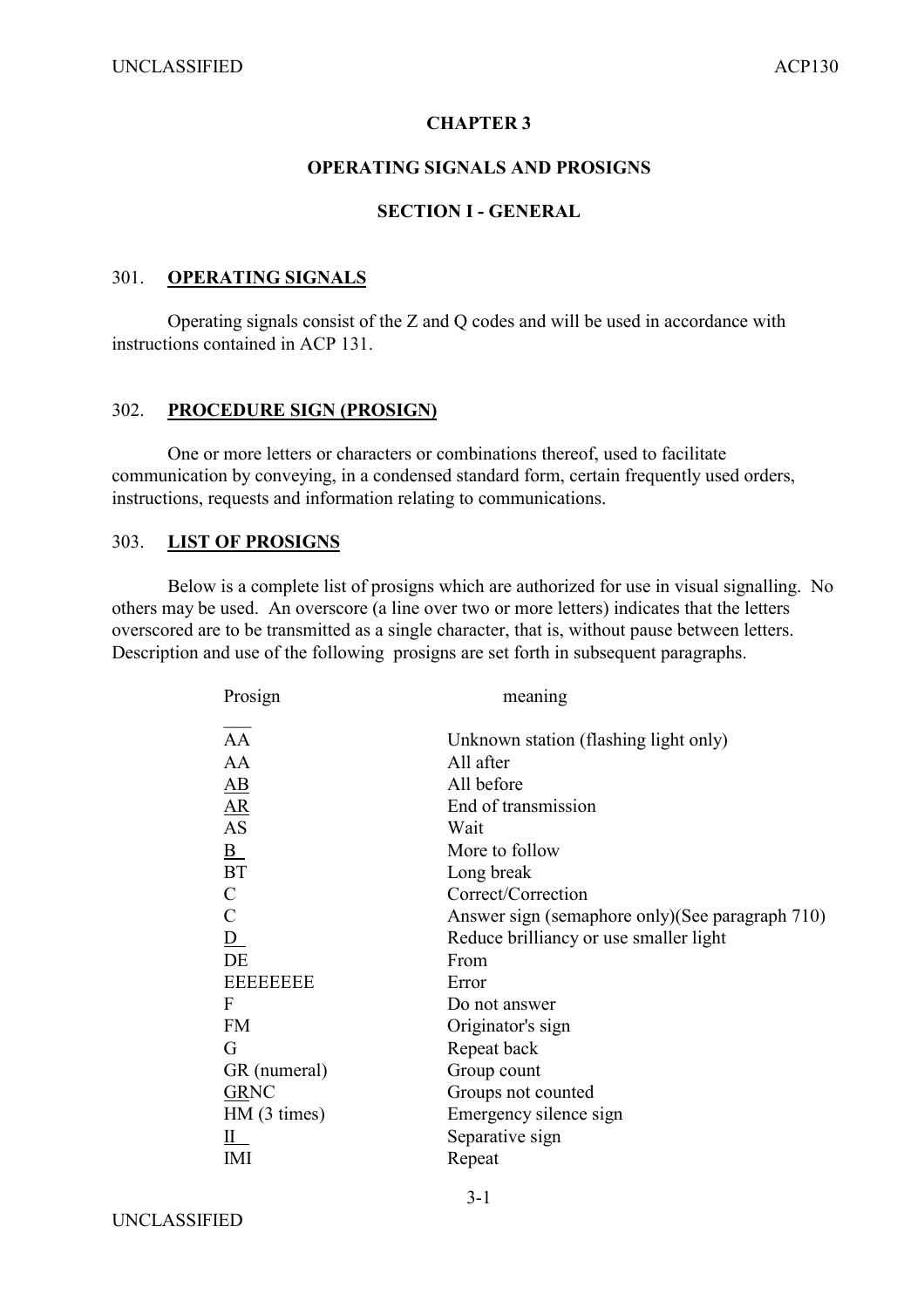| <b>INFO</b>           | Information addressee sign                            |
|-----------------------|-------------------------------------------------------|
| $INT$                 | Interrogatory                                         |
| IX                    | Execute to follow                                     |
| IX $(5$ second flash) | Executive signal                                      |
| J                     | Verify with originator and repeat                     |
| K                     | Invitation to transmit                                |
| L                     | Relay or relayed (flashing and semaphore only)        |
| <b>NEGAT</b>          | Exempted addressee sign (flaghoist only) (See         |
|                       | paragraph 807)                                        |
| <b>NR</b>             | Number                                                |
| $\Omega$              | Immediate                                             |
| <b>OL</b>             | Show steady dim light (flashing light only) (See      |
|                       | paragraph 607.f)                                      |
| $\underline{P}$       | Priority                                              |
| PT                    | Call sign follows (flashing light and semaphore only) |
|                       | (See paragraphs 609 and 707)                          |
| $\mathbf R$           | Received                                              |
| R                     | Routine                                               |
| T                     | Transmit to                                           |
| <b>TO</b>             | Action addressee sign                                 |
| W                     | Information addressee sign (flaghoist only)(See       |
|                       | paragraph 807)                                        |
| W                     | Your light is unreadable (flashing light only)        |
| <b>WA</b>             | Word after                                            |
| <b>WB</b>             | Word before                                           |
| <b>XMT</b>            | Exempted addressee sign                               |
| Z                     | Flash                                                 |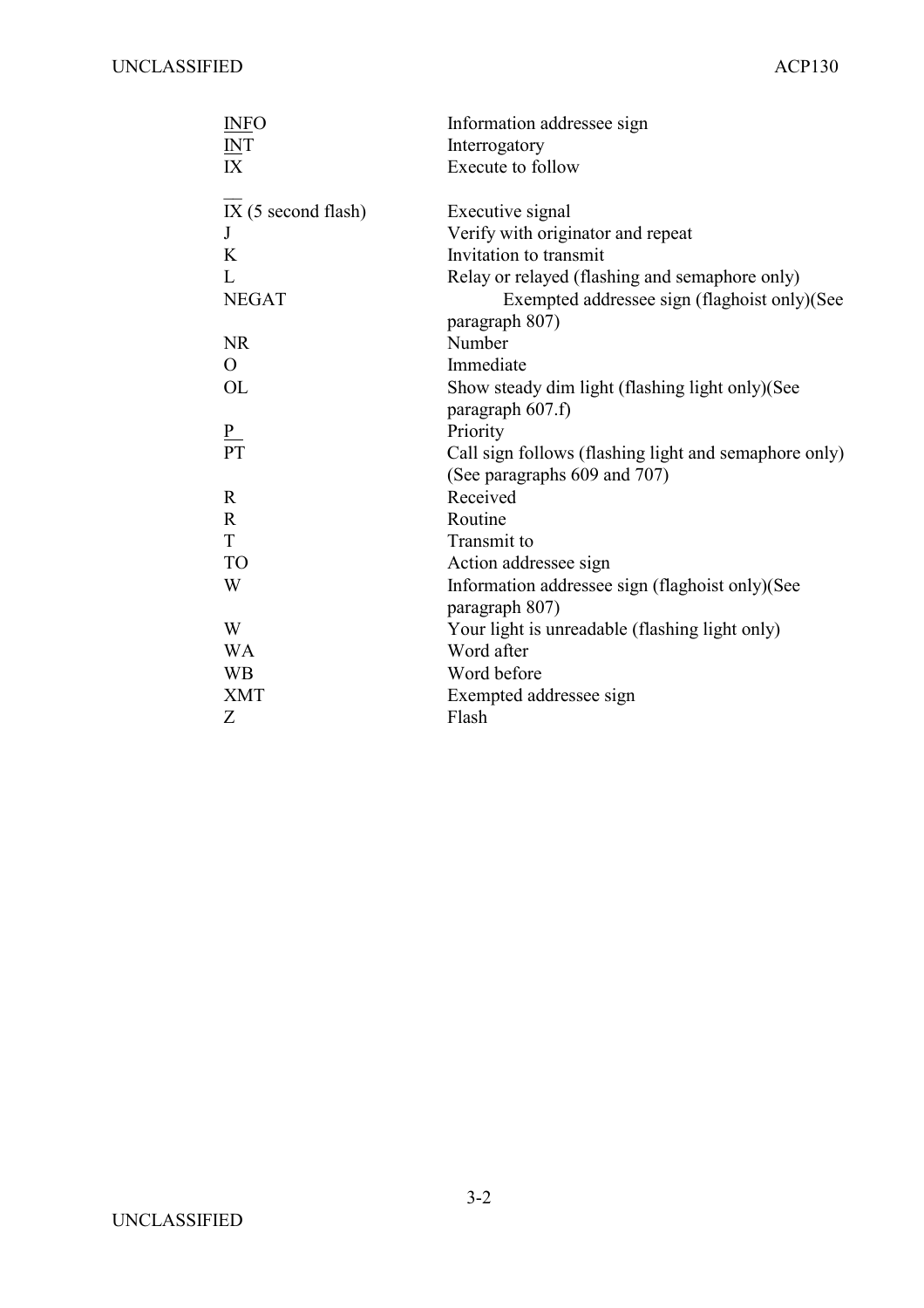$\overline{\phantom{a}}$ 

 $\mathcal{L}=\mathcal{L}$ 

### **SECTION II - DESCRIPTION AND USE OF PROSIGNS**

# 304. **(AA "UNKNOWN STATION (FLASHING LIGHT ONLY)**

AA is used in lieu of a call sign in establishing communication with a station whose call sign is not known or is not recognized. Instructions for use of AA are given in paragraph 607.a.

#### 305. **AA "ALL AFTER"**

AA is used after IMI, INT, C, J, and certain operating signals to identify a certain portion of a message. (See paragraph 419.a.)

#### 306. **AB "ALL BEFORE"**

AB is used in the same manner as AA.

#### 307. **AR "END OF TRANSMISSION"**

 $\frac{1}{2}$  ,  $\frac{1}{2}$  ,  $\frac{1}{2}$  ,  $\frac{1}{2}$ 

This prosign means, "This is the end of my transmission to you and no response is required or expected." (in directional flashing procedure, however, a flash for this prosign must be given.) (See paragraph 602.)

#### $\overline{\phantom{a}}$ 308. **AS "WAIT**

 $\mathbb{Z}$ 

 $\mathcal{L}_\mathcal{L}$ 

a. AS made during a transmission and without an ending sign indicates a short pause.

EXAMPLE: R34 DE C69 R - 1Ø2Ø3ØZ NOV GR5 BT JOIN CONVOY AT POINT AS

 $\mathbb{Z}$ 

When ready to continue the message, the transmitting ship repeats the last word, group or prosign already transmitted and then proceeds with the remainder of the transmission.

b. AS followed by AR means, "You are to wait," or "I am obliged to wait," as applicable.

c. A station having received AS shall wait for K, preceded if required by a call, before transmitting, unless in the meantime he has been given a message of higher precedence to transmit, or it appears he has been overlooked.

#### 309. **B "MORE TO FOLLOW"**

 $\mathcal{L}_\mathcal{L}$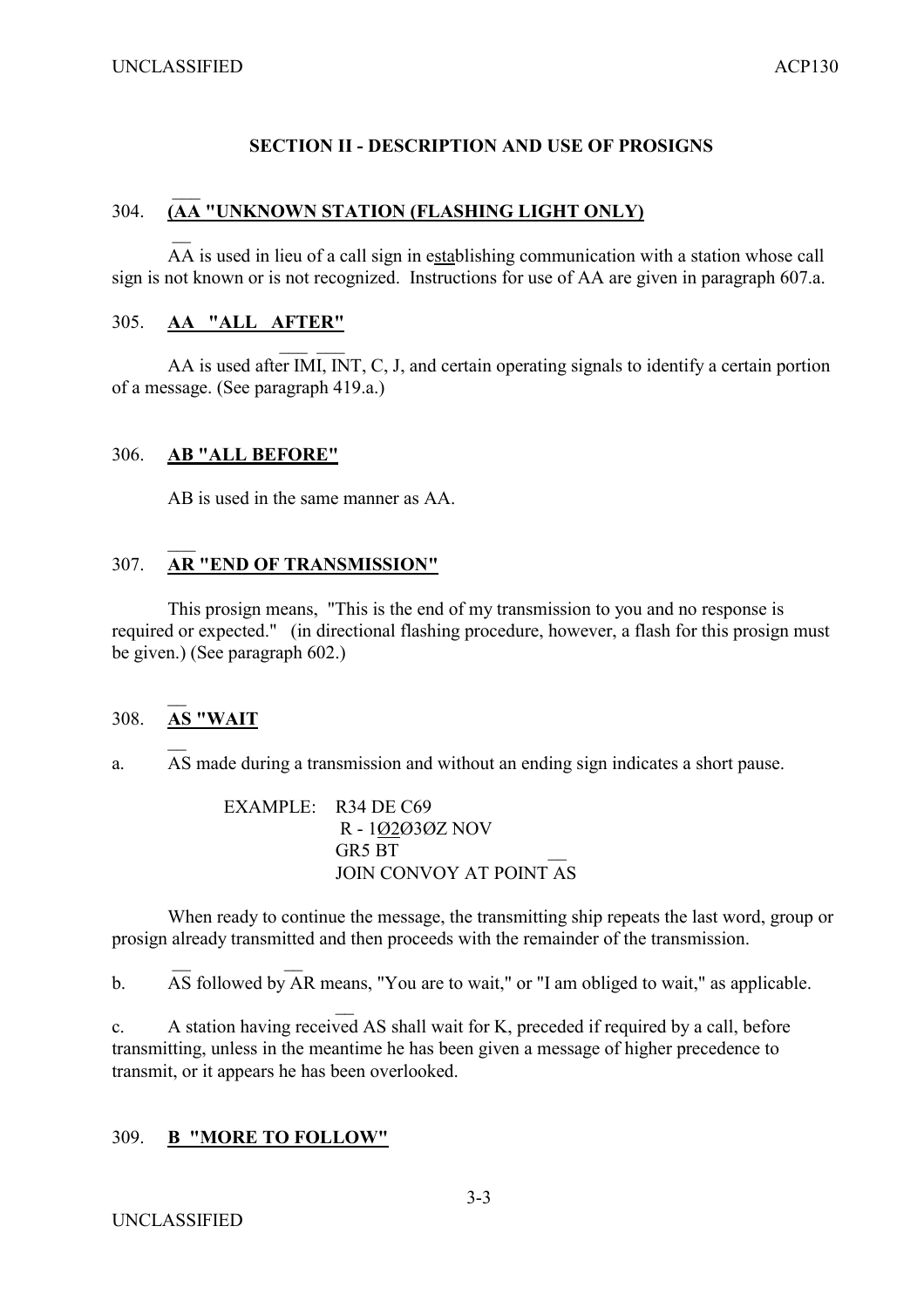a. B, used alone in the final- instructions means "More to follow to all stations called."

EXAMPLE: R22 Indicating that she has more to send to ail ships of the screen, transmits:

> 5 DE R22 - R - 1ØØ93ØZ NOV GR37 BT TEXT BT B K

b. In the final instructions, B followed by call signs means "More to follow to stations indicated."

| EXAMPLE: 5 DE R22 |                      |
|-------------------|----------------------|
|                   | $-R - 100930Z NOV$   |
|                   | GR37 BT              |
|                   | TEXT BT- B D32 D46 K |

c. B can be used by a receiving station to indicate that she has traffic for the transmitting station.

EXAMPLE: R B K

d. B can be used in exceptionally long messages, which may be broken down in groups of 5Ø to allow the recipient to obtain repetitions and corrections prior to proceeding with the next portion of text.

| EXAMPLE: F5 DE R22 |                                 |
|--------------------|---------------------------------|
|                    | - R - 100930Z NOV               |
|                    | GR1Ø9                           |
|                    | <b>BT</b>                       |
|                    | TEXT $(50 \text{ groups sent})$ |
|                    | <b>BT</b>                       |
|                    | B 50 K                          |

F5 checks message. If satisfied, he acknowledges receipt of first 5Ø groups. R22 then sends "-51-" and continues with the message

e. The receiving station, on receipt of prosign B, is to send the invitation to transmit (prosign K) when ready to receive the next message.

| EXAMPLE: R22 makes |                                | C <sub>36</sub> makes |
|--------------------|--------------------------------|-----------------------|
|                    | C <sub>36</sub> until answered | K                     |
|                    | DE                             | Flash                 |
|                    | R22                            | Flash                 |
|                    | R 100930Z DEC 96               | Flash                 |
|                    |                                | Flash                 |
|                    |                                |                       |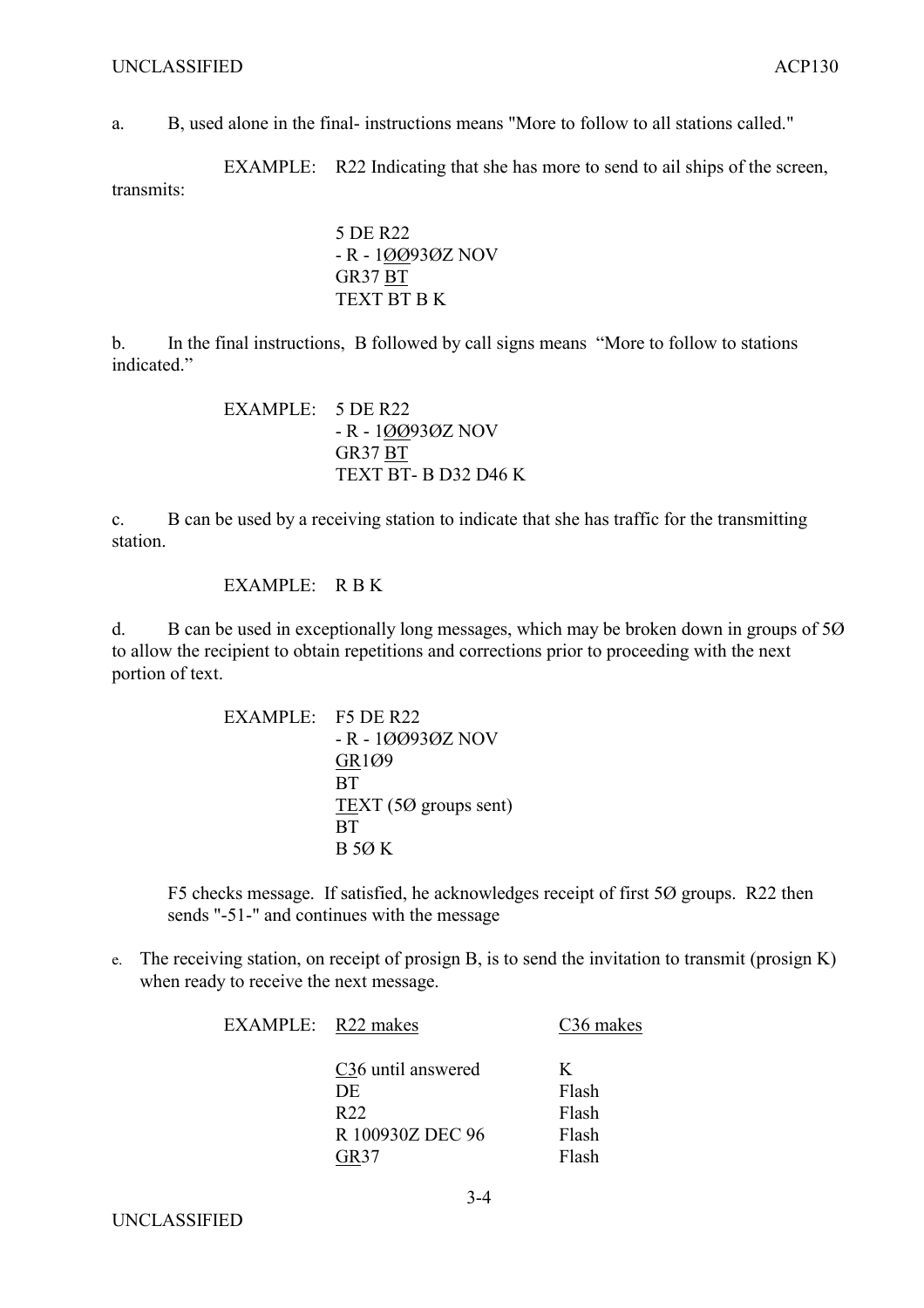$\mathcal{L}=\mathcal{L}$ 

 $\mathbb{Z}$ 

| BT          | Flash |                                    |
|-------------|-------|------------------------------------|
| <b>TEXT</b> | Flash |                                    |
| <b>BT</b>   | Flash |                                    |
| B           | Flash |                                    |
| K           | R.    | (C36 receipts for current message) |
|             | Κ     |                                    |
| Flash       |       |                                    |

Continue with next message

## 310. **BT "LONG BREAK"**

BT is used to indicate the separation between the text and other parts of a message. It immediately precedes and follows the text. In abbreviated service messages the BT is not used except when a date-time/time group is employed.

### 311. **C "CORRECT"**

C used alone means, "You are correct." C followed by identification data means, "This is a correct version of the message or portion indicated." Instructions for use of C are given in Chapter 4, Section V.

### 312. **D "REDUCE BRILLIANCY OR USE SMALLER LIGHT" (FLASHING LIGHT ONLY)**

D is used between operators when it is required to inform a transmitting operator that his light is too large or too bright.

EXAMPLE: As dusk falls D87 is transmitting to R34. R34 informs D87 that his light is unnecessarily bright

> Ds (as required). D87 will adjust his light until R34 sends K.

#### 313. **DE "FROM"**

a. DE is used only in the call and means, "This transmission is from the station whose designation follows."

b. Instructions on calling and answering for the different methods of visual signalling are given in Chapters 6 through 9.

#### 314. **EEEEEEEE "ERROR**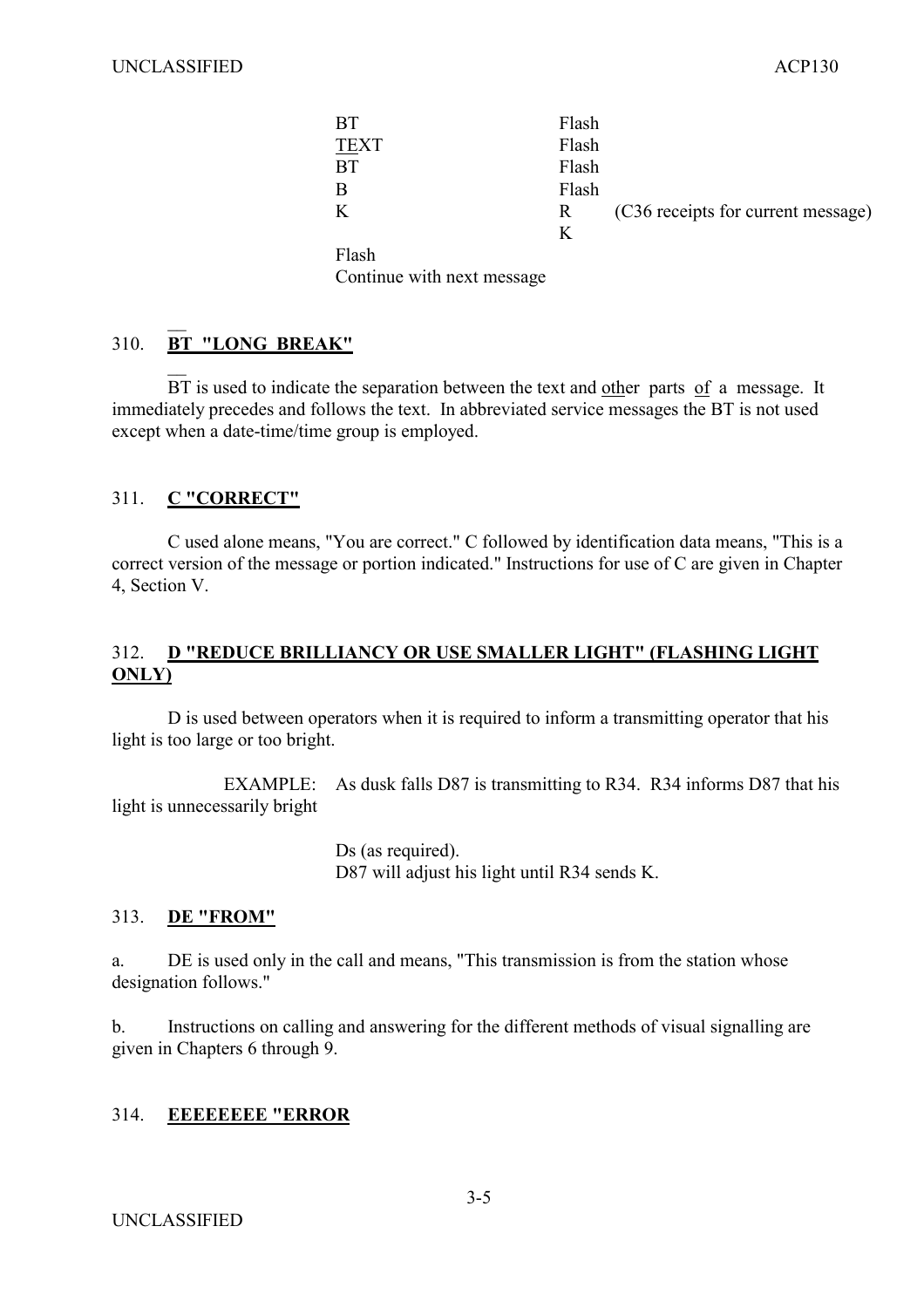a. To correct errors, a succession of eight or more Es is transmitted and means, "An error in transmission has just been made." (The phrase "eight or more Es" is intended to facilitate operation and shall not be construed as permitting transmission of an excessive number of Es.) In correcting errors in the heading, the error sign will be followed by the last prosign or operating signal correctly sent. Within the text the error sign will be followed by the last word or group correctly sent. . Within the text of signals taken from a naval signal book, the error sign will be followed by BT or the last TACK correctly sent. The operator then continues with the correct version.

b.\_ To cancel a transmission during transmission, a succession of eight or more Es followed by the prosign

AR means, "This transmission is in error, disregard it." This method of canceling a transmission cannot be used after the transmission has been completed.

## 315. **F "DO NOT ANSWER"**

F transmitted four times preceding a call and once in the transmission instructions means, "Stations called are not to answer this call or to receipt for this message." This is known as "no response" procedure. Messages containing the prosign F are to be transmitted twice. Each transmission of the message will be separated by the prosign IMI. (See paragraphs 607.d and 603.a.(6).)

# 316. **FM "ORIGINATOR'S SIGN**

FM means, "The originator of this message is indicated by the designation immediately following." (See paragraph 414.)

#### 317. **G "REPEAT BACK**

a. G is normally placed in the transmission instructions. It is used by the transmitting station to ensure that the receiving station has received the message as transmitted, particularly if the message is of great importance or of a type which is difficult to transmit or receive. If, during the transmission of a message, it is decided that the use of G is necessary, it may be placed in the final instructions.

b. G alone means, "All stations called repeat back the message." G preceded by call sign means, "Stations indicated repeat back the message."

c. The station repeating a message shall repeat the whole message, including the original call, except when only one station was originally called.

EXAMPLE A: (Prosign G in heading)

C42 desires D56 to repeat back a message, transmits: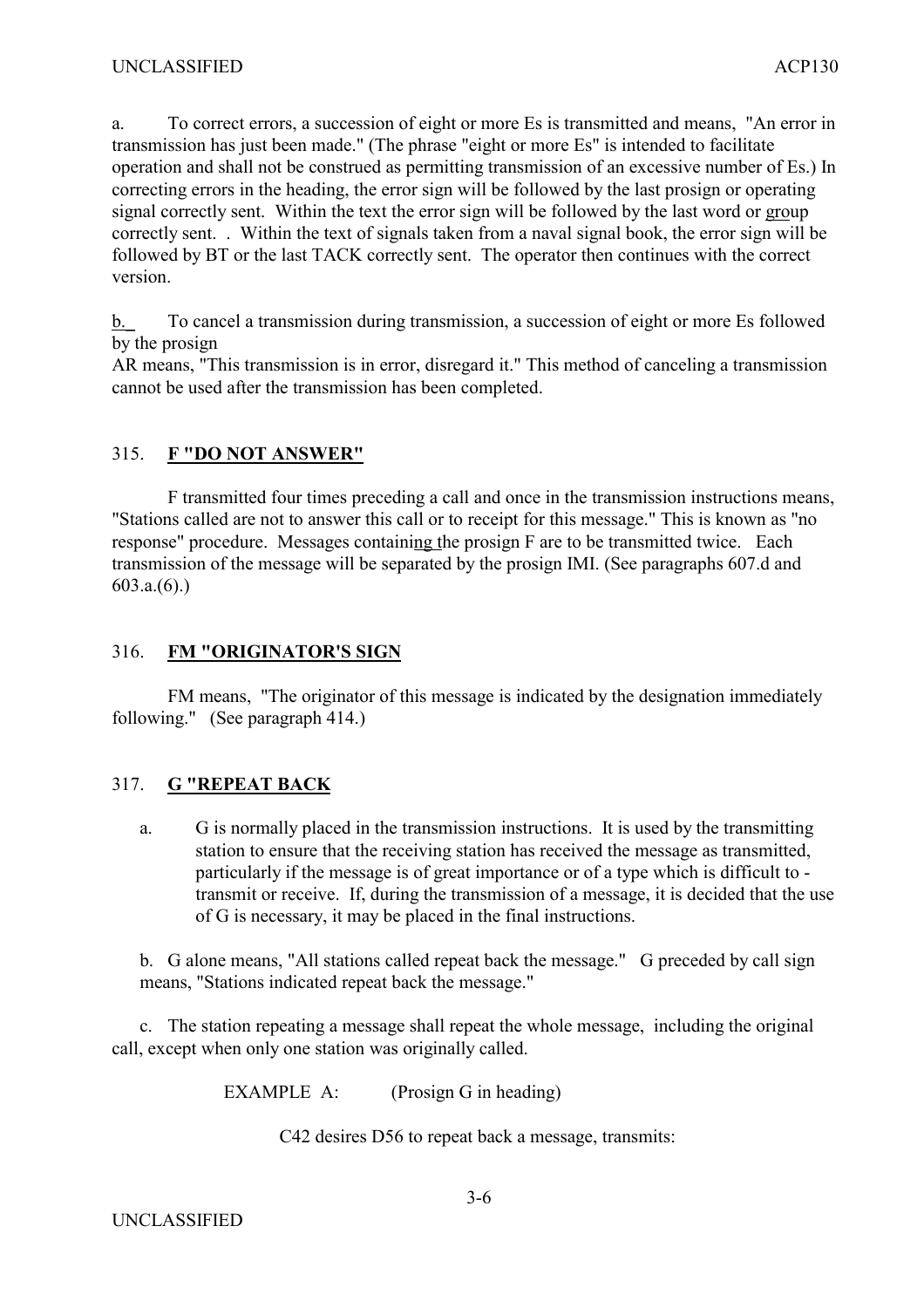D56 DE C42 - G - O 221812Z NOV GR1Ø BT-TEXT BT- K

D56 complies as follows:

- G - O 221812Z NOV GR1Ø BT-TEXT BT K

C42 transmits:

C AR

If D56 has repeated the date-time group incorrectly, C42 would transmit:

C O TO GR1Ø - O - 221812Z NOV GR1Ø K

D56 need only receipt for the corrected portion unless otherwise directed.

EXAMPLE B:(Prosign G in heading, directed ships only repeating)

Commander Task Unit transmits a message to the Task Unit and directs D32 and D34 to repeat back:

> 8 DE Ø8 - D32 D34 - G - P - 232125Z NOV GR1Ø BT TEXT BT K

D32 and D34 repeat the message as in Example A above except that the original call must be included. When non-directional procedure is used other stations receipt for the message or request repetitions after the repeat back has been completed, otherwise the message is receipted for in the normal manner.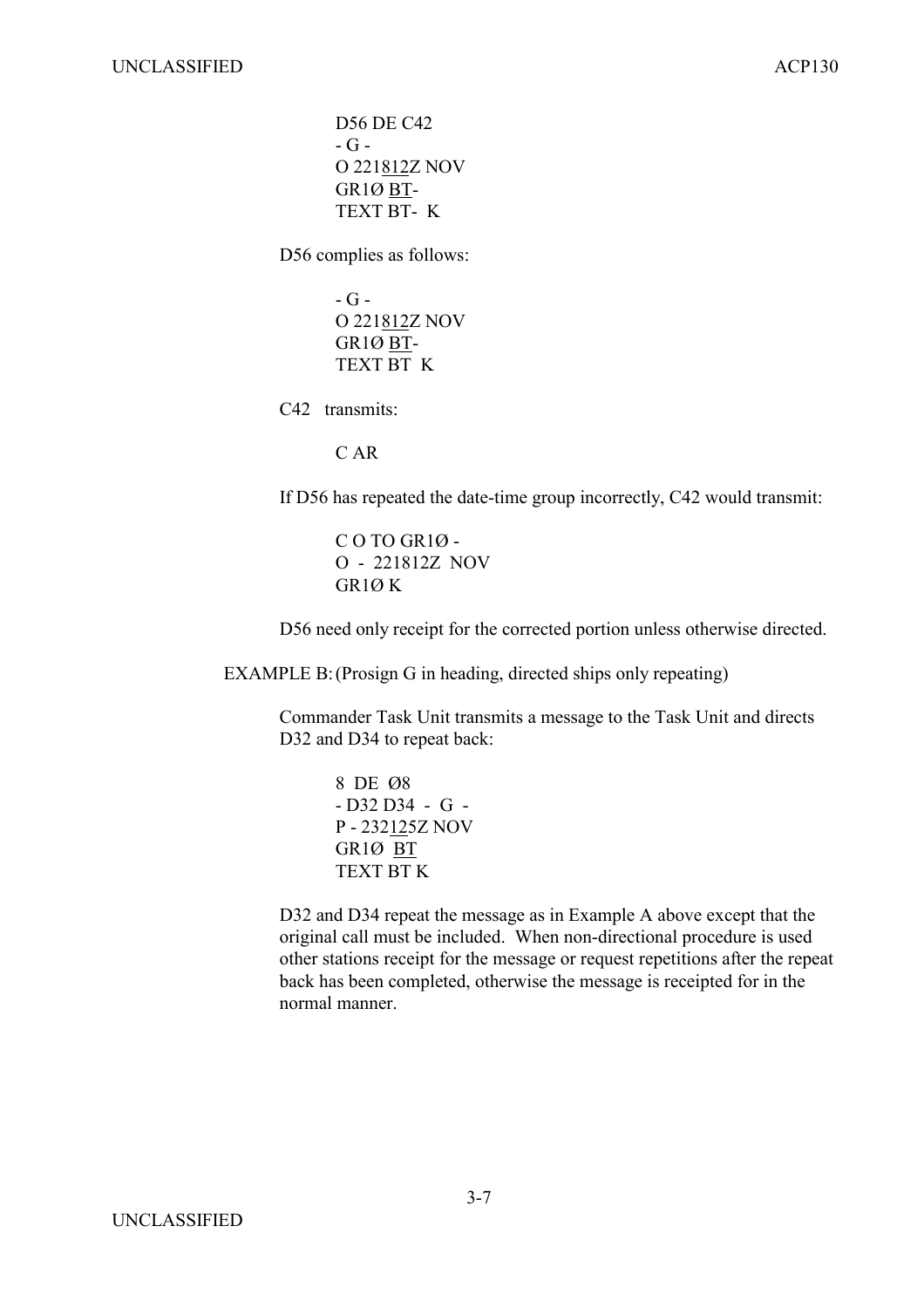EXAMPLE C:(Prosign G in ending)

Having completed transmission of the heading D32 desires D34 to repeat

back the message:

D34 DE D32 - O - 222324Z NOV GR1Ø BT TEXT BT  $G K$ 

D34 repeats the message as in Example A above.

d. A further application of G to instruct a receiving station to repeat a word, limited to flashing light signalling, is explained in paragraph 610.

# 318. **GR (NUMERALS) 'GROUP COUNT"**

a. GR followed by numerals is the group count and means, "This message contains the number of groups indicated."

b. The group count normally appears in the message prefix, but in certain cases may appear in the final instructions. When a message is transmitted before the group count is determined, the prosign GRNC may be used in lieu of the group count. The actual group count will then be transmitted in the final instructions and inserted in the message prefix by the receiving operator.

c. Further instructions on the use of GR are given in Chapter 4, Section III.

## 319. **GRNC "GROUPS NOT COUNTED"**

GRNC means, "The groups in this message have not been counted." This prosign is included in the prefix if it is necessary to indicate that the groups have not been counted. it will be included in messages bearing an accounting symbol when the groups are not counted.

# 320. **HM (TRANSMITTED THREE TIMES) "EMERGENCY SILENCE SIGN"**

a. Emergency silence may be imposed or lifted by a station only when authorized by competent authority. Emergency silence is not normally used in visual signalling.

b. When an authentication system is in force a station must always authenticate a transmission which:

- (1) Imposes emergency silence.
- (2) Lifts emergency silence.

 $\overline{\phantom{a}}$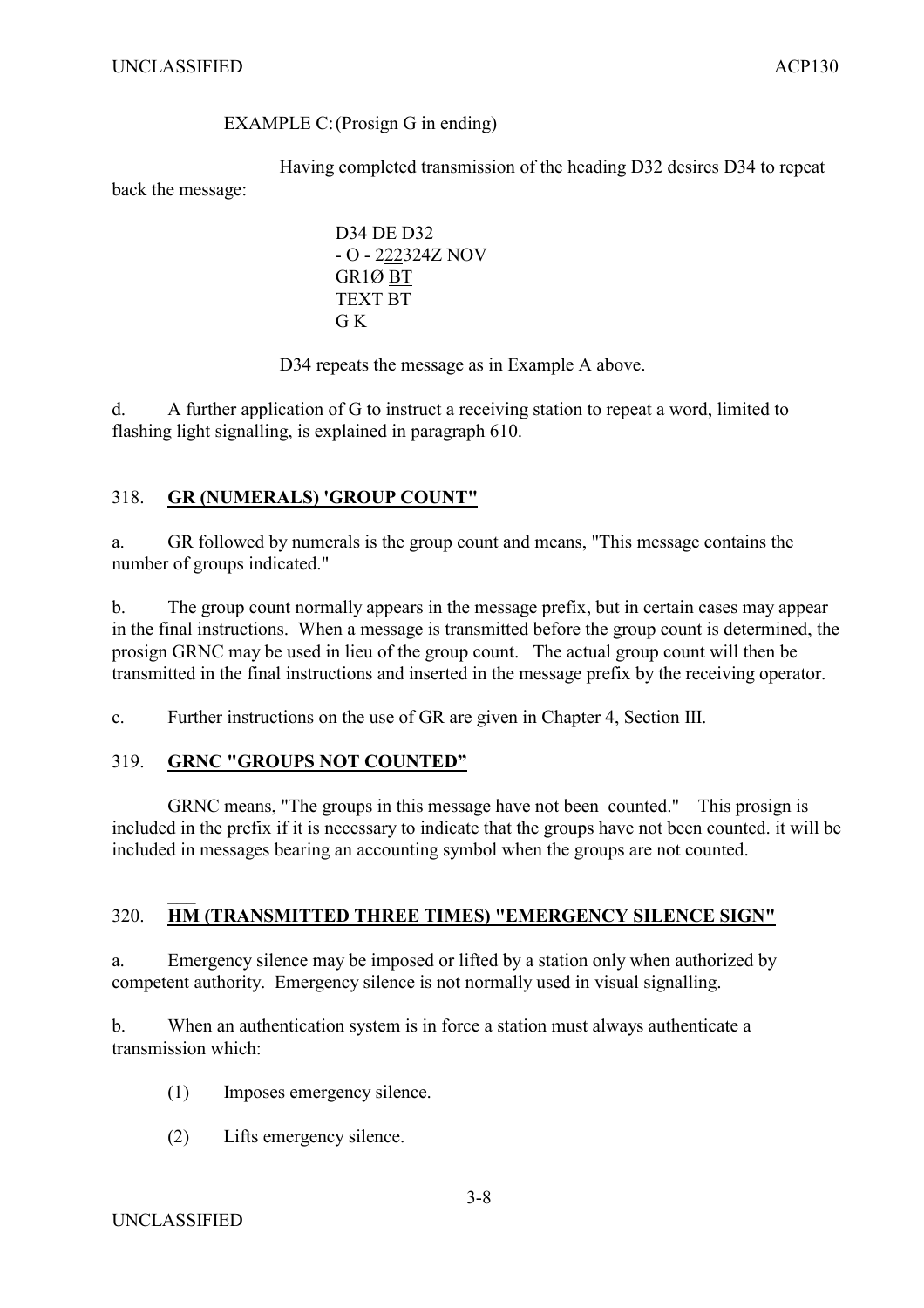$\overline{\phantom{a}}$ 

(3) Calls stations during a period of emergency silence.

 $\frac{1}{2}$  ,  $\frac{1}{2}$  ,  $\frac{1}{2}$  ,  $\frac{1}{2}$ 

 $\frac{1}{2}$  ,  $\frac{1}{2}$  ,  $\frac{1}{2}$  ,  $\frac{1}{2}$  ,  $\frac{1}{2}$ 

NOTE:When transmission is by visual means and there is no doubt as to identity of stations, authentication is not necessary.

c. Stations do not answer or receipt for a transmission imposing emergency silence. Thereafter, until directed to resume, stations may transmit only as directed by competent authority or for transmission of an enemy contact report.

d. HM transmitted three times means: "Cease transmissions immediately. Silence will be maintained until directed to resume." HM HM HM must be followed by amplifying data, e.g., visual means affected, frequency or frequency designator.

(1) After a call HM HM HM followed by the operating signal ZJM means, "Stations addressed immediately cease all transmissions by visual means indicated."

EXAMPLE: To impose emergency silence on directional flashing light C69 transmits:

> R82 DE C69 \_\_ HM HM HM ZJM13\* AR

\*ZJM13 means "directional flashing light"

(2) After a call of HM HM HM followed by a frequency designator means, "Stations addressed immediately cease all transmissions on frequency ... (or that indicated by frequency designator)."

EXAMPLES: To silence R82 on 27ØØ kHz only C69 transmits:

R82 DE C69 \_\_ HM HM HM 27ØØ AR

To silence all on frequency indicated by designator B4, C69 transmits:

2 DE C69 HM HM HM B4 AR

e. Emergency silence is lifted by addressing the stations concerned and transmitting the operating signal ZUG, meaning "Negative," followed by HM HM HM and amplifying data.

EXAMPLES: To lift emergency silence on directional flashing light C69 transmits:

> 2 DE C69  $ZUG$  HM HM HM  $ZIM13$  AR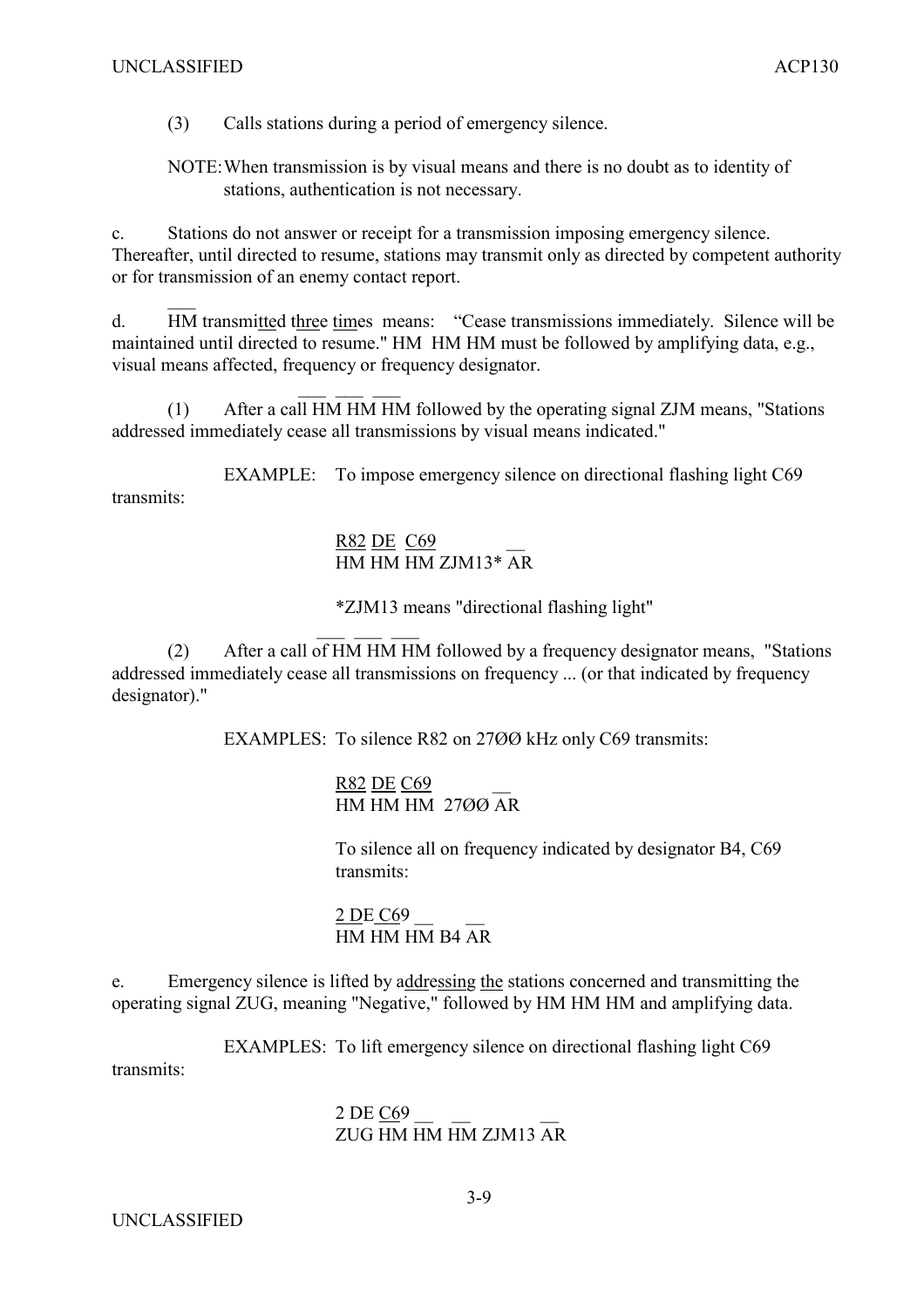To lift emergency silence for R82 on 27ØØ kHz only C69

transmits:

R82 DE C69 \_\_ \_\_ ZUG HM HM HM 27ØØ AR

To lift emergency silence for all on frequency indicated by designator B4, C69 transmits:

> 2 DE C69 ZUG HM HM HM B4 AR

#### 321. **II "SEPARATIVE SIGN"**

a. II, written as a short dash, is used to prevent mistakes in reception which might occur if letters or figures of adjacent groups are run together.

b. In non-directional flashing light and semaphore the separative sign is used as follows:

(1) Before and after all prosigns in the procedure and preamble components of the heading except

DE, AA, NR and IX.

(2) To separate each element of the address component, i.e., preceding the prosigns FM, TO, INFO and XMT.

(3) Between the call and the beginning of the repetition of a message to be repeated back.

(4) To separate the address component from the prefix when an accounting symbol is used.

(5) To separate call signs belonging to adjacent message elements for adjacent multiple transmission instructions.

(6) To separate portions of the text in abbreviated service messages.

(7) Between code groups when being sent by flashing light.

c. In directional flashing light procedure where a flash is given for every word, group or prosign the separative sign need not be used except to avoid ambiguity.

d. A study of examples throughout this publication will illustrate the use of the separative sign.

# 322. **IMI "REPEAT"**

UNCLASSIFIED

 $\overline{\phantom{a}}$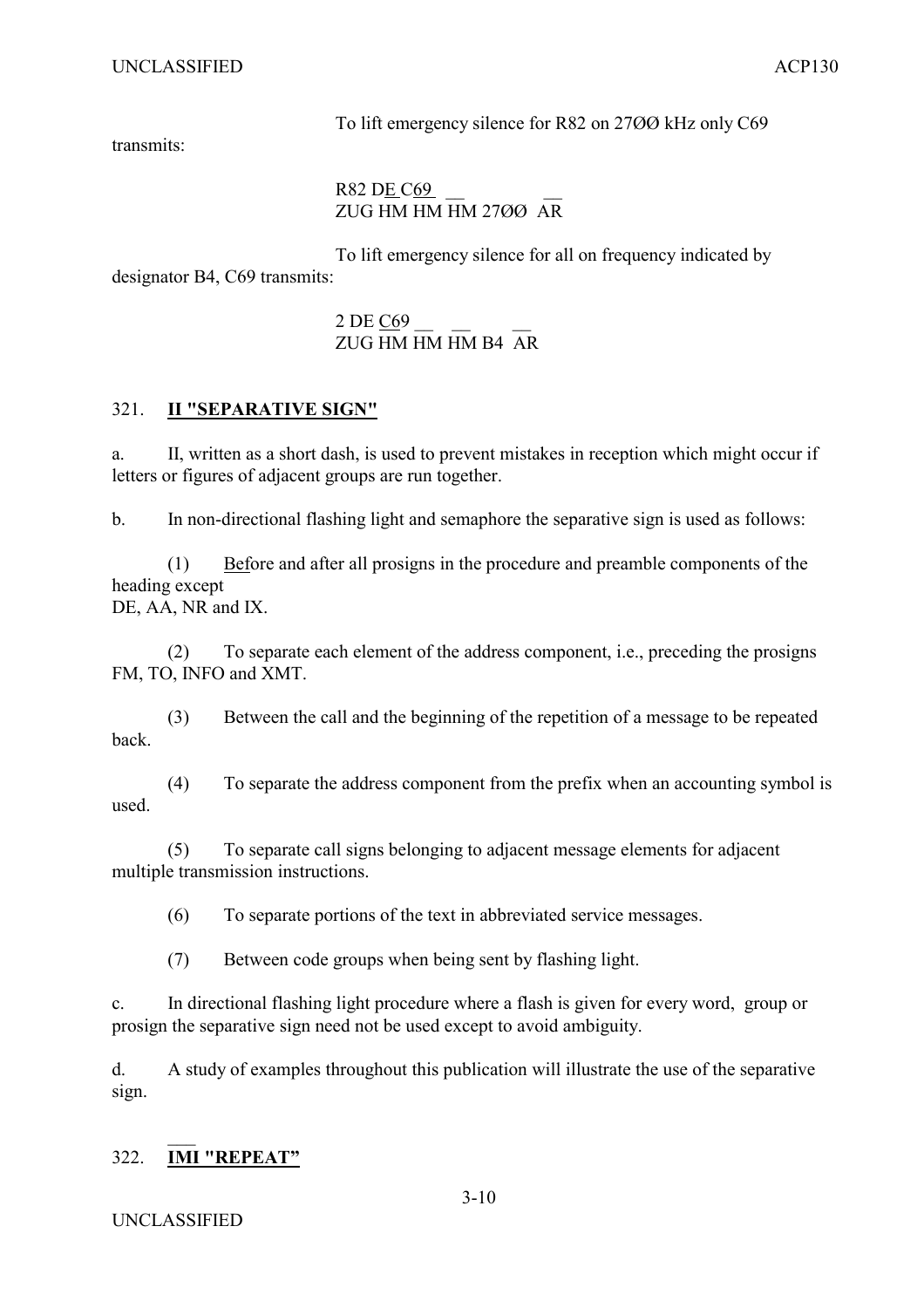$\overline{\phantom{a}}$ 

 $\mathcal{L}_\mathcal{L}$ 

 $\overline{\phantom{a}}$ 

 $\overline{\phantom{a}}$ 

 $\mathcal{L}_\mathcal{L}$ 

 $\mathcal{L}_\mathcal{L}$ 

 $\mathcal{L}=\mathcal{L}$ 

a. IMI means, "Repeat, or I repeat, message or portions of a message as indicated."

b. IMI without identification data means, "Repeat all of your last transmission."

c. IMI followed by identification data means, "Repeat the indicated portion of your transmission."

d. Further instructions on the use of IMI to obtain repetitions are given in paragraphs 418 and

419. IMI is never used to obtain a repetition after a message has been receipted for.  $\mathcal{L}$ 

 $\mathcal{L}=\mathcal{L}$ 

e. In the text of a plain language message IMI means, "I am going to repeat the difficult portion just transmitted." In the text of a message IMI may also indicate a question mark.

f. Where messages are made twice through, the two transmissions are separated by

EXAMPLE: R5 DE R6 - R - 161822Z NOV GR22 BT TEXT BT IMI - R - 161822Z NOV GR22 BT TEXT BT AR

g. IMI shall not be used to correct an error in transmission.

#### 323. **INFO "INFORMATION ADDRESSEE SIGN"**

INFO means, "Information addressees are indicated by the designations immediately following." (See paragraph 414.)

## 324. **INT "INTERROGATORY"**

 $\mathcal{L}_\mathcal{L}$ 

a. INT preceding operating signals or prosigns indicates that the transmission is in the form of a question.

EXAMPLE: F73 desires to know if the Date Time Group received from D46 is correct, transmits:

> D46 DE F73 INT ZII1\* 310126Z DEC K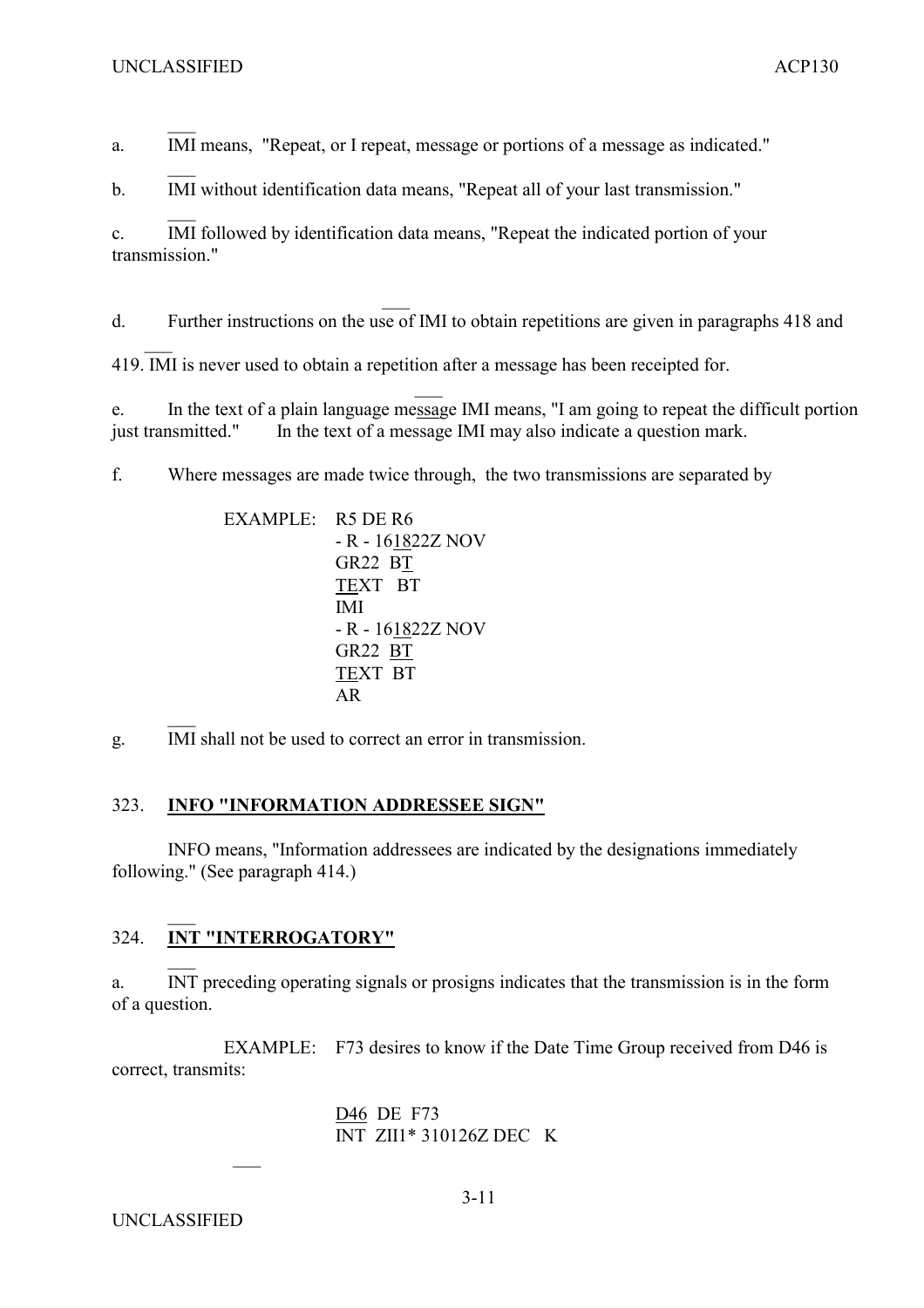$\overline{\phantom{a}}$ 

 $\overline{\phantom{a}}$ 

 $\overline{\phantom{a}}$ 

 $\mathbb{Z}$ 

 $\mathbb{Z}$ 

\*INT ZII1 means, "Is your DTG 310126Z DEC correct ?"

b. INT preceding a portion of a message means, "Is my reception of this correct?"

EXAMPLES: D46 asks F73, "Is the word after 'ships,' "boats?"

F73 DE D46 INT WA SHIPS - BOATS K

D46 asks F73, "Is the date-time group as indicated?"

F73 DE D46 INT 31Ø126Z DEC K

c. INT may be used in conjunction with the group count prosign as set forth in paragraph 413.

d. INT cannot be used to question any part of a message for which a receipt has been given. An abbreviated service message in conjuction with the prosign C to question or query a portion or a message which has been receipted for will be used for this purpose.

EXAMPLE: D46 asks D45 "Is the word after 'ships', "boats?"

D<sub>45</sub> D<sub>E</sub> D<sub>46</sub> BT INT C D45 1248Z WA SHIPS BOAT BT 1308 K

 $\mathcal{L}=\mathcal{L}$ 

## 325. **IX "EXECUTE TO FOLLOW"**

The uses of the execute to follow prosign are set forth under "The Executive Method" in Chapter 6.

## 326. **IX (5 second flash) "EXECUTIVE SIGNAL"**

The uses of the executive signal, a 5 second flash preceded by IX, are set forth under "The Executive Method" in Chapter 6.

#### 327. **J "VERIFY WITH ORIGINATOR AND REPEAT"**

Used only as prescribed in Chapter 4, Section V.

#### 328. **K "INVITATION TO TRANSMIT"**

K means, "Invitation to transmit" or "This is the end of my transmission to you and a response is necessary."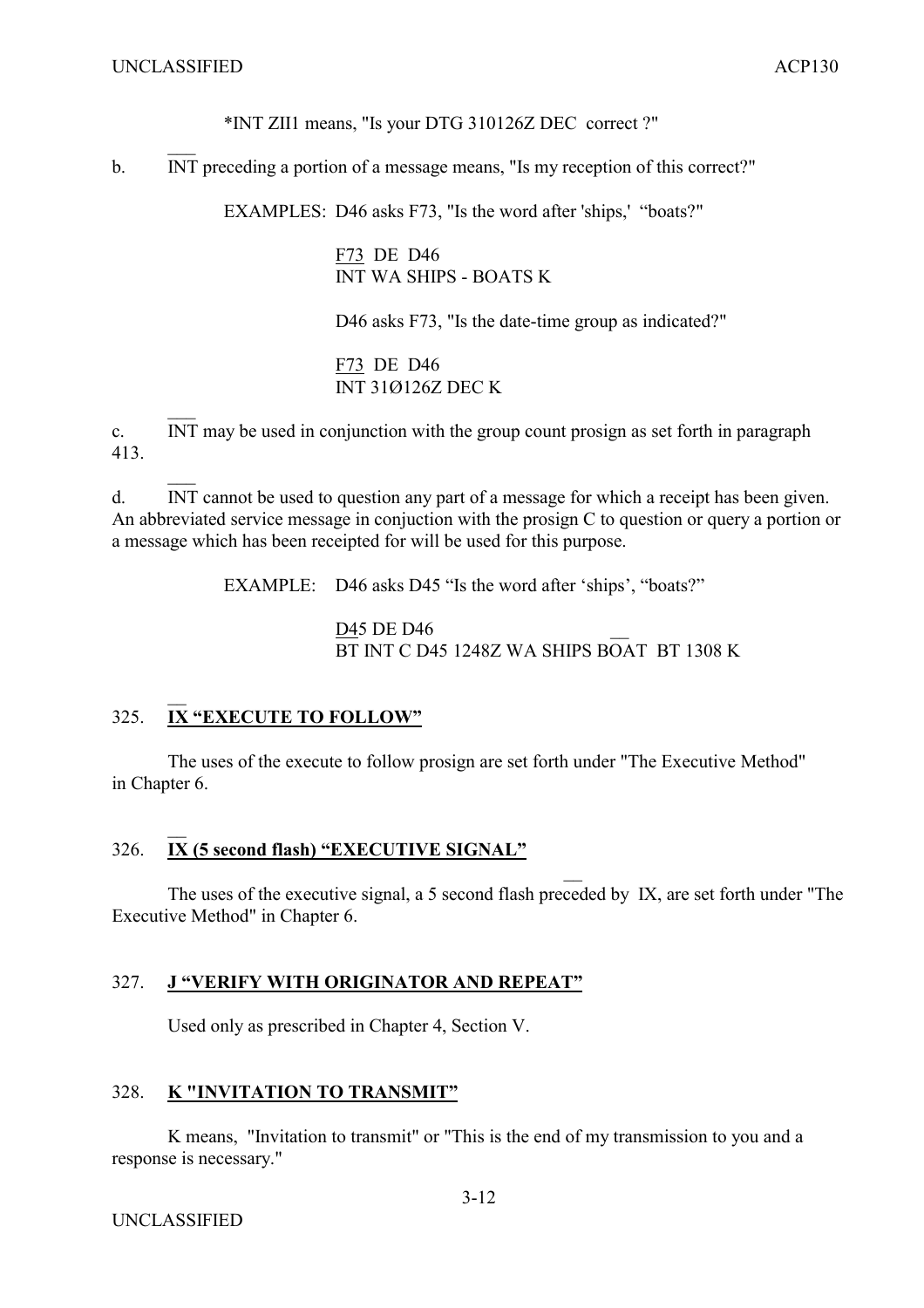# 329. **L "RELAY" OR "RELAYED" (FLASHING LIGHT AND SEMAPHORE ONLY)**

a. The letter L in the transmission instructions means "Relay to those addressees for whom you are responsible." When final relay ships have obtained a receipt from ships for whom they are responsible, they report up the chain of visual responsibility by making L. First relaying ships only are to report to the originator. If relaying responsibility is automatic L may be omitted. This prosign will not be used when the original transmission is by "no response" procedure.

b. L alone or with identification data means, "Message or message indicated has been delivered to all addressees for whom this station is responsible and intervening relay ships have reported delivery to ships for whom they are responsible."

c. L preceded by INT and followed, if necessary, with identification data means, "Have you relayed my last message or message indicated?"

EXAMPLE: INT L 1627Z means, "Have you relayed my 1627Z?"

d. Full use of prosign L is given in paragraph 606.

 $\overline{\phantom{a}}$ 

 $\mathcal{L}=\mathcal{L}$ 

## 330. **NEGAT "EXEMPTED ADDRESSEE SIGN" (FLAGHOIST ONLY)**

Flaghoist equivalent of XMT. (See paragraph 807.)

## 331. **O "IMMEDIATE"**

O means "Immediate message." (See Chapter 4, Section II.)

## 332. **P "PRIORITY"**

P means "Priority message." (See Chapter 4, Section II.)

## 333. **R "ROUTINE"**

R means "Routine message." (See Chapter 4, Section II.)

## 334. **R "RECEIVED"**

a. After a transmission which has ended with a K, R given in response means, "I have received your last transmission."

 $\mathcal{L}$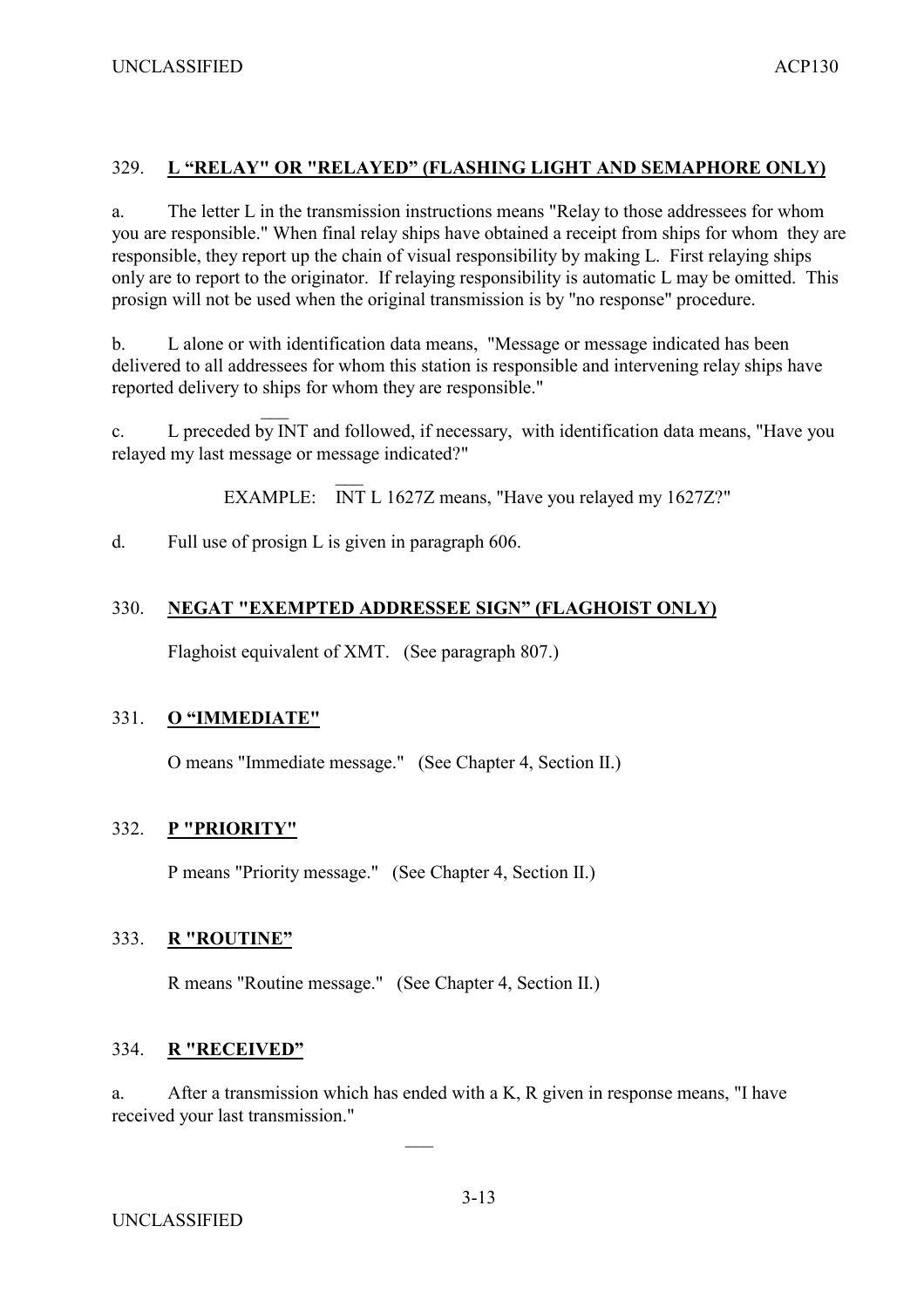b. After a transmission, R preceded by INT means, "Have you received my last transmission?"

 $\mathcal{L}$ 

EXAMPLE: INT R K

 $\mathcal{L}_\mathcal{L}$ 

c. After a transmission, R preceded by INT and followed by identification data means, "Have you received the message indicated?"

EXAMPLE: C95 asks N12, "Have you received R33's 121416Z?"

N12 DE C95 INT R R33 121416Z DEC K

d. After receipt of a message, R followed by identification data means, have received the message indicated."

EXAMPLE: N12 indicated to C95 that he has received R33's 121416Z:

C95 DE N12 R R33 121416Z DEC K

## 335. **T "TRANSMIT TO"**

a. T, when used, shall appear in the transmission instructions.

b. T alone means, "Station called transmit this message to all addressees in the address component."

EXAMPLE: D48 directs F73 to transmit to all addressees:

F73 DE D48 T R 311615Z DEC FM D48 TO F73 F78 BT etc.

c. T followed by address designations means, Station called transmit this message to the addressees whose address designations follow."

EXAMPLE: D48 directs F73 to transmit a message to A32:

F73 DE D48 T A32 R 171831Z NOV FM D48 TO A32 INFO C75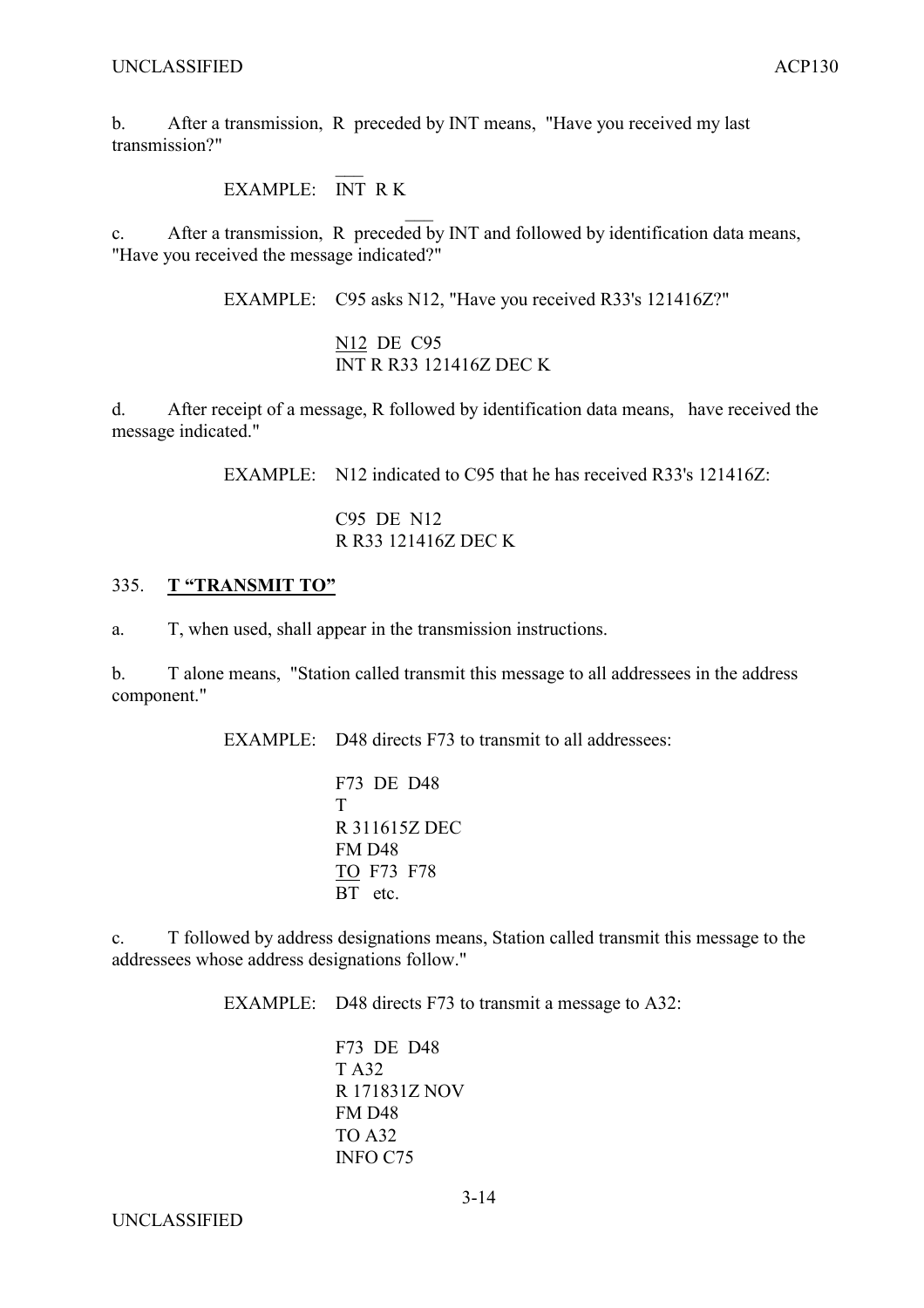#### GR18 BT etc.

d. T preceded by a call sign and followed by address designations means, "Station whose call sign precedes T, transmit this message to the addressees whose address designations follow T."

> EXAMPLE: C75 calls both F73 and R33 and directs R33 to transmit message to D<sub>48</sub> :

> > F73 R33 DE C75 R33 -T- D48 -R- 181927Z NOV -FM C75 -TO D48 GR29 BT- etc.

e. T may be modified by use of the operating signal ZWL\* to denote that no forwarding action is required to the address designations which immediately follow ZWL.

> EXAMPLE: 08 has transmitted a message to D32, a ship in his unit by other means. He calls D21 and directs him to relay the message but that no forwarding action is required to D32:

> > D21 DE 08 T ZWL D32 R Ø3Ø2Ø1Z NOV FM 08 TO 83 GR15 BT etc.

\*ZWL means, "No forwarding action to the designations immediately following is required."

## 336. **T "IN CODRESS MESSAGES"**

a. In codress messages the stations for whom the message is intended, as a result of a particular transmission, are indicated in the transmission instructions, except that when a codress message is being passed direct to one or more stations, all of which are required to decrypt, no passing instructions are necessary.

b. Where retransmission is involved, it is ESSENTIAL that the prosign T be followed by the designations of all stations or addressees which are required to decrypt the message as a result of that particular transmission. Thus when a station has to retransmit AND decrypt a message his designation, as well as that of the station to whom he is to retransmit the message, must follow T.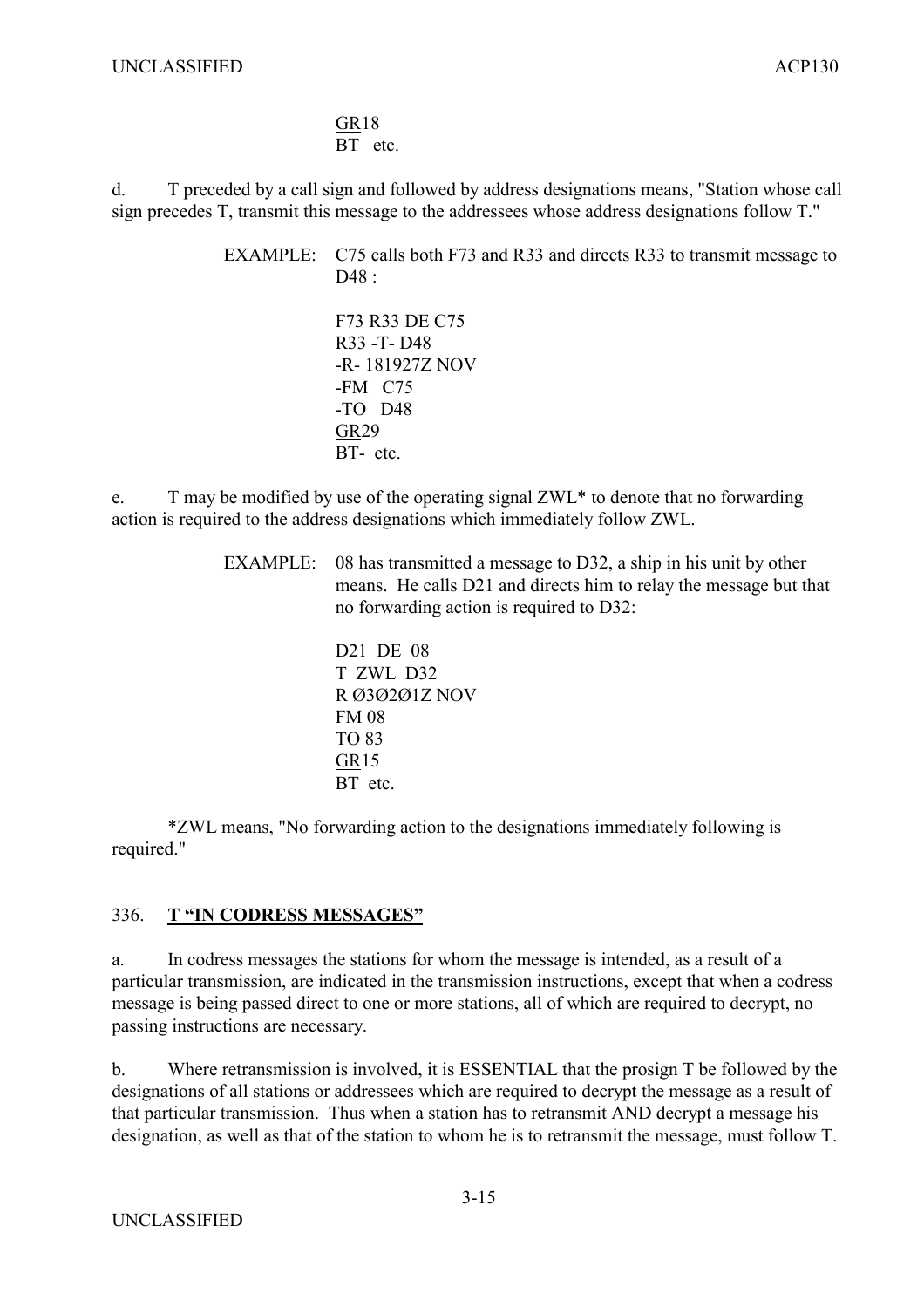EXAMPLES: All stations called are required to decrypt and none is required to retransmit the message:

> M31 M86 N57 DE C46 - - P - 26173ØZ NOV GR56 BT - TEXT BT- K

M86 is NOT REQUIRED to decrypt but IS required to retransmit the message to

F73:

M31 M86 N57 DE C46 - M86 - T - F73 - P - 26174ØZ NOV GR64 BT-TEXT BT K

M86 is required do decrypt and ALSO to retransmit the message to F73:

M31 M86 N57 DE C46 - M86 - T - M86 F73 - P - 26175ØZ NOV GR6Ø BT-TEXT BT K

#### 337. **TO "ACTION ADDRESSEE SIGN"**

TO means, "Addressees indicated by the designations immediately following are addressed for action." (See paragraph 414.)

## 338. **W "INFORMATION ADDRESSEE SIGN" (FLAGHOIST ONLY)**

W, used in flaghoisting procedure is the equivalent of INFO. (See paragraph 323 and 807)

# 339. **W "LIGHT UNREADABLE" (FLASHING LIGHT ONLY)**

W, used in flashing light procedure, means, "Your light is unreadable." If a receiving operator is unable to read a transmitting station due to improper training of the light, or the light is of insufficient brilliance, he may indicate this by sending Ws as required. The transmitting operator will then train a steady light, increasing brilliancy if appropriate, until the receiving operator sends K.

## 340. **WA "WORD AFTER"**

 $\frac{1}{2}$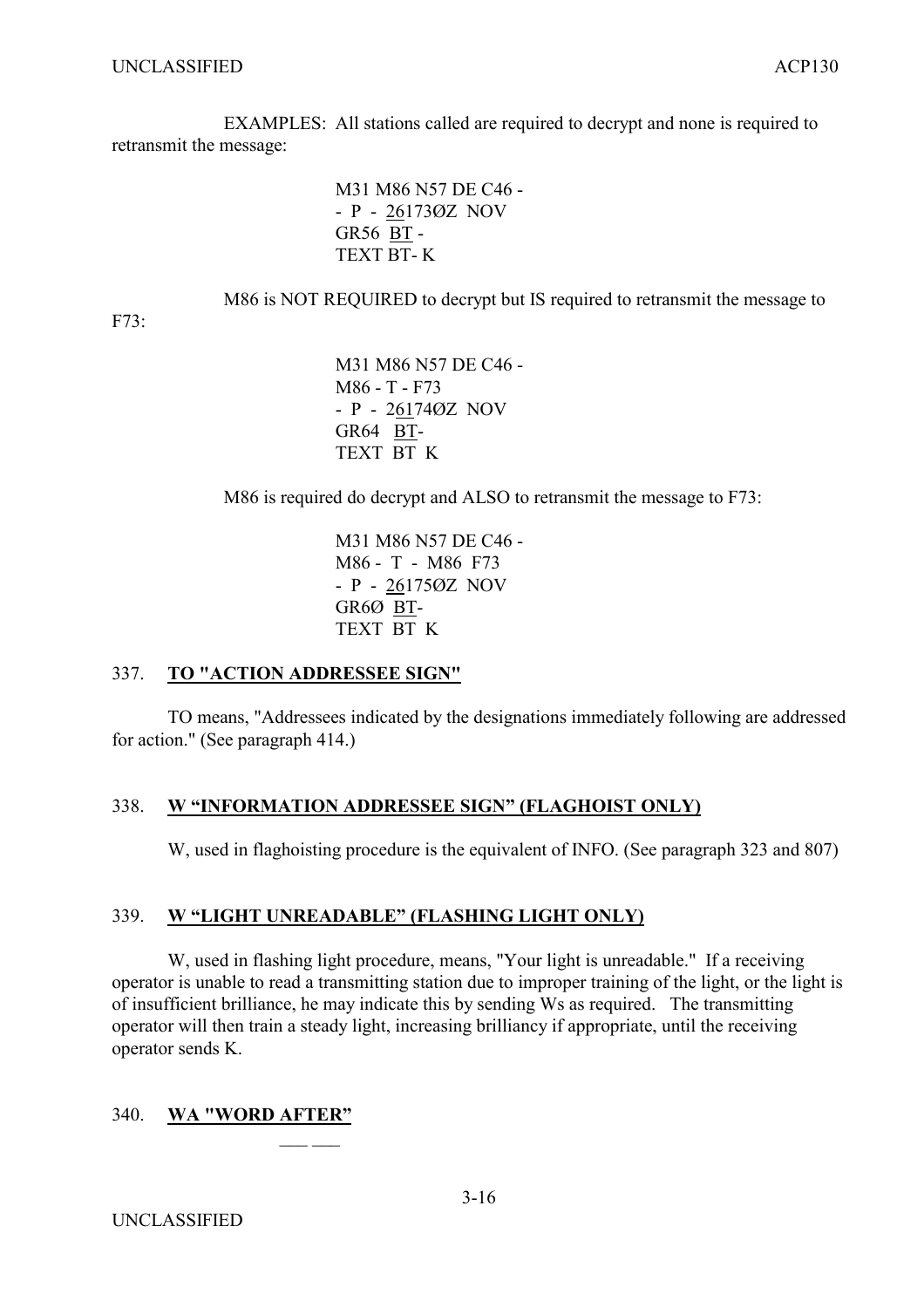WA is used after IMI, INT, C, J and certain operating signals to identify a certain portion of the text of a plain language message. (See paragraph 419.b.)

### 341. **WB "WORD BEFORE"**

WB is used in the same manner as WA. (See paragraph 419.b.)

#### 342. **XMT "EXEMPTED ADDRESSEE SIGN"**

XMT means, "The stations or addressees immediately following are exempted from the collective call or address."

EXAMPLES: In the call:

2 - XMT - A35 DE 48

In the address:

- R - 121617Z NOV FM 48  $TO<sub>2</sub>$ XMT A35 GR2Ø BT- etc.

## 343. **X "BREAK IN"**

Prosign X is to be used only with directional procedure to break in on a transmission in order to pass a message of higher precedence. It must be authorised by competent authority. 'X' as a single transmission means 'I have a message of higher precedence and will await your invitation to transmit'. On receipt of 'X' the receiving station is to send 'K' when ready to receive the higher precedence message.

## 344. **Z "FLASH"**

Z means, "Flash message." (See Chapter 4 Section II.)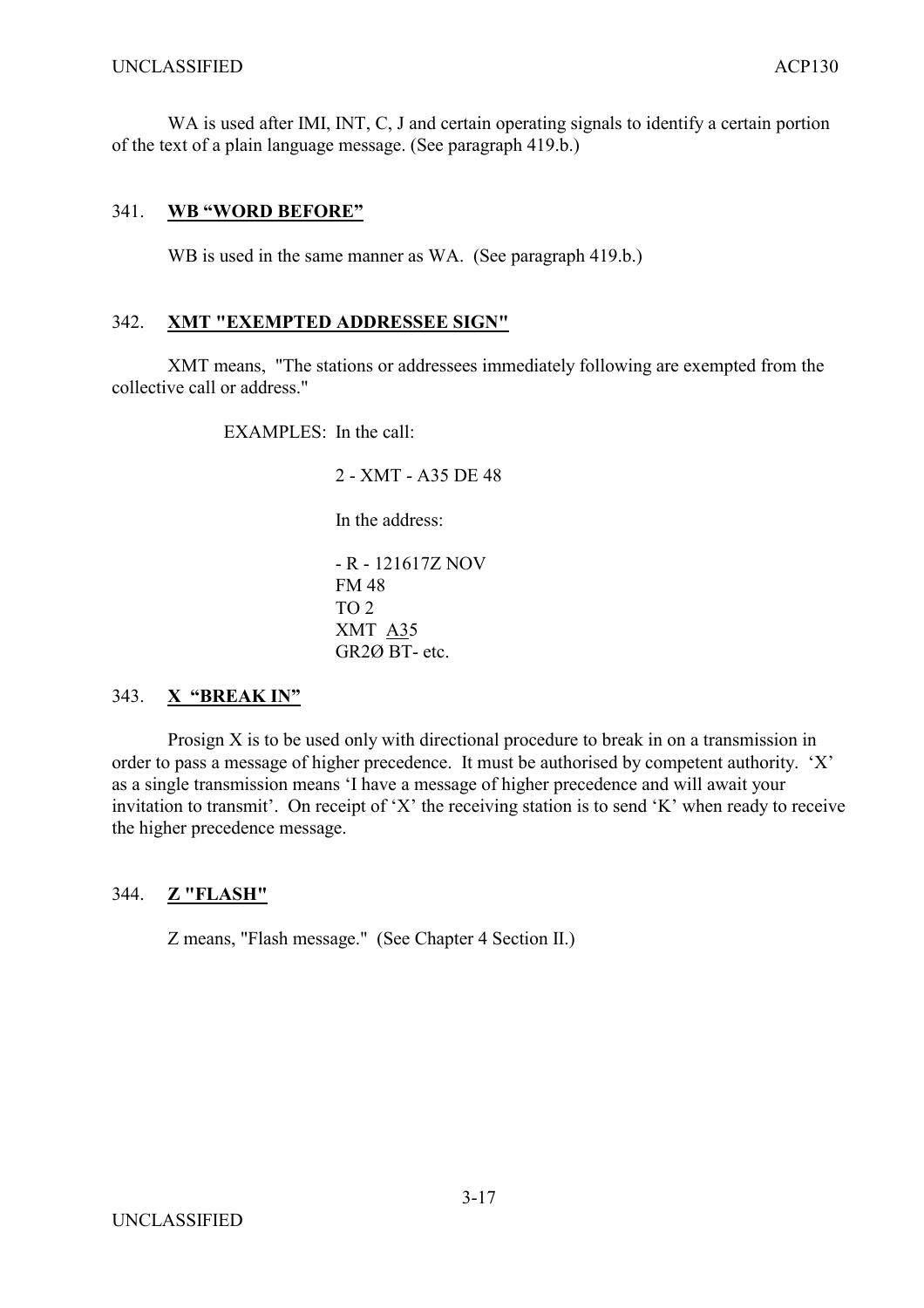## **CHAPTER 4**

# **VISUAL PROCEDURE**

# **SECTION I - GENERAL**

### 401. **TRANSMITTING TECHNIQUES AND TRANSMITTING SPEEDS**

a. Each character shall be transmitted clearly and distinctly. The speed of transmission shall be governed by the prevailing conditions and the capability of the receiving operators.

b. Accuracy in transmission is far more important than speed. The difference in time required to send a message at 10 words per minute and that required to transmit at 15 words per minute is slight. Even this slight gain in time may be nullified by any added time required for repetitions.

(1) The speed at which the receiving operator can copy without having to obtain repetitions is the speed at which the transmitting operator should transmit. When transmitting to more than one station the governing speed of the transmitting operator is to be that of the slowest receiving operator.

(2) The speed of transmitting headings should be slower than the speed of transmitting of texts.

# 402. **LOGS AND FILES**

a. Every signal transmitted or received by visual means shall be logged, together with the time of execution, in a suitable record book.

b. A file of all messages transmitted or received by visual means shall be kept to facilitate future reference.

## 403. **CALL SIGNS**

a. The following call signs are authorized for use in calling and answering: visual call signs, international call signs, tactical call signs, task organization call signs, collective call signs and indefinite call signs. Address groups may be used as call signs by Coast Guard and Navy commands (except in non-military communications) .

b. Call signs and address groups in message headings will ordinarily be arranged in alphabetical order in the form in which they are to be transmitted, whether plain, encrypted, or mixed. For this purpose,  $/$  (slant sign) and figures 1 through  $\emptyset$  will be considered the twentyseventh through thirty-seventh letters of the alphabet. Care must be taken to avoid separating groups of related call signs or conjunctive address groups which are interdependent.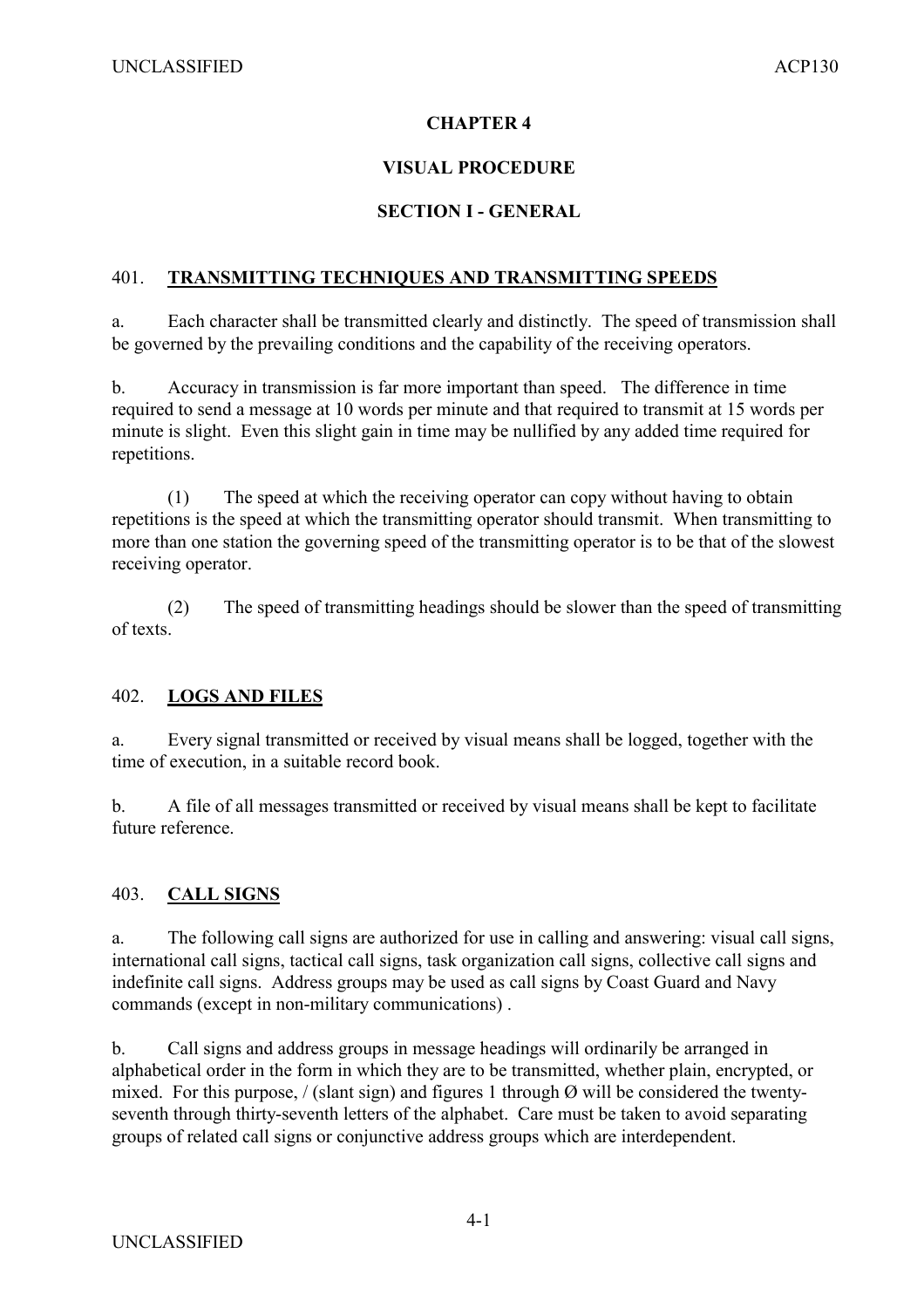#### UNCLASSIFIED ACP130

c. The different methods of visual signalling require variations in procedure for calling and answering. The necessary instructions for each method are prescribed in Chapters 6 to 9 inclusive.

# 404. **MESSAGE TRANSMISSION**

Messages shall be transmitted exactly as written. Abbreviations shall not be substituted for plain language or plain language substituted for abbreviations.

# **SECTION II - USE OF PRECEDENCE PROSIGNS**

## 405. **RESPONSIBILITY**

The assignment of precedence to a message is the responsibility of the originator and is determined by the subject matter of the text and the time factor involved.

### 406. **SIGNIFICANCE**

Precedence designations are employed to indicate the relative order in which a message of one precedence designation is handled with respect to messages of other precedence designations. Precedence designations indicate:

- a. To the Originator The required speed of delivery to the addressee.
- b. To Communication Personnel The relative order of handling and delivery.
- c. To the Addressee The relative order in which he should note the message.

## 407. **PRECEDENCE DESIGNATIONS AND COMMUNICATION HANDLING**

Messages will be handled in accordance with the precedence explained below.

a. FLASH precedence will be indicated by the prosign Z. FLASH messages will be processed, transmitted and delivered in the order received and ahead of all other messages. Messages of lower precedence will be interrupted on all circuits involved until handling of the FLASH message is completed.

b. IMMEDIATE precedence will be indicated by the prosign O. IMMEDIATE messages are processed, transmitted and delivered in the order received and ahead of all messages of lower precedence. Processing and transmission of lower precedence message already in progress will be interrupted unless interrupting and canceling the lower precedence transmission will take longer than completing it.

c. PRIORITY precedence will be indicated by the prosign P. PRIORITY messages are processed, transmitted and delivered in the order received and ahead of all messages of lower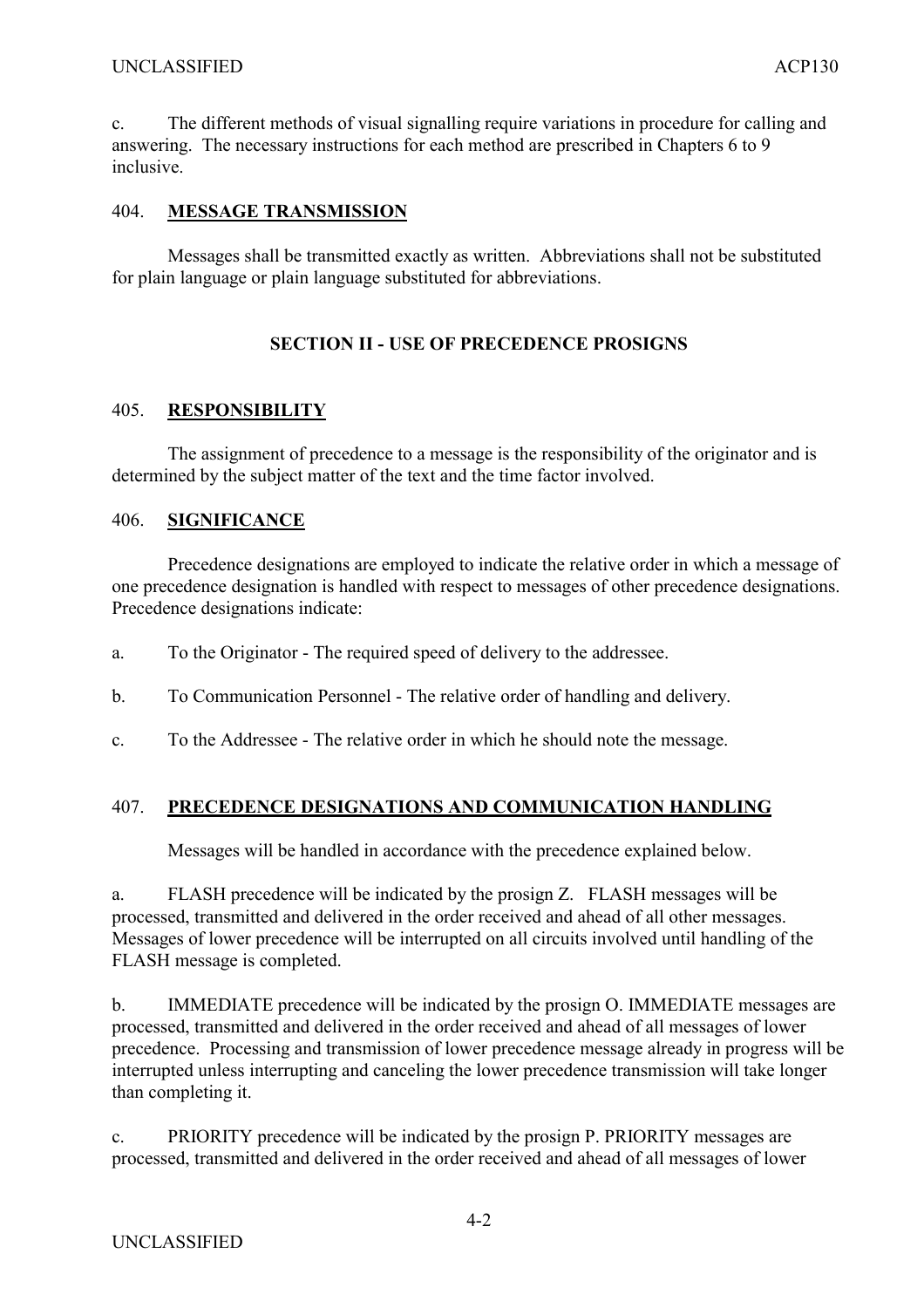precedence. ROUTINE messages being transmitted should not be interrupted unless they are extra long.

d. ROUTINE precedence will be indicated by the prosign R. ROUTINE messages are processed, transmitted and delivered in the order received and after all messages of higher precedence.

# 408. **INDICATING PRECEDENCE IN PRELIMINARY CALL**

Precedence may be indicated in a preliminary call as follows:

Z indicates "I have Flash precedence traffic to transmit." O indicates "I have Immediate precedence traffic to transmit." P indicates "I have Priority precedence traffic to transmit." R indicates "I have Routine precedence traffic to transmit." For an example of an emergency alarm report utilising precedence 'Z' (Flash) see para 607e.

EXAMPLE: A68 tells D45, "I have Priority precedence traffic to transmit."

D45-P (repeated until answered by D45)

## 409. **SINGLE PRECEDENCE**

The precedence shall be indicated by the appropriate precedence prosign and will appear as the first element of the preamble.

## 410. **DUAL PRECEDENCE**

a. Multiple address messages having both action and information addressees may either be assigned a single precedence, in which case it indicates the precedence for all addressees, or they may be assigned two precedences, one for all action addressees and a lower one for all information addressees.

b. Where dual precedence is indicated, the higher precedence will appear first.

EXAMPLE: Priority precedence to M72, Routine to D19:

M72 D19 DE Ø1 - P - R - 16153ØZ NOV -  $FM \Omega1 -$ TO M72 - INFO D19 - GR14 BT etc.

## **SECTION III - GROUP COUNT**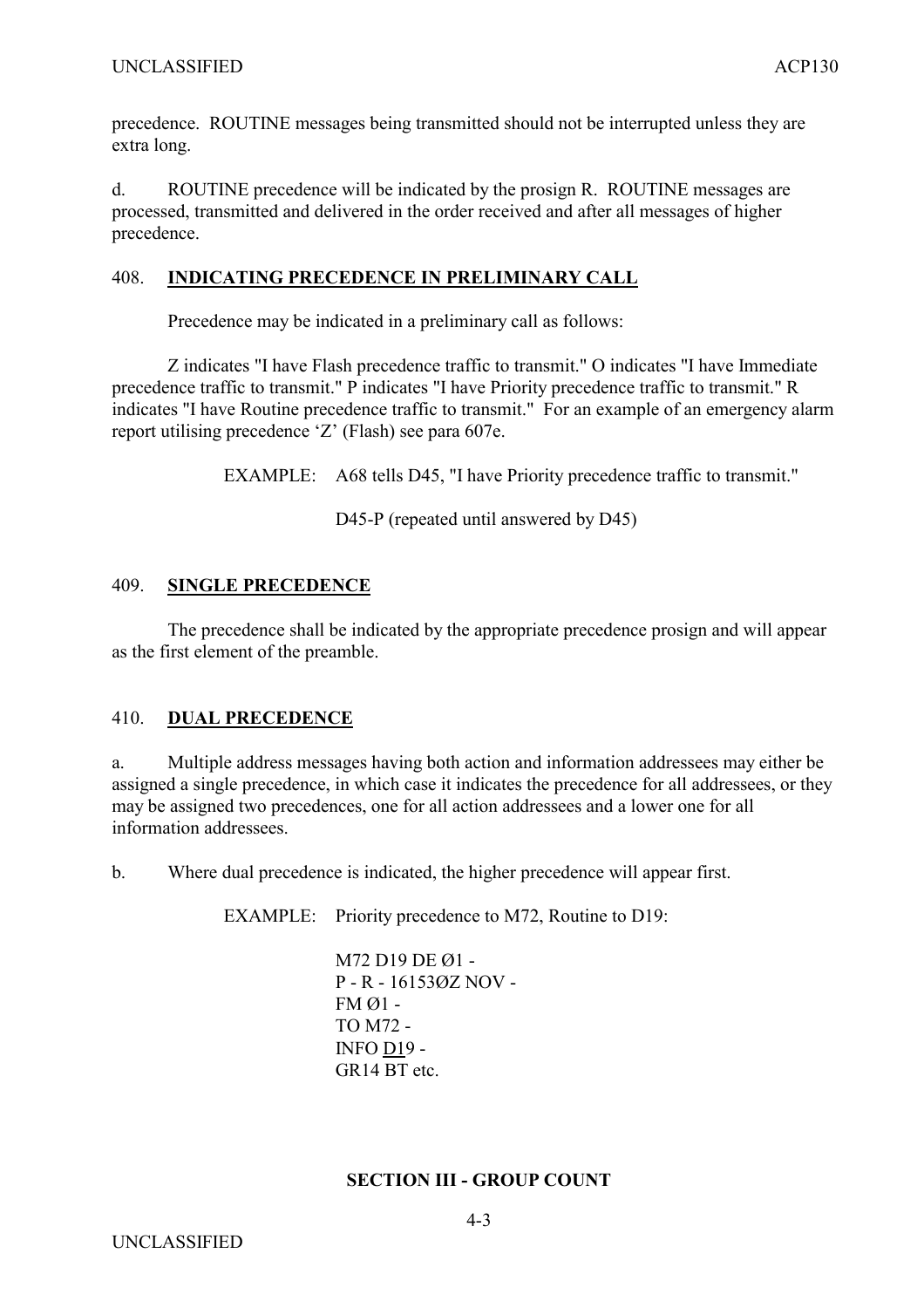#### 411. **RULES FOR COUNTING GROUPS**

- a. Count groups in text only.
- b. Punctuation and symbols are not counted unless spelled out or abbreviated.

c. A sequence of characters not interrupted by a space is counted as one group.

d. The proper names of countries, cities or streets consisting of two or more separate words should normally be written and counted as one group, i.e., SanSalvador, SanDiego, SaltLakeCity, but when written separately they will be transmitted and counted as separate groups, i.e., Fifth Avenue.

e. The following text is counted as 19 groups:

SHIPMENT BRAY HYPHEN CORBIE SHOULD HAVE BEEN MARKED BRAY-CORBIE. FUTURE SHIPMENTS FOR PAREN FRANCE UNPAREN SHOULD BE MARKED (FRANCE).

| f. | <b>EXAMPLES:</b> |                           | Group Count   |   |
|----|------------------|---------------------------|---------------|---|
|    |                  | <b>BRAY HYPHEN CORBIE</b> | $\mathcal{E}$ |   |
|    |                  | <b>BRAY-CORBIE</b>        |               | 1 |
|    |                  | <b>NEWYORK</b>            |               |   |
|    |                  | <b>XFUY</b>               |               |   |
|    |                  | <b>CNYR NKLY JVRN</b>     |               | 3 |
|    |                  | (FRANCE)                  |               |   |
|    |                  | PAREN FRANCE UNPAREN      |               | 3 |
|    |                  | 125/3                     |               |   |
|    |                  | CG                        |               |   |
|    |                  | $125 - 3/3 - 55 - X56$    |               |   |
|    |                  | 35 DASH 567P              |               | 3 |
|    |                  | MR C D ADAMS              | 4             |   |
|    |                  | BF6 311845Z               |               | 2 |
|    |                  | $/124.0 - 130.6$          |               |   |
|    |                  | <b>AND/OR</b>             |               |   |
|    |                  | (288 72 53)               | 3             |   |
|    |                  |                           |               |   |

#### 412. **PLAIN LANGUAGE TEXTS**

The group count element may be omitted in messages where the text consists of plain language.

### 413. **CHECKING GROUP COUNT**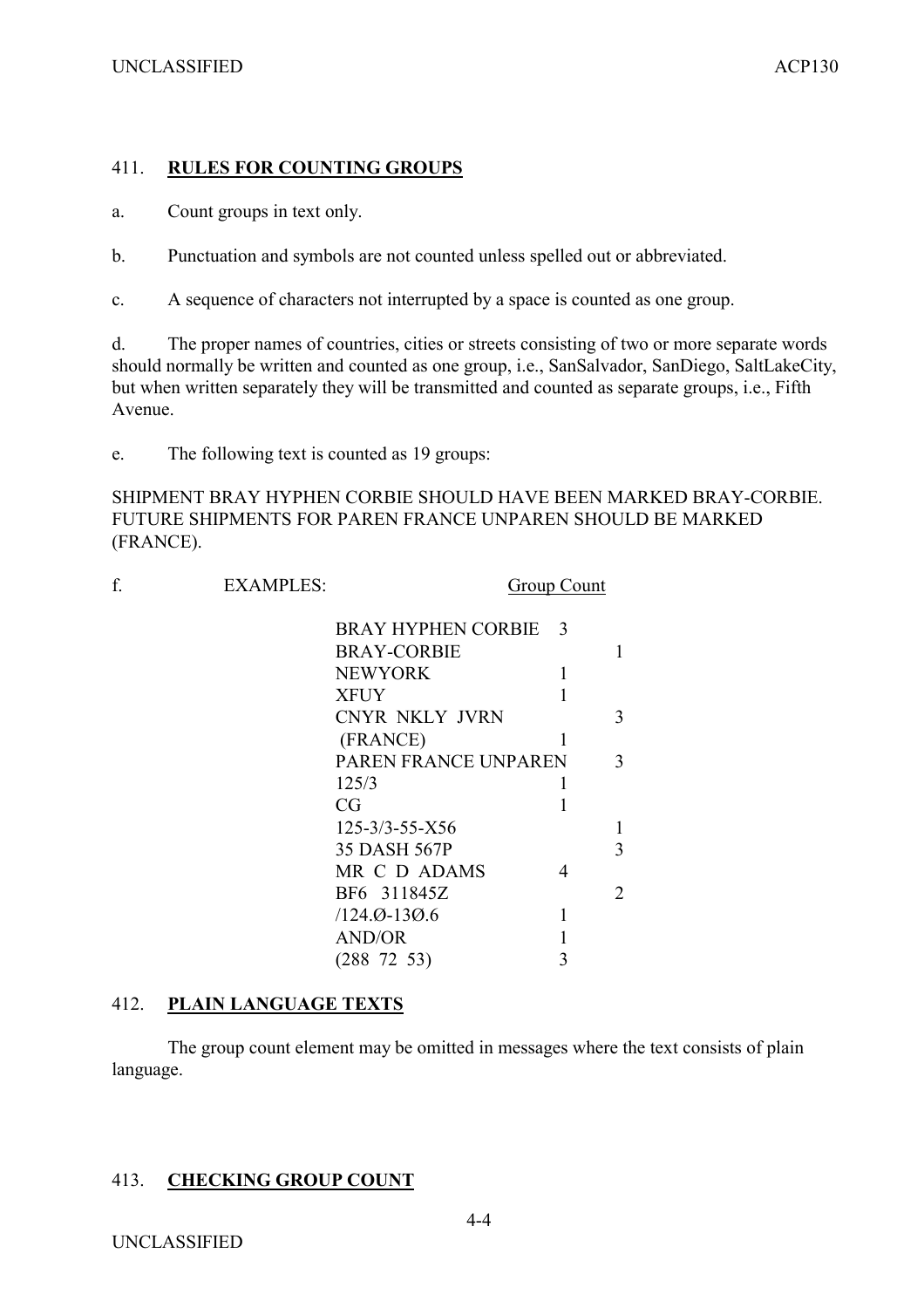a. GR preceded by INT and followed by numeral(s) means, "Is the number of groups as indicated?" When the number of groups received does not correspond with the group count transmitted, the receiving station will immediately question the transmitting station by using INT GR followed by numeral(s).

EXAMPLE: INT GR8 K

 $\overline{\phantom{a}}$ 

 $\mathcal{L}=\mathcal{L}$ 

If after rechecking the message the transmitting station finds that the receiving station is correct, the transmitting station sends: C K

- b. For all plain language messages, and for encrypted messages where the group count does not exceed 5Ø groups, if the receiving station is considered to be incorrect, the transmitting station repeats the original group count and transmits the first character of each word or group in the text in succession.
- c. EXAMPLE: Ø5 transmits a message to D83:

D83 DE Ø5 - R - 272123Z NOV GR1Ø BT RECEIVED SHIPMENT TWO TRUCKS FROM PARIS PAREN FRANCE PAREN TODAY BT K

D83 questions the group count:

## Ø5 DE D83 INT GRll K

Ø5 checks and finds the group count correct as transmitted, then transmits:

D83 DE Ø5 GR1Ø BT R S T T F P P F U T BT K

c For encrypted messages with a group count exceeding  $5\varnothing$  groups, if the receiving station is considered to be incorrect, the transmitting station repeats the original group count and transmits the identity of the first, eleventh and every subsequent tenth group, followed by the initial letter of that group. The identity of the group will be-separated from the initial letter of the group by a separative sign.

> EXAMPLE:  $\varnothing$ 5 transmits a message to D83 containing 76 groups. D83 questions the group count: INT GR75 K Ø5 checks and finds the group count correct as transmitted, then transmits:

> > $\mathcal{L}_\mathcal{L}$  , where  $\mathcal{L}_\mathcal{L}$  and  $\mathcal{L}_\mathcal{L}$  and  $\mathcal{L}_\mathcal{L}$  and  $\mathcal{L}_\mathcal{L}$

 $GR76 \overline{BT}$  1 - D 11 - L 21 - H 31 - P 41 - Q 51 - M 61 -  $\overline{W}$  71 - F-BT

K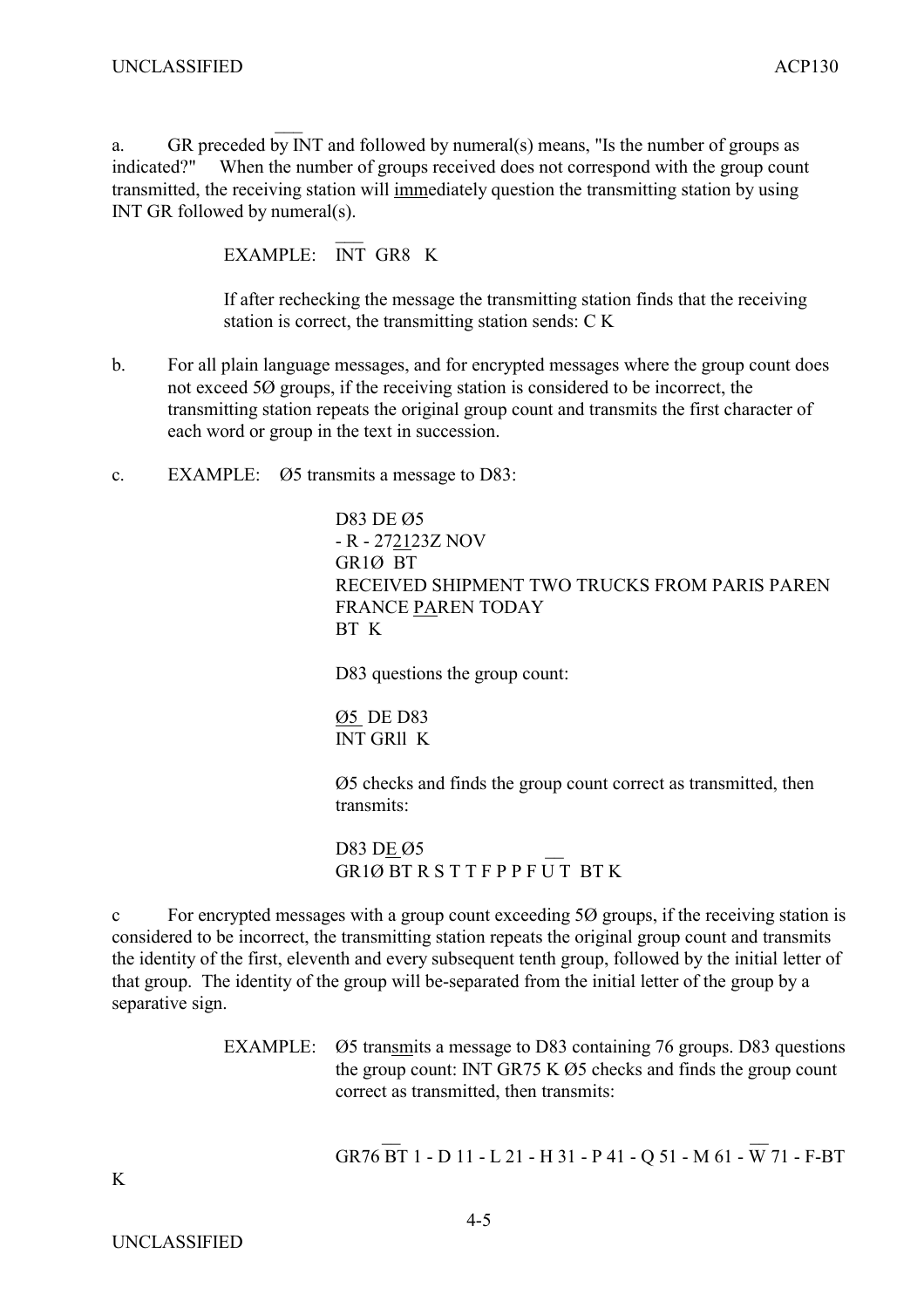D83 then requests a repetition of the ten groups in which he has a miscount:

### $\overline{\phantom{a}}$ IMI 31 TO 4Ø K

d. Subject to the above checking of the group count the group count as decided by the transmitting station is final.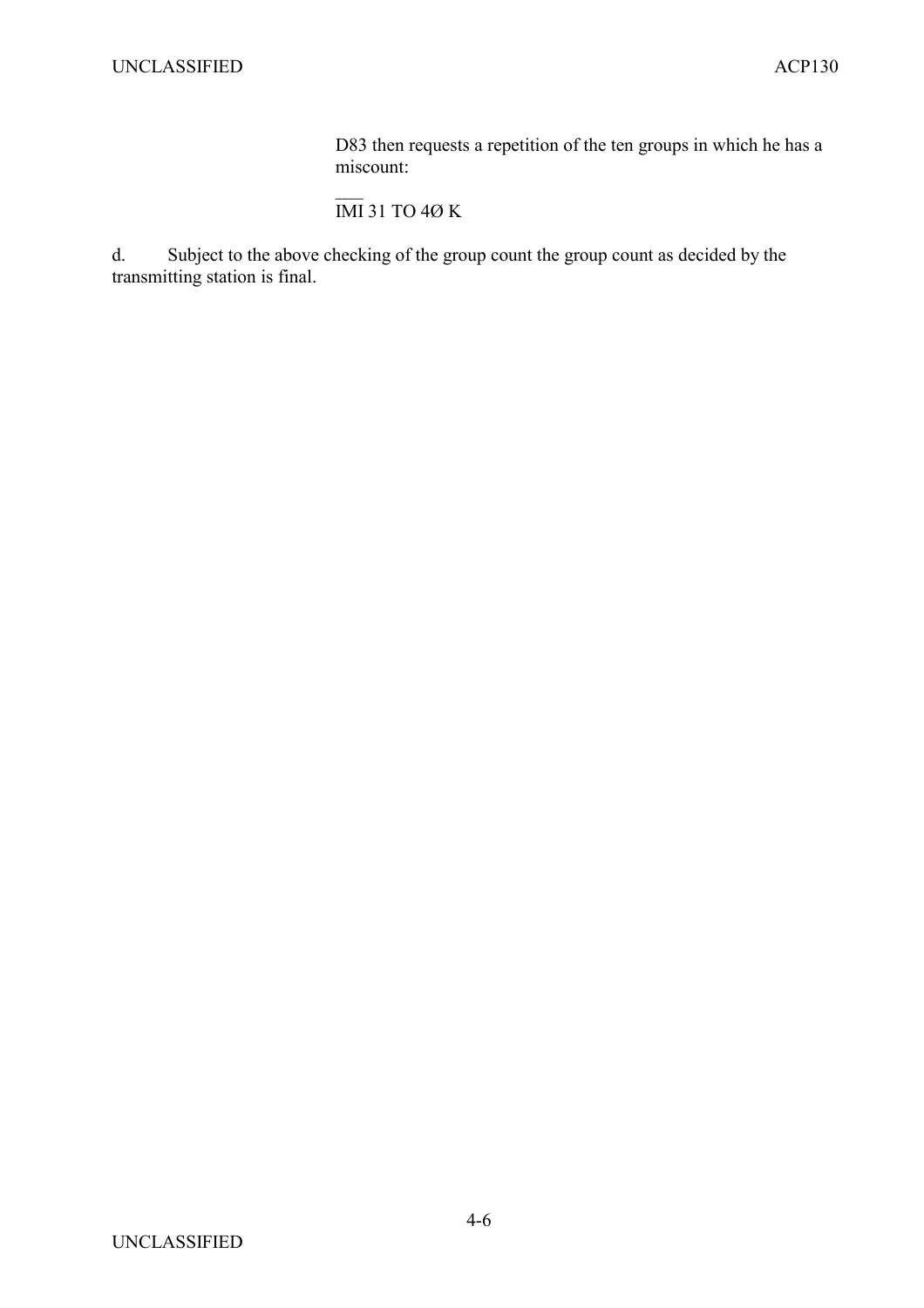### **SECTION IV - MESSAGE ADDRESS**

### 414. **USE OF PROSIGNS FM, TO AND INFO**

a. The prosigns FM, TO, and INFO are used to indicate the beginning of the originator format line, the action addressee format line and information addressee format line respectively. in plaindress messages these prosigns shall be followed by call signs, address groups or plain language.

b. When there are only action addressees, INFO is omitted; when there are only information addressees, TO is omitted. (XMT may be used to exempt stations from a collective action or information address.) (See paragraph 342.)

> EXAMPLE A:All addressees (C42 and R33) are action addressees in a message originated by C32.

> > - R - 161215Z NOV FM C32 - TO C42 R33 GR18 BT etc.

EXAMPLE B:All addressees (D26 and F79) are information addressees in a message originated by C32.

> - R - 31Ø745Z NOV FM C32 - INFO D26 F79 GR19 BT- etc.

- EXAMPLE C:D26 is an action addressee and F79 is an information addressee in a message originated by C32.
	- R 172215Z NOV FM C32 - TO D26 - INFO F79 GR12 BT- etc.

## 415. **CALL SERVING AS ADDRESS**

In plaindress or abbreviated plaindress messages when the originator is in direct communication with the addressees the call will serve as the address. This is possible only when the call designations of the stations used in calling and answering are the same as those assigned the originator and addressees.

EXAMPLE A:When all addressees are action: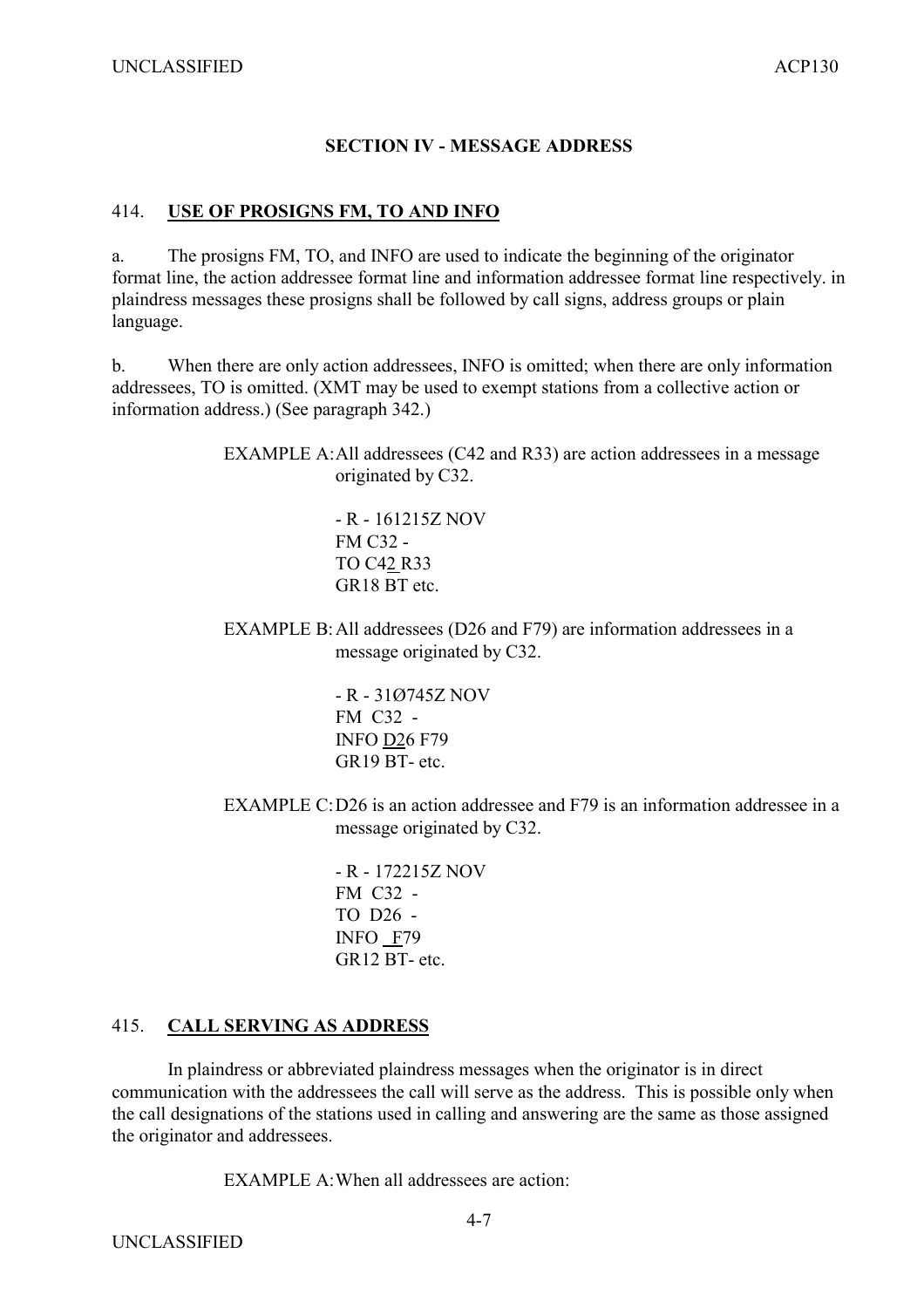D26 F79 DE C32 - R - 161512Z NOV GR18 BT etc.

EXAMPLE B:When there are both action and information addressees: In addition to being in the call line, the information addressee must be indicated by the operating signal ZFH2 followed by the designation of the information addressee.

> D26 F79 DE C32 \*ZFH2 F79 - R - 161512Z NOV GR18 BT- etc.

EXAMPLE C:When all addressees are information: This is indicated by the inclusion of the operating signal ZFH2 with no address designations following.

> D26 F79 DE C32  $*ZFH2 -$ - R - 161512Z NOV GR18 BT- etc.

\*ZFH2 means: This message is being passed to you for

information.

#### 416. **READDRESSING MESSAGES**

a. When an addressee desires to readdress a message to ships or stations not included in the original address, he may do so by employing the operating signal ZFH followed by 1 or 2 (indicating for action or information) in the transmission instructions, the call serving as the address.

> EXAMPLE: D5Ø6 F64 DE D83 ZFH1 D5Ø6 ZFH2 F64 - P - 21Ø917Z DEC - FM C46 TO D83 BT etc.

b. When the authority desiring to readdress the message is not in visual communication with the desired addressees, the procedure outlined in ACP 124 will be employed in the heading.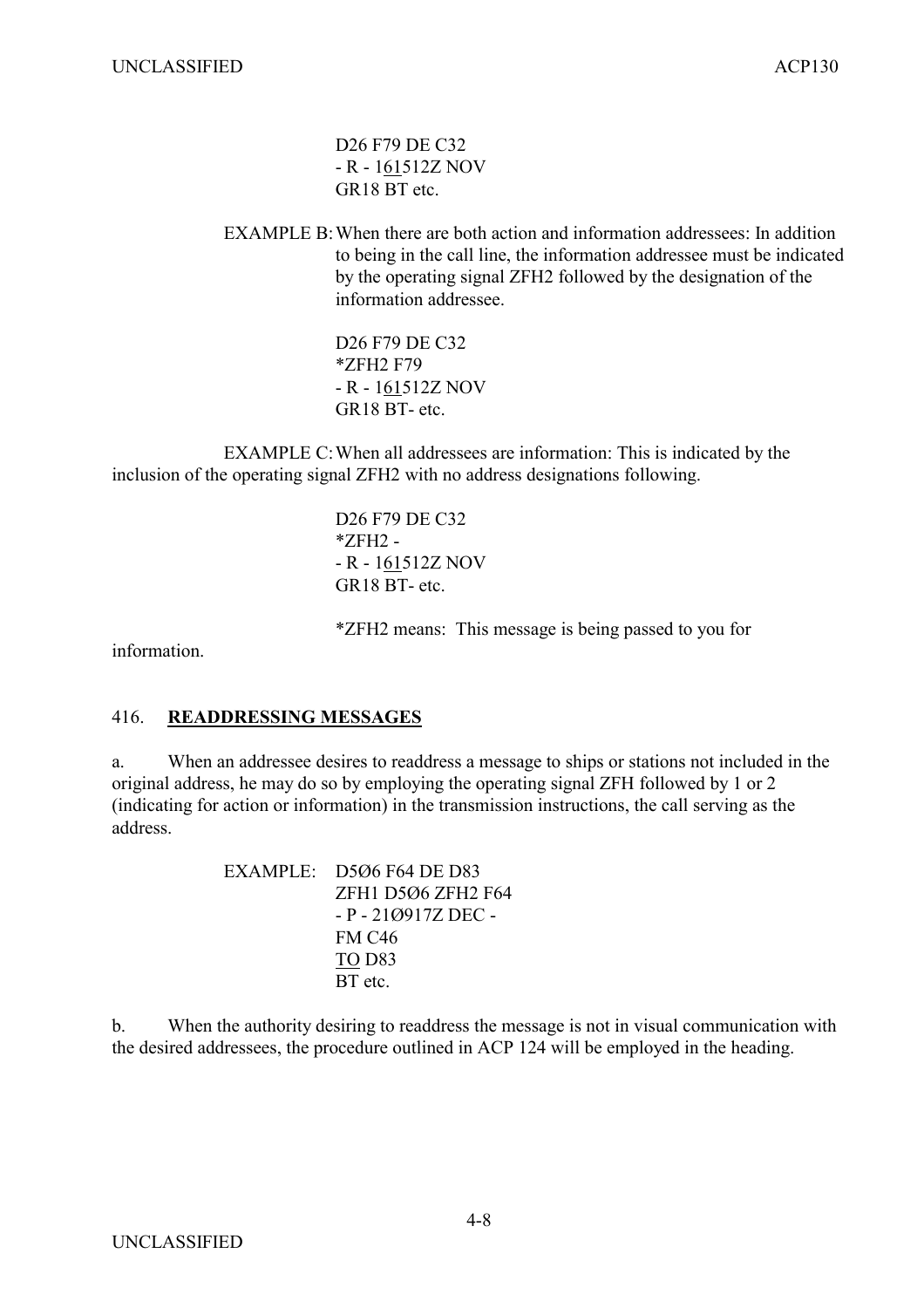# **SECTION V - IDENTIFICATIONS, CORRECTIONS, REPETITIONS, VERIFICATIONS, CANCELLATIONS, ACKNOWLEDGEMENTS**

## 417. **IDENTIFICATION OF MESSAGES**

a. Messages should normally be identified by the use of the date-time group/time group, the designation of the originating station and/or the group count. When identifying messages, the data used shall be as brief as possible, consistent with positive identification. Care should be exercised when identifying encrypted messages that no plain language reference is made to address or text portions which were encrypted.

b. Parts of messages are identified as shown in the examples below. if a word or group occurring more than once in a message is used to identify part of that message, it is to be assumed that the first occurrence of that word or group is implied. If otherwise intended, amplifying data such as adjacent words or groups must be included.

> EXAMPLES: AB  $\overline{BT}$  denotes all before the text.  $\overline{\phantom{a}}$

 $\mathcal{L}$ 

 $\mathcal{L}$ 

AA LUXO BT- denotes the message ending, where LUXO is the last group in the text.

AA BT- denotes the complete text and message ending.

c In requesting repetitions of the heading of a message, a repetition may be requested of all that portion preceding a prosign, or that portion between any two prosigns. Thus requests for repetitions and replies thereto must include the nearest prosigns following, or preceding and following, the portion requested.

## 418. **CORRECTIONS AND REPETITIONS**

a. Errors or omissions noted by the transmitting operator shall be corrected as follows:

(1) During transmission - the operator shall transmit the error prosign, repeat the last word, group, prosign or operating signal correctly transmitted before the error, followed by the corrected word, group or prosign, and continue with the transmission.

(2) When transmission is completed but before a receipt is obtained - the operator shall use the as follows:

(1) Before a receipt has been given by appropriate prosigns.

 $\overline{\phantom{a}}$ 

EXAMPLE: BT C D45 1248 WA REPORT COMMANDERS BT 1306 K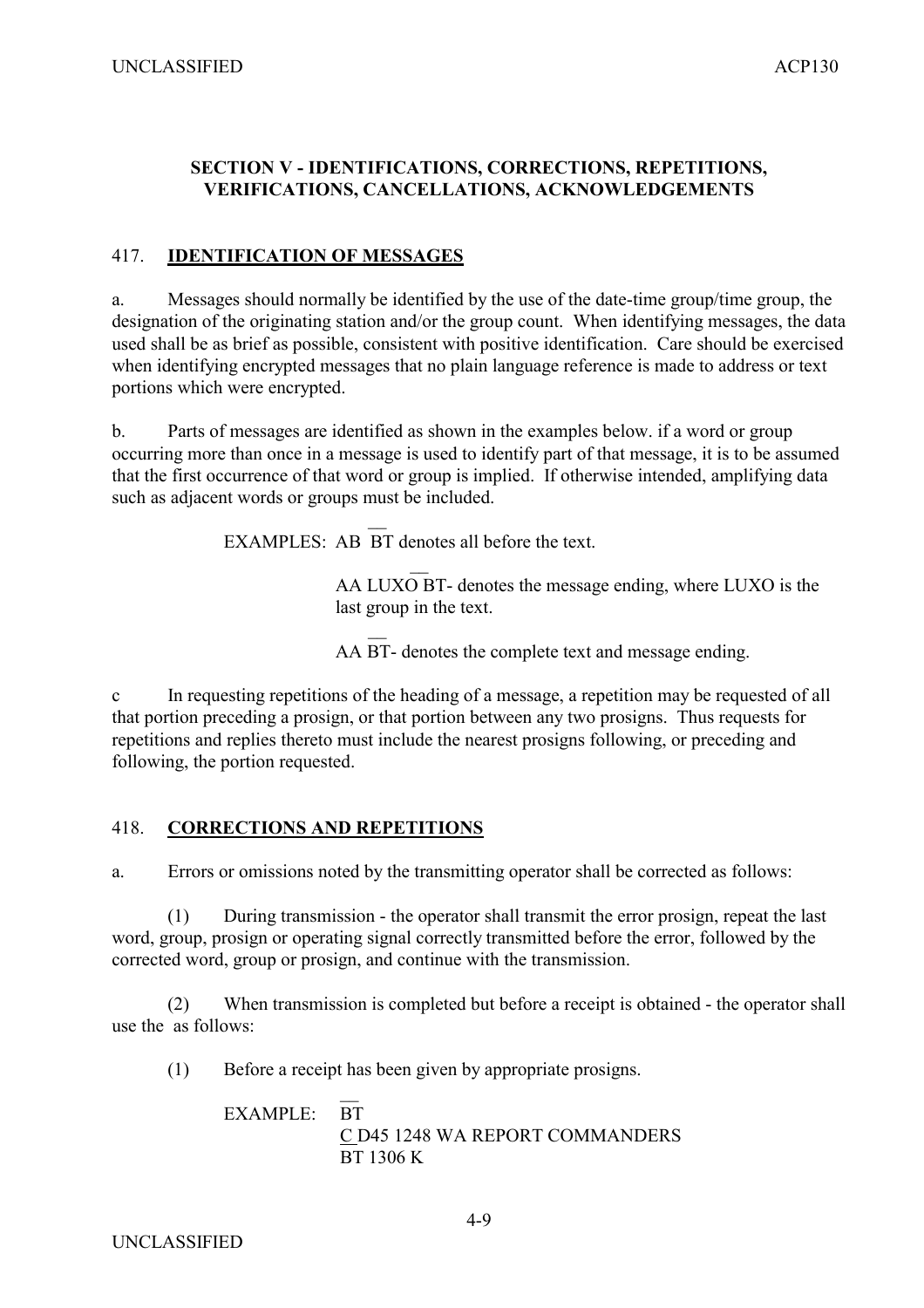$\mathcal{L}=\mathcal{L}$ 

 $\mathcal{L}=\mathcal{L}$ 

(2) After a receipt has been given by a service or abbreviated service message.

NOTE: The prosign IMI cannot be used to request repetitions after a receipt has been given.

Opsigs. INT ZDK and ZDK preceding message identification and requested portion must be used.

| <b>EXAMPLE</b> | D46 requests a repetition of word after soonest                                             |
|----------------|---------------------------------------------------------------------------------------------|
| Request:       | D <sub>45</sub> DE D <sub>46</sub><br>ВT<br>INT ZDK D45 1248 WA SOONEST<br><b>BT 1324 K</b> |
| Reply:         | D <sub>46</sub> DE D <sub>45</sub><br>RT<br>ZDK D45 1248Z WA SOONEST REPLIES<br>BT 1330Z K  |

Note: INT ZDK means "Will you repeat message ...... (or portion)"

ZDK means "following repetition (of.......) is made in accordance with your request.

c. A service or abbreviated service message employed to obtain repetitions or send corrections is normally assigned a precedence equal to that of the message to which it refers.

d. Corrections sent without request are preceded by the prosign C with appropriate identifying data where necessary, and transmitted in the same manner as those sent in answer to a request for repetition, correction or verification.

e. When repetitions of portions of a message containing the call are made, the original call must be repeated in such repetitions except when only one station was called originally.

#### 419. **EXAMPLES OF REPETITIONS**

a. Original message (transmitted by non-directional means):

2 DE D3 - R - 271545Z OCT - FM D3 - TO R8 - INFO D SQUAD 3 GRll BT-BAXTE - RSTAN - LEYHA - RRYFI - RSTGR - ANDSO NOFFR - ANKAN - DLAUR - IEXDW - GTAET BT- K

EXAMPLE A:Repetition of the last transmission: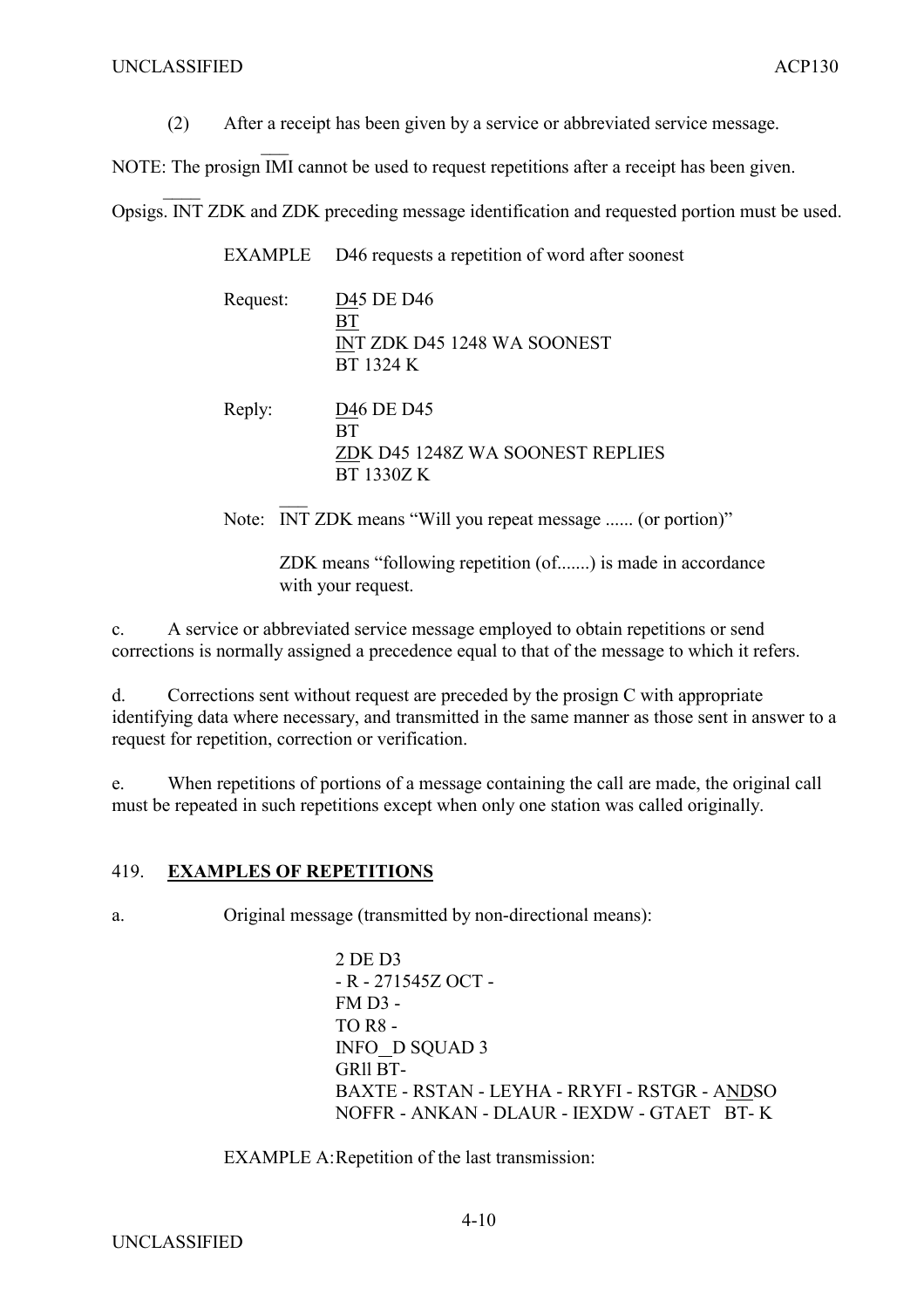| Request: | D3 DE R8<br><b>IMI</b> K                                                                                                                        |
|----------|-------------------------------------------------------------------------------------------------------------------------------------------------|
| Reply:   | R <sub>8</sub> D <sub>E</sub> D <sub>3</sub><br>2 DE D3<br>R - 271545Z OCT -<br>FM D3<br>- R8<br>TO.<br><b>INFO D SQUAD 3</b><br><b>GRII BT</b> |
|          | BAXTE - RSTAN - LEYHA - RRYFI- RSTGR - ANDSO -<br>NOFFR - ANKAN - DLAUR - IEXDW - GTAET BT-K                                                    |

EXAMPLE B:Repetition of all. before the text:

| Request: | D3 DE R8<br><b>IMI AB BT-K</b>                                                                                       |
|----------|----------------------------------------------------------------------------------------------------------------------|
| Reply:   | R8 DE D3<br>$ABBT$ - -<br>2 DE D3 -<br>R - 271545Z OCT<br>$FM$ D3 -<br>TO R8 -<br>INFO D SQUAD 3<br><b>GRII BT-K</b> |

EXAMPLE C:Repetition of all before INFO:

Request: <u>D3</u> DE R8 IMI AB INFO K

Reply: R8 DE D3 AB INFO 2 DE D3 R - 271545Z OCT FM D3 - TO R8 - INFO K

EXAMPLE D: Repetition of all between FM and INFO:

| Request: | D3 DE R8<br><b>IMI FM TO INFO K</b>       |
|----------|-------------------------------------------|
| Reply:   | R8 DE D3<br><b>FM TO INFO</b><br>$FMD3 -$ |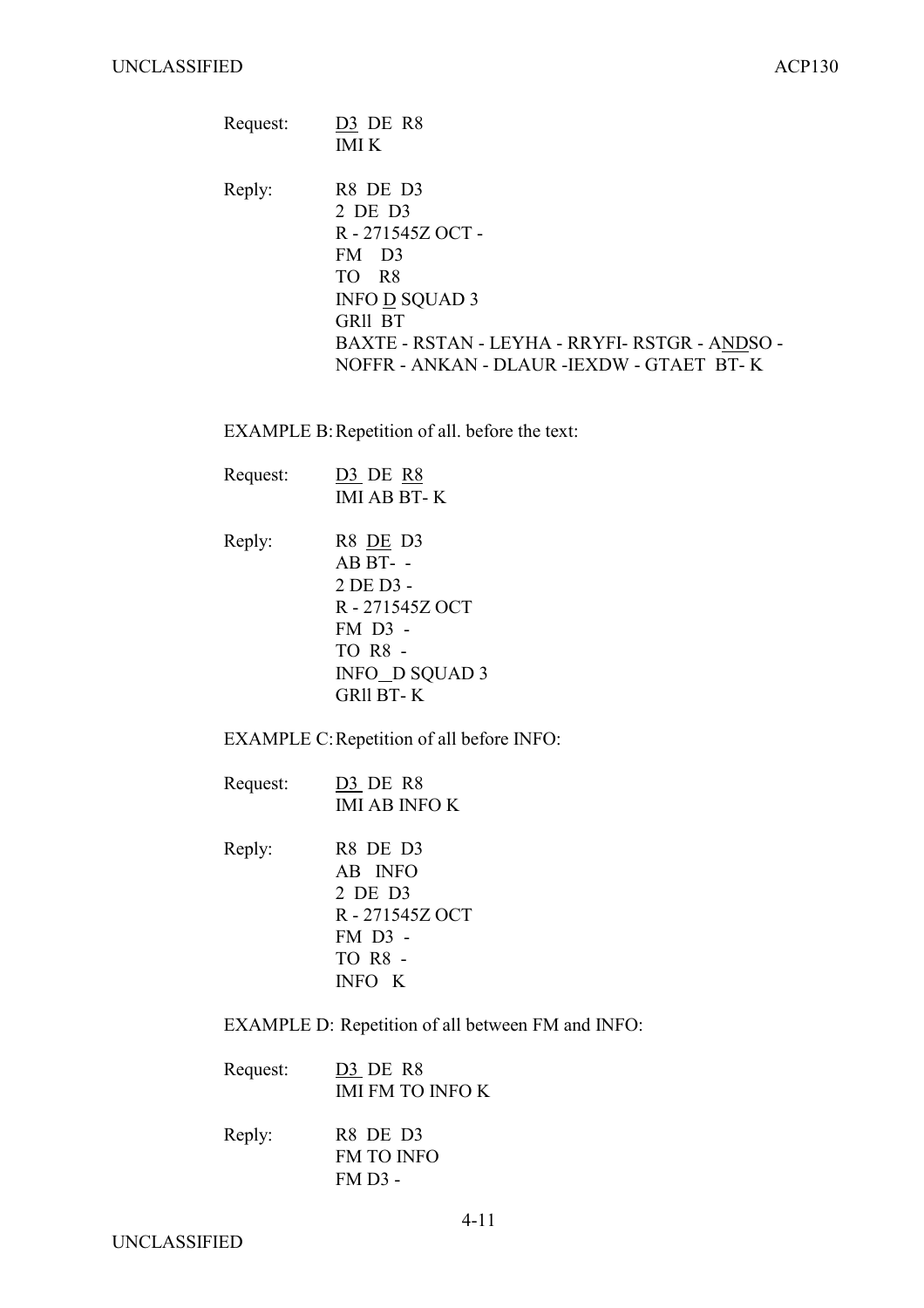# TO R8 - INFO K

EXAMPLE E: Repetition of all before the fourth group:

| Request: | <b>D3</b> DE R8<br>IMI AB 4 K                                                                                                                   |
|----------|-------------------------------------------------------------------------------------------------------------------------------------------------|
| Reply:   | R8 DE D3<br>AB 4 -<br>2 DE D3 -<br>R - 271545Z OCT -<br>FM D3 -<br>TO R8 -<br><b>INFO D SQUAD 3</b><br><b>GR11 BT-BAXTE - RSTAN - LEYHA BTK</b> |
|          | <b>EXAMPLE F:</b> Repetition of the third and sixth to eighth groups:                                                                           |
| Request: | <b>D3</b> DE R8<br>IMI 3 - 6 TO 8 K                                                                                                             |
| Reply:   | R8 DE D3<br>3 - LEYHA - 6 TO 8 - ANDSO - NOFFR - ANKAN K                                                                                        |
|          | EXAMPLE G: Repetition of all after the eighth group:                                                                                            |
| Request: | D3 DE R8<br><b>IMI AA 8 K</b>                                                                                                                   |
| Reply:   | R8 DE D3<br>IMI AA 8 ANKAN -DLAUR - IEXDW - GTAET BTK                                                                                           |
|          | EXAMPLE H: Repetition of the ninth group:                                                                                                       |
| Request: | <b>D3</b> DE R8<br>IMI 9 K                                                                                                                      |
| Reply:   | R8 DE D3<br><b>IMI 9 - DLAUR K</b>                                                                                                              |
|          | EXAMPLE I: Repetition of the third to eighth groups:                                                                                            |
| Request: | <b>D3</b> DE R8<br>IMI 3 TO 8 K                                                                                                                 |
| Reply:   | R8 DE D3<br>3 To 8 -                                                                                                                            |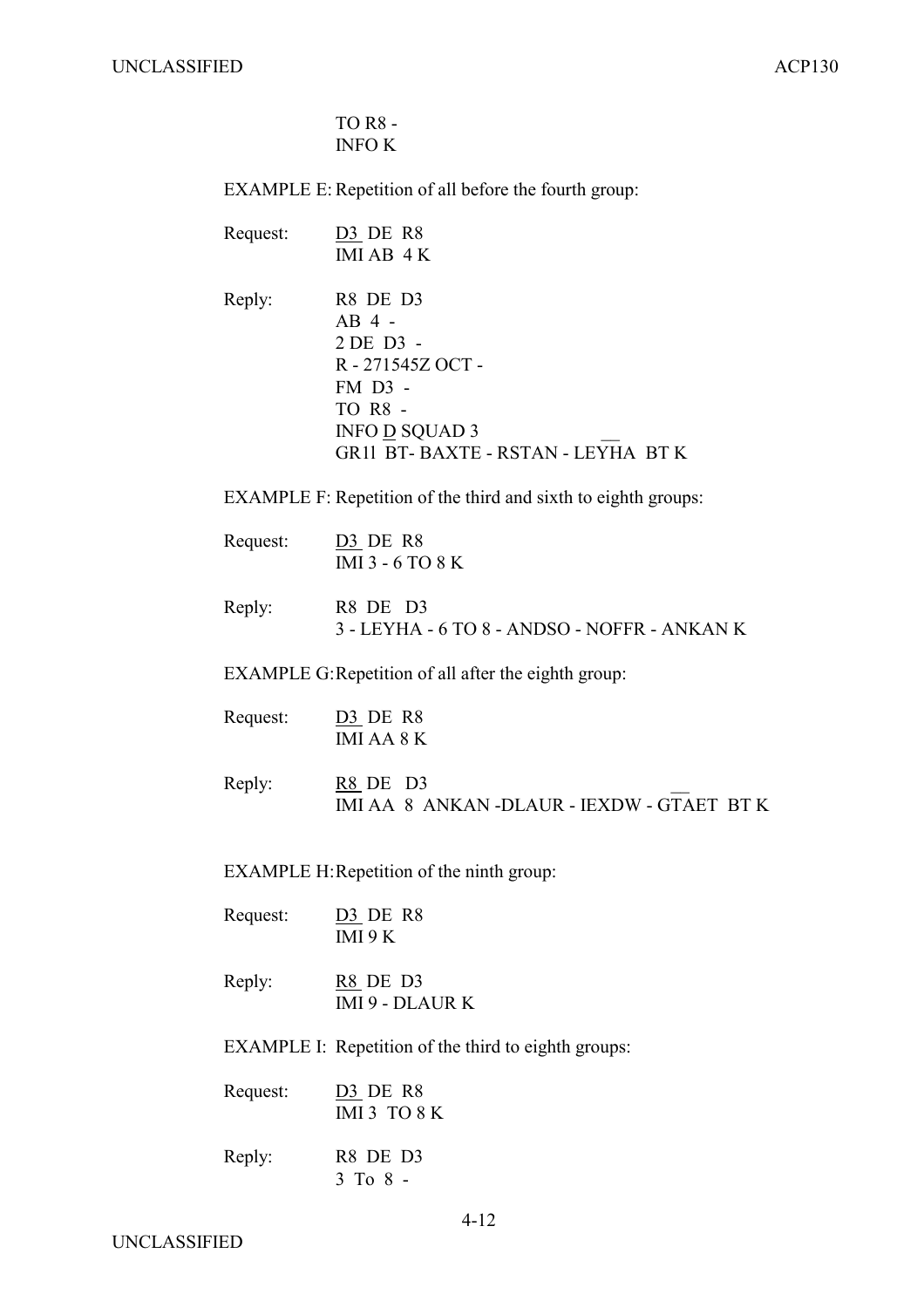#### LEYHA - RRYFI - RSTGR - ANDSO - NOFFR - ANKAN K

EXAMPLE J: Repetition of the date-time group, originator and action addressee

| Request: | D <sub>3</sub> D <sub>E</sub> R <sub>8</sub> |  |
|----------|----------------------------------------------|--|
|          | <b>IMI R TO INFO K</b>                       |  |

Reply: R8 DE D3 R TO INFO - R - 271545Z OCT -  $FM$  D<sub>3</sub> -TO R8 - INFO K

b. In plain language messages, portions of the text are identified as words rather than as numbered groups. The prosigns WA and WB are used as appropriate (see paragraphs 340 and 341).

EXAMPLE A:

| Request:          | D3 DE R8<br><b>IMI WA CARRY K</b>                                 |
|-------------------|-------------------------------------------------------------------|
| Reply:            | R8 DE D3<br>WA CARRY - OUT K                                      |
| <b>EXAMPLE B:</b> |                                                                   |
| Request:          | D3 DE R8<br><b>IMI CARRY TO SIXTEEN K</b>                         |
| Reply:            | R8 DE D3<br><b>CARRY TO SIXTEEN -</b><br>CARRY OUT PLAN SIXTEEN K |

c. To obtain a repetition after receipt has been given, an abbreviated service message should be sent containing an appropriate operating signal, identification data of the message in question and the portion or portions required.

> Original message (transmitted by directional procedure) D9 DE F2 **BT** REQUEST AVAILABILITY OF ITEM 9166-66-134-2748 AS REQUESTED **BT** 1115Z K

> EXAMPLE: After receipting for the message, D9 requires a repetition of the portion between ITEM and AS

UNCLASSIFIED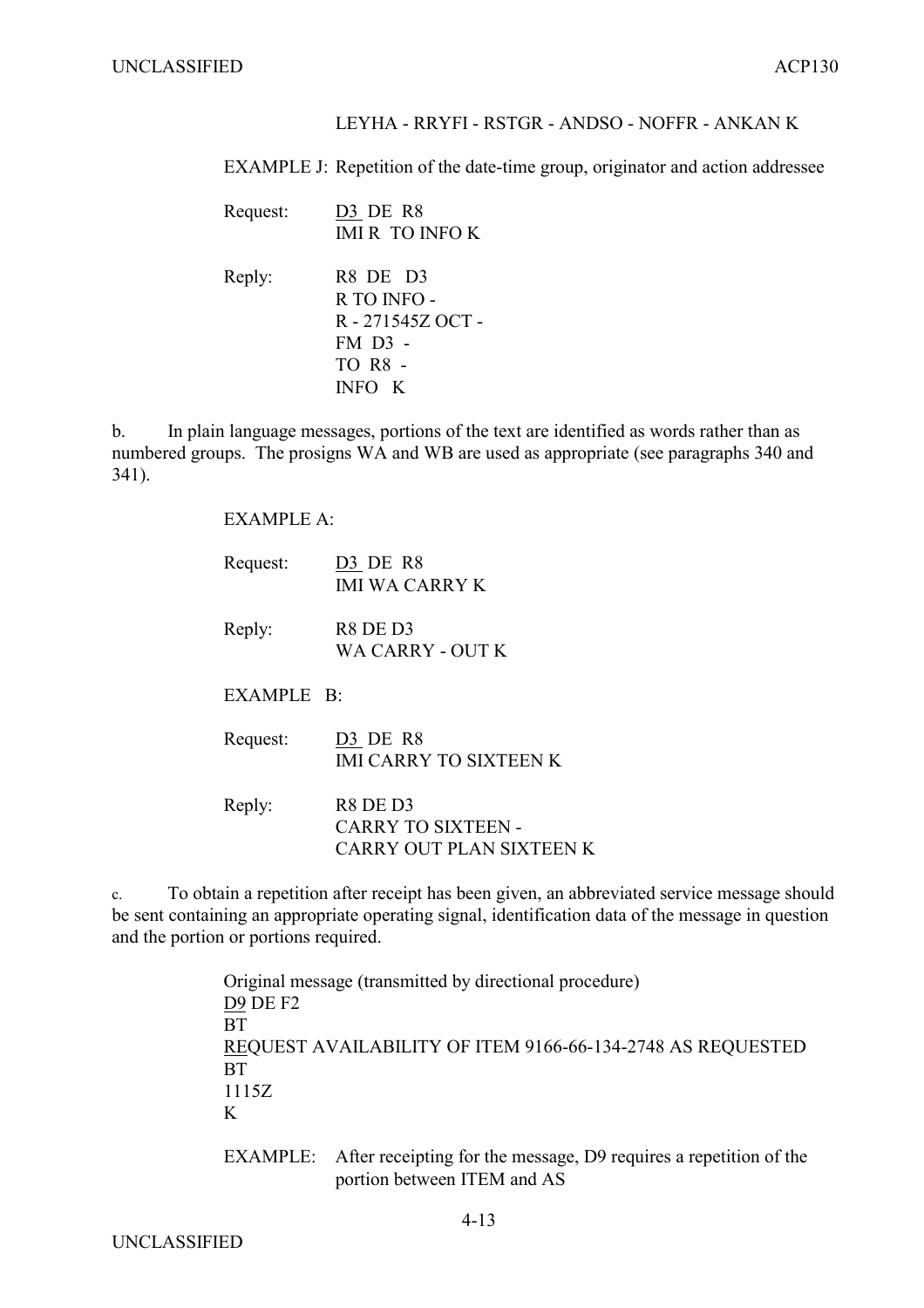F2 DE D9 INT ZDK PT F2 1115Z ITEM TO AS K F2 will reply  $\sim$ ZDK PT F2 1115Z ITEM TO AS - ITEM 9166 66 134 2748 AS - K

### 420. **VERIFICATIONS**

a. Under certain conditions, addressees of a message may wish to verify with the originator either the whole of the message or a portion thereof. This may be done by means of abbreviated service, service or formal message as appropriate. However, it is emphasized that only an addressee may request a verification, and the reply thereto must be authorized by the originator of the message in question. Operators are not permitted to originate a request for a verification or reply thereto.

b. In most cases, a message will be receipted for before the need for a verification becomes evident. In those cases where it is apparent, prior to receipting for a message, that a verification will be required (e.g., when the text is such that its meaning is readily determined by an addressee who is immediately available to the operator), verification may be requested at once instead of first receipting for the transmission.

c. The prosign J after a call and followed by identification data, when necessary, means "Verify with the originator and repeat message or portion indicated."

d. The prosign J may be used to request verification of:

- (1) The entire message.
- (2) The heading, or any portion of the heading.
- (3) The entire text of any message.
- (4) A portion of the text of a plain language message.
- (5) A portion of the text of a message from a signal book

(6) Portions of the text of encrypted messages, when the crypto system employed permits. When the prosign J is used for this purpose, numerals are to be used to indicate the groups requiring verification.

(7) For verifications of executive messages see para 616.

#### UNCLASSIFIED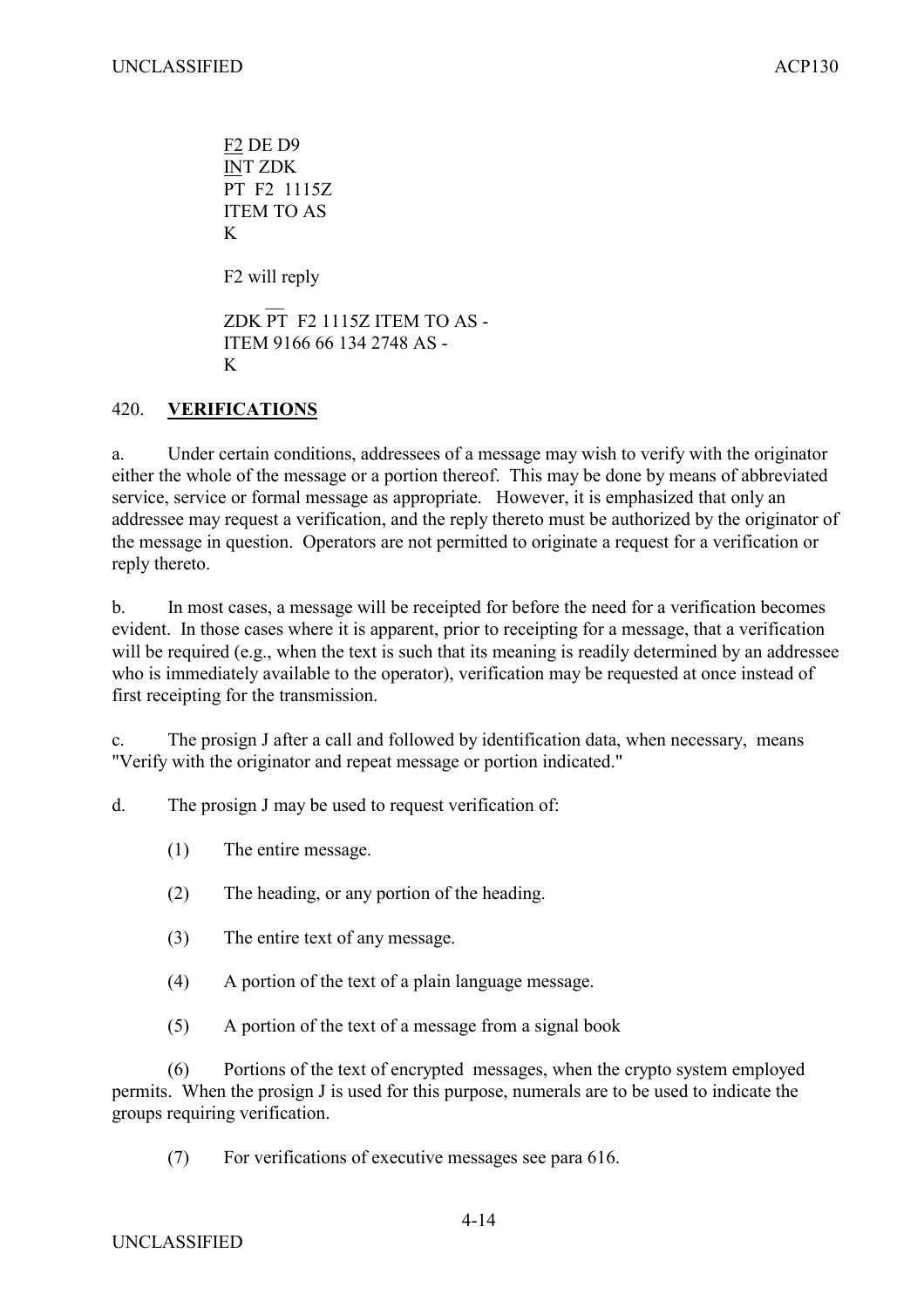### 421. **EXAMPLES OF VERIFICATIONS**

Original message:

D DIV 5 DE ØD - R - 181545Z DEC - FM ØD - TO D56 D78 - INFO D31  $BT$   $\qquad \qquad \qquad \qquad$ PROCEED ON DUTY ASSIGNED. MAKE MOVREPS BT K

EXAMPLE A:D31 desires verification and repetition of the entire message and originates a message accordingly.

> ØD DE D31 J 181545Z DEC K

The operator, having receipted for the abbreviated service message, verifies with the originator and sends the reply:

D31 DE ØD C 181545Z OCT - D DIV 5 DE ØD R - 181545Z OCT - FM ØD TO D56 D78 - INFO D31  $BT$   $\qquad \qquad \qquad \qquad$ PROCEED ON DUTY ASSIGNED. MAKE MOVREPS BT K

EXAMPLE B: D31 desires verification and repetition of the heading and originates a message accordingly.

> ØD DE D31 \_\_ J 181545Z OCT AB BT- K

The operator, having receipted for the abbreviated service message, verifies with the originator and sends the reply.

D31 DE ØD \_\_ C 181545Z OCT AB BT - D DIV 5 DE ØD - R - 181545Z OCT - FM ØD - TO D56 D78 - INFO D31 BT- K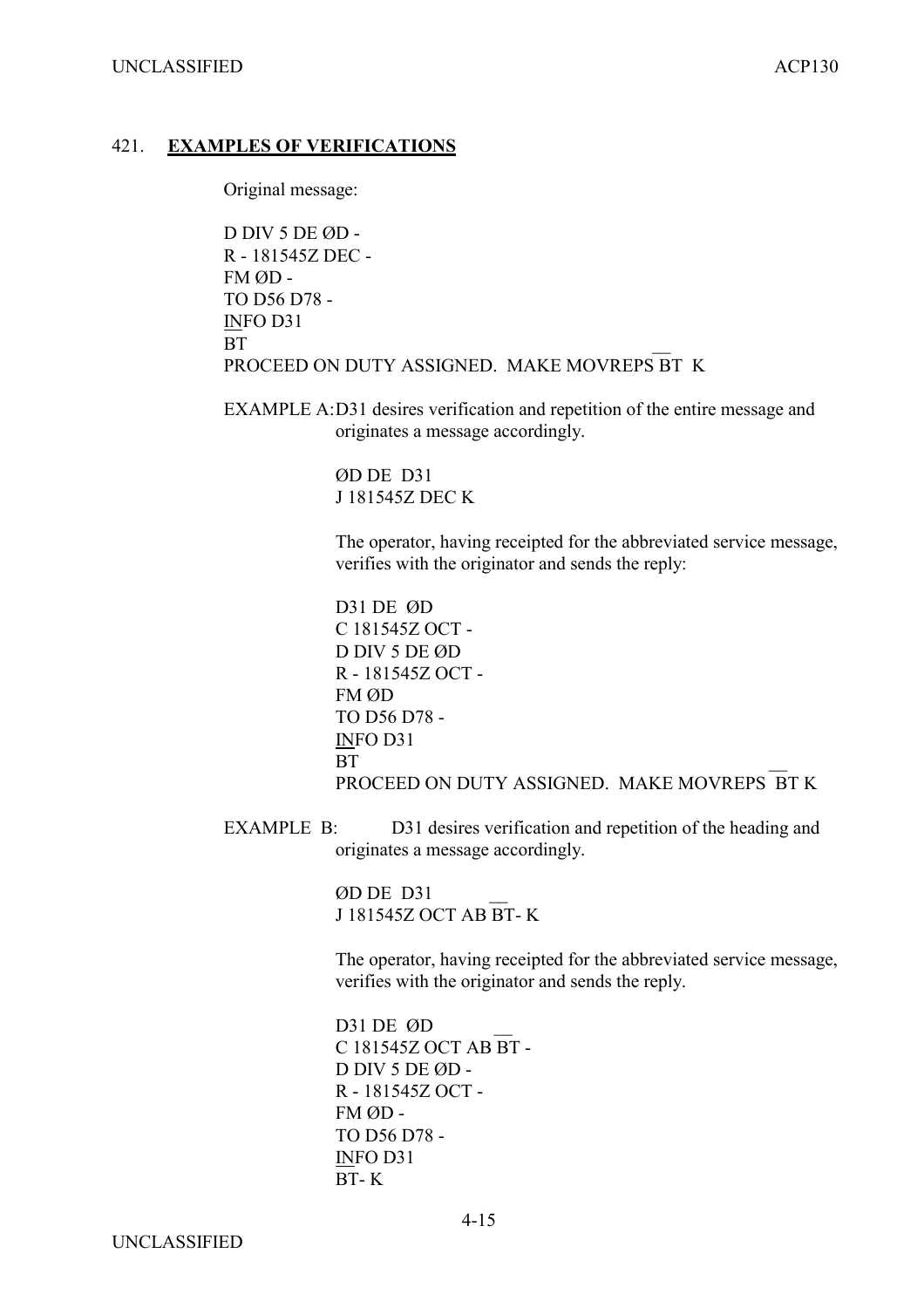EXAMPLE C: D31 desires verification and repetition of the address and originates a message accordingly.

> ØD DE D31 \_\_ J 181545Z OCT FM TO BT K

The operator, having receipted for the abbreviated service message, verifies with the originator and sends the reply:

D31 DE ØD C 181545Z OCT FM TO BT - FM ØD TO D56 D78 - INFO D31 BT K

EXAMPLE D: D31 desires verification and repetition of all after "assigned" and originates a message accordingly.

> ØD DE D31 J 181545Z OCT AA ASSIGNED K

The operator, having receipted for the abbreviated service message, verifies with the originator. As a result, the originator discovers that he has made an error in the original message and orders it to be corrected to read "Make own movreps." The operator transmits the correction to all original addressees as follows:

D DIV 5 DE ØD C 181545Z OCT AA ASSIGNED - MAKE OWN MOVREPS BT K

#### 422. **ACKNOWLEDGEMENTS**

An acknowledgment is a communication indicating that the message to which it refers has been received and the purport is understood by the addressee. Instructions to acknowledge mean "An acknowledgment of this message (or message indicated), when understood, is requires," and may be included in the original transmission or by separate message.

### 423. **EXAMPLES OF ACKNOWLEDGEMENTS**

EXAMPLE A:C58 sends R34 a message, Ø51218Z, without requiring an acknowledgment. After receipt has been obtained, C58 desires an acknowledgment and transmits:

R34 DE C58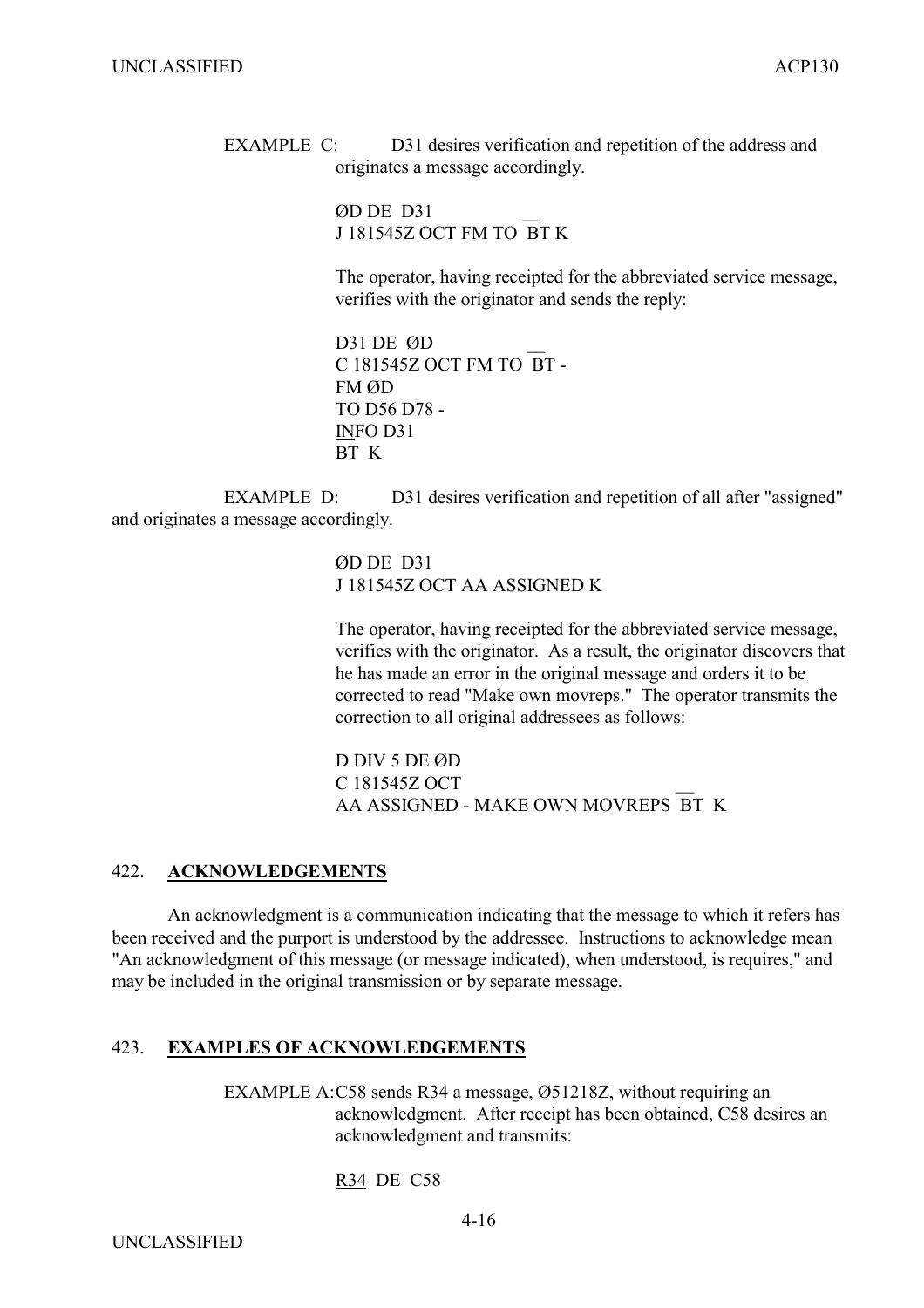### INT ZEV\* Ø51218Z OCT K

R34 receipts in the normal manner, and when the message is understood by the addressee, transmits the acknowledgment and obtains a receipt.:

C58 DE R34 ZEV\*\* Ø51218Z OCT K

The operating signal INT ZEV\* may be placed in the heading as the last element of the preamble:

### EXAMPLE B:D51 DE C58 INT ZEV\* BT GOLF BRAVO BT K

 $\mathcal{L}=\mathcal{L}$ 

D51 receipts in the normal manner, and when the message is understood by the addressee, transmits the acknowledgment and obtains a receipt.:

### C58 DE D51 ZEV\*\* K

\*INT ZEV means "Request you acknowledge message \*\*ZEV means "Message (or message.... ) is acknowledged."

### 424. **DUPLICATE OR SUSPECTED DUPLICATE MESSAGES**

When it is necessary to send an exact duplicate of a message previously transmitted or believed to have been transmitted, the appropriate operating signal shall be placed in the message instructions if the duplicate message is initiated by the originating station, or in the transmission instructions if the duplicate transmission is initiated by a relaying station.

### 425. **CANCELLATIONS**

Cancellation of a message which has been acknowledged or receipted for may be accomplished only by a new message properly authorized.

EXAMPLE:

D46 DE D45 **BT** CANCEL D45 1248Z **BT** 1405Z K

#### **SECTION VI - RULES FOR REFILING MESSAGES**

#### 426. **MESSAGES IN BASIC FORMAT**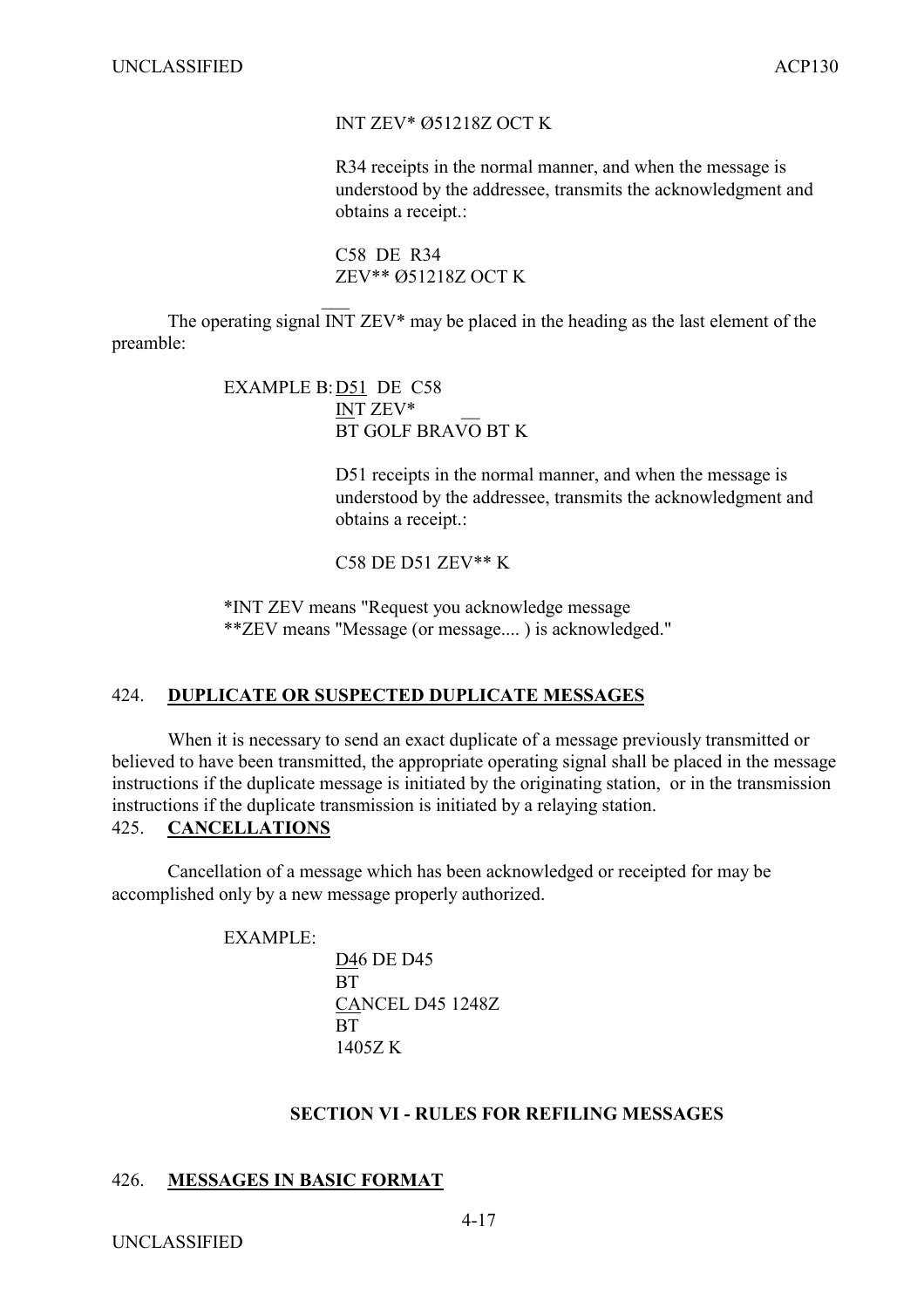a. Messages which have been received in the basic message format employing a procedure other than visual procedure (e.g., tape relay, radiotelegraph, etc.) will require reprocessing before they are forwarded by visual means. Such reprocessing is accomplished as outlined below.

(1) Delete the procedure component in the heading and insert any required transmission instructions, using procedure outlined in this publication.

- (2) Routing indicators and operating signals indicating delivery by other means when appearing in format lines 7 or 8 may be deleted.
- (3) Confirmatory information, when appearing in the ending component of the message, will be compared with the text and then deleted prior to retransmission. When a difference is noted between the confirmation line and the comparable portion in the text, the message will be relayed to the addressee with the appropriate operating signal meaning substantially "Confirmation differs from text." The operating signal thus employed will appear as the first portion of the final instructions and will be followed by the portion of the confirmation line which is at variance with the text. This operating signal will remain a portion of the final instructions to final destination.
- (4) Corrections, when appearing, will be made as appropriate within the text and then deleted.
	- (5) Time of filing, when appearing, will be deleted.

(6) The appropriate visual procedure lines, as prescribed in paragraph 117 will be inserted in the heading and ending components of the message prior to re-transmission.

 (7) Radiotelephone call signs should not normally be used in the address portion of messages which are to be passed by visual means. If a message is received from a radiotelephone circuit employing radiotelephone call signs, these call signs will be converted (if the appropriate call sign books are available) to the appropriate call signs and address groups prior to onward transmission by visual means.

b. In order to prevent confusion when transmitting refiled messages containing incomplete groups, the slant/oblique stroke will be used to indicate the missing characters. When the location of the missing characters cannot be readily determined, the slant/oblique stroke will be transmitted at the beginning of the questionable group. Particular care must be exercised to ensure that confusion does not result from use of the slant/oblique stroke in plain language messages.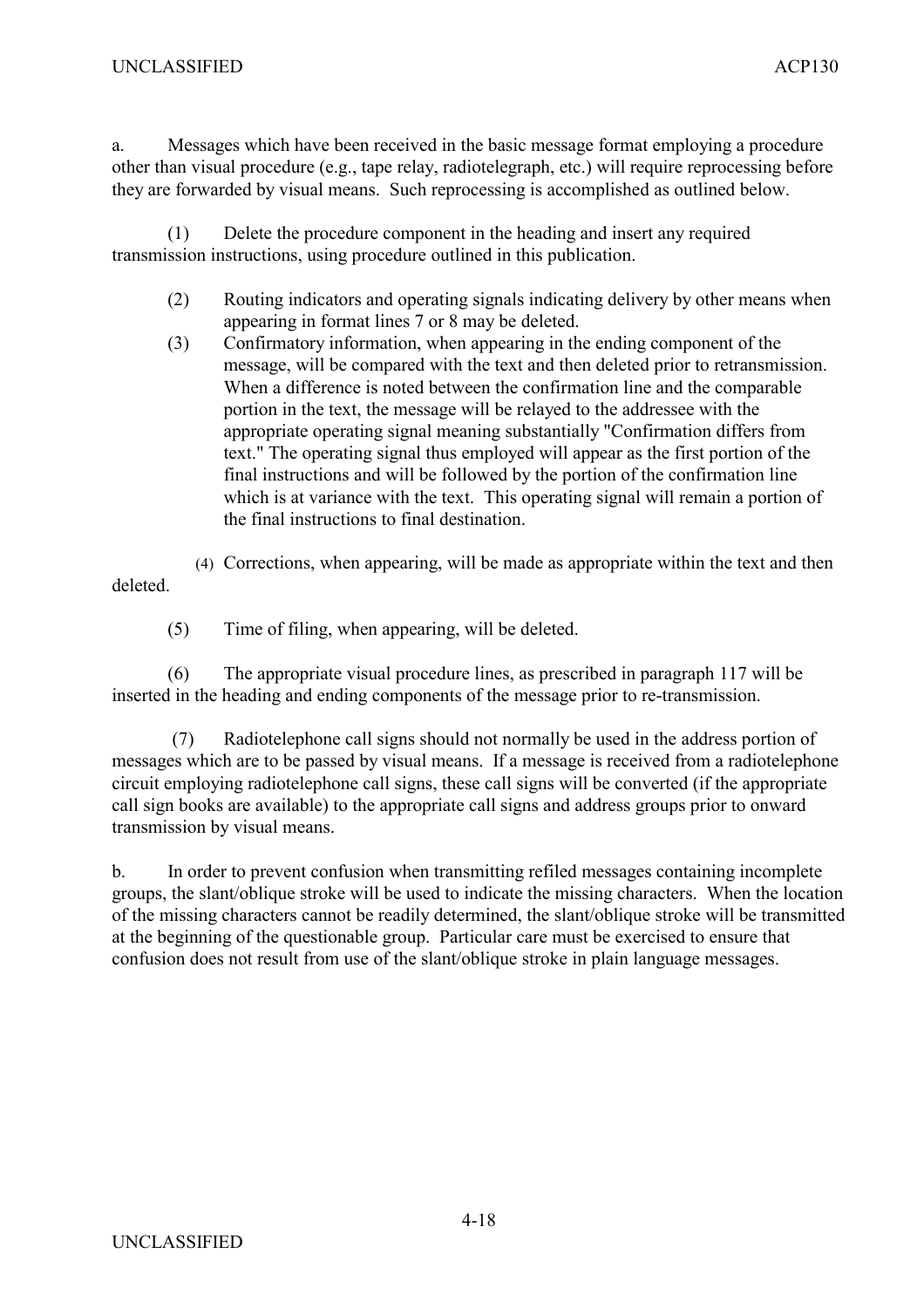### **CHAPTER 5**

### **VISUAL RELAY RESPONSIBILITY**

#### 501. **GENERAL**

In visual communication systems relaying is accomplished automatically when the call up is made by using collective call signs. A message should be relayed concurrent with its reception, when possible, in order to minimize the time delay between the end of the originator's transmission and its delivery to the final addressee.

### 502. **CHAIN OF VISUAL RESPONSIBILITY**

a. The general rule for determining the responsibility for any situation is that each addressee is responsible for the delivery of the messages to addressees beyond himself in the general direction away from the originator. No rule set forth herein, or prescribed by responsible commanders, shall be interpreted as restricting the initiative of any ship in relaying a message to an addressee who does not respond when called. It is the duty of any ship to expedite the transmission of a message by relay when it is evident that she is in a better position to effect the necessary relay than the ship specifically responsible.

b. Alterations - When a maneuver alters the position of units and ships relative to the Officer in Tactical Command (OTC) , the responsibility for relaying signals does not alter until the maneuver is completed by all ships.

### 503. **CHAIN OF VISUAL RESPONSIBILITY - DIRECTIONAL METHOD**

a. Single Line Formations - Any given ship is responsible for the ships beyond and in the direction away from the originating ship.

b. Multiple Line Formations:

- (1) The originator of a signal in multiple line formation is responsible for:
	- (a) Ships in his own line.

(b) Ships occupying the corresponding position in the lines immediately adjacent to his own line.

- (2) Ships occupying the corresponding position to the originator are responsible for:
	- (a) Ships in his own line.

(b) Ships occupying the corresponding position in the lines immediately adjacent but in the direction beyond and away from the originating ship.

#### UNCLASSIFIED ORIGINAL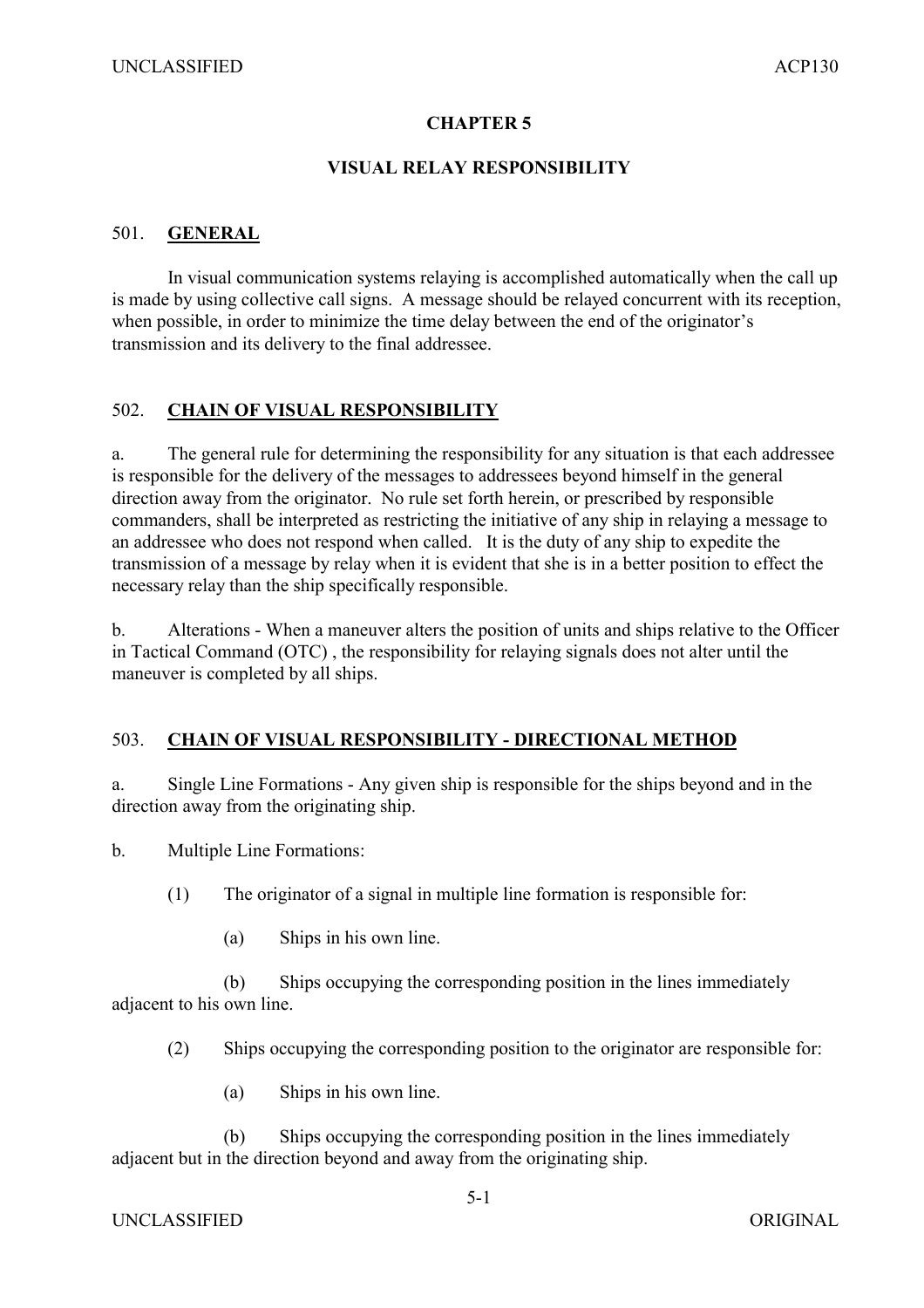(3) Individual ships are responsible for the ships in their own line in the direction beyond and away from their own relay unit.

c. Operational Formations and Dispositions - In any operational formation or disposition the chain of visual responsibility is governed by the rules set forth above unless modified by responsible commanders. It may be necessary for commanders to promulgate detailed relaying instructions or diagrams showing sectors of visual responsibility to ensure that visual signals are cleared as quickly as possible. in assigning responsibility consideration should be given to the relative capabilities of the various ships, i.e., type of visual equipment installed, personnel limitations, type formations, etc.

# 504. **REPEATING SHIPS**

a. A repeating ship is any ship through which a message is relayed, The term repeating ship" includes:

- (1) A ship specifically designated as a repeating ship.
- (2) A ship which automatically relays.
- (3) A ship which elects to relay to facilitate signalling.
- (4) A ship through which a message is routed.

b. The function of a ship specifically designated as a repeating ship is to act as a primary relay station to facilitate communications.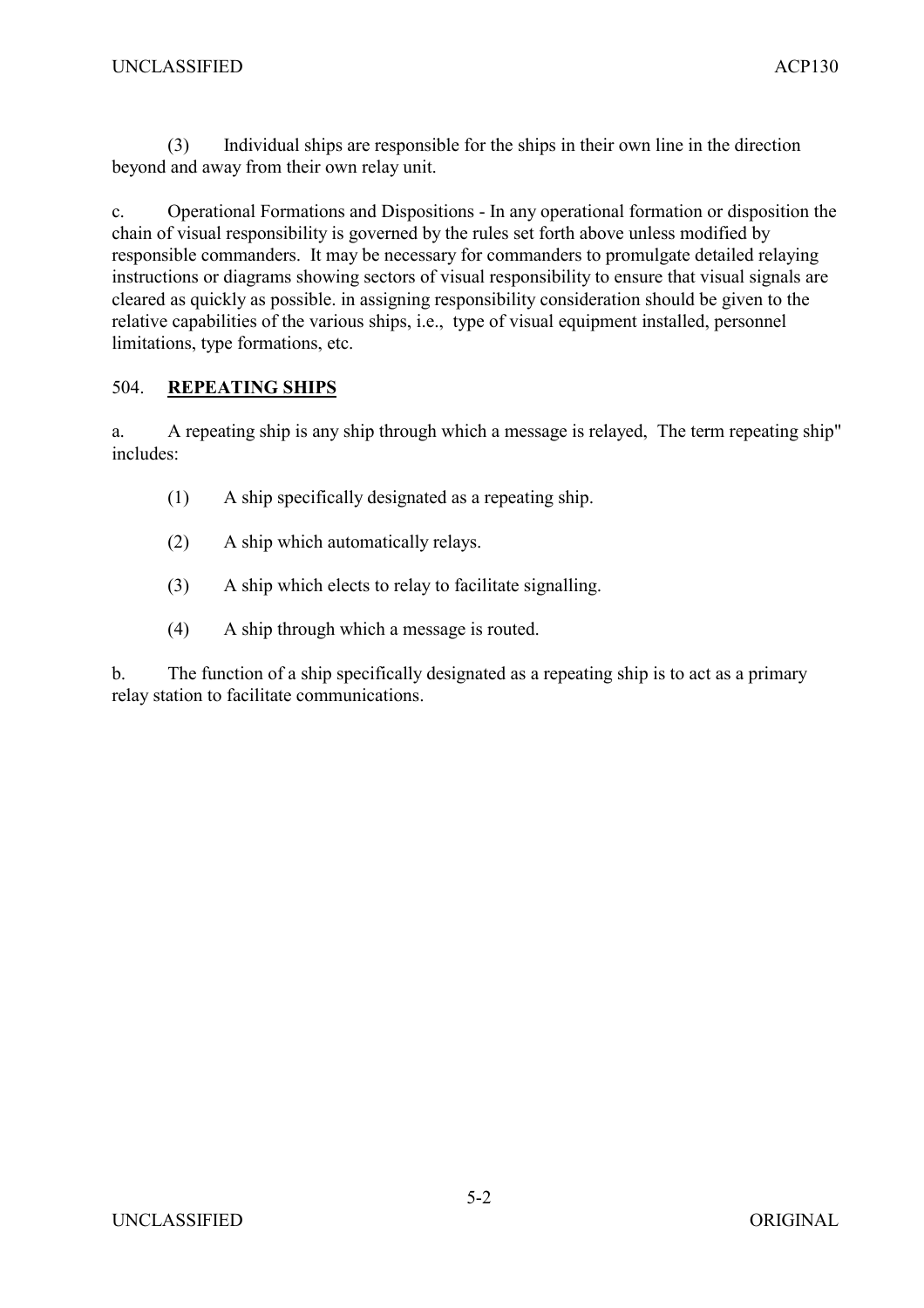### **CHAPTER 6**

# **FLASHING LIGHT**

### 601. **PROCEDURES**

a. Directional procedure - Always employed when using a directional light. It is also employed when using a non-directional light when the call is that of a single station.

b. Non-directional procedure - One station may transmit to a number of other stations simultaneously by means of a light showing over a wide area.

c. Use of Signal Lights

(1) General.

(a) In wartime the greatest care is to be taken when signalling at night. Flashing light is to be used only when necessary and a minimum of light employed, except when making recognition signals when a light of sufficient brilliancy is to be used to ensure its being immediately seen. It must, however, always be remembered that in heavy weather destroyers and small ships have difficulty in reading dim lights, due to movement and sea.

(b) The background must always be considered and care should be taken not to use a signalling light close to or in line with navigation lights.

(c) No upper deck lighting should be visible on or in the vicinity of the signal

deck.

(2) At dusk and dawn.

(a) In wartime the use of signal lights at dusk and dawn must be avoided whenever possible. If, however, their use is unavoidable, signalers must pay constant attention to the brilliancy of their lamps.

(b) Signal lights are to be carefully tested for leakage of light.

(3) At night.

(a) A constant watch is to be kept on the ship of the OTC by all other ships.

(b) It may often be found, after communication has been established, that the brilliancy of the light can be still further reduced.

(c) It is absolutely essential when using any type of directional light, to keep it trained accurately throughout transmission of the message.

(4) At all times.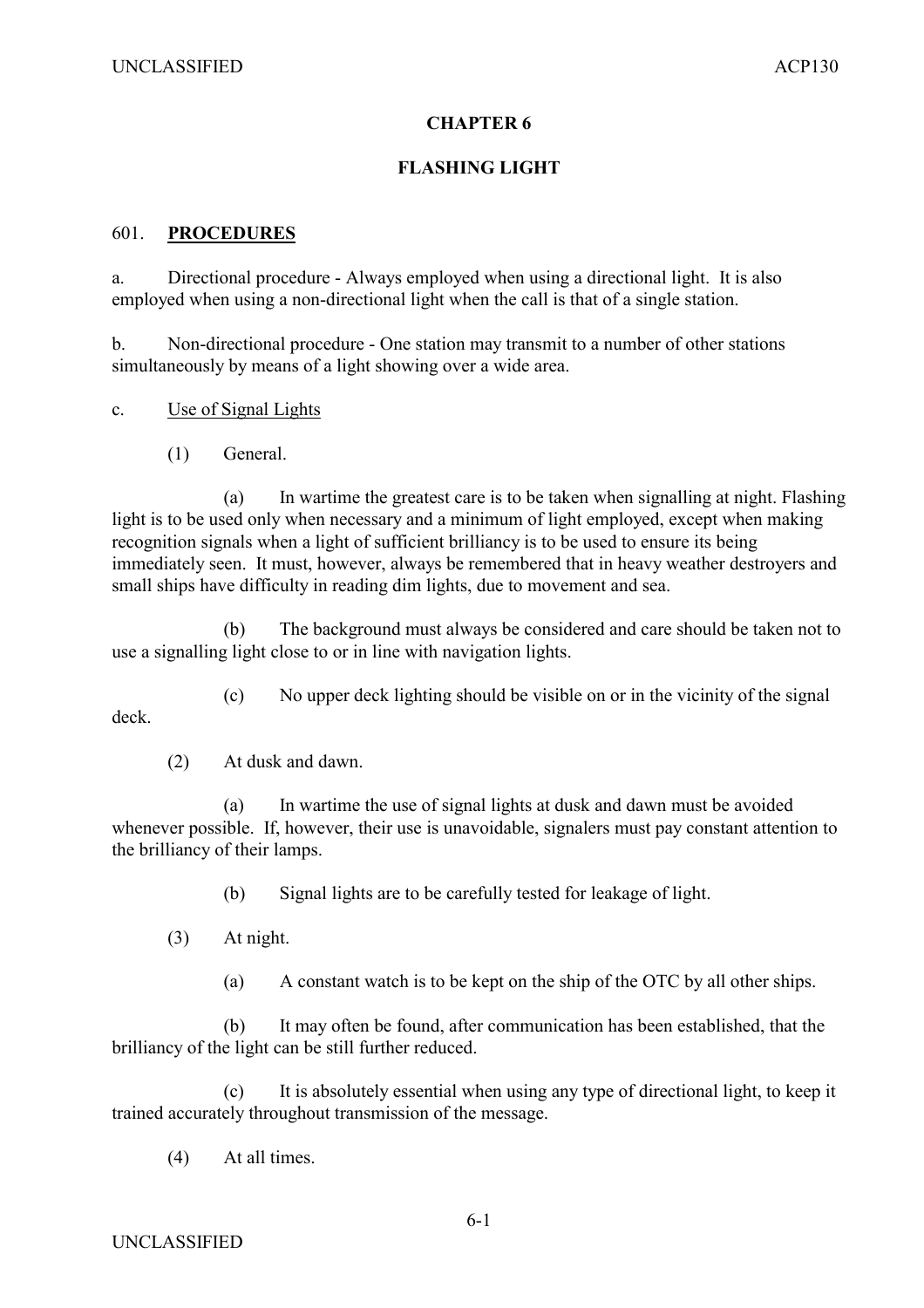(a) Ships are to inform other ships signalling to them when their lights are observed to be brighter than necessary, by the use of the prosign D.

(b) Sighting arrangements of lights are to be frequently tested for alignment.

(c) To prevent masthead and yardarm signalling lights from being accidentally lighted, the switch in the power supply line should be kept open until use of the light is actually required.

### 602. **DIRECTIONAL PROCEDURE**

a. The transmitting station waits for the receiving station to make a flash for each prosign, word, code group or operating signal. Should the receiving station fail to read a prosign, word, code group or operating signal, it will be repeated by the transmitting station.

b. An exception to this rule is that a flash is not necessary to the prosign K when there is an immediate response to K. A flash should be made to K in the message ending when there will be a delay while checking the message to ensure its completeness.

c. Examples of Directional Procedure

(1) A non-executive message to one ship, direct.

| F51 makes            | D63 makes |
|----------------------|-----------|
| D63 (until answered) | K         |
| ВT                   | Flash     |
| ALPHA                | Flash     |
| <b>DELTA</b>         | Flash     |
| <u>Six</u>           | Flash     |
| BT                   | Flash     |
| 1515Z                | Flash     |
| K<br>Flash           | R         |
|                      |           |

(2) A non-executive message to one ship, passed by a specific relay.

| D63 makes                | D51 makes | D48 makes |
|--------------------------|-----------|-----------|
| D51 (until answered) $K$ |           |           |
| T                        | Flash     |           |
| R                        | Flash     |           |
| 102100Z                  | Flash     |           |
| <b>FM</b>                | Flash     |           |
| D <sub>63</sub>          | Flash     |           |
| <b>TO</b>                | Flash     |           |
| D48                      | Flash     |           |
| BT                       | Flash     |           |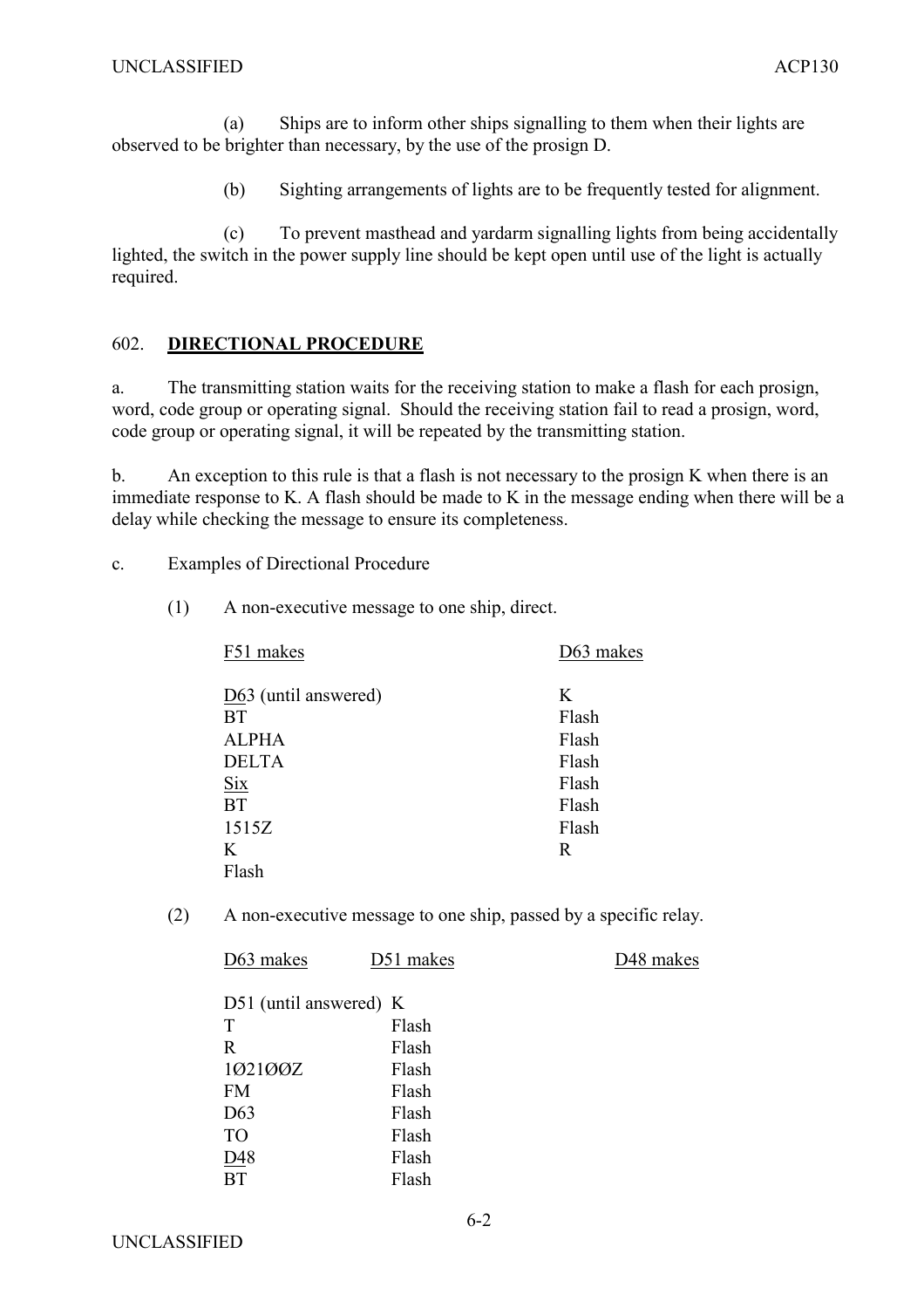| <b>ALPHA</b>      | Flash                  |           |
|-------------------|------------------------|-----------|
| <b>DELTA</b>      | Flash                  |           |
| Six               | Flash                  |           |
| D63 makes         | D51 makes              | D48 makes |
| <b>BT</b>         | Flash                  |           |
| $K_{\mathcal{I}}$ | $\mathbf{R}$           |           |
| Flash             | D48 (until answered) K |           |
|                   | $\mathbf{R}$           | Flash     |
|                   | 102100Z                | Flash     |
|                   | <b>FM</b>              | Flash     |
|                   | D <sub>63</sub>        | Flash     |
|                   | <b>TO</b>              | Flash     |
|                   | D48                    | Flash     |
|                   | <b>BT</b>              | Flash     |
|                   | <b>ALPHA</b>           | Flash     |
|                   | <b>DELTA</b>           | Flash     |
|                   | <u>Six</u>             | Flash     |
|                   | <b>BT</b>              | Flash     |
|                   | K                      | *R        |
|                   | Flash                  |           |

\* If a message requires checking, a flash may be given for the K and an R transmitted when ready to receipt.

### 603. **NON-DIRECTIONAL PROCEDURE**

a. This procedure permits one station to transmit to a number of other stations simultaneously by means of a light showing over a wide area. It is seldom used at night in wartime owing to danger of enemy interception. It may be used by day or night in circumstances where the risk is negligible. The procedure prescribed for non-directional flashing light differs from that laid down for directional flashing light as follows:

(1) The call may consist of a collective call sign, or a number of call signs, repeated until answered by all receiving stations.

(2) Each receiving station answers by transmitting a continuous series of Ks until the calling station, seeing that all receiving stations are answering, stops calling, waits a short time, then starts transmitting the message. Where practicable receiving stations shall use a directional light of minimum brilliance.

(3) Where repeating ships are employed, they will repeat the originator's transmissions word by word as received.

(4) During transmission of the message, all receiving stations keep their lights out. Should a receiving station miss a portion of the message, that station is to request a repetition in the normal manner upon completion of the transmission. A station which is repeating the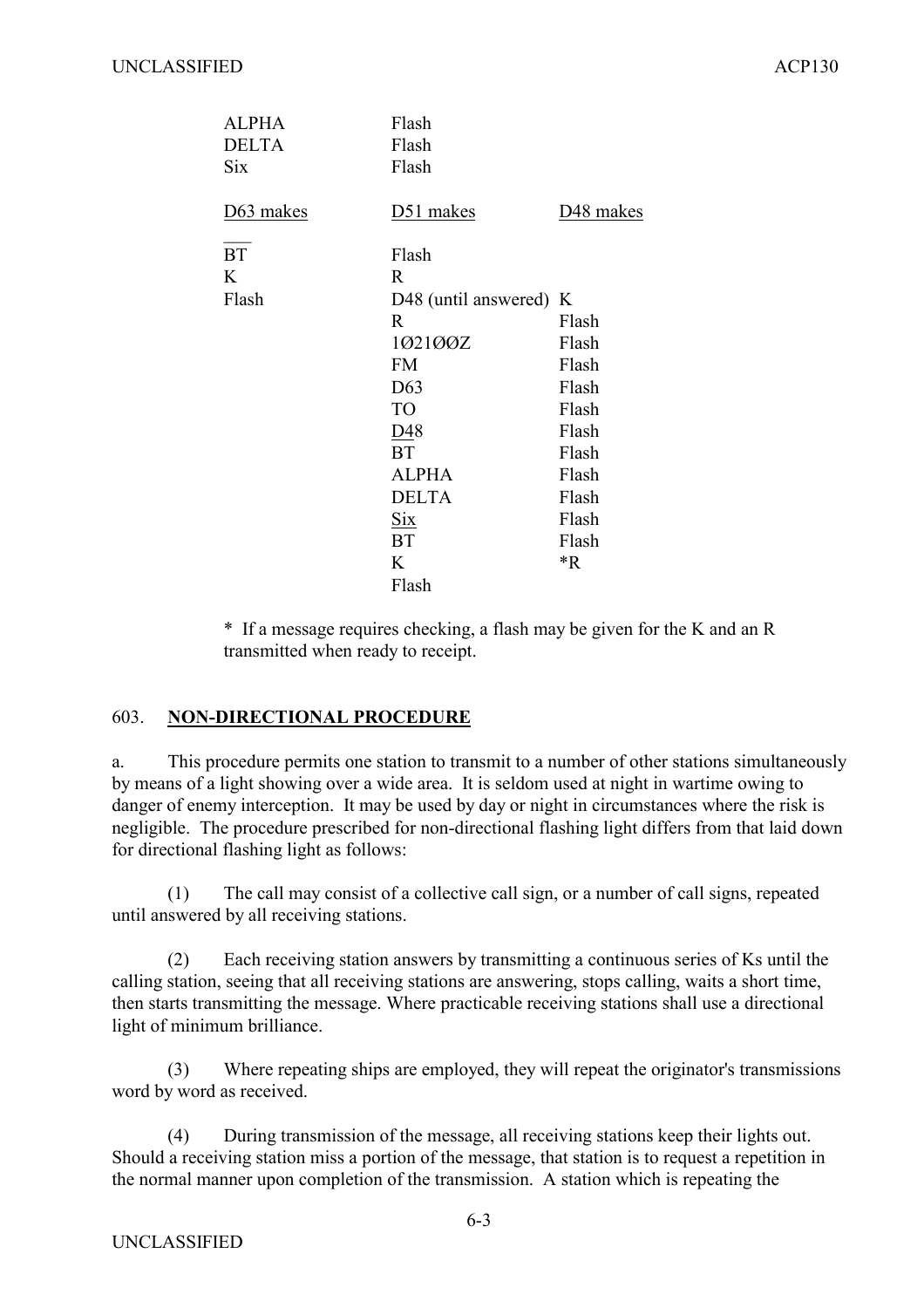message as received, and who misses a portion may substitute the operating signal ZEP\* for the missing portion and proceed with the transmission. When the missing portion is obtained, it is transmitted in the form of a correction.

(5) Receiving stations, after checking, receipt for the message by making RRRR.

(6) When the prosign F is used in non-directional procedure no ship is to makes any response to this call or to receipt for the message. Ships that miss the transmission or any portions thereof may request repetitions by directional flashing light from adjacent ships. In requesting such repetitions, ships should bear in mind the danger of disclosing the tactical composition of the formation.

(7) The separative sign is used between coded groups.

\*ZEP means "This message (or message .... ) was incompletely received. Each word or group missed, which is indicated by position of ZEP in the message, will be forwarded as soon as obtained."

b. Example of Non-Directional Procedure

The example below illustrates non-directional procedure using repeating ships. Ø1 (OTC) transmits a priority message to all ships present.

| Ø1 makes              | Repeating Ships makes                         | Receiving Ships makes                                |
|-----------------------|-----------------------------------------------|------------------------------------------------------|
|                       | 2 - P (until answered) 2 - P (until answered) | Ks (or hoist DESIG if using<br>DSL - see sub para c) |
| $-$ P $-$             | $-$ P $-$                                     |                                                      |
| 211357Z OCT           | 211357Z OCT                                   |                                                      |
| <b>BT</b>             | <b>BT</b>                                     |                                                      |
| <b>MY 211247Z OCT</b> | <b>MY 211247Z OCT</b>                         |                                                      |
| Operation             | Operation                                     |                                                      |
| postponed one         | postponed one                                 |                                                      |
| hour                  | hour                                          |                                                      |
| <b>BT</b>             | <b>BT</b>                                     |                                                      |
| K                     |                                               |                                                      |

#### c. Special Daylight Signalling Equipment

(1) Where a special non-directional daylight signalling lantern (DSL) is fitted, the procedure to be employed by the transmitting station is the same as that prescribed for nondirectional procedure.

(2) Receiving stations answer by hoisting DESIG. Repetitions are obtained in the same manner as for non-directional procedure. The entire message is finally receipted for by hauling down DESIG.

#### 604. **CALLING**

#### UNCLASSIFIED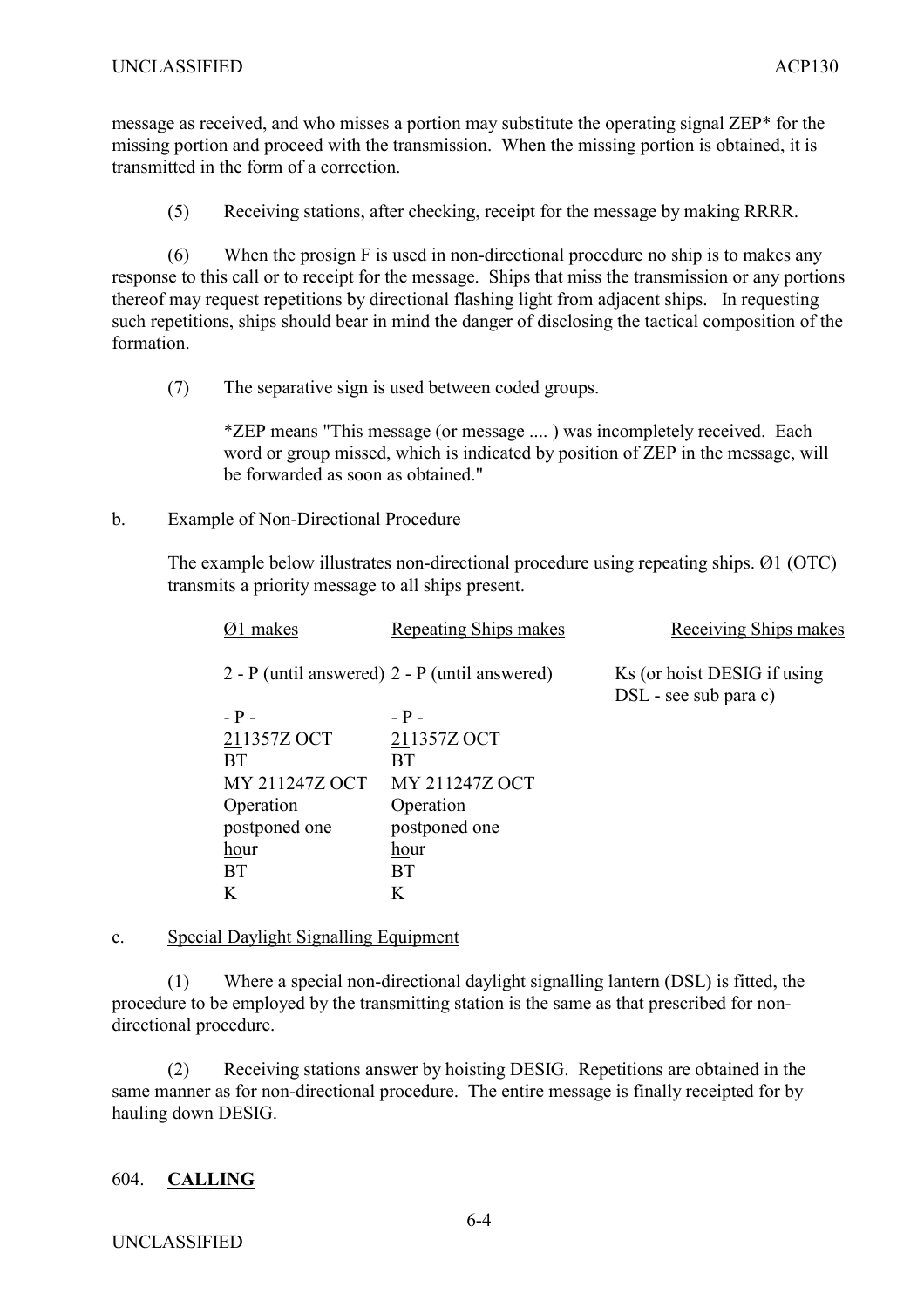a. In visual communication the identity of the calling station is usually apparent, and it is necessary only to gain the attention of the station being called. This is normally done by making, until answered, the call sign of the station being called. When it is desirable to identify the calling station, the full call is used. This consists of the call sign of the station called and when answered, the prosign DE, and the call sign of the calling station. on occasions, e.g., when using no response procedure, it may be necessary to transmit the full call before or without being answered. (See paragraph 607.d. for the latter.)

#### EXAMPLES:

| Abbreviated call | C33 (until answered)        |
|------------------|-----------------------------|
| Full call        | C33 (until answered) DE D46 |
|                  | Or C33 DE D46               |

b. Collective or multiple call may be employed as required.

(1) A collective call consists of a single call sign representing more than one station, e.g., D SQUAD 4.

(2) A multiple call may consist of two or more individual or collective calls, e.g., D SQUAD 3 D56.

(3) Both collective and multiple calls may be followed by the prosign DE and the call sign of the calling station.

c. Call signs and address groups which may be used in the heading or ending are:

- (1) Visual call signs from Chapter 2.
- (2) Call signs from ACP 113.
- (3) Address groups from ACP 100.

d. The call may serve as the address. When abbreviated calls are used, it is to be assumed that the message is addressed from and to the Commanding Officer. When this is not the case, a full call, address component or the call sign of the authority addressed is to be used.

e. In examples throughout this book the use or absence of calls, full or abbreviated, may be altered in practice, depending on the circumstances.

### 605. **ANSWERING AND RECEIPTING**

a. The answer normally consists of the prosign K. (In non-directional procedure, except as prescribed in e. below the stations called answer by transmitting a continuous series of Ks until the calling station, seeing that all stations are answering, stops calling, waits a short pause, and continues with the transmission.) The calling station may flash for the series of Ks from each unit until all units have responded.

#### UNCLASSIFIED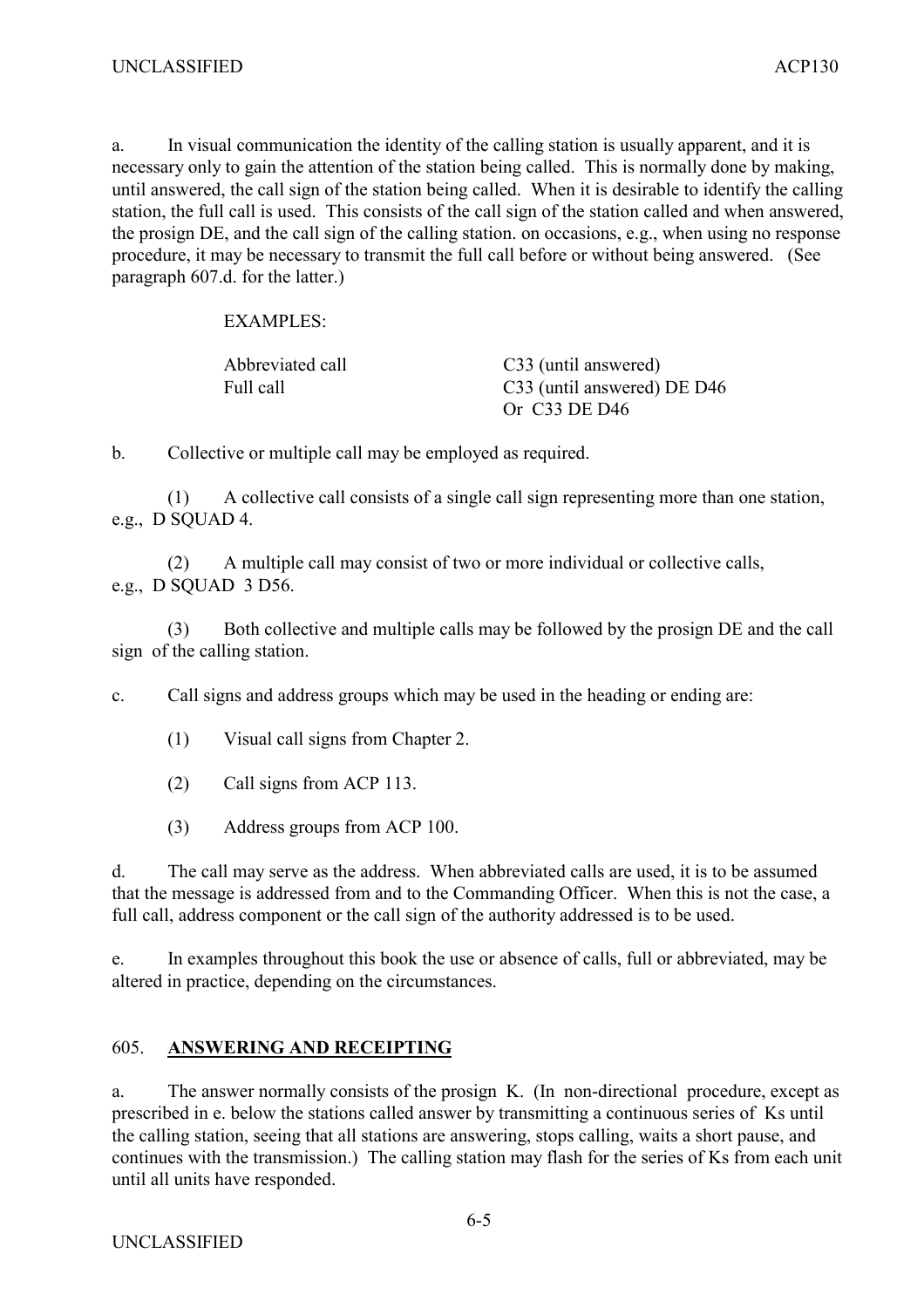b. If necessary to distinguish which of several stations is being answered, the prosign K should be preceded by the call sign of the station answered.

c. Where more than one station is being called in the same direction or during low visibility, it may be necessary for the answering station to indicate its own identity when answering. This is done by transmitting the prosign DE followed by own call sign and prosign K. This method is also used in answer to the prosign AA. (See paragraph 607.a for the latter.)

d. When required, a full answer consisting of the call sign of the calling station, and the prosign DE followed by the call sign of the station answering may be employed.

e. A call received from a station using special non-directional Daylight Signalling Equipment will be answered by hoisting DESIG. DESIG is used in the same manner as ANS in paragraph 710.c.(2). (See paragraph 603.c-(2).)

f. In flashing light procedure when giving an immediate receipt to a- message in response to the prosign K, the prosign R is used singly without an ending sign K or AR.

# 606. **RELAYING INSTRUCTIONS**

a. When relaying responsibilities are automatic, relaying instructions need not be inserted in the transmission instructions.

b. The prosign T is to be used when signals/messages are passed through a relay when relaying responsibilities are not automatic and the originator requires no report of delivery. The address component is mandatory.

c. The prosign L is to be used when the originator requires relaying ships to report through the chain of visual responsibility when the message has been delivered.

d. The prosign L is not to be used in the transmission instructions of executive method messages. The prosign L must however, be passed in to the originator by relaying ships when the text of the executive method message has reached the last ship in the chain of visual responsibility. It is not to be passed in for the executive signal nor for messages where no response procedure is used.

e. The prosign L must be passed to the originator by a ship which relays an emergency alarm signal to the Officer in Tactical Command (OTC).

# 607. **SPECIAL PROCEDURES**

a. Calling an unknown station.

(1) The identity of a station may be established by using the prosign AA, unknown station call.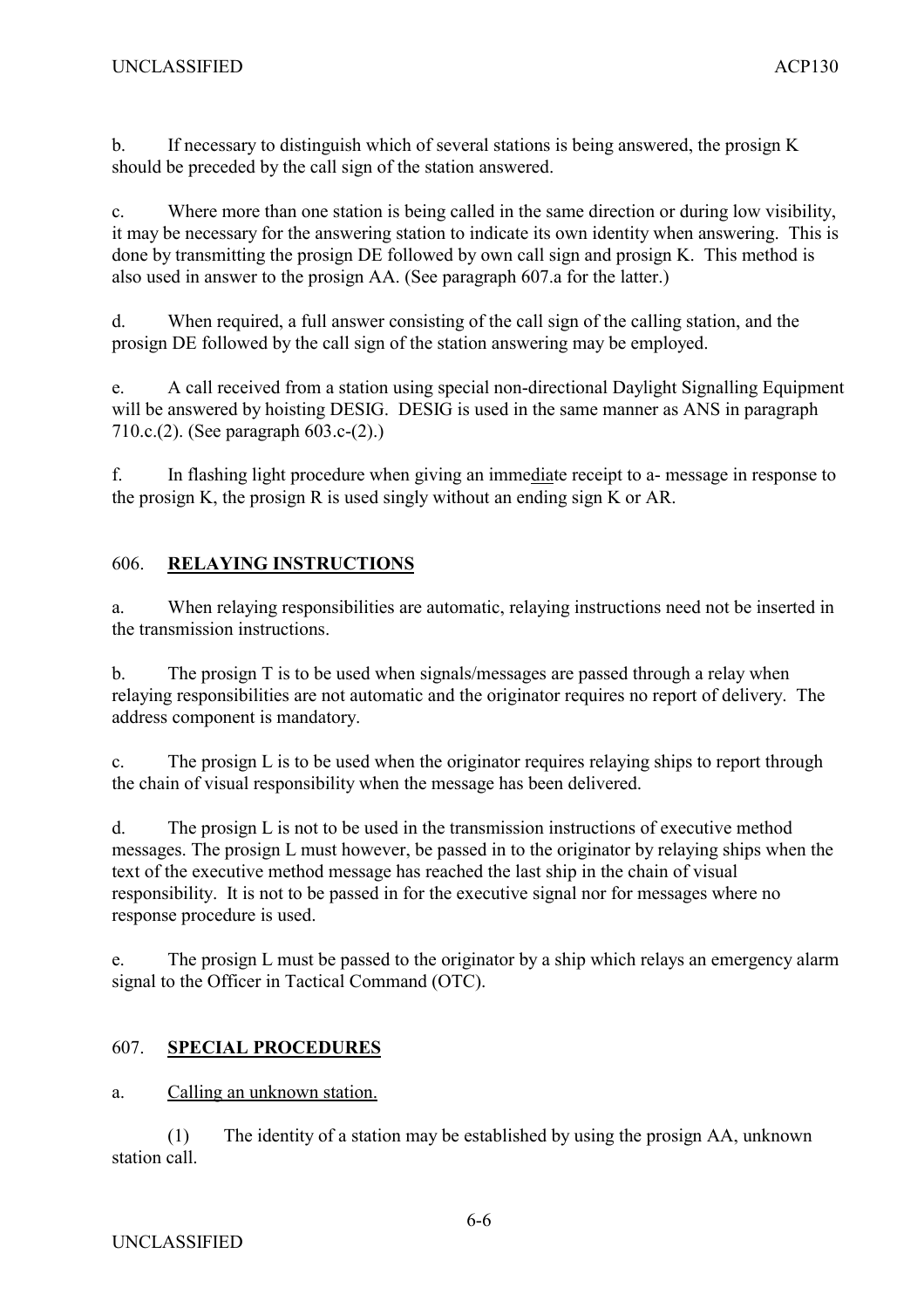EXAMPLE: The identity of each station is unknown to the other.

| <b>PACM</b> makes             | <b>GCCM</b> makes |
|-------------------------------|-------------------|
| AA (until answered)<br>Flash  | DE<br><b>GCCM</b> |
| Flash                         |                   |
| DE                            | Flash             |
| <b>PACM</b>                   | Flash             |
| AR (or proceeds with message) | Flash             |

#### b. Exchanging identities with Senior Officer Present Afloat (SOPA).

(1) When prescribed, ships on entering port will exchange identities with the SOPA. This will be done in the special procedure described below. If the ship entering has a message for SOPA it will transmit this message after identities have been exchanged. Normal procedure will then be used.

EXAMPLE:

| <b>PACM</b> makes      | GKYD (SOPA) makes             |
|------------------------|-------------------------------|
| DE PACM (at intervals) | <b>PACM</b>                   |
| K                      | DE                            |
| Flash                  | <b>GKYD</b>                   |
| Flash                  | AR (or proceeds with message) |
| Flash                  |                               |

If PACM has a message for SOPA, SOPA will be called in the normal way.

(2) When it is desired to indicate both flag or unit commander's call sign and the ship's call sign, slant (XE) should be inserted between them and transmitted in the same manner as the single call sign, and sent as one group.

(3) Exchanges of identities with the senior officer present shall be relayed by intervening stations when necessary. operating signals are provided to facilitate this relay with meanings as follows:

ZOL "I will relay your call sign to SOPA, whose call sign is......"

ZGG3 "Call sign of incoming vessel is......."

EXAMPLE:

| NJGQ makes                  | <b>PACM</b> makes | GKYD (SOPA) makes |
|-----------------------------|-------------------|-------------------|
| DE NJGQ (at intervals)<br>K | NJGQ<br>DE        |                   |
| Flash                       | <b>PACM</b>       |                   |

UNCLASSIFIED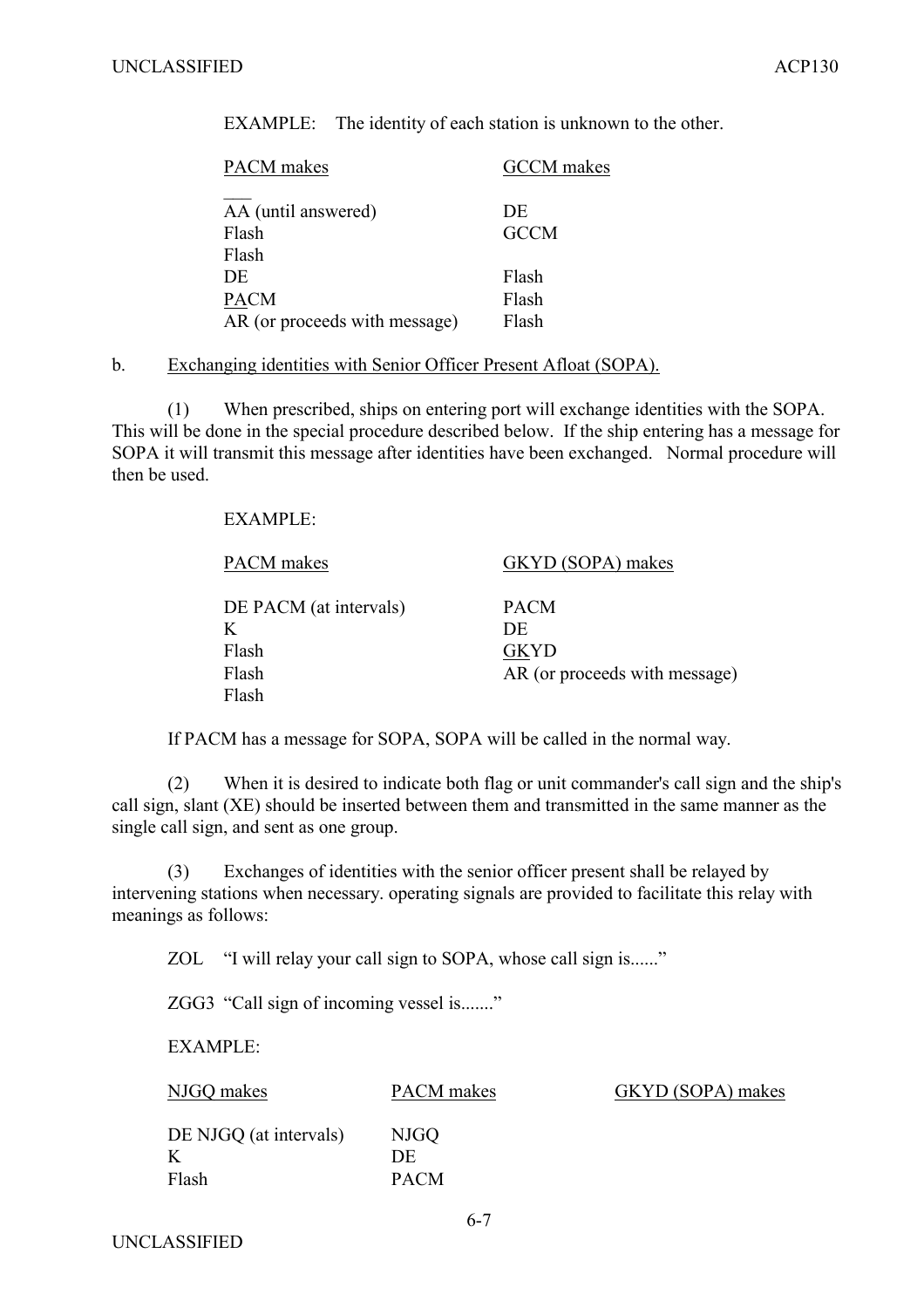| Flash | <b>ZOL</b>            |       |
|-------|-----------------------|-------|
| Flash | <b>GKYD</b>           |       |
| Flash | AR                    |       |
| Flash | GKYD (until answered) | K     |
|       | ZGG3                  | Flash |
|       | <b>NJGQ</b>           | Flash |
|       | AR                    | Flash |

#### c. Double-flash Procedure.

(1) Double-flash procedure is for use when a recorder is not available. A station called desiring to use double-flash procedure will transmit the appropriate operating signal meaning "Use double-flash procedure." An operator receiving a message using double-flash procedure will flash to indicate the receipt of a word or group and will then flash again to indicate that the group is recorded and that he is ready to receive the next word or group.

#### EXAMPLE:

| D803 makes              | D836 makes            |
|-------------------------|-----------------------|
| D6 (until answered)     | ZJJ                   |
| Flash                   | K                     |
| <b>BT</b>               | Flash (for prosign)   |
|                         | Flash (when recorded) |
| Send                    | Flash (for word)      |
|                         | Flash (when recorded) |
| (Proceeds with message) |                       |

ZJJ means "Use double-flash procedure."

#### d. No Response Procedure.

(1) The prosign F transmitted four times (repeated as necessary) preceding the call indicates that stations called are not to answer the call or receipt for the message. The message is to be transmitted twice, but the prosign F is not to be transmitted four times preceding the call of the second transmission.

(2) When this procedure is used with a collective call sign, individual stations relay by the same procedure in accordance with their visual responsibilities, except that if made by nondirectional light the stations receiving the message are not to repeat it.

(3) The prosign F, when used, is to be included in the transmission instructions of plaindress or codress messages.

EXAMPLE A:D36 transmits a message to D72.

FFFF FFFF D72 DE D36\* - F - R - 12Ø745Z GR8 BT TEXT BT- IMI D72 DE D36\* - F - R - 12Ø745Z GR8 BT TEXT BT- AR

 $\frac{1}{2}$  ,  $\frac{1}{2}$  ,  $\frac{1}{2}$  ,  $\frac{1}{2}$  ,  $\frac{1}{2}$  ,  $\frac{1}{2}$  ,  $\frac{1}{2}$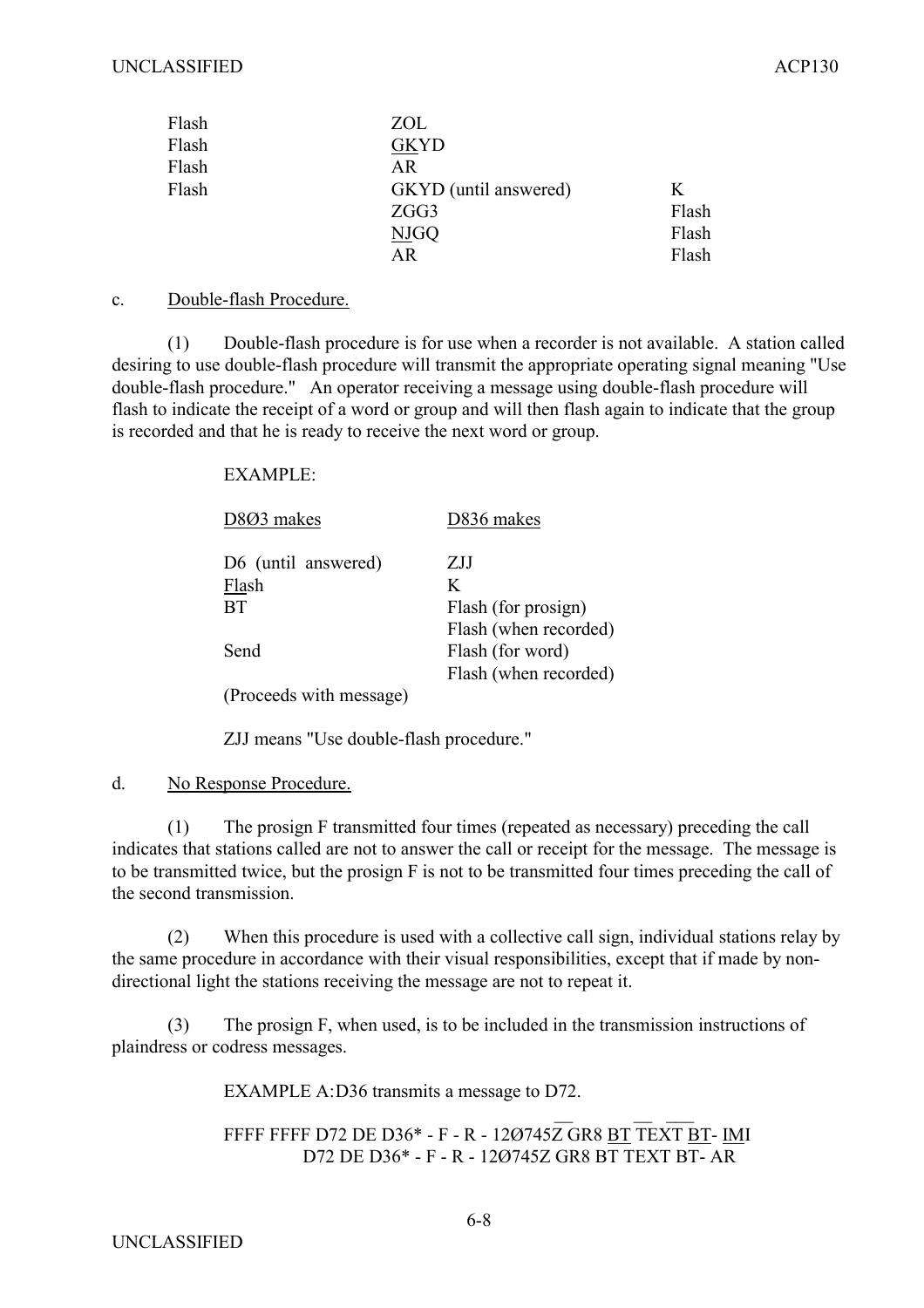\*The call may be omitted when no confusion could result.

EXAMPLE B:D87 transmits a message by directional light to three ships D63, D67 and D74 using the collective call sign D DIV 1.

| D87 makes     | D63 makes | D67 makes   | D74 makes   |
|---------------|-----------|-------------|-------------|
| <b>FFFF</b>   |           |             |             |
| D DIV 1       |           |             |             |
| - $F$ -       | FFFF      |             |             |
| <b>BT</b>     | D DIV 1   |             |             |
| <b>SIERRA</b> | $-F -$    | <b>FFFF</b> |             |
| <b>YANKEE</b> | etc.      | D DIV 1     |             |
| <b>BT</b>     |           | $-F -$      | No response |
| <b>Ø315Z</b>  |           | etc.        |             |
| <b>IMI</b>    |           |             |             |
| D DIV 1       |           |             |             |
| $-F -$        |           |             |             |
| D87 makes     | D63 makes | D67 makes   | D74 makes   |
| <b>BT</b>     |           |             |             |
| <b>SIERRA</b> |           |             |             |
| <b>YANKEE</b> |           |             |             |
| <b>BT</b>     |           |             |             |
| Q315Z         |           |             |             |
| AR            |           |             |             |

NOTE: No ship will make any response.

### e. Alarm Procedure for Enemy Reporting.

(1) Emergency alarm signals may be made by normal abbreviated procedure or by this special alarm procedure. In alarm procedure there is no call, the text being flashed continuously until answered by R. The precedence prosign, the position of the reporting station and the datetime group are omitted. When used, such a report should be followed by an amplifying report containing the position and any other data available.

EXAMPLE A: Reporting ship R62 is in direct visual communications with the OTC, R64

| R62 makes                          | R64 makes |
|------------------------------------|-----------|
| <b>EMERG GOLF</b> (until answered) | R         |
| DE                                 | Flash     |
| R <sub>62</sub>                    | Flash     |
| ΔR                                 | Flash     |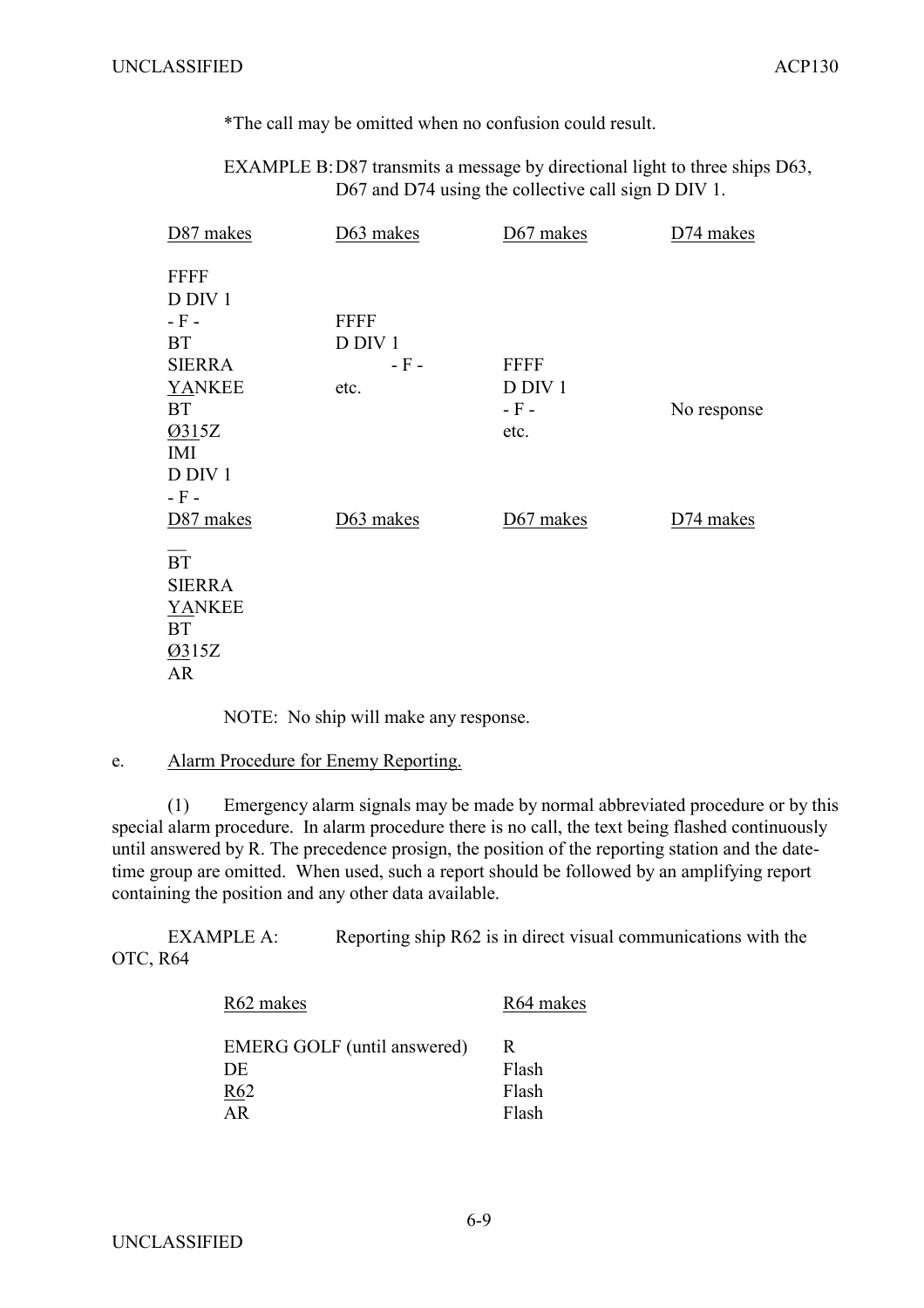EXAMPLE B: Reporting ship D56 relaying through C64 to the OTC, R23. When an alarm report is passed through a relay, the call sign of the originator and the relaying ship are to be indicated.

| D56 makes                                                                           | C64 makes                                                                                                       | R <sub>23</sub> makes                            |
|-------------------------------------------------------------------------------------|-----------------------------------------------------------------------------------------------------------------|--------------------------------------------------|
| <b>EMERG GOLF</b> (until answered)<br>DE<br>$\underline{\mathsf{D5}}6$<br><b>AR</b> | R<br>Flash<br>Flash<br>Flash<br><b>EMERG GOLF</b> (until answered)<br>DE<br>D <sub>56</sub><br>C64<br><b>AR</b> | $\mathbb{R}$<br>Flash<br>Flash<br>Flash<br>Flash |

Flash

### f. Special Visual Prosign OL.

 $\mathcal{L}=\mathcal{L}$ 

 $\mathcal{L}$ 

The special visual prosign OL is used to tell the receiving station to show a steady dim light. If a station is obviously having difficulty in keeping its light properly trained, the receiving station may be directed to show a steady dim light as a training mark. The flashes to indicate reception of the message must be made slightly brighter, or if necessary, a second light may be used.

### g. Method of Synchronizing Time.

(1) The procedure in this. sub-paragraph is to be used for requesting and transmitting timing signals by flashing light.

(2) The request for a timing signal is to be made by abbreviated service message employing the operating signal meaning "Request a timing signal now (or at......)."

(3) The intention to make a timing signal may be conveyed in advance by abbreviated service message employing the operating signal meaning "Stand by" followed by that meaning "Timing signal will be transmitted now (or at.....)."

(4) The timing signal is to be transmitted as an abbreviated service message employing the operating signal meaning "Timing signal will be transmitted now (or at ...... ).- The operating signal is to be followed by the four figure group plus the zone suffix, indicating the time and a five second flash repeated by station called. The five second flash is to be completed exactly at the time indicated for the check.

(5) Stations concerned which have received the check correctly are (if instructed to do so) to give a receipt in the normal manner. Any stations which fail to receive the timing signal correctly must request a further check by operating signal.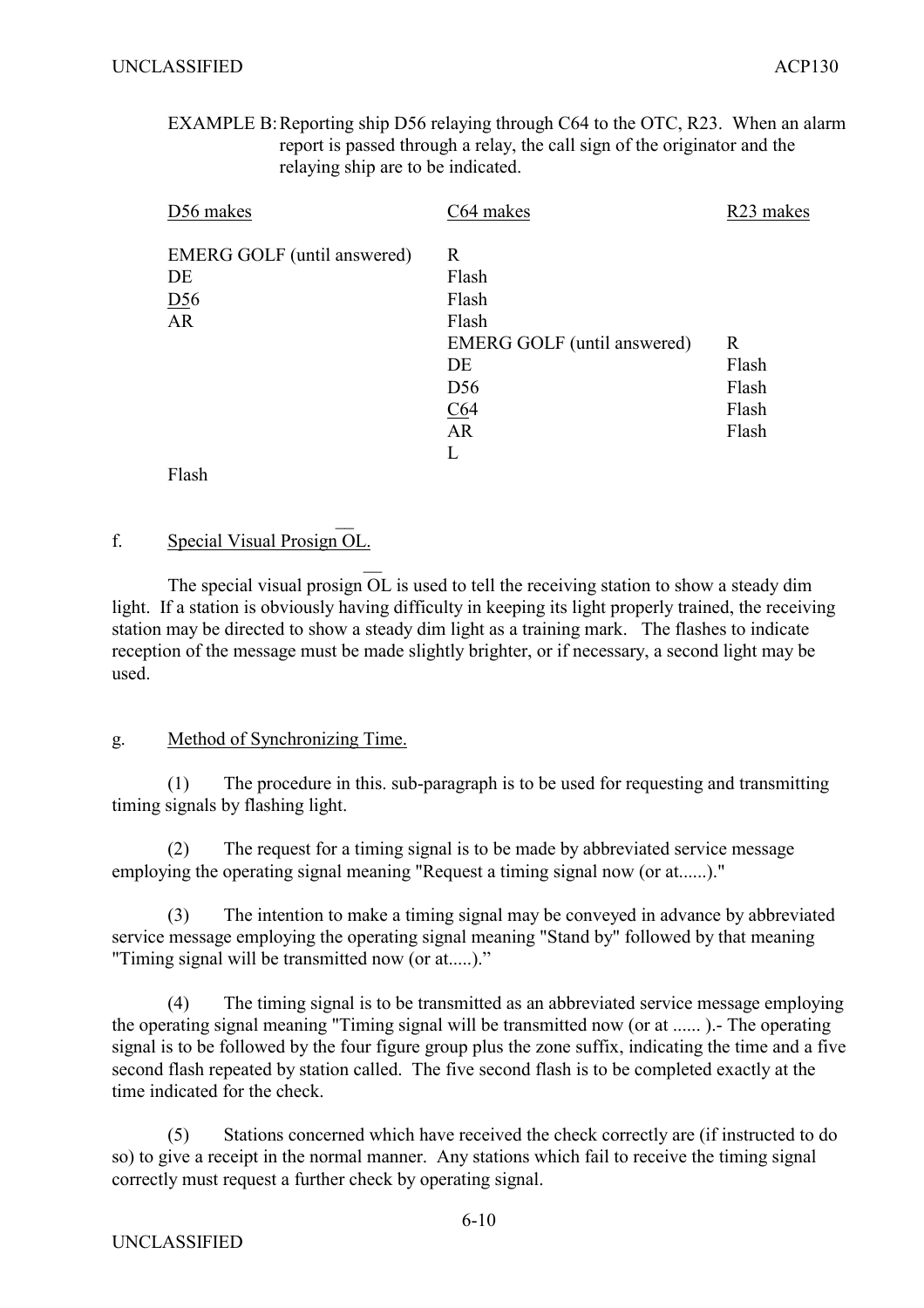EXAMPLE: D46 conveys intention to DØ6 to make a timing signal.

| D <sub>46</sub> makes     | DØ6 makes |
|---------------------------|-----------|
|                           |           |
| DØ6 (until answered)      | K         |
| ZUJ                       | Flash     |
| <b>ZUA</b>                | Flash     |
| Ø845                      | Flash     |
| K                         | R         |
| Flash                     |           |
|                           |           |
| D46 makes a timing signal |           |

| DØ6 (until answered) | K.             |
|----------------------|----------------|
| ZUA                  | Flash          |
| Ø845                 | Flash          |
| 5 second flash       | 5 second flash |
| AR                   | Flash          |

ZUJ means "Stand by." ZUA means "Timing signal will be transmitted now (or at......)."

(6) Flag TANGO, followed by two or four numerals, also signifies a time check.

EXAMPLE:

| D46 makes                                                                | DØ6 makes                            |
|--------------------------------------------------------------------------|--------------------------------------|
| $\underline{DQ6}$ (until answered)<br>IX<br>Flag T<br>1645<br>K<br>Flash | K<br>Flash<br>Flash<br>Flash<br>R.   |
| (to execute)                                                             |                                      |
| DØ6 (until answered)<br>IX's<br>5 second flash<br>AR.                    | K<br>IX's<br>5 second flash<br>Flash |
|                                                                          |                                      |

### h. Abbreviated Flashing Light Directional Procedure

In order to improve the transmission speed of messges consisting of signal groups, the following abbreviated flashing light directional procedures are to be used: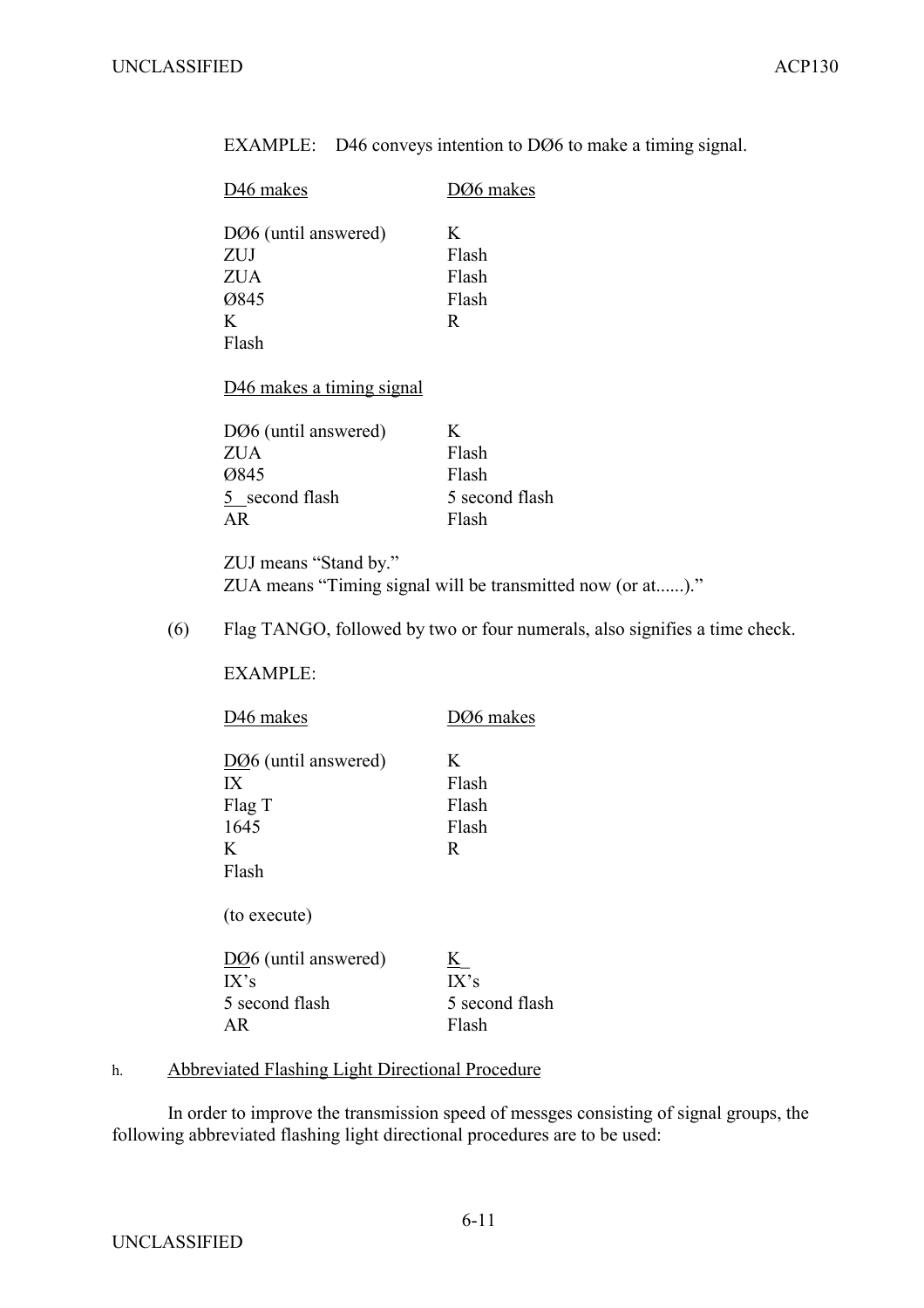(1) All alphabetical and numeral flags and numeral pennants are to be transmitted as their morse symbol.

 $\mathcal{L}=\mathcal{L}$ 

- (2) Tack is to be transmitted as a short break (II)
- (3) A flash is to be transmitted by the receiving station as follows:
	- (a) For each prosign, callsign, special flag or pennant.
	- (b) For each series of numbers making up a basic group (e.g. TA 117)
	- (c) For each series of numbers following a special flag or pennant.
	- (d) For each single letter preceding or following a special flag or pennant.
	- (e) For each suffix number of letter.

EXAMPLE: F11 transmits G - Ap3p7 - CORPEN PAPA 165 - SPEED 11

| Fp1p1                  | Ap $3p7$ |
|------------------------|----------|
| G                      | Flash    |
| $\mathop{\mathrm{II}}$ | Flash    |
| PT                     | Flash    |
| A37                    | Flash    |
| П                      | Flash    |
| <b>CORPEN</b>          | Flash    |
| P                      | Flash    |
| 165                    | Flash    |
| П                      | Flash    |
| <b>SPEED</b>           | Flash    |
| 11                     | Flash    |
| K                      | R.       |
| Flash                  |          |

#### 608. **INDICATING PRECEDENCE IN CALLS**

Precedence may be indicated in the call when using an abbreviated or full call, as shown in paragraph 408.

### 609. **TRANSMISSION OF SIGNALS FROM A SIGNAL BOOK**

- a. In the heading.
	- (1) Letters will be sent as Morse letter symbols.
	- (2) Numerals and numeral pennants will be sent as Morse numeral symbols.

#### UNCLASSIFIED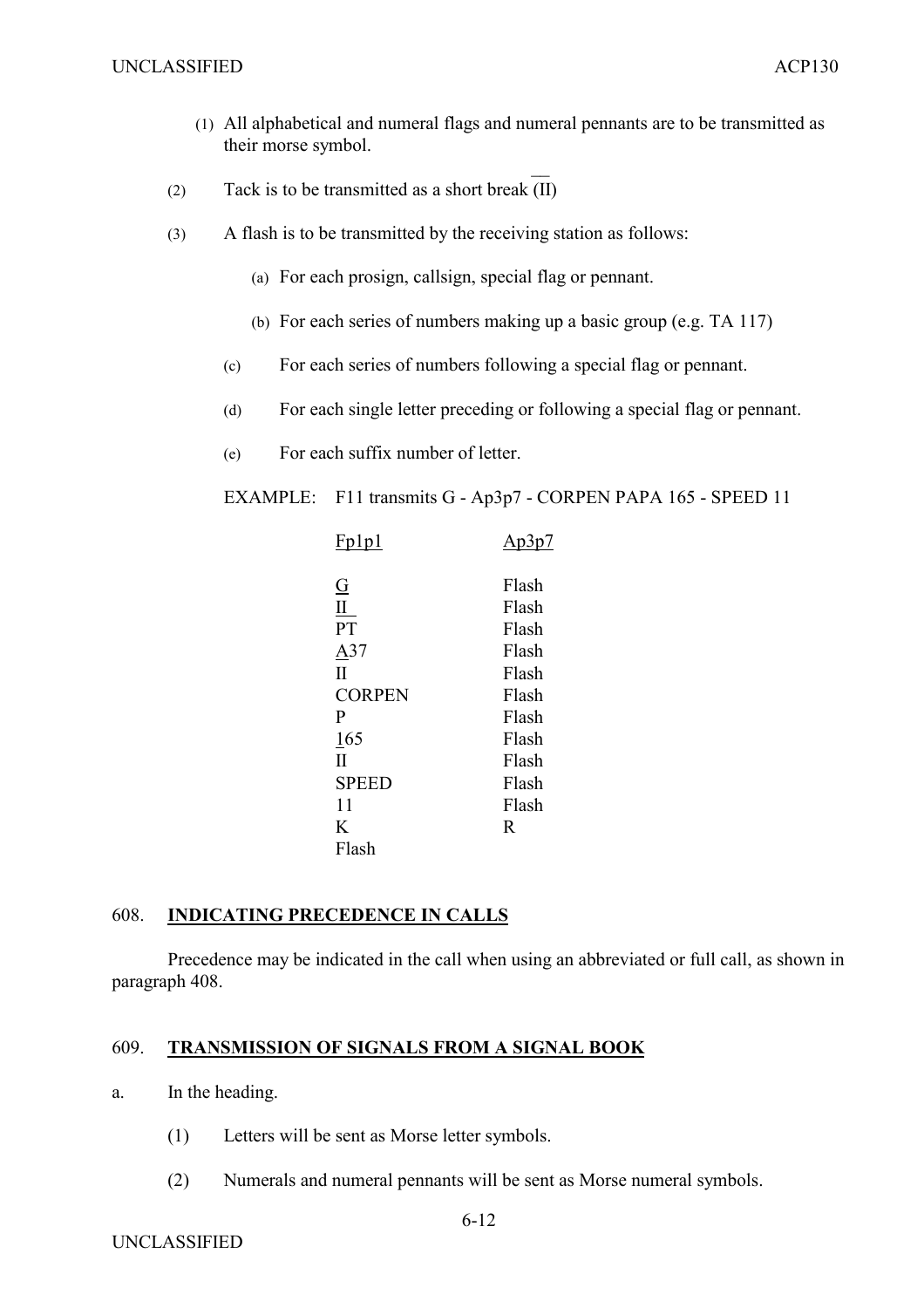b. In the text.

(1) Letters and numerals comprising of signal groups will be transmitted as their morse symbol and not spelt out.

(2) Call signs will be transmitted in accordance with paragraph 206.b.

c. At the discretion of the OTC, when conditions and operators' capabilities permit, all the alphabetical and numeral flags and numeral pennants comprising a signal may be transmitted as their Morse symbols to expedite signalling.

### 610. **RECEIVING STATION REPEATING DIFFICULT WORDS**

The receiving station may be instructed to repeat difficult or important words or groups in the text by the use of the prosign G as shown below. The more general use of the prosign G is given in paragraph 317.

### EXAMPLE:

Transmitting station makes Receiving station makes FOR Flash PLAN Flash 2P3/C5 Flash G Flash 2P3/C5 C (or repeats group if it was repeated back incorrectly) Flash (continues with text)

# 611. **EXECUTIVE METHOD**

a. The executive method is used when it is desired to execute a signal at a certain instant, for example to ensure that two or more units take action at the same moment. While the executive method is usually associated with signals from a signal book, it may be used, when appropriate, for plain language messages.

b. There are two types of executive methods:

(1) Delayed executive method, in which stations receipt for the message and the executive signal is made in a later transmission.

(2) Immediate executive method, in which the executive signal is made in the ending of the original message. Thus, stations are unable to give receipts before the message is executed.

c. Only abbreviated plaindress messages may be employed with the executive method.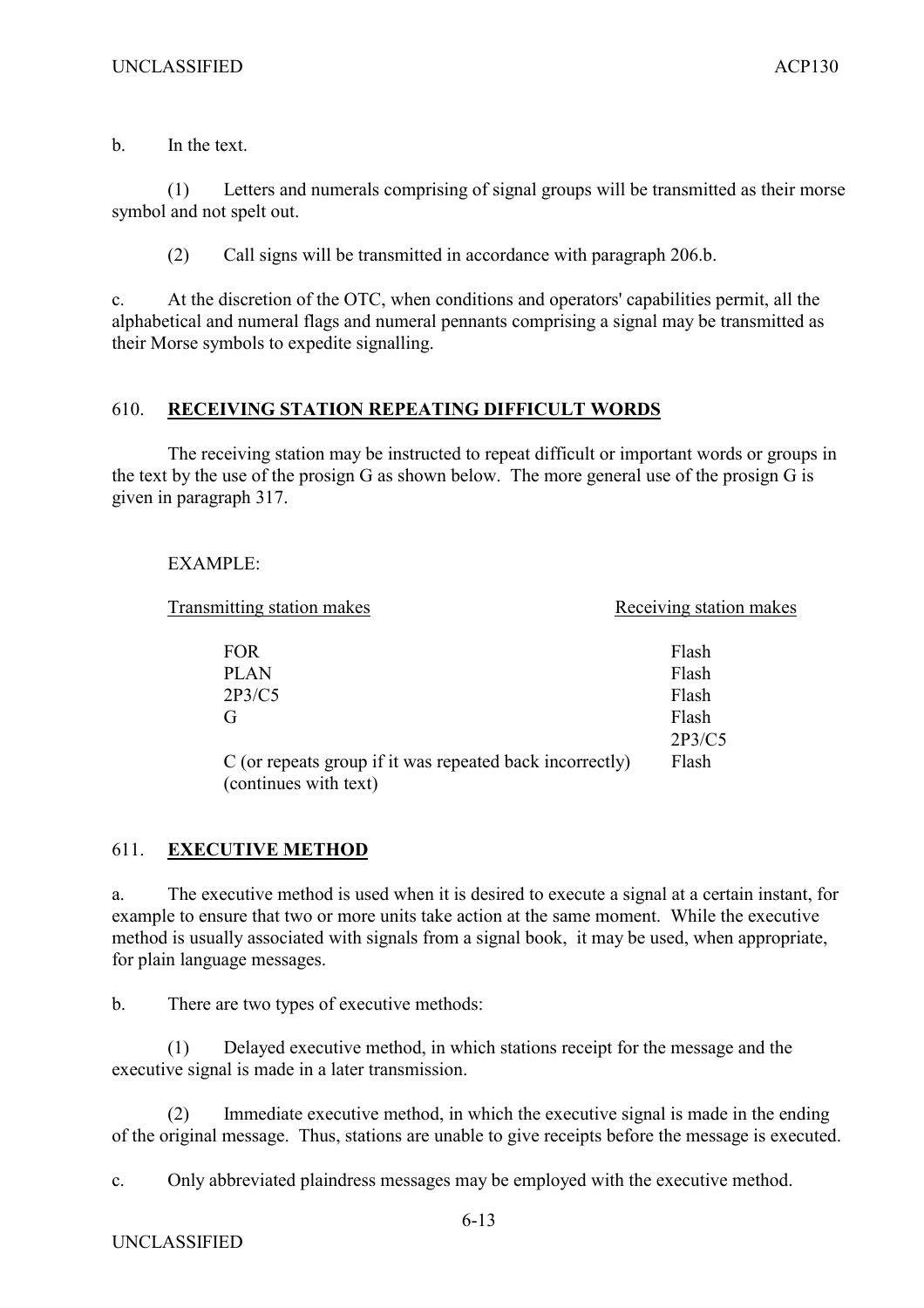d. Executive method messages do not carry a time group.

 $\mathcal{L}_\text{max}$  and  $\mathcal{L}_\text{max}$  are the set of the set of the set of the set of the set of the set of the set of the set of the set of the set of the set of the set of the set of the set of the set of the set of the set o

e. A message which requires a signal of execution carries the prosign IX immediately before the first BT.

 $\frac{1}{2}$  ,  $\frac{1}{2}$  ,  $\frac{1}{2}$  ,  $\frac{1}{2}$  ,  $\frac{1}{2}$  ,  $\frac{1}{2}$  ,  $\frac{1}{2}$  ,  $\frac{1}{2}$  ,  $\frac{1}{2}$ f. When using the Executive Signal,  $\overline{IX}$  (5 second flash), the IX is effectively "stand by" and should be repeated as often as necessary to ensure that all ships have received the stand by and are awaiting the order to execute. The moment of execution will be the completion of the 5 second flash. In both directional and non-directional procedure, except when using DSL, all ships repeat the IX being made to ensure the signal is ready for execution and repeat the executive signal (5 second flash) to ensure simultaneous execution.

 $\mathcal{L}=\mathcal{L}$ g. The Executive Signal, IX (5 second flash), alone after a call means "Execute all unexecuted messages transmitted by this station (by executive method) to the same call." The call may be omitted if not confusion could result.

h. Identification is required if:

(1) A portion of a message or one of several unexecuted messages is to be executed at that time.

(2) A considerable time has elapsed between the transmission of the message and time to execute.

B23 has sent to all ships by non-directional method:

 $\frac{1}{2}$  ,  $\frac{1}{2}$  ,  $\frac{1}{2}$  ,  $\frac{1}{2}$  ,  $\frac{1}{2}$  ,  $\frac{1}{2}$  ,  $\frac{1}{2}$  ,  $\frac{1}{2}$  ,  $\frac{1}{2}$  ,  $\frac{1}{2}$ 2 DE B23 IX BT FORM ONE TACK SPEED TWO FIVE BT K

(a) To execute SPEED TWO FIVE only, the transmission would be:

2 DE B23 SPEED TWO FIVE IX- (5 second flash) AR

(b) To execute the remaining portion the transmission would be:

 $\frac{1}{2}$  ,  $\frac{1}{2}$  ,  $\frac{1}{2}$  ,  $\frac{1}{2}$  ,  $\frac{1}{2}$  ,  $\frac{1}{2}$  ,  $\frac{1}{2}$ 2 DE B23 IX's (5 second flash) AR

 $\mathcal{L}=\mathcal{L}^{\mathcal{L}}$ 

 $\frac{1}{2}$  ,  $\frac{1}{2}$  ,  $\frac{1}{2}$  ,  $\frac{1}{2}$  ,  $\frac{1}{2}$  ,  $\frac{1}{2}$  ,  $\frac{1}{2}$  ,  $\frac{1}{2}$  ,  $\frac{1}{2}$ 

(c) To have executed the entire transmission after a considerable time lapse the transmission would have been:

 $\frac{1}{2}$  ,  $\frac{1}{2}$  ,  $\frac{1}{2}$  ,  $\frac{1}{2}$  ,  $\frac{1}{2}$  ,  $\frac{1}{2}$  ,  $\frac{1}{2}$  ,  $\frac{1}{2}$  ,  $\frac{1}{2}$ 

 $\frac{1}{2}$  , which is a set of  $\frac{1}{2}$ 2 DE B23 FORM ONE TACK SPEED TWO FIVE  $1X$ 's (5 second flash) AR

NOTE: The, absence of BTs  $\overline{in(a)}$  and (c) shows that the message to be executed is not a new message.

i. Requests for repetitions, corrections or verifications of the texts of signals taken from a naval signal book must be for the entire text or those portions separated by TACK. The following applies: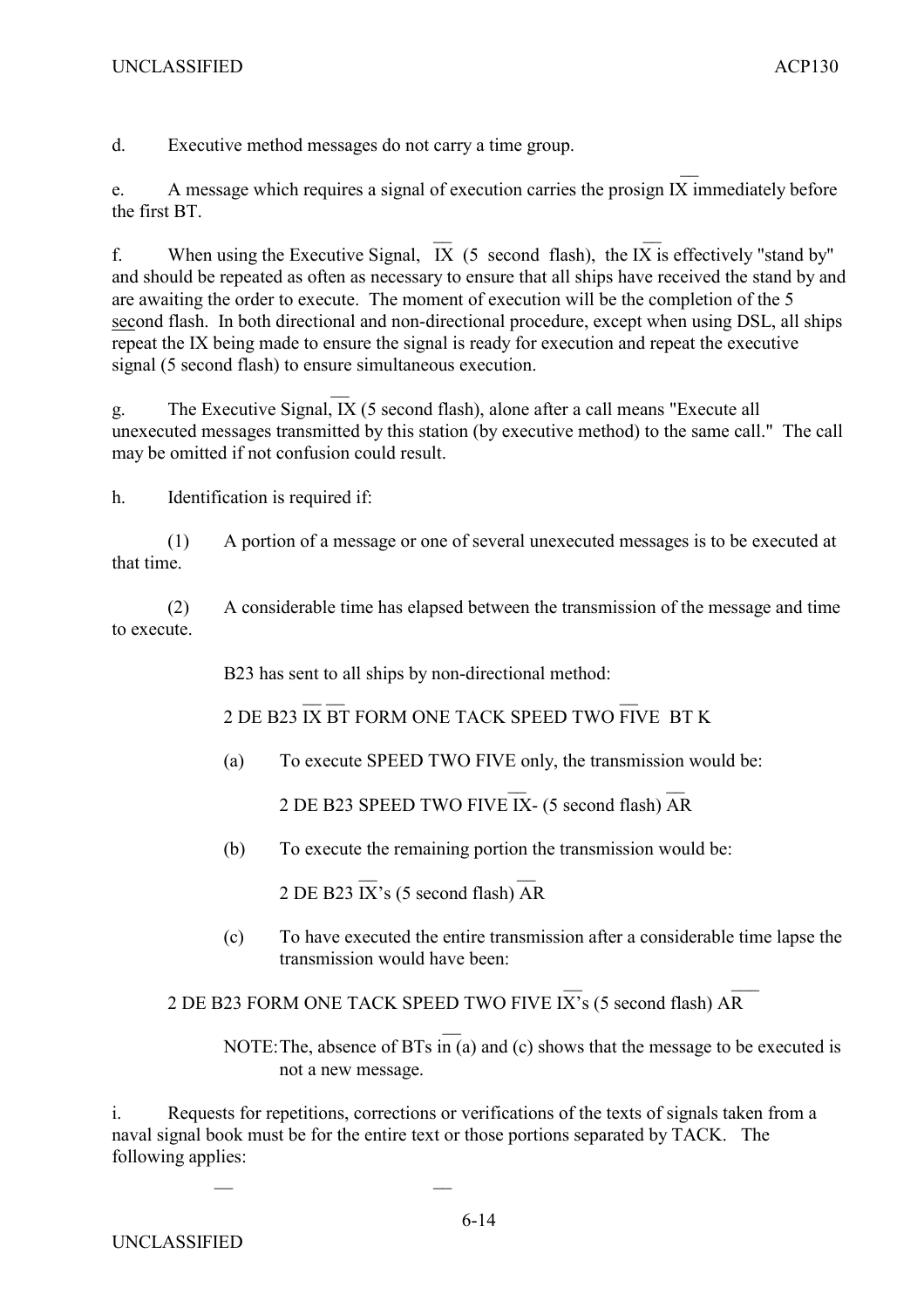- (a) BT to TACK first BT to first TACK
- (b) TACK to TACK first TACK to next TACK
- $\frac{1}{2}$  ,  $\frac{1}{2}$  ,  $\frac{1}{2}$  ,  $\frac{1}{2}$  ,  $\frac{1}{2}$  ,  $\frac{1}{2}$  ,  $\frac{1}{2}$  ,  $\frac{1}{2}$  ,  $\frac{1}{2}$  ,  $\frac{1}{2}$ (c) TACK to BT - first TACK to final BT

j. When it is necessary to reference a portion of a signal where the above will not suffice, then include with the TACK only enough amplifying information (suffix, call sign etc.) as necessary to positively identify the portion referred to.

#### 612. **EXAMPLES OF DELAYED EXECUTIVE METHOD - DIRECTIONAL PROCEDURE**

| a. | C69 transmits direct to D35. |  |  |
|----|------------------------------|--|--|
|    |                              |  |  |

|               | C69 makes                                                                                                                | D <sub>35</sub> makes                                                                |                                                                                |  |
|---------------|--------------------------------------------------------------------------------------------------------------------------|--------------------------------------------------------------------------------------|--------------------------------------------------------------------------------|--|
|               | $D35$ (until answered)<br><u>IX</u><br><b>BT</b><br><b>TURN</b><br><b>STBD</b><br><b>FOUR</b><br><b>BT</b><br>K<br>Flash | K<br>Flash<br>Flash<br>Flash<br>Flash<br>Flash<br>Flash<br>$\mathbf R$               |                                                                                |  |
|               | (to execute)                                                                                                             |                                                                                      |                                                                                |  |
|               | C69 makes<br>$D35$ (until answered)<br>IX's<br>5 second flash<br>AR                                                      | D <sub>35</sub> makes<br>$\underline{\mathbf{K}}$<br>IX's<br>5 second flash<br>Flash |                                                                                |  |
| $\mathbf b$ . |                                                                                                                          |                                                                                      | DIV D 5 transmits an executive method message to D DIV 5 by directional light. |  |
|               | DIV D 5 makes                                                                                                            | D <sub>32</sub> makes                                                                | D72 makes                                                                      |  |
|               | $\mathbf{1}$<br>IX                                                                                                       | K<br>$\mathbf{1}$<br><b>Flash</b>                                                    | K                                                                              |  |
|               | <b>BT</b>                                                                                                                | IX<br><b>Flash</b>                                                                   | Flash                                                                          |  |
|               | <b>CORPEN</b>                                                                                                            | <b>BT</b><br>Flash                                                                   | Flash                                                                          |  |
|               | <b>STBD</b>                                                                                                              | <b>CORPEN</b><br>Flash                                                               | Flash                                                                          |  |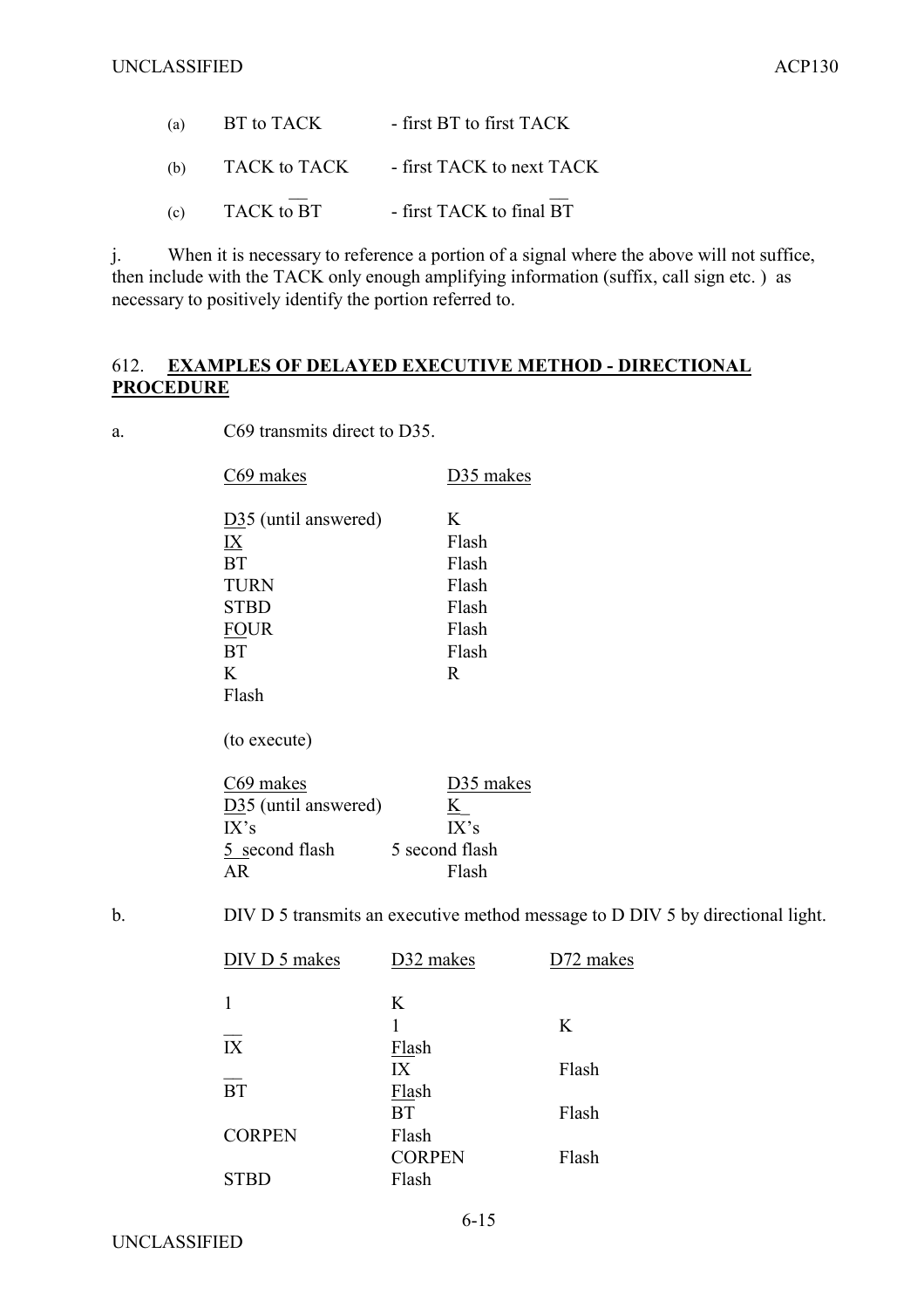|                              | <b>STBD</b> | Flash          |
|------------------------------|-------------|----------------|
| <b>NINE</b>                  | Flash       |                |
|                              | Nine        | Flash          |
| <b>BT</b>                    | Flash       |                |
|                              | <b>BT</b>   | Flash          |
| K                            | R           |                |
| Flash                        | K           | $\mathbf R$    |
|                              | Flash       |                |
|                              | L           |                |
| Flash                        |             |                |
| * (to execute)               |             |                |
| IX's                         | IX's        | IX's           |
| 5 second flash5 second flash |             | 5 second flash |
| <b>AR</b>                    | Flash       |                |
|                              | AR          | Flash          |
|                              |             |                |

\*NOTE: The executive signal may be preceded by a call in the event of a delay in receipt of the original transmission.

# 613. **EXAMPLE OF DELAYED EXECUTIVE METHOD - NON-DIRECTIONAL PROCEDURE**

|            | R <sub>38</sub> makes                                                | Repeating ships makes                                          | Receiving ships makes                                                                                 |
|------------|----------------------------------------------------------------------|----------------------------------------------------------------|-------------------------------------------------------------------------------------------------------|
|            | 2 (until all answer)<br>IX<br><b>BT</b>                              | 2 (until all answer)<br>$\underline{\mathbf{IX}}$<br><b>BT</b> | Ks (or hoist DESIG if by DSL)                                                                         |
|            | <b>SPEED</b>                                                         | <b>SPEED</b>                                                   |                                                                                                       |
|            | <b>TWO</b>                                                           | TWO                                                            |                                                                                                       |
|            | <b>FIVE</b>                                                          | <b>FIVE</b>                                                    |                                                                                                       |
|            | <b>BT</b>                                                            | <b>BT</b>                                                      |                                                                                                       |
|            | K                                                                    | K                                                              | RRRR (or haul down DESIG                                                                              |
| if by DSL) |                                                                      |                                                                |                                                                                                       |
|            | Flash                                                                | L                                                              |                                                                                                       |
|            | (to execute)                                                         |                                                                |                                                                                                       |
|            | *2 (until all answer) 2 (until all answer)<br>IX's<br>5 second flash | IX's<br>5 second flash                                         | K's (or rehoist DESIG if by DSL)<br>IX's (unless transmission by DSL)<br>5 second flash (or haul down |
|            |                                                                      |                                                                | DESIG if by DSL)                                                                                      |
|            | AR                                                                   | <b>AR</b>                                                      |                                                                                                       |

\*Second call-up may be omitted if no confusion could result.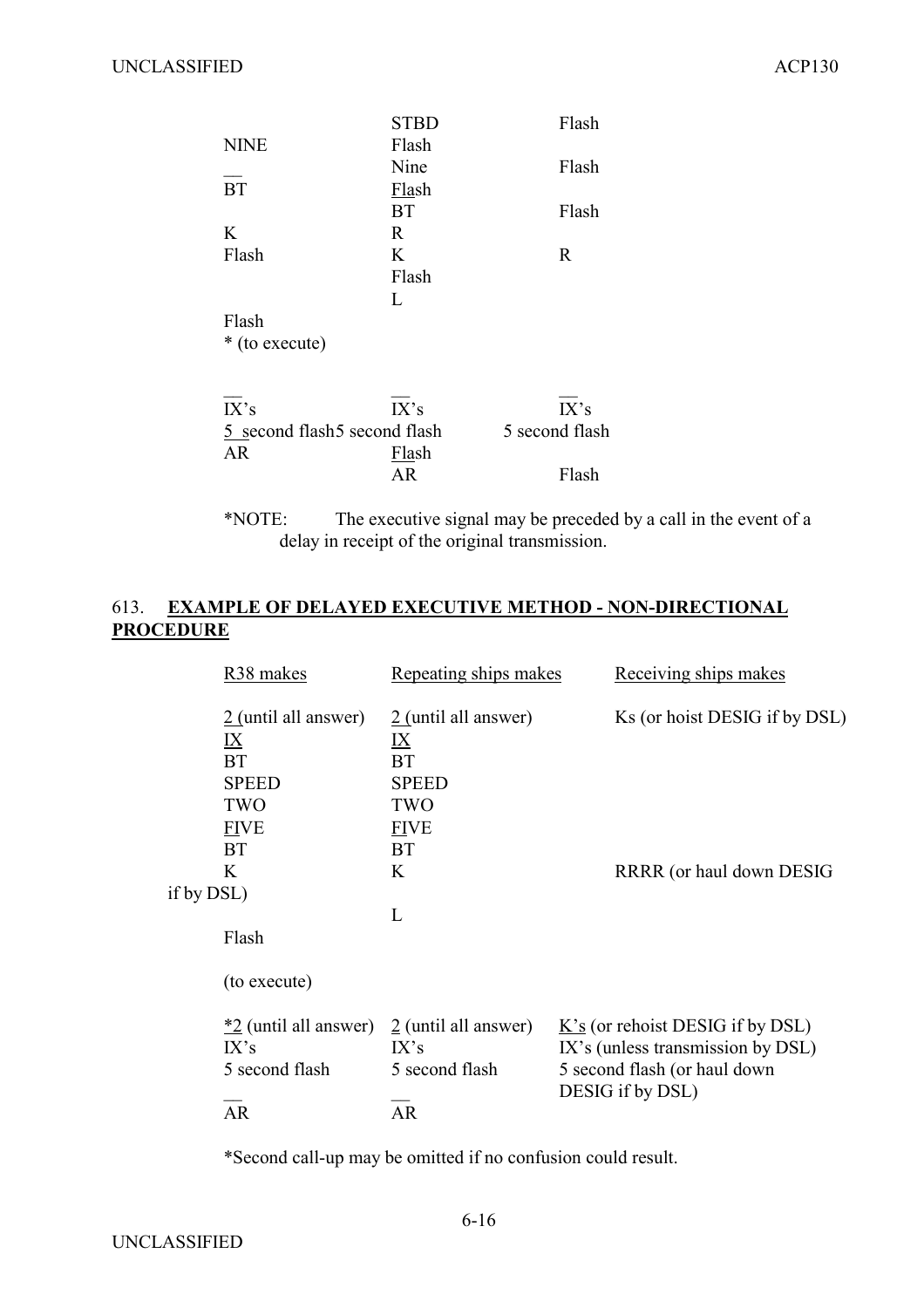# 614. **IMMEDIATE EXECUTIVE METHOD**

a. The rules for immediate executive method are:

 $\frac{1}{2}$  ,  $\frac{1}{2}$  ,  $\frac{1}{2}$  ,  $\frac{1}{2}$  ,  $\frac{1}{2}$  ,  $\frac{1}{2}$  ,  $\frac{1}{2}$  ,  $\frac{1}{2}$  ,  $\frac{1}{2}$ (1) The text is to be sent twice, separated by IMI. The executive Signal, IX (5 second flash), is made at the end of this transmission.

(2) As receipts cannot be obtained before execution of the message, the use of immediate executive method must be authorized by the officer originating the message.

(3) Directional procedure may be used with a single ship. Non-directional procedure must be used if signalling two or more ships at night. Immediate executive method is not normally used during daylight, when signalling two or more ships, unless the originating ship is fitted with DSL.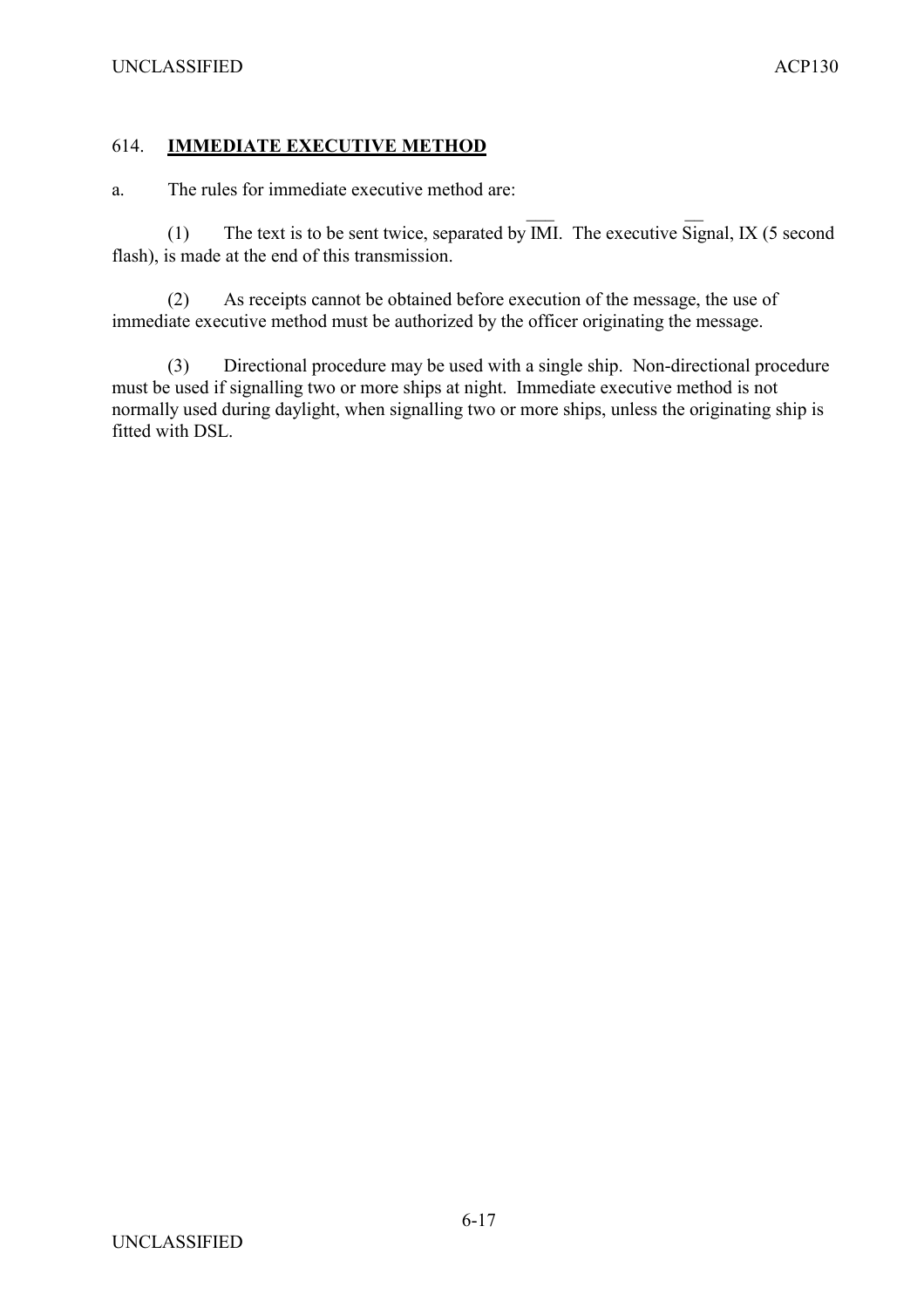(4) It is NOT to be used with directional flashing light when employing no response procedure.

| EXAMPLE | R62 makes          | C41 makes      |
|---------|--------------------|----------------|
|         | C41 until answered | K              |
|         | <u>IX</u>          | Flash          |
|         | <b>BT</b>          | Flash          |
|         | <b>SPEED</b>       | Flash          |
|         | <b>TWO</b>         | Flash          |
|         | <b>ZERO</b>        | Flash          |
|         | IMI                | Flash          |
|         | <b>SPEED</b>       | Flash          |
|         | <b>TWO</b>         | Flash          |
|         | ZERO               | Flash          |
|         | BT                 | Flash          |
|         | IX's               | IX's           |
|         | 5 second Flash     | 5 second Flash |
|         | K                  | R              |
|         | Flash              |                |

# 615. **EXAMPLE OF IMMEDIATE EXECUTIVE METHOD**

a. B23 transmits TURN STBD NINE by immediate executive methods using non-directional procedure.

| B23 makes                 | Repeating ships makes  | Receiving ships makes                           |
|---------------------------|------------------------|-------------------------------------------------|
| $2$ (until all answer)    | $2$ (until all answer) | Ks (or hoist DESIG if by DSL)                   |
| $\underline{\mathbf{IX}}$ | <u>IX</u>              |                                                 |
| <b>BT</b>                 | ВT                     |                                                 |
| <b>TURN</b>               | <b>TURN</b>            |                                                 |
| <b>STBD</b>               | <b>STBD</b>            |                                                 |
| <b>NINE</b>               | <b>NINE</b>            |                                                 |
| IMI                       | IMI                    |                                                 |
| <b>TURN</b>               | <b>TURN</b>            |                                                 |
| <b>STBD</b>               | <b>STBD</b>            |                                                 |
| <b>NINE</b>               | <b>NINE</b>            |                                                 |
| BT                        | BT                     |                                                 |
| IX's                      | IX's                   | IX's (unless transmission is by DSL)            |
| 5 second flash            | 5 second flash         | 5 second flash (or haul down DESIG<br>if by DSL |
| K                         | K                      | RRRR (unless transmission is by DSL)            |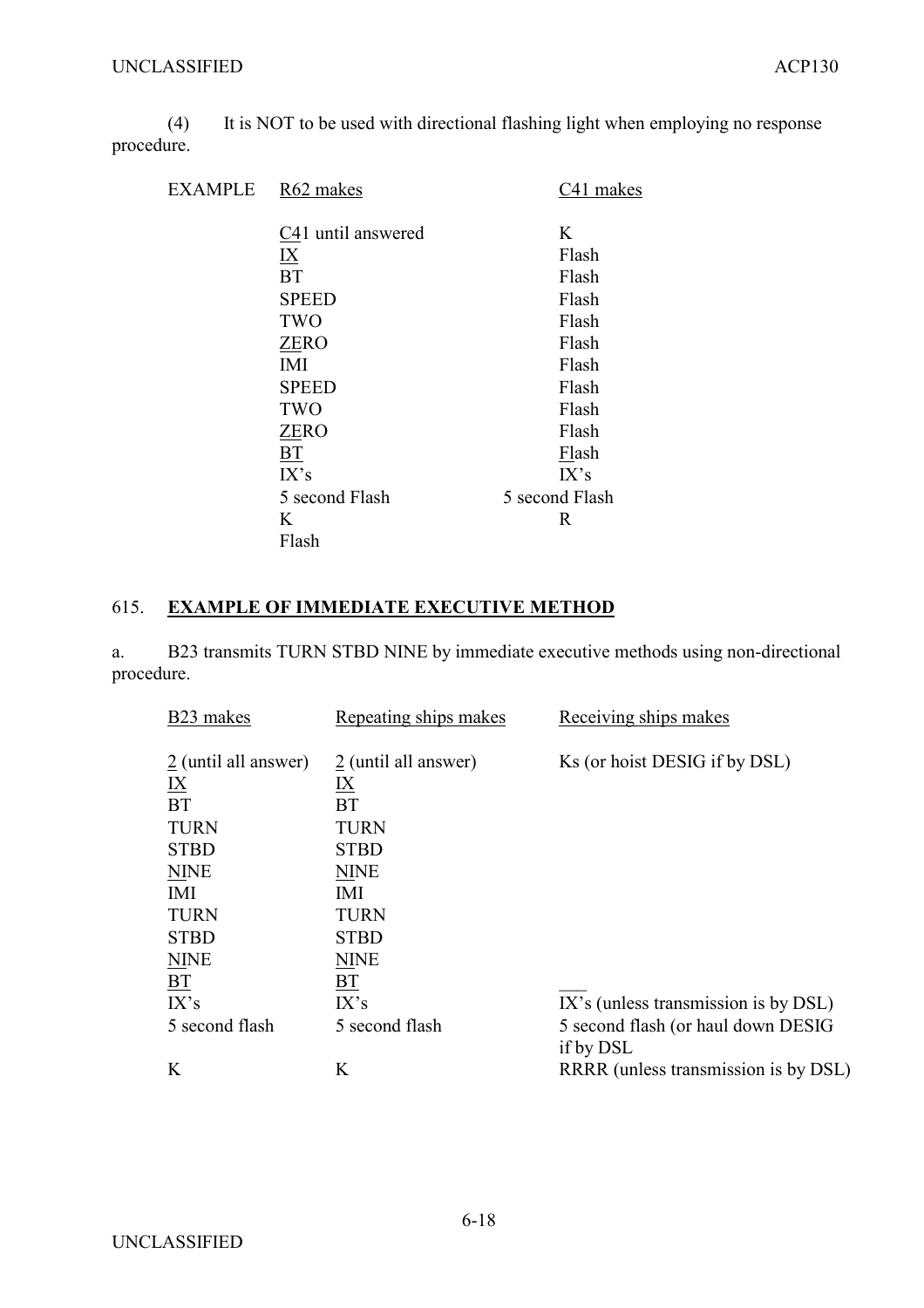b. R38 transmits CORPEN STBD NINE by the IMMEDIATE EXECUTIVE method.

| R <sub>38</sub> makes                           | C <sub>46</sub> makes                           |  |  |
|-------------------------------------------------|-------------------------------------------------|--|--|
| C46 (until answered)                            | K                                               |  |  |
| $\overline{\mathbf{I}}$ X                       | Flash                                           |  |  |
| <b>BT</b>                                       | Flash                                           |  |  |
| <b>CORPEN</b><br><b>STBD</b>                    | Flash                                           |  |  |
| <b>NINE</b>                                     | Flash                                           |  |  |
| <b>IMI</b>                                      | Flash                                           |  |  |
| <b>CORPEN</b>                                   | Flash                                           |  |  |
| <b>STBD</b>                                     | Flash<br>Flash                                  |  |  |
| <b>NINE</b>                                     | Flash                                           |  |  |
| <b>BT</b>                                       | Flash                                           |  |  |
| $\overline{IX}$ $\overline{IX}$ $\overline{IX}$ | $\overline{IX}$ $\overline{IX}$ $\overline{IX}$ |  |  |
| 5 Second Flash<br><b>AR</b>                     | 5 Second Flash                                  |  |  |
|                                                 | Flash                                           |  |  |

# 616. **EXAMPLE OF VERIFICATION AND CORRECTION - EXECUTIVE METHOD MESSAGES**

a. R38 has made by delayed executive method to all ships TURN STBD TWO TACK SPEED EIGHT.

R21 requests verification of TURN STBD TWO

| R <sub>21</sub> makes | R <sub>38</sub> makes |
|-----------------------|-----------------------|
| R38 (until answered)  |                       |
| <b>BT</b>             | K                     |
|                       | Flash                 |
| J                     | Flash                 |
| <b>TURN</b>           |                       |
|                       |                       |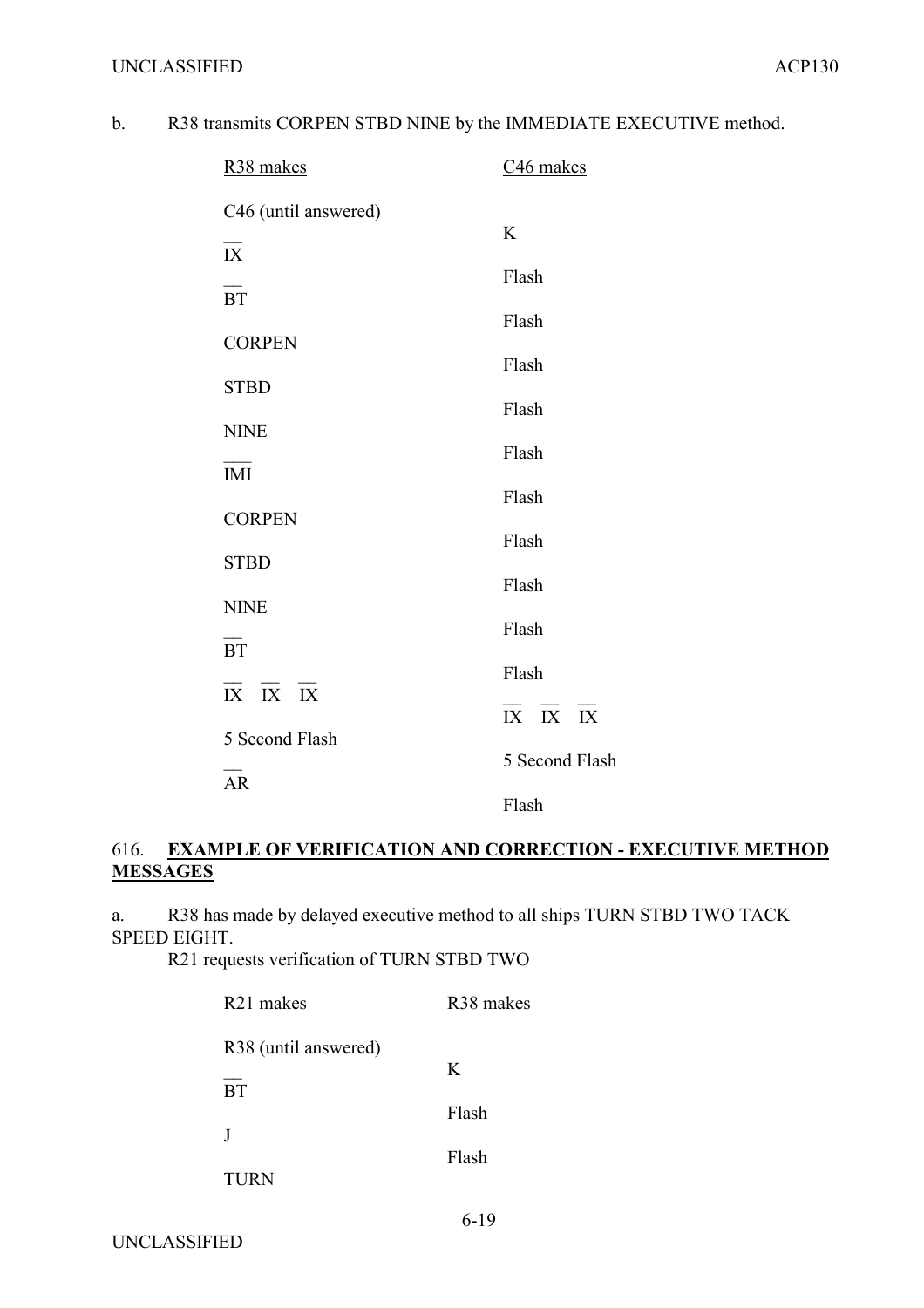|             | Flash |
|-------------|-------|
| <b>STBD</b> | Flash |
| <b>TWO</b>  | Flash |
| <b>BT</b>   |       |
| 1358Z       | Flash |
|             | Flash |
| K           | R     |
| Flash       |       |

R38 confirms with his Commanding Officer that the message is correct as originally transmitted:

| R <sub>38</sub> makes | R <sub>21</sub> makes |  |
|-----------------------|-----------------------|--|
| R21 (until answered)  | K                     |  |
| <b>BT</b>             | Flash                 |  |
| $\overline{C}$        | Flash                 |  |
| <b>TURN</b>           | Flash                 |  |
| <b>STBD</b>           | Flash                 |  |
| <b>TWO</b>            | Flash                 |  |
| <b>BT</b>             | Flash                 |  |
| 1405Z                 | Flash                 |  |
| K                     | $\mathbf R$           |  |
| Flash                 |                       |  |

b. If the message or portion of the message is found to be incorrect, the whole message or portion must be cancelled to all addressees and a new message transmitted. (The new message may be made and executed before the incorrect message is cancelled in those cases when speed is vitally important.)

R38 makes Receiving ships makes

2 (until all answer)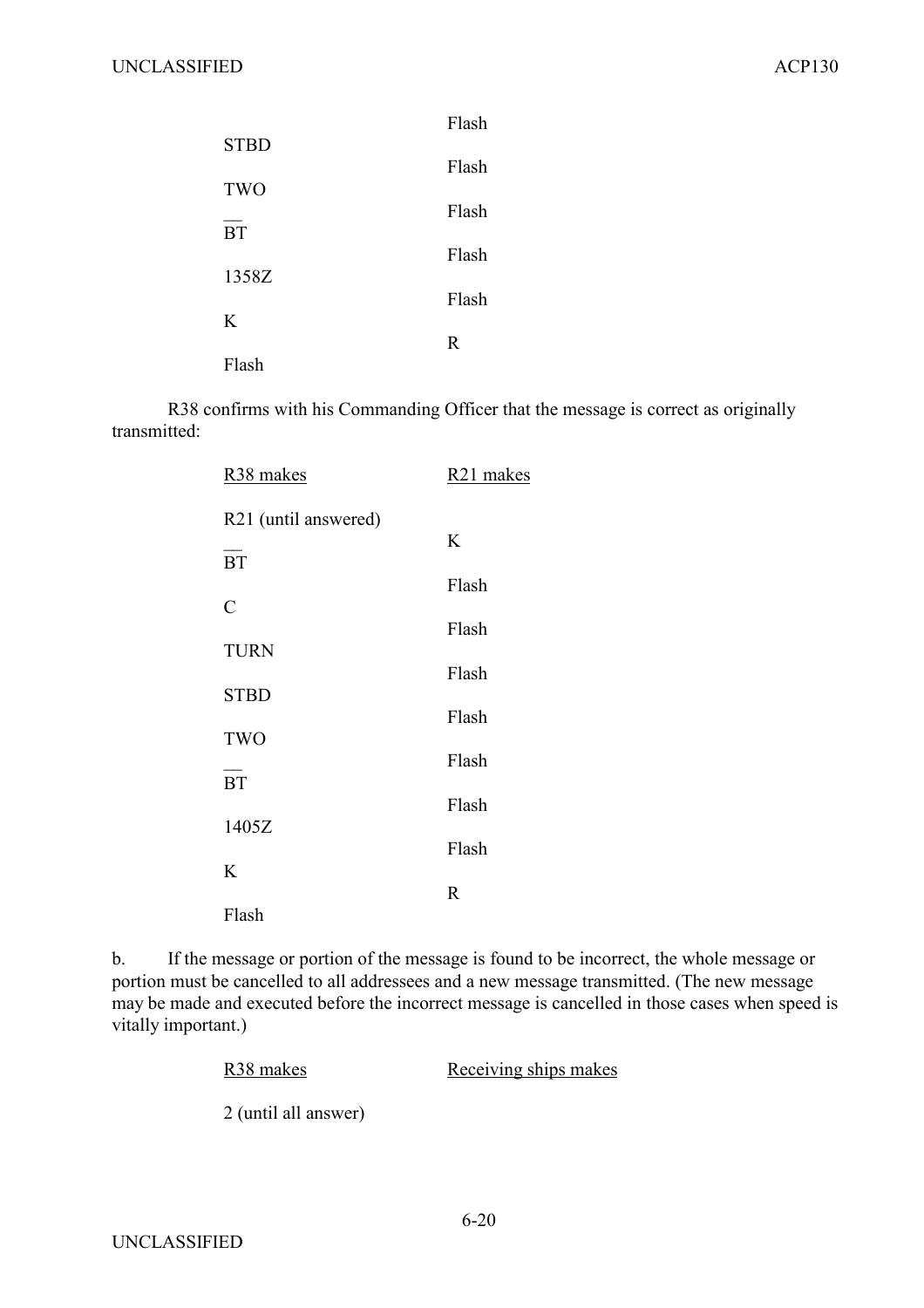|                         | Ks          |
|-------------------------|-------------|
| <b>BT</b>               |             |
| <b>NEGAT</b>            |             |
| <b>TURN</b>             |             |
| <b>STBD</b>             |             |
| <b>TWO</b>              |             |
| <b>BT</b>               |             |
| 1458Z                   |             |
| K                       |             |
|                         | <b>RRRR</b> |
|                         |             |
| 2 (until all answer)    |             |
|                         | Ks          |
| $\underline{\text{IX}}$ |             |
| <b>BT</b>               |             |
| <b>TURN</b>             |             |
| <b>PORT</b>             |             |
| <b>TWO</b>              |             |
| <b>BT</b>               |             |
| K                       |             |
|                         | RRRR        |

The two signals TURN PORT TWO and SPEED EIGHT are unexecuted and may be executed together or singly in the normal manner.

### 617. **CANCELLING MESSAGES**

a. Once the executive signal has been made, a message cannot be cancelled.

b. An executive method message awaiting execution can only be cancelled by a separate nonexecutive method message.

c. To cancel all messages awaiting execution, the prosign NEGAT is transmitted. NEGAT preceded by a call cancels all executive method messages addressed to that call.

EXAMPLE:

 $2$  DE C36 BT NEGAT BT 1512Z K

 $\frac{1}{2}$  , where  $\frac{1}{2}$ 

d. To cancel only one, or a portion of several messages awaiting execution, the prosign NEGAT must be followed by identification data, consisting of a repetition of the text which it is desired to cancel.

EXAMPLE: The following message is awaiting execution:

2 DE C23 IX BT FORM ONE TACK TURN STBD ONE EIGHT BT K

 $\frac{1}{2}$  , which is a set of the set of the set of the set of the set of the set of the set of the set of the set of the set of the set of the set of the set of the set of the set of the set of the set of the set of the

UNCLASSIFIED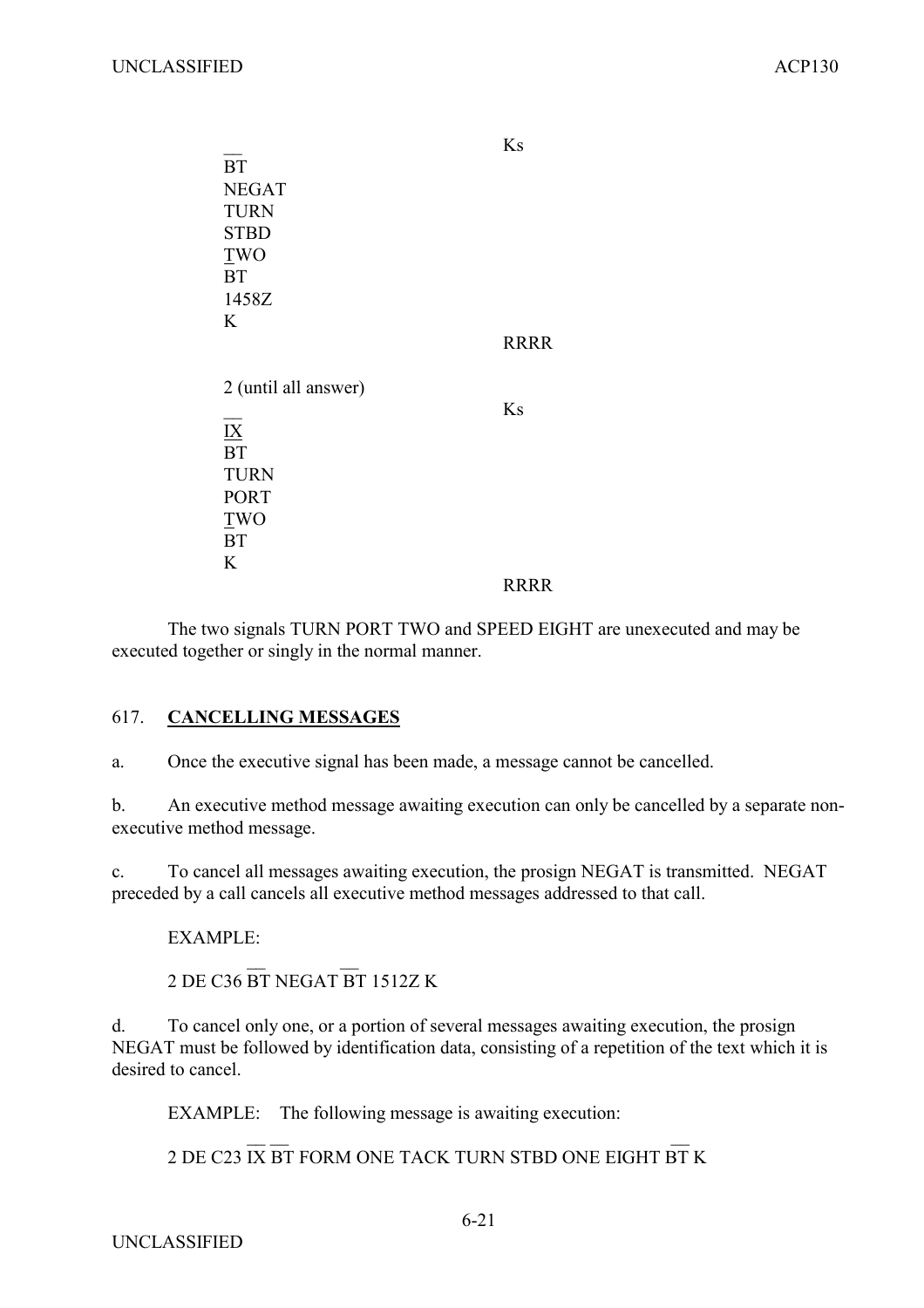# To cancel TURN STBD ONE EIGHT, C23 transmits:

### $\mathcal{L}_\mathcal{L}$  , where  $\mathcal{L}_\mathcal{L}$  and  $\mathcal{L}_\mathcal{L}$  and  $\mathcal{L}_\mathcal{L}$ 2 DE C23 BT NEGAT TURN STBD ONE EIGHT BT 1212Z K (or AR)

e. When a message is awaiting execution and a portion of it has been cancelled or executed only the remainder of that message is considered to be outstanding.

### 618. **FLASHING WITH AIRCRAFT**

a. When flashing with aircraft, the following points must be borne in mind:

(1) Flashing is only possible when the aircraft is occupying certain positions relative to the line of sight from the station with which flashing is taking place; consequently, owing to the rapid movement of the aircraft, the signaler may find that the time that the aircraft is in a favorable signalling position is very short.

(2) The signaler in an aircraft may not have anyone to write down the message for him. He may have to read the whole of the message, and write it down from memory, or write down each word before sending a flash. It may therefore be advisable with long messages to use double-flash procedure.

(3) The aircraft should be maneuvered into a favorable position for the signaler to have an unobstructed view for as long a period as possible.

(4) Accurate training of the light at all times by the sending operator is of the utmost importance.

### b. Calling.

 $\mathcal{L}=\mathcal{L}$ (1) Aircraft are called by means of AA, the unknown station call.

(2) Many aircraft cannot signal by flashing and an answer should not always be expected. If no answer is seen, the message is to be made through at least twice, repetitions being preceded by IMI. Receipt may be indicated by the aircraft rocking its wings.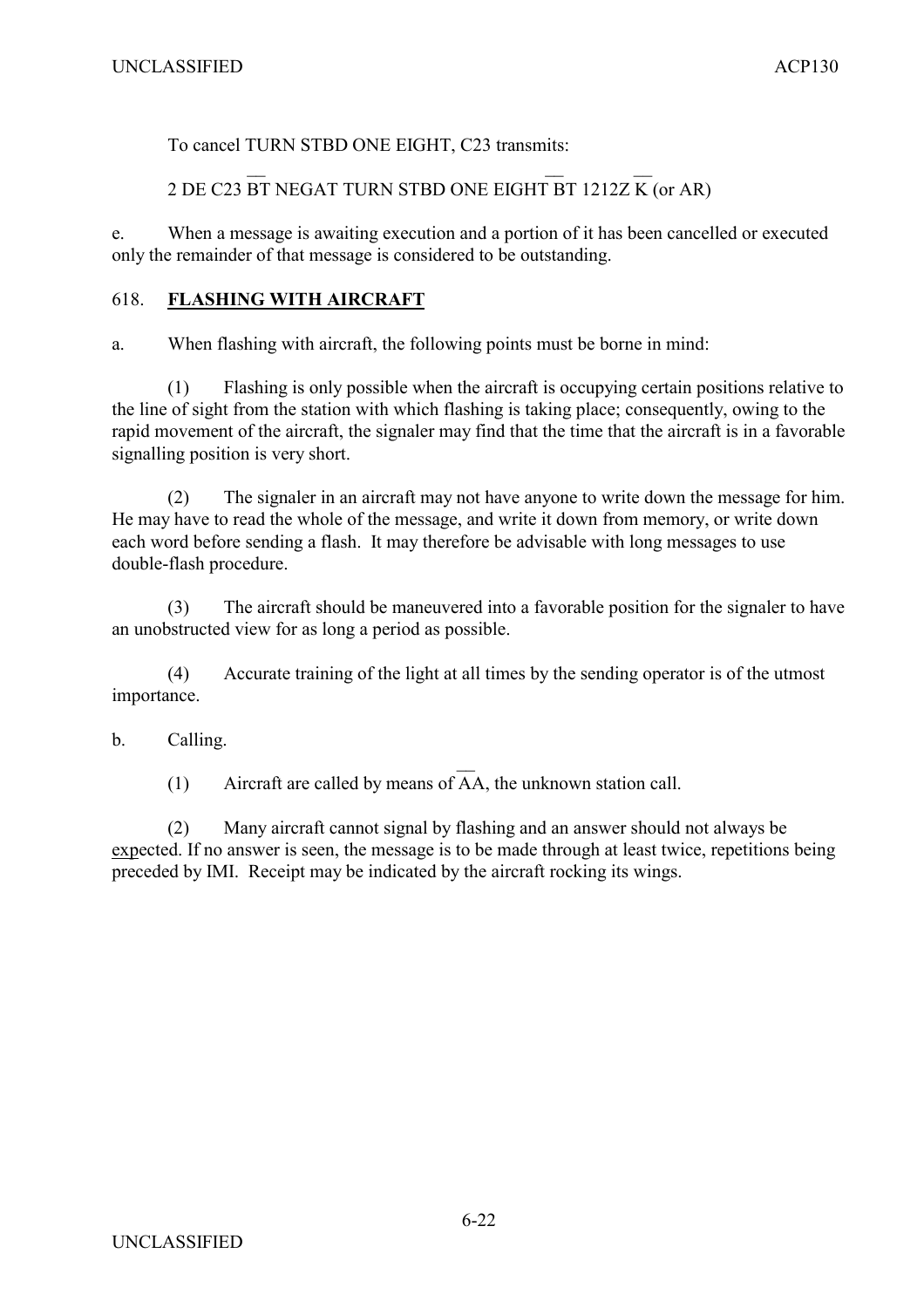# **CHAPTER 7**

### **SEMAPHORE**

### 701. **GENERAL**

a. Standard semaphore apparatus consists of two hand flags, generally 15 to 18 inches square, of design similar to either flags OSCAR or PAPA, attached to staffs about 22 inches long.

b. The standard semaphore characters are illustrated in Figure I.

### 702. **TRANSMITTING**

a. Care is to be exercised in selecting the position from which to send a semaphore message, in order that a good background may be obtained.

b. The characters are to be formed in the same plane as the sender's shoulders with staffs at their full extent, forefingers along the staffs. When making the front sign, the flags should be crossed in front of the body.

c. A distinct pause is to be made at each character according to the rate of sending. When transmitting prosigns, operating signals and abbreviations, this pause is to be of double duration. A double duration pause at each character is also recommended when transmitting coded groups.

d. The front sign is made at the end of each word, group, prosign or operating signal. Where double letters occur, the arms are to be dropped to the front sign after the first letter is made, and then moved to the second letter without pausing.

### 703. **RATE OF SIGNALLING**

a. Semaphore messages should be transmitted at a rate consistent with the capabilities of the receiving operator.

b. Semaphore messages being transmitted to more than one receiving station should always be made at a moderate rate by the originating ship and by ships relaying.

### 704. **READING**

a. The direction sign shows the direction of transmission.

b. The characters as a general rule are made facing the ships called.

### 705. **SIGNALLING PROSIGNS AND OPERATING SIGNALS**

 $\mathcal{L}$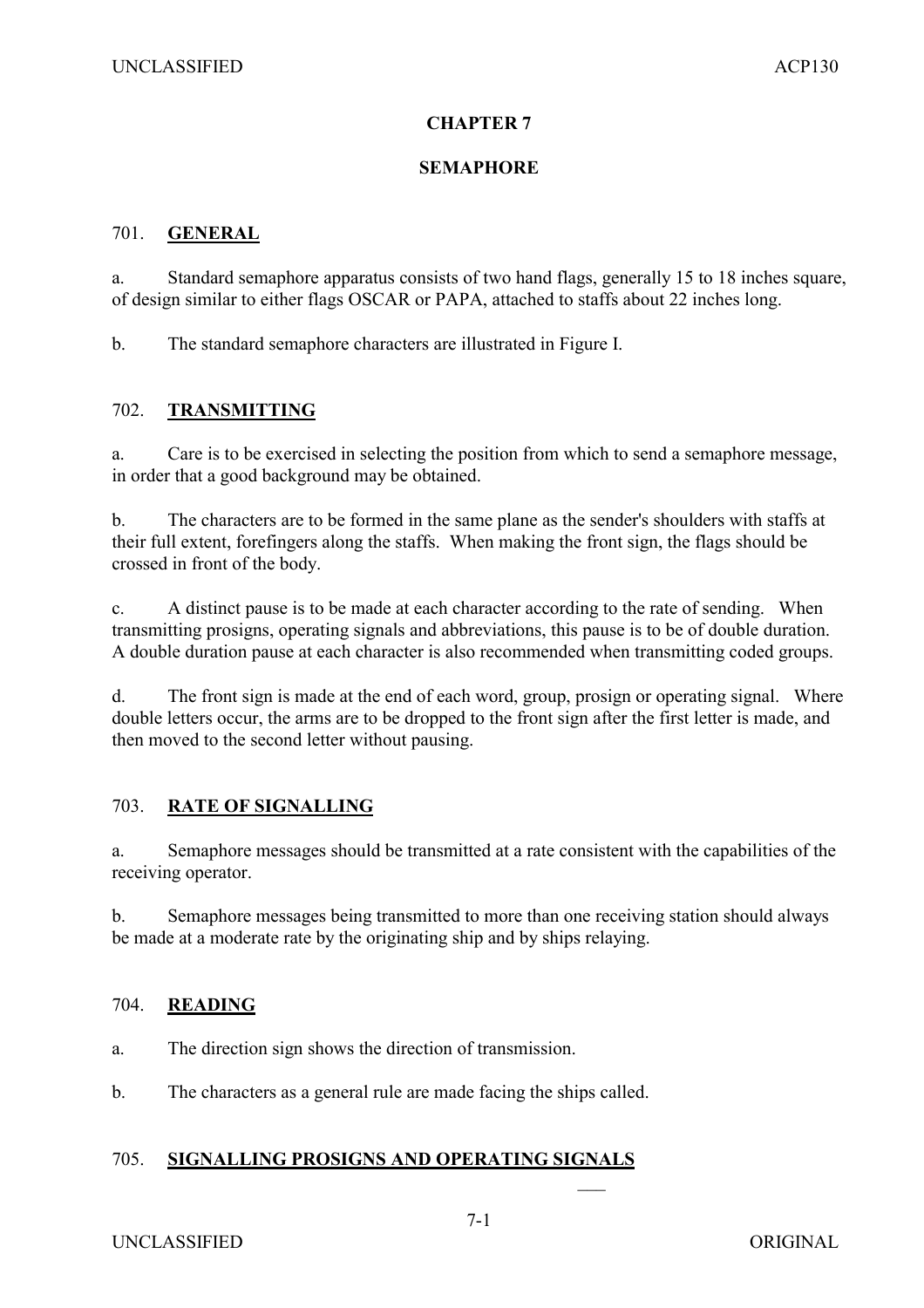Prosigns and operating signals are signaled as groups, e.g., FM, IMI, QRK.

# 706. **NUMERALS**

Numerals occurring in all components of a semaphore message shall be spelled out. If it is desired that numerals be recorded as digits they shall be preceded and followed by the numerals sign, except in the heading and ending where numerals or numeral pennants are always recorded as digits.

# 707. **TRANSMISSION OF SIGNALS FROM A SIGNAL BOOK**

- a. In the heading.
	- (1) Letters will be sent as characters.
	- (2) Numerals or numeral pennants will be spelled out but recorded as digits.
- b. In the text.
	- (1) Letters and numerals comprising a signal group will be spelled out.
	- (2) Call signs will be transmitted in accordance with paragraph 206.b.
	- (3) The use of the executive method by semaphore is not authorized.

### 708. **SPECIAL CHARACTERS**

a. Answering Sign - Used as an answer to a call. If necessary, the answering sign may be preceded by a call sign to denote the station answered.

b. Attention Sign - Used as a preliminary call by semaphore and to establish communication.

c. Direction Sign - Used after the attention sign to indicate the direction of transmission.

d. Front Sign - See subparagraph 702.d.

e. Numeral Sign - Used before and after each group of numerals, or groups of mixed letters and numerals in the text which are to be recorded and counted as a single group consisting of letters and digits.

f. Separative Sign - The separative sign in semaphore is a special character made by sending the characters II as one group. It is used in accordance with paragraph 321.

g. The following examples illustrate the use of these signs which are indicated as follows:

Attention - Asterisk (\*) Numeral - Number Sign (#)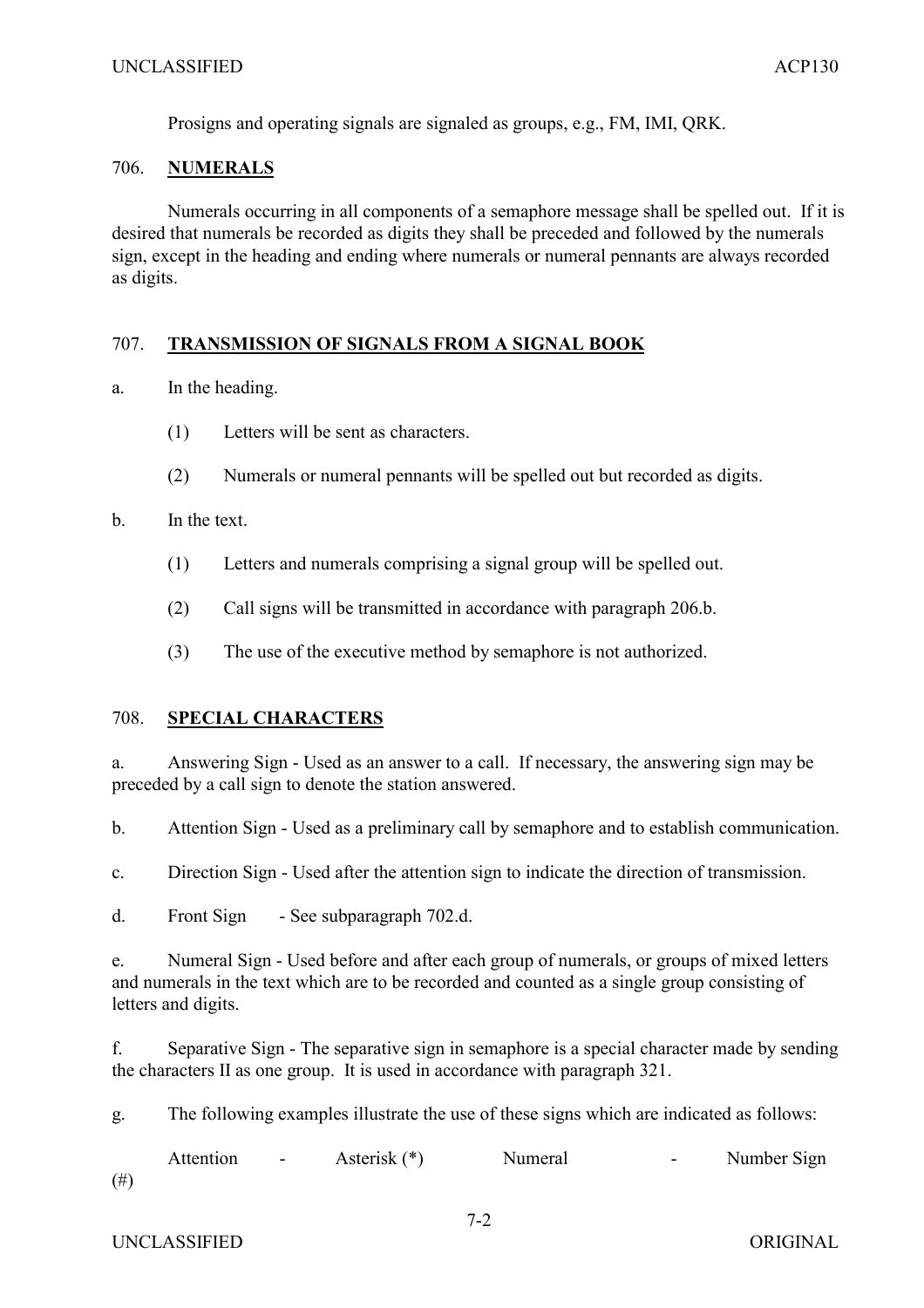| Front      | $\sim$ 100 $\sim$ | $\text{Colon}$ (:) | Direction | $\sim$ | Percent Sign $(\% )$ |
|------------|-------------------|--------------------|-----------|--------|----------------------|
| Separative | $\sim$            | Hyphen $(-)$       |           |        |                      |

(1) Message transmitted in abbreviated form. Message is addressed to C19 and was originated and transmitted by D26:

> \*  $: 9/0 : -$ FM : D : TWO : SIX: - : TO : C : ONE : NINE  $BT:$ SEARCH : AREA : ONE : TWO : BRAVO : COMPLETING : NOT : LATER : THAN : ONE : EIGHT : ZERO : ZERO : ZULU : # :  $BT:$ SEARCH : AREA : ONE : TWO : BRAVO : COMPLETING : NOT : LATER : THAN : ONE : EIGHT : ZERO : ZERO : ZULU : # : BT : ONE : TWO : FIVE : ZERO : Z :  $K:$

Recorded as:

FM Dp2p6 - TO Cplp9 BT SEARCH AREA ONE TWO BRAVO COMPLETING NOT LATER THAN 18ØØZ BT 125ØZ K

(2) Message transmitted in plaindress form. Message is addressed to D76 and F43 and was originated and transmitted by R72:

> $* : 9/0 :$ - : P : - : ONE : SIX : ONE : SEVEN : ONE : EIGHT : Z : - : FM : R : SEVEN : TWO : -:  $TO \cdot D \cdot SEVEN \cdot SIX \cdot - \cdot$ INFO : F : FOUR : THREE : GR : FOUR :  $BT:$ AVOLO : TSAPI : HNUMY : ETERA :  $BT:$  $K:$

Message recorded as:

- P - 161718Z - FM R72 - TO D76 - INFO F43 GR4 BT AVOLO TSAPI HNUMY ETERA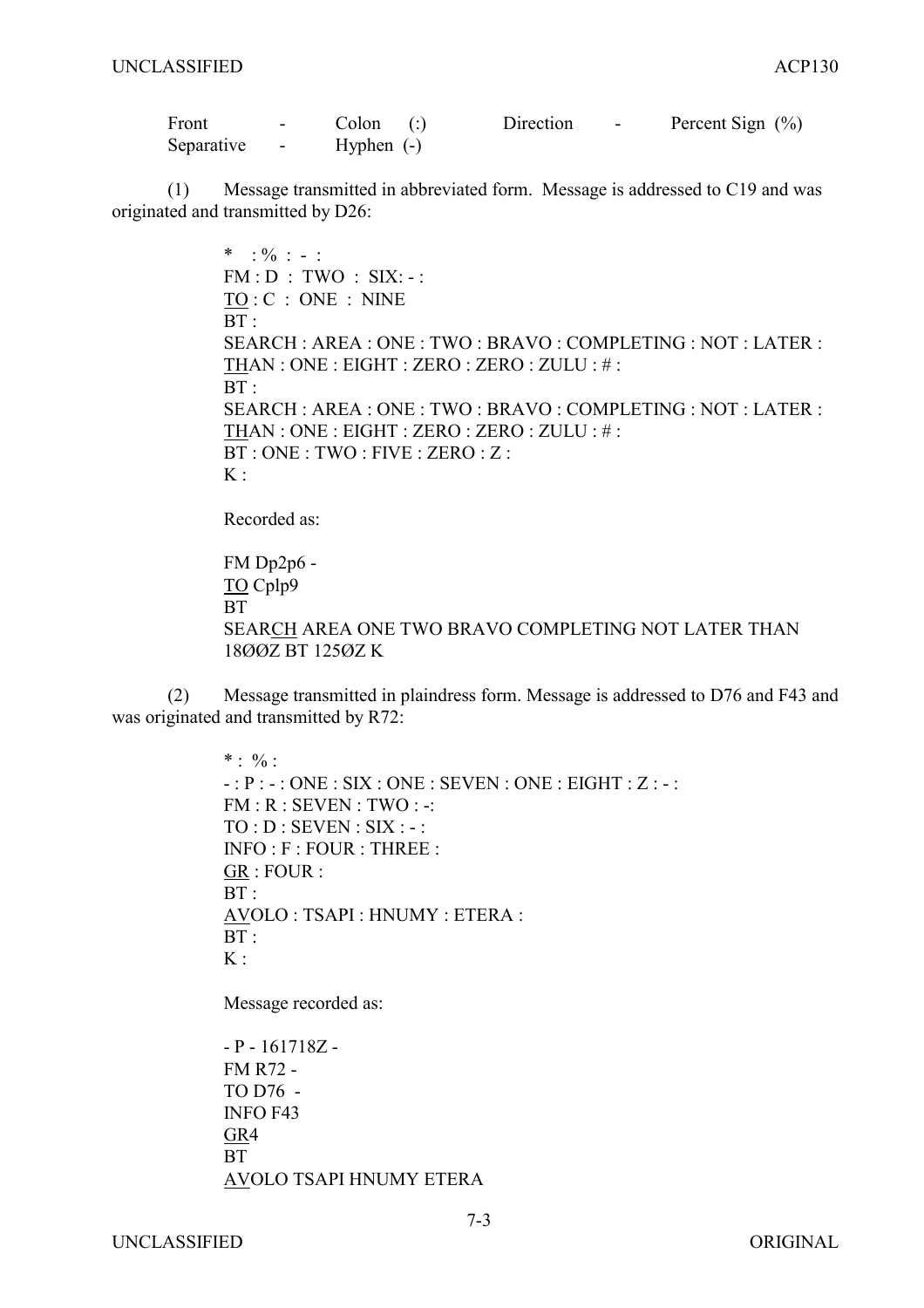**BT** K

(3) Groups containing mixed letters and numerals in the text are to be counted as one group.

> Transmitted: LIMA · FOUR · HOTEL · TWO · # · Written: L<sub>4H2</sub>

(4) Groups containing punctuation symbols authorized in paragraph 106.a.(2), in the text are to be counted as one group.

> Transmitted: # : ONE : TWO : FIVE : XE : THREE : # : AND : XE : OR : # : FIVE : SIX : SEVEN : XE : ALFA : BRAVO :  $EIGHT \cdot AAA \cdot SIX \cdot # \cdot$

Written: 125/3 and/or 567/AB8.6 (3 groups)

NOTE:When checking group count (see paragraph 413.b), groups such as those shown in examples (3) and (4) above will be indicated by the first effective letter or numeral in the group.

# 709. **SPECIAL SEMAPHORE ABBREVIATIONS**

a. Move Signs - Used by receiving station to direct the sender to move to a better sending position. They are:

- MD Move down.
- ML Move to your left, as you face me.
- MR Move to your right, as you face me.
- MU Move up.

b. The abbreviation SEM may be used in calling and answering by flashing that a semaphore message will follow, or that the transmitting station is to use semaphore.

# 710. **CALLING**

a. A call by semaphore is made by transmitting the call sign of the station called, or if practicable by just making the attention sign. It may be answered either by making the answering sign C by semaphore, or by transmitting the prosign K by flashing light or by hoisting ANS.

b. The call for a semaphore message may be made by flashing light, in which case it is answered by flashing light. After being answered by flashing light, the transmitting station then indicates that a semaphore transmission will follow by the use of the abbreviation SEM.

c. The call for a semaphore message may be made by flaghoist as follows: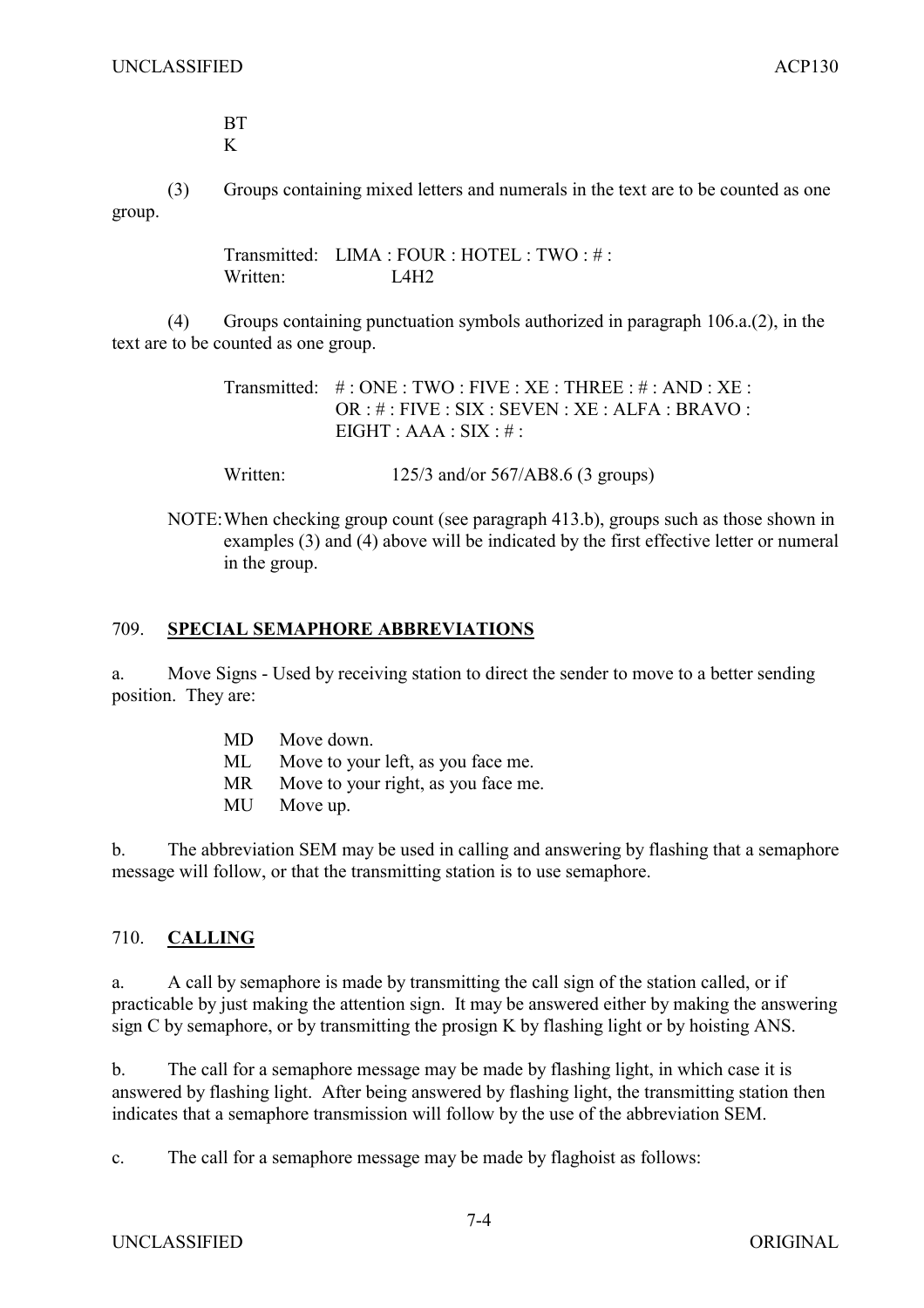- (1) The calling station hoists the call signs of the station called above flag JULIETT. When calling all ships and stations within visual range flag JULIETT may be used alone. DESIG hoisted below JULIETT indicates that a priority message awaits transmission. If it is desired to indicate any higher precedence the appropriate precedence prosign may be hoisted below DESIG.
- (2) The receiving ship hoists the call sign of the transmitting station above ANS at the dip when seen, close up when ready to receive, and hauls down to indicate receipt. When no confusion could arise, the call may be omitted.

# 711. **REPETITIONS**

The receiving station shall allow the transmitting station to complete the transmission of the message before requesting a repetition. Repetitions are obtained as described in Chapter 4.

### 712. **INTERRUPTION OF TRANSMISSION OR RECEPTION**

The transmitting station may dip the call signs of the receiving stations to indicate that he is required to wait; the receiving stations should then dip their answering hoists until the transmitting station again hoists the call signs close up. The transmitting station may also use the prosign AS; by semaphore as described in Chapter 3. The receiving stations may dip their answering hoists to indicate that they are unable to receive.

### 713. **RECEIPTING**

- a. Receipt for a semaphore message is given by:
	- (1) Making R by semaphore or flashing light.
	- (2) Hauling down the answering hoist.

# 714. **EXECUTIVE METHOD BY SEMAPHORE**

The use of the executive method by semaphore is not authorized.

# 715. **RELAY**

a. Where relay is involved, relaying stations should endeavor to pass on the message as rapidly as possible and should not wait for the original transmitting station to complete the message before commencing its retransmission.

b. A station which is repeating the message as received and which misses a portion may substitute the operating signal ZEP\* for the missing portion and proceed with the transmission. When the missing portion is obtained it is transmitted in the form of a correction.

### UNCLASSIFIED ORIGINAL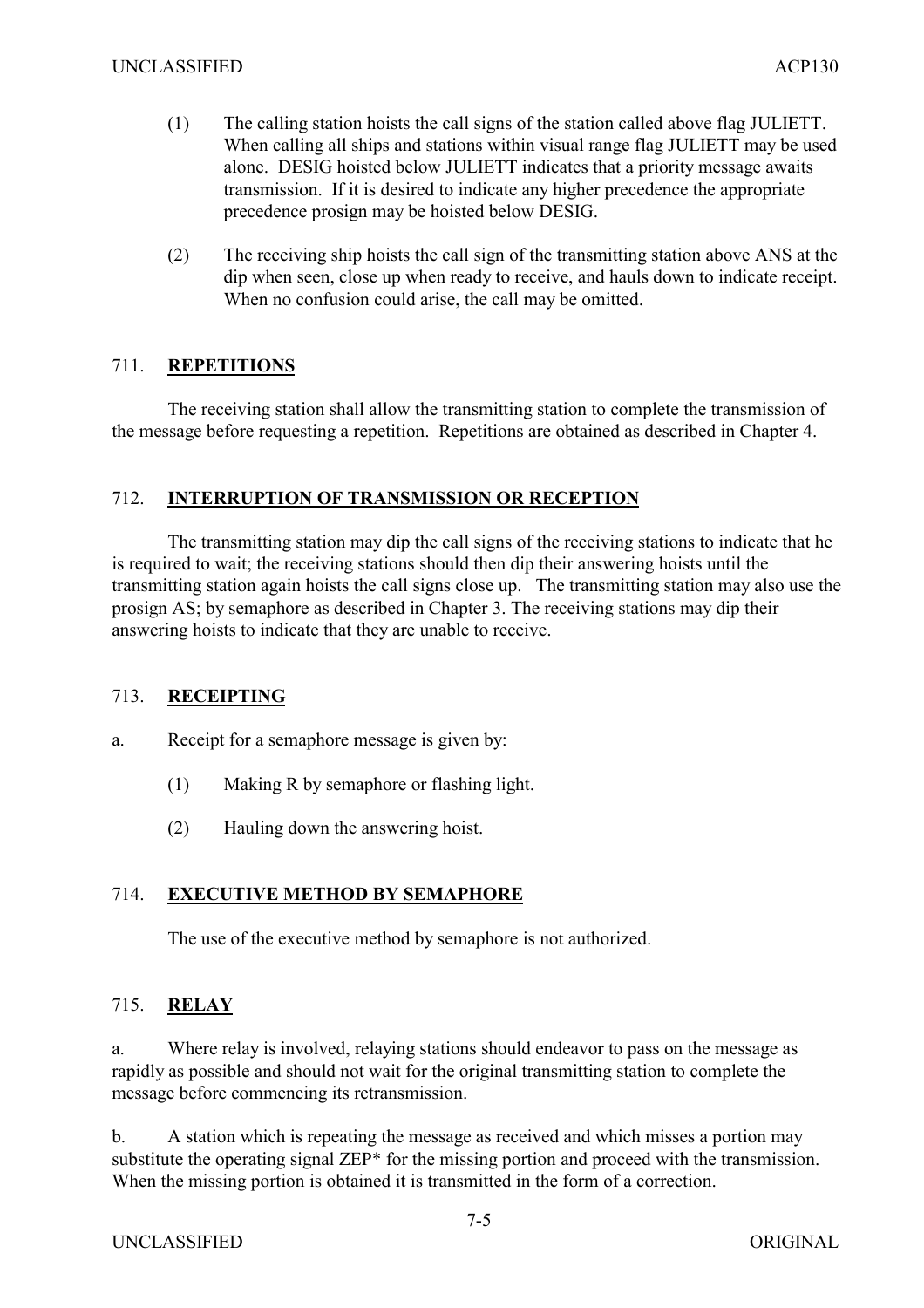\*ZEP means "This message (or message..... ) was incompletely received. Each word or group missed, which is indicated by position of ZEP in the message, will be forwarded as soon as obtained."

# 716. **EXAMPLES**

a. When calling and answering by flaghoist.

| <b>Transmitting Station</b><br>Hoists call signs of units for which<br>message is intended over JULIETT. If<br>calling all ships in visual range<br>JULIETT alone may be hoisted                                                 | <b>Receiving Stations</b>                                                                                                                                                                                                                                                                                                               |
|----------------------------------------------------------------------------------------------------------------------------------------------------------------------------------------------------------------------------------|-----------------------------------------------------------------------------------------------------------------------------------------------------------------------------------------------------------------------------------------------------------------------------------------------------------------------------------------|
|                                                                                                                                                                                                                                  | Hoists call sign of transmitting<br>station over ANS at the dip as soon as<br>seen and close up when ready to<br>receive. ANS alone may be used<br>when no confusion will result.                                                                                                                                                       |
| When all stations have hoisted ANS<br>close up commences transmission. If<br>transmission is temporarily interrupted<br>call should be dipped until ready to<br>resume.                                                          |                                                                                                                                                                                                                                                                                                                                         |
|                                                                                                                                                                                                                                  | Keeps ANS hoisted close up while<br>receiving, dips hoist if unable to<br>receive for any reason.                                                                                                                                                                                                                                       |
| Upon completion of single message<br>hauls down. If more than one message<br>makes B K by semaphore, dips hoist<br>until ready to send second message.<br>Hoists call close up and resumes<br>transmission. (see paragraph 309b) |                                                                                                                                                                                                                                                                                                                                         |
|                                                                                                                                                                                                                                  | Hauls down on receipt of single<br>message. It more than one message<br>dips hoist to receipt for the first<br>message and close up to indicate<br>readiness for next. Request for<br>repetitions and relaying of first<br>message may be initiated at this point<br>if normal transmission is not<br>interrupted. (see paragraph 309b) |
| Hauls down on completion of<br>transmission of last message.                                                                                                                                                                     |                                                                                                                                                                                                                                                                                                                                         |
|                                                                                                                                                                                                                                  | Dips hoist to indicate receipt of last<br>message. Hauls down when relaying<br>responsibilities completed. No ship<br>will haul down until all messages are<br>completely received.                                                                                                                                                     |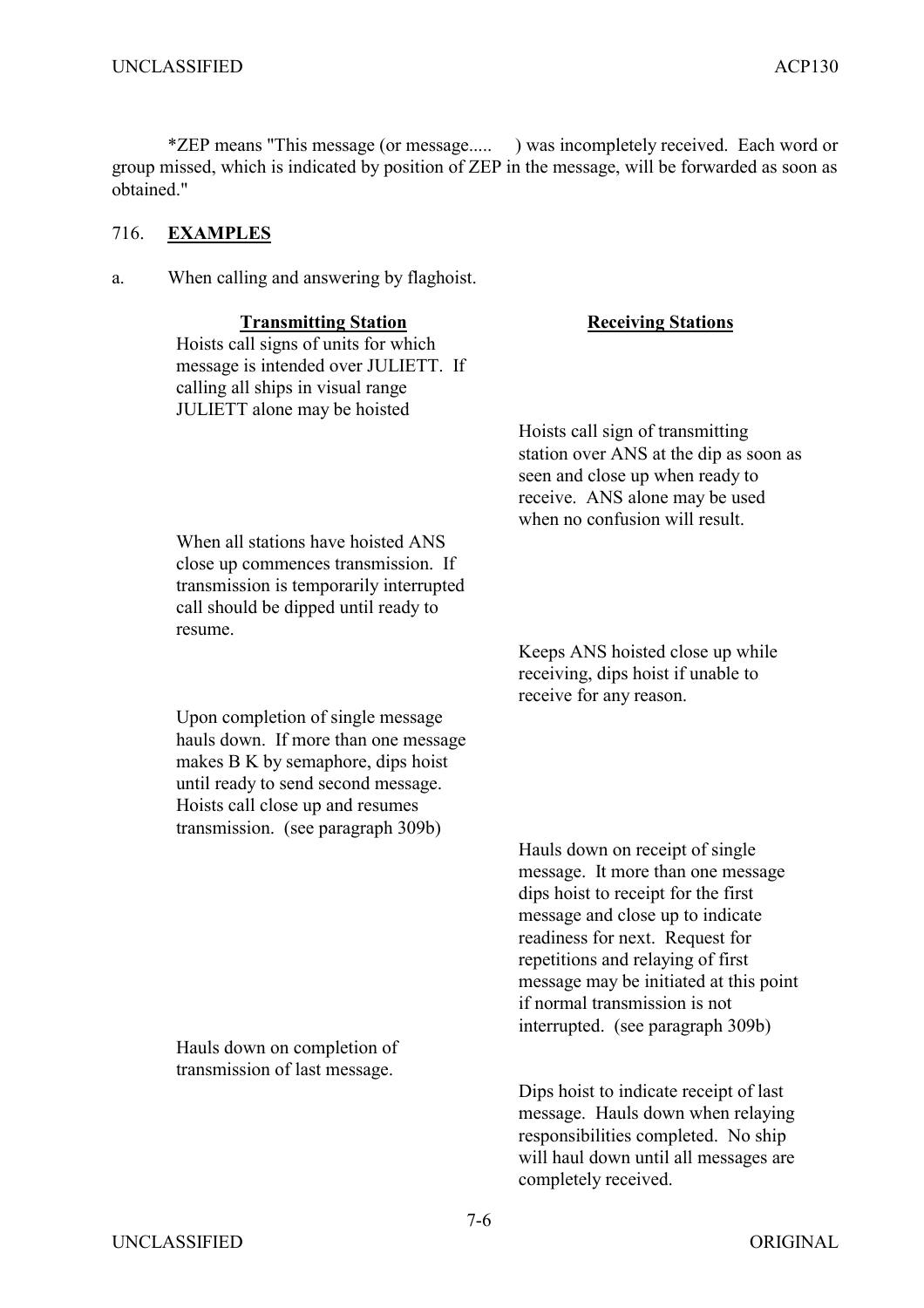b. When calling and answering by flashing light (one ship only).

|                  | <b>Transmitting Station</b>              | <b>Receiving Station</b>            |
|------------------|------------------------------------------|-------------------------------------|
|                  | Call by flashing light<br><b>SEM</b>     | Makes K                             |
|                  | Proceeds with message using<br>Semaphore | Makes K                             |
| $\overline{c}$ . | When calling and answering by semaphore. | Receipts by light or semaphore.     |
|                  | <b>Transmitting Station</b>              | <b>Receiving Station</b>            |
|                  | Makes call by semaphore                  | Makes C by semaphore or K by light. |
|                  | Proceeds with message using<br>Semaphore | Makes R by semaphore or light.      |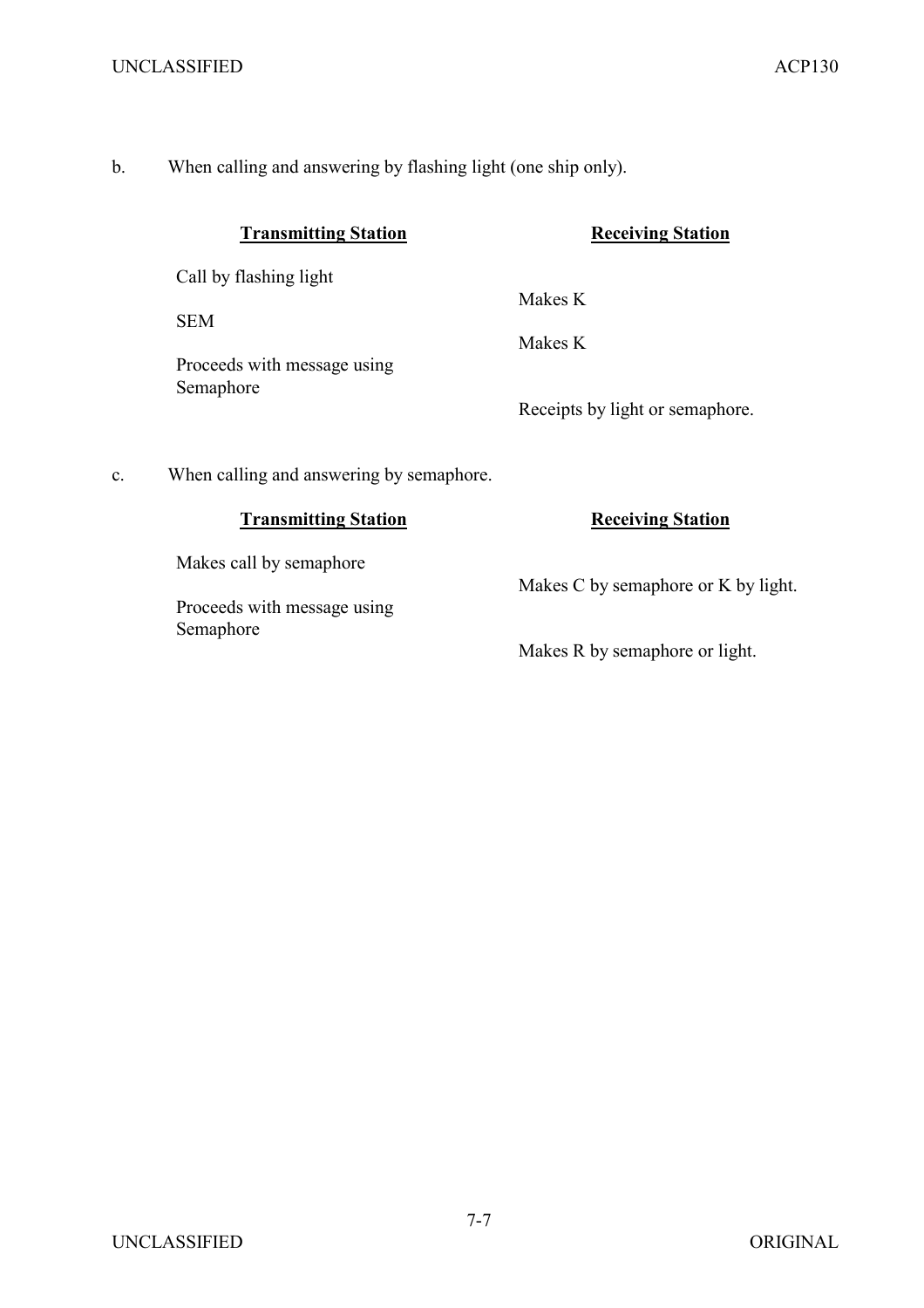## **CHAPTER 8**

# **FLAGHOIST**

## 801. **FLAGS AND PENNANTS**

Flags and pennants to be used in flaghoist communication are shown on Plate II.

## 802. **CALL SIGNS, ADDRESS GROUPS AND SEQUENCE NUMBERS**

a. Call signs, address groups and sequence numbers may be used in conjunction with signals from the Allied Maritime Tactical Signal Book or national or regional defense organization publications to complete, amplify or vary the meaning of signals as follows:

(1) To address ships, units or commands, in which case they precede the signal.

(2) To indicate or denote ships, units or commands referred to in the meaning of the signal, in which case they follow the entire signal.

## 803. **MESSAGE CONSTRUCTION**

A flaghoist message contains two parts - the heading and the text.

## 804. **THE HEADING**

The heading precedes the text and usually consists of only action addressees, although it may include information and exempted addressees.

## 805. **OMISSION OF ADDRESS**

a. The address may be omitted under the following circumstances:

(1) By the officer in Tactical Command (OTC) (in port the Senior Officer Present Afloat (SOPA) on signals addressed to all ships.

(2) By ships addressing the OTC who are in direct visual communication with him and no relay will be required, provided no confusion will result.

(3) By ships or commands on emergency alarm signals addressed to the OTC. (See paragraph 816.)

# 806. **MODIFICATION OF HEADING**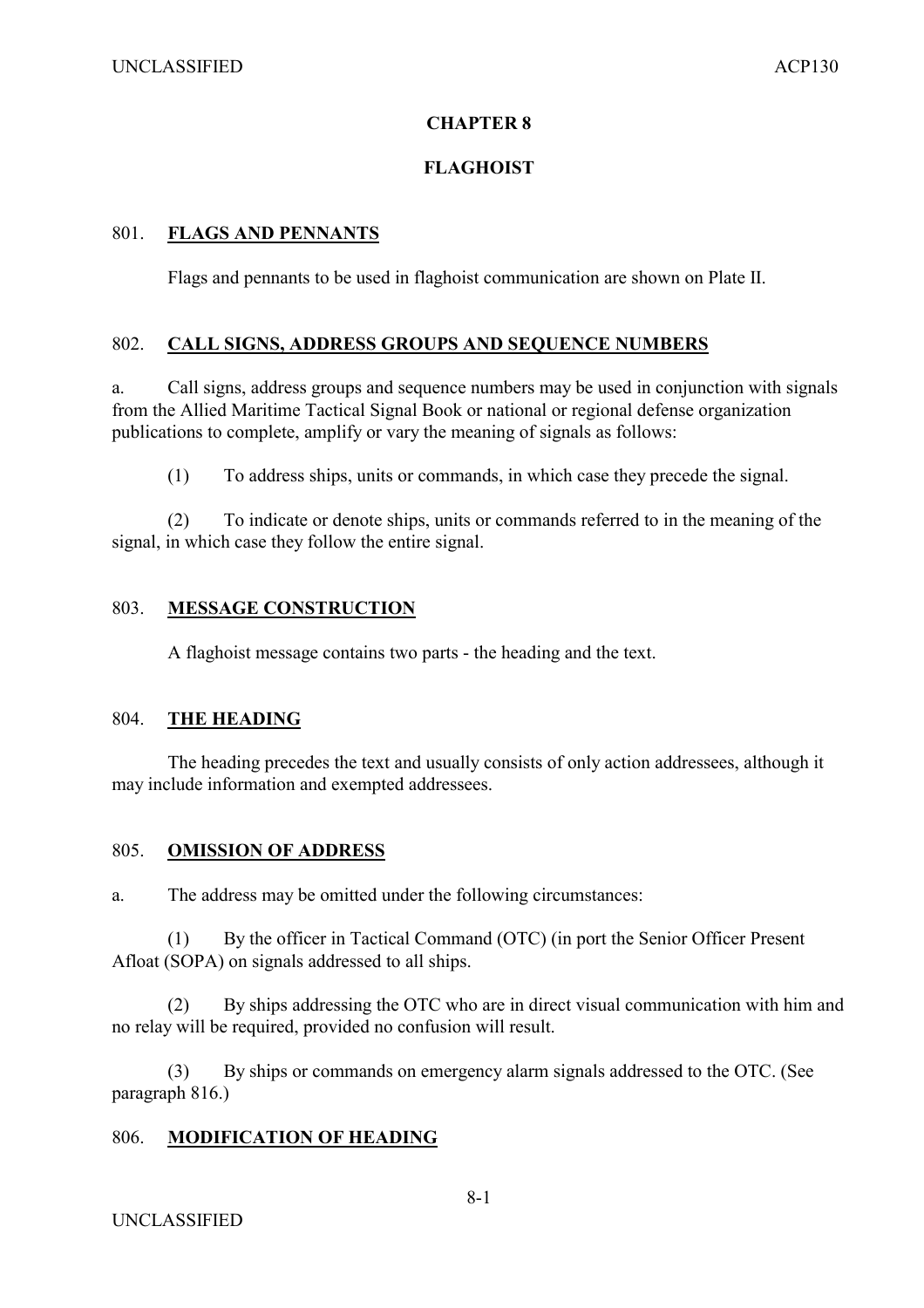a. The heading of a flag signal may be modified by use of the four substitutes as follows:

(1) FIRST SUB - over the call sign of the originator hoisted where best seen means: "The originator of this signal is....... Intervening ships relay this signal to the addressees or to the OTC if there is no addressee."

(2) SECOND SUB - in place of the address means: "For general information: no specific address; no answer required."

(3) THIRD SUB - preceding the address means: "This signal, in addition to being addressed to certain ships for action, is for general information and is to be relayed and answered as an 'all ships signal'."

(4) FOURTH SUB - at the yardarm means: "Accompanying signals are taken from ATP 2, VOL II" or national or regional defense organization publications.

#### 807. **CONSTRUCTION OF HEADING**

a. In constructing flaghoist calls, numerals are expressed by numeral pennants, except when numeral flags are specifically indicated.

b. In flaghoist signalling information and exempted addressees are indicated by flag and the NEGAT pennant respectively. A tackline must often be used to separate call signs to avoid ambiguous combinations of flags in heading and must always be used to separate W from the call sign preceding and/or following it in the same hoist.

(1) Action and information - In a flaghoist having both action and information addressees, the elements are arranged as follows:

(a) Call signs of action addressees.

(b) Flag W followed by call signs of information addressees.

EXAMPLE:

| <b>ACTION</b> | All ships under my tactical command |
|---------------|-------------------------------------|
| INFO          | Commander this Task Force           |
| <b>HOIST</b>  | pl TACK W TACK pØp6                 |

(2) Exemption - To exempt a station from a collective call sign used in a flaghoist heading, the elements are arranged as follows:

(a) Call signs of addressees.

(b) NEGAT followed by call signs of exempted addressees. (Exempted addressees do not answer and take no action.)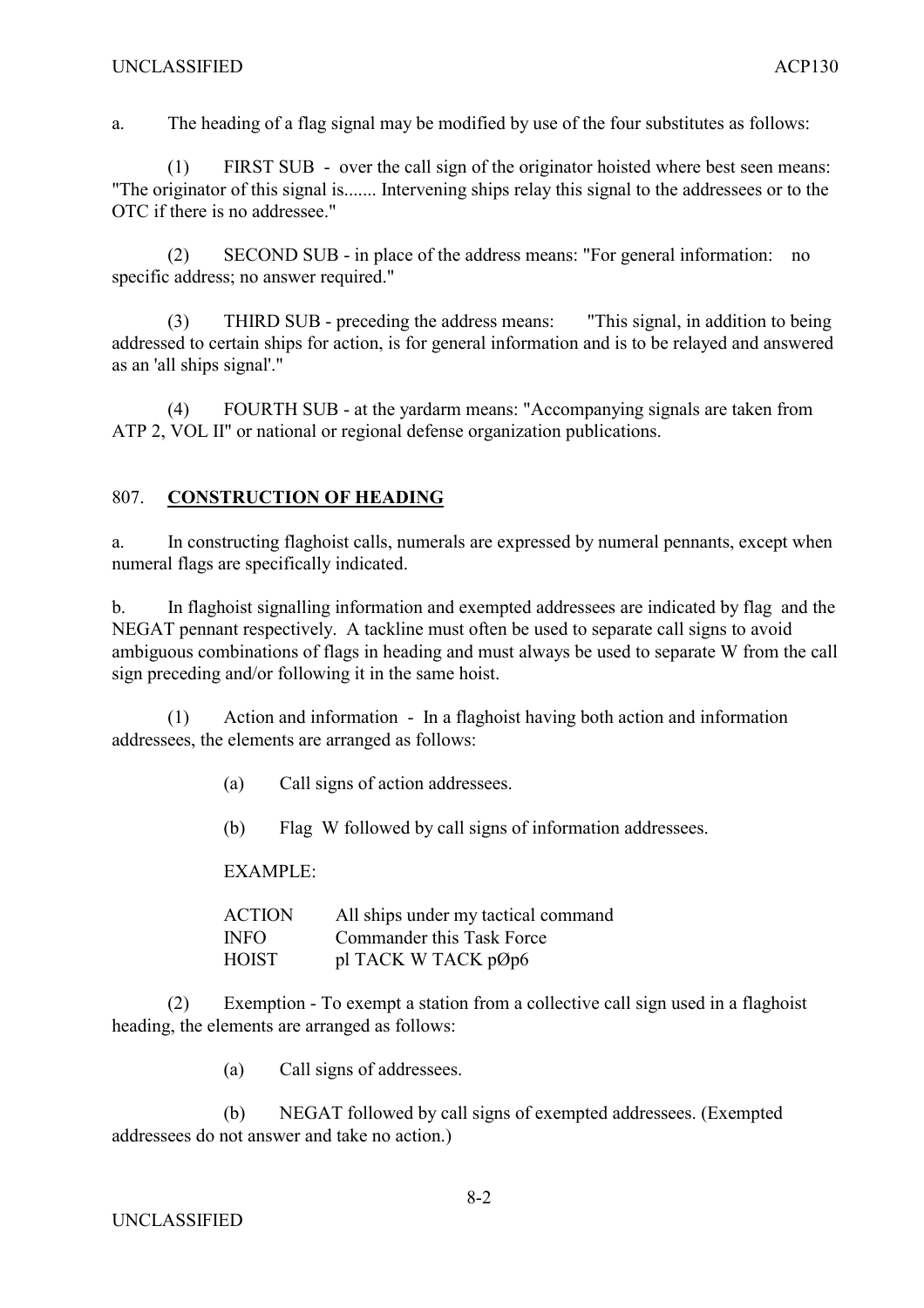#### EXAMPLE:

ACTION All ships under my tactical command EXEMPT Screen HOIST pl NEGAT p5

(3) Information and exemption - To indicate simultaneously information and exempted addressees, the elements are arranged as follows:

- (a) Call signs of action addressees.
- (b) Flag W followed by call signs of information addressees.

(c) NEGAT followed by call signs of exempted addressees. (Exempted addressees do not answer and take no action.)

#### EXAMPLE:

| <b>ACTION</b> | All ships under my tactical command |
|---------------|-------------------------------------|
| <b>INFO</b>   | Commander this Task Force           |
| EXEMPT        | Screen                              |
| HOIST         | pl TACK W TACK pØp6 NEGAT p5        |

(4) Information - To indicate information addressees only, flag W followed by call signs of information addressees may be used.

#### 808. **TEXT**

The text will consist of such prescribed signals and plain language as may be necessary to convey the subject matter expressed by the originator.

#### 809. **USE OF TACKLINE (TACK)**

a. A tackline is a length of halyard approximately six feet long; the exact length depends upon the size of flags in use. It is transmitted and spoken TACK, and is used:

(1) To avoid ambiguity. It separates signals or groups of numerals which, if not separated, could convey a different meaning from that intended.

(2) When, for the needs of a particular signal, the instructions order that a tackline be used.

#### 810. **HOISTING FLAG SIGNALS**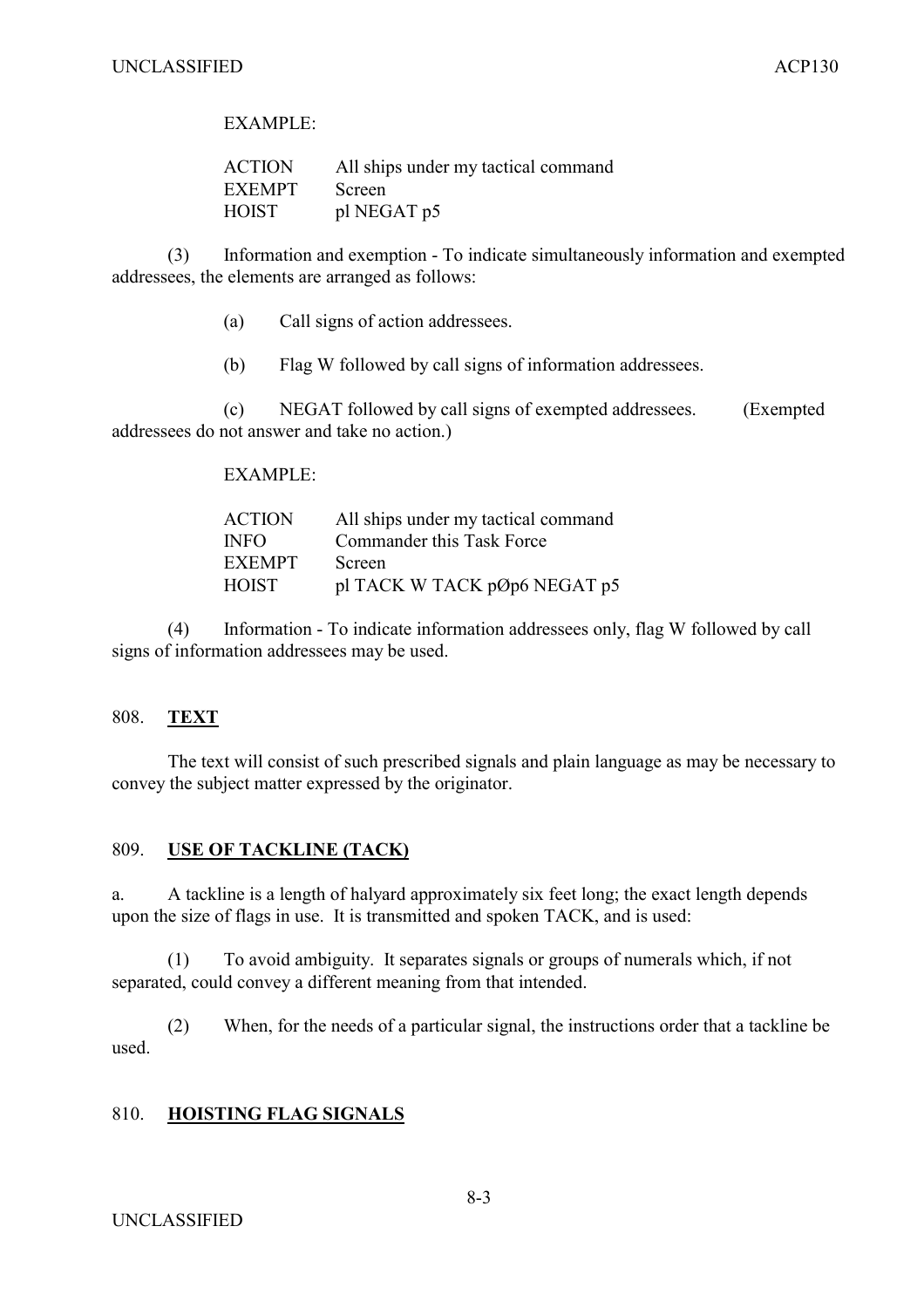a. A flaghoist is said to be "close up" when its top is touching the block at the point of hoist. Signals when hoisted by the originating station are normally hoisted close up.

b. A flaghoist is said to be "at the dip" (dipped) when hoisted three-fourths of the way up towards the point of hoist. Flaghoists made in answer to or to repeat the original signal are normally hoisted at the dip, until understood, when they are hoisted close up. Relaying ships are always to repeat flaghoists at the dip until they have been acknowledged by ships for which they are responsible, after which they hoist the flaghoist close up. (See Paragraph 813.)

c. A flaghoist is said to be "hauled down" when it is returned to the deck. The moment of hauling down is the moment of execution unless:

(1) Time of execution is otherwise indicated. (See paragraph 813.c.)

(2) Signal is to be acted upon as soon as understood. (See paragraph 813.d.)

(3) Signification of a signal indicates that it is to be executed on dipping. (See paragraph 813.e.)

d. Best results are achieved in flaghoist communication when signals can be made as a single hoist and hauled down before another hoist is made. If the hoist is of such length that it cannot be displayed on one halyard, then it is to be broken where a tack would be normally inserted. If the complete signal cannot be made on three halyards it is usually advisable to make two or more hoists. When this is done, the heading is hoisted and kept flying close up while successive hoists are made.

e. A Commander when making signals to the ships of his unit should, whenever possible, leave a superior position vacant for relaying the OTC's signals.

f. To describe the relative positions of flags in a hoist the terms "above" and 'below" are used.

g. Signals should be hoisted at the minimum interval of time before they are to be executed and they should only be kept flying for as long as it is necessary for ships to relay, and acknowledge the signals. The object of this is to ensure that flag hoisting will always be rapidly carried out whether the signal is made in an emergency or not, and that this channel of communication is kept clear for additional signals.

h. Signals are to be hoisted where they can be most clearly seen by the receiving ships, if necessary hoisting the signal on both sides of the mast. Where the signification of the signal specifies the position of the flags, these instructions take precedence.

i. Subject to the above principle, "all ships" signals are to be hoisted at a superior position and are to be answered/relayed at a superior position.

j. When a display consists of two or more hoists, which will be flying at the same time, the hoists are to leave the deck in the order in which they are to be read.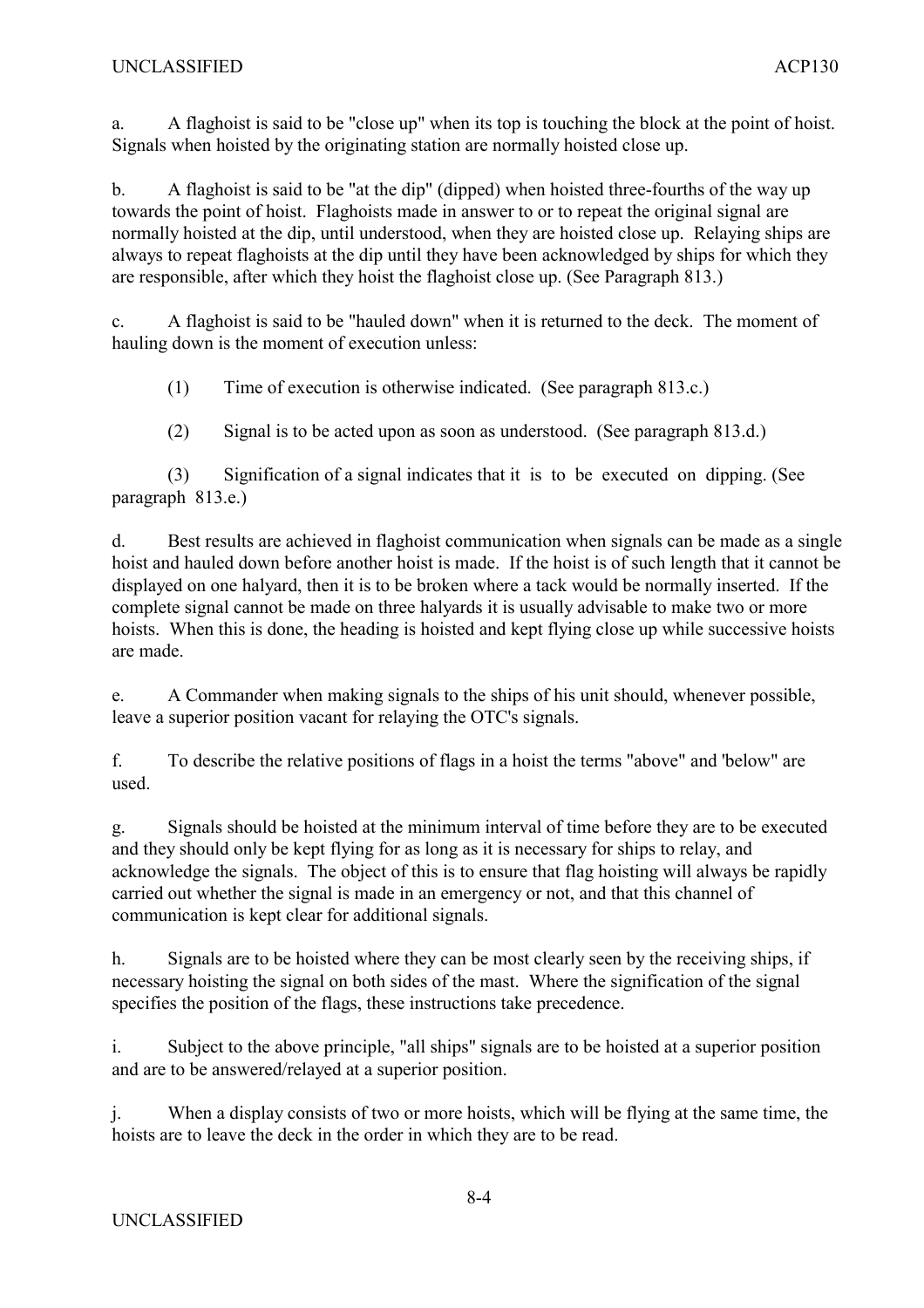#### UNCLASSIFIED ACP130

k. Whenever flags are hoisted, they are to be kept clear. If there is not enough wind to blow the flags out so that they can be easily read, the hoists should be kept on the move.

#### 811. **ORDER OF READING FLAG SIGNALS**

- a. Order of flaghoists.
	- (1) Flags of a single hoist are to be read from the top down.
	- (2) Adjacent hoists are to be read from outboard in or from forward aft.

(3) When several flaghoists are displayed simultaneously, they are to be read in the following order:

- (a) Masthead
- (b) Triatic stay
- (c) Starboard yardarm
- (d) Port yardarm

b. A flaghoist which is to be read before another which is flying at the same time, may be described as being in a "superior position." Conversely, a flaghoist which is to be read after another is referred to as being in an "inferior position."

## 812. **ANSWERING AND ACKNOWLEDGING FLAG SIGNALS**

a. A flaghoist is normally answered by addressees repeating the entire hoist at the dip. Heavy ships and unit commanders will always repeat flag for flag. Small ships will normally act in the same manner, but when signalling conditions warrant they may use ANS alone, or below the call of the originator when this is necessary to avoid confusion.

b. A flag officer or unit commander may answer a flaghoist addressed to him from a ship or unit commander junior to him, by hoisting ANS at the dip, either alone or below the originator's call.

c. Acknowledgement is effected by hoisting the signal or ANS close up. Signals shall be hoisted close up when understood and by repeating ships when all addressees for whom they are responsible have acknowledged.

d. When ANS is used to acknowledge a signal, and if a further signal is hoisted after acknowledgement has been given, ANS is to be dipped and rehoisted close up when the subsequent signal is acknowledged.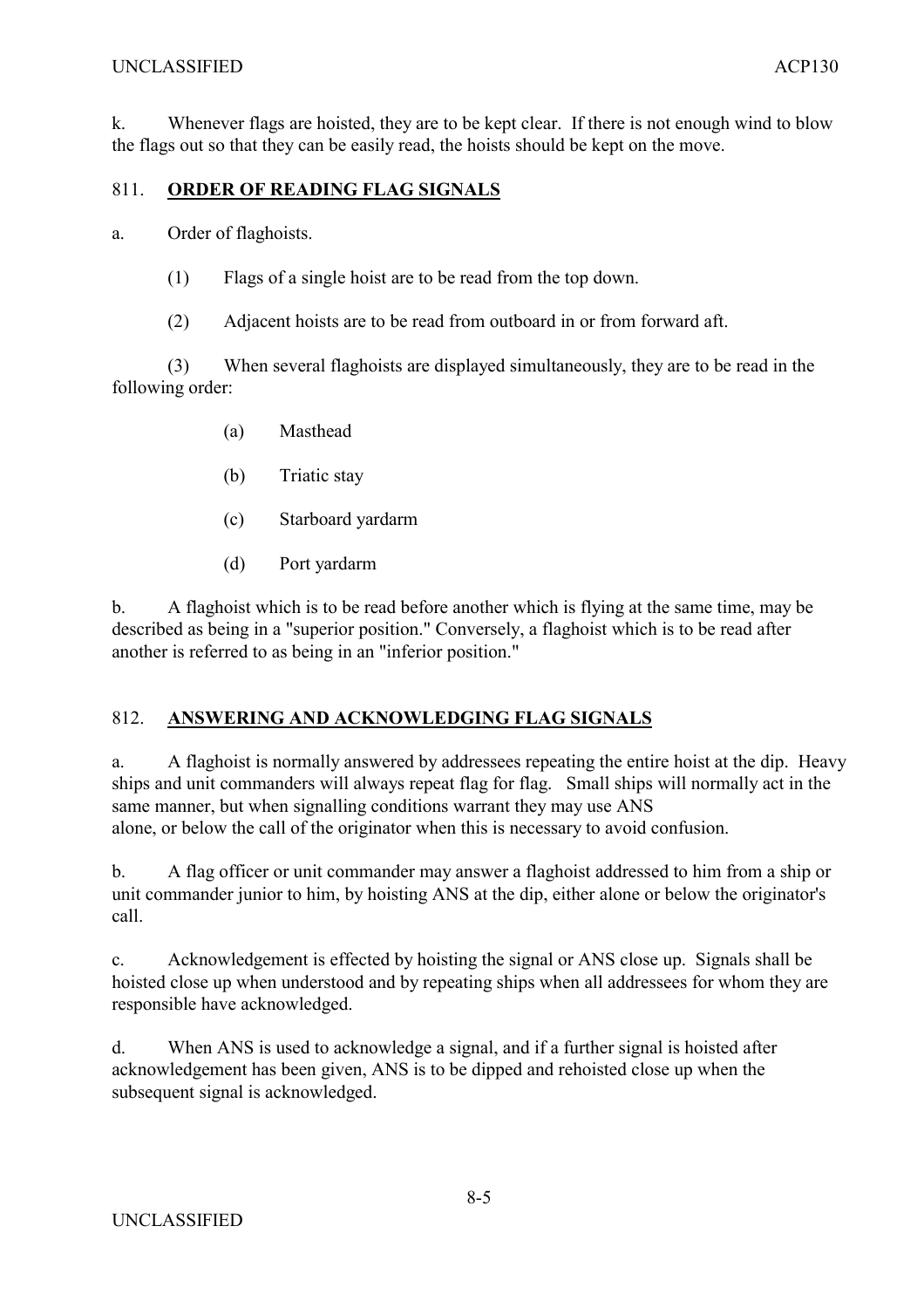e. When an addressee cannot determine the meaning of a hoist or desires to question the meaning, the signal, or ANS shall be kept at the dip, and INT (below the originator's call sign if necessary) shall be hoisted.

f. Requests may be acknowledged by a senior officer by hoisting CHARLIE (affirmative) or NEGAT (below the call of the ship making the request, if necessary). Such signal constitutes both receipt and answer.

# 813. **EXECUTING FLAG SIGNALS**

a. A flag signal is executed when it is hauled down by the originator, unless otherwise indicated.

b. When a time signal is used it applies only to the group immediately preceding it. When it is required to apply to two or more groups preceding it, BRAVO TANGO is inserted before, and separated by TACK from, the first of the groups to which the time signal is to apply.

c. If BRAVO TANGO is hoisted separately as the first hoist and left flying during several succeeding hoists, all hoists made in this period will be executed when BRAVO TANGO is hauled down. No time signal is needed with this method of execution.

d. Certain signals, however, are acted upon as soon as understood. (A note to this effect will be found against the signification of such signals in the Allied Maritime Tactical Signal Book.) Any signal preceded by EMERG is to be acted upon as soon as understood. Ships having relay responsibilities will not repeat close up until all ships for which they are responsible have answered/repeated close up.

e. In addition there are certain signals which are partially executed by dipping the signal. Instructions for these signals are given in the signification of the signal.

f. All addressees and relaying ships haul down with the originator, except when directed by a subordinate unit commander to delay execution.

g. When a signal is executed by more than one means, e.g., radio and visual, the first order to execute received will govern the time of execution.

# 814. **CANCELLING A SIGNAL**

a. Flaghoist signals are cancelled by the following uses of NEGAT:

(1) When only one flag signal is flying, NEGAT hoisted on an adjacent halyard cancels the signal.

(2) When two or more flag signals are flying under the same call NEGAT hoisted on an adjacent halyard cancels all signals flying. If only one signal is to be cancelled, it must be repeated preceded by NEGAT.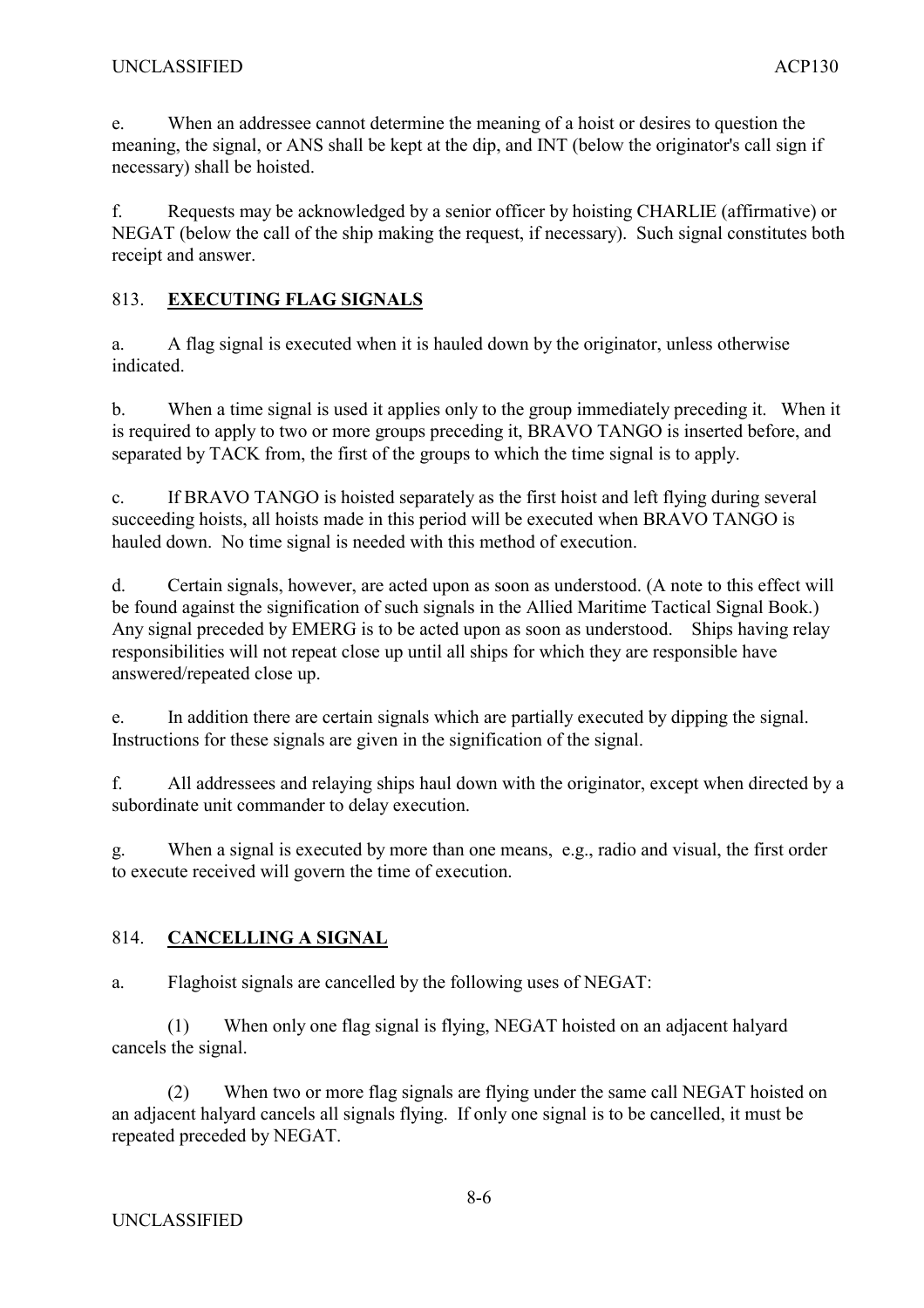(3) When "all ships" signals and specifically addressed signals are flying at the same time, NEGAT without a call preceding cancels all signals without a call and NEGAT with a call preceding cancels all signals under a similar call. If only one signal of several under the same call is to be cancelled, it must be repeated, preceded by NEGAT under the same call.

b. The cancelling signal and the signal cancelled are to be hauled down together when all addressees have acknowledged.

# 815. **CORRECTING A SIGNAL**

a. Flaghoist signals are corrected as follows:

(1) An originating ship cancels the signal in question, then hoists correct signal.

(2) A repeating ship hoists the signal meaning "Signal is repeated incorrectly" on an adjacent halyard, then hauls down both signals. The correct signal is then hoisted.

# 816. **EMERGENCY ALARM SIGNALS**

a. When emergency alarm signals are hoisted the originator is also to:

(1) Sound six short blasts on the whistle.

(2) Pass the emergency alarm signals to the OTC by the most expeditious means authorized.

b. The flag signal is to be repeated by all ships. If originated by other that the OTC, the visual call sign of the originator is to be hoisted below FIRST SUB.

# 817. **EXPEDITING OF FLAGHOIST SIGNALLING**

a. An originating ship may pass its signal by light if there is doubt that its flags can be clearly seen.

b. Directional or non-directional light, applying appropriate procedure, may be used. The operating signal ZJL meaning "Hoist the following signal" may be included.

(1) If directional procedure is used, the signal will be receipted for by light and acknowledged in the normal flaghoist manner. The executive signal need not be made by directional light when the flag signal is hauled down.

(2) If non-directional procedure is used and no ship will answer, the signal may be repeated as often as necessary with repetitions being separated by IMI and ships will acknowledge by flaghoist. The executive signal will be made by light as the flag signal is hauled down.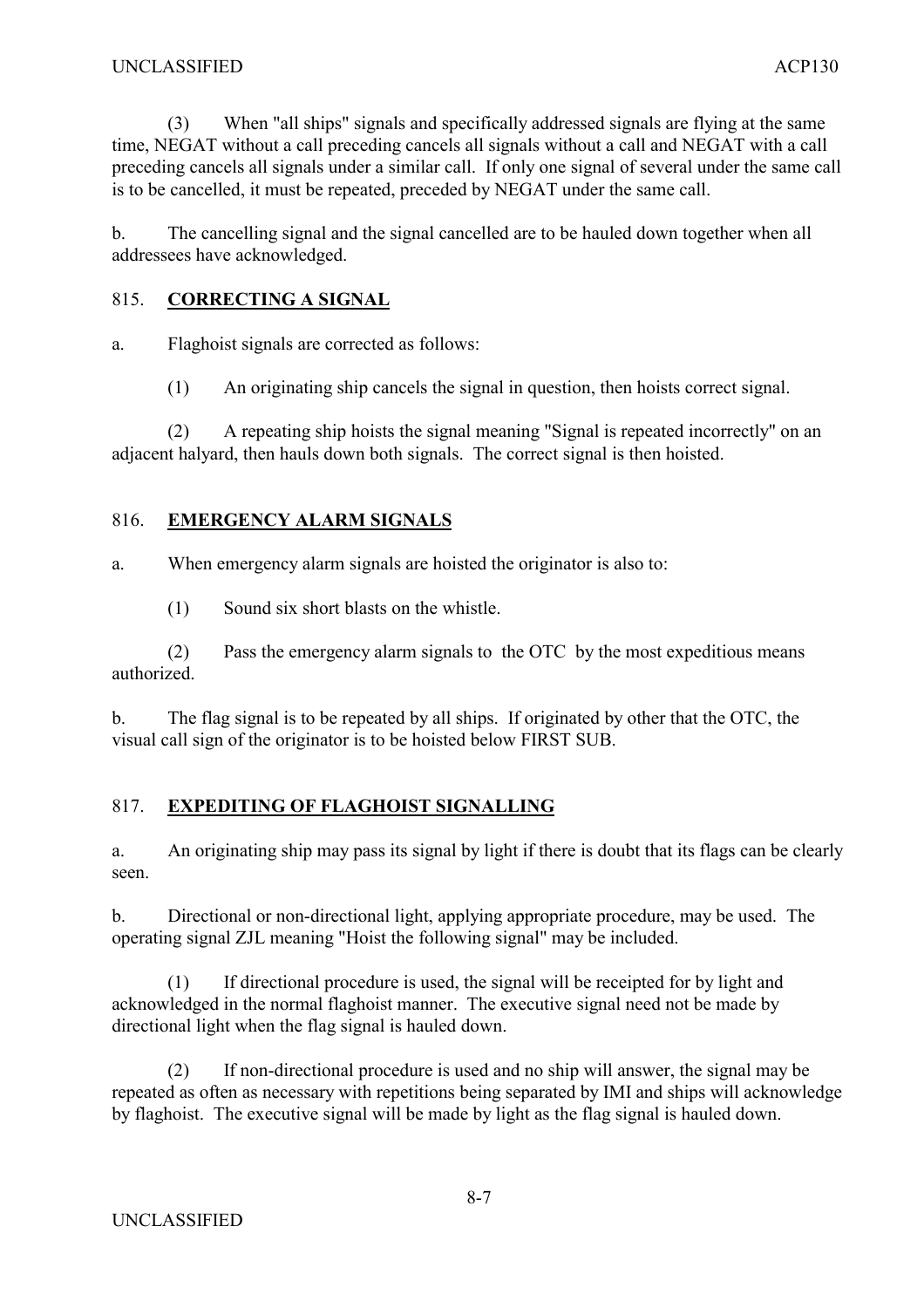c. If a special flaghoist task organization call sign appears in the hoist, the numeral flag will be spelled out and the numeral pennants transmitted as Morse symbols, e.g., "SIX 4511 for Task Force 45. When a substitute appears as the first flag of a hoist it will be transmitted as FIRST, SECOND, THIRD, or FOURTH, as appropriate.

## 818. **RELAYING**

UNCLASSIFIED

a. General relaying responsibilities are as laid down is Chapter 5 with additional instructions for flaghoist signalling given below.

(1) Signals are to be relayed by any ship in a position to help by so doing.

(2) Whenever practicable, ships which repeat the OTC's signals are to do so on halyards corresponding to his.

b. If the OTC hauls down a signal before all ships have acknowledged, ships which have answered the signal hoist it close up, and haul down immediately. Relaying ships are to pass the signal by light to ships for whom they are responsible who have not acknowledged the signal.

c. Relaying signals from the OTC:

(1) Signals are relayed at the dip, and hoisted close up when the ships addressed have acknowledged.

(2) The originator is not indicated.

d. Relaying signals from ships other than the OTC to ships other than the OTC:

(1) The originating ship hoists FIRST SUB followed by her call sign, the call sign of the addressee and the text. If the identity of the originator will be evident to all ships within visual communication range, FIRST SUB followed by the call sign of the originator need not be hoisted.

(2) The relaying ship hoists FIRST SUB above the call sign of the originator close up, followed by the call sign of the addressee and the text at the dip (hoisted close up when the ship addressed has acknowledged).

EXAMPLE: C58 originates a signal to be relayed to C34 by C33:

| C58                   |                                              | C <sub>33</sub> |  |
|-----------------------|----------------------------------------------|-----------------|--|
| Hoists                |                                              |                 |  |
| First hoist close up  | 1st<br>$\mathcal{C}$<br>p <sub>5</sub><br>p8 |                 |  |
| Second hoist close up | $\mathbb{C}$                                 |                 |  |
|                       |                                              | $8 - 8$         |  |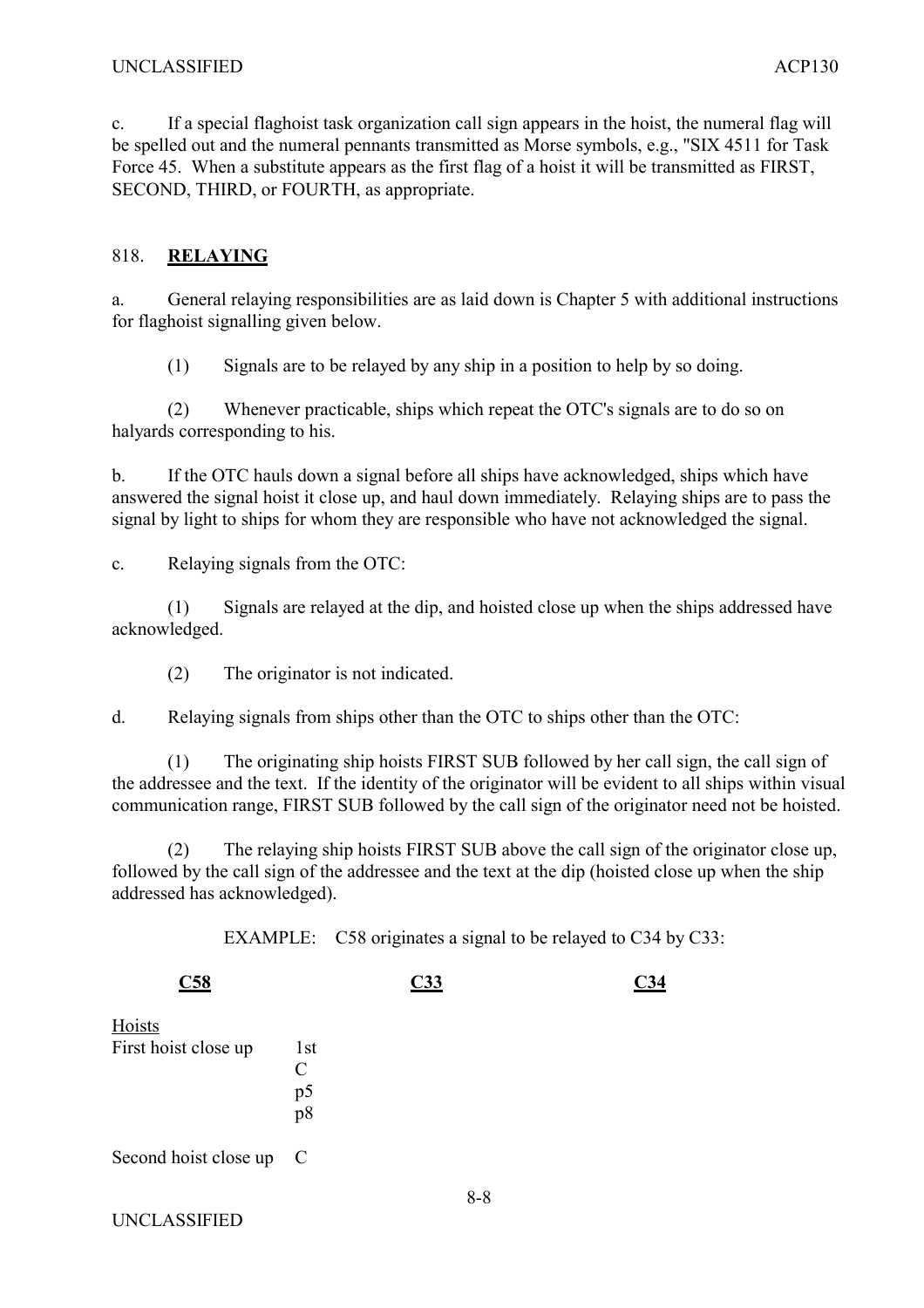| p <sub>3</sub><br>p4<br>$\mathbf{A}$<br>D<br>6 | Hoists                  |                                                  |
|------------------------------------------------|-------------------------|--------------------------------------------------|
|                                                | First hoist close up    | 1st<br>C<br>p <sub>5</sub><br>p8                 |
|                                                | Second hoist at the dip | C<br>p <sub>3</sub><br>p4<br>$\mathsf{A}$<br>ו ו |

6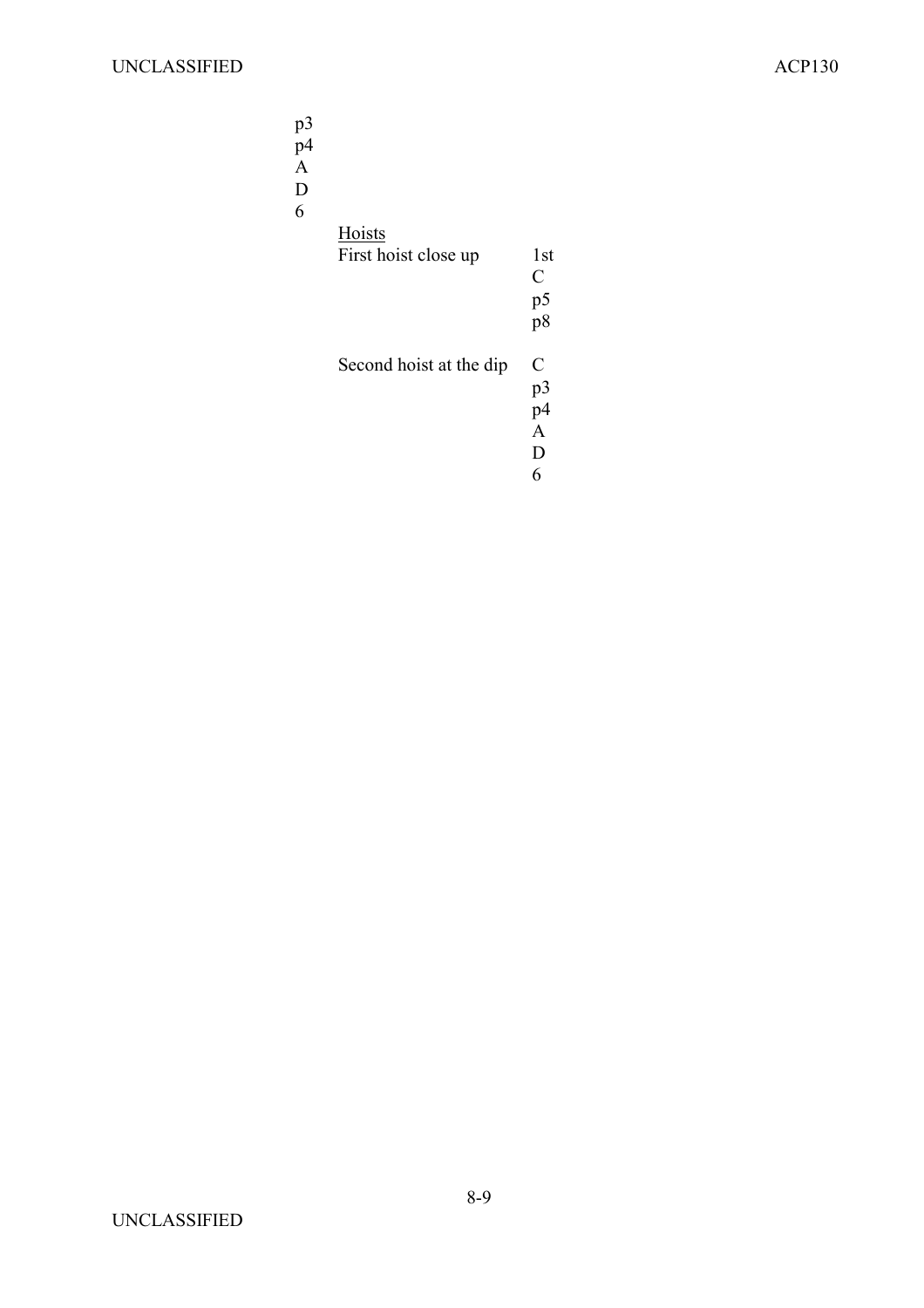| C58        | C33                                                     | $\underline{\text{C34}}$                |                                                               |
|------------|---------------------------------------------------------|-----------------------------------------|---------------------------------------------------------------|
|            |                                                         | Hoists<br>First hoist close up          | 1st<br>$\mathcal{C}$<br>p5<br>p8                              |
|            |                                                         | Second hoist at the<br>dip              | $\mathcal{C}$<br>p3<br>p4<br>$\mathbf{A}$<br>$\mathbf D$<br>6 |
| Hauls down | Close up to indicate<br>acknowledgement by<br>addressee | Second hoist close<br>up to Acknowledge |                                                               |
|            | Hauls down                                              | Hauls down                              |                                                               |

e. Relaying signals to the OTC:

Signals from individual ships to the OTC are relayed as in d. above except that the call sign of the OTC is considered to be understood and is omitted. (See paragraph 806.a (1).)

#### 819. **ENTERING AND LEAVING PORT**

Unless directed otherwise, ships entering or leaving port during daylight will hoist their international signal letters. Visual call signs, address groups, and berth assignments may also be prescribed.

## 820. **SPEED FLAGS**

a. In order to facilitate station keeping, the speed at which a ship is proceeding may be indicated by small size numeral flags displayed from the navigation bridge or by regular size numeral flags at the dip from an outboard signal halyard.

b. Care is to be taken when indicating speeds of ten knots and over that the flag indicating tens is shown above that indicating units.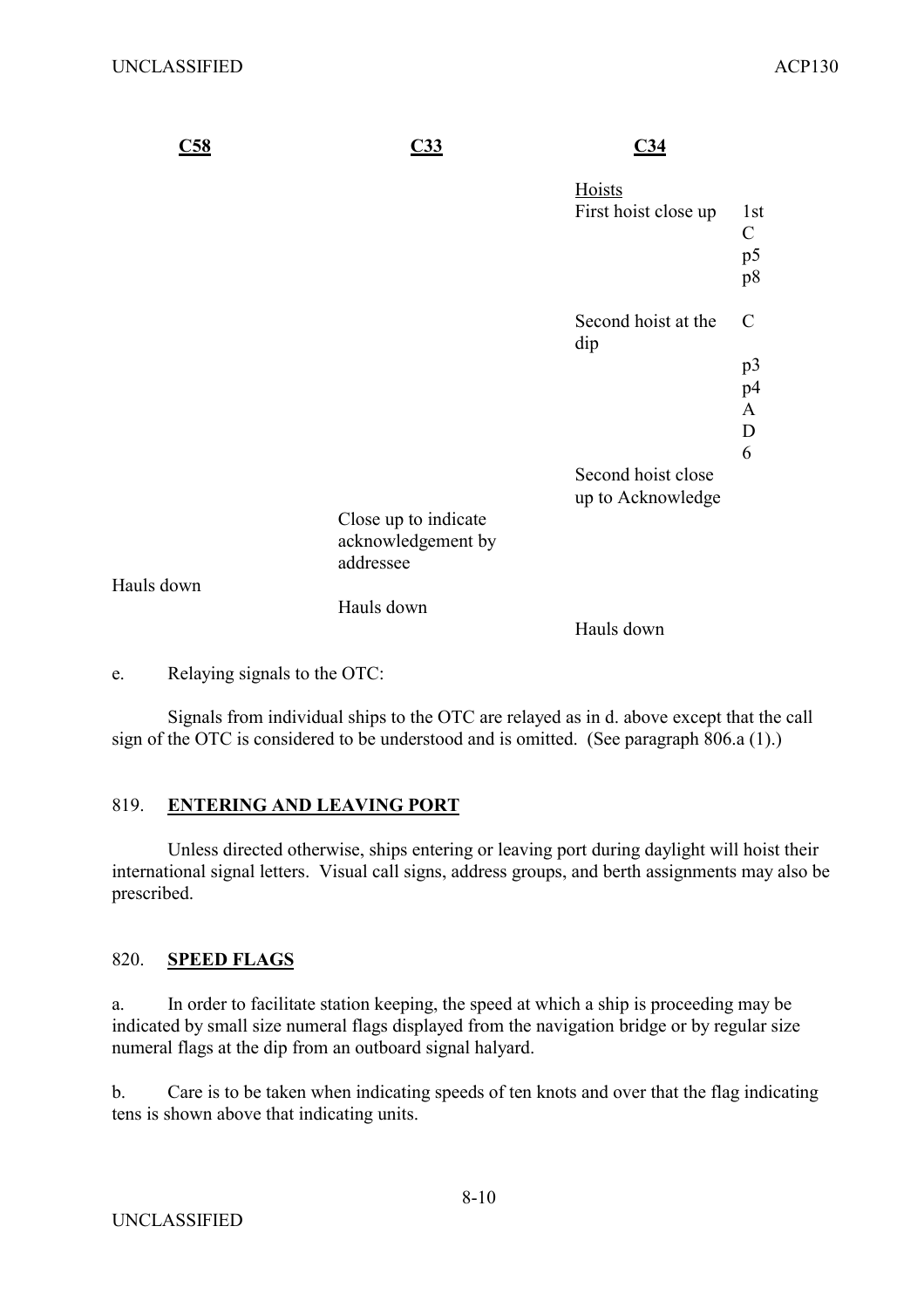c. Speed flags are normally used only when entering or leaving harbor in formation, conducting minesweeping operations or when ordered by the Unit Commander.

d. Specific details on the use of the foregoing are found in the Allied Maritime Tactical Instructions and Procedures.

# 821. **SHIFTING BERTHS**

Ships shifting berths within a harbor will conform to local regulations on the display of international signal letters and berth assignments.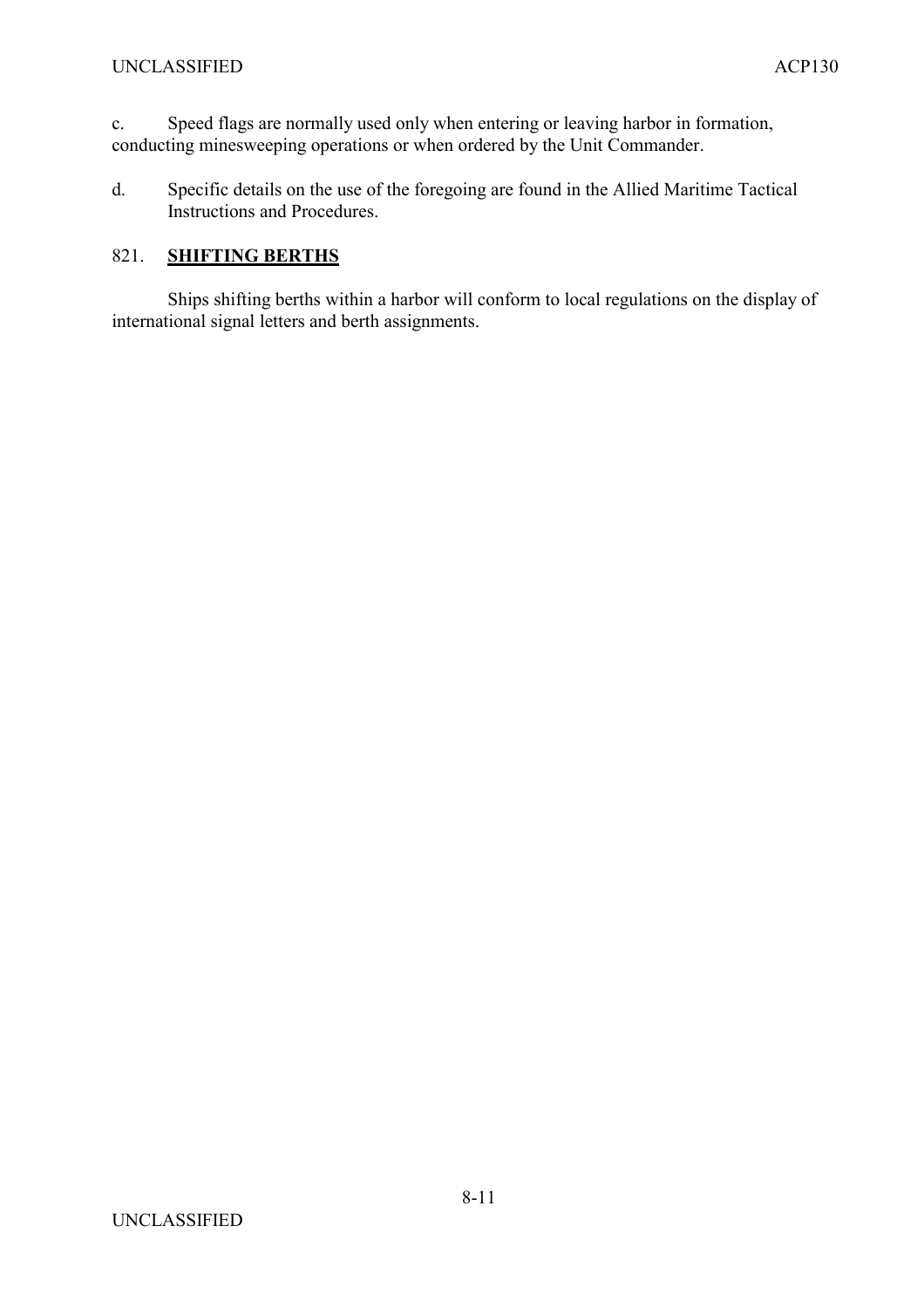## **CHAPTER 9**

## **MISCELLANEOUS SYSTEMS**

## **SECTION I - SOUND**

#### 901. **DISTRESS**

The continuous sounding of any fog signal apparatus is a signal of distress.

#### 902. **WHISTLES, SIRENS, BELLS, ETC.**

The International Morse Code and special signals are used for this means of communication. When transmitting by whistle, siren, fog horn, or other devices with which the length of sound can be controlled, a short blast represents a dot and a long blast a dash; for transmitting with a device which is struck to create the sound, such as a bell, gong, drum, etc., a single stroke represents a dot and two rapid strokes represent a dash.

## 903. **LIMITATIONS**

a. The use of sound for communication is normally limited to certain specified sound signals. Among the more commonly encountered of these are the signals prescribed for vessels in the "Rules of the Road," air raid alerts, and similar signals. When sound signals are used in special circumstances, as shown below, care must be exercised that they do not conflict with more commonly used signals and thereby confuse ships or stations not familiar with the special signal.

b. Sound signals other than those included in the "Rules of the Road" are not to be employed in pilotage waters and are only to be used in an emergency when short range radio is prohibited or is not available, or for the sounding of visual call signs on occasions when the Officer in Tactical Command (OTC) may wish to ascertain which ships are within hearing distance.

c. Sound may only be used by the OTC or by an individual ship having vital information to report to the OTC.

d. Complete instructions for sound communication between ships in convoy are contained in ATP 2, VOL II or appropriate national or regional defense organization publications.

#### 904. **FORM OF MESSAGE**

a. No heading or ending is used in sound signalling. The text only is to be made twice through separated by a pause.

b. Messages made by any ship other than the OTC are to be followed by the call sign of that ship.

## 905. **RECEIPTING**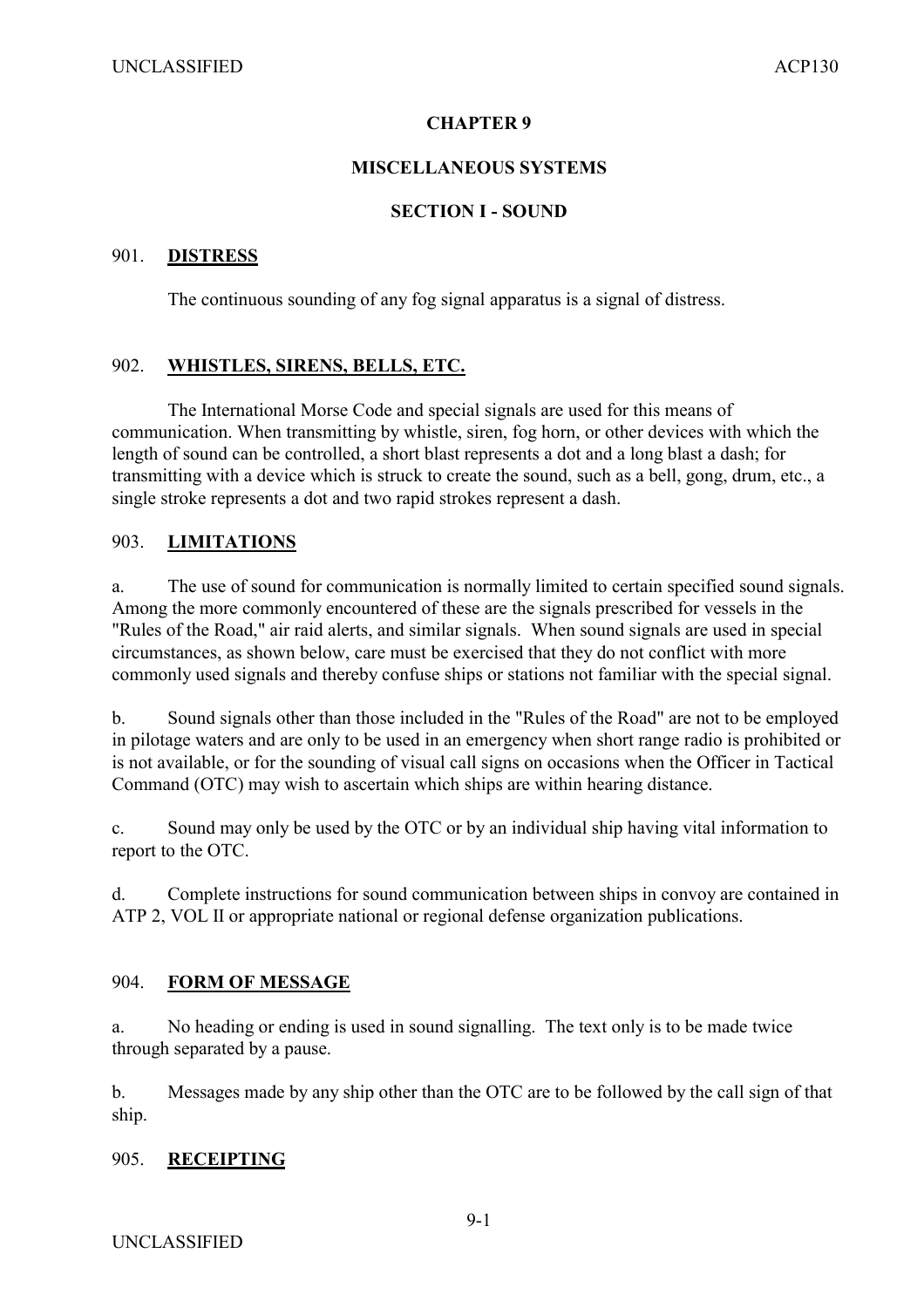a. When sound is used by the OTC at least one ship should be directed by him to repeat back or to receipt for the signal.

b. When sound is used by an individual ship the OTC is always to receipt for the signal with that ship's call sign followed by R. No ship is to relay.

c. A ship may be ordered to receipt by making that ship's call sign followed by K. It receipts by making DE, its call sign, followed by R.

## 906. **THE EXECUTIVE SIGNAL**

a. In those signals which require it, the executive signal is to consist of a 5 second blast and is to follow immediately after the repetition of the text.

 $\mathcal{L}=\mathcal{L}$ b. The execute to follow prosign IX is not to be used either in the text or to precede the 5 second blast.

c. The signal is executed on the termination of the 5 second blast. Ships are not to wait for any ship that may be ordered to receipt or repeat back. When ships are ordered to repeat back they are to include the executive signal if one has been used.

EXAMPLE A:The OTC orders all ships to stop engines:

SPEED SIERRA (pause) SPEED SIERRA (5 second blast) C78 G

All ships stop engines on the termination of the 5 second blast; the cruiser whose visual call sign is C78 makes:

SPEED SIERRA (pause) SPEED SIERRA (5 second blast)

EXAMPLE B:An individual ship reports a man overboard to the OTC:

OSCAR (pause) OSCAR (pause) C2 The OTC makes: C2 R

EXAMPLE C:The OTC signals SPEED EIGHT and orders C78 to receipt for it:

SPEED EIGHT (pause) SPEED EIGHT (5 second blast) C78 K C78 makes: DE C78 R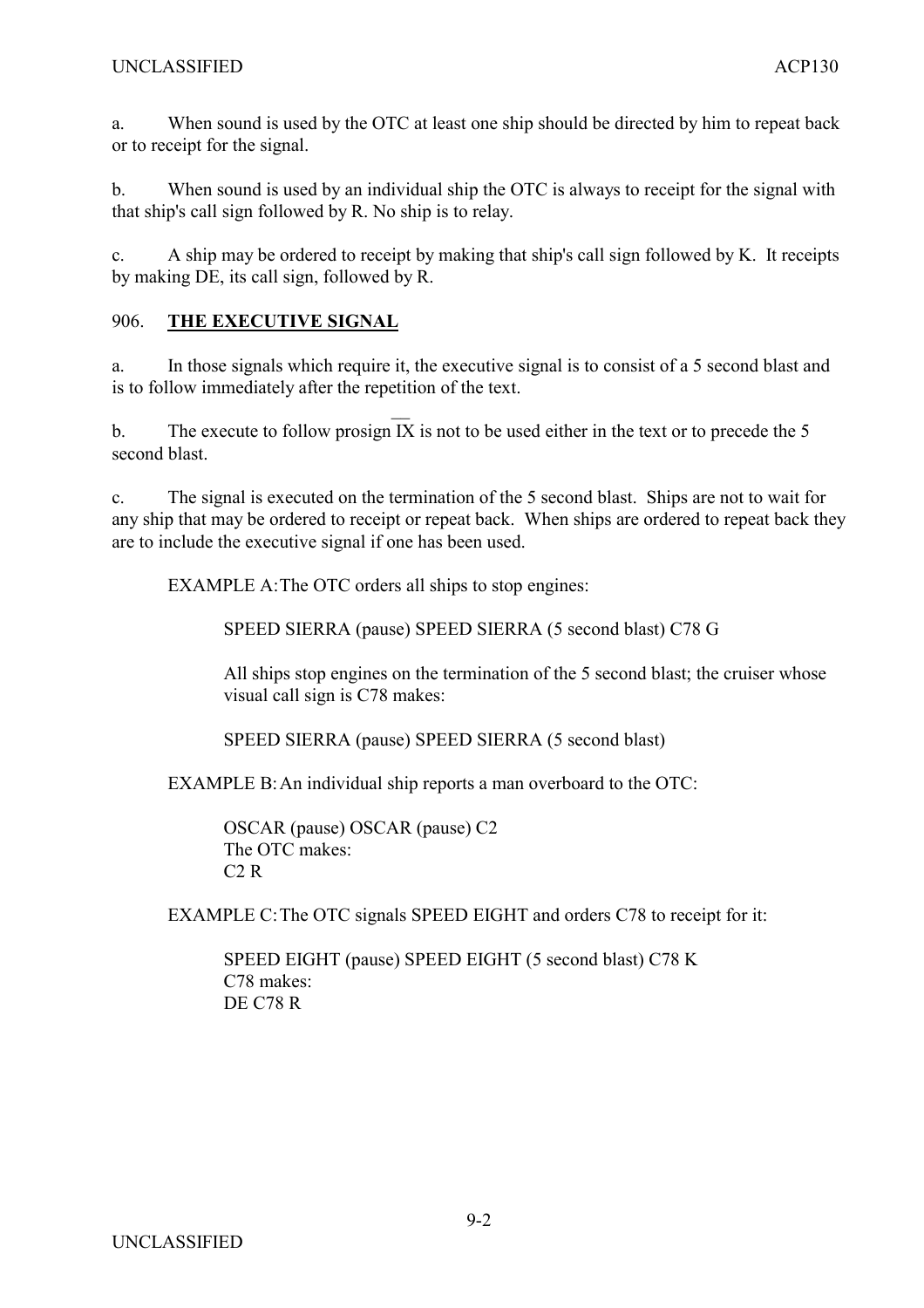## 907. **IDENTIFICATION OF SHIPS**

a. Occasions may arise when the OTC will wish to determine which ships are within hearing. This may be done by the OTC sounding the signal meaning "Sound your visual call sign" made only once.

b. On hearing this signal ships are to reply by sounding their visual call sign once only without call or ending as follows:

(1) If addressed to an individual ship - immediately on hearing the signal.

(2) If addressed to more than one ship - the ships will answer in alphabetical sequence of call signs.

(3) If no ship sounds within 30 seconds of her proper turn, the next ship is to sound without waiting.

| <b>SIGNAL</b>                                                                                | <b>MEANING</b>                                                                                                                                                                                                                        |
|----------------------------------------------------------------------------------------------|---------------------------------------------------------------------------------------------------------------------------------------------------------------------------------------------------------------------------------------|
| One short blast                                                                              | I am altering my course to STBD.                                                                                                                                                                                                      |
| Two short blasts                                                                             | I am altering my course to PORT.                                                                                                                                                                                                      |
| Three short blasts                                                                           | I am operating astern under propulsion.                                                                                                                                                                                               |
| One prolonged blast at intervals of<br>not more than two minutes                             | A power driven vessel underway in restricted<br>visibility.                                                                                                                                                                           |
| Two prolonged blasts in succession<br>by intervals of not more than two<br>minutes           | A power driven vessel underway but stopped and<br>making no way through the water.                                                                                                                                                    |
| One prolonged followed by two<br>short blasts at an interval of not<br>more than two minutes | A vessel not under command.<br>A vessel restricted in her ability to manoeuvre.<br>A vessel constrained by her draught.<br>A sailing vessel.<br>A vessel engaged in fishing.<br>A vessel engaged in towing/pushing another<br>vessel. |

## **EXAMPLES OF SOUND SIGNALS**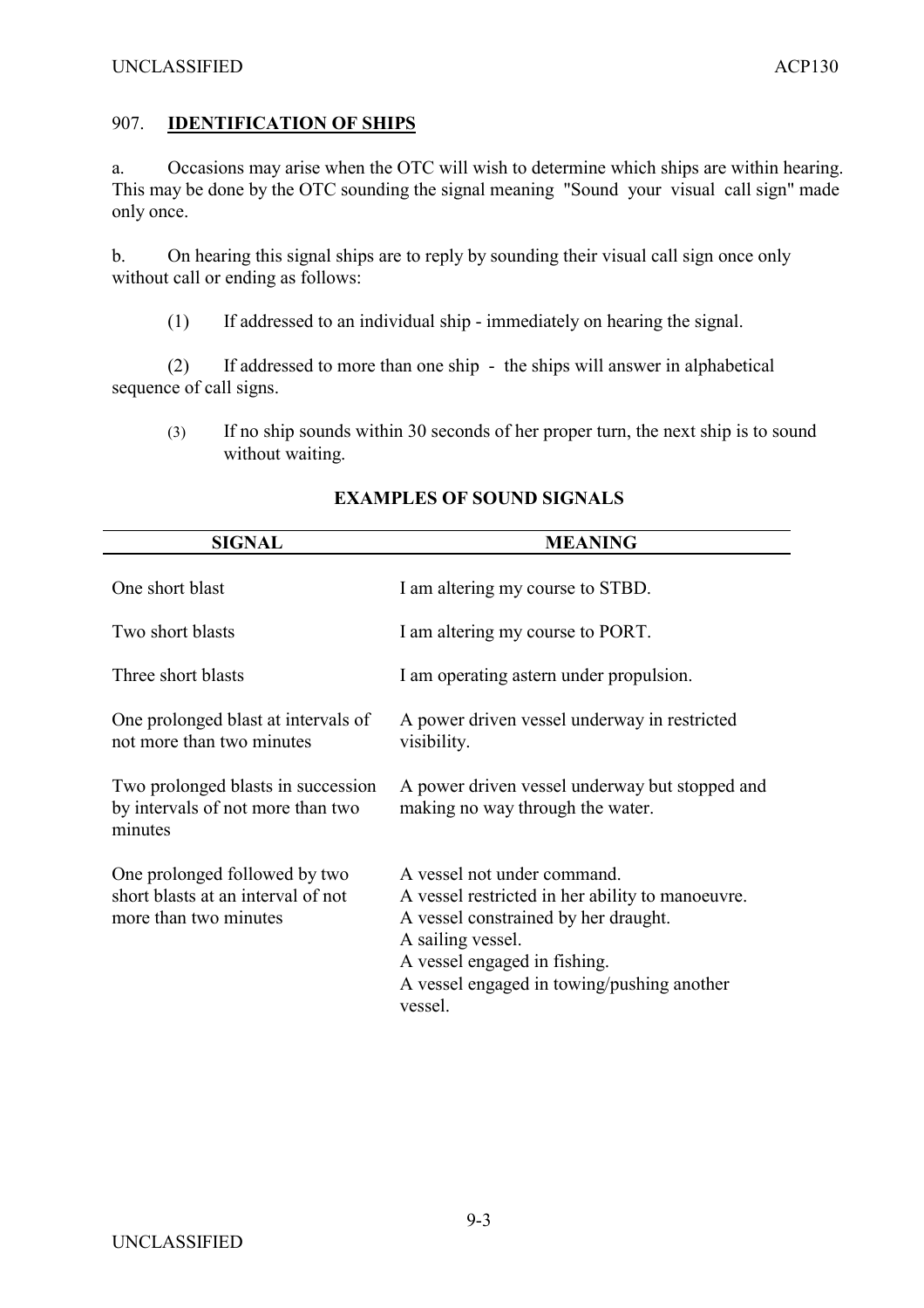## **SECTION II - INFRA-RED COMMUNICATION**

## 908. **GENERAL**

Infra-red communication is a night visual communication method with the added complication that the receiver, unlike the human eye is directional. This complication introduces the necessity for a somewhat rigid system of visual responsibility, and a necessity for the transmitting operator to "control the circuit" as is done in radio.

#### 909. **BASIC FORMS**

a. Infra-red communication is further divided into two basic forms:

(1) Directional, using the standard signal searchlights with filters, or special purpose equipment.

(2) Non-directional, using a large infra-red yardarm signalling light, with nondirectional procedure.

## 910 **INTERFERENCE**

To reduce interference, infra-red communications between separate ships are generally directional. A station having traffic for wide distribution will normally use non-directional procedure.

## 911. **GUARDSHIPS**

The officer prescribing a fleet disposition and officers commanding formations therein will designate the infra-red guardships and promulgate the chain of visual responsibility.

## 912. **INDICATING TRAFFIC FOR STATIONS**

Before commencing transmission of a long message, the transmitting station should broadcast an operating signal and traffic list indicating the stations for whom he has traffic. In this way outlying stations may secure their equipment if there is no traffic for them.

## 913. **CALLING PERIODS**

a. In order to reduce confusion in routine calling and communication, OTCs may prescribe calling periods and instructions for delivery of traffic. The general rule to be followed is that the OTC or guardship, as the case may be, will:

(1) Call stations and, by means of an operating signal and a traffic list, indicate those for whom he has traffic.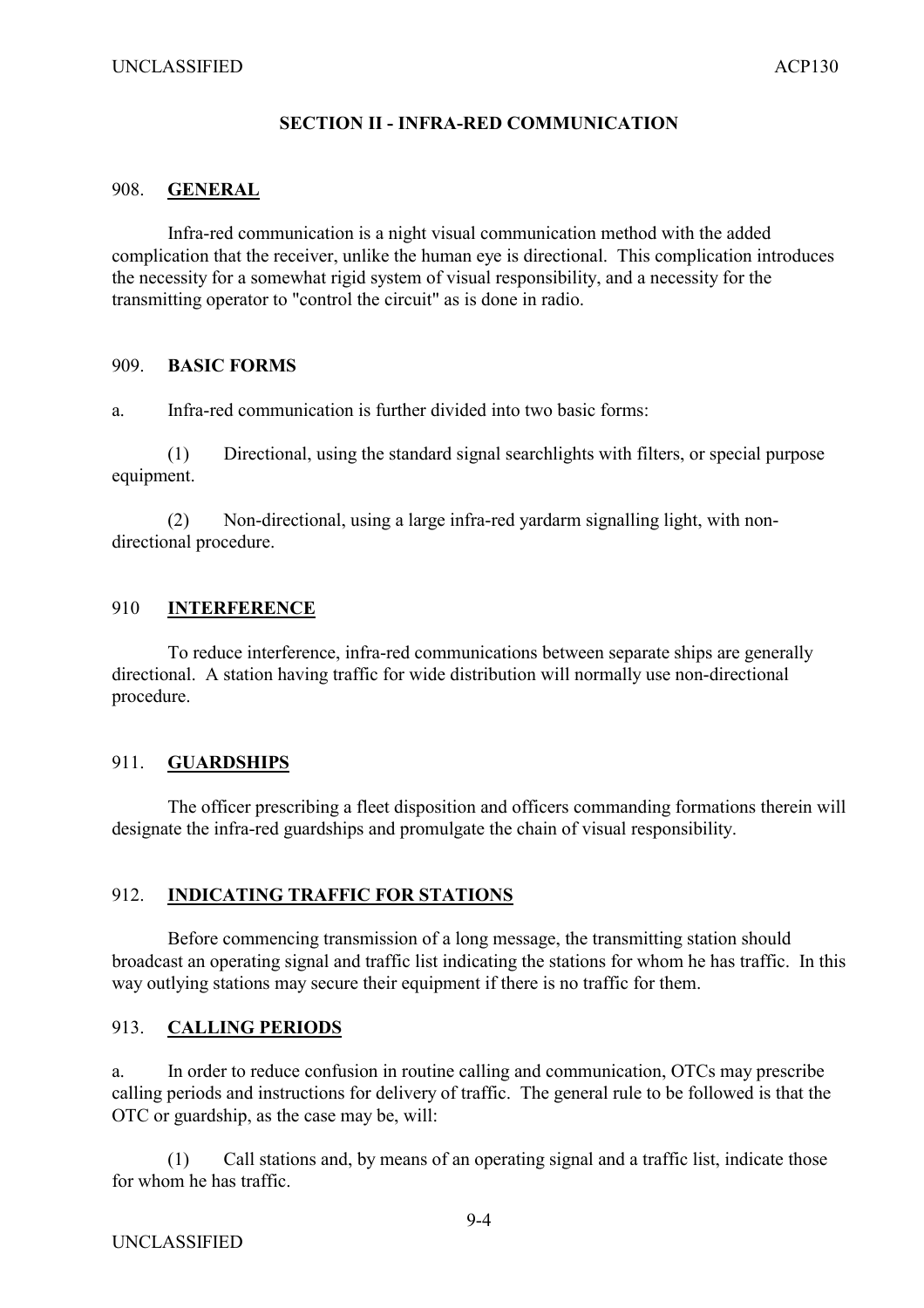(2) Deliver traffic, repetitions, etc.

(3) Receive traffic by predetermined schedule, or when alerted by the term "Nancy" on the voice radio.

## 914. **POINT OF TRAIN LIGHT (POT)**

The POT is a steady infra-red light used to assist the sender in locating the receiving station and in keeping his light properly trained. It is turned on to indicate that a station is communicating, or is ready to communicate with infra-red. It is turned off at other times.

#### 915. **PROCEDURE**

a. Directional - At scheduled times or when alerted by voice radio, ships having traffic will turn on POT, locate the ships with whom they wish to communicate, and commence transmitting with directional infra-red searchlights using flashing procedure.

b. Non-directional - Infra-red procedure is the same as non-directional flashing light procedure. The non-directional light will normally be used for multiple address messages.

## 916. **NAVIGATIONAL AIDS**

Directional infra-red systems may be used as navigational aids in assault tactics.

## 917. **USES OF INFRA-RED IN AMPHIBIOUS OPERATIONS**

a. In amphibious operations, infra-red communication between ship and shore normally will be initiated after request by radiotelephone or flashing light. At the scheduled time ships will turn on their POT to aid the shore stations in locating them.

b. Signals from the shore may be weak and it will be easy to confuse them with bursts of gunfire. Therefore, accurate locations of shore parties should be obtained from a plot whenever possible.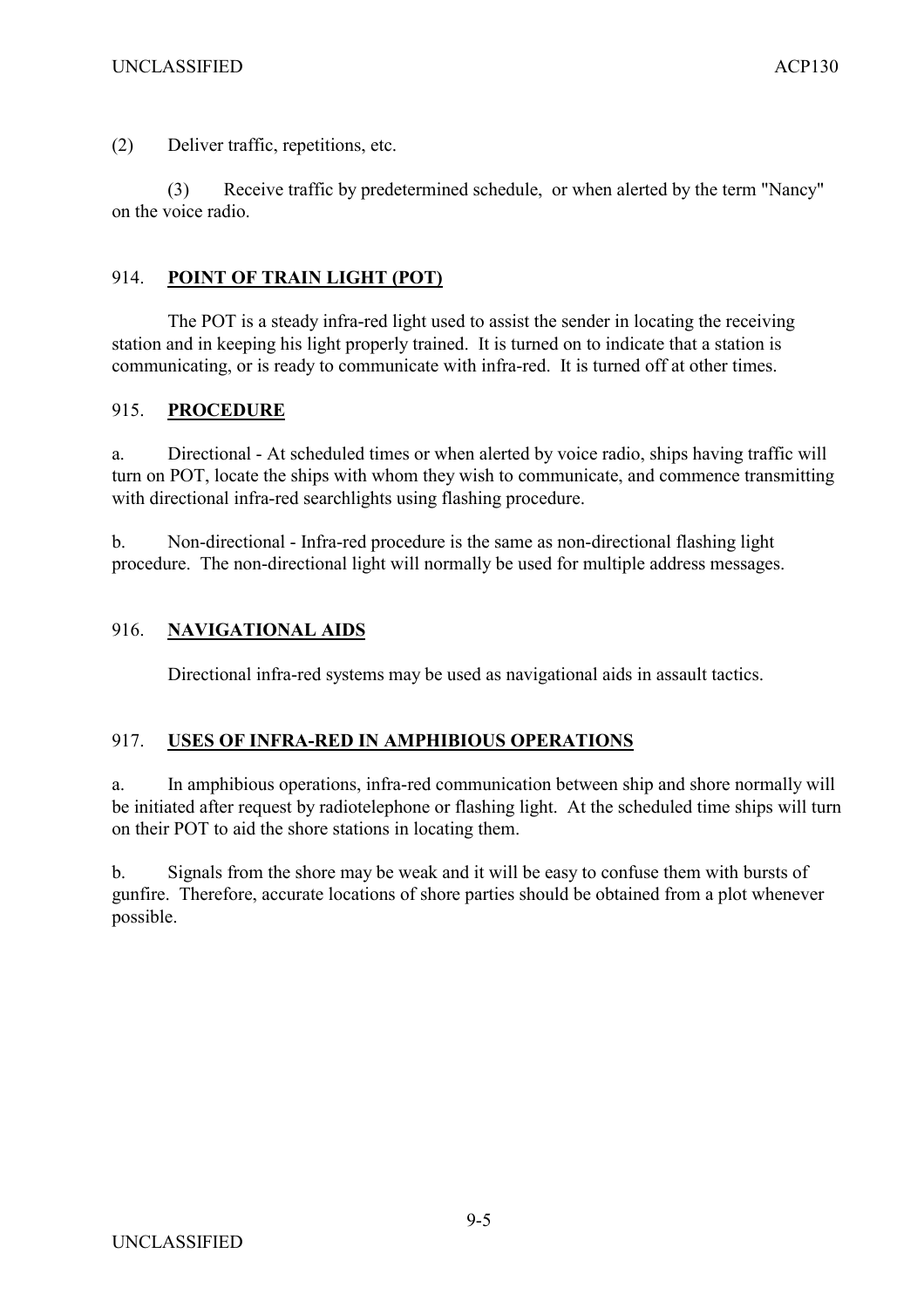#### **CHAPTER 10**

#### **PANEL SIGNALLING**

## **SECTION I - INTRODUCTION**

## 1001. **GENERAL**

a. Panels are visual signals for sending simple messages to aircraft. There are:

- (1) Position marking panels.
- (2) Signalling panels.

b. Panels should be sufficiently large to be read easily by aircraft and should be so colored as to contrast with the background.

#### 1002. **POSITION MARKING**

Position marking serves to indicate to aircraft, on request or on the initiative of the ground troop commander, the position on the ground of the most advanced friendly elements or those in contact with the enemy. This is done by means of small individual panels exposed by ground troops.

## 1003. **COMPOSITION OF POSITION MARKING PANELS**

a. Position marking panels measure approximately  $\varnothing$ .66m x  $\varnothing$ .50m (2 ft by 1 ft 6 ins). Each side should be of a different color, contrasting with the terrain. Panels roll up from each side on rods and can be secured by elastic cords. When no regular panels are available, they can be improvised with newspapers, handkerchiefs, towels, or any other material at hand which has definite color contrast with the background and surrounding terrain.

b. Each person holding a position marking panel will, within the limits of personal safety and without attracting the attention of the enemy, display it, when required, by shaking it with the contrasting color side up. Thus, the panel will be more visible and will not be confused with other objects on the ground.

#### 1004. **REQUEST FOR POSITION MARKINGS**

Request for position marking by aircraft and the signal "Have understood. Cease marking." is sent to troops on the ground by:

a. Radio, if possible.

b. Pyrotechnic signals listed in the Communications Instructions of the theater of operations.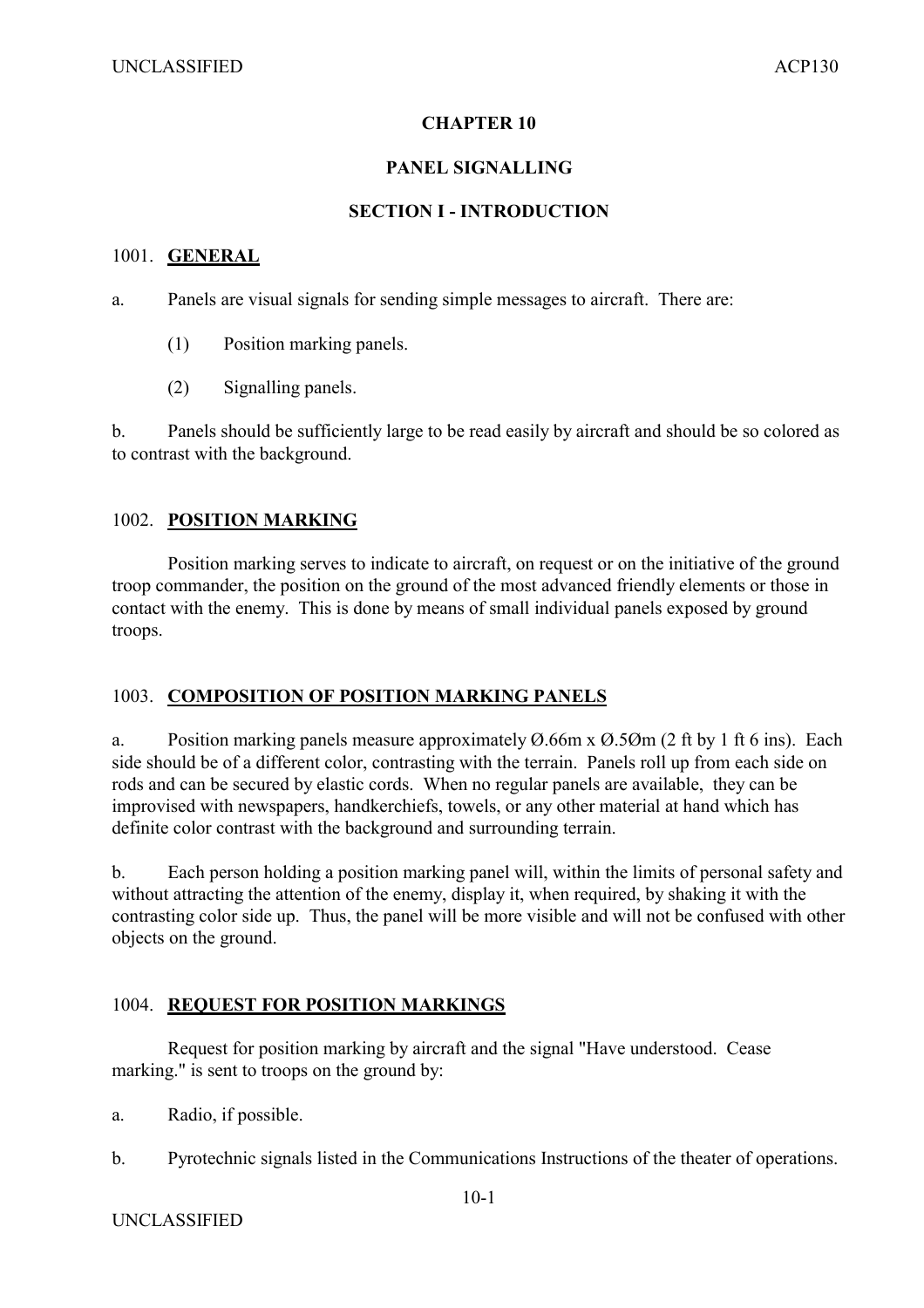c. Pre-arranged signals with the aircraft (rocking wings laterally, etc.).

#### 1005. **SIGNALLING**

Signalling permits ground personnel to communicate with an aircraft by means of a limited code. Panels laid flat on the ground or other markings are used.

#### 1006. **DESCRIPTION OF SIGNALLING PANELS**

Signalling panels should measure 1.8m x  $\varnothing$ .68m (6 ft x 2 ft 3 ins). They should be a light color on one side and a darker contrasting color on the other. When no regular panels are available, the following may be used:

- a. Flexible strips.
- b. Pieces of wood.
- c. Marking on snow, earth, or sand.

## 1007. **VISIBILITY OF SIGNALLING PANELS**

a. Signalling panels should be spread on relatively level and preferably grassy ground, unencumbered and free of thick vegetation. The area should be defiladed from enemy observation, but so located that the display can be easily detected from the air. If the panels are two-toned, use the side contrasting more sharply with the background.

b. In addition, panels should be sufficiently far apart to be read easily. In the following diagrams and examples:

- (1)  $a 1/2$  panel length.
- $(2)$  b -- 1 panel length.
- $(c 2)$  panel lengths.

## 1008. **SIGNALLING PANEL CODE**

Panels can signal:

- a. Figures (Paragraph 1011).
- b. Letters (Paragraph 1012).
- c. Special signs (Paragraph 1016).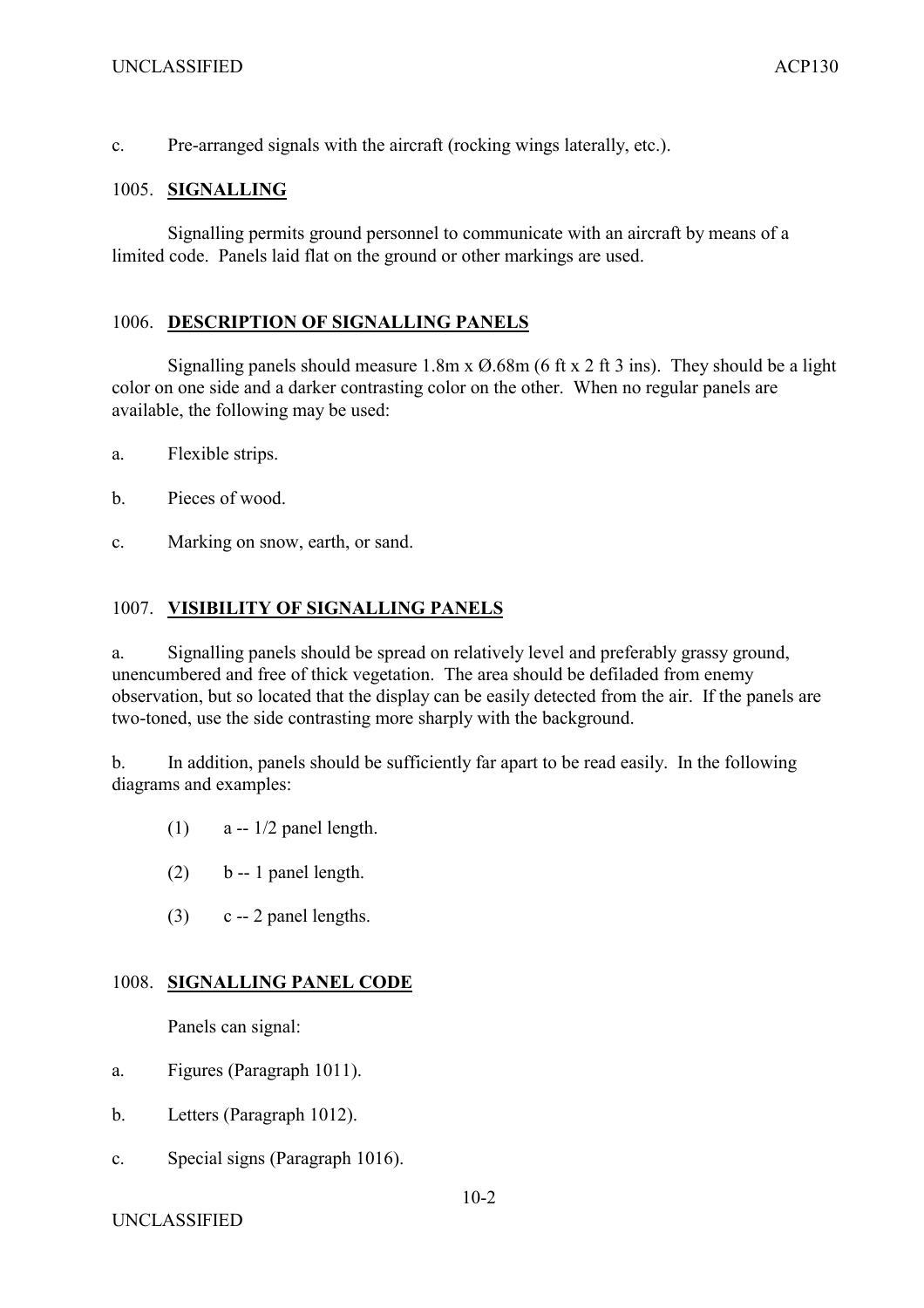a. Index Flash

- (1) Index flash is a single panel centred above and at right angles to base panels (Paragraph 1013). It is the last panel put in place and the first to be picked up when the pattern is changed or removed.
- (2) Used without any other indicator it means: "Read as in vocabulary".
- (3) In all other cases it means: "Top of number or word group" and "Ready to read".
- b. Letter Indicator. Shown above index flash it means: "Read as letters". The numbers 1 - 26 represent A - Z.
- c. Morse Code Indicator. Shown above index flash it means: "Read as Morse Code".
- d. Figure Indicator. Shown above index flash it means: "Read as figures". B marks the base panel.

#### 1010. **SENDING NUMBERS**

The numerals Ø through 9 are signalled by panels using the code in Figure VII. Numerals stand for:

a. Phrases and expressions making up a special vocabulary dealt with in Paragraph 1034 - 1043

b. Names and coordinates specially for completing meaning of phrases and expressions below.

(1) Sending of phrases and expressions.

(a) The vocabulary used appears in Paragraph 1034 - 1043 and consists of the numerals Ø through 69, each with a special meaning.

(b) In this case, the index flash is used alone, without a special indicator and means: "Read as in vocabulary."



B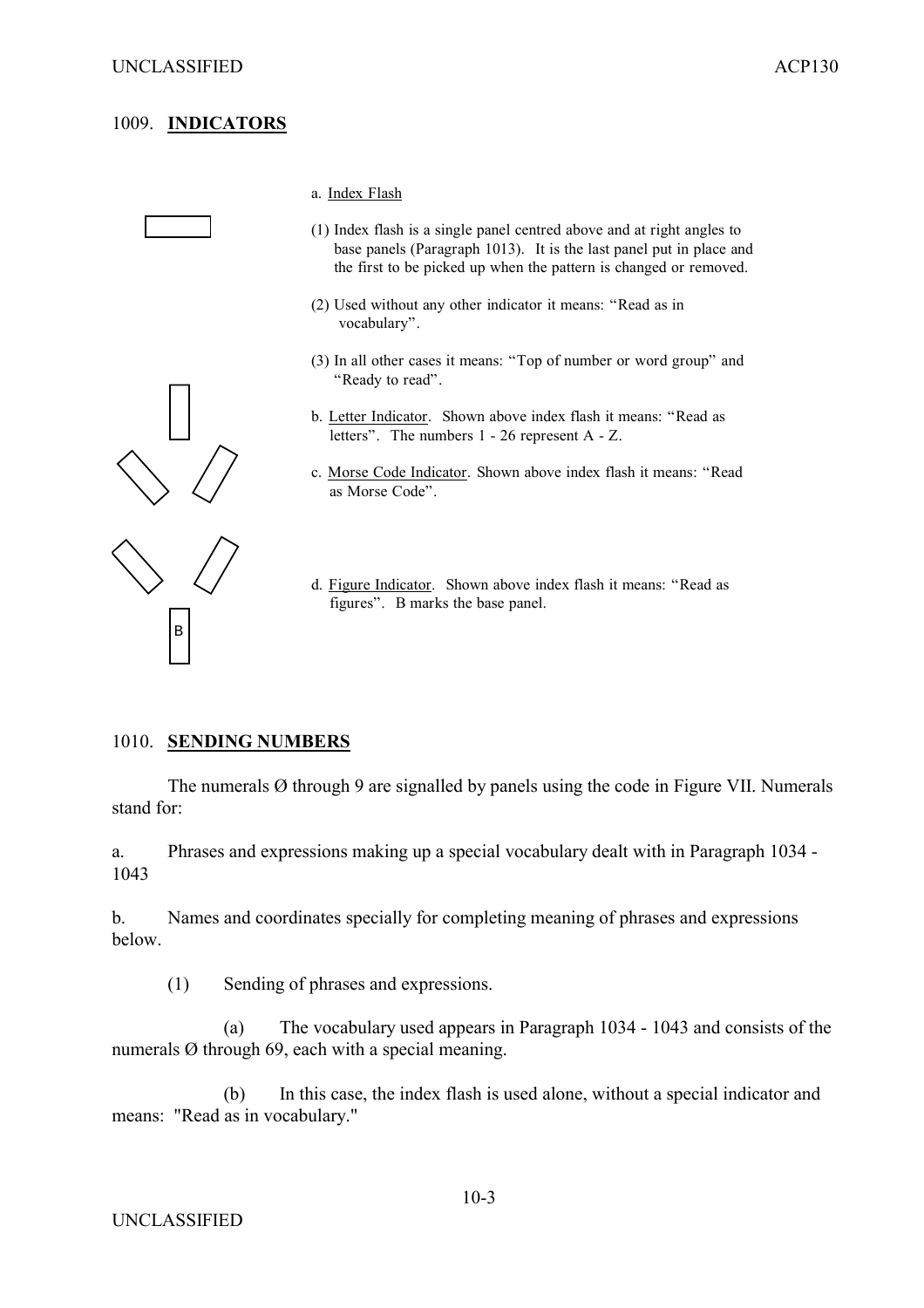#### EXAMPLE



#### (2) Sending of figures as such (quantities, coordinates).

 (a) In such cases, the number indicator is placed 1/2-panel length above where the index flash will be placed. The number indicator is made up of 3 panels forming a Y which means: "Read as figures."

#### EXAMPLE



Numbers of two figures are sent in 1 signal. Numbers of three figures are sent in 1 signal or 2 signal parts. Numbers of four figures are sent in 2 signal parts.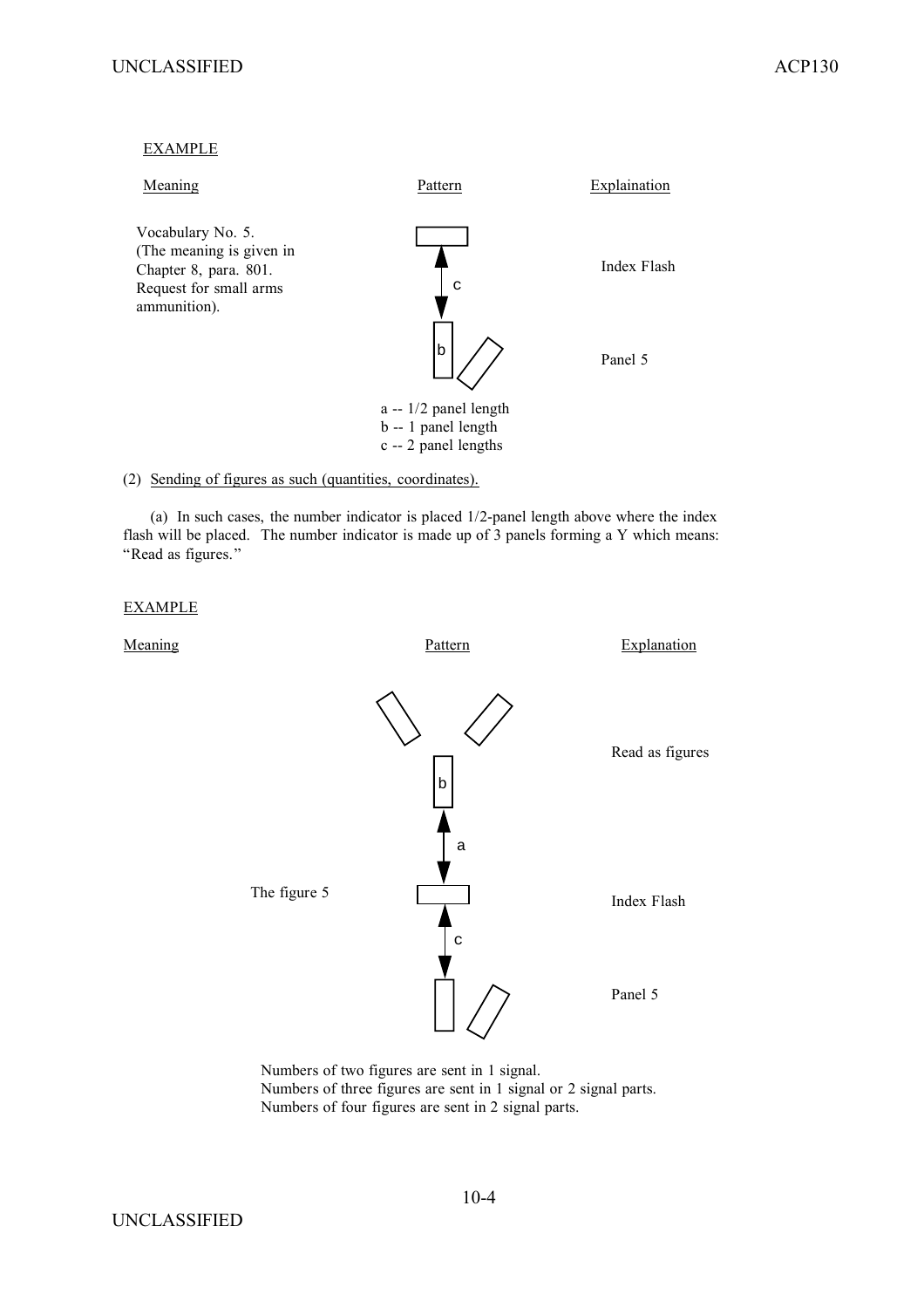(b) Groups of numerals are separated from each other by a special sign (No 15 in Vocabulary).

a -- 1/2 panel length b -- 1 panel length c -- 2 panel lengths



a -- 1/2 panel length b -- 1 panel length c -- 2 panel lengths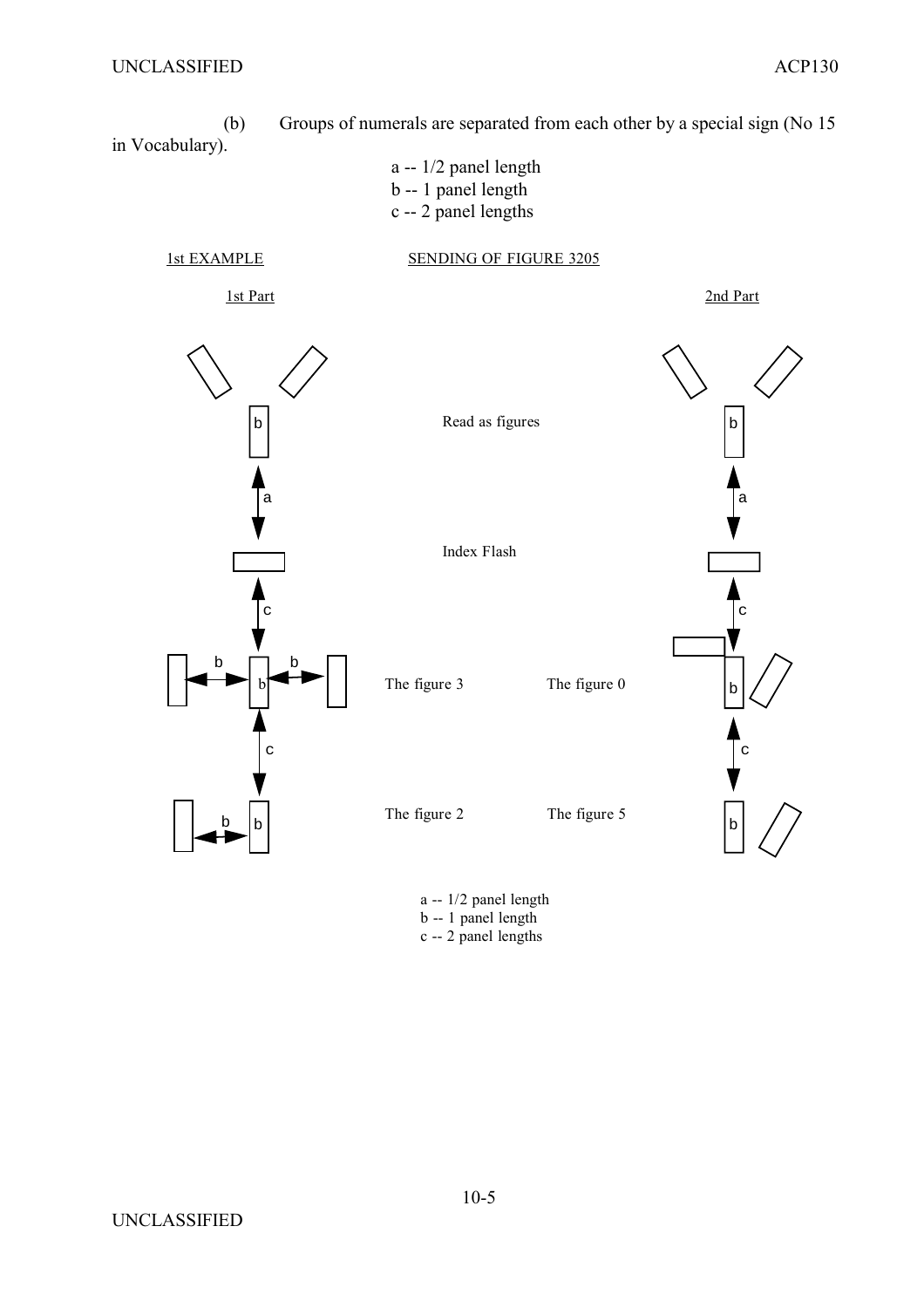2nd EXAMPLE Enemy at 2798 (yards or metres)

1st Signal: Enemy at (No. 52 in vocabulary).

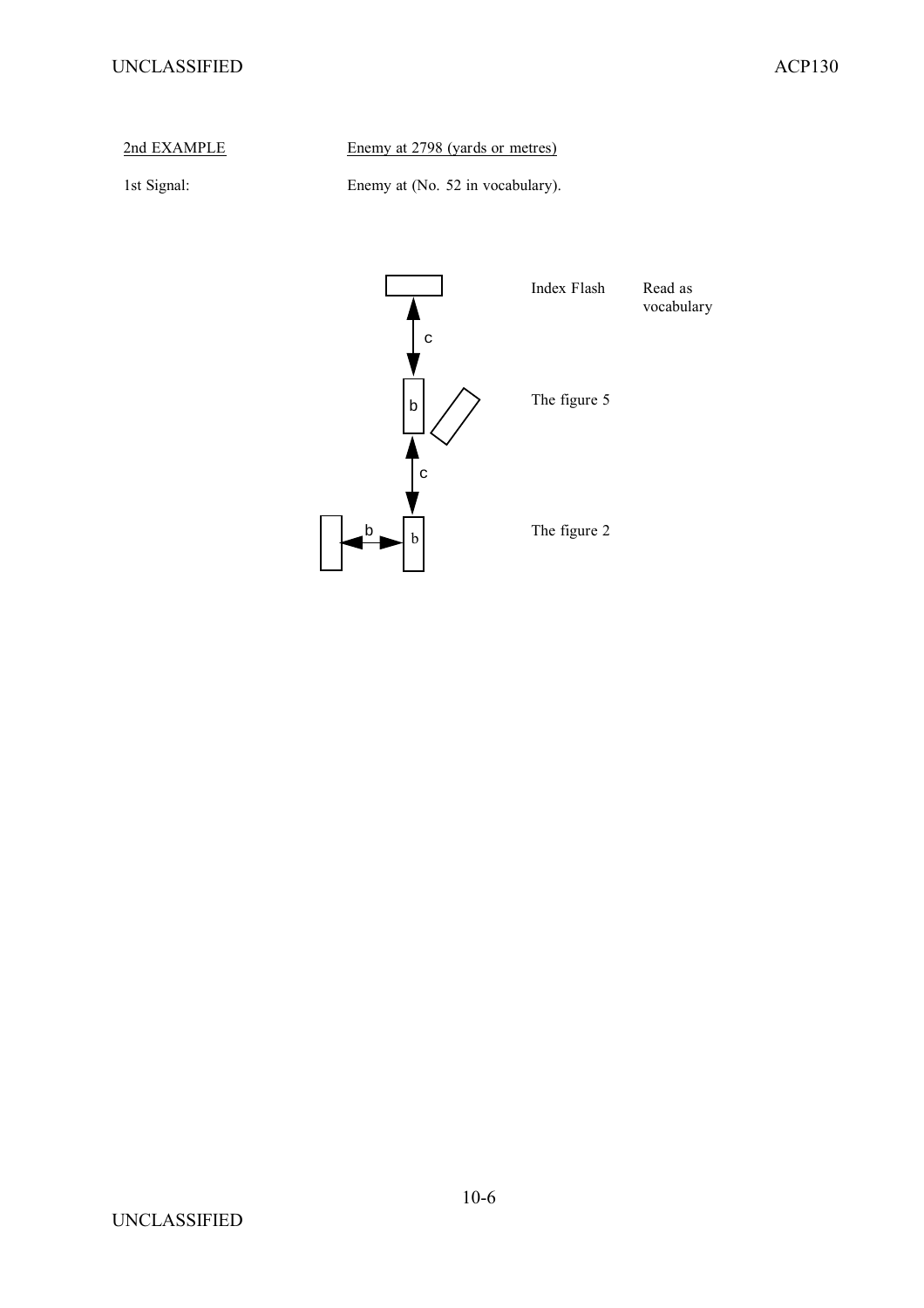2nd Signal 2798



- a -- 1/2 panel length
- b -- 1 panel length
- $c 2$  panel lengths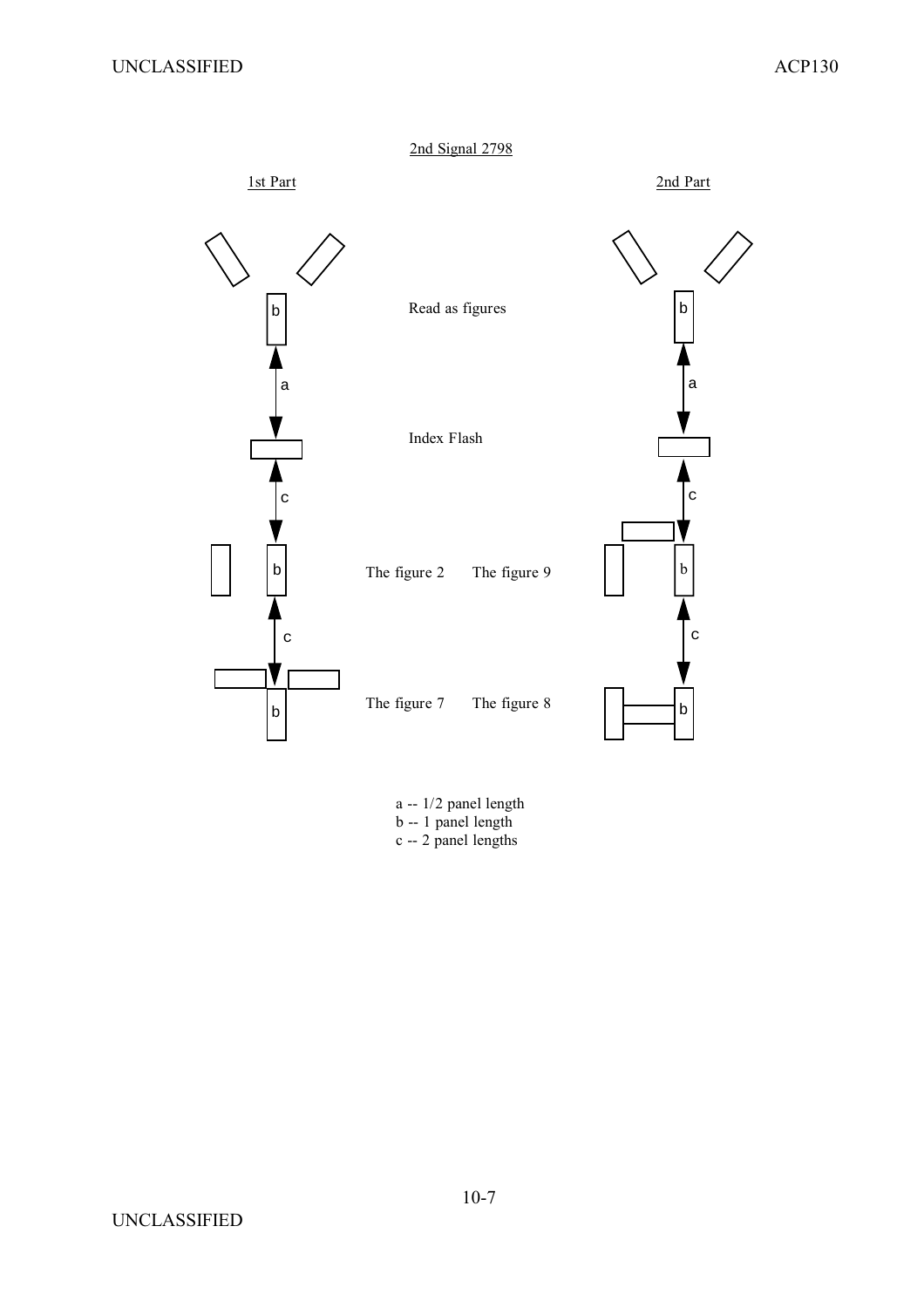#### 1011. **SENDING LETTERS**

a. Letter Indicator. The numeral 1, placed 1/2 panel length above the index flash and in line with the basic numerical panels, means "Read as letters."

#### EXAMPLE A:

Meaning Meaning Pattern Pattern Explanation

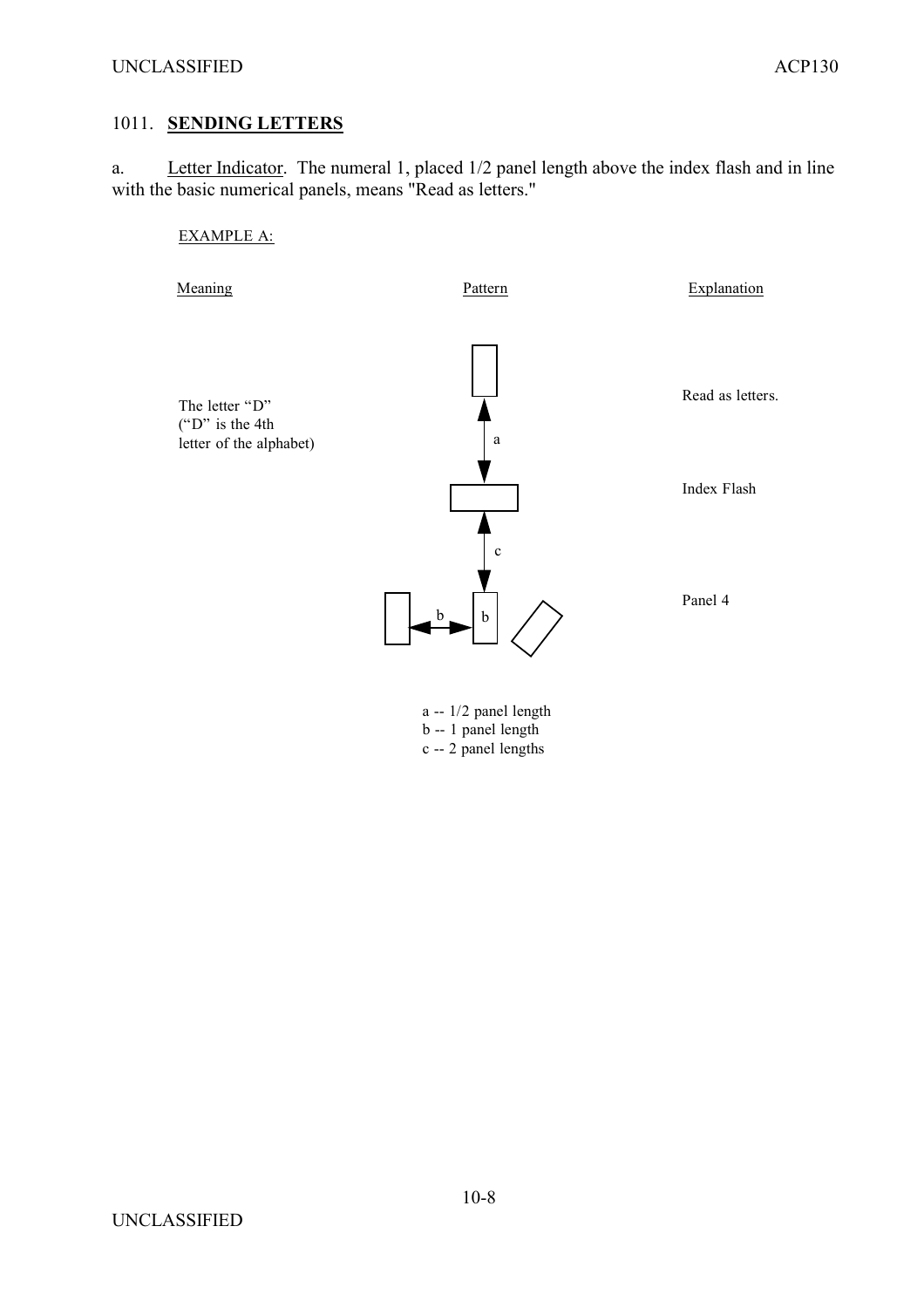#### EXAMPLE B:



c -- 2 panel lengths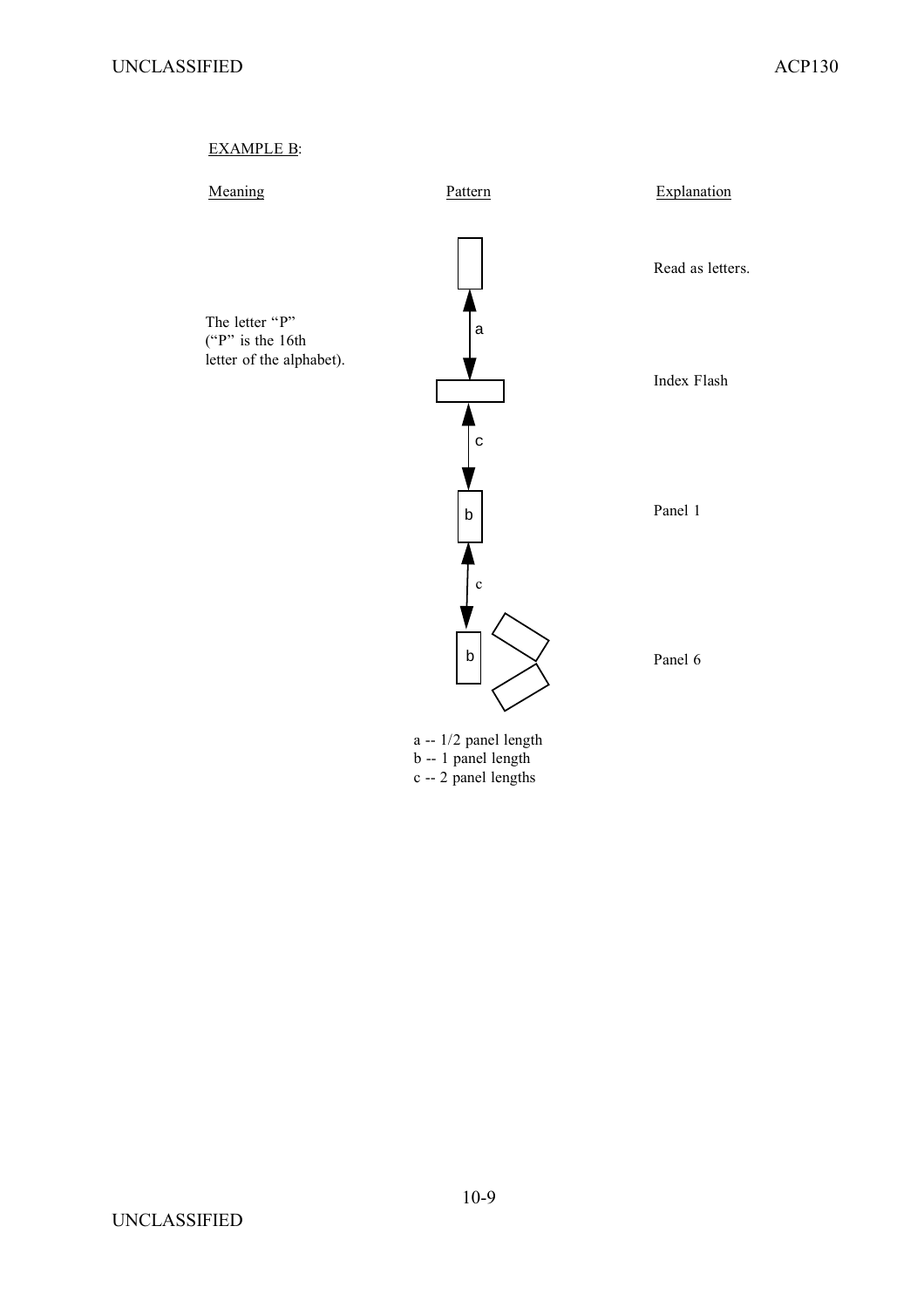#### UNCLASSIFIED ACP130

#### b. Morse Code Indicator

(1) The letter V, placed 1/2 panel length above the index flash in line with the basic numerical panels, means: "Read as dots and dashes in Morse Code."

(2) When letters are sent in Morse Code, a dot is represented by a panel perpendicular to the index flash; a dash is represented by a panel parallel to the index flash.

lst EXAMPLE: Sending the letter R



(3) Combinations of more than two letters are sent in groups of two.

(4) The separation sign (No 15. in the vocabulary) is used to separate groups of signs or letters sent one after the other.

> a -- 1/2 panel length b -- 1 panel length c -- 2 panel lengths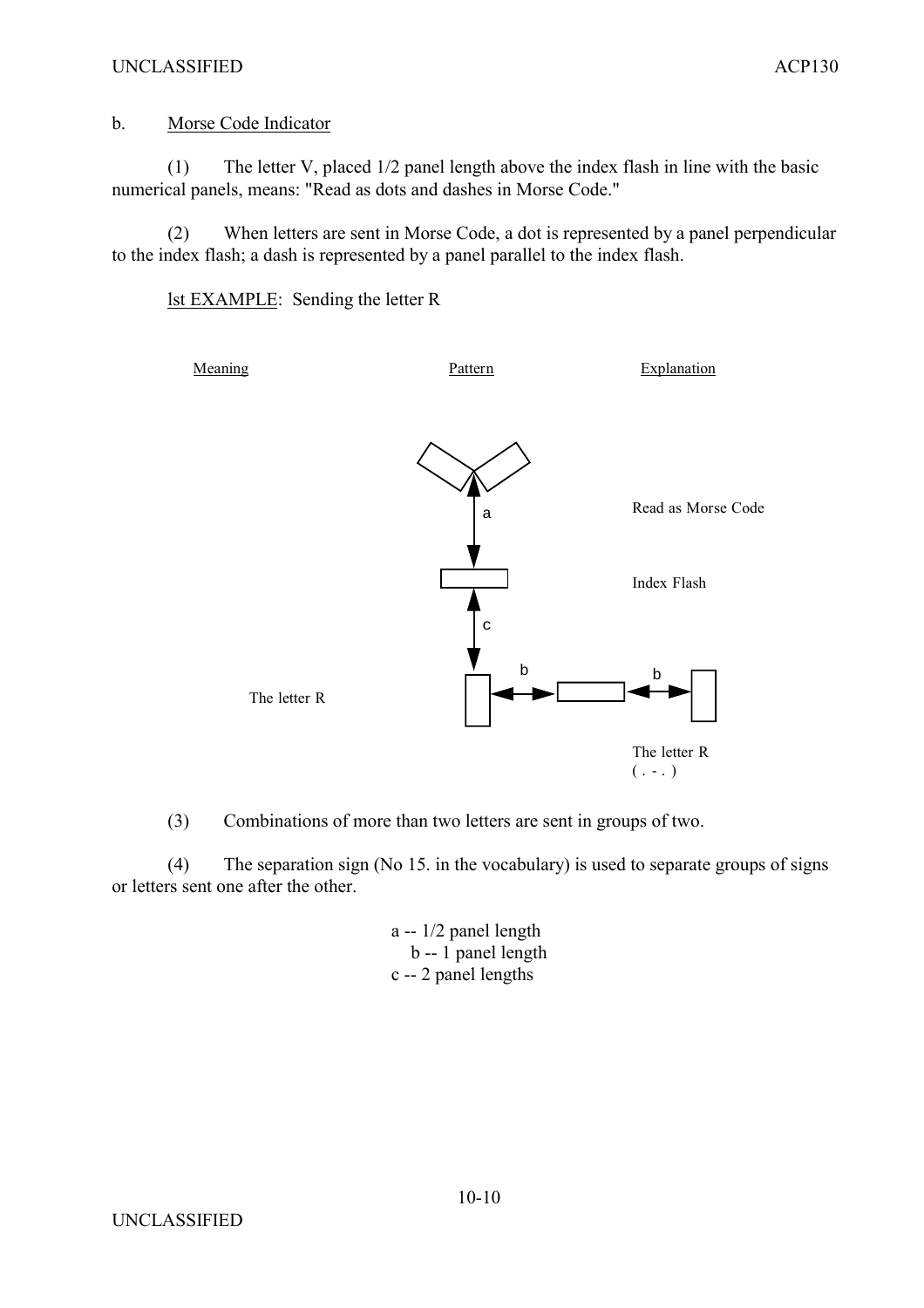## 2nd EXAMPLE: Request for Estimated Time of Arrival

Ist Signal: Request for (No. 40 in the vocabulary).

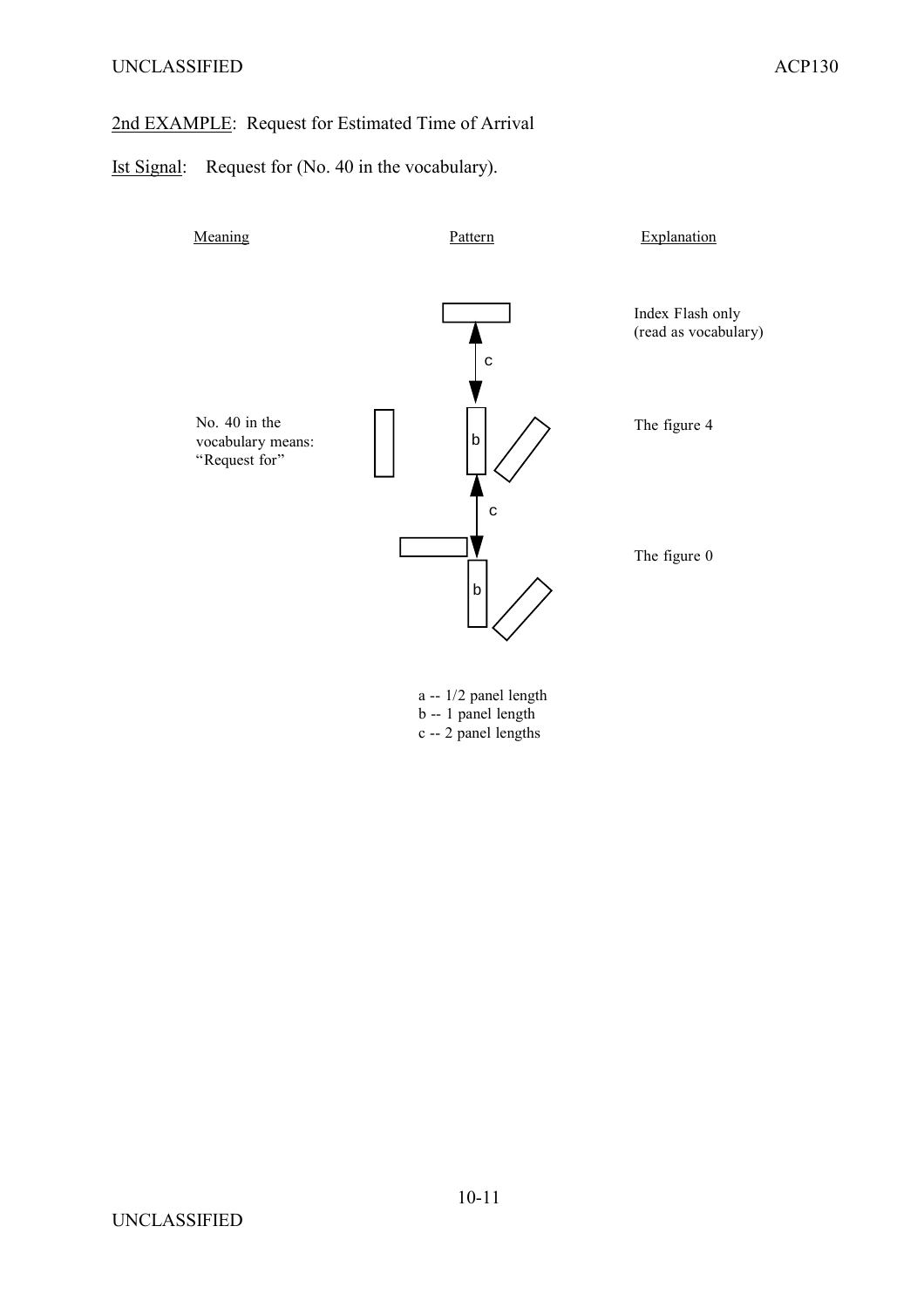# 2nd Signal Estimated Time of Arrival (ETA)



ETA - Estimated Time of Arrival

a -- 1/2 panel length

b -- 1 panel length

c -- 2 panel lengths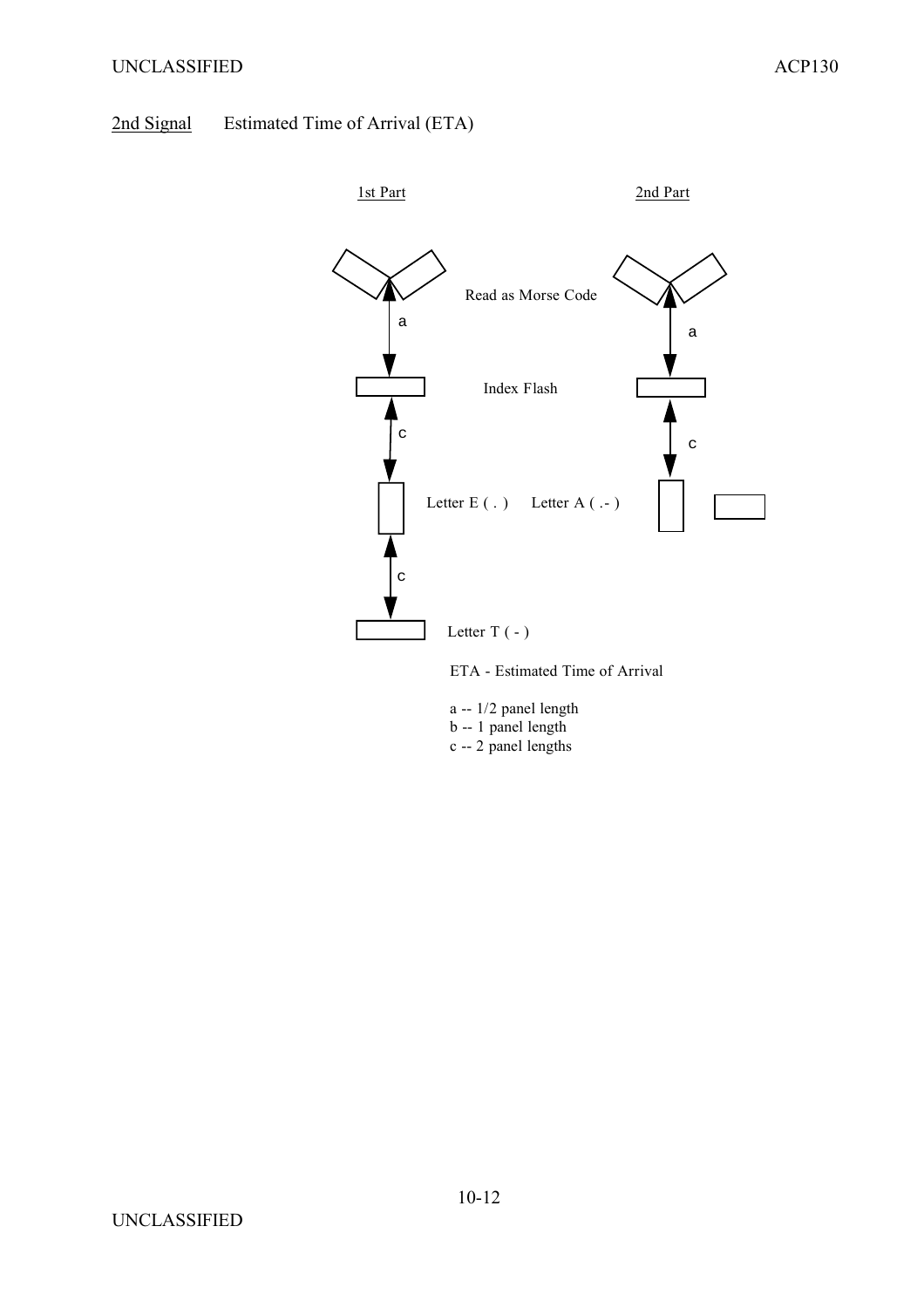## 1012. **OPERATING PROCEDURE**

a. One of the vertical panels in each numeral, and in the indicators "Read as letters" and "Read as numerals", is used as a base panel. They are located centrally with respect to the index flash. The base panels are established first and are kept in place as long as panel signalling is in progress.

b. One base panel is established to signify that a one-numeral display (pattern) will follow. Two base panels are aligned one above the other to signify that a two-numeral display will follow.

c. Panel communication may be commenced by an initial display composed of two base panels, one above the other. When the index flash is added, this signifies "I have a message for you". It is usually practicable, however, to proceed with a message without the above display, which is used primarily to attract the attention of an aircraft without pre-arrangement.

d. When a panel numeral is changed from one to another, the change is made in the most expedient manner by shifting, adding, or removing panels other than the base panel. The index flash is the first panel removed when a display is changed and the last to be laid out when a new display is ready to be read. All panels not in use for a particular display must be removed from view.

## 1013. **SPACING**

a. The spacing shown graphically in this document (marked a, b, c) is the normal spacing as per paragraph 1007. In order to obtain maximum efficiency and speed this spacing should be followed as closely as possible.

b. Whenever it can be done, it would be advantageous to use panels of double length. However, if the area available is relatively limited as in the case of a road, the overall dimensions of the pattern may be modified without changing the basic pattern. Thus the spacing between base panels may be reduced to one panel length minimum, and to one-half of a panel length between panels making up the numerical numerals 2, 3 and 4; the numeral 7 could be made up of 2 instead of 3 panels.

# 1014. **SIGNALLING AND ACKNOWLEDGING RECEIPT**

a. Messages Received and Understood. Aircraft will indicate that the ground signals have been seen and understood by:

- (1) Day or Moonlight:
	- (a) Rocking wings laterally.
	- (b) Sending a radio signal.
	- (c) Any prearranged signal.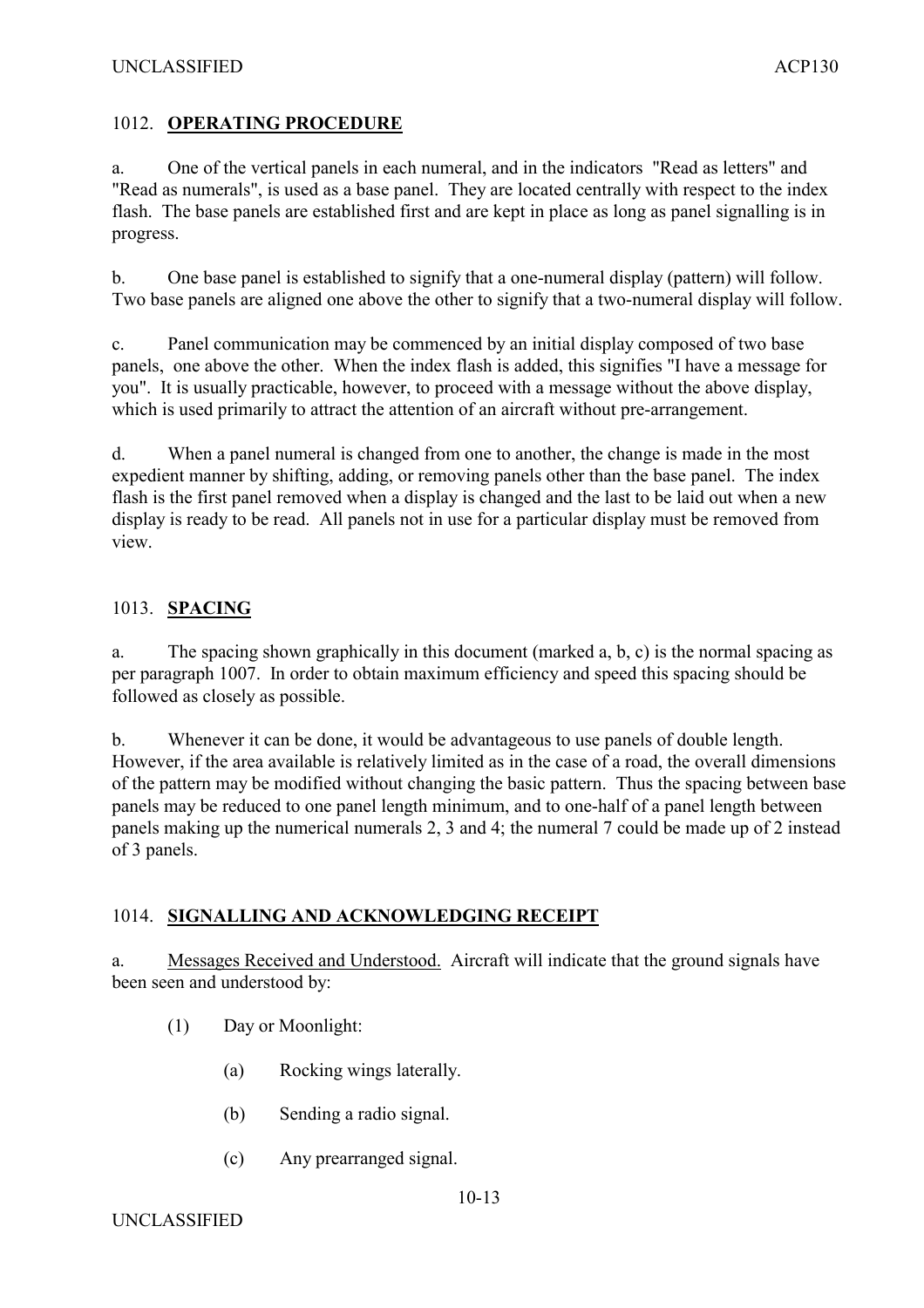- (2) Night:
	- (a) Making green flashes with a signal lamp.
	- (b) Any prearranged signal.

b. Message Received and Not Understood. Aircraft will indicate that ground signals have been seen but not understood by:

- (1) Day or Moonlight:
	- (a) Executing a 36Ø degree turn to the right.
	- (b) Sending a radio signal.
	- (c) Any prearranged signal.
- (2) Night:
	- (a) Making red flashes with a signal lamp.
	- (b) Any prearranged signal.
- c. New Patterns. Each new pattern should be acknowledged.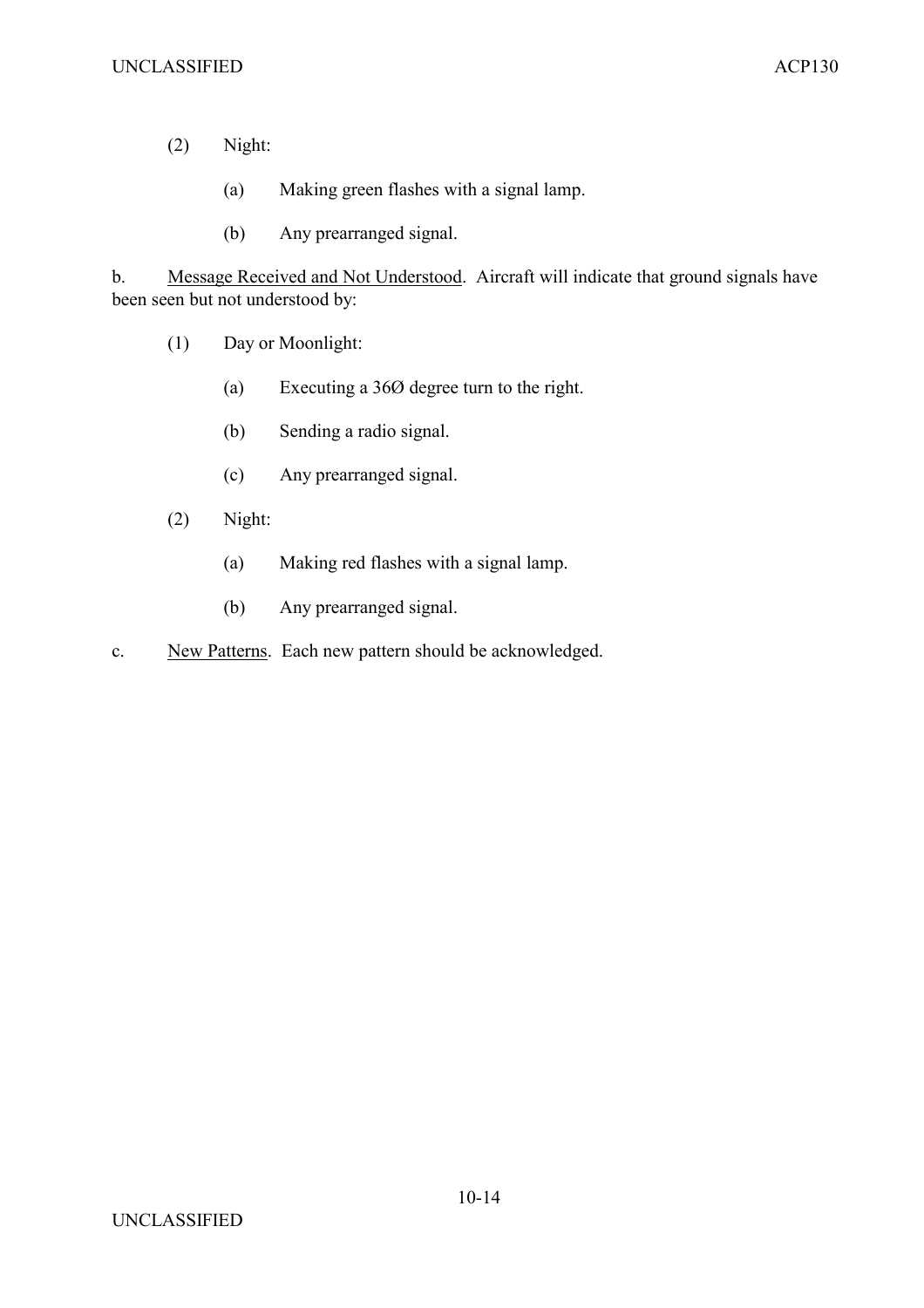## **SECTION II - SPECIAL SIGNS**

#### 1015. **GENERAL**

These special signs composed of signal panels, should be used without the index flash or indicators of any kind.

# 1016. **DIRECTION OF LANDING**

A "T" is used to indicate "Land In this Direction (direction from base to head of "T")".



# 1017. **DIRECTION INDICATOR**

a. An arrow made up of at least three panels means: "In This Direction".

b. It can be used by itself or in conjunction with any other pattern to complete its meaning.

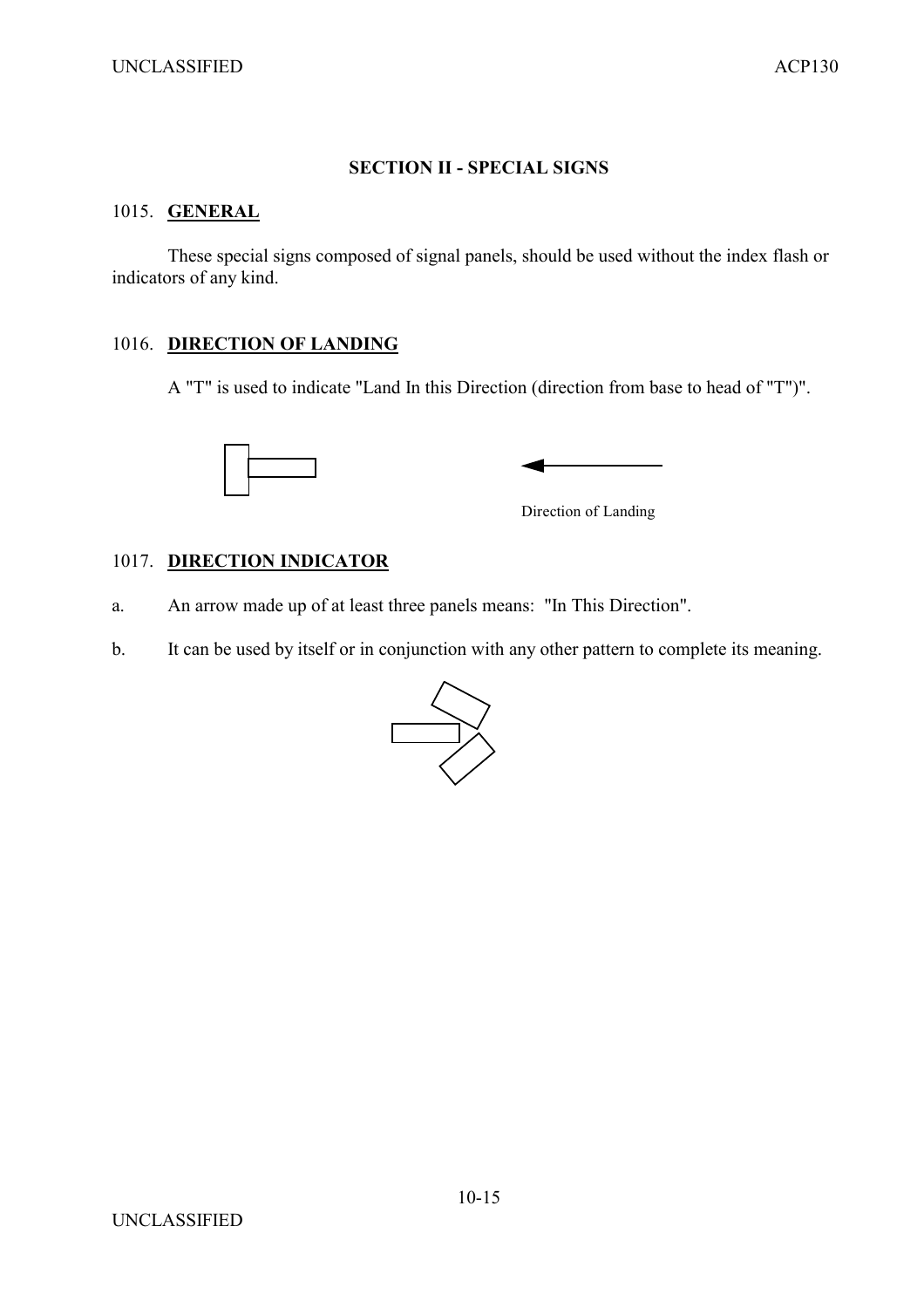#### UNCLASSIFIED ACP130

## 1018. **PICK UP MESSAGE HERE**

a. An offer of a message to be picked up by an aircraft shall be made by using the direction indicator in conjunction with two parallel panels. The direction indicator gives the line of approach to the pickup point and should be into the wind. The parallel panels shall be placed upwind from the direction indicator with both panels parallel to the direction indicator. The message, when ready for pickup, shall be suspended on posts at the ends of each parallel panel remote from the direction indicator.



b. Message ready for pickup shall be indicated by placing a panel across the line approach between the posts.



## 1019. **DROP MESSAGE HERE.**

Wind direction is indicated by the direction indicator.





## 1020. **MESSAGE DROP NOT RECOVERED**.

If a message drop is not recovered, the flank panels making the point of the direction indicator in paragraph 1018 shall be removed.

10-16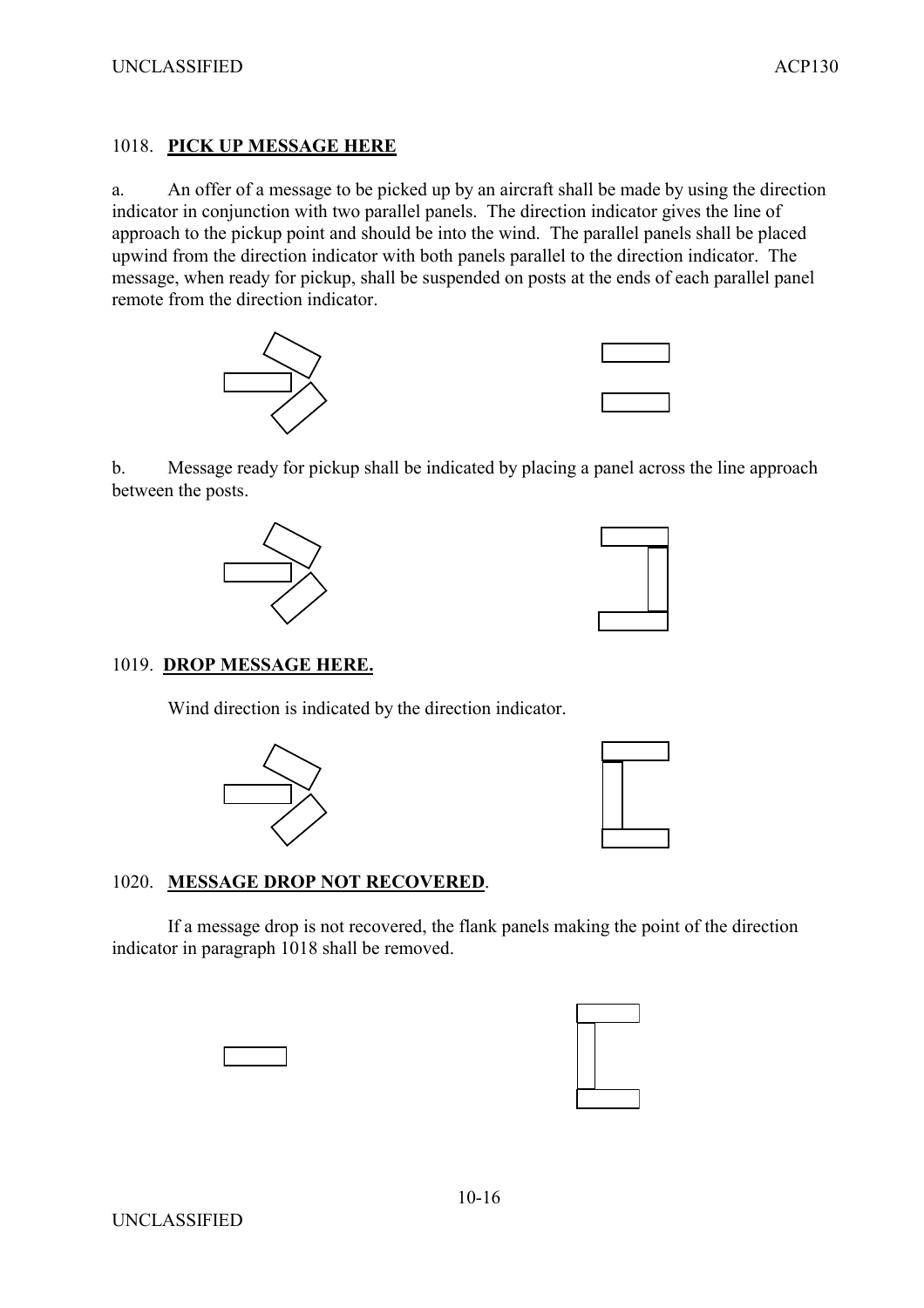#### UNCLASSIFIED ACP130

#### 1021. **CROSSED PANELS.**

Panels forming an "X" mean "Unable to Proceed" or "You may not Proceed". It may also be used in conjunction with other panels to imply cancellation.



#### **SECTION III - MARKING OF DROPPING ZONES**

#### 1022. **TYPES OF VISUAL MARKING**

a. Panels - The aerial delivery recognition panels normally used by allied forces, or the best available substitute, shall be used for marking dropping zones during daylight operations. Panels should have contrasting characteristics with the surrounding terrain. The size of the letters used should be 27m x 27m (9Ø ft x 9Ø ft) providing adequate space and marking equipment is available. The absolute minimum acceptable will be 13.5m x 13.5m (45 ft x 45 ft). These markings should normally be visible under Visual Meteorological Conditions (VMC) at a distance of not less than three nautical miles (5.5 kilometers from a height of 1,5ØØ ft above ground level.

b. Lighting - Standard lighting equipment normally used by allied forces, or the best available substitutes shall be used, together with, or in the place of, panels during the hours of darkness or poor visibility. The systems used should be capable of being read from a vertical height of 1,5ØØ ft above ground level. Tactical situations may sometimes dictate that lighting be visible only from above in which case shielding devices must be provided to direct the light accordingly. Such devices should beam the lighting towards the flight path or sound of the approaching aircraft.

c. Smoke, Flares and other Devices - These may be used to give an indication of wind direction and the location of the Drop Zone if this is considered necessary. They should be placed downwind of the Drop Zone/Landing Zone symbols in order to preclude those symbols from being obscured. Colors and detailed techniques for the use of these items will be given in operational plans.

#### 1023. **CODE IDENTIFIERS**

The code identifier is used to identify a particular dropping zone. It shall consist of block letters formed from panels or lighting or a combination of methods to meet the situation. Only the specific letters A, C, J, R, and S will be used as identifiers to avoid conflict with other panel signals. Type of marking by day or by night, details of the code identifiers and any marking substitutes will be defined in operational plans. The identification letters shall be displayed until the drop is completed.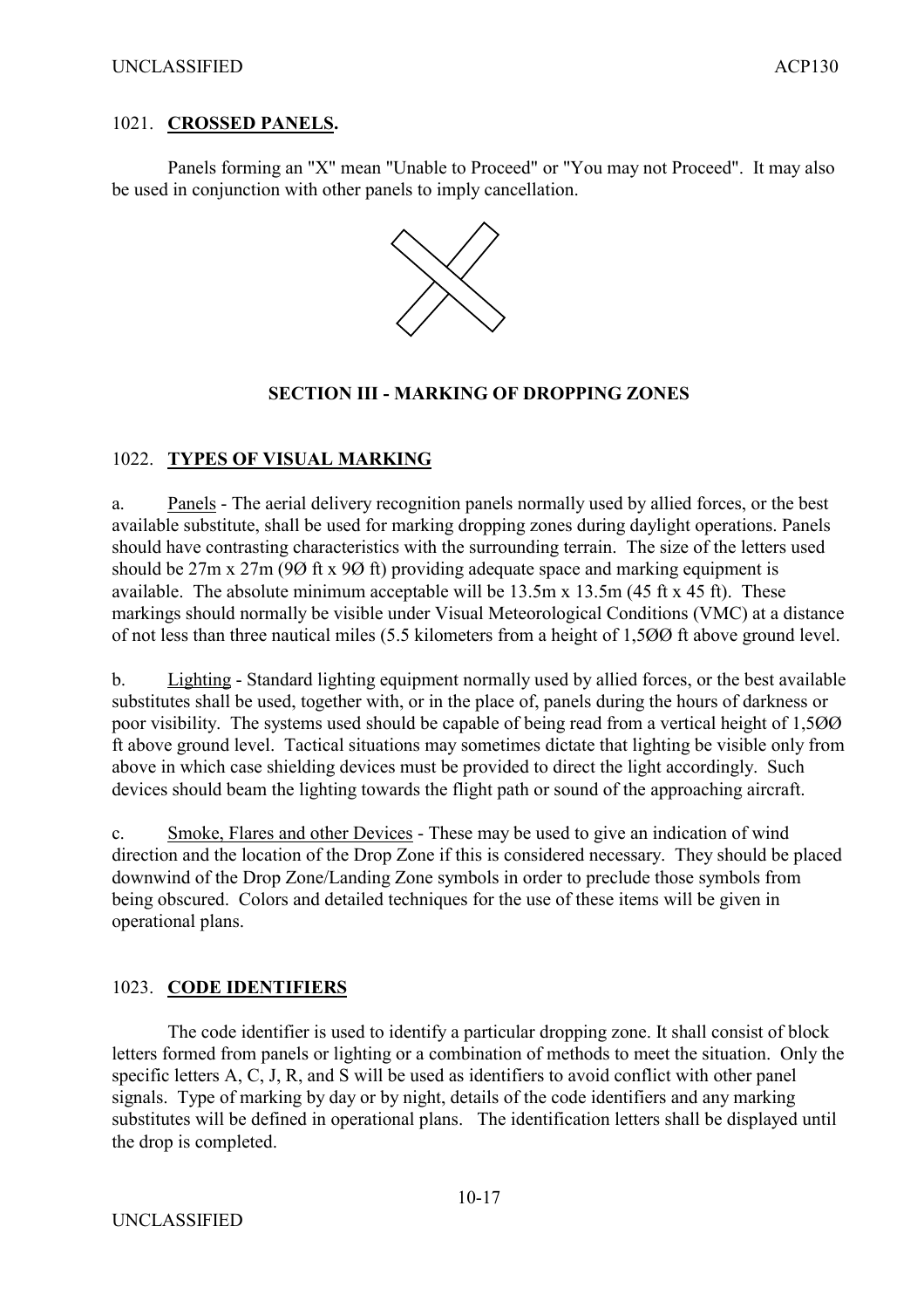## 1024. **MARKING OF DROPPING ZONES**

a. A detailed marking of dropping zones is given in Figures 1 and II.

b. The Impact Point - This is the point where the first parachute or equipment should land. The impact point marker is to consist of a code identifier, as detailed in paragraph 1023.

c. The Dropping Zone Indicator - Whenever necessary and if facilities are available, the dropping zones may be marked with the symbol "P" located approximately 18Øm (6ØØ ft) to the left of, and in line with, the code identifier.

d. No Drop-and Dropping Temporarily Postponed - Temporary postponement is indicated by two vertical bars "II" under the code identifier. No drop is indicated by an "X" under the code identifier.

e. Boundary Limit Marker - If required these may be used to indicate the usable limit of the drop zone.

## 1025. **EMERGENCY MARKING**

Because of unusual circumstances or camouflage requirements, it may not be possible to lay out the ground markings in accordance with Figures I and II. In this case, the dropping zone shall be marked by any alternative means such as smoke and fires.

## 1026. **UNMARKED DROPPING ZONES**

Where the dropping zone cannot be marked by any method, dropping is still possible if the pilot is provided with a large scale map or air photograph showing the dropping zone axis and direction of drop.

# **SECTION IV - MARKING OF LANDING SITES AND STRIPS**

## 1027. **GENERAL**

a. A landing zone is a zone containing a number of landing sites and/or landing strips. Landing sites and landing strips are marked but landing zones are not marked.

b. In order not to disclose positions to the enemy, markings should be kept to a minimum and only displayed when actually required.

## 1028. **TYPES OF VISUAL MARKING**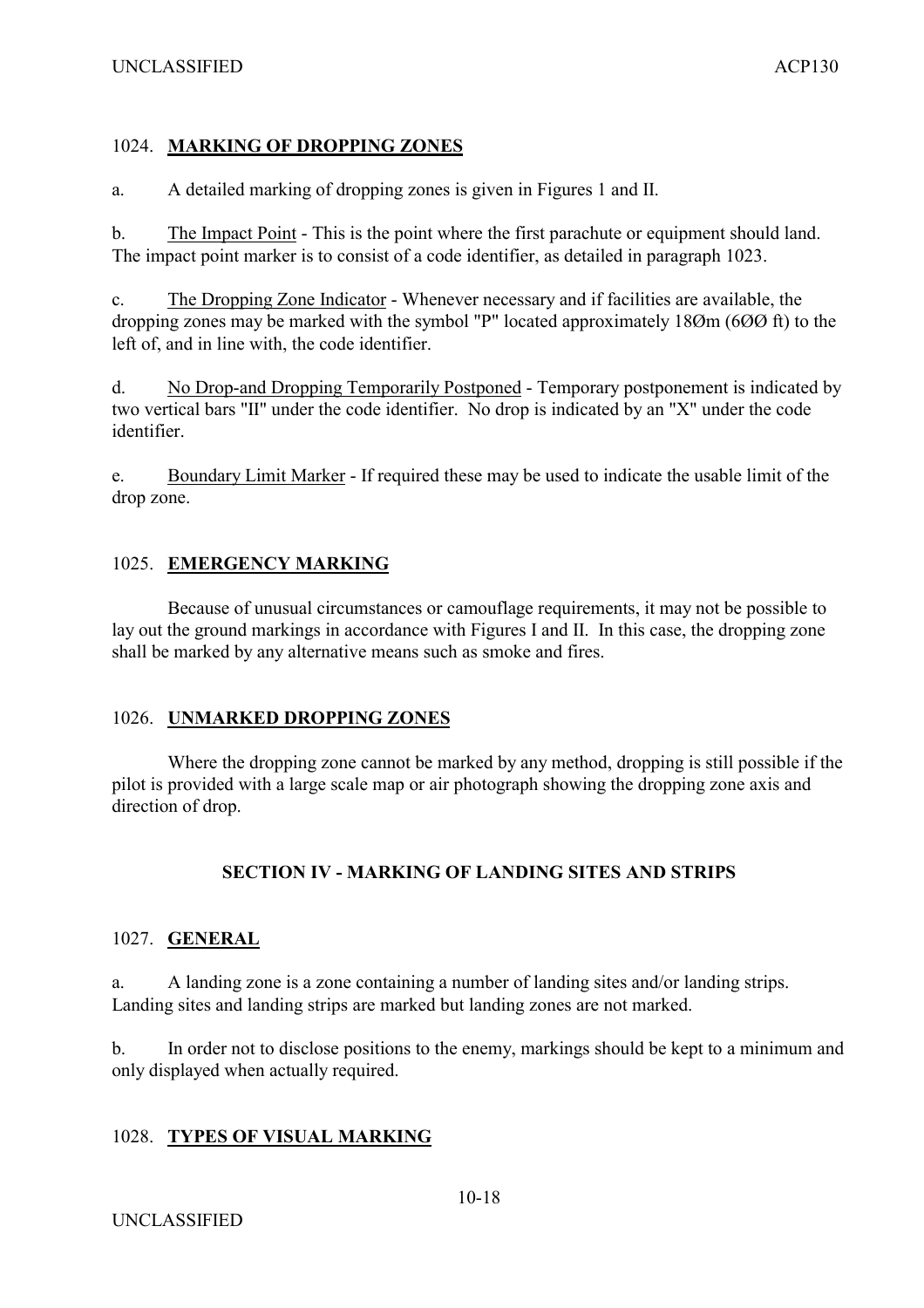a. Panels - Recognition panels normally used by allied forces or the best available substitute shall be used for marking landing areas during daylight operations. Panels should have a color contrast with the surrounding terrain.

b. Lighting - Standard lighting equipment normally used by allied forces, or improvised lighting shall be used together with, or in the place of, panels during the hours of darkness or poor visibility.

# 1029. **MARKING OF LANDING STRIPS**

a. The detailed marking of landing strips is given in Figures III and IV.

b. Dimensions - The length, width and panel marking of a strip will vary according to the type of aircraft utilizing it. Figure III reflects adequate marking for light aircraft; Figure V details the markings involved in airborne operations involving multiple aircraft landings in a high density pattern.

c. Landing Direction - The letter "T" is used to indicate "land-in this direction" (direction from base to head of T) and should be sited to the left of the intended landing path at the approach end of the strip.

d. Wind Direction - The wind direction may not be the same as the direction of landing. If the tactical situation allows, it should be indicated by a wind sock or other visual means.

e. Additional Markings - Additional markers may be spaced along the sides and ends of the strip linking the corner markers. Bad ground must be marked and markings must be visible from the air and from the ground.

f. No landing - If the strip is not to be used, a large cross  $13.5m \times 13.5m$  (45 ft x 45 ft) will be displayed in the centre of the strip.

# 1030. **MARKING OF HELICOPTER LANDING SITES**

a. Display of markers - There is a danger of insecure markers being dislodged by the downwash from the helicopter, and causing damage by being sucked up into the rotors. Panels or lights should therefore be firmly secured, or removed before the helicopter hovers above them.

# b. Day Marking

(1) The detailed marking of helicopter landing sites by day is given in Figure V.

(2) Identification - The letter "H" indicates a helicopter landing site. Individual landing points within a landing site may be indicated by a ground marshaller, panels or any form of obvious marker such as a small flag. Where it is necessary to differentiate between neighboring landing zones, sites or points, details will be given in operational plans.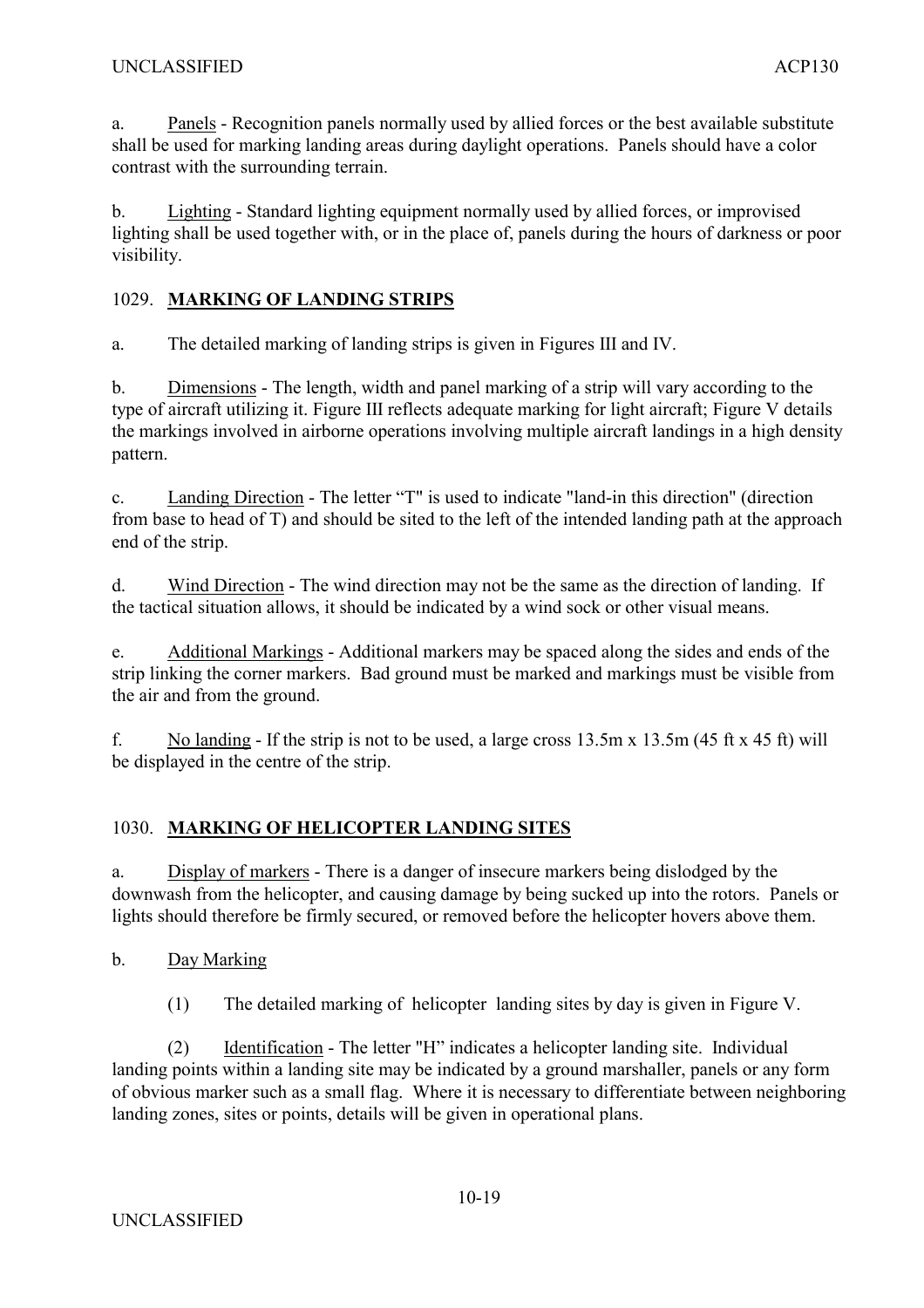(3) Wind Direction - The letter "H" or panels used to indicate the landing site should be displayed at the up-wind edge of the landing area. Smoke may be used to indicate the wind direction, or as an additional means of identifying the landing site, but should be placed at the downwind side to avoid obscuring the touchdown point.

(4) Specific Landing Points - If specific landing points within the helicopter landing sites are not to be used, a large cross, 13.5m x 13.5m (45 ft x 45 ft), will be displayed in the center of the site.

#### c. Night Markings

(1) For night landings, individual landing points within landing sites are marked. Two methods are shown in Figure VI.

(2) Primary Method - Five lights are laid out on the ground, or hand held by troops lying on the ground, at 9m (3Ø ft) intervals to form the letter "T," 18m x 18m (6Ø ft x 6Ø ft). The horizontal bar of the "T" is placed upwind, so indicating wind direction to the pilot. (See Method 1 of Figure VI)

(3) Emergency Method - Tow vehicles are placed 35m (115ft) apart and 35m (115ft) downwind of the center of the landing point with their headlight beams intersecting at the center of the landing point. The helicopter will approach into wind, pass between the vehicles, and land in the pool of light. (See Method 2 of Figure VI)

(4) Additional Lighting - Such as glide path indicators may be used, but as these may not be standardized care should be exercised when using landing sites of other nations.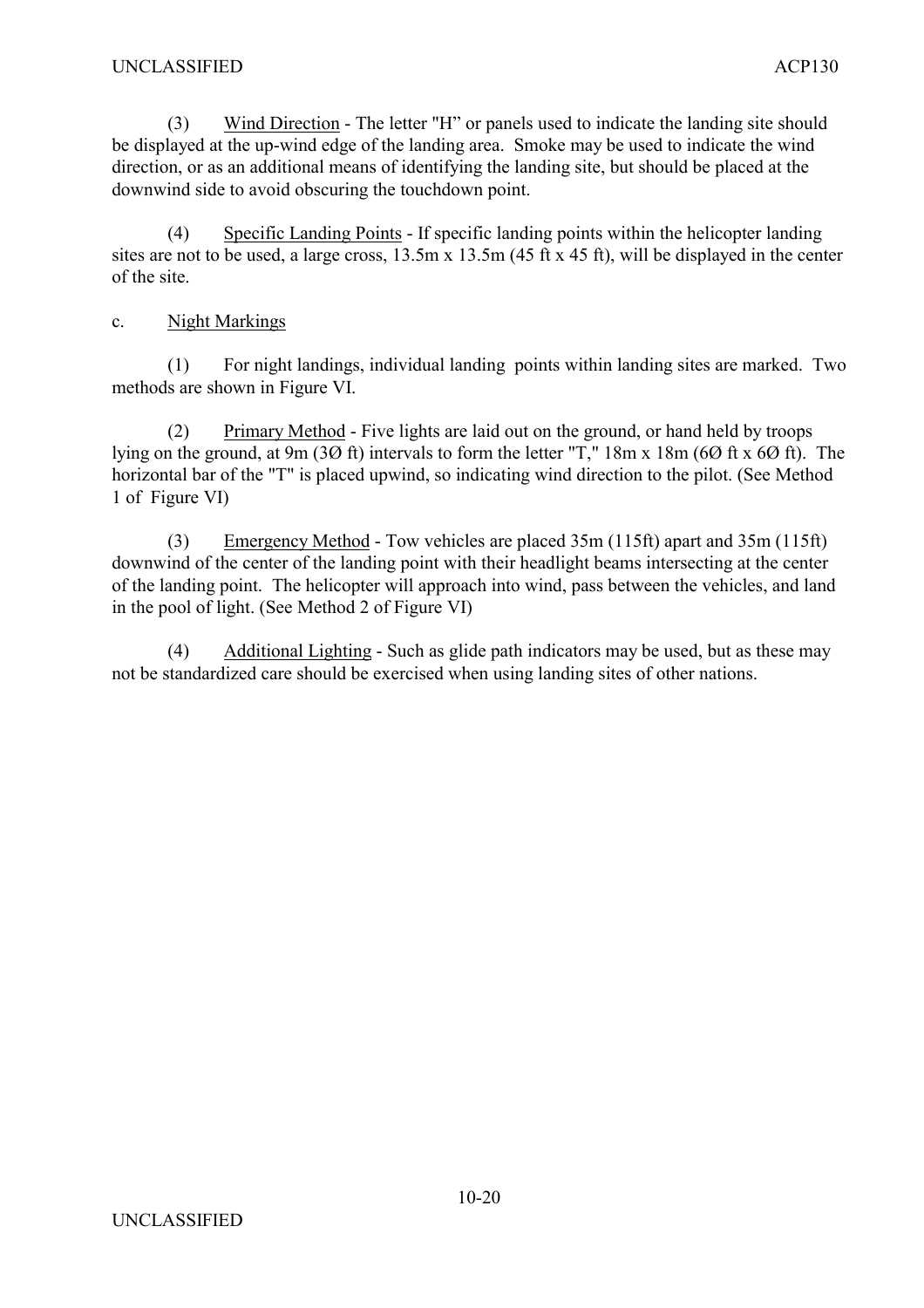## **SECTION V - IDENTIFICATION**

#### 1031. **GENERAL**

This paragraph should be read in conjunction with the relevant parts of ACP 150 - Recognition and Identification Instructions, Air Land and Sea Forces. It is limited to the method of identification used with panel signals.

#### 1032. **IDENTIFICATION OF DROPPING ZONES**

Dropping zones will be identified as prescribed in paragraphs 1024 to 1028, by a letter placed as shown in Figures I and II.

## 1033. **IDENTIFICATION OF GROUND FORCES**

a. Panel Sets of one red and one yellow fluorescent panel equipped with tie cards shall be used. Each panel shall be approximately  $1.8m \times \mathcal{O}.68m$  (6 ft x 2 ft 3 ins).

b. Panel Sets should be carried by each platoon or forward element and by each vehicle.

c. The sign and arrangement of panel(s) to be displayed for identification shall be prescribed in operational instructions. Commanders must also ensure that those instructions define the conditions under which panels shall be displayed for identification.

d. Because of the ease with which this method of identification may be compromised, it should be supplemented by any of the other means described in ACP 150.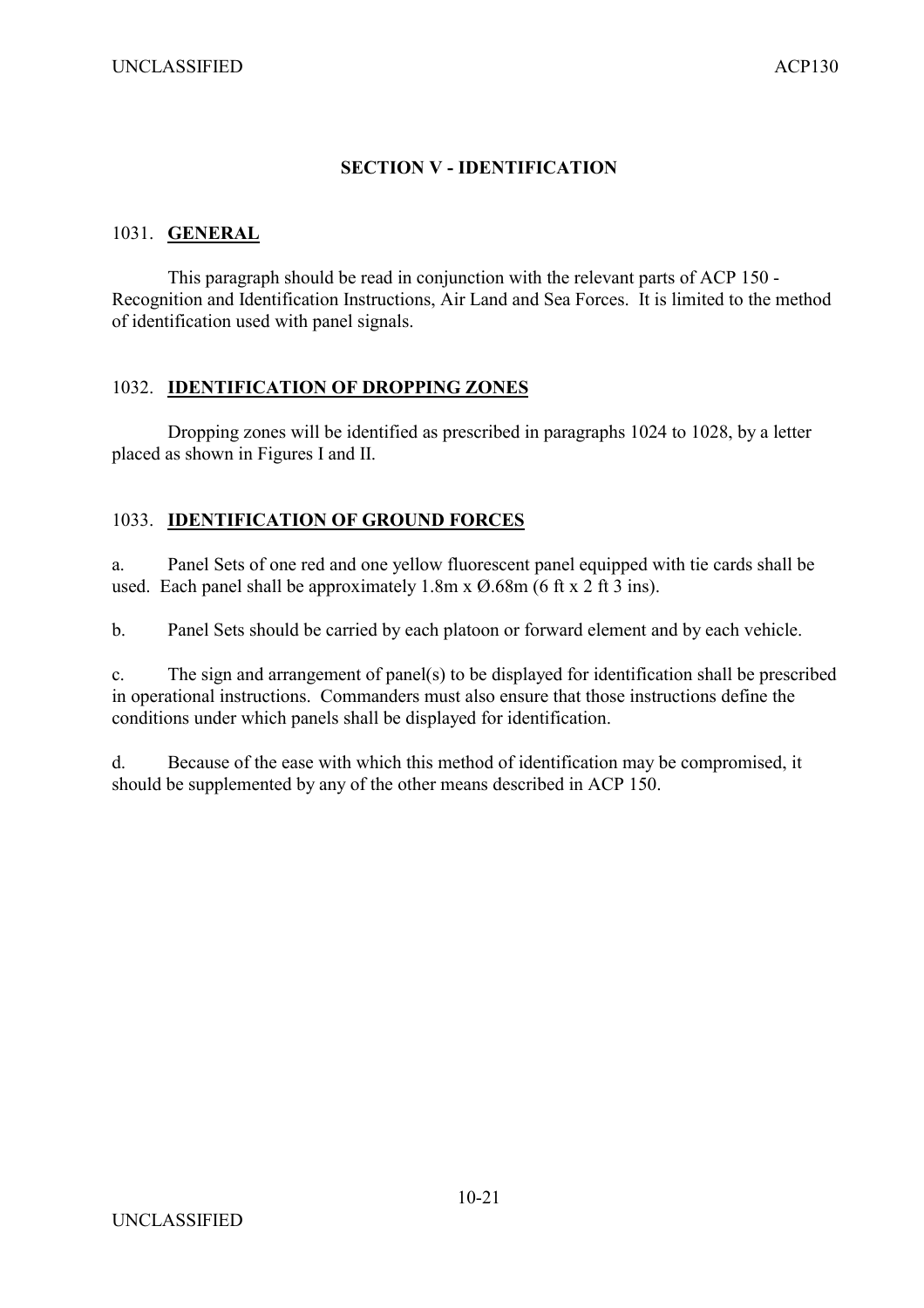#### **SECTION VI - VOCABULARY**

#### 1034. **MAIN COMBAT MESSAGES**

- Ø You may land here.
- 1 We are attacking.
- 2 Do not parachute or land for the time being.
- 3 Request food supplies.
- 4 Request water.
- 5 Request ammunition for small arms.
- 6 Request medical supplies.
- 7 Request POL.
- 8 We have attained our objective.
- 9

## 1035. **INTELLIGENCE ON FRIENDLY ACTION**

- ØØ I am staying here.
- Ø1 Our attack has failed.
- Ø2 We are in position and ready to attack.
- Ø3 We are taking up defensive position here.
- Ø4 We have been stopped by anti-tank obstacles in the direction indicated.
- Ø5 Our troops are at . . . . (followed by coordinates).
- Ø6 We are surrounded.
- Ø7 We are pulling back.
- Ø8 We are going to move (Direction or coordinates of new location can be shown.)
- Ø9 We are changing Command Post. (May be followed by coordinates of new

location.)

## 1036. **PROCEDURAL SIGNALS**

- 1Ø Wait. (Figures may follow showing number of minutes.)
- 11 I have a message for you.
- 12 Received your message.
- 13 Repeat your message.
- 14 Cancel last message pattern.
- 15 Separating signs.
- 16 Nothing more to say.
- 17 No or negative.
- 18 Yes or affirmative.
- 19 Come back tomorrow.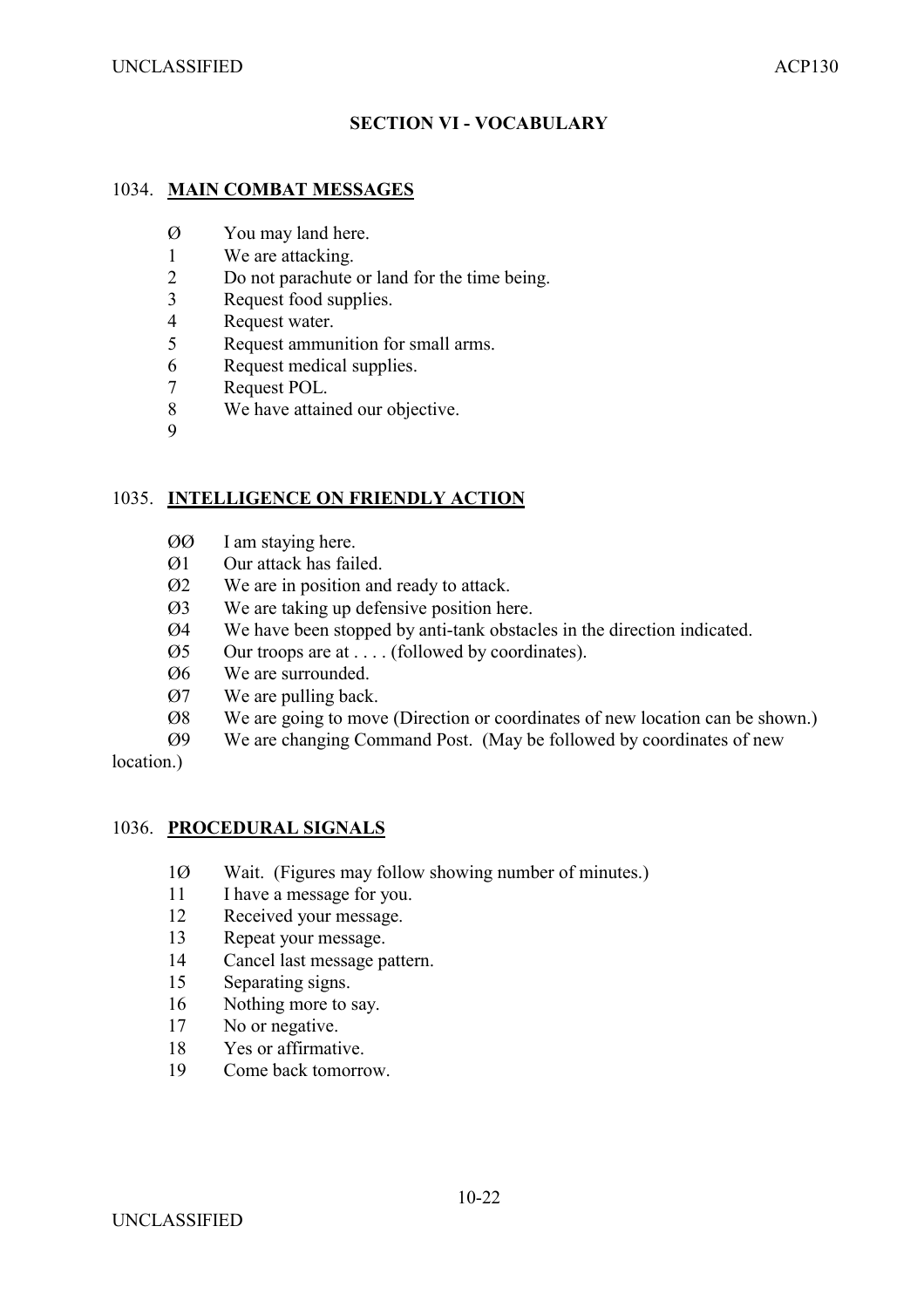## 1037. **LIAISON**

- 2Ø I do not receive your signals.
- 21 Your signals are weak.
- 22 Radio not ready or unserviceable.
- 23 Your message not understood.
- 24 Are you receiving my signals?
- 25 I have no other means of communication.
- 26 Use visual signals.
- 27 Message understood.
- 28 I am asking for contact on following frequency.
- 29

## 1038. **ARTILLERY OBSERVATION**

- 3Ø Not ready to fire.
- 31 Ready to fire on target.
- 32 Cannot fire on target.
- 33 Check reference on map.
- 34 I do not need you anymore.
- 35

#### 1039. **GENERAL**

- 36 I know my position.
- 37 I am moving towards the site -- in the direction indicated.
- 38 I am going to a water point or a supply depot indicated by you and will remain

#### there.

39 Everything all right -- no help requested.

#### 1040. **SPECIAL REQUESTS**

- 4Ø Request .... (followed by letters or Figures).Figures may show number of packages to be dropped.
- 41 Request reinforcement.
- 42 Request mortar ammunition.
- 43 Request anti-tank ammunition.
- 44 Request artillery ammunition.
- 45 Request additional instructions.
- 46 Request my position.
- 47 Request shoes and clothing.
- 48 Request medical assistance.
- 49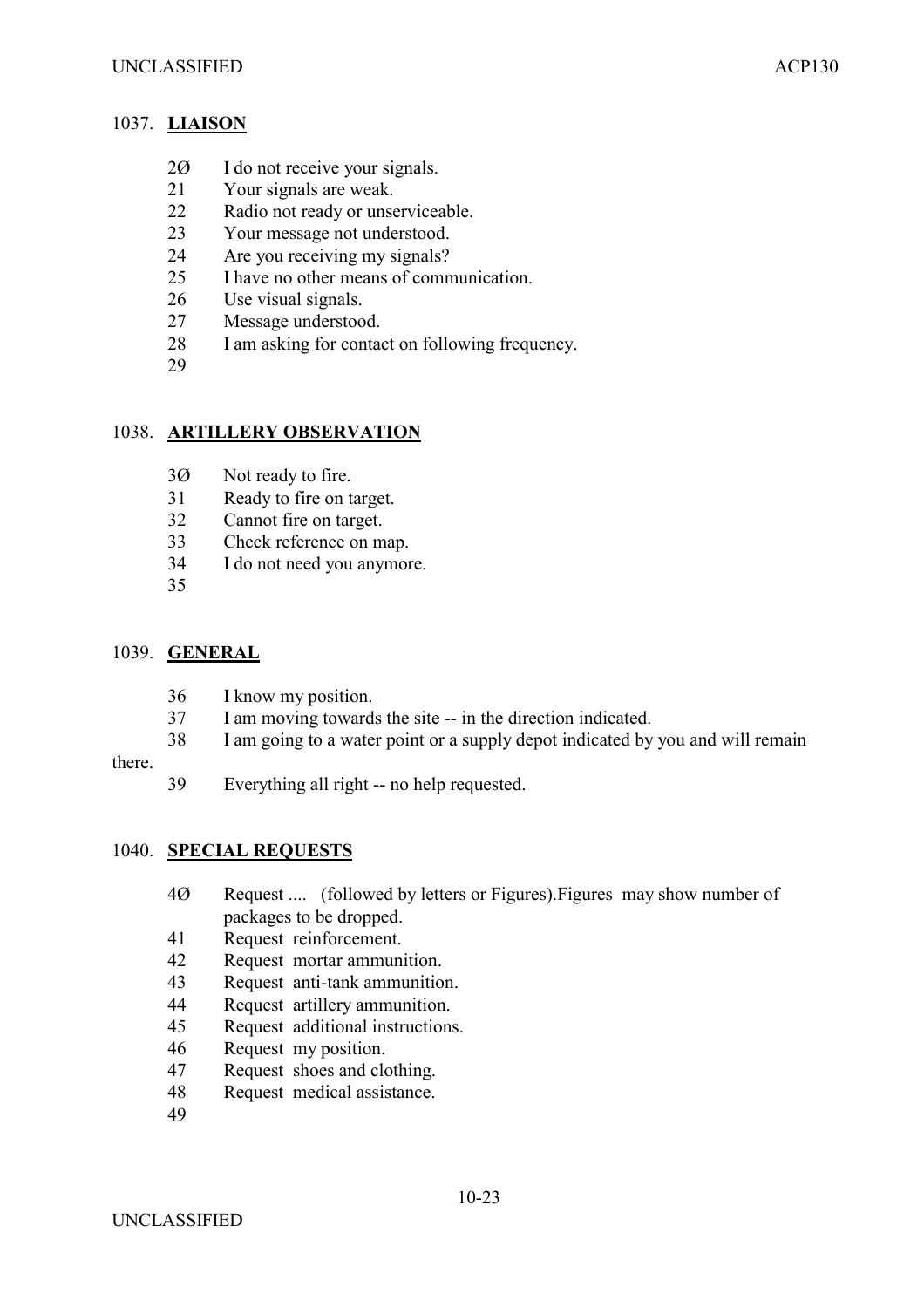#### 1041. **INTELLIGENCE ON ENEMY ACTION**

- 5Ø The enemy is attacking
- 51 The enemy in possession of landing field.
- \*52 The enemy at:.... (followed by coordinates).
- 53 Enemy attack has broken through.
- 54 Enemy attack has failed.
- 55 Enemy preparing attack.
- 56 Have been informed enemy aircraft approaching.
- \*57 Enemy concentration in direction shown.
- \*58 Enemy automatic weapons in direction shown.
- \*59 Enemy artillery in direction shown.

## 1042. **INSTRUCTIONS FOR AIRCRAFT**

- 6Ø Carry out reconnaissance in direction shown.
- 61 Following is magnetic direction. Letters or Figures show reading.
- \*62 Ask for air support in direction shown.
- \*63 Interesting target in direction shown.
- 64 If you can see our elements, fly in circles and in the direction shown.
- 65 Give my position to the Command Post.
- 66 Indicate closest food supplies by circling and flying in the correct direction.
- 67 Indicate closest water point by flying in circles and in the correct direction.
- 68 Do not attack.
- 69

## 1043. **INSTRUCTIONS TO HELICOPTERS.**

- 7Ø This is an ammunition pick-up point.
- 71 This is a refueling point.
- 72 This in an emergency medical evacuation point.

\* Numbers 52, 57, 58, 59, 62, and 63 may be accompanied by a Figure showing hundreds of meters or yards depending on user.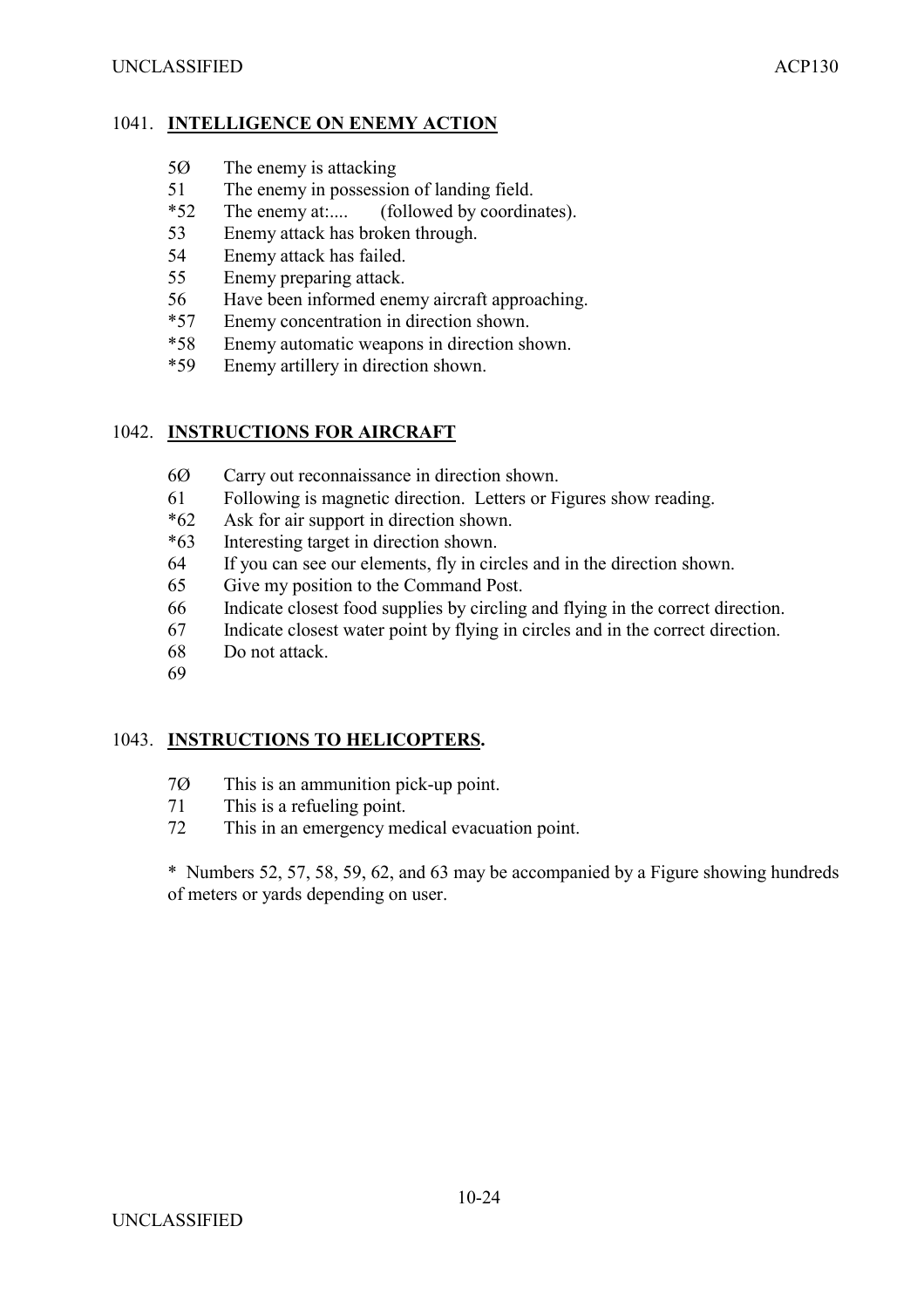## **SECTION VII - EMERGENCY SIGNALS**

#### 1044. **GROUND/AIR VISUAL SIGNALS FOR USE IN EMERGENCY BY SURVIVORS**

The following code is used in case of emergency by personnel having crashed or parachuted in a distant area and requiring medical aid, food or information, such as direction to take in order to find help. No indicator is used for this code which is used only in emergencies.

| <b>Message</b>                    | Code                |
|-----------------------------------|---------------------|
| Require Assistance                | V                   |
| <b>Require Medical Assistance</b> | X                   |
| No or Negative                    | N                   |
| Yes or Affirmative                | Y                   |
| Proceeding in this Direction      | Arrow at 12 o'clock |
| If in doubt, Use International    | <b>SOS</b>          |
| Symbol                            |                     |

## 1045. **GROUND/AIR VISUAL SIGNALS FOR USE IN EMERGENCY BY SEARCH PARTIES**

| <b>Operation Completed</b>                                                         | LLL.             |
|------------------------------------------------------------------------------------|------------------|
| We have found all personnel                                                        | LL               |
| We have found only some<br>personnel                                               | $^{\mathrm{++}}$ |
| We are not able to continue.<br>Returning to base<br>Have divided into two groups, | XX               |
| each proceeding in direction<br>indicated                                          |                  |
| Information received that aircraft<br>is in this direction                         |                  |
| Nothing found. Will continue to<br>search                                          | NN               |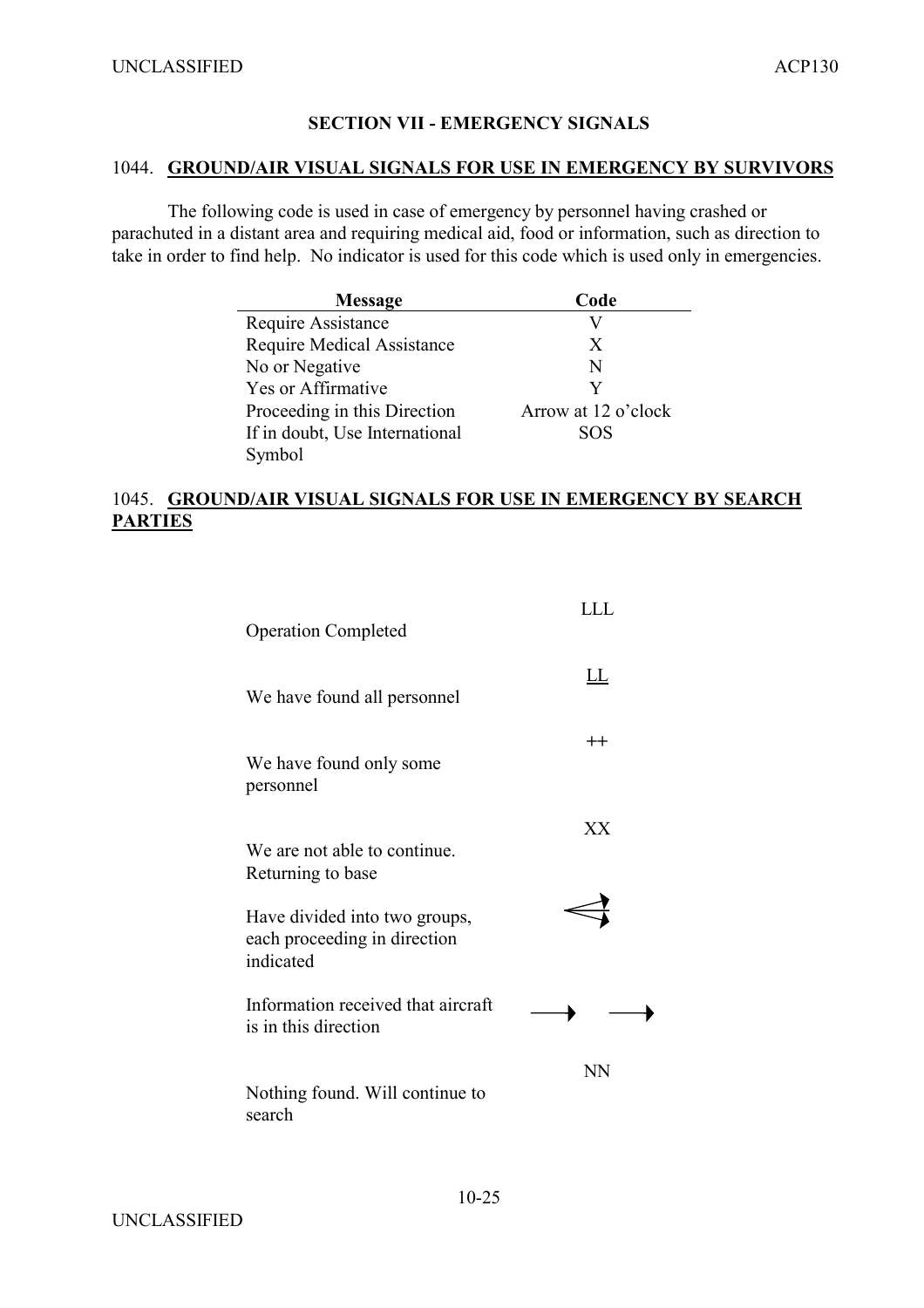## 1046. **GROUND/AIR VISUAL SIGNALS FOR EMERGENCY-USE IN MILITARY OPERATIONS.**

The following signals will be used in military operations in conjunction with those in paragraphs 1044 and 1045 to convey information to an aircraft in an emergency. Commanders may prescribe the use of appropriate identification signals for use in conjunction with the code in their own theater of operations if necessary.

| <b>Meaning</b>                                                                       | Code                 |
|--------------------------------------------------------------------------------------|----------------------|
| Casualty requiring Immediate<br>evacuation                                           | $\parallel$          |
| Require radio with batteries                                                         | Ш<br>$\overline{11}$ |
| Require radio batteries                                                              | 10                   |
| Ground Party in action with<br>enemy                                                 | E                    |
| Enemy attacking or preparing to<br>attack (from direction of apex of<br>$\mathbf{A}$ | E A                  |
| Target of opportunity in<br>direction shown                                          | E                    |
| Request air support in the<br>direction of arrow (each band<br>200 yds)              |                      |
| Enemy concentrated in direction<br>indicated. Not in Contact                         | FЛ                   |
| Enemy withdrawn                                                                      | EX                   |
| Cancel air strike                                                                    | X A                  |
| Cancel supply drop                                                                   | <b>XXX</b>           |
| Nothing more to communicate                                                          | XN                   |

UNCLASSIFIED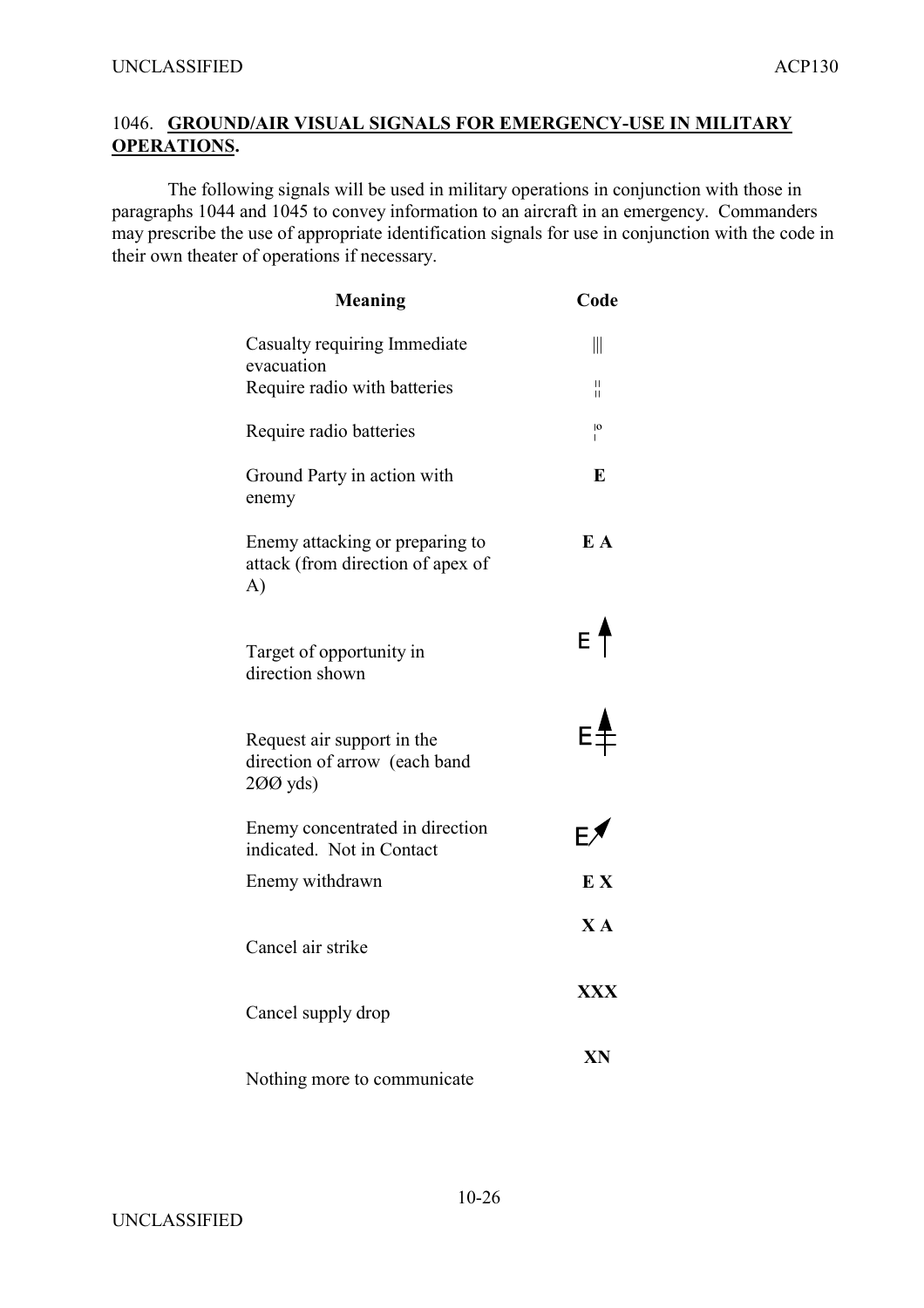| <b>Meaning</b>                                       | Code           |
|------------------------------------------------------|----------------|
| I have a message for you                             | I U            |
| Message received                                     | U              |
| Are you receiving my signals                         | UI             |
| Enemy in possession of landing<br>ground             |                |
| Temporary landing ground                             | $\overline{ }$ |
| Do not land here                                     |                |
| Land in this direction (from base<br>to head of "T") | T              |
| Emergency drop here                                  | T Z            |
| Helicopters touch down                               | H              |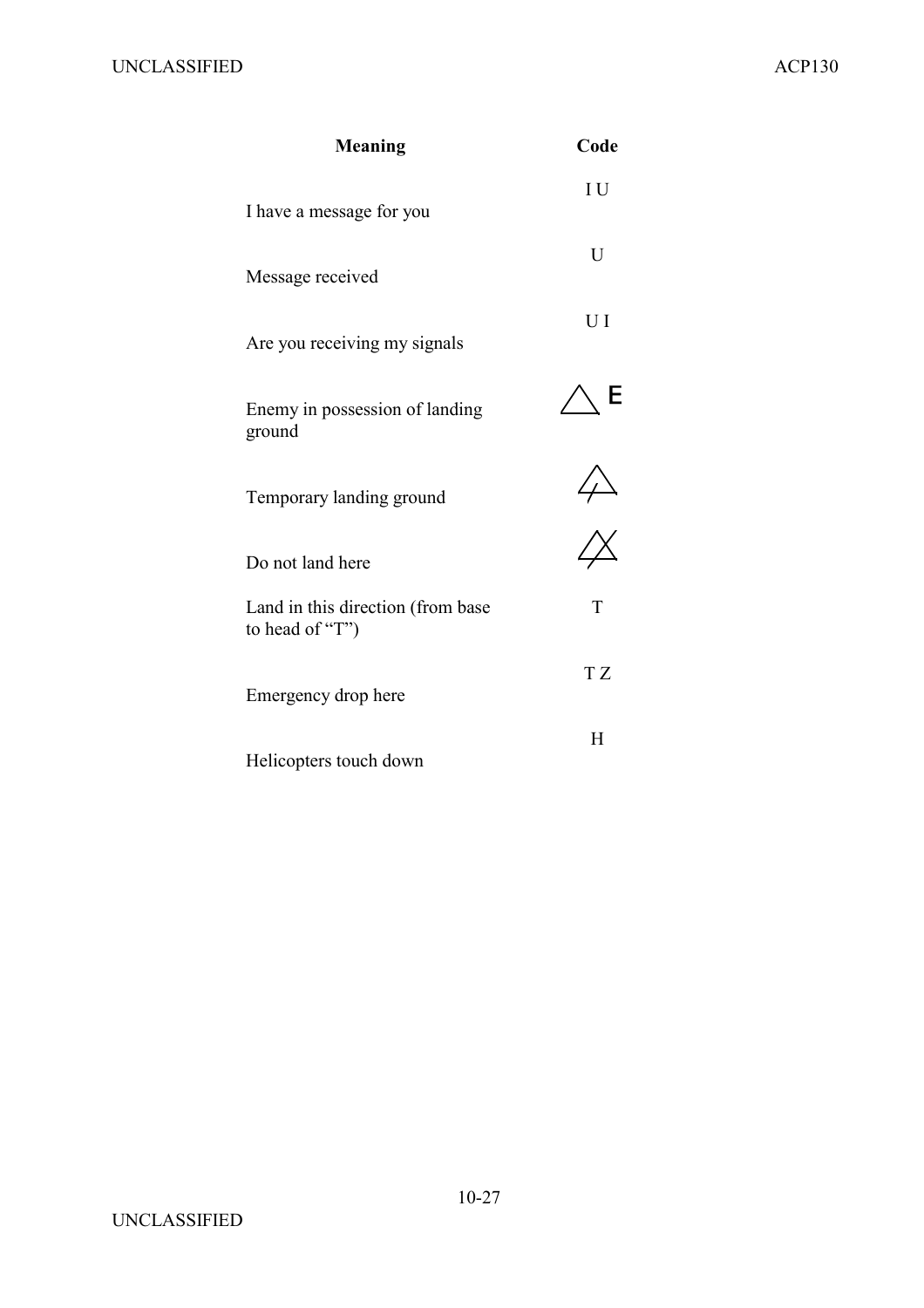## **FIGURE I**



#### Signals Forbidding Dropping or Parachuting



**All measurements refer to minimum distance.**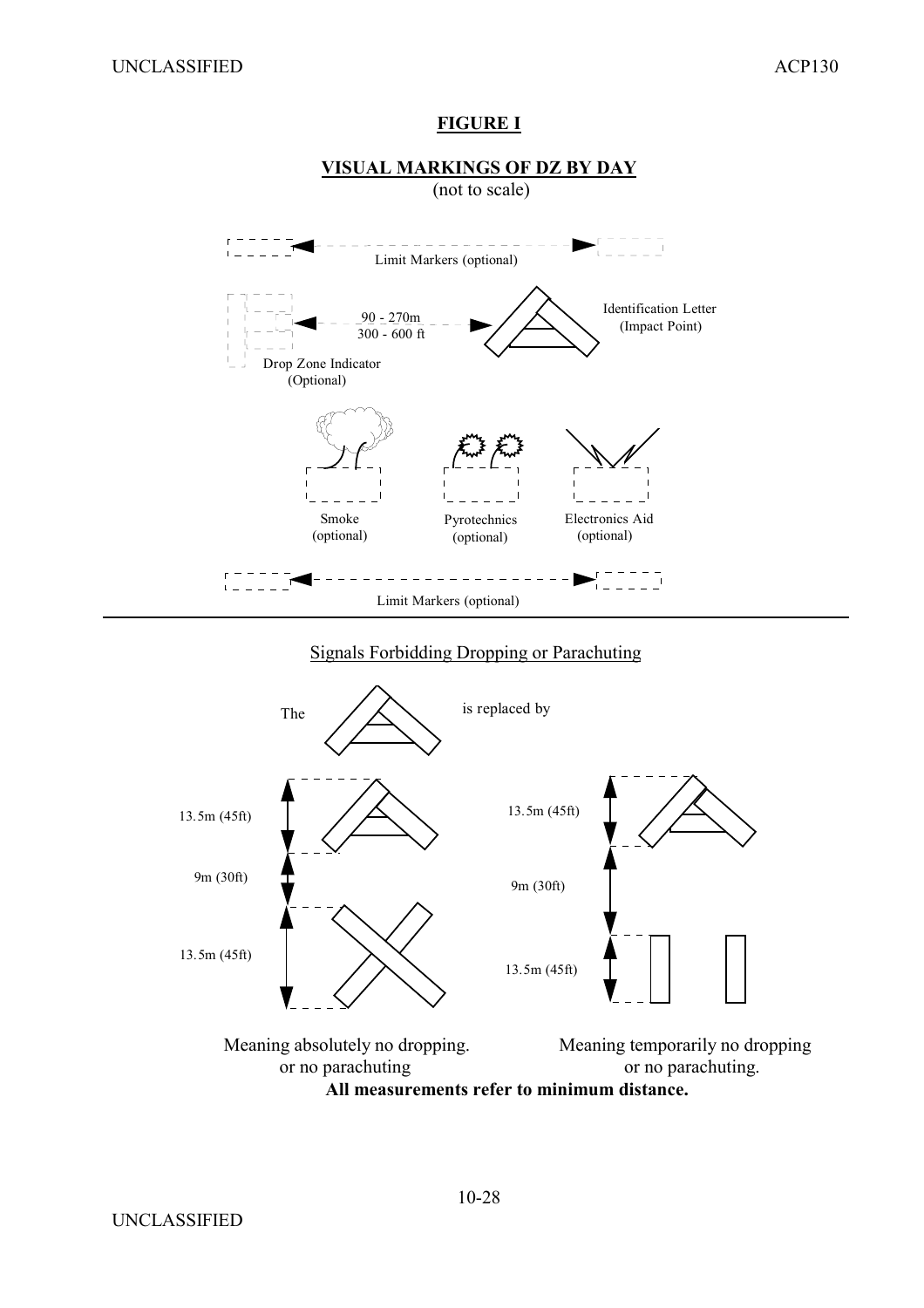#### **FIGURE II**



#### SIGNALS FORBIDDING DROPPING OR PARACHUTING



UNCLASSIFIED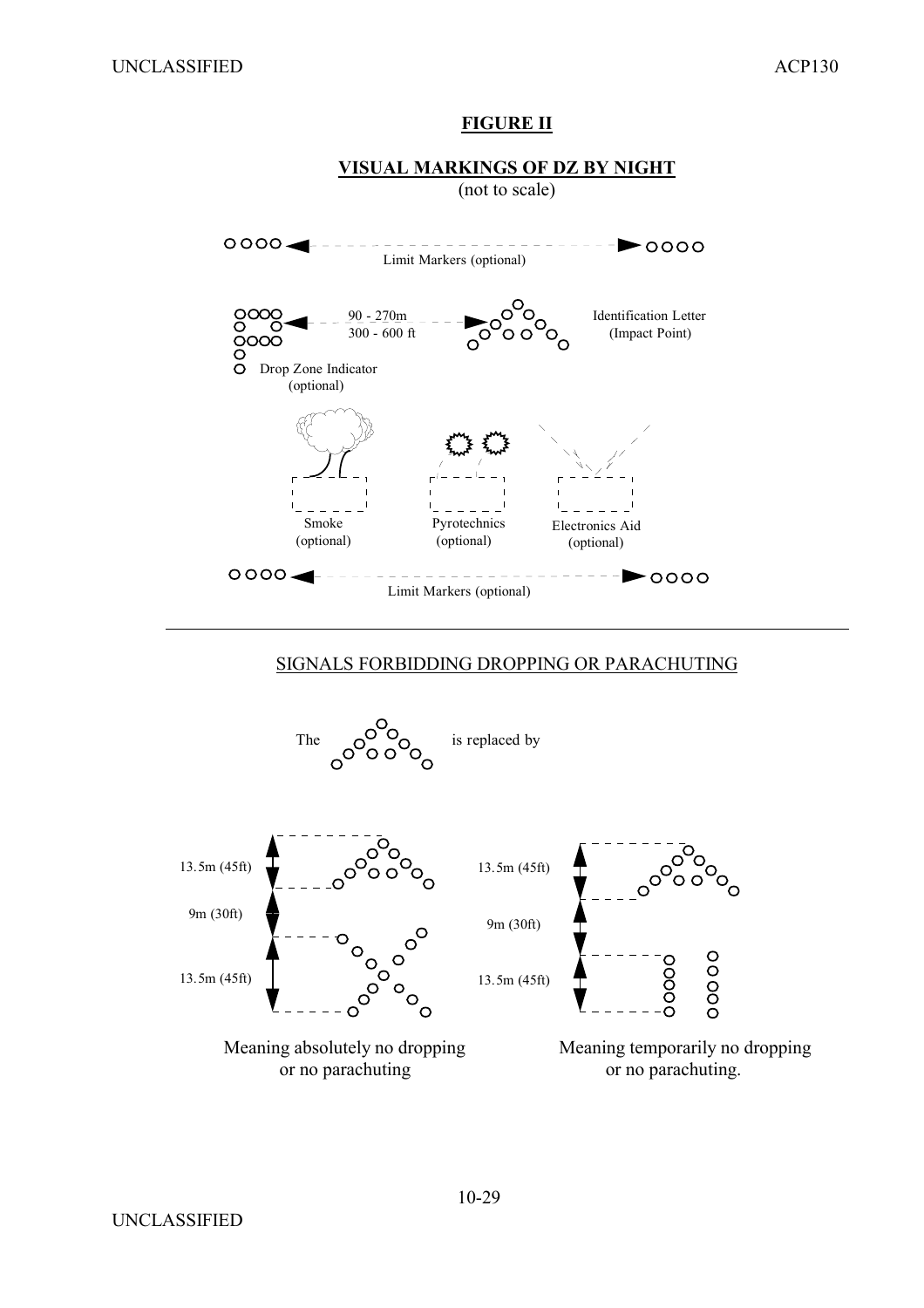## **FIGURE III**

## **VISUAL MARKING OF LANDING STRIPS BY DAY** (Not to Scale)



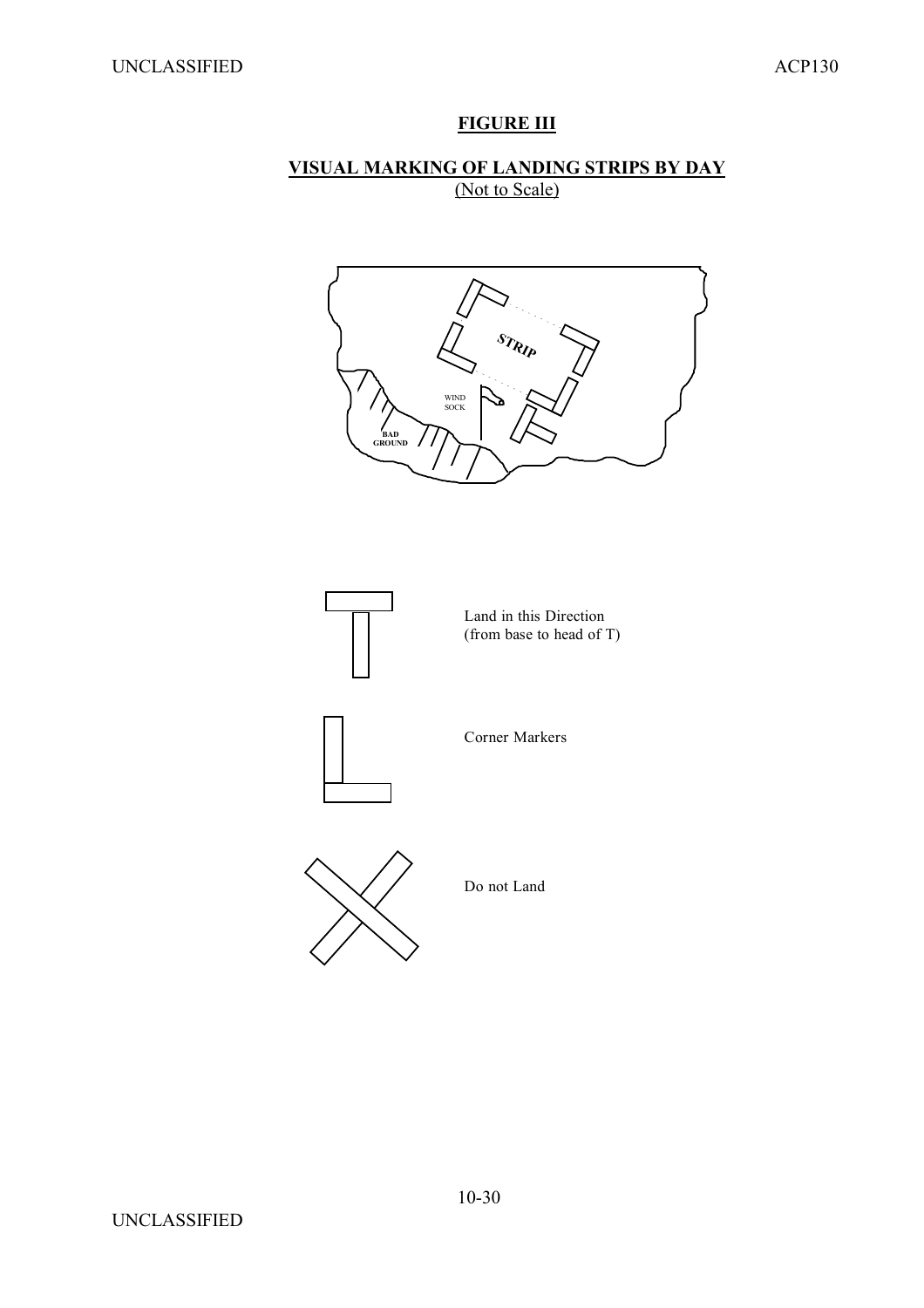## **FIGURE IV**

## **VISUAL MARKING OF LANDING STRIPS BY DAY**

(For multiple aircraft landings to high density pattern)



Notes:

1. Length of strip to be determined by requirements of operating aircraft and should provide for overrun.

2. Except for identifying letters, all marker panels will be erected at a 45 degree angle from the horizontal to enable the pilot to observe readily the markings when the aircraft is on final approach. At the discretion of the mission commander, the panel markers will be erected to provide for landing in opposite direction. This is accomplished by erecting the panels in the form of a tent. To do this, stake a second panel on the opposite side of the first panel. To allow for prop blast of the aircraft cut a series of flaps in the panels to allow for air flow through the panels.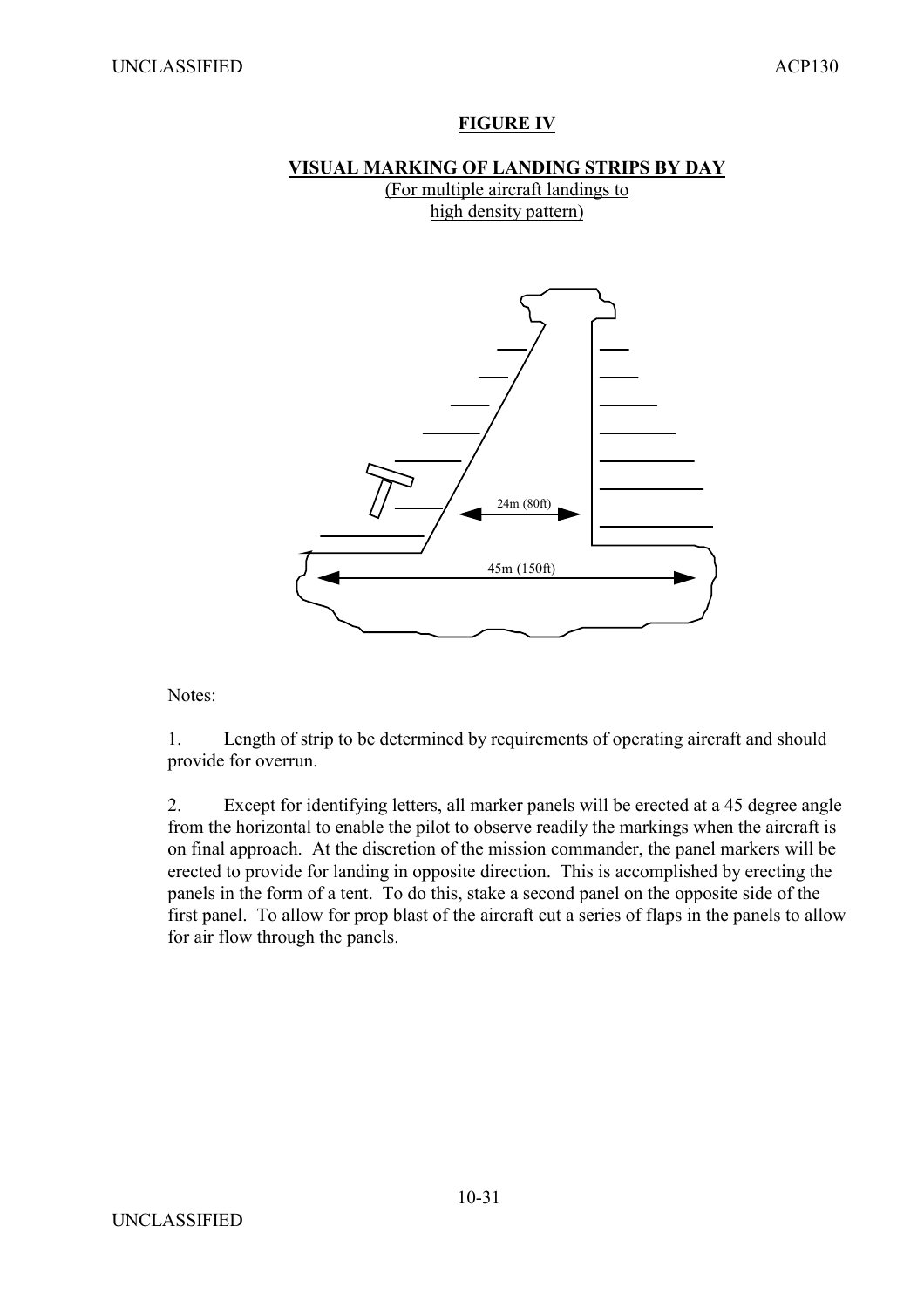## **FIGURE V**

## **VISUAL MARKING OF HELICOPTER LANDING SITE BY DAY** (Not to Scale)



Caution: Place the smoke indicator on the downwind side so not to obscure the intended landing site.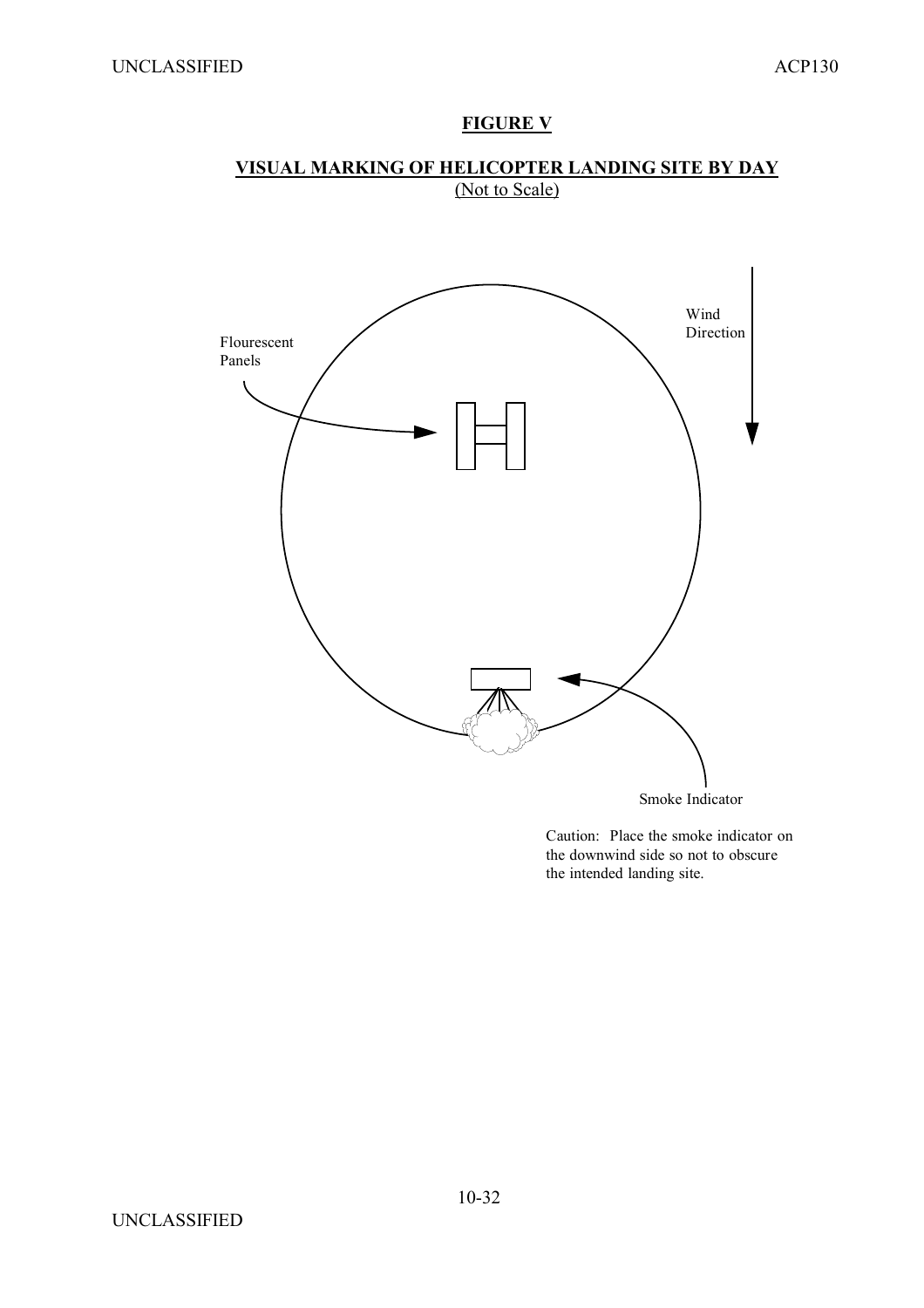#### **FIGURE VI**

## **VISUAL MARKING OF HELICOPTER LANDING SITE BY NIGHT** (Not to Scale)

Method 1. Night Landing Point: Primary Marking Method



Method 2. Night Landing Point; Emergency Marking Method



Approach Path of Helicopter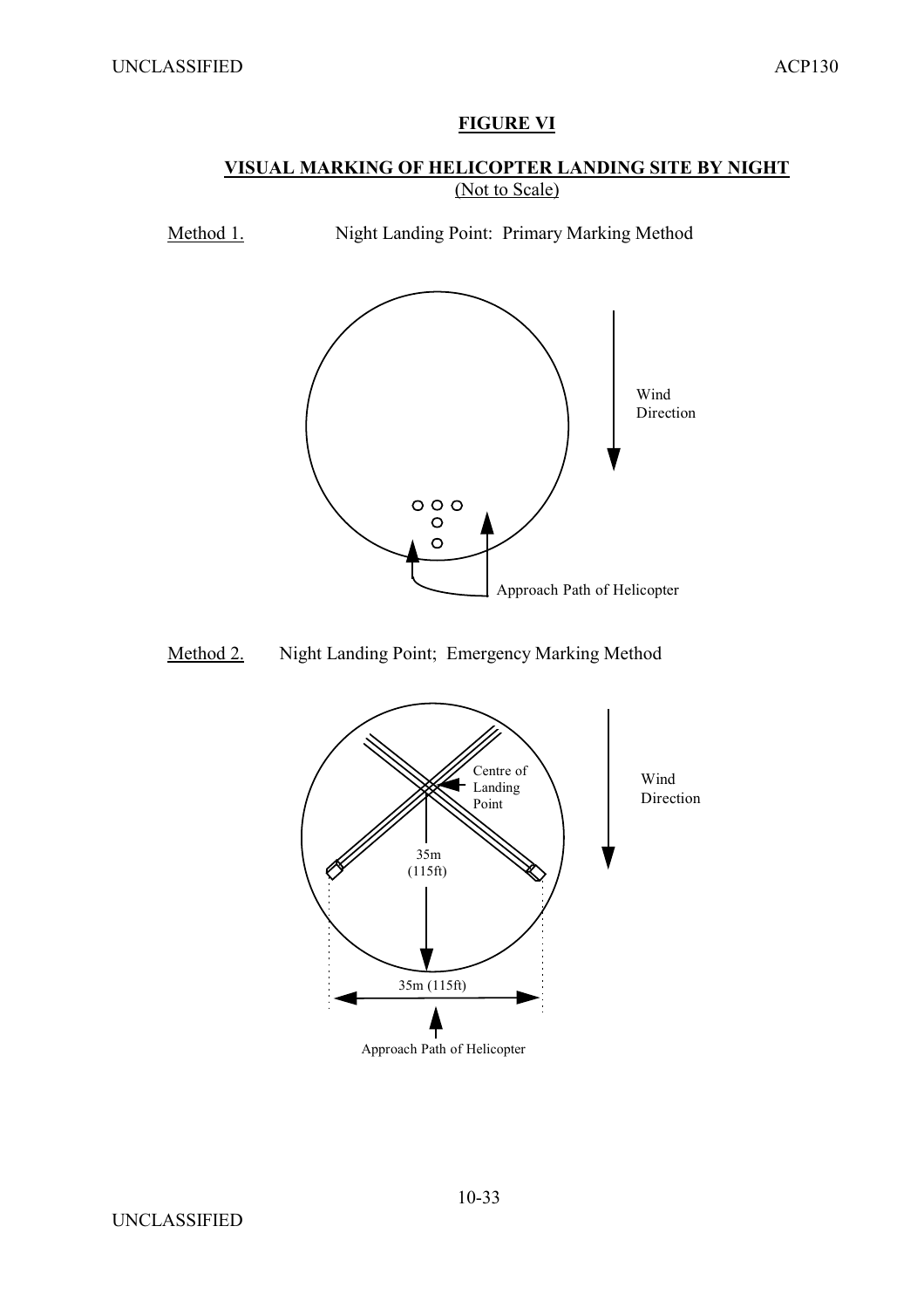# **FIGURE VII**

# **PANEL CODE - FIGURES**

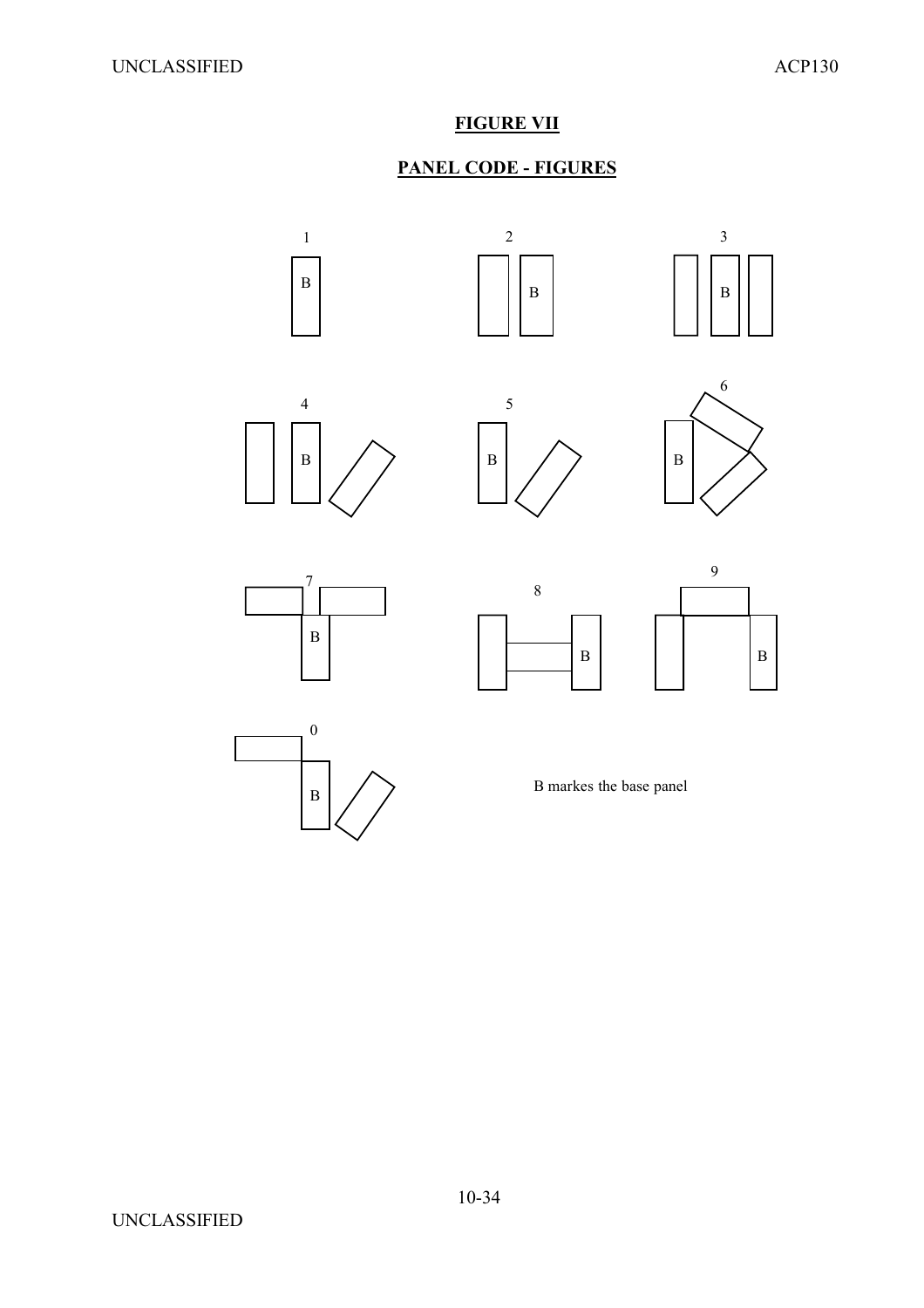## **FIGURE VIII**

## **PANEL CODE - LETTERS**

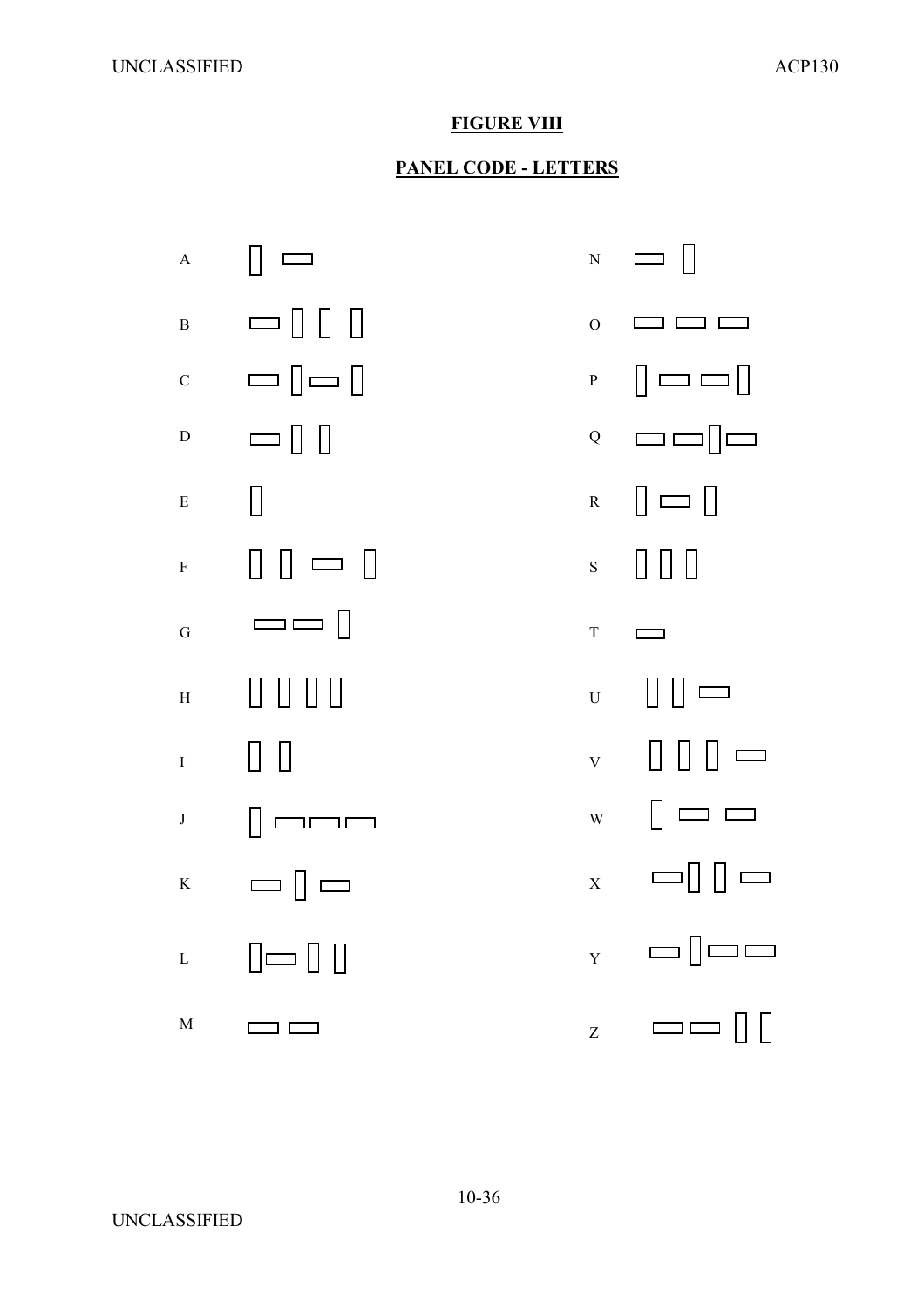#### **CHAPTER 11**

#### **PYROTECHNICS**

#### **SECTION I - INTRODUCTION**

#### 1101. **PURPOSE AND SCOPE**

a. This chapter describes the basic pyrotechnic signals agreed for use by nations, but does not include recognition signals.

b. Theatre, Operational and Tactical Commanders may:

(1) Authorize alternative or additional meanings provided there is no confusion to forces not taking part in the operation or exercise.

(2) Prohibit the use of certain signals in order to prevent dangerous situations developing. For example, at sea a single red light could be either:

(a) A Convoy Commodore's order for an Emergency Turn to Port: or

(b) A submarine indicating Emergency Surfacing, to their exercise participants. In exercises where both convoys and submarines were present, the Officer in Tactical Command (OTC) should restrict the use of this signal to submarines only.

#### 1102. **DEFINITIONS**

- a. Pyrotechnic Light includes all pyrotechnics which provide a temporary source of light,
- b. Pyrotechnic Smoke includes all pyrotechnics which provide a source of smoke.
- c. Pyrotechnic Signal is the all inclusive term embracing both light and smoke signals.

NOTE: In certain circumstances an alternate means, such as an electrical source (e.g., a signalling lamp), may be used in lieu of the pyrotechnic light. In these cases, the signals listed in Figure I and IV of this chapter shall apply.

#### 1103. **LIMITATIONS**

Pyrotechnics, because of their nature are limited in their use. The following limitations are listed as a guide when selecting various Pyrotechnic Signals for use.

a. Simplicity, as opposed to complicated combinations, is essential. Signals consisting of a succession of pyrotechnics or a combination of color should, if possible, be avoided, as there is always the danger that an observer may not have seen the whole of the signal and may consequently misinterpret it.

#### UNCLASSIFIED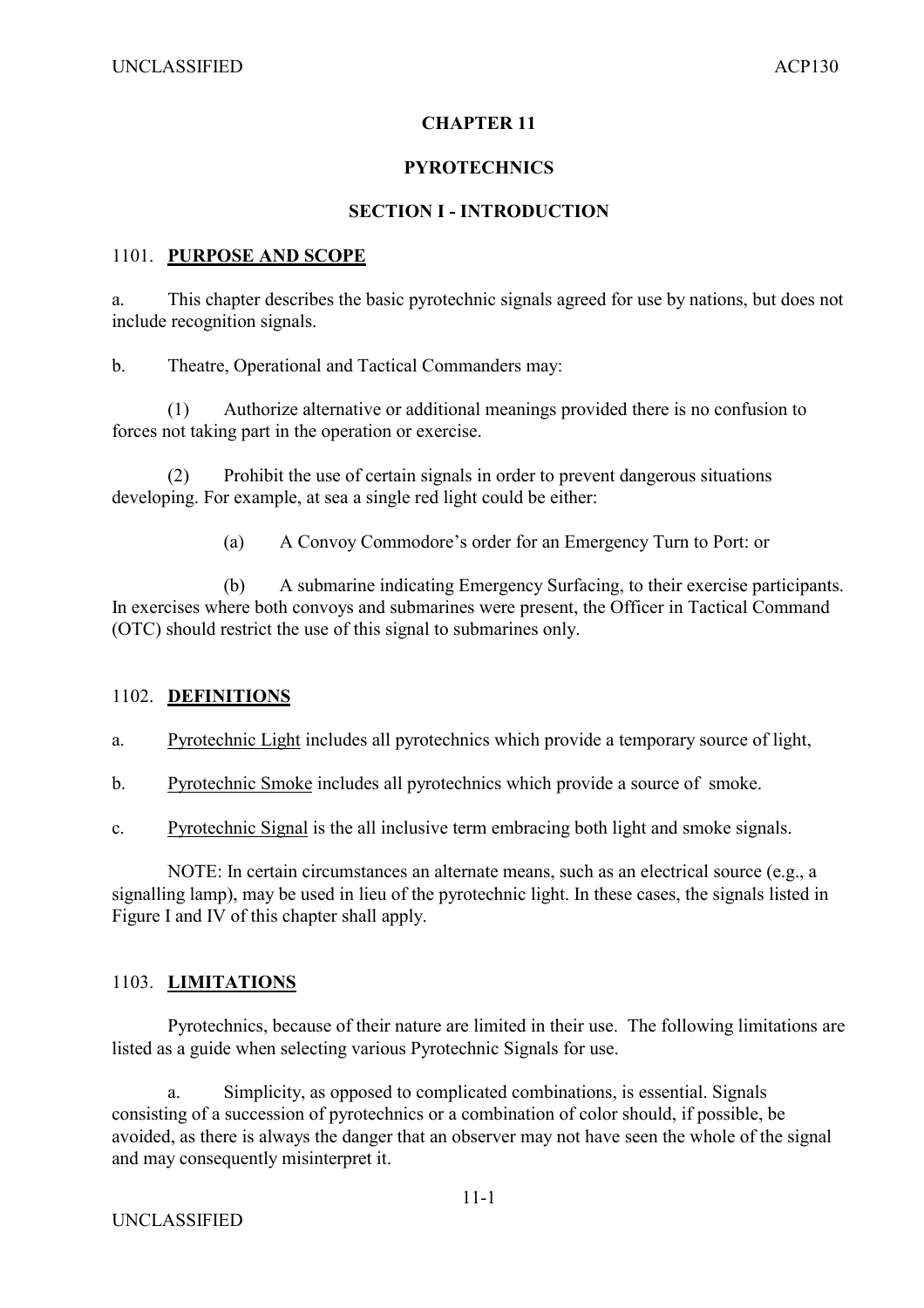b. It has been found by experiment that the standard colors, red, white (or yellow) and green are the only colors which give satisfaction under the varying conditions of visibility. There are also limitations on the satisfactory manufacture of colors other than the standard red, white (or yellow) and green.

c. Pyrotechnic signals are easily copied by the enemy. Little reliance can therefore be placed on them, unless the source of origin can be definitely identified.

d. The enemy are likely to use pyrotechnic signals either for their own purposes or to confuse their opponents.

e. Under certain atmospheric conditions, white signals may appear as yellow; these two colors are therefore synonymous.

f. In certain conditions of humidity a white pyrotechnic is liable to be mistaken for green.

g. Tracer is particularly liable to be confused with red pyrotechnics.

h. At a distance it is difficult to identify the exact position from which a pyrotechnic signal was fired; consequently, a single pyrotechnic fired from each of two widely separated positions may appear to an observer as two pyrotechnics fired simultaneously or in succession. Also, since many of the signals are high angle and can be seen for great distances, tactical meanings assigned to particular signals must be coordinated at the highest level of command operating in a given area.

i. The originator of a pyrotechnic signal has no method of knowing whether the signal has been observed by the authority for whom it is intended, unless the action taken by this authority indicates receipt (e.g., ceasing fire). Therefore the signal should be confirmed by other means such as radiotelegraph, radiotelephone or telephone as quickly as possible.

j. Once a pyrotechnic signal has been fired it can only be cancelled by using a different pyrotechnic device or by some other method of commmunication such as radiotelegraph, radiotelephone, or telephone.

k. The range of visibility is largely dependent on weather conditions and is therefore, variable and unreliable.

l. Pyrotechnic signals should not be expected from modern high speed jet aircraft.

m. An identification table for the very flare is at Figure IV

## 1104. **NIGHT OR DAY USAGE**

The signals listed in Figures I through V may be used either by night or-day unless otherwise specified (e.g., Figure II, line 2).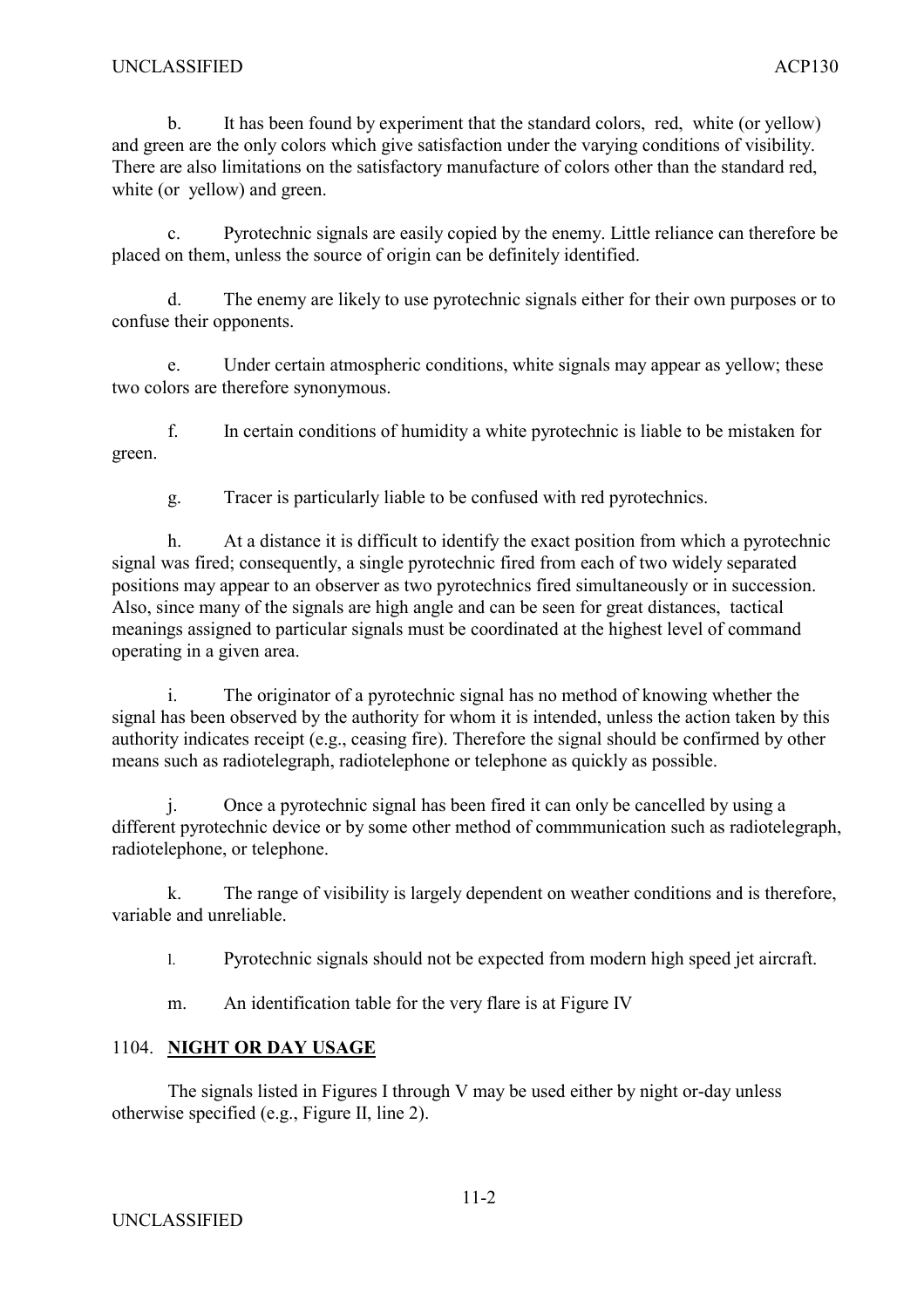| Line           | <b>Signal</b>                                         | <b>Where Used</b>                                         | <b>Meaning</b>                                                                       | <b>Remarks</b>                                                                                                                                                     |  |  |  |
|----------------|-------------------------------------------------------|-----------------------------------------------------------|--------------------------------------------------------------------------------------|--------------------------------------------------------------------------------------------------------------------------------------------------------------------|--|--|--|
|                | <b>From Aircraft</b>                                  |                                                           |                                                                                      |                                                                                                                                                                    |  |  |  |
| $\mathbf{1}$   | One RED<br>light or a<br>succession of<br>RED lights. | At Sea, over Sea<br>or over land.                         | Aircraft in distress (see<br>line 3 for seaplane in<br>distress on the water).       | See line 2 for additional<br>meaning international.                                                                                                                |  |  |  |
| $\overline{2}$ | One RED<br>light or a<br>succession of<br>RED lights. | In vicinity of a<br>carrier or airfield                   | Immediate landing is<br>required. No radio<br>available.                             |                                                                                                                                                                    |  |  |  |
| $\overline{3}$ | A succession<br>of RED<br>lights.                     | From a seaplane<br>on the water.                          | Seaplane on the water in<br>distress and requires<br>assistance.                     | See line 5.                                                                                                                                                        |  |  |  |
|                |                                                       |                                                           | <b>From Ship</b>                                                                     |                                                                                                                                                                    |  |  |  |
| 4              | A succession<br>of RED<br>lights.                     | By a ship<br>operating aircraft<br>of helicopters.        | Do not land even if<br>previously authorization<br>has been given.                   |                                                                                                                                                                    |  |  |  |
| 5              | A succession<br>of RED<br>lights.                     | At sea.                                                   | Ship in distress and<br>requires assistance.                                         | See line 3.                                                                                                                                                        |  |  |  |
|                |                                                       |                                                           | <b>From Submarine</b>                                                                |                                                                                                                                                                    |  |  |  |
| 6              | One RED<br>light repeated<br>as often as<br>possible. | At sea during<br>submarine<br>exercises.                  | Keep clear. I am carrying<br>out emergency surfacing<br>procedures.                  | Warning - Submarine<br>may surface<br>simultaneously with<br>RED light. Ships are to<br>act in accordance with<br>current instructions. See<br>Figure III, line 8. |  |  |  |
|                |                                                       |                                                           | <b>Miscellaneous</b>                                                                 |                                                                                                                                                                    |  |  |  |
| $\overline{7}$ | One RED<br>light.                                     | By convoys.                                               | Emergency turn together<br>$45^{\circ}$ to PORT.                                     |                                                                                                                                                                    |  |  |  |
| 8              | One RED<br>light.                                     | From the ground<br>at an airfield.                        | Do not land for the time<br>being (not withstanding)<br>any previous<br>permission). | International.                                                                                                                                                     |  |  |  |
| 9              | One RED<br>light.                                     | From the ground<br>an airfield.                           | For an aircraft on the<br>ground 'Stop' or hold<br>present position.                 | International.                                                                                                                                                     |  |  |  |
| $1\varnothing$ | One RED<br>light.                                     | From the ground<br>in armament<br>training areas<br>only. | Emergency cease<br>training.                                                         |                                                                                                                                                                    |  |  |  |
| 11             | One RED<br>light or a<br>succession of                | From any crew<br>in distress.                             | Am in distress.                                                                      |                                                                                                                                                                    |  |  |  |

## **FIGURE I - RED**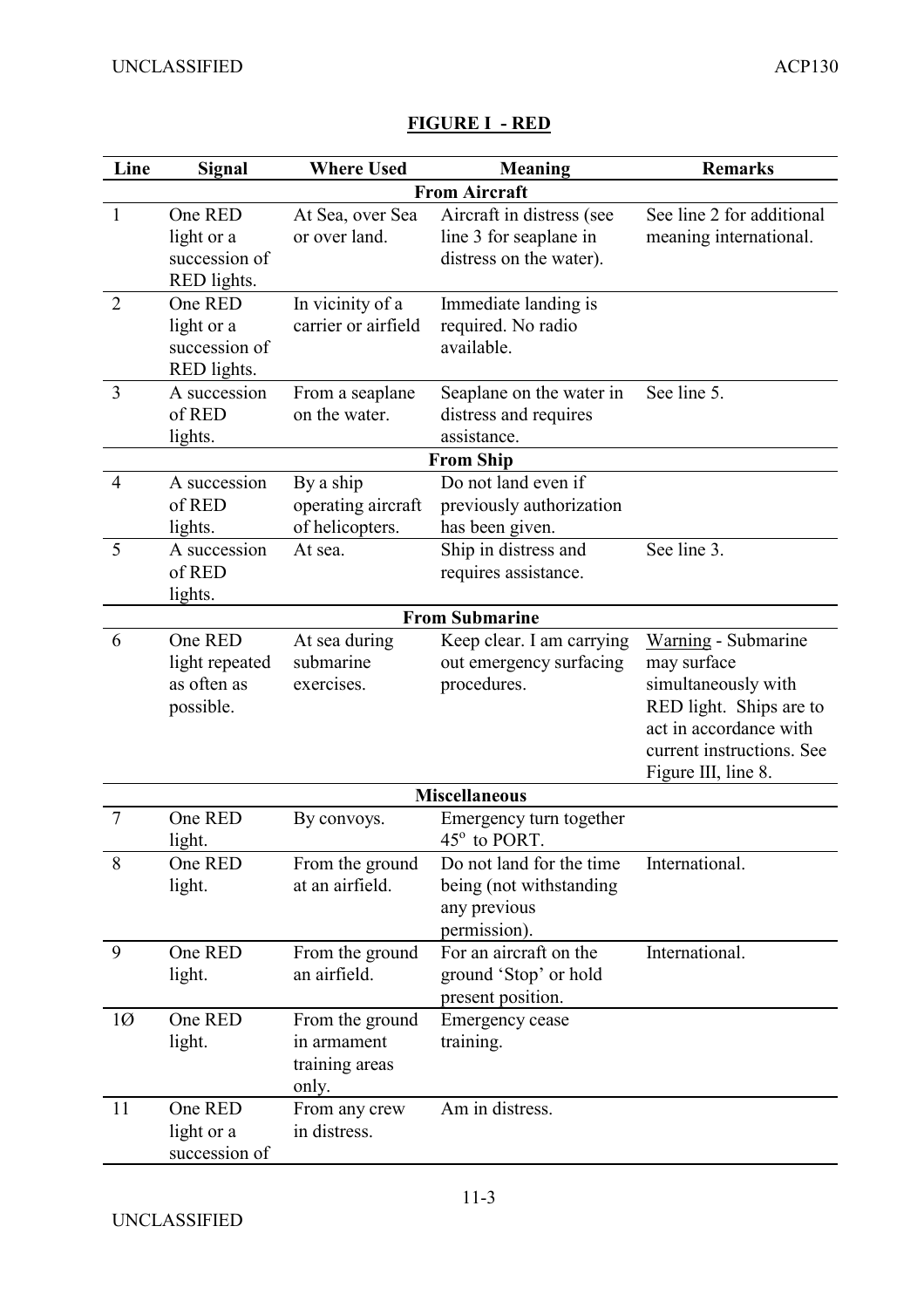|    | RED lights. |                                                  |                                                                                                                                        |                |
|----|-------------|--------------------------------------------------|----------------------------------------------------------------------------------------------------------------------------------------|----------------|
| 12 | RED lights. | Succession of From the ground<br>at an airfield. | 1. Aircraft on ground,<br>taxi clear of landing area<br>(runway) in use.<br>2. Aircraft in the air,<br>airport unsafe, do not<br>land. | International. |
|    |             |                                                  |                                                                                                                                        |                |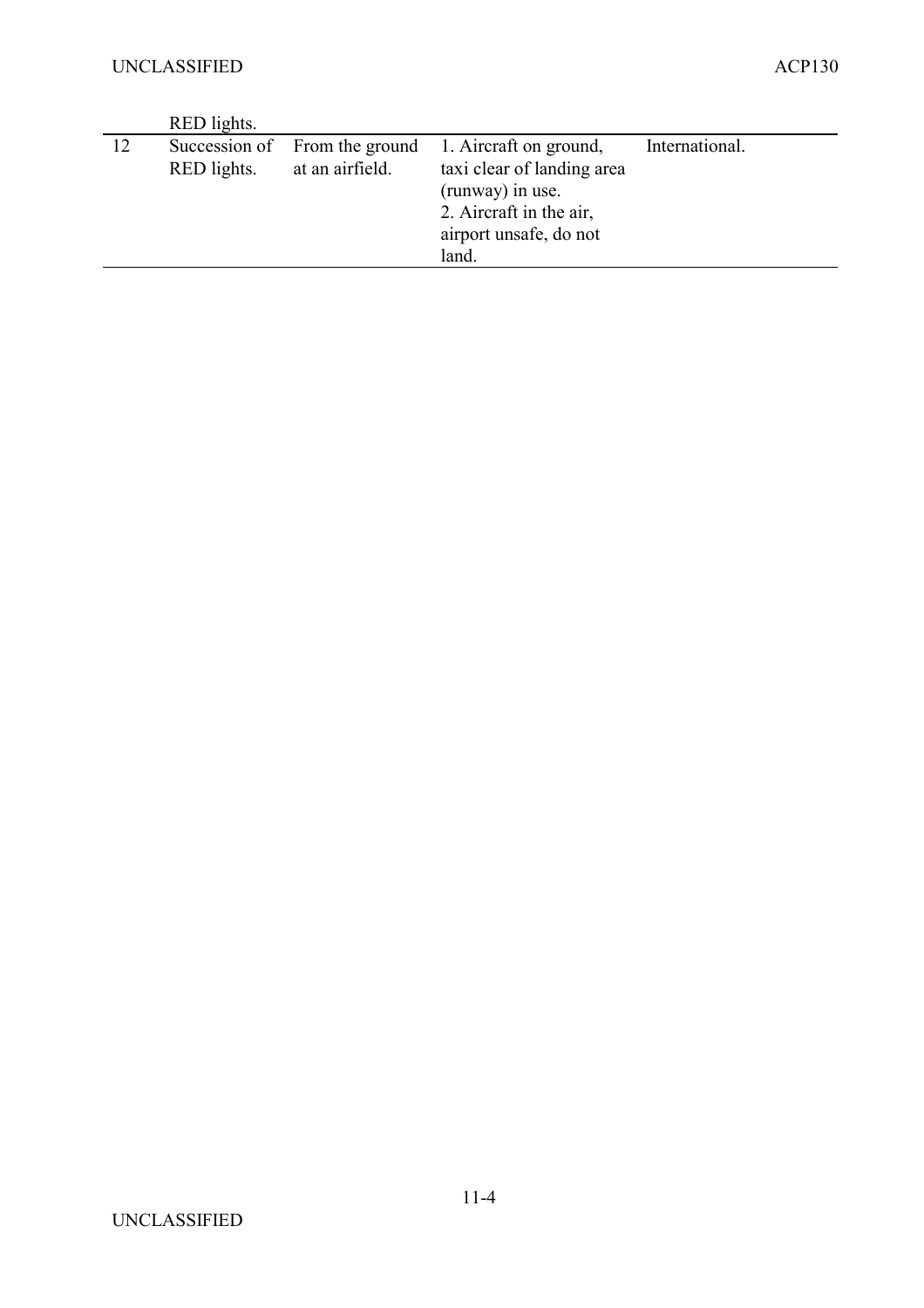| Line             | <b>Signal</b>                                       | <b>Where Used</b>                                                                                                              | <b>Meaning</b>                                                                                                                       | <b>Remarks</b>                                                                                                                                                                                   |  |  |
|------------------|-----------------------------------------------------|--------------------------------------------------------------------------------------------------------------------------------|--------------------------------------------------------------------------------------------------------------------------------------|--------------------------------------------------------------------------------------------------------------------------------------------------------------------------------------------------|--|--|
|                  | <b>From Aircraft</b>                                |                                                                                                                                |                                                                                                                                      |                                                                                                                                                                                                  |  |  |
| $\mathbf{1}$     | One GREEN<br>Light.                                 | By aircraft in<br>vicinity of<br>airfield.                                                                                     | By night-request<br>permission to land.<br>By day - request<br>permission to land in<br>any direction other<br>than that authorized. | To be used only when<br>the aircraft is unable to<br>use radiotelephones,<br>radiotelegraph, lamp or<br>projector.                                                                               |  |  |
| $\overline{2}$   | <b>Two GREEN</b><br>lights fired<br>simultaneously. | Fired by an<br>aircraft over<br>land when<br>cooperating<br>with Land<br>Forces in Battle<br>Areas or<br>Military<br>Practice. | Aircraft is about to<br>drop a message.                                                                                              | By day only. When it is<br>intended to use this<br>signal in practice areas,<br>all authorities concerned<br>must be warned 24<br>hours before a particular<br>practice is to be carried<br>out. |  |  |
| 3                | One GREEN light<br>every 5 minutes.                 | From an aircraft<br>on search and<br>rescue<br>operations.                                                                     | Call for distressed<br>crew to fire RED<br>pyrotechnic.                                                                              | On sighting signal from<br>distressed crew interval<br>between GREEN<br>signals to be halved. See<br>line 6.                                                                                     |  |  |
| $\overline{4}$ . | One GREEN light.                                    | From aircraft in<br>vicinity of a<br>carrier.                                                                                  | Aircraft wishes to<br>land but has no<br>immediate need.                                                                             | Not to be used unless<br>aircraft unable to use<br>other means of<br>communications.                                                                                                             |  |  |
|                  |                                                     |                                                                                                                                | <b>From Ship</b>                                                                                                                     |                                                                                                                                                                                                  |  |  |
| 5                | One GREEN light.                                    | At sea.                                                                                                                        | Ship has fired or<br>simulated firing<br>exercise torpedo.                                                                           | See line 9.                                                                                                                                                                                      |  |  |
| 6                | One GREEN light<br>every 5 minutes.                 | From vessels on<br>search and<br>rescue<br>operations.                                                                         | Call for distressed<br>crew to fire RED<br>pyrotechnic.                                                                              | On sighting signal from<br>distressed crew interval<br>between GREEN<br>signals is to be halved,<br>line 3.                                                                                      |  |  |
| $\overline{7}$   | A succession of<br><b>GREEN</b> lights.             | From a ship<br>operating<br>aircraft.                                                                                          | Return for landing.                                                                                                                  |                                                                                                                                                                                                  |  |  |
| 8.               | One GREEN light.                                    | From a ship<br>operating<br>aircraft.                                                                                          | Cleared to land.                                                                                                                     |                                                                                                                                                                                                  |  |  |
|                  |                                                     |                                                                                                                                | <b>From Submarine</b>                                                                                                                |                                                                                                                                                                                                  |  |  |
| 9                | One GREEN light.                                    | At sea.                                                                                                                        | Submarine has fired<br>or simulated firing<br>exercise torpedo.                                                                      | See line 5.                                                                                                                                                                                      |  |  |

## **FIGURE II - GREEN**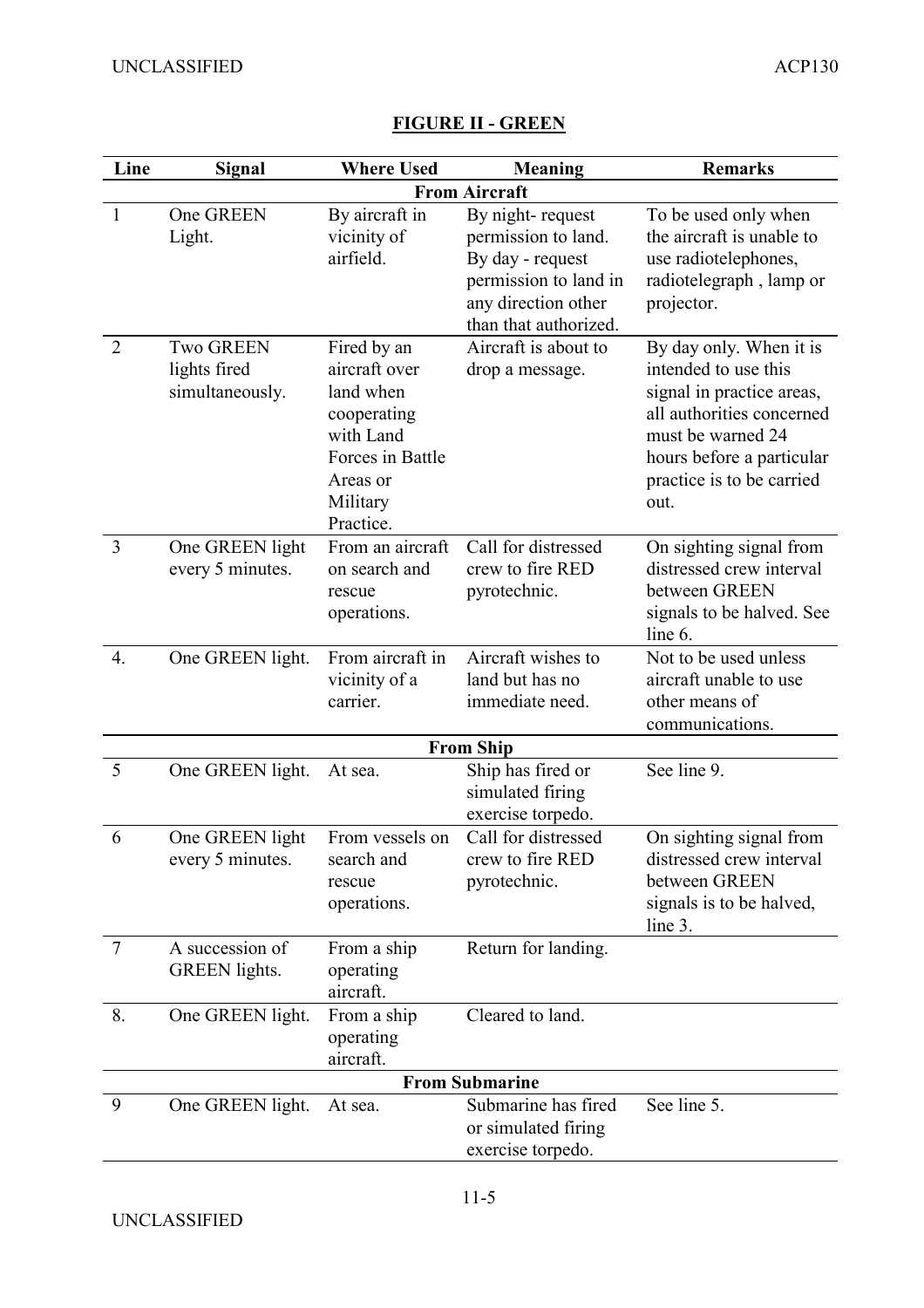| Line            | <b>Signal</b>                           | <b>Where Used</b>                            | <b>Meaning</b>                                                                                                 | <b>Remarks</b>                                                                                                                                                                                                                                                                                                                                                                                                                                                          |  |  |
|-----------------|-----------------------------------------|----------------------------------------------|----------------------------------------------------------------------------------------------------------------|-------------------------------------------------------------------------------------------------------------------------------------------------------------------------------------------------------------------------------------------------------------------------------------------------------------------------------------------------------------------------------------------------------------------------------------------------------------------------|--|--|
|                 | <b>Miscellaneous</b>                    |                                              |                                                                                                                |                                                                                                                                                                                                                                                                                                                                                                                                                                                                         |  |  |
| 10 <sup>o</sup> | One GREEN light.                        | From an<br>airfield.                         | Cleared to Land.                                                                                               |                                                                                                                                                                                                                                                                                                                                                                                                                                                                         |  |  |
| 11              | One GREEN light.                        | By convoys.                                  | <b>Emergency Turn</b><br>together $45^\circ$ to<br>STARBOARD.                                                  |                                                                                                                                                                                                                                                                                                                                                                                                                                                                         |  |  |
| 12              | One GREEN light.                        | In explosive<br>demolition<br>areas on land. | Stand by.                                                                                                      | Only to be used:<br>a. By day only.<br>b. When the nature of<br>the land, or distance,<br>renders other forms of<br>signalling (i.e. whistle<br>or flag)impracticable.<br>c. In conditions of good<br>visibility. By the<br>appropriate notice<br>specified in local<br>regulations. Warning of<br>intended use is to be<br>given to local police,<br>coastguard, hospital and<br>civil aviation<br>authorities. Not to be<br>used over the sea or<br>fired out to sea. |  |  |
| 13              | One GREEN light.                        | From an<br>airfield.                         | For aircraft on the<br>ground. Aircraft at<br>entrance to runway<br>"you may enter the<br>strip and take off". | International.                                                                                                                                                                                                                                                                                                                                                                                                                                                          |  |  |
| 14.             | A succession of<br><b>GREEN</b> lights. | From an<br>airfield.                         | 1. Return for landing.<br>2. Aircraft ready to<br>taxi, "you may taxi<br>but keep clear of<br>runway in use".  | International.                                                                                                                                                                                                                                                                                                                                                                                                                                                          |  |  |

# **FIGURE II - GREEN Cont,**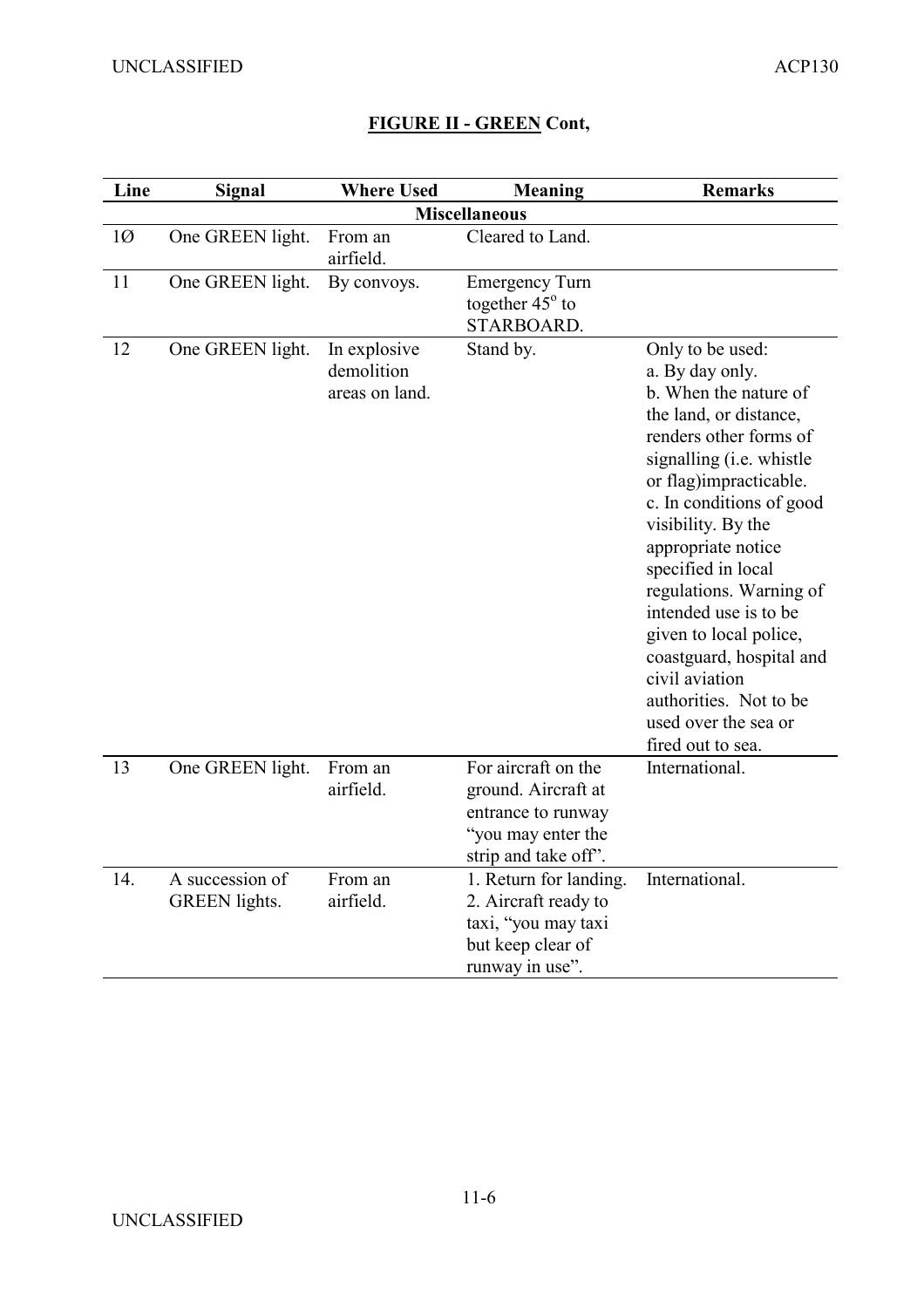# **FIGURE III - WHITE (or YELLOW)**

| Line           | Signal                                                                            | <b>Where Used</b>                        | <b>Meaning</b>                                                                                                        | <b>Remarks</b>                                                                                  |
|----------------|-----------------------------------------------------------------------------------|------------------------------------------|-----------------------------------------------------------------------------------------------------------------------|-------------------------------------------------------------------------------------------------|
|                |                                                                                   |                                          | <b>From Aircraft</b>                                                                                                  |                                                                                                 |
| $\mathbf{1}$   | One WHITE light.                                                                  | Air-to-air, ship-<br>air-ground          | Cease fire. Pay<br>attention to signal                                                                                |                                                                                                 |
|                |                                                                                   | firing areas.                            | lamp or aircraft<br>manoeuver signals.                                                                                |                                                                                                 |
| $\overline{2}$ | One WHITE light.                                                                  | From aircraft at<br>sea.                 | Submarine below.                                                                                                      | Merchant ships keep<br>clear.                                                                   |
| 3              | <b>Two WHITE</b><br>lights in<br>succession.                                      | Over sea.                                | Aircraft dropping<br>sonobuoys.                                                                                       |                                                                                                 |
| $\overline{4}$ | One WHITE light.                                                                  | Air combat area<br>over sea.             | Cease fire. Watch<br>signals from ships<br>and aircraft.                                                              |                                                                                                 |
| 5              | Succession of<br>WHITE lights.                                                    | From aircraft<br>over sea or land.       | Aircraft in<br>difficulties which<br>compel it to land,<br>immediate<br>assistance not<br>required.                   | International.                                                                                  |
|                |                                                                                   |                                          | <b>From Ship</b>                                                                                                      |                                                                                                 |
| 6              | One WHITE light                                                                   | At sea                                   | Man Overboard                                                                                                         | Peacetime                                                                                       |
| 7              | Two or more<br>WHITE lights in<br>quick succession.                               | At sea or in<br>harbor.                  | Enemy submarines,<br>midget submarines,<br>human torpedoes, or<br>torpedo boats in<br>vicinity, or ship<br>torpedoed. |                                                                                                 |
| 8              | One WHITE light<br>followed by a<br>second WHITE<br>light three minutes<br>later. | At sea during<br>submarine<br>exercises. | Keep clear. My<br>position is as<br>indicated. I intend<br>to carry out<br>surfacing procedure.                       | Ships are to act in<br>accordance with current<br>instructions in AXP1.<br>See Figure I line 6. |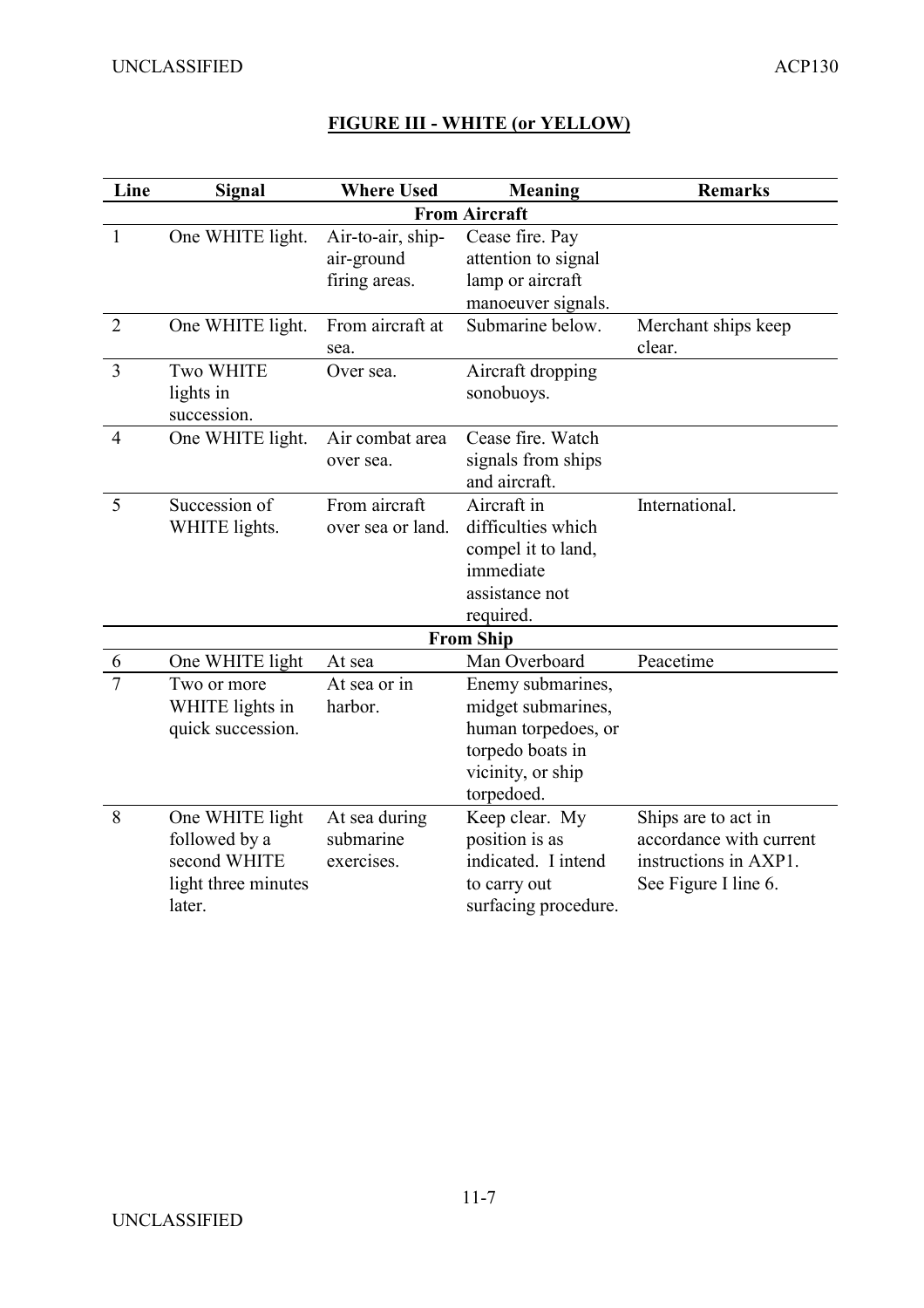|              | <b>Miscellaneous</b>                                                                                                           |                                               |                                                                                                                                    |                                                                                                                                                                                                                                                                                                                                                                                                                                                                      |  |
|--------------|--------------------------------------------------------------------------------------------------------------------------------|-----------------------------------------------|------------------------------------------------------------------------------------------------------------------------------------|----------------------------------------------------------------------------------------------------------------------------------------------------------------------------------------------------------------------------------------------------------------------------------------------------------------------------------------------------------------------------------------------------------------------------------------------------------------------|--|
| Line         | Signal                                                                                                                         | <b>Where Used</b>                             | Meaning                                                                                                                            | <b>Remarks</b>                                                                                                                                                                                                                                                                                                                                                                                                                                                       |  |
| 9            | One WHITE light.                                                                                                               | In explosives<br>demolition<br>areas on land. | All Clear.                                                                                                                         | Only to be used:<br>a. By day only.<br>b. When the nature of the<br>land, or distance, renders<br>other forms of signalling<br>(i.e. whistle or<br>flag)impracticable.<br>c. In conditions of good<br>visibility. By the<br>appropriate notice<br>specified in local<br>regulations. Warning of<br>intended use is to be<br>given to local police,<br>coastguard, hospital and<br>civil aviation authorities.<br>Not to be used over the<br>sea or fired out to sea. |  |
| $1\emptyset$ | A succession of<br>projectiles<br>discharged at<br>intervals of 10<br>seconds, each<br>showing on<br>bursting WHITE<br>lights. | At sea or on<br>land.                         | To warn aircraft and<br>merchant ships that<br>they are in the<br>vicinity of a<br>restricted area and<br>should change<br>course. |                                                                                                                                                                                                                                                                                                                                                                                                                                                                      |  |
| 11           | One WHITE light.                                                                                                               | From a shore<br>station.                      | Distress signal or<br>plight observed<br>assistance<br>summoned.                                                                   | Night. International.                                                                                                                                                                                                                                                                                                                                                                                                                                                |  |
| 12           | A succession of<br>WHITE lights.                                                                                               | From an<br>airfield.                          | For aircraft on the<br>ground "return to<br>point of departure".                                                                   | International.                                                                                                                                                                                                                                                                                                                                                                                                                                                       |  |

# **FIGURE III - WHITE (or YELLOW) Cont**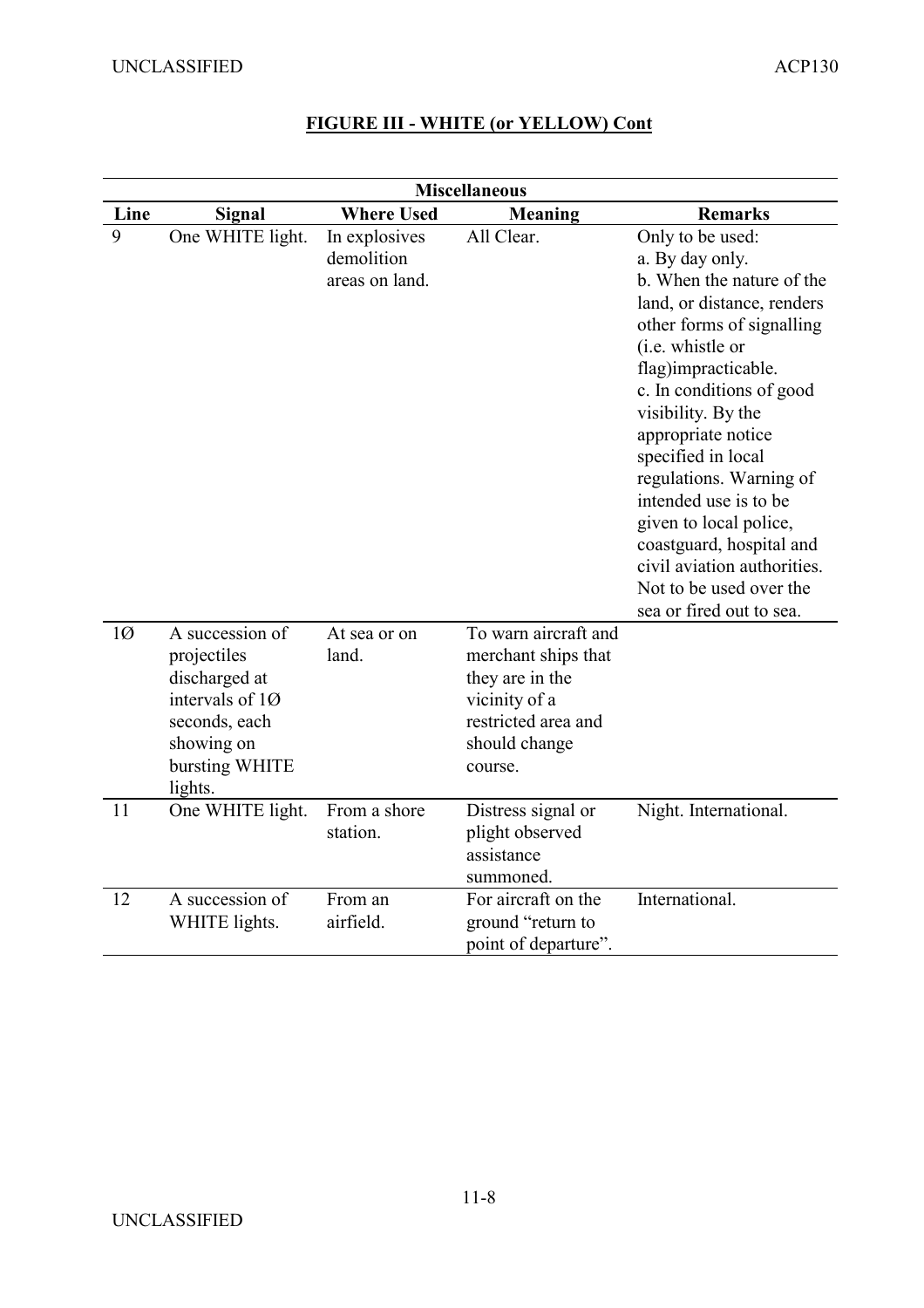# **FIGURE IV MISCELLANEOUS COMBINATION LIGHTS**

| Line            | <b>Signal</b>                                                   | <b>Where Used</b>                                          | <b>Meaning</b>                                                                                    | <b>Remarks</b>                                                                                                    |
|-----------------|-----------------------------------------------------------------|------------------------------------------------------------|---------------------------------------------------------------------------------------------------|-------------------------------------------------------------------------------------------------------------------|
| 1               | One ORANGE or<br>one WHITE light.                               | Airfield.                                                  | Local recall.                                                                                     | This signal may also be<br>used in fog or mist or for<br>any other reason to<br>indicate position of<br>airfield. |
| $\overline{2}$  | A series of RED<br>and GREEN lights<br>fired<br>simultaneously. | In Convoy.                                                 | Convoy will<br>scatter.                                                                           |                                                                                                                   |
| 3               | A series of RED<br>and WHITE lights<br>fired<br>simultaneously  | In Convoy.                                                 | Convoy will star.                                                                                 |                                                                                                                   |
| $\overline{4}$  | One RED light<br>followed by one<br>WHITE light.                | Fired from aircraft<br>towing target over<br>firing range. | Cease fire which<br>is endangering me.<br>Recommence<br>firing after<br>checking.                 |                                                                                                                   |
| 5               | <b>Two WHITE</b><br>lights followed by<br>one GREEN light       | Fired from rescue<br>aircraft during<br>rescue operations. | Rescue successful.                                                                                | Used only when<br>escorting aircraft<br>accompanies rescue<br>aircraft.                                           |
| 6               | <b>Two WHITE</b><br>lights followed by<br>one RED light.        | Fired from rescue<br>aircraft during<br>rescue operations. | Rescue<br>Unsuccessful.                                                                           | Used only when<br>escorting aircraft<br>accompanies rescue<br>aircraft.                                           |
| $7\phantom{.0}$ | <b>Alternate RED</b><br>and GREEN<br>lights.                    | From airfield.                                             | General warning<br>signal to aircraft<br>on ground and in<br>the air exercise<br>extreme caution. | International.                                                                                                    |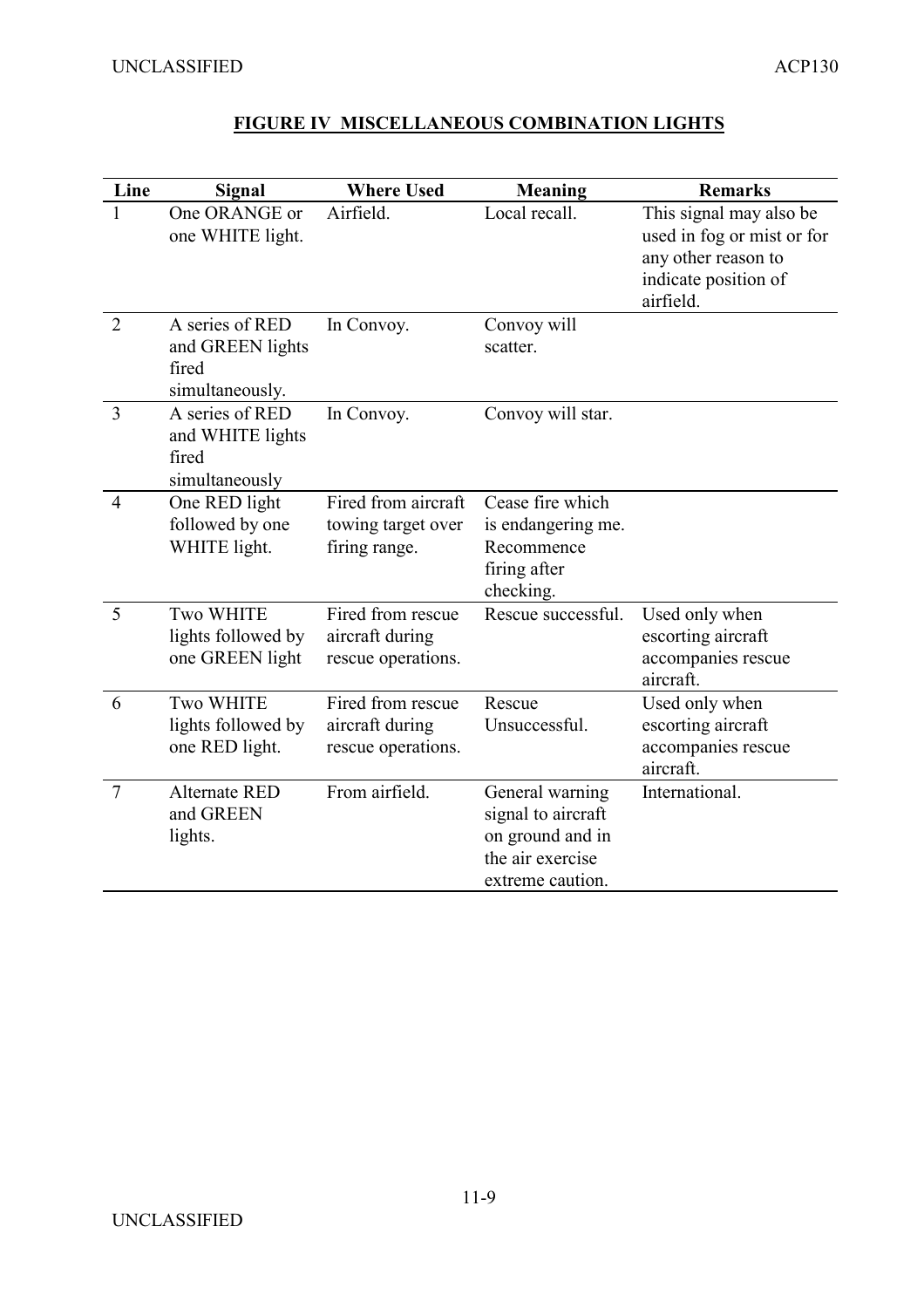| Line           | Signal                                      | <b>Where Used</b>                                       | <b>Meaning</b>         | <b>Remarks</b>                                                                                                                                                                                                                                                                                                                                                                                                                                                          |
|----------------|---------------------------------------------|---------------------------------------------------------|------------------------|-------------------------------------------------------------------------------------------------------------------------------------------------------------------------------------------------------------------------------------------------------------------------------------------------------------------------------------------------------------------------------------------------------------------------------------------------------------------------|
| 1              | <b>ORANGE</b> smoke                         | At sea and on<br>land                                   | <b>Distress</b>        | Day only                                                                                                                                                                                                                                                                                                                                                                                                                                                                |
| $\overline{2}$ | One WHITE<br>pyrotechnic<br>smoke.          | In explosive<br>demolition areas<br>on land.            | Fire.                  | Only to be used:<br>a. By day only.<br>b. When the nature of the<br>land, or distance, renders<br>other forms of signalling<br>(i.e. whistle or<br>flag)impracticable.<br>c. In conditions of good<br>visibility. By the<br>appropriate notice<br>specified in local<br>regulations. Warning of<br>intended use is to be<br>given to local police,<br>coastguard, hospital and<br>civil aviation authorities.<br>Not to be used over the<br>sea or fired out to sea.    |
| $\overline{3}$ | One BROWN<br>pyrotechnic<br>smoke.          | In explosive<br>demolition areas<br>on land.            | Misfire.               | Only to be used:<br>a. By day only.<br>b. When the nature of<br>the land, or distance,<br>renders other forms of<br>signalling (i.e. whistle<br>or flag)impracticable.<br>c. In conditions of good<br>visibility. By the<br>appropriate notice<br>specified in local<br>regulations. Warning of<br>intended use is to be<br>given to local police,<br>coastguard, hospital and<br>civil aviation<br>authorities. Not to be<br>used over the sea or<br>fired out to sea. |
| 4              | One WHITE or<br><b>BROWN</b> smoke<br>puff. | From aircraft in<br>the vicinity of a<br>bombing range. |                        | Used by aircraft engaged<br>in practice bombing<br>exercise for wind finding<br>only.                                                                                                                                                                                                                                                                                                                                                                                   |
| 5              | One BROWN<br>smoke puff.                    | On aerodrome.                                           | Collision<br>imminent. | Used by flying control<br>from the ground. Pilots                                                                                                                                                                                                                                                                                                                                                                                                                       |

# **FIGURE V - PYROTECHNIC SMOKE**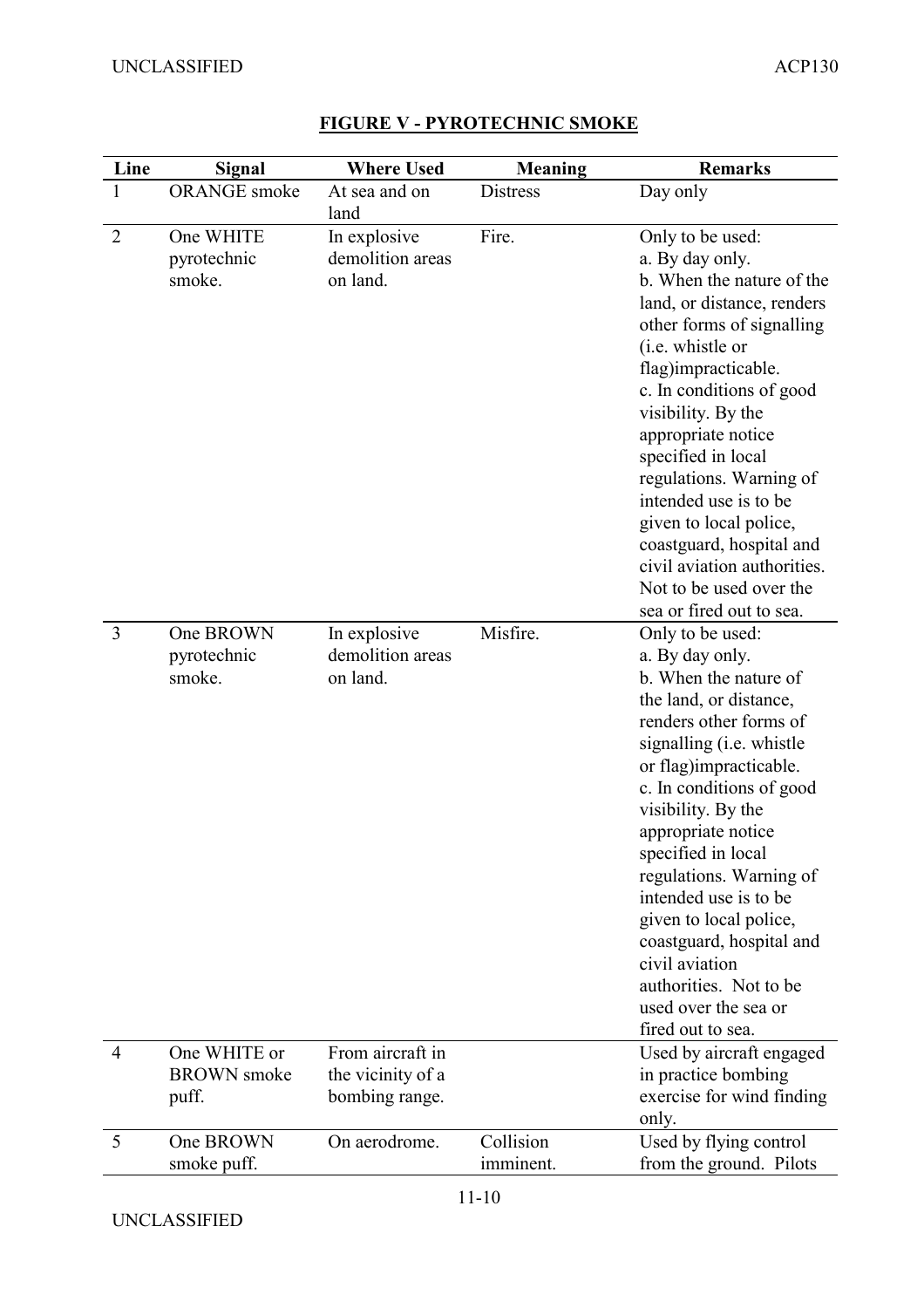to fly straight and level until other aircraft sighted, then break away.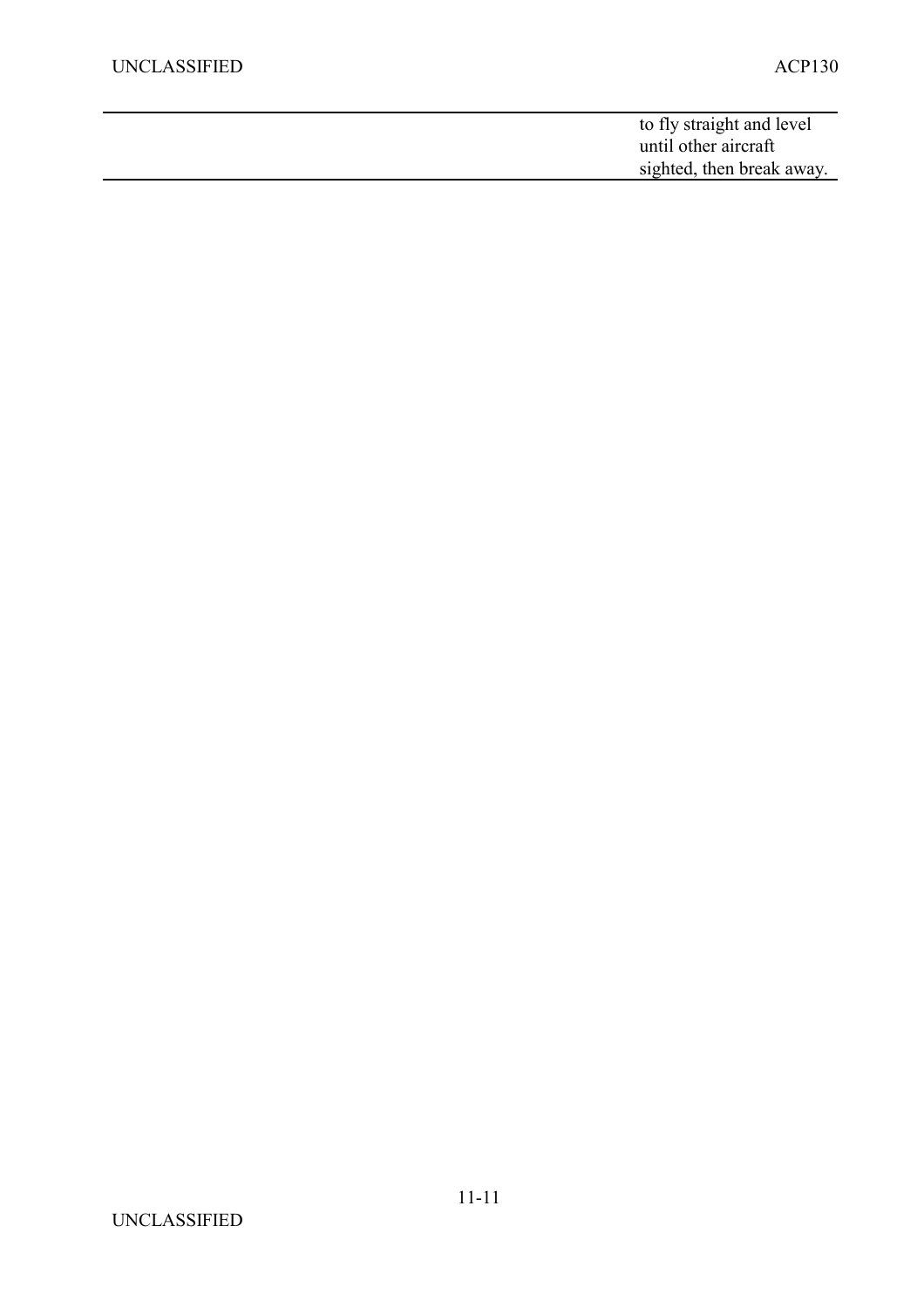| Line           | Signal                                                                                                                        | <b>Where Used</b>                        | <b>Meaning</b>                                                                                            | <b>Remarks</b>                                                                                                                                                                             |
|----------------|-------------------------------------------------------------------------------------------------------------------------------|------------------------------------------|-----------------------------------------------------------------------------------------------------------|--------------------------------------------------------------------------------------------------------------------------------------------------------------------------------------------|
| 6              | Smoke (by day).<br>Flames (by night)<br>(From a smoke<br>float).                                                              | At sea.                                  | Aircraft crashed<br>over the side.                                                                        | Naval use only.                                                                                                                                                                            |
| $\overline{7}$ | A succession of<br>projectiles fired at<br>intervals of 10<br>seconds each<br>showing on<br>bursting BLACK<br>or WHITE smoke. | At sea or on land.                       | To warn aircraft<br>that it is in the<br>vicinity of a<br>restricted area and<br>should change<br>course. | By day only.                                                                                                                                                                               |
| 8              | WHITE smoke.                                                                                                                  | From a shore<br>station.                 | You are seen.<br>Assistance will be<br>given as soon as<br>possible.                                      | International.<br>By day only.                                                                                                                                                             |
| 9              | One WHITE (or<br>YELLOW) smoke<br>followed by a<br>second WHITE (or<br>YELLOW) smoke<br>three minutes<br>later.               | At sea during<br>submarine<br>exercises. | Keep clear. My<br>position is as<br>indicated. I intend<br>to carry out<br>surfacing<br>procedure.        | Ships are to act in<br>accordance with current<br>instructions. See line $10$<br>below.                                                                                                    |
| $1\emptyset$   | One RED smoke<br>repeated as often<br>as possible.                                                                            | At sea during<br>submarine<br>exercises. | Keep clear. I am<br>carrying out<br>emergency<br>surfacing<br>procedures.                                 | Warning. Submarine<br>may surface<br>simultaneously with<br>RED smoke. Surface<br>vessels are not to stop<br>propellers and shall make<br>RPM for at least 1 10<br>knots. See line 9 above |
| 11             | WHITE (or<br>YELLOW) smoke.                                                                                                   | On airfield.                             | Change of runway<br>direction in<br>progress.                                                             | By day only.                                                                                                                                                                               |
| 12.            | One WHITE (or<br>YELLOW) smoke.                                                                                               | At sea during<br>submarine<br>exercises. | My position is as<br>indicated.                                                                           | In response to an<br>underwater signal.                                                                                                                                                    |

# **FIGURE V - PYROTECHNIC SMOKE (Cont)**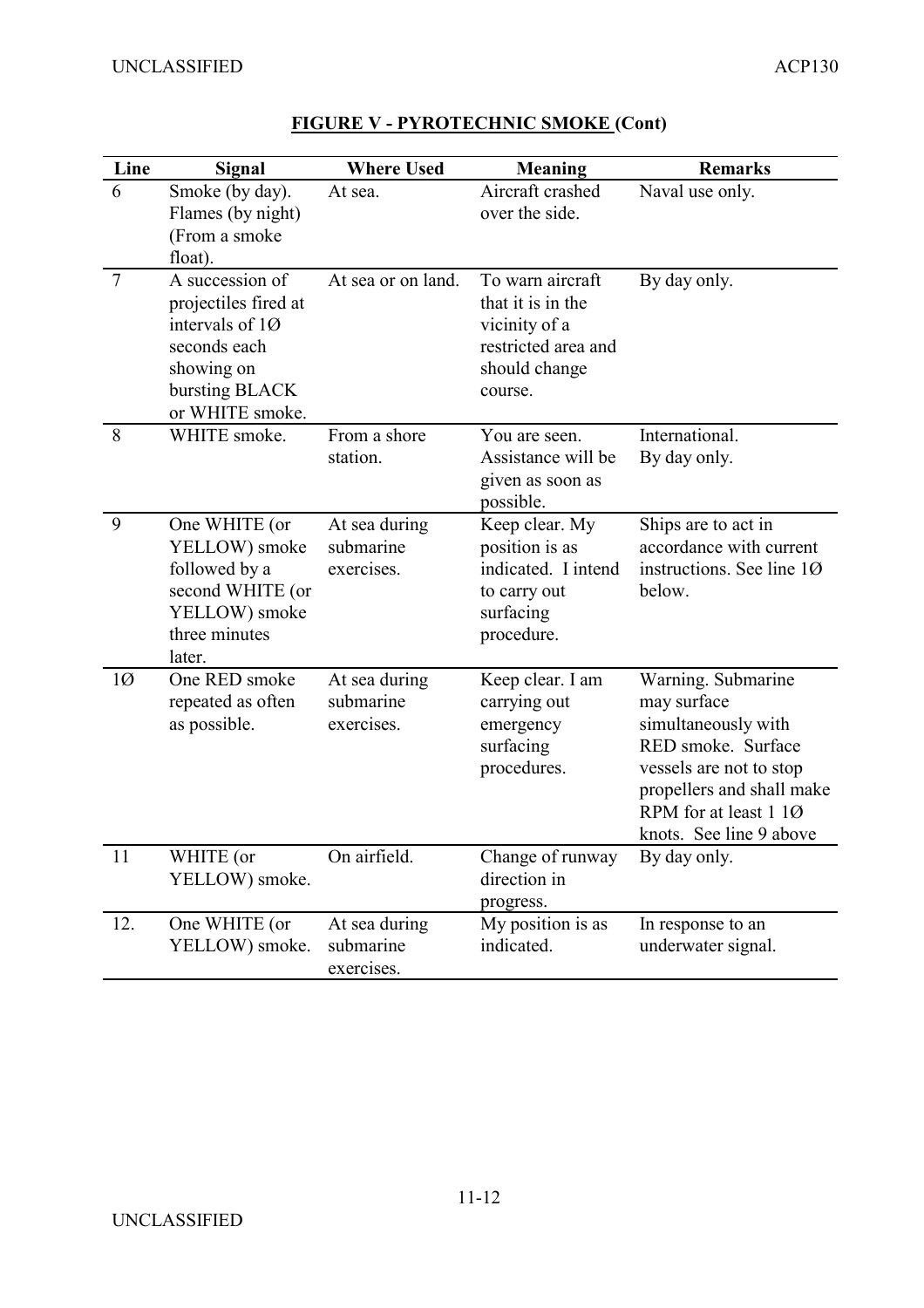# **FIGURE VI - VERY FLARE IDENTIFICATION**

| <b>PYROTECHNIC</b>                | <b>IDENTIFICATION</b>    |
|-----------------------------------|--------------------------|
| Red Very Flare Cartridge          | Raised Cross on top      |
| Yellow/White Very Flare Cartridge | Raised Dot on top        |
| Green Very Flare                  | Raised Triangle on top   |
| Parachute Flare                   | Raised letter 'P' on top |
| Rada Flare                        | Raised word 'TOP' on top |